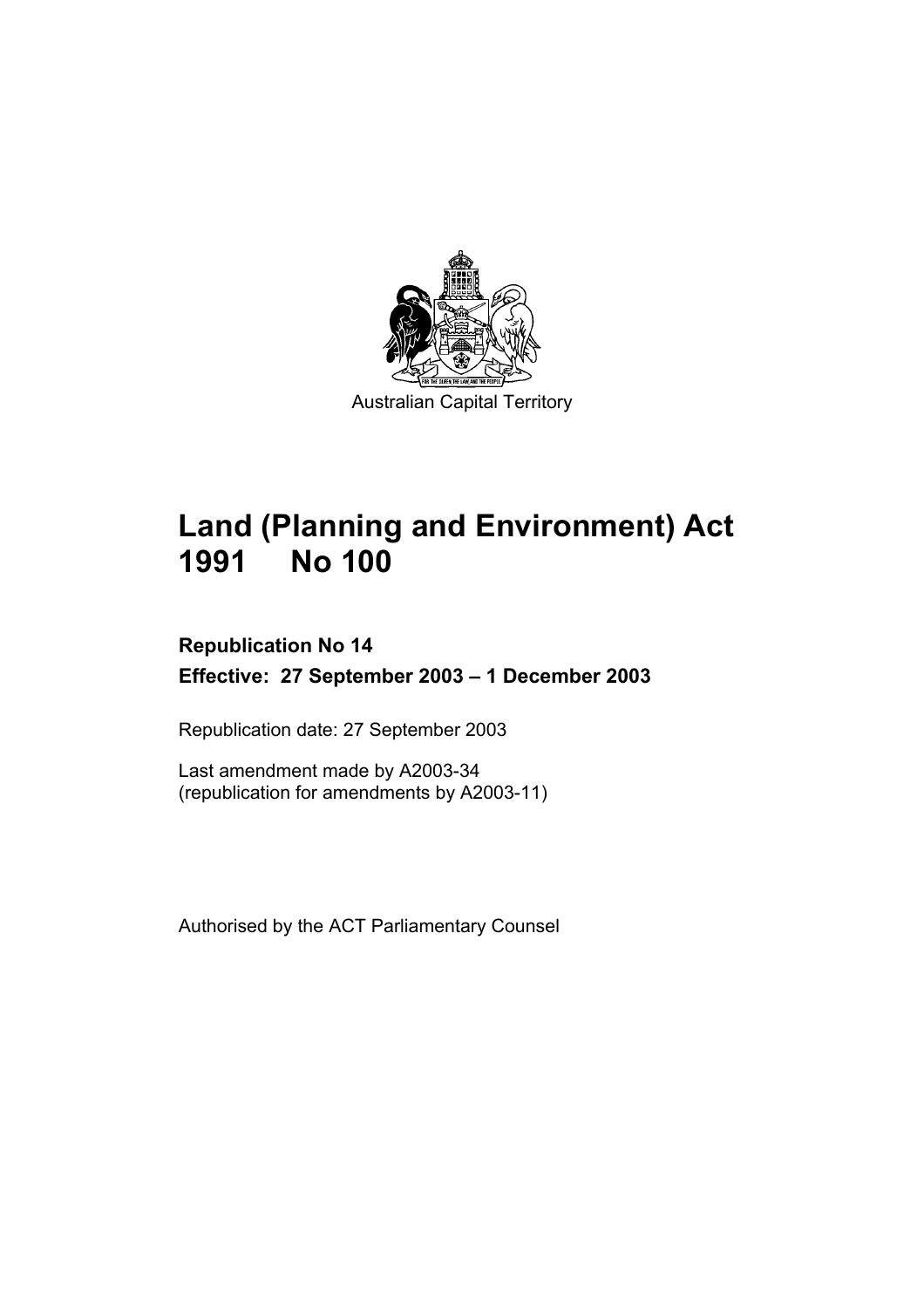#### **About this republication**

#### **The republished law**

This is a republication of the *Land (Planning and Environment) Act 1991* (including any amendment made under the *Legislation Act 2001*, part 11.3 (Editorial changes)) as in force on 27 September 2003*.* It also includes any amendment, repeal or expiry affecting the republished law to 27 September 2003.

The legislation history and amendment history of the republished law are set out in endnotes 3 and 4.

#### **Kinds of republications**

The Parliamentary Counsel's Office prepares 2 kinds of republications of ACT laws (see the ACT legislation register at www.legislation.act.gov.au):

- authorised republications to which the *Legislation Act 2001* applies
- unauthorised republications.

The status of this republication appears on the bottom of each page.

#### **Editorial changes**

The *Legislation Act 2001*, part 11.3 authorises the Parliamentary Counsel to make editorial amendments and other changes of a formal nature when preparing a law for republication. Editorial changes do not change the effect of the law, but have effect as if they had been made by an Act commencing on the republication date (see *Legislation Act 2001*, s 115 and s 117). The changes are made if the Parliamentary Counsel considers they are desirable to bring the law into line, or more closely into line, with current legislative drafting practice.

This republication includes amendments made under part 11.3 (see endnote 1).

#### **Uncommenced provisions and amendments**

If a provision of the republished law has not commenced or is affected by an uncommenced amendment, the symbol  $\|\mathbf{U}\|$  appears immediately before the provision heading. The text of the uncommenced provision or amendment appears only in the last endnote.

#### **Modifications**

If a provision of the republished law is affected by a current modification, the symbol  $\mathbf{M}$ appears immediately before the provision heading. The text of the modifying provision appears in the endnotes. For the legal status of modifications, see *Legislation Act 2001*, section 95.

#### **Penalties**

The value of a penalty unit for an offence against this republished law at the republication date is—

- (a) if the person charged is an individual—\$100; or
- (b) if the person charged is a corporation—\$500.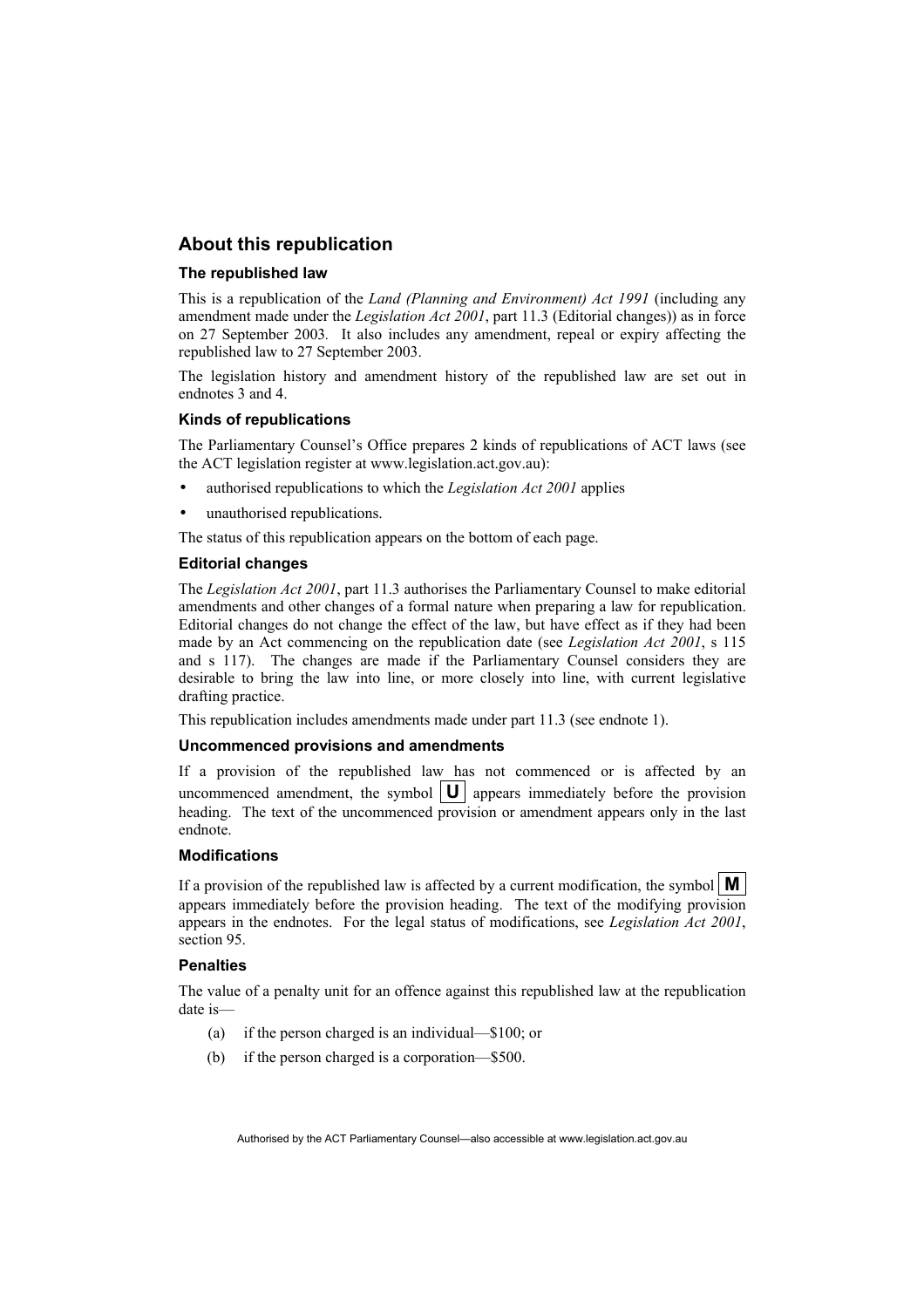

# **Land (Planning and Environment) Act 1991**

# **Contents**

|                             |                                                                          | Page           |
|-----------------------------|--------------------------------------------------------------------------|----------------|
| Part 1                      | <b>Preliminary</b>                                                       |                |
| 1                           | Name of Act                                                              | 2              |
| 2                           | Dictionary                                                               | 2              |
| 3                           | <b>Notes</b>                                                             | $\overline{2}$ |
| 4                           | Offences against Act—application of Criminal Code etc                    | $\overline{2}$ |
| Part 2                      | <b>Planning</b>                                                          |                |
| <b>Division 2.1</b>         | <b>Preliminary</b>                                                       |                |
| 5                           | Definitions for pt 2                                                     | 4              |
| <b>Division 2.2</b>         | Territory plan—object and effect                                         |                |
| 7                           | Object                                                                   | 7              |
| R <sub>14</sub><br>27/09/03 | Land (Planning and Environment) Act 1991<br>Effective: 27/09/03-01/12/03 | contents 1     |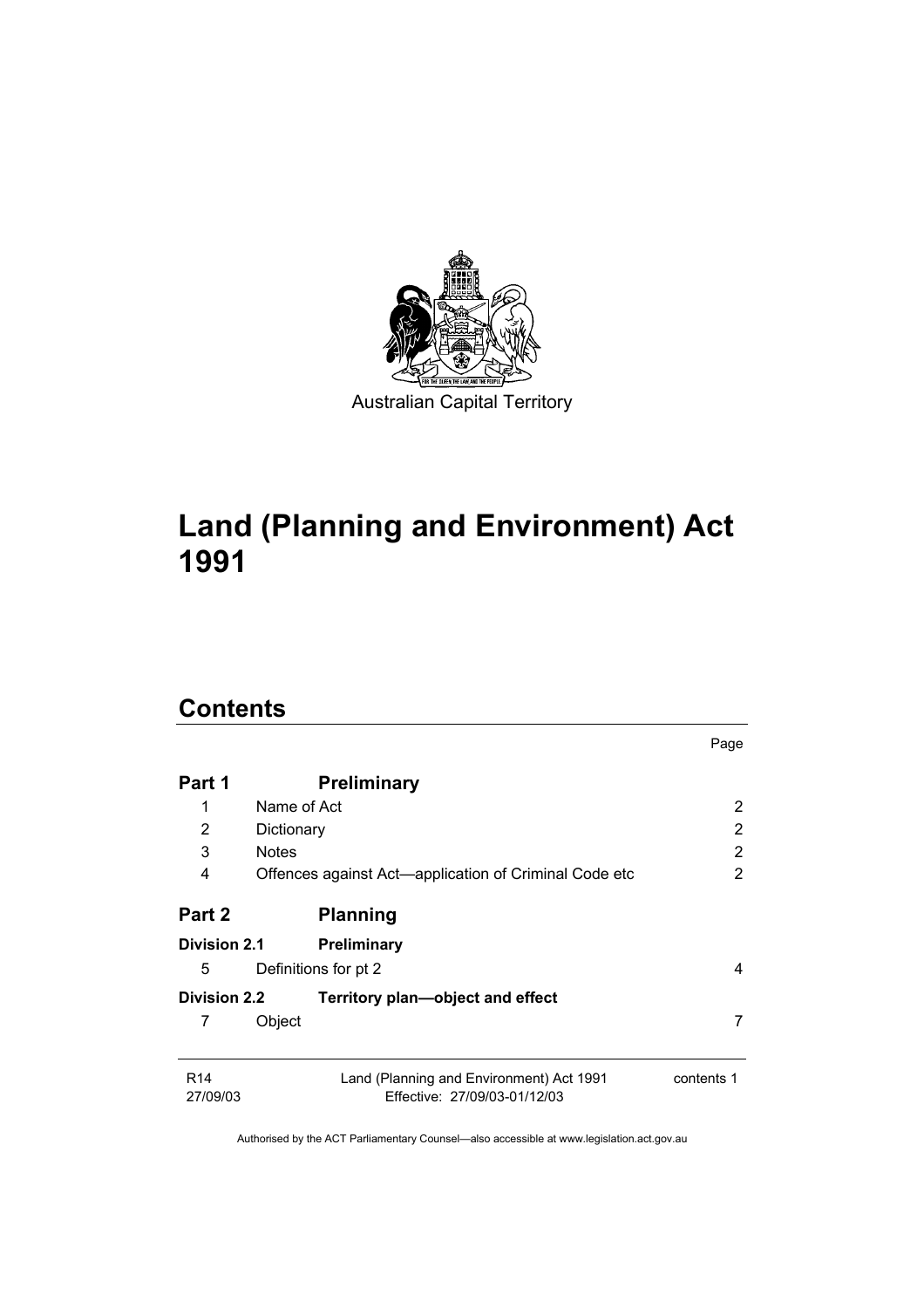| Contents |
|----------|
|----------|

|                     |                                            |                                                                                         | Page            |
|---------------------|--------------------------------------------|-----------------------------------------------------------------------------------------|-----------------|
| 8                   | Effect of plan                             |                                                                                         | 8               |
| 9                   |                                            | Effect of draft plan variation                                                          | 8               |
| 10                  | Effect of interim heritage places register |                                                                                         |                 |
| 11                  |                                            | Draft heritage places register and variations-lack of effect                            | 9               |
| 12                  |                                            | Plan not to have retrospective effect                                                   | 10              |
| <b>Division 2.3</b> |                                            | Territory plan-continuation and variation                                               |                 |
|                     |                                            | Subdivision 2.3.1 Territory plan                                                        |                 |
| 13                  |                                            | Continuation of plan                                                                    | 10              |
|                     |                                            | Subdivision 2.3.2 Preparation of variations of Territory plan                           |                 |
| 14                  |                                            | Application of sdiv 2.3.2                                                               | 10              |
| 15                  |                                            | Preparation of plan variations                                                          | 10              |
| 16                  |                                            | Consultation with conservator                                                           | 10              |
| 17                  | Heritage                                   |                                                                                         | 11              |
| 18                  |                                            | Environmental reports and inquiries                                                     | 12 <sub>2</sub> |
| 19                  |                                            | Public consultation-notification                                                        | 13              |
| 19A                 |                                            | Public consultation-notice of interim effect etc                                        | 14              |
| 19B                 |                                            | Public consultation-availability of draft plan variation etc                            | 14              |
| 19C                 |                                            | Draft plan variations that do not affect rights                                         | 15              |
| 20                  |                                            | Consultation with national capital authority                                            | 15              |
| 21                  |                                            | Public inspection of comments                                                           | 15              |
| 22                  |                                            | Revision, deferral or withdrawal of draft plan variations                               | 16              |
|                     |                                            | Subdivision 2.3.3 Minister approval and consideration by Legislative<br><b>Assembly</b> |                 |
| 23                  |                                            | Application of sdiv 2.3.3                                                               | 17              |
| 24                  |                                            | Submission of draft plan variation to Minister                                          | 17              |
| 25                  |                                            | Consideration by Legislative Assembly committee                                         | 18              |
| 26                  |                                            | Minister's powers                                                                       | 19              |
| 27                  |                                            | Return of draft plan variation to authority                                             | 20              |
| 28                  |                                            | Notice of revival of deferred draft plan variation                                      | 21              |
| 29                  |                                            | Consideration of plan variation by Legislative Assembly                                 | 21              |
| 30                  |                                            | Rejection of plan variation by Legislative Assembly                                     | 23              |
| 30A                 |                                            | Partial rejection of plan variation by Legislative Assembly                             | 24              |
| 30 <sub>B</sub>     |                                            | Partial rejection of plan variation-newspaper publication etc                           | 25              |
| contents 2          |                                            | Land (Planning and Environment) Act 1991                                                | R <sub>14</sub> |
|                     |                                            | Effective: 27/09/03-01/12/03                                                            | 27/09/03        |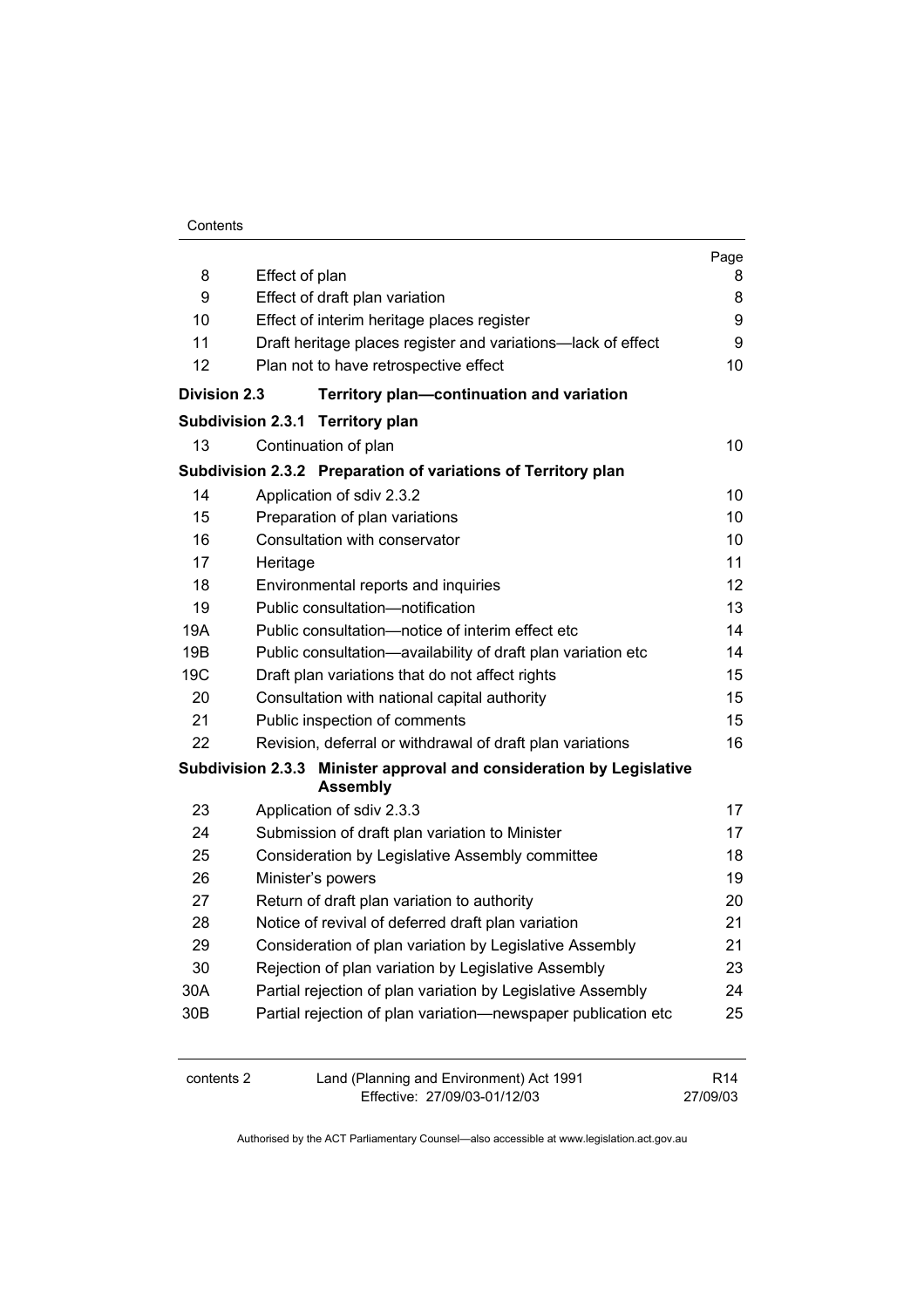|                     |                          |                                                                            | Contents |
|---------------------|--------------------------|----------------------------------------------------------------------------|----------|
|                     |                          |                                                                            | Page     |
|                     |                          | Subdivision 2.3.4 Plan variations-defined land                             |          |
| 31                  |                          | Definition for sdiv 2.3.4                                                  | 25       |
| 32                  |                          | Plan variations in relation to defined land                                | 25       |
| Division 2.5        |                          | <b>Miscellaneous</b>                                                       |          |
| 51                  |                          | Challenge to validity of provisions of plan                                | 26       |
| Part <sub>3</sub>   |                          | <b>Heritage</b>                                                            |          |
| <b>Division 3.1</b> |                          | Preliminary                                                                |          |
| 52                  |                          | Definitions for pt 3                                                       | 27       |
| 53                  |                          | Compliance with requirements for consultation or notification              | 28       |
| Division 3.2        |                          | Heritage places register                                                   |          |
| 54                  |                          | Content of heritage places register                                        | 29       |
| <b>Division 3.3</b> |                          | Interim heritage places registers                                          |          |
|                     | Subdivision 3.3.1 Effect |                                                                            |          |
| 55                  |                          | Effect of interim registers                                                | 30       |
|                     |                          | Subdivision 3.3.2 Preparation, notification and submission of<br>registers |          |
| 56                  |                          | Criteria for preparation                                                   | 31       |
| 57                  |                          | Ministerial directions and declarations under div 3.5                      | 31       |
| 58                  |                          | Public consultation                                                        | 31       |
| 59                  |                          | Application for inclusion of places in interim register                    | 32       |
| 60                  |                          | Public notification                                                        | 32       |
| 61                  |                          | Notification of lessees and occupiers                                      | 33       |
| 62                  |                          | Revision of interim register                                               | 34       |
| 63                  |                          | Submission of interim register to planning and land authority              | 35       |
| <b>Division 3.4</b> |                          | Acquisition of heritage places and objects                                 |          |
| 64                  | Acquisition              |                                                                            | 37       |
| <b>Division 3.5</b> |                          | <b>Aboriginal heritage</b>                                                 |          |
|                     |                          | Subdivision 3.5.1 Preliminary                                              |          |
| 66                  |                          | Definitions for div 3.5                                                    | 38       |
|                     |                          |                                                                            |          |

| R14      |
|----------|
| 27/09/03 |

Land (Planning and Environment) Act 1991 Effective: 27/09/03-01/12/03

contents 3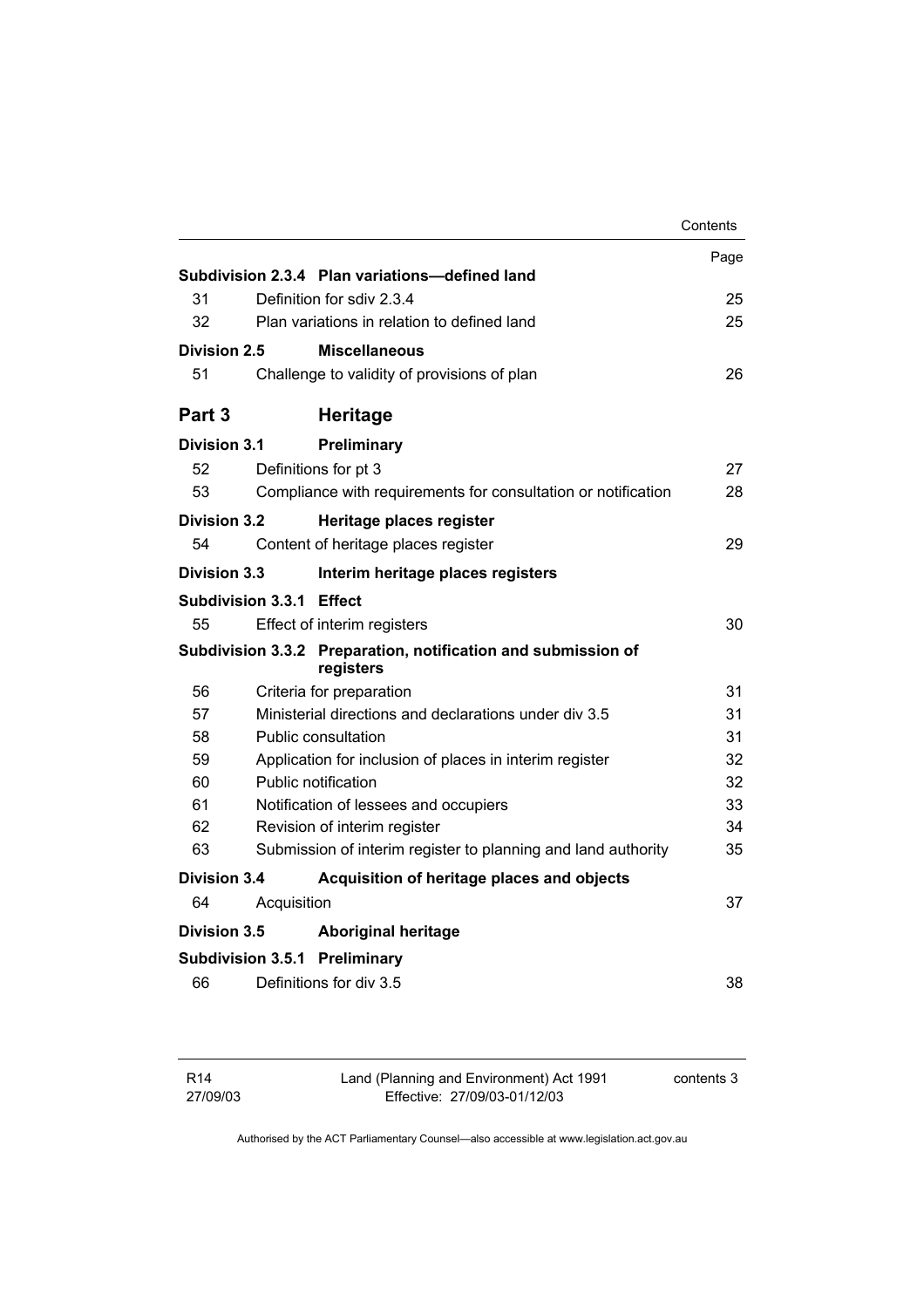| Contents |
|----------|
|----------|

| Subdivision 3.5.2 Reporting discoveries of unregistered Aboriginal |                                                                                                                        |                             |  |
|--------------------------------------------------------------------|------------------------------------------------------------------------------------------------------------------------|-----------------------------|--|
| 67                                                                 | places                                                                                                                 | 38                          |  |
| 68                                                                 | Reports                                                                                                                | 39                          |  |
| 69                                                                 | Aboriginal heritage discoveries-consideration of reports<br>Aboriginal heritage discoveries—Ministerial directions and |                             |  |
|                                                                    | declarations                                                                                                           | 40                          |  |
|                                                                    | Subdivision 3.5.3 Protection of unregistered Aboriginal heritage                                                       |                             |  |
| 70                                                                 | Damaging unregistered Aboriginal places                                                                                | 41                          |  |
| 71                                                                 | Orders for protection of unregistered Aboriginal places-<br>application of pt 6                                        | 42                          |  |
| 72                                                                 | Orders—reports by heritage council                                                                                     | 43                          |  |
| 73                                                                 | Orders-Ministerial directions and declarations                                                                         | 43                          |  |
|                                                                    | <b>Subdivision 3.5.4 Compensation claims</b>                                                                           |                             |  |
| 74                                                                 | Definitions for sdiv 3.5.4                                                                                             | 44                          |  |
| 75                                                                 | Application of sdiv 3.5.4                                                                                              | 45                          |  |
| 76                                                                 | Right to compensation                                                                                                  | 45                          |  |
| 77                                                                 | Loss for which compensation is recoverable                                                                             | 46                          |  |
| 78                                                                 | Amount of compensation                                                                                                 | 47                          |  |
| 79                                                                 | Consultation with applicants                                                                                           | 47                          |  |
| 80                                                                 | Notice of decisions about compensation                                                                                 | 48                          |  |
|                                                                    | Subdivision 3.5.5 Consultation in relation to registers                                                                |                             |  |
| 81                                                                 | Consultation with Aboriginal organisations                                                                             | 48                          |  |
|                                                                    | Subdivision 3.5.6 Restricted information                                                                               |                             |  |
| 82                                                                 | Restricted information                                                                                                 | 48                          |  |
| 83                                                                 | Publication of restricted information by public officials                                                              | 49                          |  |
| 84                                                                 | Publication of restricted information generally                                                                        | 50                          |  |
| 85                                                                 | Access to restricted information                                                                                       | 51                          |  |
| <b>Division 3.6</b>                                                | Public access to heritage information                                                                                  |                             |  |
|                                                                    | Subdivision 3.6.1 Information about administrative action                                                              |                             |  |
| 87                                                                 | Application of sdiv 3.6.1                                                                                              | 51                          |  |
| 88                                                                 | Searching administrative records                                                                                       | 52                          |  |
| Subdivision 3.6.2 Access to heritage registers                     |                                                                                                                        |                             |  |
| 89                                                                 | Searching heritage registers                                                                                           | 53                          |  |
| contents 4                                                         | Land (Planning and Environment) Act 1991<br>Effective: 27/09/03-01/12/03                                               | R <sub>14</sub><br>27/09/03 |  |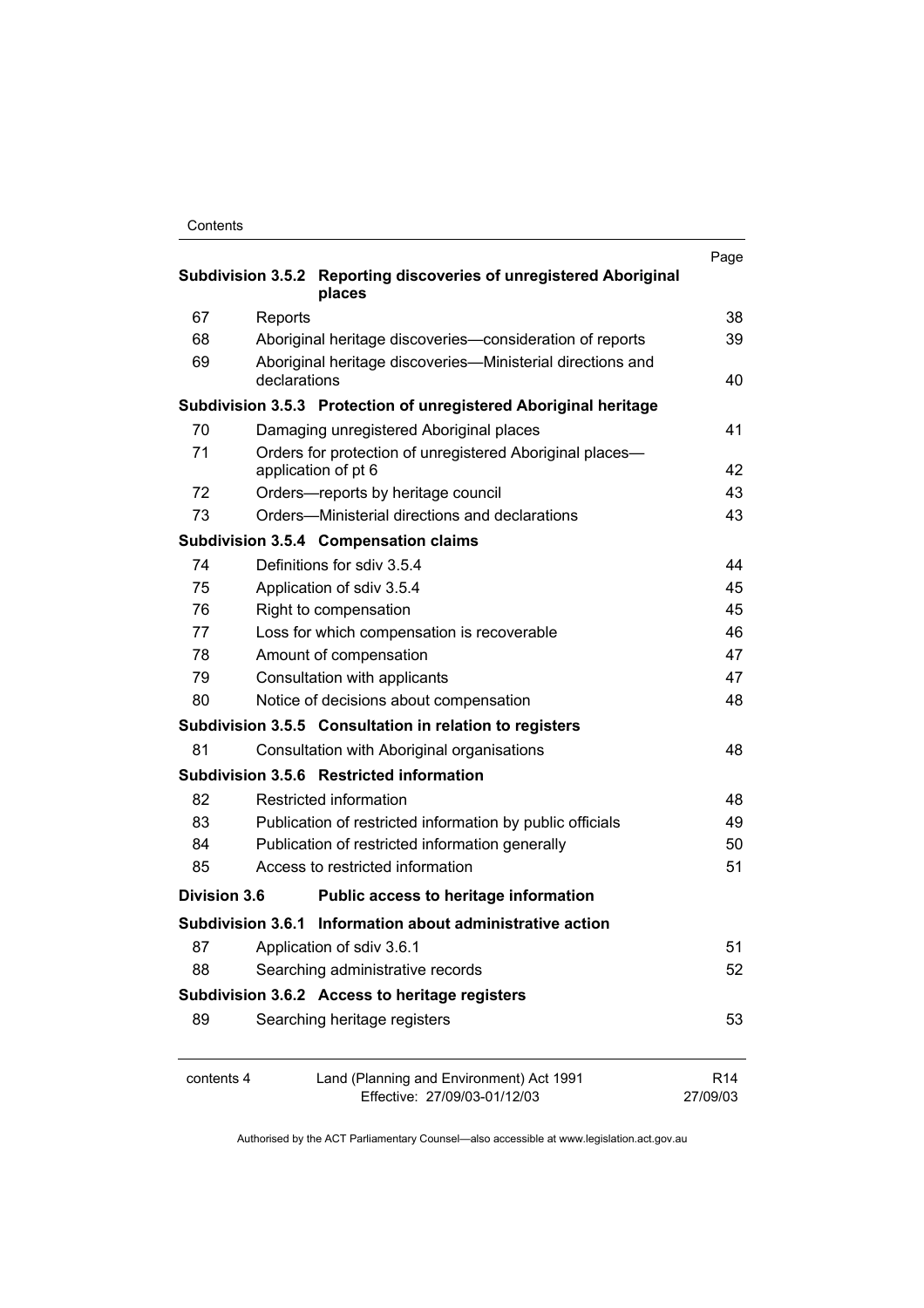|                     |                                                       | Contents |
|---------------------|-------------------------------------------------------|----------|
|                     |                                                       | Page     |
| <b>Division 3.7</b> | <b>Australian Capital Territory Heritage Council</b>  |          |
| 90                  | Definitions for div 3.7                               | 54       |
| 91                  | Establishment of heritage council                     | 54       |
| 92                  | Constitution                                          | 54       |
| 93                  | Functions of heritage council                         | 55       |
| 94                  | <b>Ministerial directions</b>                         | 55       |
| 95                  | Deputies of permanent members                         | 56       |
| 96                  | Appointment of expert members                         | 56       |
| 97                  | Term of appointment of expert members                 | 57       |
| 98                  | Conditions of appointment of expert members generally | 57       |
| 99                  | Chairperson, deputy chairperson and secretary         | 57       |
| 100                 | Leave of absence                                      | 58       |
| 101                 | Disclosure of interests                               | 58       |
| 102                 | Ending of appointments                                | 58       |
| 103                 | Calling meetings                                      | 59       |
| 104                 | Procedure at meetings                                 | 59       |
| 105                 | Delegation to secretary                               | 60       |
| Part 4              | <b>Environmental assessments and inquiries</b>        |          |
| Division 4.1        | <b>Preliminary</b>                                    |          |
| 111                 | Definitions for pt 4                                  | 61       |
| 112                 | Proponents                                            | 63       |
| <b>Division 4.2</b> | <b>Preliminary assessments</b>                        |          |
| 113                 | <b>Directions</b>                                     | 63       |
| 114                 | Mandatory preliminary assessments                     | 63       |
| 115                 | Content                                               | 64       |
| 116                 | Submission to Minister                                | 64       |
| 117                 | Public inspection                                     | 64       |
| 118                 | <b>Exclusion of material</b>                          | 65       |
| Division 4.3        | <b>Assessments</b>                                    |          |
|                     | Subdivision 4.3.1 Form and content                    |          |
| 119                 | Form                                                  | 66       |
|                     |                                                       |          |
|                     |                                                       |          |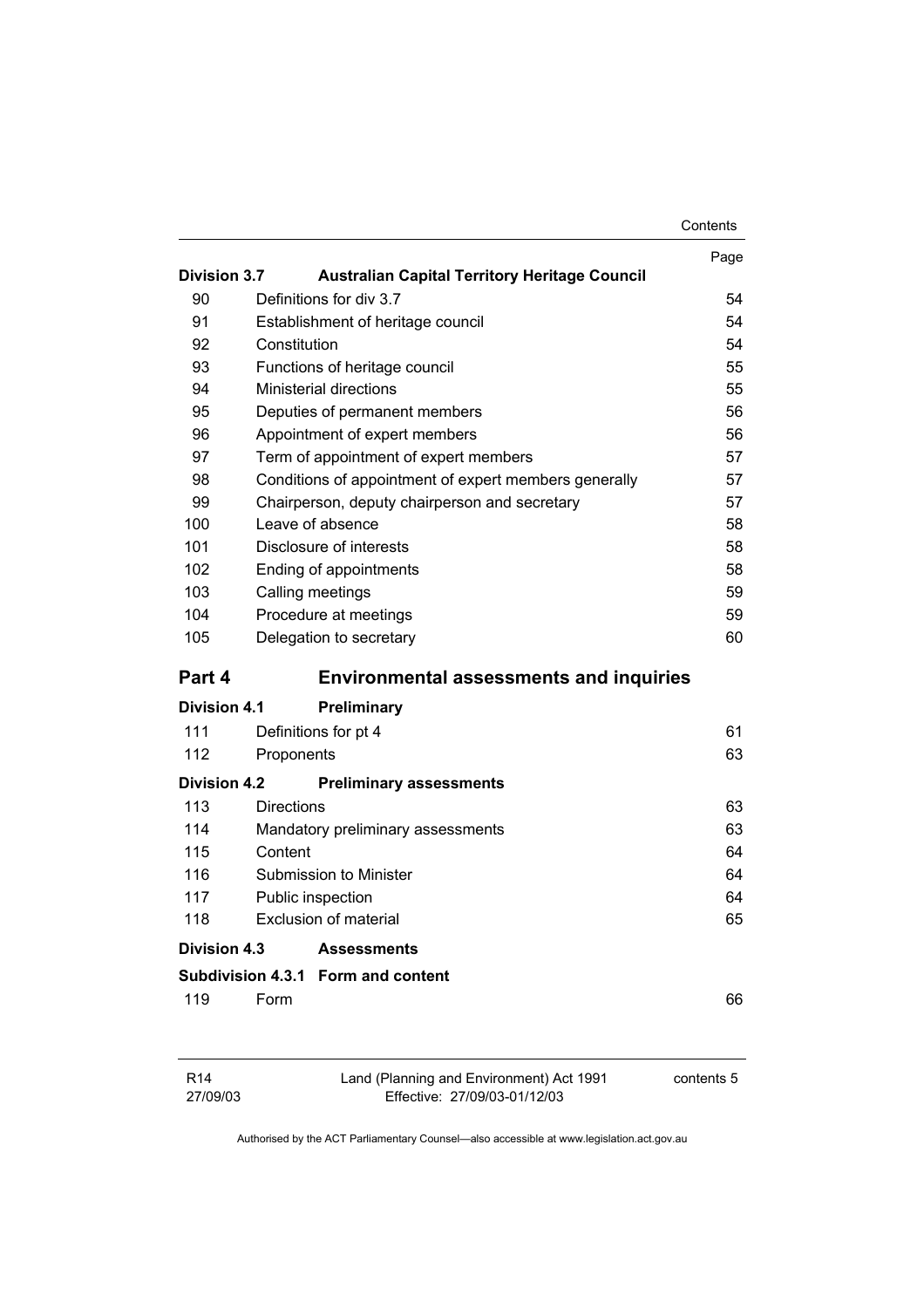|              |                                                                                               | Page                        |
|--------------|-----------------------------------------------------------------------------------------------|-----------------------------|
| 120          | Content of public environment reports and environmental impact<br>statements                  | 66                          |
|              | Subdivision 4.3.2 Direction of assessments                                                    |                             |
| 121          | Decisions to direct assessments                                                               | 67                          |
| 122          | Environment Minister's power to direct assessments                                            | 67                          |
| 123          | <b>Directions</b>                                                                             | 68                          |
|              | Subdivision 4.3.3 Preparation, evaluation and consideration by<br><b>Legislative Assembly</b> |                             |
| 124          | Public environment reports-preparation                                                        | 69                          |
| 125          | Environmental impact statements-consultation and public<br>inspection                         | 70                          |
| 126          | Environmental impact statements-consideration of relevant<br>comments and reports             | 71                          |
| 127          | Submission of reports and statements to Environment Minister                                  | 71                          |
| 128          | Consultation                                                                                  | 72                          |
| 129          | Further information                                                                           | 73                          |
| 130          | Further revision                                                                              | 73                          |
| 131          | <b>Evaluation by Environment Minister</b>                                                     | 73                          |
| 132          | Tabling in Legislative Assembly and public inspection                                         | 74                          |
| 133          | <b>Exclusion of material</b>                                                                  |                             |
| 134          | Exemptions                                                                                    | 76                          |
| Division 4.4 | <b>Inquiries</b>                                                                              |                             |
|              | Subdivision 4.4.1 Establishment of panels and terms of reference                              |                             |
| 135          | Constitution                                                                                  | 77                          |
| 136          | Combined inquiries                                                                            | 77                          |
| 138          | Terms of reference                                                                            | 77                          |
| 139          | Notification                                                                                  | 78                          |
|              | Subdivision 4.4.2 Inquiry reports                                                             |                             |
| 140          | Inquiry reports                                                                               | 78                          |
| 141          | Tabling in Legislative Assembly and public inspection                                         | 79                          |
| 142          | <b>Exclusion of material</b>                                                                  | 79                          |
|              | Subdivision 4.4.3 Procedures and powers                                                       |                             |
| 143          | Definitions for sdiv 4.4.3                                                                    | 80                          |
| 144          | Notice of inquiry hearings                                                                    | 80                          |
| contents 6   | Land (Planning and Environment) Act 1991<br>Effective: 27/09/03-01/12/03                      | R <sub>14</sub><br>27/09/03 |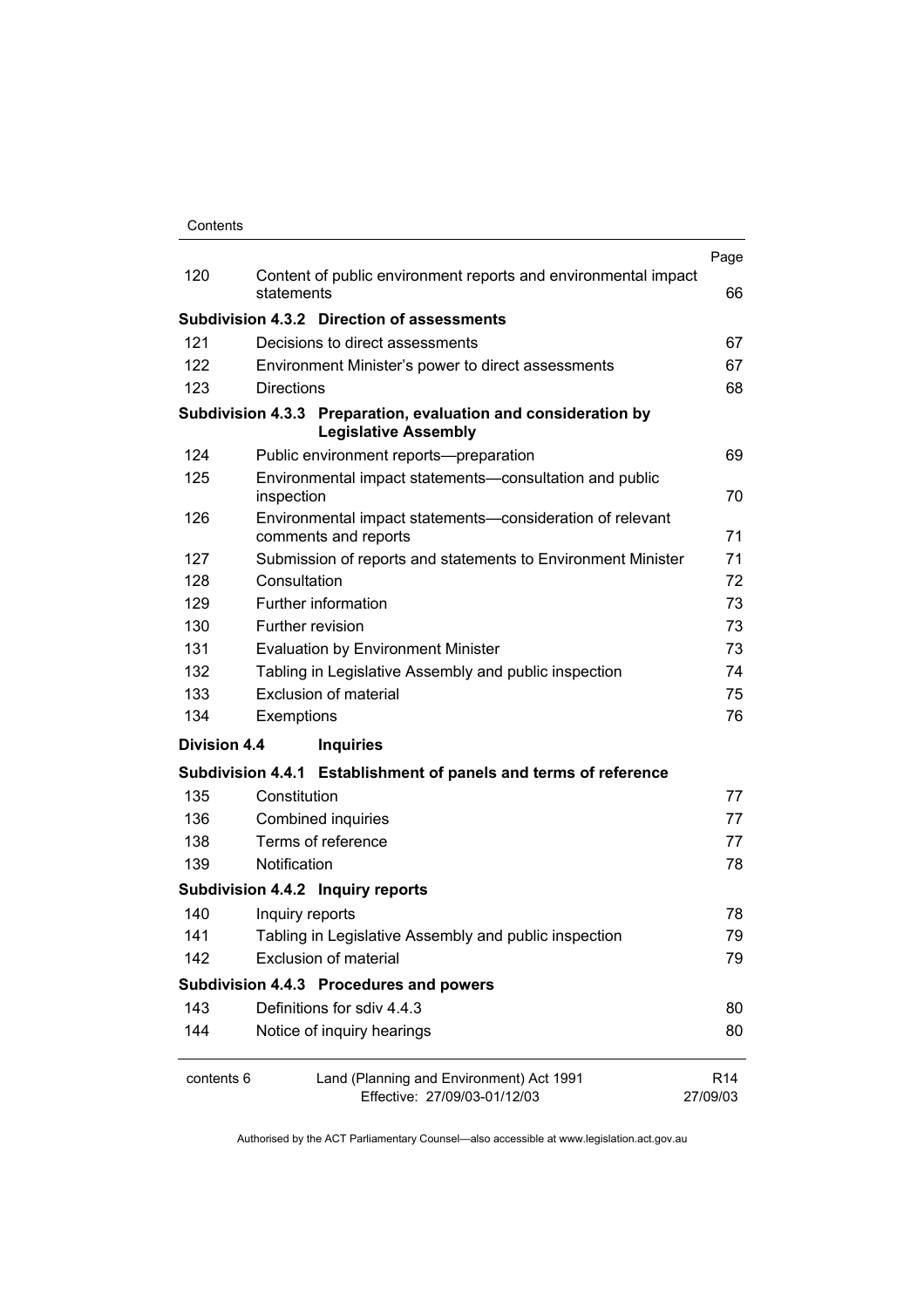| Contents |
|----------|
|----------|

| 145                         | Public hearings                                                          | Page<br>81 |
|-----------------------------|--------------------------------------------------------------------------|------------|
| 146                         | General procedure                                                        | 81         |
| 147                         | Special hearings-consultation with interested persons                    | 82         |
| 148                         | Assessments for purpose of inquiries                                     | 83         |
| 149                         | Witnesses-summons to appear                                              | 84         |
| 150                         | Victimisation of witnesses                                               | 84         |
| 151                         | Inspection of books and documents                                        | 86         |
| 152                         | Power of entry                                                           | 86         |
| 153                         | Search warrants                                                          | 87         |
| 154                         | Powers of search and inspection                                          | 88         |
| 155                         | Obstructing or resisting authorised person                               | 89         |
| 156                         | Contempt                                                                 | 89         |
| 157                         | Protection of panel members and witnesses                                | 89         |
| Part 5                      | <b>Land administration</b>                                               |            |
| <b>Division 5.1</b>         | Preliminary                                                              |            |
| 159                         | Definitions for pt 5                                                     | 91         |
| 160                         | Application                                                              | 93         |
| Division 5.2                | Leases                                                                   |            |
| 160A                        | <b>Effect qualified</b>                                                  | 93         |
| 160B                        | Planning and land authority may grant leases                             | 93         |
| 161                         | Granting of leases                                                       | 93         |
| 163                         | Leases to community organisations                                        | 94         |
| 164                         | Special leases                                                           | 96         |
| 166                         | Inquiries and assessments in relation to granting of leases              | 97         |
| 166A                        | Grants of leases after inquiries or assessments                          | 97         |
| 167                         | Eligibility for certain classes of leases                                | 98         |
| 168                         | Authority need not grant lease                                           | 99         |
| 169                         | Payment for leases                                                       | 100        |
| 170                         | Failure to accept and execute lease                                      | 100        |
| 171                         | Grant of further residential leases                                      | 101        |
| 171A                        | Grant of further rural leases                                            | 102        |
| 172                         | Grant of further leases for purposes other than residential or<br>rural  | 103        |
| R <sub>14</sub><br>27/09/03 | Land (Planning and Environment) Act 1991<br>Effective: 27/09/03-01/12/03 | contents 7 |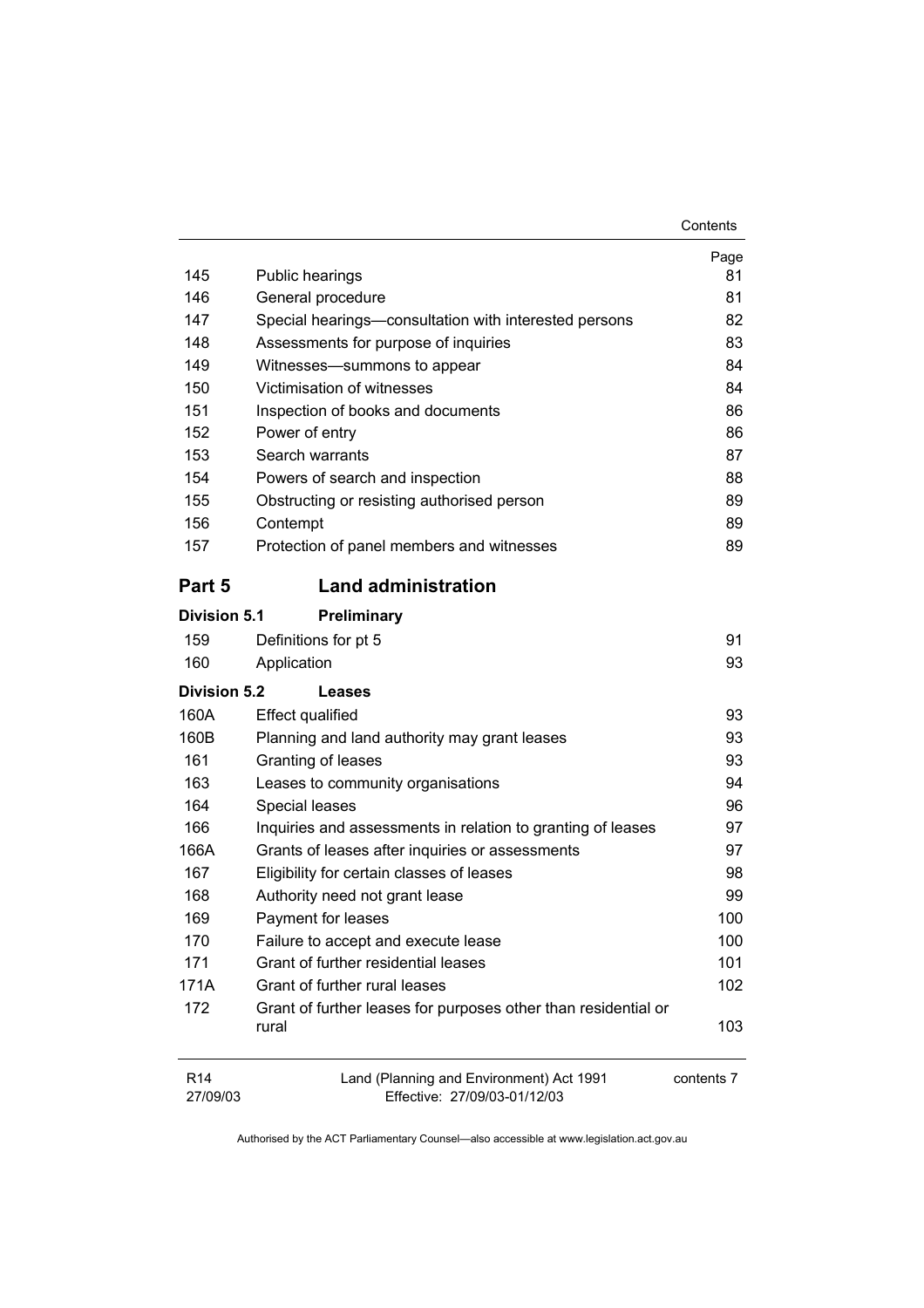|                     |                                                                           | Page |
|---------------------|---------------------------------------------------------------------------|------|
| 172A                | Grant of further lease-unit titles                                        | 104  |
| 172B                | Grant of further lease-community title                                    | 105  |
| 172C                | No right to use, flow and control of water                                | 106  |
| 173                 | Lessee's rights in respect of improvements                                | 106  |
| 174                 | Determination of value of improvements                                    | 109  |
| 175                 | Use of land for leased purpose                                            | 110  |
| 176                 | Variation of rent                                                         | 110  |
| 177                 | Review of variations of rent                                              | 111  |
| 178                 | Refund of amount paid for grant of lease                                  | 112  |
| 179                 | Certificates of compliance                                                | 112  |
| 180                 | Transfer of land subject to building and development provision            | 113  |
| 181                 | Mortgage of leasehold subject to building and development                 |      |
|                     | provision                                                                 | 115  |
| 182                 | Land leased to be held as undivided parcel                                | 115  |
| 183                 | Power of lessee to sublet portion of building or land in certain<br>cases | 116  |
| Division 5.3        | <b>Variation of leases</b>                                                |      |
| 183A                | <b>Effect qualified</b>                                                   | 116  |
| 184                 | Application to surrender and regrant of leases                            | 117  |
| 184A                | Variation of nominal rent lease-change of use charge                      | 117  |
| 184C                | Change of use charge for variations of nominal rent leases                | 119  |
| 184D                | Variation of rental leases                                                | 119  |
| 185                 | Advice of rent payable on variation of a lease                            | 120  |
| 186                 | Variation of lease to pay out rent                                        | 120  |
| 186A                | No variations to extend term                                              | 121  |
| <b>Division 5.4</b> | <b>Restrictions on rural leases</b>                                       |      |
| 186B                | Definitions for div 5.4                                                   | 121  |
| 186C                | Land management agreements                                                | 122  |
| 186D                | Dealings with rural leases                                                | 123  |
| 186E                | Discharge amount                                                          | 124  |
| 186F                | Discharge amount-special Pialligo leases                                  | 126  |
| 186G                | Index numbers                                                             | 127  |
| 186H                | No subdivision or consolidation                                           | 127  |
|                     |                                                                           |      |

| contents 8 | Land (Planning and Environment) Act 1991 | R <sub>14</sub> |
|------------|------------------------------------------|-----------------|
|            | Effective: 27/09/03-01/12/03             | 27/09/03        |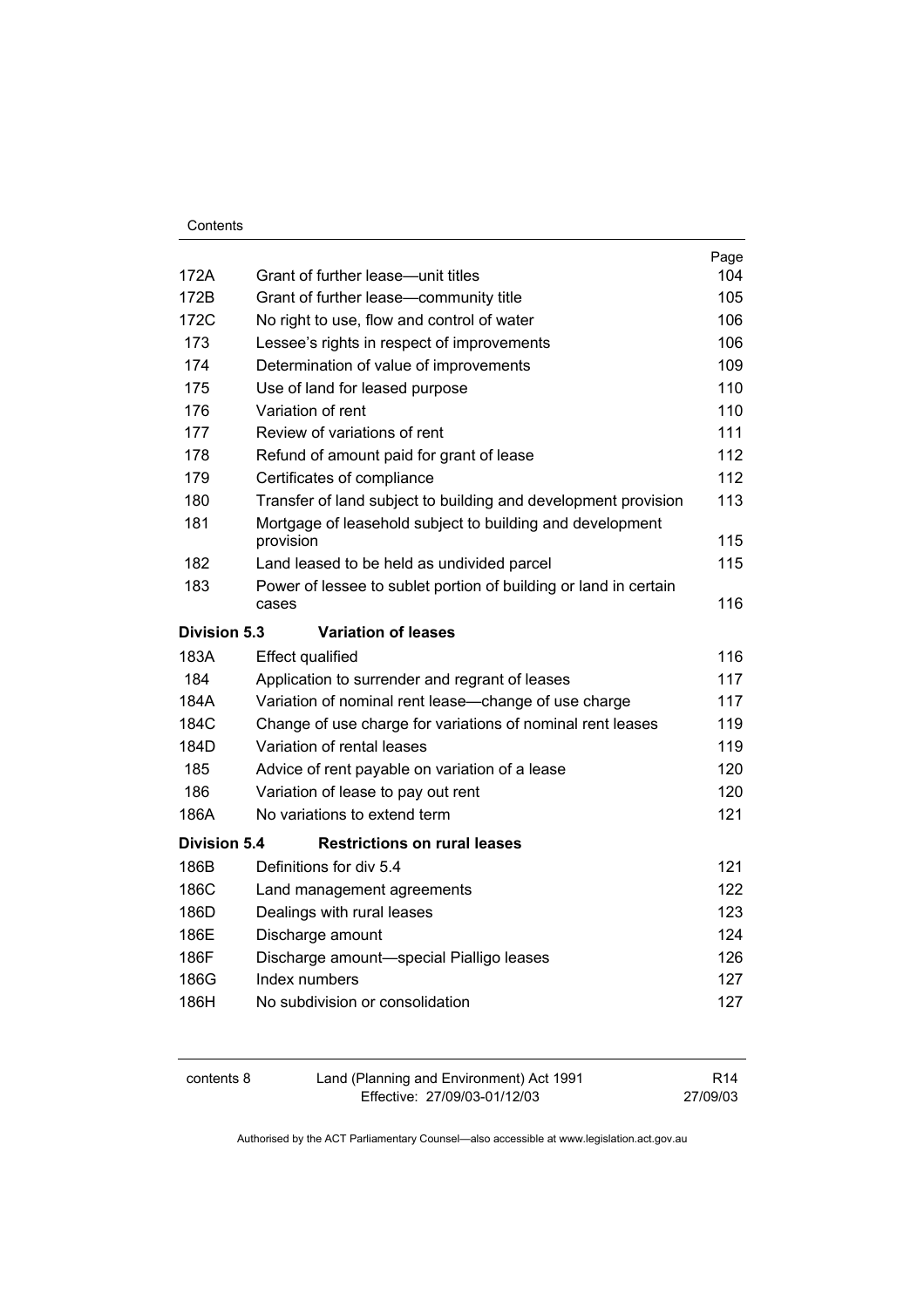|                     |                         |                                                             | Contents |
|---------------------|-------------------------|-------------------------------------------------------------|----------|
|                     |                         |                                                             | Page     |
| Division 5.5        |                         | <b>Consolidation and subdivision</b>                        |          |
| 187AA               | <b>Effect qualified</b> |                                                             | 128      |
| 187                 |                         | Application-nominal rent leases of Territory land           | 128      |
| 187A                |                         | Consolidation and subdivision-change of use charge          | 128      |
| 187C                |                         | Change of use charge for consolidations and subdivisions    | 129      |
| <b>Division 5.6</b> |                         | <b>Recovery of land</b>                                     |          |
| 188                 |                         | <b>Termination of leases</b>                                | 130      |
| 189                 |                         | How land may be recovered                                   | 131      |
| 190                 |                         | Evidence of ending of lease                                 | 132      |
| <b>Division 5.7</b> |                         | <b>Public land</b>                                          |          |
|                     |                         | Subdivision 5.7.1 Preliminary                               |          |
| 191                 |                         | Definitions for div 5.7                                     | 132      |
|                     |                         | Subdivision 5.7.2 Public land                               |          |
| 192                 |                         | Recommendations to planning and land authority              | 133      |
|                     |                         | Subdivision 5.7.3 Management of public land                 |          |
| 193                 | Reserved areas          |                                                             | 133      |
| 194                 | Management              |                                                             | 134      |
| 195                 |                         | Management objectives                                       | 134      |
|                     |                         | Subdivision 5.7.4 Plans of management                       |          |
| 196                 | Content                 |                                                             | 135      |
| 197                 | Preparation             |                                                             | 135      |
| 198                 | Variations              |                                                             | 136      |
| 199                 |                         | Environmental assessments and inquiries                     | 136      |
| 200                 |                         | Public consultation                                         | 136      |
| 201                 | Revision                |                                                             | 137      |
| 202                 |                         | Submission to Minister                                      | 137      |
| 203                 | committee               | Consideration of plan of management by Legislative Assembly | 138      |
| 204                 |                         | Minister's powers                                           | 138      |
| 205                 |                         | Referral back to conservator                                | 139      |
| 206                 |                         | Notice of revival of deferred draft plan of management      | 139      |
| 207                 |                         | Notification, tabling, disallowance and date of effect      | 140      |
|                     |                         |                                                             |          |

| R14      | Land (Planning and Environment) Act 1991 | contents 9 |
|----------|------------------------------------------|------------|
| 27/09/03 | Effective: 27/09/03-01/12/03             |            |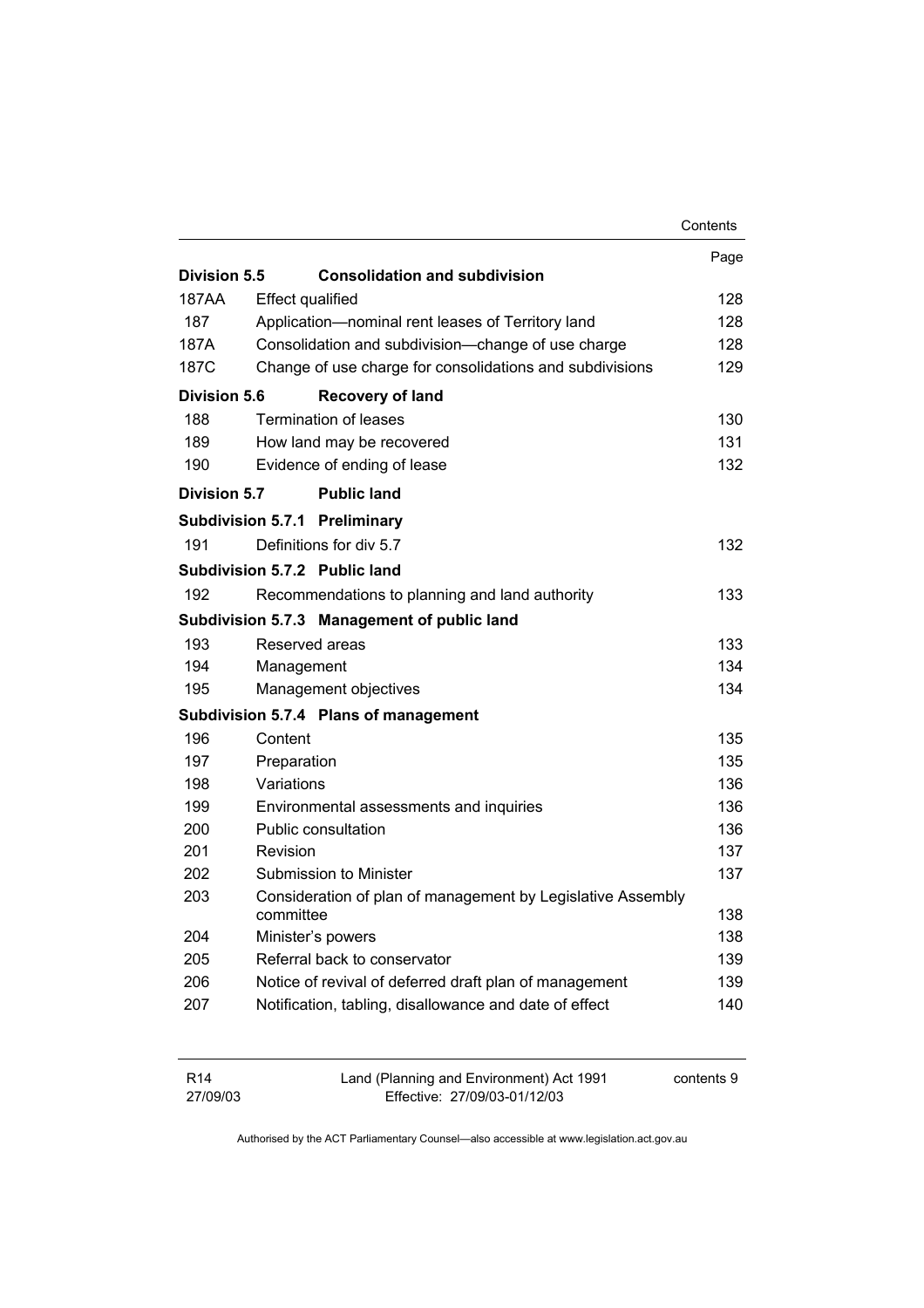|                     | Subdivision 5.7.5 Leases and licences                                               | Page            |
|---------------------|-------------------------------------------------------------------------------------|-----------------|
| 208                 | Leases-generally                                                                    | 140             |
| 209                 | Grant of leases                                                                     | 141             |
| 210                 | Licences                                                                            | 141             |
| 211                 | Miner's rights in respect of public land                                            | 142             |
| <b>Division 5.8</b> | <b>Miscellaneous</b>                                                                |                 |
| 214                 | Lessee may surrender lease wholly or in part                                        | 143             |
| 215                 | Reduction of rent and relief from provisions of lease                               | 143             |
| 216                 | Access to leased land from roads and road related areas                             | 144             |
| 216A                | Notification of certain leases                                                      | 145             |
| 217                 | Licences in respect of land that is not public land                                 | 146             |
| 218                 | Reservation of minerals                                                             | 147             |
| 219                 | Rights to extract minerals                                                          | 147             |
| 220                 | Access to lease documents and development agreements                                | 148             |
| 221                 | False or misleading statements in relation to leases                                | 148             |
| Part 6              | <b>Approvals and orders</b>                                                         |                 |
| Division 6.1        | <b>Preliminary</b>                                                                  |                 |
| 222                 | Definitions for pt 6                                                                | 150             |
| 223                 | Meaning of variation for pt 6                                                       | 152             |
| <b>Division 6.2</b> | <b>Approvals</b>                                                                    |                 |
|                     | <b>Subdivision 6.2.1 General</b>                                                    |                 |
| 225                 | Offence-development                                                                 | 153             |
| 226                 | Application to undertake development                                                | 153             |
| 227                 | Register of applications, approvals, orders and lease and<br>development conditions | 156             |
| 228                 | Restrictions on inspection of applications                                          | 157             |
| 229                 | Notice of application                                                               | 158             |
| 229A                | Direction that applications be submitted to Minister                                | 160             |
| 229B                | Minister may decide some applications                                               | 161             |
| 230                 | Approvals                                                                           | 162             |
| 231                 | Matters to be considered                                                            | 163             |
| 232                 | Duty of applicants                                                                  | 164             |
|                     |                                                                                     |                 |
| contents 10         | Land (Planning and Environment) Act 1991                                            | R <sub>14</sub> |

27/09/03

Effective: 27/09/03-01/12/03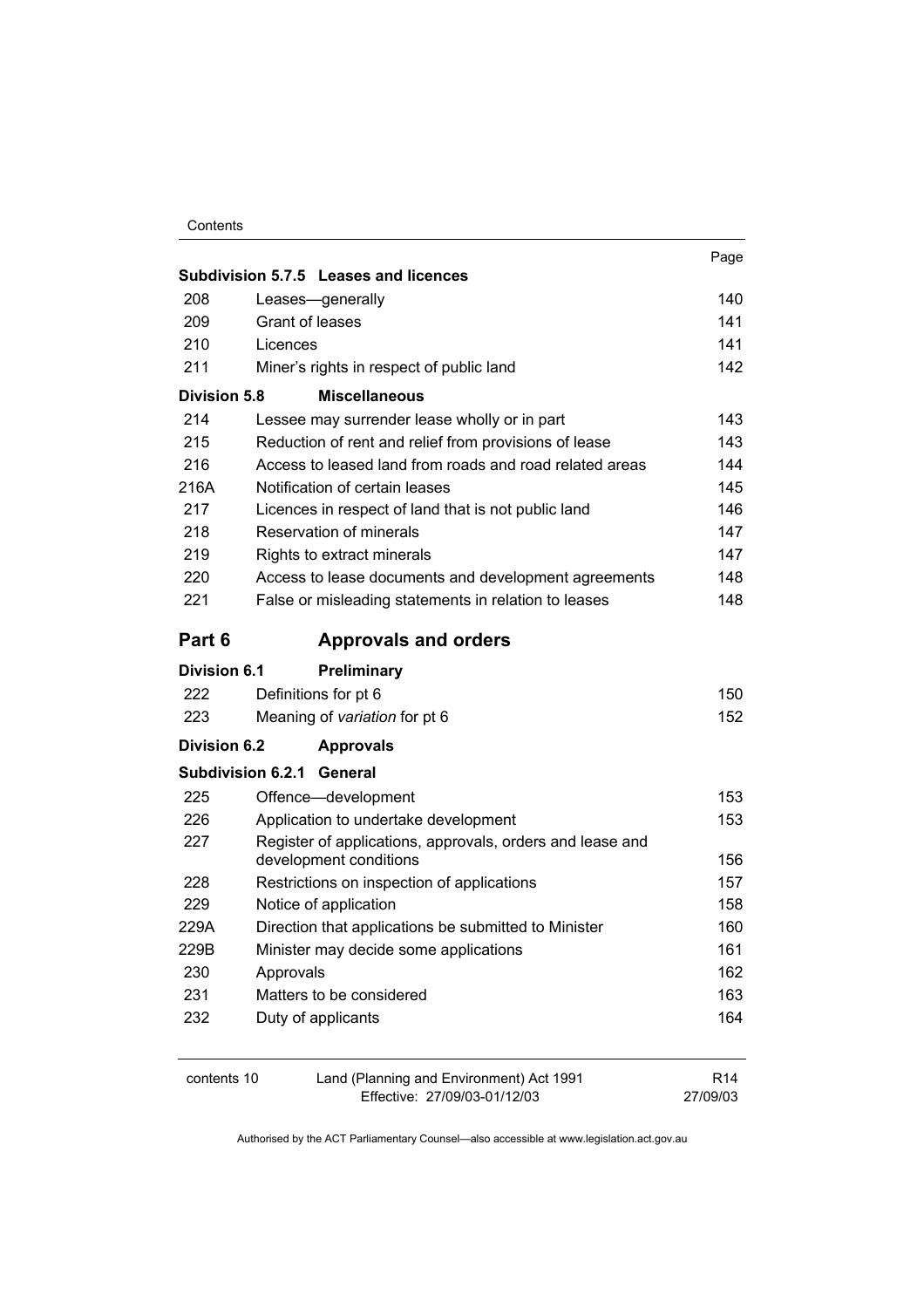|                             |                                                                          | Contents    |
|-----------------------------|--------------------------------------------------------------------------|-------------|
|                             |                                                                          | Page        |
| 233                         | More information                                                         | 165         |
| 234                         | Effect of failure to furnish further information                         | 165         |
| 236                         | Environmental assessments and inquiries                                  | 165         |
|                             | <b>Subdivision 6.2.2 Objections</b>                                      |             |
| 237                         | Objections-general                                                       | 166         |
| 238                         | Inspection of objections                                                 | 166         |
| 239                         | Identity of objectors                                                    | 167         |
|                             | <b>Subdivision 6.2.3 Approvals</b>                                       |             |
| 242                         | Approvals-notices to applicants and registrar-general                    | 167         |
| 243                         | Notification of approval or refusal of application                       | 167         |
| 244                         | Notification where more than 1 objector                                  | 169         |
| 245                         | Conditional approvals                                                    | 169         |
|                             | Subdivision 6.2.4 Reconsideration of applications for approval           |             |
| 245A                        | Definitions for subdiv 6.2.4                                             | 171         |
| 246                         | Applications for reconsideration                                         | 171         |
| 246A                        | Reconsideration of decisions                                             | 172         |
| 246B                        | No action by planning and land authority within time                     | 173         |
| 246C                        | Notice of decision on reconsideration                                    | 173         |
|                             | Subdivision 6.2.5 Approvals-miscellaneous                                |             |
| 247                         | Minor amendments                                                         | 174         |
| 248                         | Corrections                                                              | 175         |
| 249                         | When approvals take effect                                               | 175         |
| 250                         | Execution of approvals for variations of leases                          | 176         |
| 251                         | Expiration of approvals                                                  | 176         |
| 252                         | Extension of time                                                        | 176         |
| 253                         | Revocation of approval                                                   | 177         |
|                             | Subdivision 6.2.6 Powers of Supreme Court                                |             |
| 253A                        | Injunctions to require compliance with approvals                         | 177         |
| <b>Division 6.3</b>         | <b>Orders</b>                                                            |             |
| <b>Subdivision 6.3.1</b>    | <b>Making of orders</b>                                                  |             |
| 254                         | Applications to planning and land authority for orders                   | 178         |
| 254A                        | Decision on application to planning and land authority for order         | 180         |
| 255                         | Proposed orders on planning and land authority's own initiative          | 181         |
| R <sub>14</sub><br>27/09/03 | Land (Planning and Environment) Act 1991<br>Effective: 27/09/03-01/12/03 | contents 11 |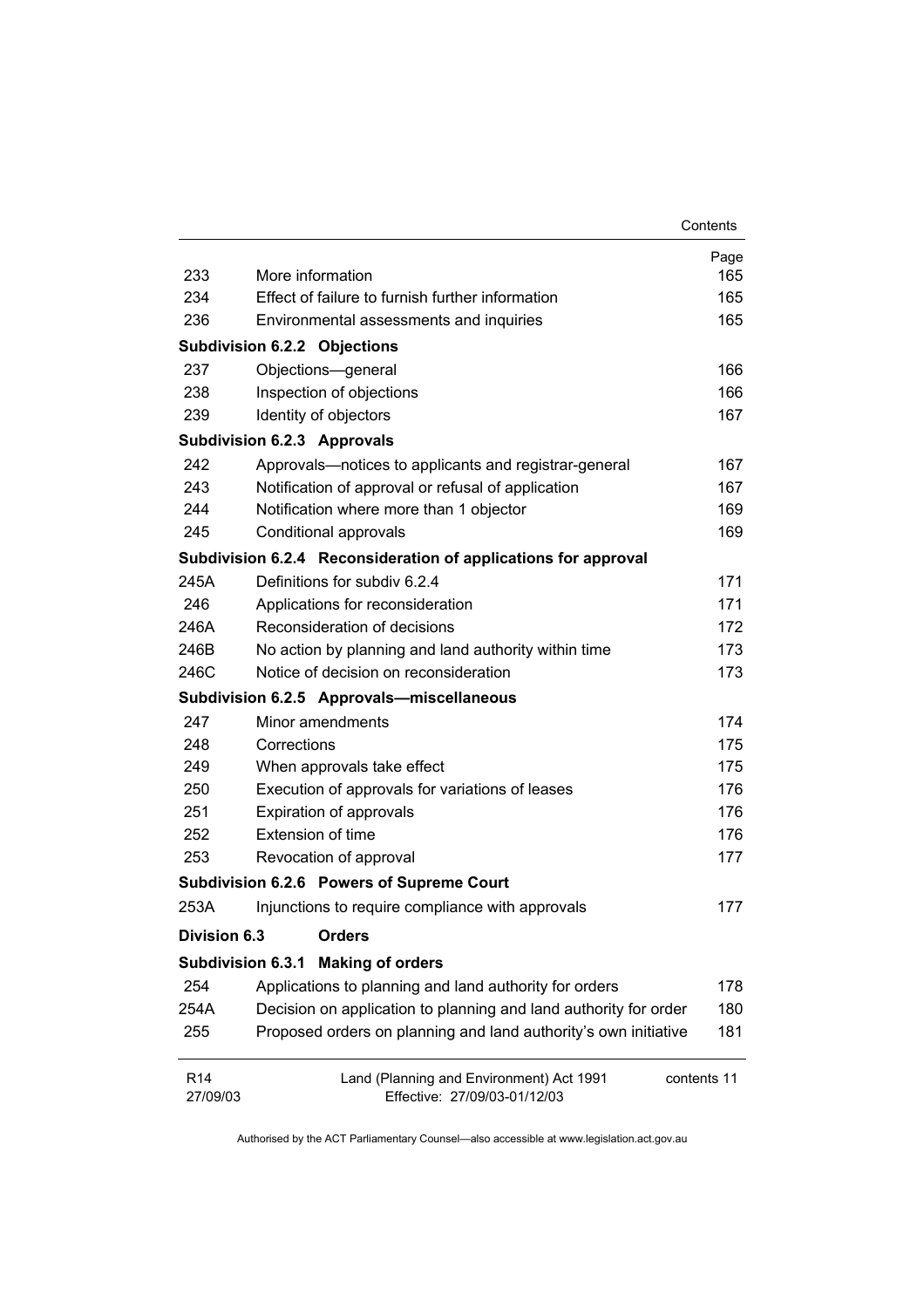| Contents |
|----------|
|          |

|                     |                                                                   | Page            |
|---------------------|-------------------------------------------------------------------|-----------------|
| 256                 | Decision on proposed order on planning and land authority's       |                 |
|                     | own initiative                                                    | 183             |
| 257                 | Content of orders                                                 | 183             |
| 257A                | Notice of making of orders                                        | 186             |
| 257B                | Who is bound by an order?                                         | 186             |
| 258                 | Contravening orders                                               | 187             |
| 258A                | Ending of orders                                                  | 187             |
| 258B                | Notice of ending of orders                                        | 188             |
| 258C                | Effect of orders about pest animals or plants                     | 188             |
|                     | Subdivision 6.3.2 Rectification work                              |                 |
| 259                 | Definitions for sdiv 6.3.2                                        | 188             |
| 259A                | Direction to carry out rectification work                         | 189             |
| 259B                | Contravening direction to carry out rectification work            | 190             |
| 259C                | Authorisation to carry out rectification work                     | 190             |
| 259D                | Obstructing etc authorised people                                 | 191             |
| 259E                | Liability for cost of rectification work                          | 192             |
| 259F                | Determination of criteria for deferral of rectification work cost | 192             |
| 259G                | Application for deferral of rectification work cost               | 192             |
| 259H                | Deferral of rectification work cost                               | 192             |
| 2591                | Security for deferred rectification work cost                     | 193             |
| 259J                | Payment of deferred rectification work cost                       | 193             |
|                     | Subdivision 6.3.3 Prohibition notices and injunctions             |                 |
| 260                 | Prohibition notices-making                                        | 194             |
| 260A                | Contravening prohibition notices                                  | 195             |
| 260B                | Prohibition notices-ending                                        | 196             |
| 260C                | Injunctions to restrain contravention of orders or prohibition    |                 |
|                     | notices                                                           | 197             |
|                     | Subdivision 6.3.4 Other matters                                   |                 |
| 261                 | Declaration of pest animal or pest plant                          | 198             |
| <b>Division 6.4</b> | <b>Inspection and seizure powers</b>                              |                 |
|                     | <b>Subdivision 6.4.1 Preliminary</b>                              |                 |
| 262                 | Definitions for div 6.4                                           | 199             |
| 263                 | Appointment of inspectors                                         | 200             |
| contents 12         | Land (Planning and Environment) Act 1991                          | R <sub>14</sub> |
|                     | Effective: 27/09/03-01/12/03                                      | 27/09/03        |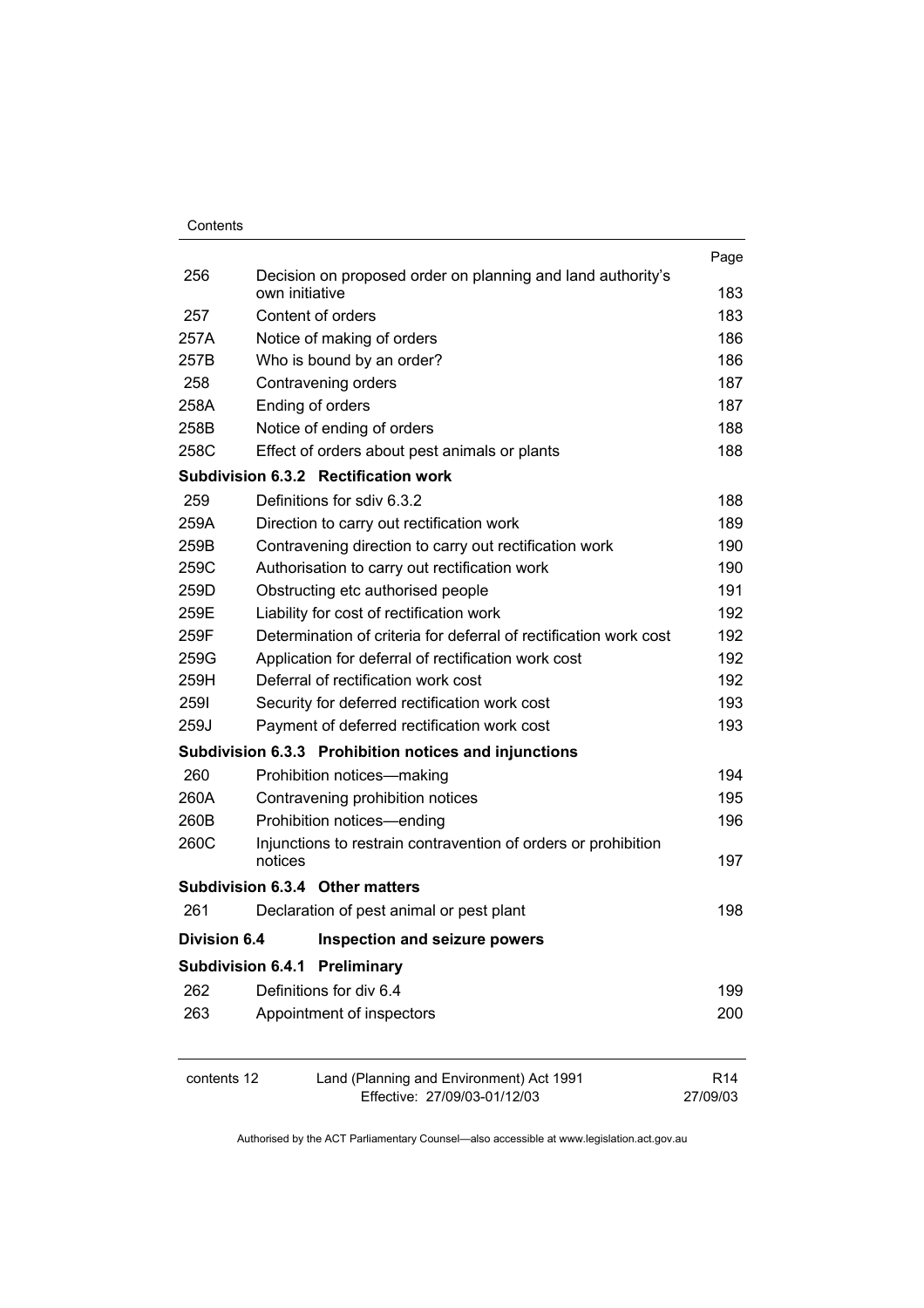|                     |                                                                | Contents |
|---------------------|----------------------------------------------------------------|----------|
|                     |                                                                | Page     |
| 264                 | Identity cards                                                 | 200      |
| 265                 | Power not to be exercised before identity card shown           | 201      |
|                     | <b>Subdivision 6.4.2 Inspection</b>                            |          |
| 266                 | Inspections etc                                                | 201      |
| 267                 | Consent to entry                                               | 202      |
| 269                 | Powers of inspection                                           | 202      |
| 271                 | Taking samples                                                 | 203      |
| 272                 | Disposal of seized items                                       | 204      |
| 273                 | Search warrants                                                | 205      |
| 274                 | Obstruction of inspectors                                      | 206      |
| <b>Division 6.6</b> | <b>Miscellaneous</b>                                           |          |
|                     | Subdivision 6.6.1 Review of decisions                          |          |
| 275                 | AAT review-general                                             | 206      |
| 275A                | Approvals subject to entity's satisfaction                     | 207      |
| 276                 | Review of decisions-objectors and third parties to approvals   | 207      |
| 277                 | Review of decisions-orders and prohibition notices             | 208      |
| 278                 | Notification of objectors                                      | 209      |
| 279                 | Application for review by objectors-notification to applicants | 210      |
| 279A                | Challenge to validity of certain decisions                     | 210      |
|                     | Subdivision 6.6.2 General                                      |          |
| 282                 | Regulations                                                    | 210      |
| Part 7              | <b>Administrative appeals</b>                                  |          |
| 282A                | AAT review of decisions                                        | 212      |
| Part 8              | <b>Miscellaneous</b>                                           |          |
| 283                 | Persons authorised to exercise the powers of Executive         | 213      |
| 284                 | Power of administrative appeals tribunal and Supreme Court     | 213      |
| 286                 | Conduct of directors, servants and agents                      | 214      |
| 287                 | Determination of fees                                          | 215      |
| 287A                | Approved forms                                                 | 215      |
| 288                 | Regulation-making power                                        | 216      |
|                     |                                                                |          |

| R <sub>14</sub> | Land (Planning and Environment) Act 1991 | contents 13 |
|-----------------|------------------------------------------|-------------|
| 27/09/03        | Effective: 27/09/03-01/12/03             |             |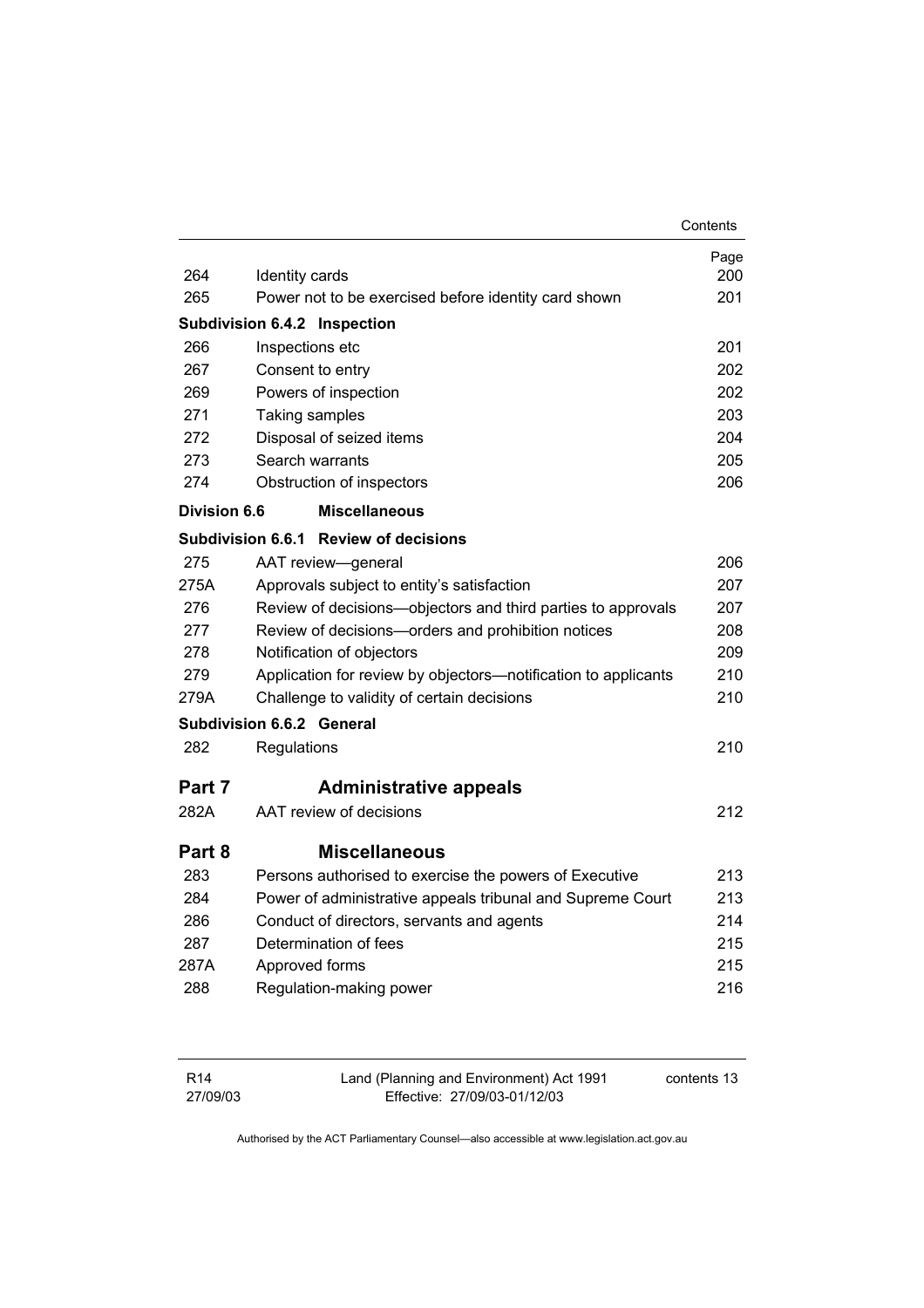#### **Contents**

|                                    |  |                                                                          | Page                        |
|------------------------------------|--|--------------------------------------------------------------------------|-----------------------------|
| Part 9                             |  | <b>Transitional</b>                                                      |                             |
| 289                                |  | Status of leases and licences                                            | 217                         |
| 290                                |  | Continued application of certain repealed Acts and provisions            |                             |
| 291                                |  | <b>Conversion of Commonwealth leases</b>                                 | 219                         |
| 292                                |  | Consent under City Area Leases Ordinance 1936-s 28                       | 220                         |
| 293                                |  | Proceedings and evidence                                                 | 220                         |
| <b>Schedule 1</b>                  |  | <b>Management objectives for public land</b>                             | 223                         |
| <b>Schedule 2</b>                  |  | Criteria for assessment of heritage<br>significance of places            | 225                         |
| <b>Schedule 3</b>                  |  | <b>Content of preliminary assessments</b>                                | 227                         |
| <b>Schedule 4</b>                  |  | Decisions reviewable by AAT                                              | 229                         |
| <b>Part 4.1</b><br><b>Part 4.2</b> |  | Reviewable decisions under part 6<br>Other reviewable decisions          | 229<br>230                  |
|                                    |  |                                                                          |                             |
| <b>Dictionary</b>                  |  |                                                                          | 237                         |
| <b>Endnotes</b>                    |  |                                                                          |                             |
| 1                                  |  | About the endnotes                                                       | 246                         |
| 2                                  |  | Abbreviation key                                                         | 246                         |
| 3                                  |  | Legislation history<br>Amendment history                                 | 247                         |
| 4                                  |  |                                                                          | 254                         |
| 5                                  |  | Earlier republications                                                   | 290                         |
| contents 14                        |  | Land (Planning and Environment) Act 1991<br>Effective: 27/09/03-01/12/03 | R <sub>14</sub><br>27/09/03 |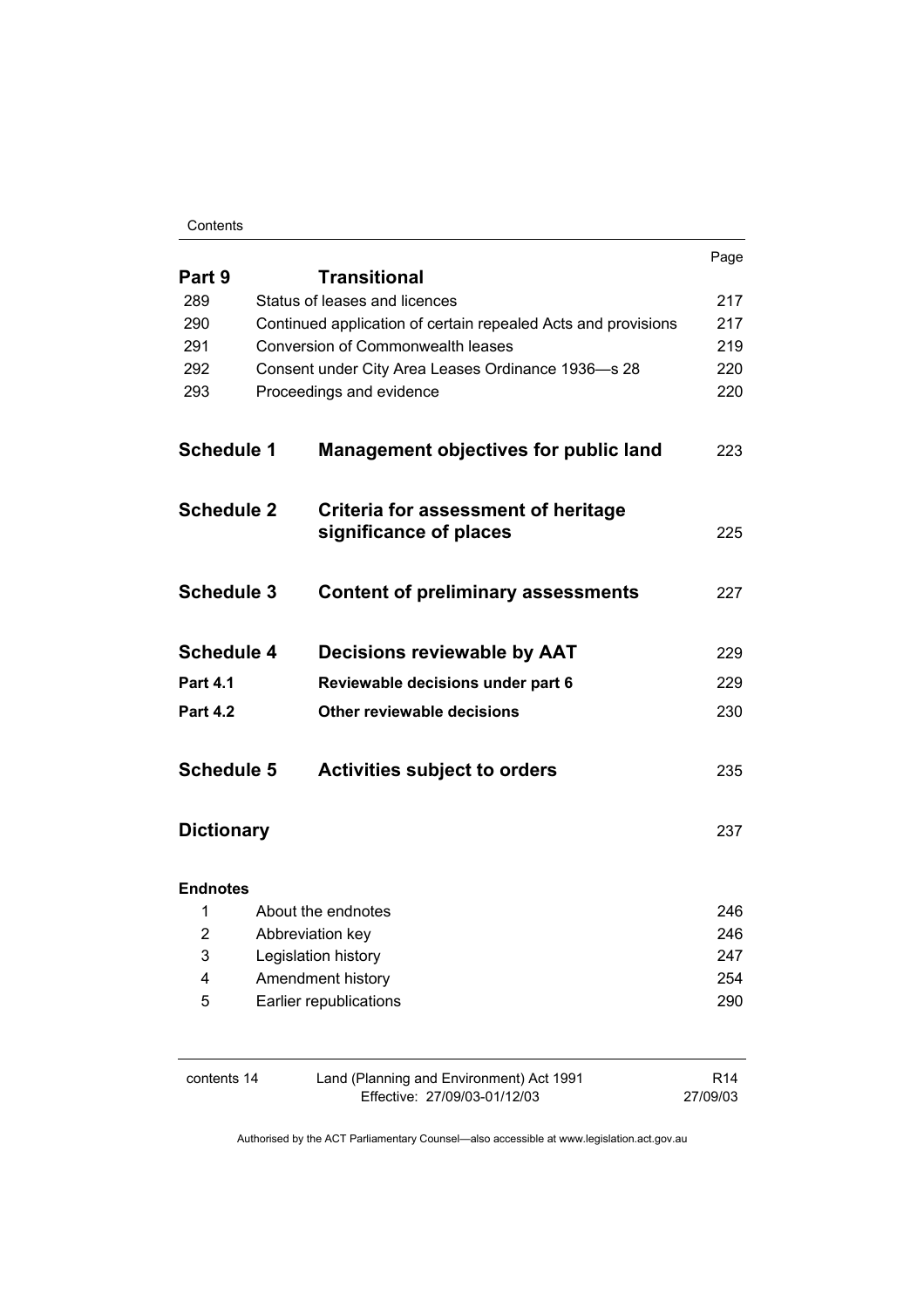

# **Land (Planning and Environment) Act 1991**

An Act relating to the use of land in the Territory, and for related purposes

R14 27/09/03 Land (Planning and Environment) Act 1991 Effective: 27/09/03-01/12/03

page 1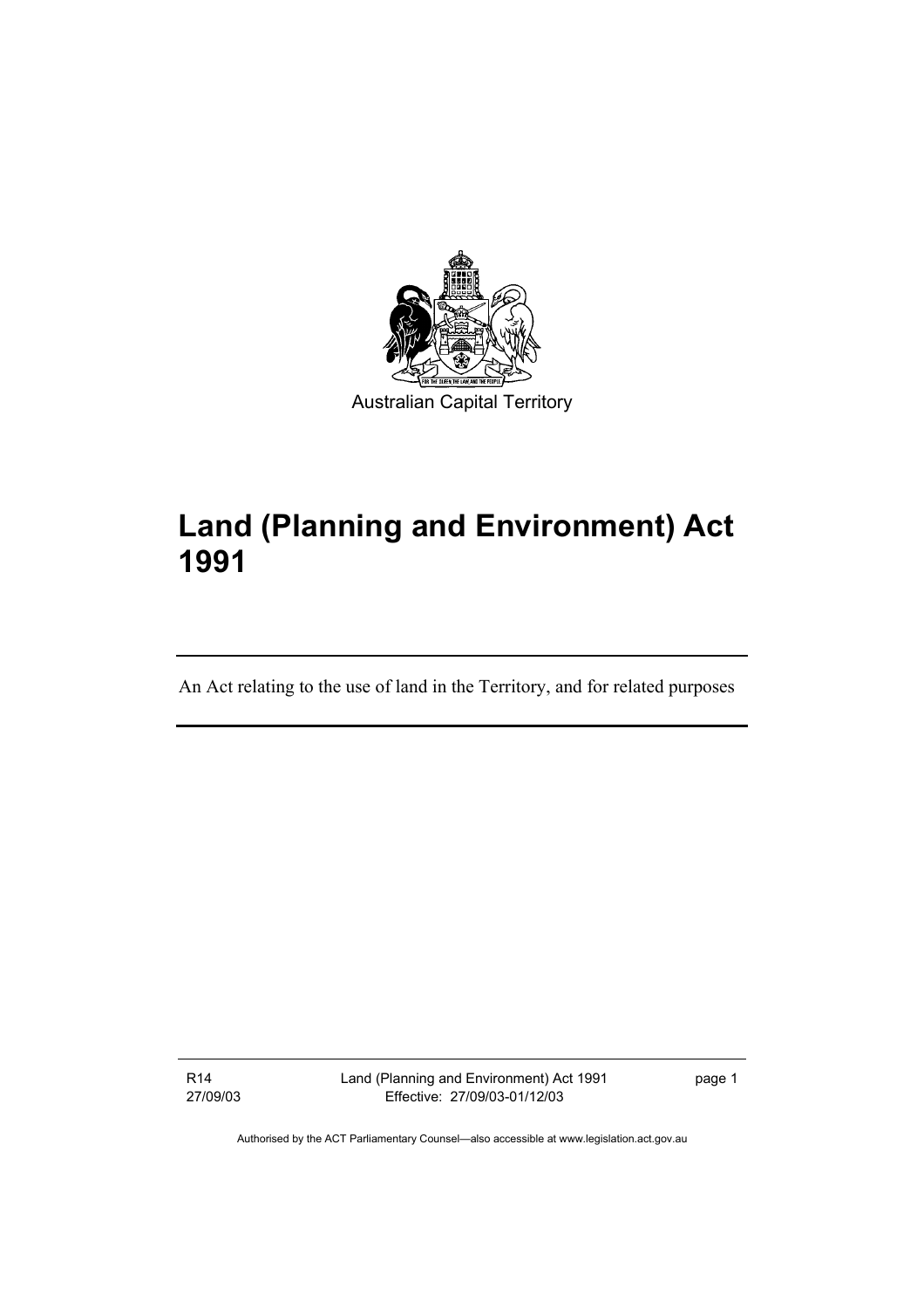#### Part 1 **Preliminary**

Section 1

# **Part 1** Preliminary

#### **1 Name of Act**

This Act is the *Land (Planning and Environment) Act 1991*.

#### **2 Dictionary**

The dictionary at the end of this Act is part of this Act.

*Note 1* The dictionary at the end of this Act defines certain words and expressions used in this Act, and includes references (*signpost definitions*) to other words and expressions defined elsewhere in this Act.

> For example, the signpost definition '*order*, for part 6 (Approvals and orders)—see section 222.' means that the expression 'order' is defined in that section and the definition applies to part 6 of this Act.

*Note 2* A definition in the dictionary (including a signpost definition) applies to the entire Act unless the definition, or another provision of the Act, provides otherwise or the contrary intention otherwise appears (see *Legislation Act 2001*, s 155 and s 156 (1)).

#### **3 Notes**

A note included in this Act is explanatory and is not part of this Act.

*Note* See *Legislation Act 2001*, s 127 (1), (4) and (5) for the legal status of notes.

#### **4 Offences against Act—application of Criminal Code etc**

Other legislation applies in relation to offences against this Act.

*Note 1 Criminal Code* 

 The Criminal Code, ch 2 applies to the following offences against this Act (see Code, pt 2.1):

- s 258 (Contravening orders)
- s 259B (Contravening direction to carry out rectification work)

| page 2 | Land (Planning and Environment) Act 1991 | R <sub>14</sub> |
|--------|------------------------------------------|-----------------|
|        | Effective: 27/09/03-01/12/03             | 27/09/03        |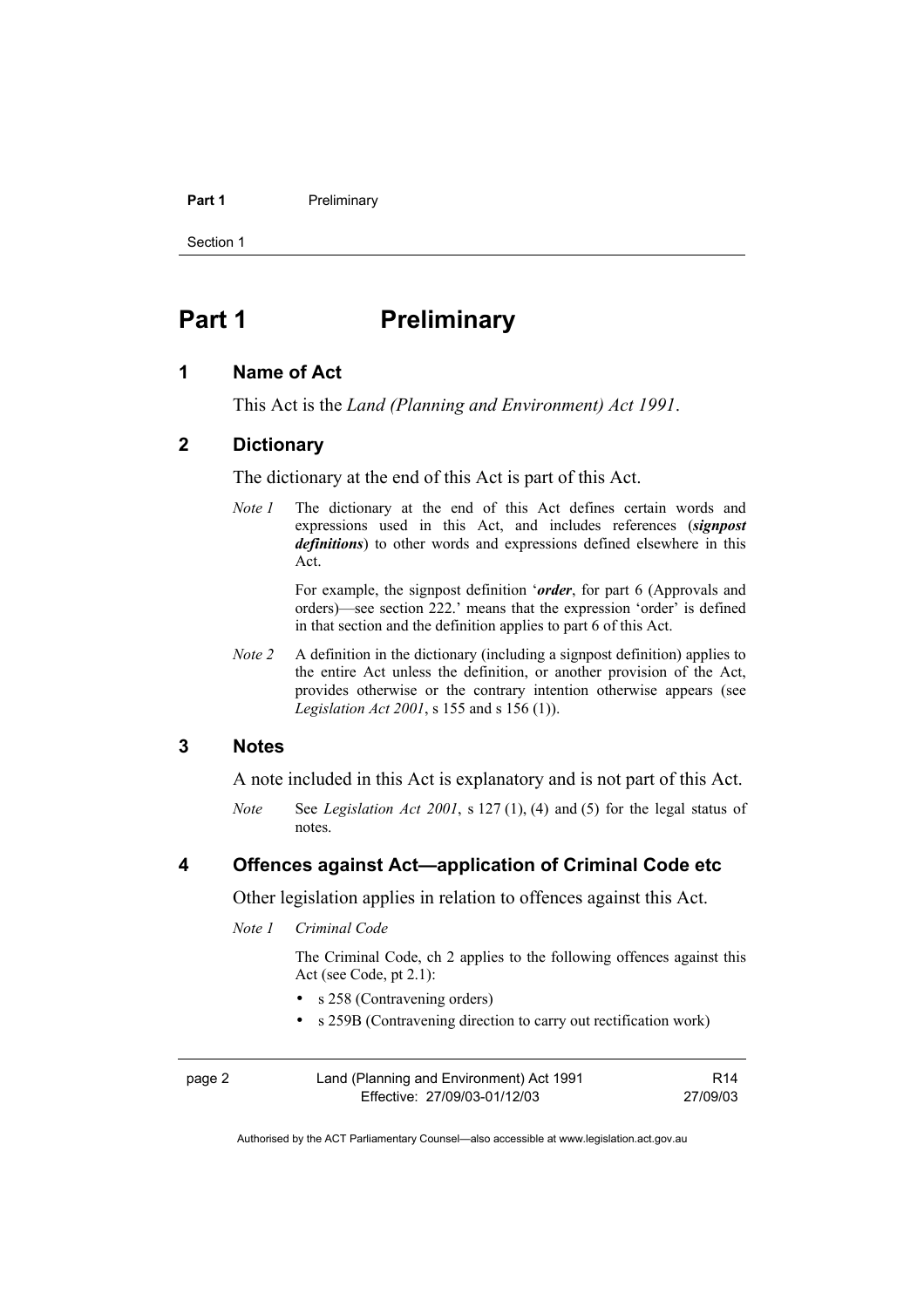- s 259D (1) (Obstructing etc authorised people)
- s 260A (Contravening prohibition notices)
- $s$  264 (2) (Identity cards).

 The chapter sets out the general principles of criminal responsibility (including burdens of proof and general defences), and defines terms used for offences to which the Code applies (eg *conduct*, *intention*, *recklessness* and *strict liability*).

*Note 2 Penalty units*

 The Legislation Act, s 133 deals with the meaning of offence penalties that are expressed in penalty units.

R14 27/09/03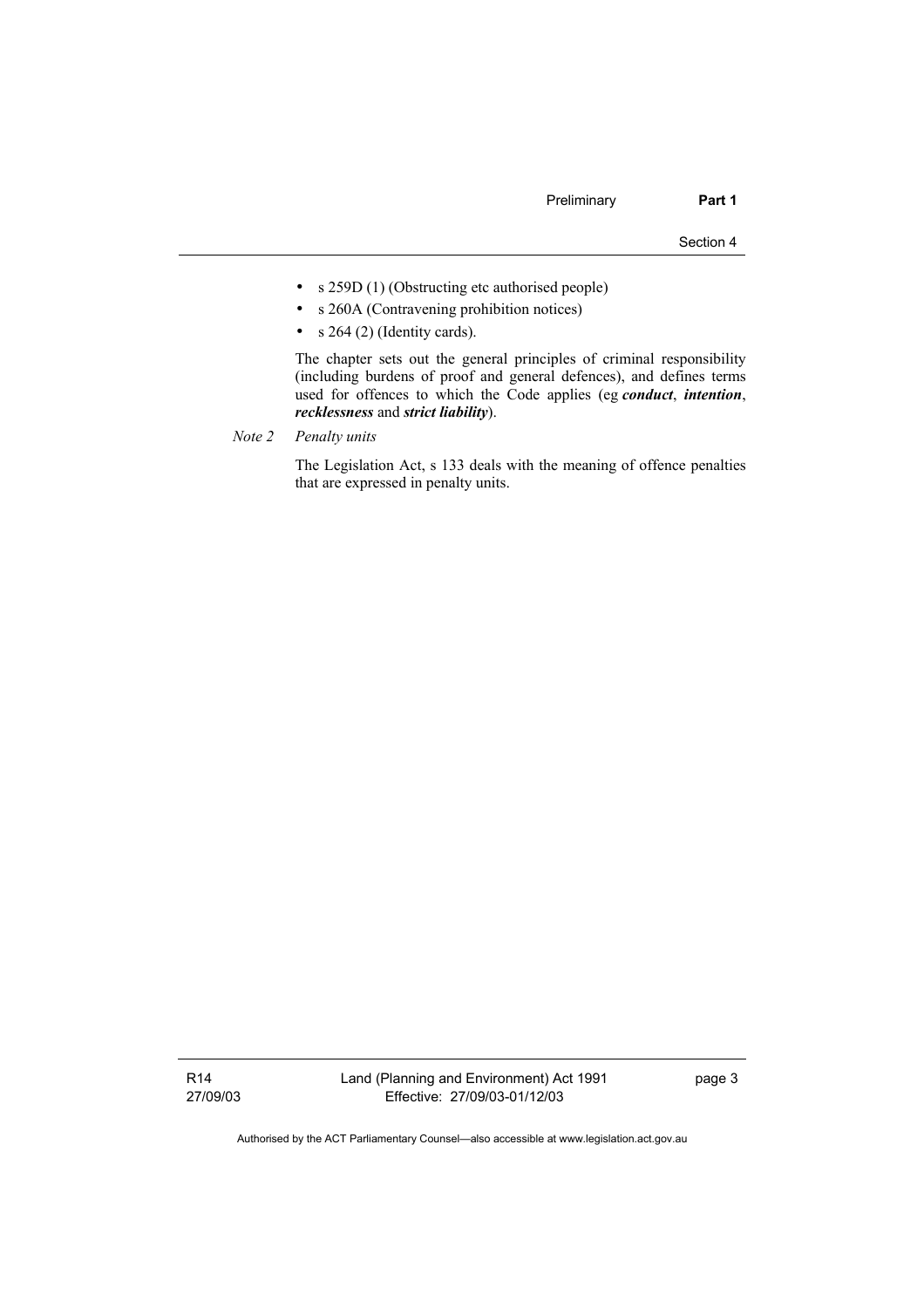**Part 2** Planning<br>**Division 2.1** Prelimina **Division 2.1** Preliminary Section 5

# **Part 2 Planning**

### **Division 2.1 Preliminary**

#### **5 Definitions for pt 2**

In this part:

*background papers*, in relation to a draft plan variation or a plan variation means—

- (a) an explanatory statement; and
- (b) a copy of—
	- (i) any relevant direction of the Minister; and
	- *Note* The Minister may give directions under this Act, s 26 and s 94 (1) (b) and the *Planning and Land Act 2002*, s 12 (1) (b).
	- (ii) any submission of the conservator referred to in section 16, including any preliminary draft plan of management (prepared under subdivision 5.7.4) accompanying such a submission; and
	- (iii) any interim heritage places register referred to in section 17; and
	- (iv) any relevant environmental report; and
	- (v) the report of any relevant inquiry; and
	- (vi) the report of any other inquiry relating to the variation; and
- (c) a statement, by the planning and land authority, of the reasons for any inconsistency between the draft plan and—
	- (i) a relevant direction of the Minister; or
- 

R14 27/09/03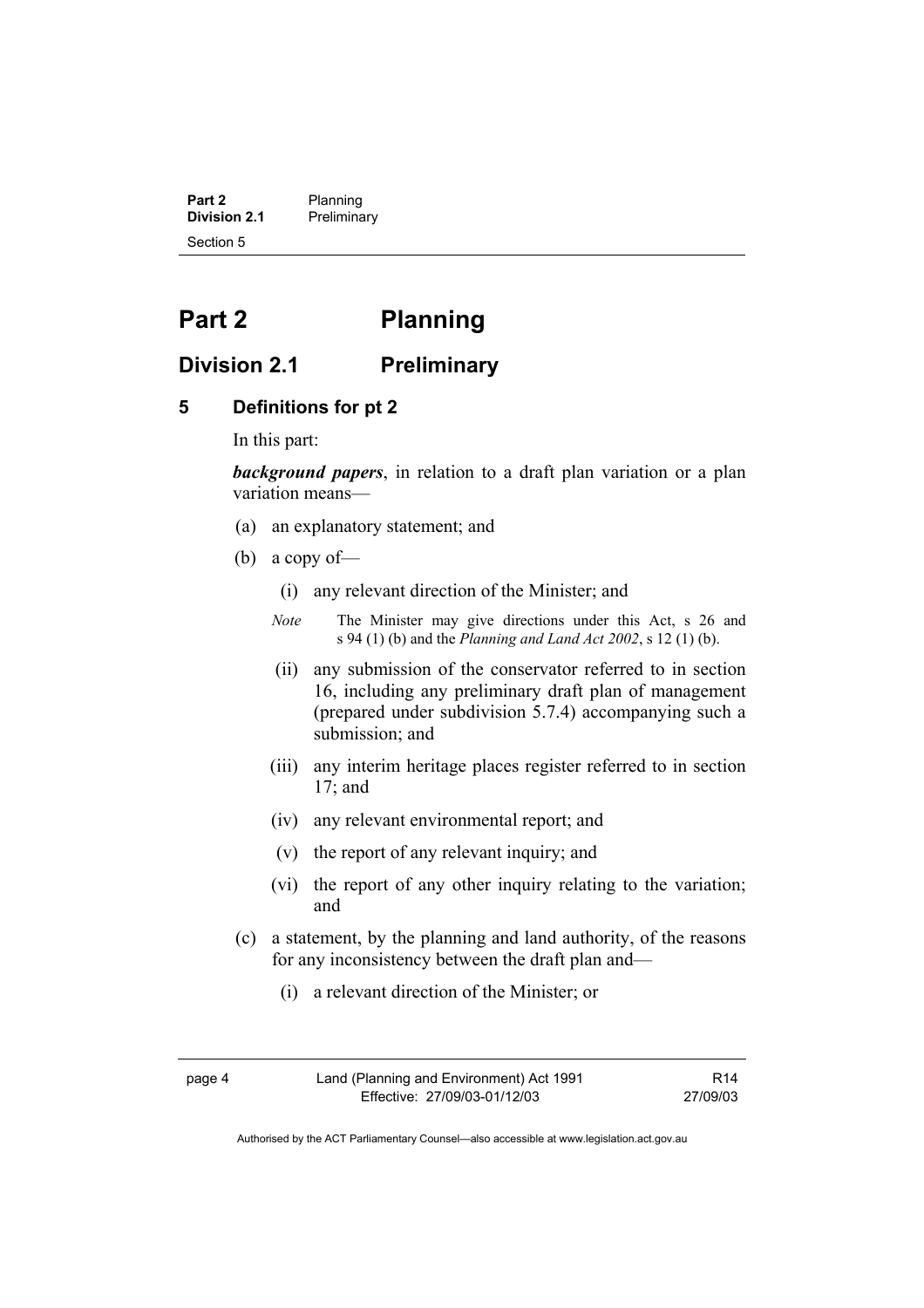- (ii) a submission of the conservator mentioned in paragraph (b) (ii); or
- (iii) an interim heritage places register submitted to the authority; or
- *Note* Sections 17 and 63 provide for the submission by the heritage council of an interim heritage places register.
- (iv) a recommendation in a report mentioned in paragraph (b)  $(iv)$ ,  $(v)$  or  $(vi)$ ; and
- (d) in the case of a draft plan variation of the kind referred to in section 17 (3)—a copy of any written response of the heritage council submitted in accordance with section 17 (4), together with a statement by the planning and land authority commenting on that response; and
- (e) any other documents—
	- (i) considered by the authority to be necessary or useful in explaining the draft plan variation; and
	- (ii) designated by the authority in writing as background papers.

*consultation notice*—see section 19 (Public consultation notification).

*development*, in relation to land, means—

- (a) the erection, alteration or demolition of a building on that land; or
- (b) the carrying on of work on that land; or
- (c) the use or change of use of that land; or
- (d) the use or change of use of a building or works on that land; or
- (e) the subdivision or consolidation of that land; or
- (f) the display of signs or advertising material on that land.

| R14      | Land (Planning and Environment) Act 1991 | page 5 |
|----------|------------------------------------------|--------|
| 27/09/03 | Effective: 27/09/03-01/12/03             |        |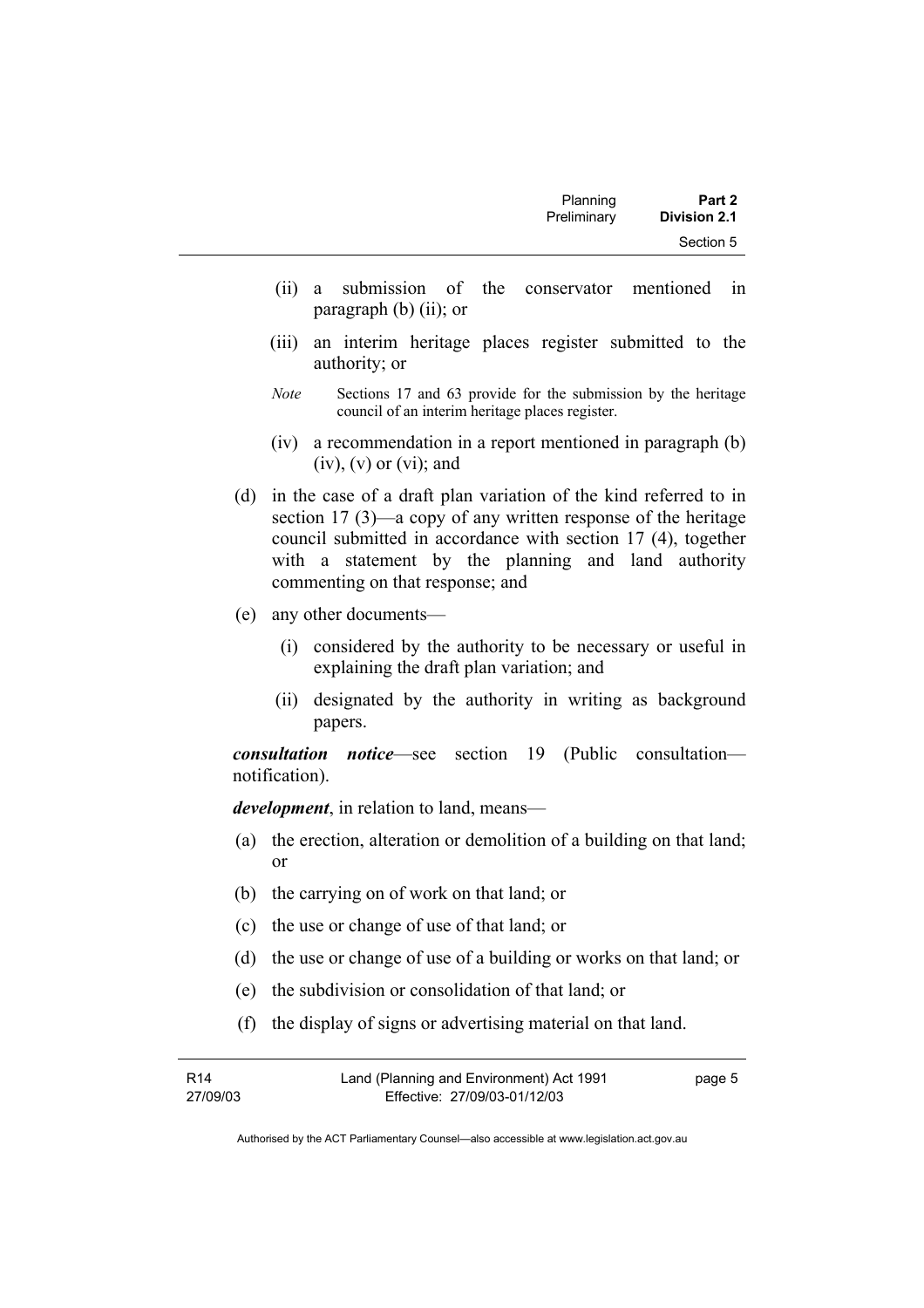| Part 2              | Planning    |
|---------------------|-------------|
| <b>Division 2.1</b> | Preliminary |
| Section 5           |             |

#### *draft plan variation*—

- (a) means a draft plan variation prepared by the planning and land authority under section 15 (Preparation of plan variations) and—
	- (i) if section 19C (Draft plan variations that do not affect rights) does not apply—notified under section 19 (Public consultation—notification); or
	- (ii) if section 19C applies—notified in the legislation register under section 19C (2); and
- (b) for a draft plan variation that has been revised under section 22 (1) (a) or 27—includes the draft plan variation as revised.

#### *environmental report* means—

- (a) a preliminary assessment under division 4.2; or
- (b) a report under section 128; or
- (c) an assessment.

#### *land* includes water.

*national capital plan* means the plan approved under the *Australian Capital Territory (Planning and Land Management) Act 1988* (Cwlth), section 19.

*Note* A reference to an instrument under a law includes a reference to the instrument as amended from time to time (see *Legislation Act 2001*, s 102)

*variation*, in relation to the plan, includes the revocation of the plan and its substitution with a new plan.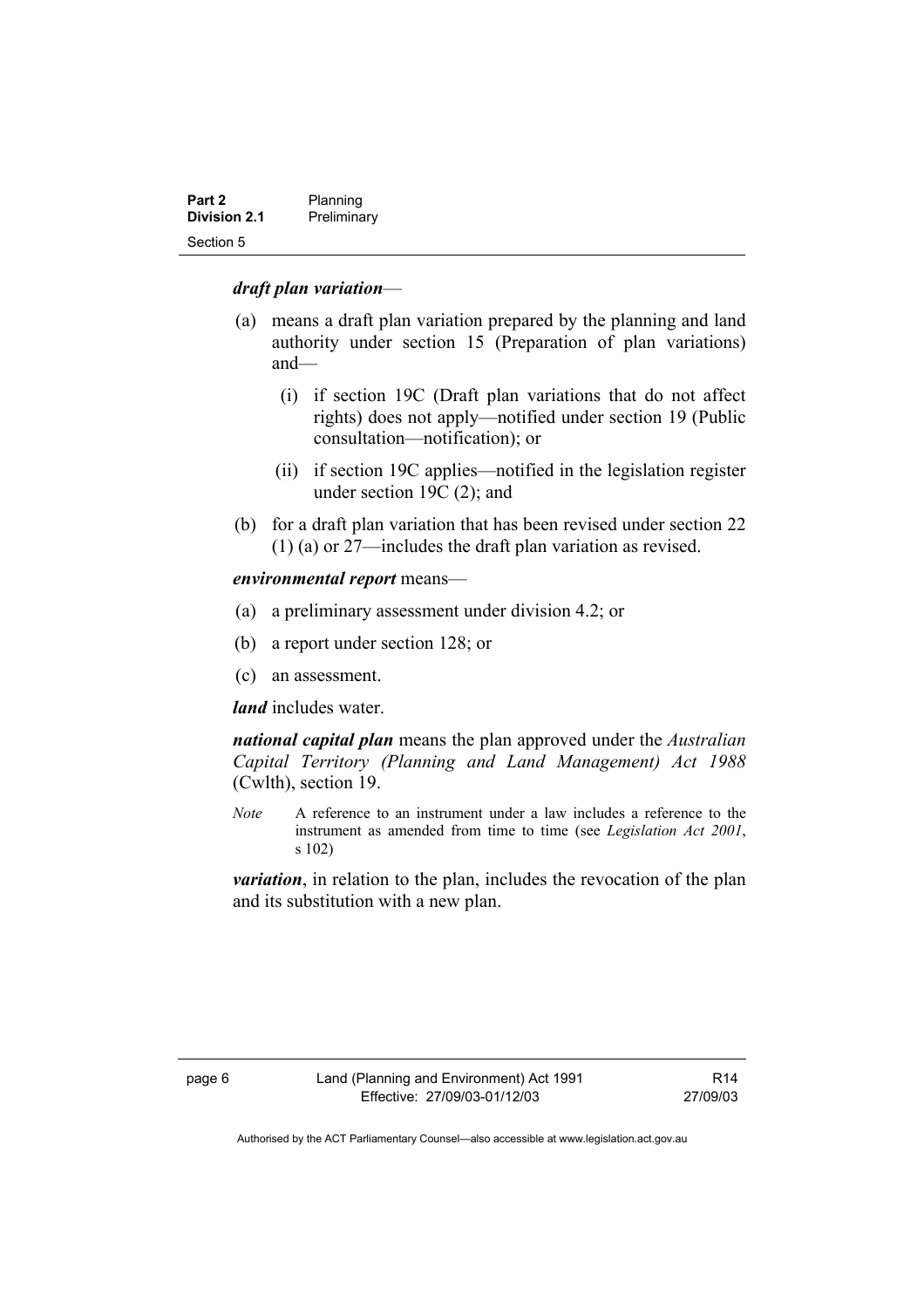# **Division 2.2 Territory plan—object and effect**

## **7 Object**

- (1) The object of the plan shall be to ensure, in a manner not inconsistent with the national capital plan, that the planning and development of the Territory provides the people of the Territory with an ecologically sustainable, healthy, attractive, safe and efficient environment in which to live, work and have their recreation.
- (2) The plan shall set out the planning principles and policies for giving effect to its object.
- (3) For giving effect to the object of the plan and the principles and policies referred to in subsection (2), the plan may—
	- (a) set out specific objectives and policies; and
	- (b) specify purposes for which land may be used; and
	- (d) incorporate a register of heritage places known as the heritage places register; and
	- (e) identify land for subdivision 2.3.4, specifying in addition the principles and policies for its development; and
	- (f) for division 5.7—identify an area of land as public land and reserve it for a purpose specified in section 193; and
	- (g) provide for other matters relevant to the exercise of the powers of the Territory, the Executive or a Territory authority under a Territory law, or the administrative review of the exercise of those powers; and
	- (h) provide for other matters that are necessary or convenient.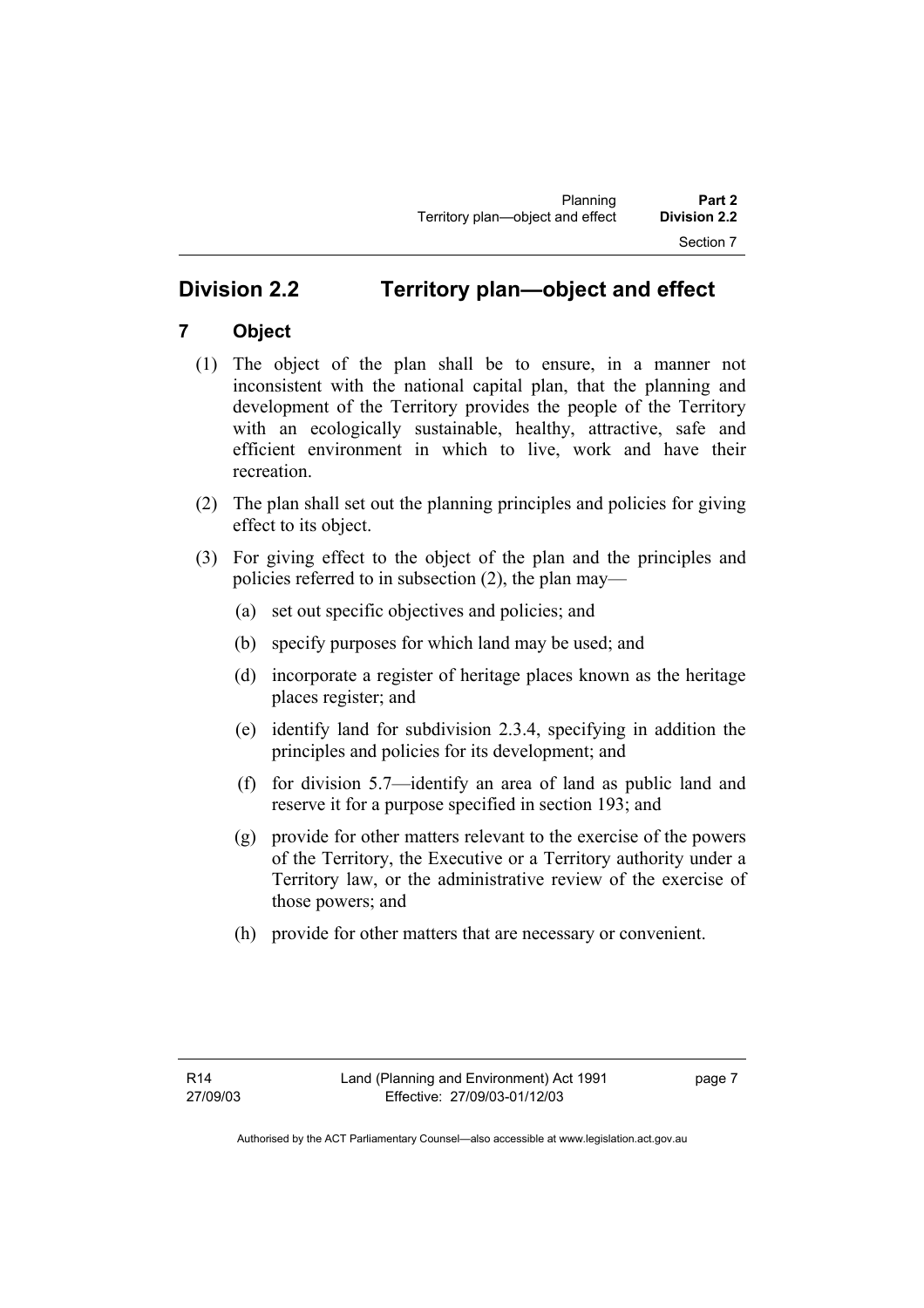**Part 2** Planning<br>**Division 2.2** Territory **Division 2.2** Territory plan—object and effect Section 8

#### **8 Effect of plan**

The Territory, the Executive, a Minister or a Territory authority shall not do any act, or approve the doing of any act, that is inconsistent with the plan.

#### **9 Effect of draft plan variation**

- (1) This section applies to a draft plan variation if a consultation notice states that it applies.
- (2) The Territory, the Executive, a Minister or a Territory authority must not, during the defined period or a period stated in the consultation notice, whichever is shorter, do or approve the doing of anything that—
	- (a) would be inconsistent with the plan if it were varied in accordance with the draft variation; or
	- (b) is inconsistent with the plan.
- (3) Subsection (2) is subject to section 11 (Draft heritage places register and variations—lack of effect).
- (4) Where a draft plan variation to which this section applies is deferred under section 22 (1) (b) or 27 (a), this section does not apply in relation to that draft variation during the period of its deferral.
- (5) In this section:

*defined period* means the period beginning on the day when the draft plan variation is notified under the *Legislation Act 2001* (see section 19 (Public consultation—notification)) and ending at the end of the day before—

- (a) the date the draft variation comes into effect; or
- (b) the date the corresponding plan variation is rejected by the Legislative Assembly; or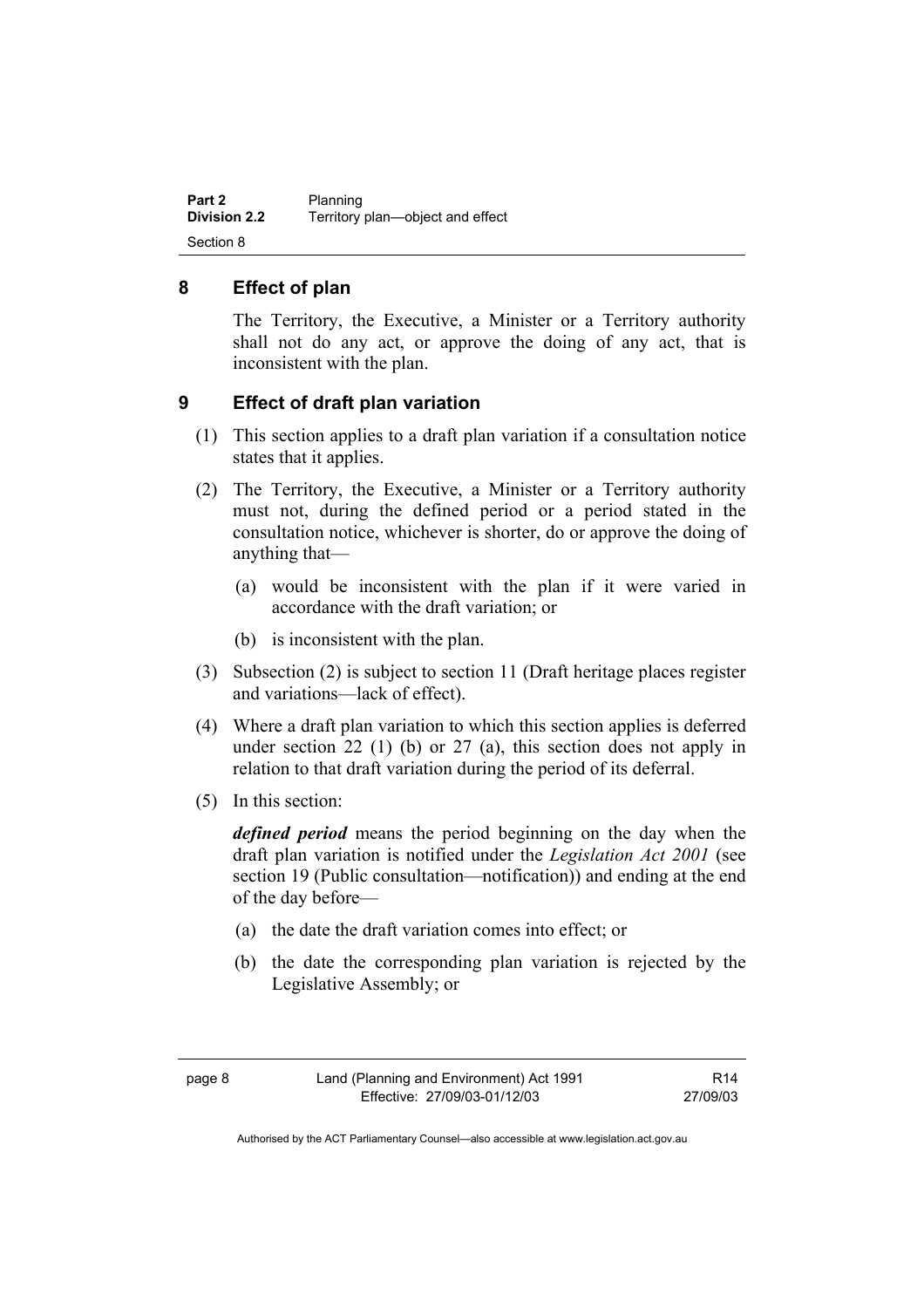| Planning                         | Part 2              |
|----------------------------------|---------------------|
| Territory plan—object and effect | <b>Division 2.2</b> |
|                                  | Section 10          |

 (d) the date the draft variation, or the corresponding plan variation, is withdrawn under section 22 (1) (c), 27 (a) or 30A (3) (b);

as the case requires.

*draft plan variation* includes a provision of a draft plan variation.

#### **10 Effect of interim heritage places register**

- (1) Where an interim heritage places register that has been submitted to the planning and land authority pursuant to section 63 is not submitted to the Minister in a draft plan variation before the expiration of the applicable period, it ceases to have effect on the expiration of that period.
- (2) For this section, the applicable period in relation to an interim heritage places register is the period of 4 months commencing on the day on which the register is submitted to the planning and land authority pursuant to section 63 or such longer period commencing on that day as the Minister, by writing, allows.
- (3) Where an interim heritage places register that has been submitted to the planning and land authority pursuant to section 63 is not submitted to the Minister in a draft plan variation before the expiration of the applicable period, the authority shall, within 28 days after the expiration of that period, submit a statement in writing to the Minister setting out the reasons why the authority did not include the register in a draft plan variation.

## **11 Draft heritage places register and variations—lack of effect**

- (1) A draft heritage places register, or a draft variation to the heritage places register, notified under section 19 as a draft plan variation, or as part of a draft plan variation, has no effect.
- (2) Subsection (1) does not apply in relation to an interim heritage places register.

| R14      | Land (Planning and Environment) Act 1991 | page 9 |
|----------|------------------------------------------|--------|
| 27/09/03 | Effective: 27/09/03-01/12/03             |        |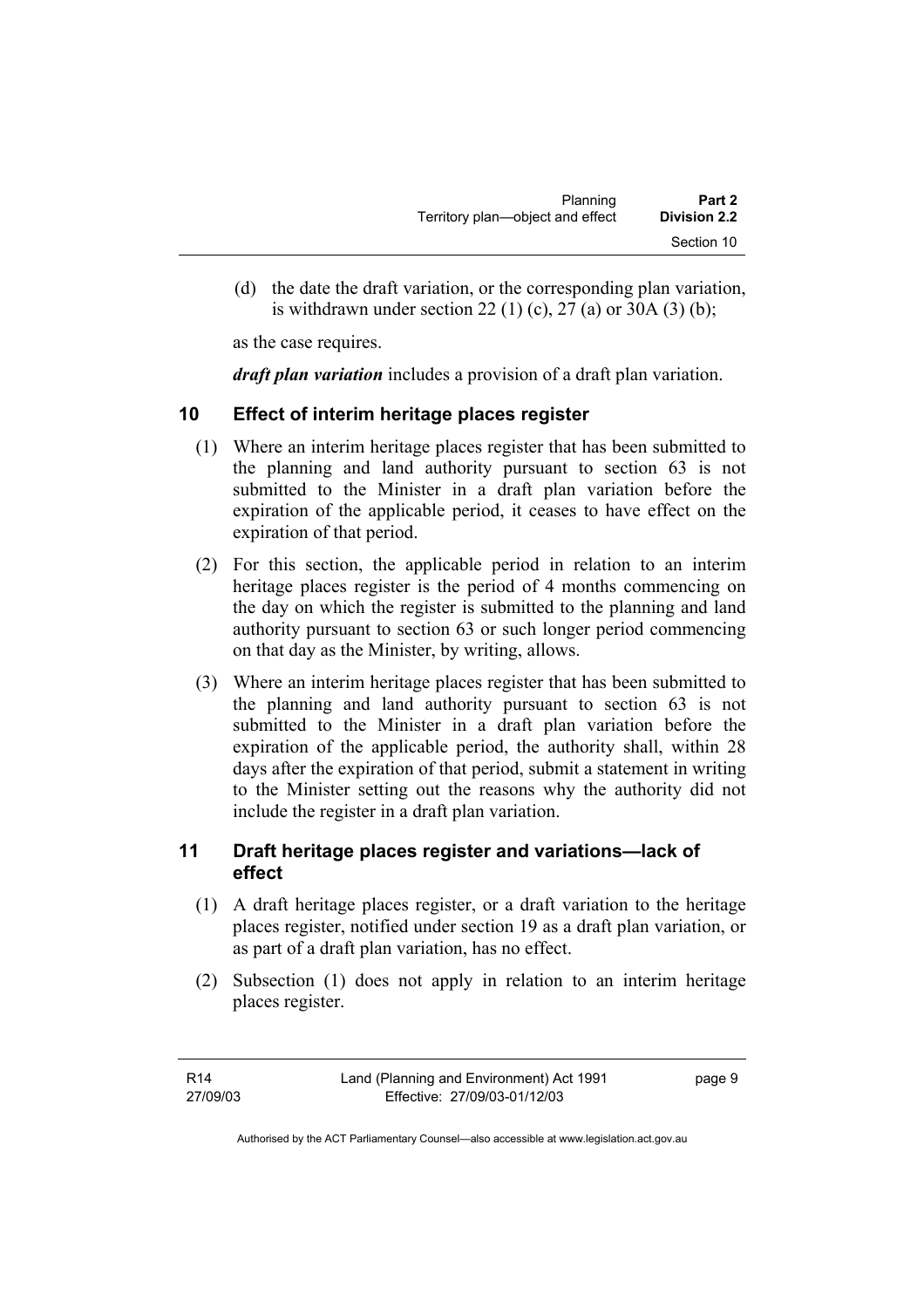| Part 2              | Planning                                  |
|---------------------|-------------------------------------------|
| <b>Division 2.3</b> | Territory plan-continuation and variation |
| Section 12          |                                           |

### **12 Plan not to have retrospective effect**

Where, immediately before the plan comes into effect under this Act, it would be lawful to use any land in a particular way in the exercise of a right derived from an estate in that land, the plan does not prevent the use of that land in that way during the term of the estate.

# **Division 2.3 Territory plan—continuation and variation**

## **Subdivision 2.3.1 Territory plan**

#### **13 Continuation of plan**

The plan established under the *Interim Planning Act 1990*, part 3, being that plan as in effect under that Act immediately before the commencement of this section, continues in effect under this Act as the Territory plan and may be varied in accordance with this part.

# **Subdivision 2.3.2 Preparation of variations of Territory plan**

### **14 Application of sdiv 2.3.2**

This subdivision does not apply in relation to a variation to the plan under subdivision 2.3.4.

#### **15 Preparation of plan variations**

- (1) The planning and land authority may prepare variations to the plan.
- (2) A plan variation may be prepared in separate stages or parts.

#### **16 Consultation with conservator**

In preparing a draft plan variation, the planning and land authority shall—

R14 27/09/03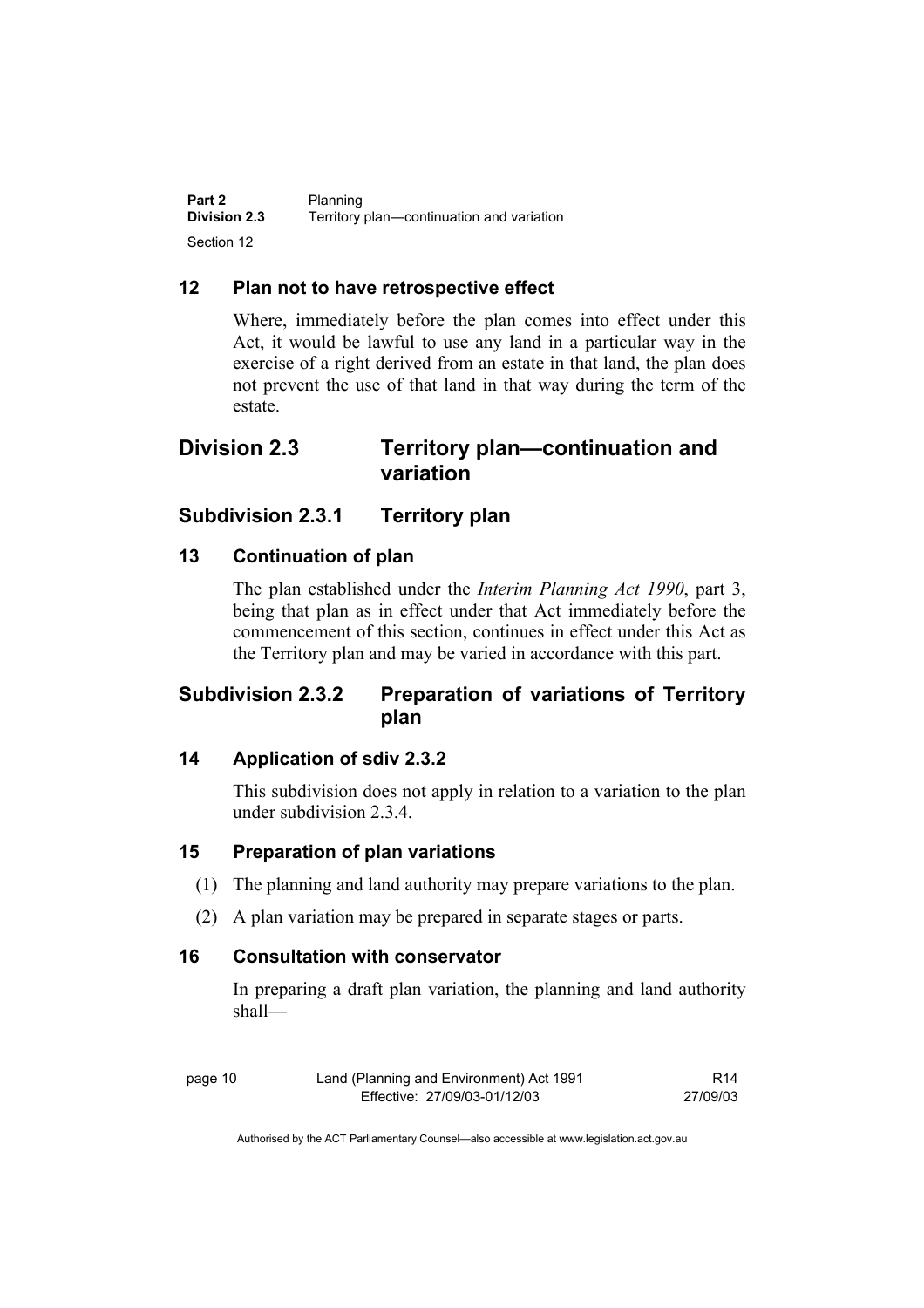| Planning                                  | Part 2              |
|-------------------------------------------|---------------------|
| Territory plan—continuation and variation | <b>Division 2.3</b> |
|                                           | Section 17          |

- (a) consider any recommendation or submission made by the conservator in relation to the draft variation, including any preliminary draft plan of management under subdivision 5.7.4 accompanying the recommendation or submission; and
- (b) if the draft variation is to identify or affect public land consult with the conservator, unless the draft gives effect to a recommendation of the conservator under section 192.

## **17 Heritage**

- (1) Where the heritage council submits an interim heritage places register to the planning and land authority pursuant to section 63, the authority shall consider the interim register and, if it agrees with any of the proposals in the interim register—
	- (a) where it agrees with all the proposals—include the interim register in a draft plan variation; or
	- (b) where it does not agree with all the proposals—prepare a draft heritage places register, or a draft variation to the heritage places register, that contains the proposals with which it agrees and include the draft register, or the draft variation of the register, prepared by the authority in a draft plan variation.
- (2) A draft heritage places register, or a draft variation to the heritage places register, included in a draft plan variation is not to include any provision which would have the effect of including in the heritage places register any entry in addition to the entries—
	- (a) proposed, in any relevant interim heritage places register, for inclusion in the heritage places register; or
	- (b) in the case of a draft variation to the heritage places register included in that register.
- (3) If the planning and land authority—
	- (a) prepares a draft variation to the heritage places register in the absence of a relevant interim heritage places register; or

| R14      | Land (Planning and Environment) Act 1991 | page 11 |
|----------|------------------------------------------|---------|
| 27/09/03 | Effective: 27/09/03-01/12/03             |         |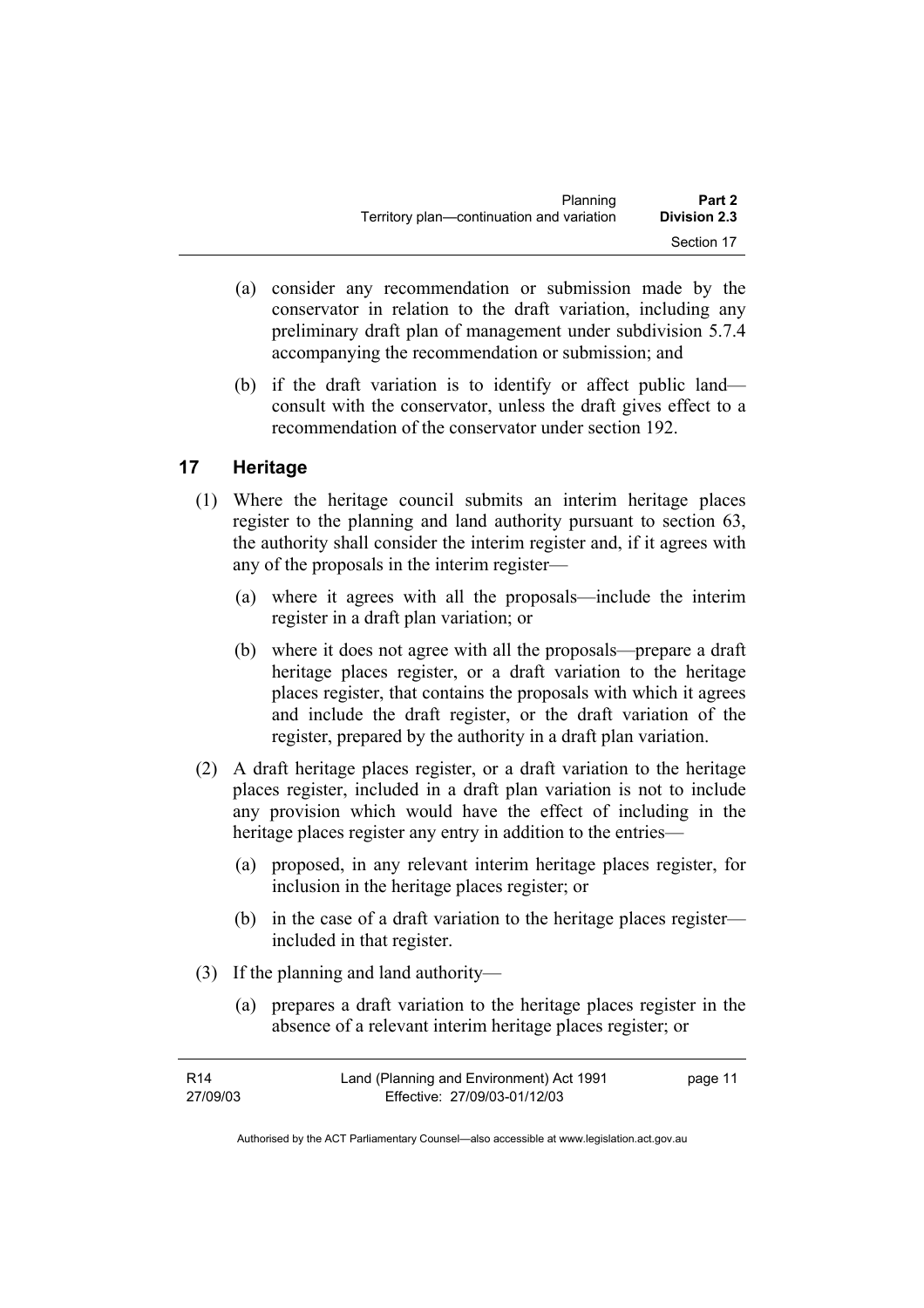| Part 2              | Planning                                  |
|---------------------|-------------------------------------------|
| <b>Division 2.3</b> | Territory plan—continuation and variation |
| Section 18          |                                           |

 (b) prepares a draft heritage places register, or a draft variation to that register, which is different from any relevant interim heritage places register;

the authority must give written notice to the heritage council no later than 28 days before the day (the *intended notification day*), stated in the notice, when the authority intends to notify the relevant draft plan variation under the *Legislation Act 2001* (see section 19 (Public consultation—notification)).

*Note* For how documents may be given, see *Legislation Act 2001*, pt 19.5.

- (4) In preparing a draft plan variation mentioned in subsection (3), the planning and land authority must consider any written response given by the heritage council within 7 days before the intended notification day.
- (5) In this section:

*relevant interim heritage places register* means an interim heritage places register which has effect under part 3, as revised under that part.

## **18 Environmental reports and inquiries**

- (1) In preparing a draft plan variation, the planning and land authority shall consider—
	- (a) any relevant environmental report; and
	- (b) the report of any relevant inquiry; and
	- (c) any relevant report required to be prepared by the plan.
- (2) The Minister may direct that an assessment be made, or establish a panel to conduct an inquiry, about any aspect of a draft plan variation or a proposed draft plan variation.
- (3) The Minister may initiate action under subsection (2) or act on written request by the planning and land authority.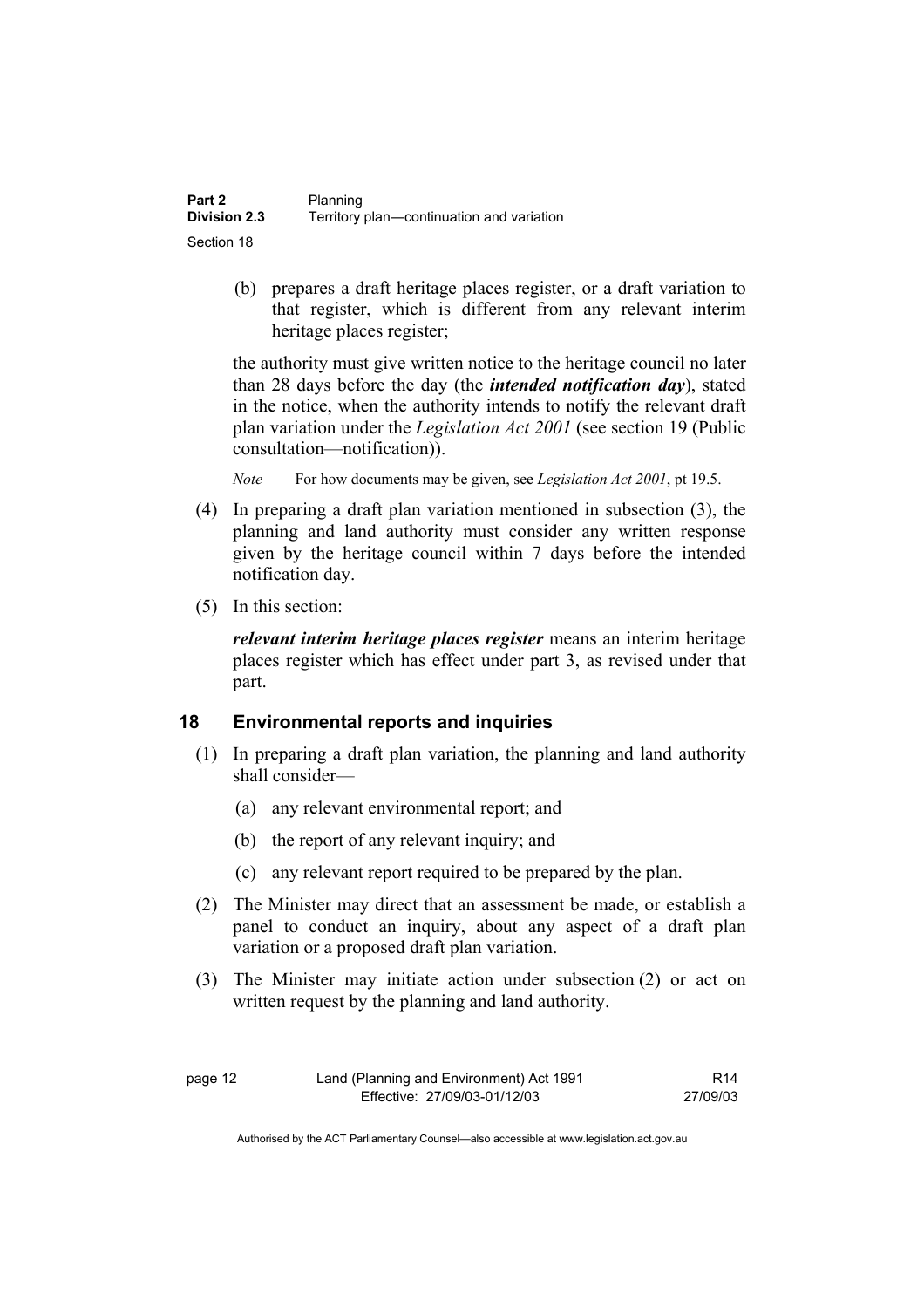| Planning                                  | Part 2              |
|-------------------------------------------|---------------------|
| Territory plan-continuation and variation | <b>Division 2.3</b> |
|                                           | Section 19          |

#### **19 Public consultation—notification**

- (1) Before submitting a draft plan variation to the Minister, the planning and land authority must prepare a notice (a *consultation notice*)—
	- (a) stating that copies of the draft plan variation and the background papers are available for public inspection and purchase during a stated period of not less than 15 business days at stated places; and
	- (b) inviting interested people to give written comments about the draft variation to the authority at a stated address during a stated period of not less than 15 business days; and
	- (c) stating that copies of written comments about the draft variation, given in response to the invitation in paragraph (b) or otherwise, or received from the national capital authority, will be made available for public inspection for a period of 15 business days after the end of the period mentioned in paragraph (b), at stated places; and
	- (d) complying with section 19A (as applicable).
- (2) The planning and land authority may, in writing (by an *extension notice*), extend or further extend the consultation period mentioned in subsection  $(1)$  (a) or (b).
- (3) An extension notice may be given after the end of the period to be extended.
- (4) The following are notifiable instruments:
	- (a) the consultation notice;
	- (b) any extension notice.
	- *Note* A notifiable instrument must be notified under the *Legislation Act 2001*.
- (5) The planning and land authority must also publish the consultation notice and any extension notice in a daily newspaper.

page 13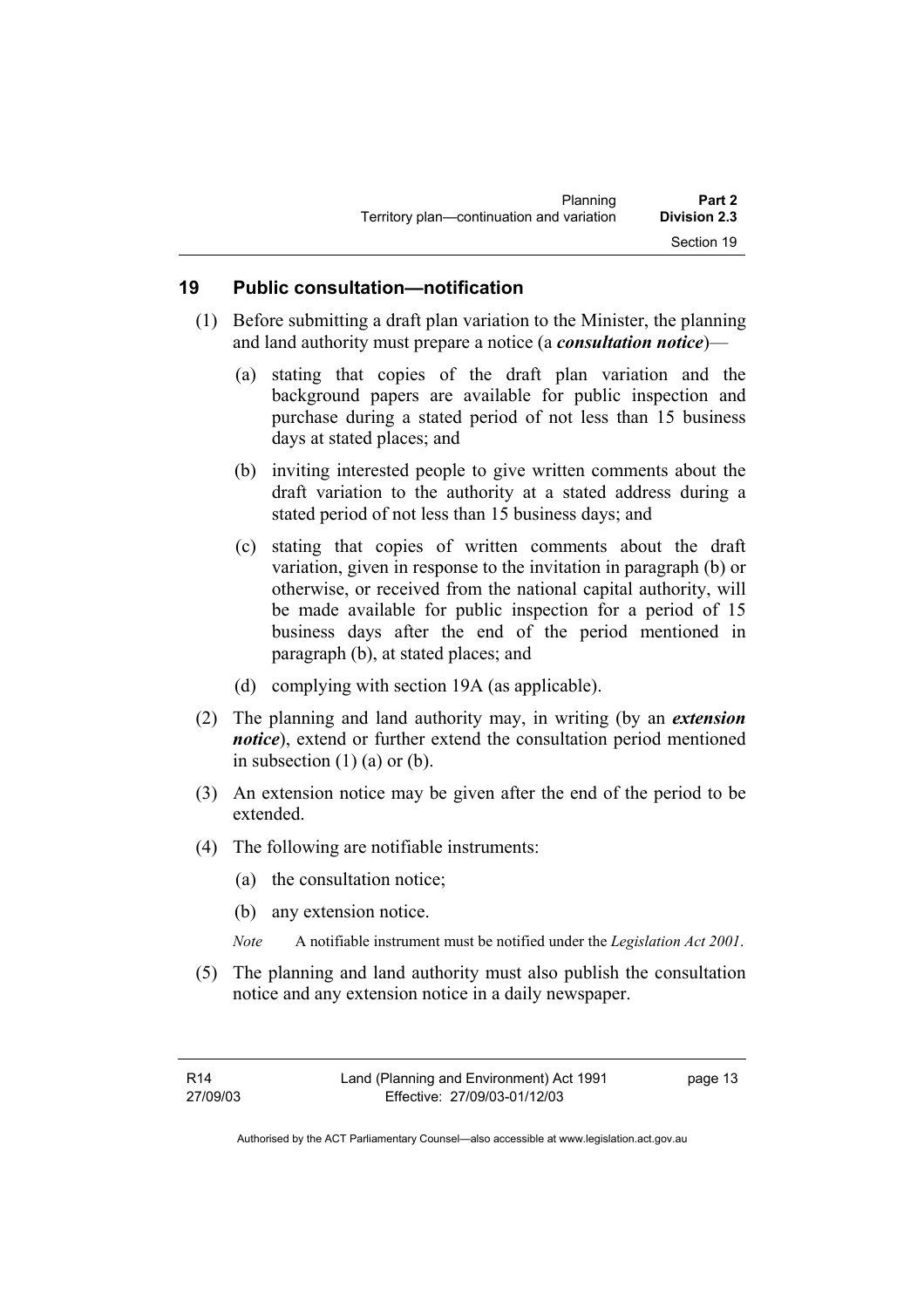| Part 2              | Planning                                  |
|---------------------|-------------------------------------------|
| <b>Division 2.3</b> | Territory plan-continuation and variation |
| Section 19A         |                                           |

(6) This section does not apply in relation to a draft plan variation that has been revised by the planning and land authority in accordance with a direction under section 26 (1) (b) (Minister's powers).

#### **19A Public consultation—notice of interim effect etc**

- (1) A consultation notice must state—
	- (a) whether or not section 9 (Effect of draft plan variation) applies in relation to the draft variation; and
	- (b) either—
		- (i) if the draft variation would vary the heritage places register—that section 11 (Draft heritage places register and variations—lack of effect) applies; or
		- (ii) if the draft variation would not vary the heritage places register—that section 11 does not apply.
- (2) A consultation notice that states that section 9 applies must also state—
	- (a) for section 9 (2) (b), a period not longer than 1 year that is the maximum period during which the draft variation is to have interim effect; and
	- (b) the effect of section 9.
- (3) A consultation notice that states that section 11 applies must state the effect of that section.

#### **19B Public consultation—availability of draft plan variation etc**

(1) The planning and land authority must make copies of the draft plan variation and the background papers mentioned in a consultation notice available for public inspection and purchase during office hours during the period, and at the places, stated in the notice.

R14 27/09/03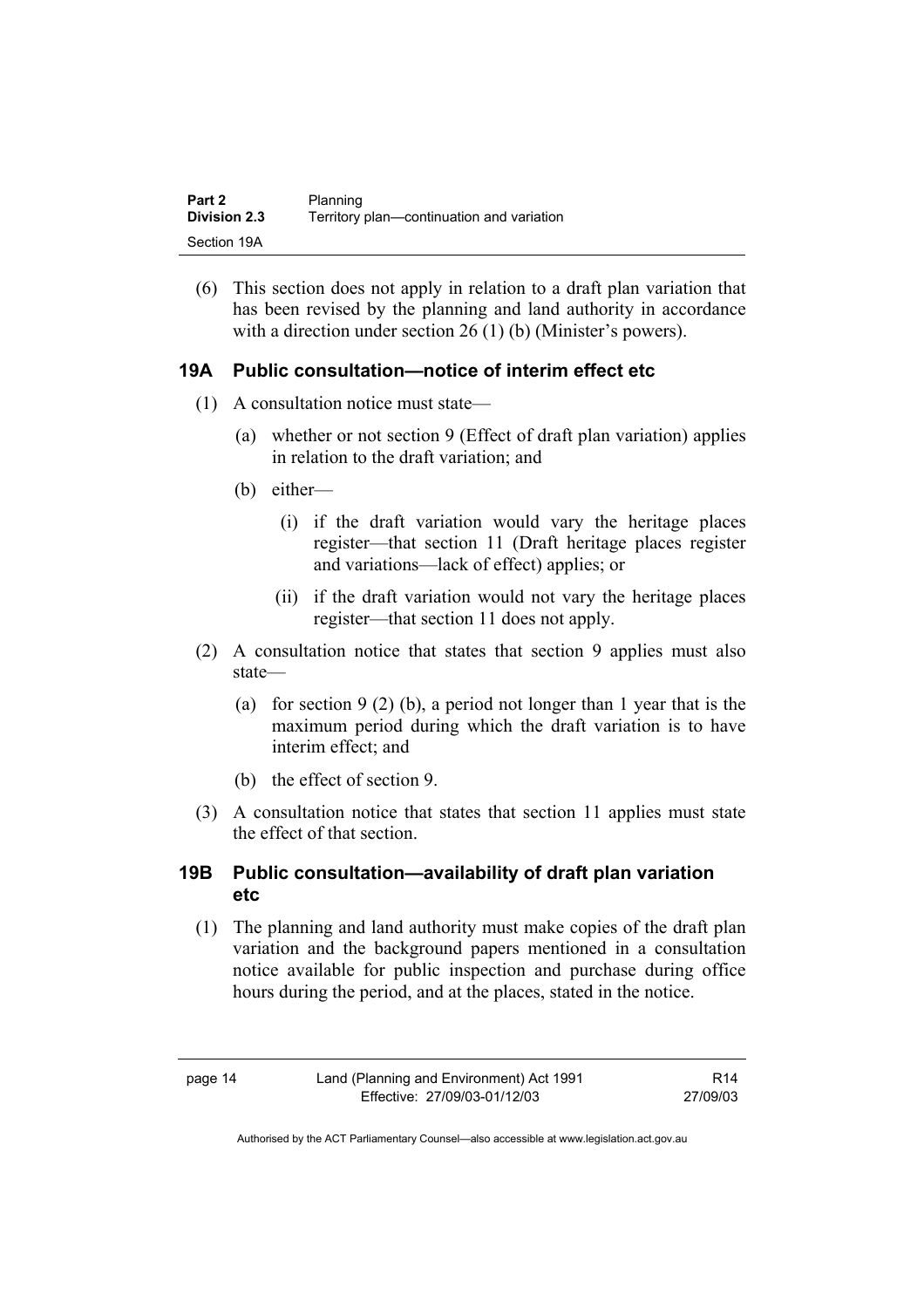| Planning                                  | Part 2              |
|-------------------------------------------|---------------------|
| Territory plan—continuation and variation | <b>Division 2.3</b> |
|                                           | Section 19C         |

- (2) If, in the planning and land authority's opinion, it would not be in the public interest for part of the draft plan variation or of any background paper to be published, the authority must exclude that part from each copy of the document made available under subsection  $(1)$ .
- (3) If part of the draft plan variation or a background paper is excluded from the copies of the document made available for public inspection or purchase under subsection (1), each copy of the document must include a statement to the effect that an unspecified part of the document has been excluded in the public interest.

#### **19C Draft plan variations that do not affect rights**

- (1) This section applies if the planning and land authority is satisfied that a draft plan variation—
	- (a) would, if approved, not affect adversely anybody's rights; or
	- (b) has as its only object the correction of a formal error in the plan.
- (2) The draft plan variation is a notifiable instrument.
	- *Note* A notifiable instrument must be notified under the *Legislation Act 2001*.
- (3) Sections 19 and 19B do not apply to the draft plan variation, but the planning and land authority must take reasonable steps to inform itself about public attitudes to the draft plan variation.

#### **20 Consultation with national capital authority**

Before giving a draft plan variation to the Minister, the planning and land authority must consult with the national capital authority.

#### **21 Public inspection of comments**

 (1) The planning and land authority must make copies of any comments mentioned in section 19 (1) (c) available for public inspection during office hours during the period, and at the places, mentioned

| R14      | Land (Planning and Environment) Act 1991 | page 15 |
|----------|------------------------------------------|---------|
| 27/09/03 | Effective: 27/09/03-01/12/03             |         |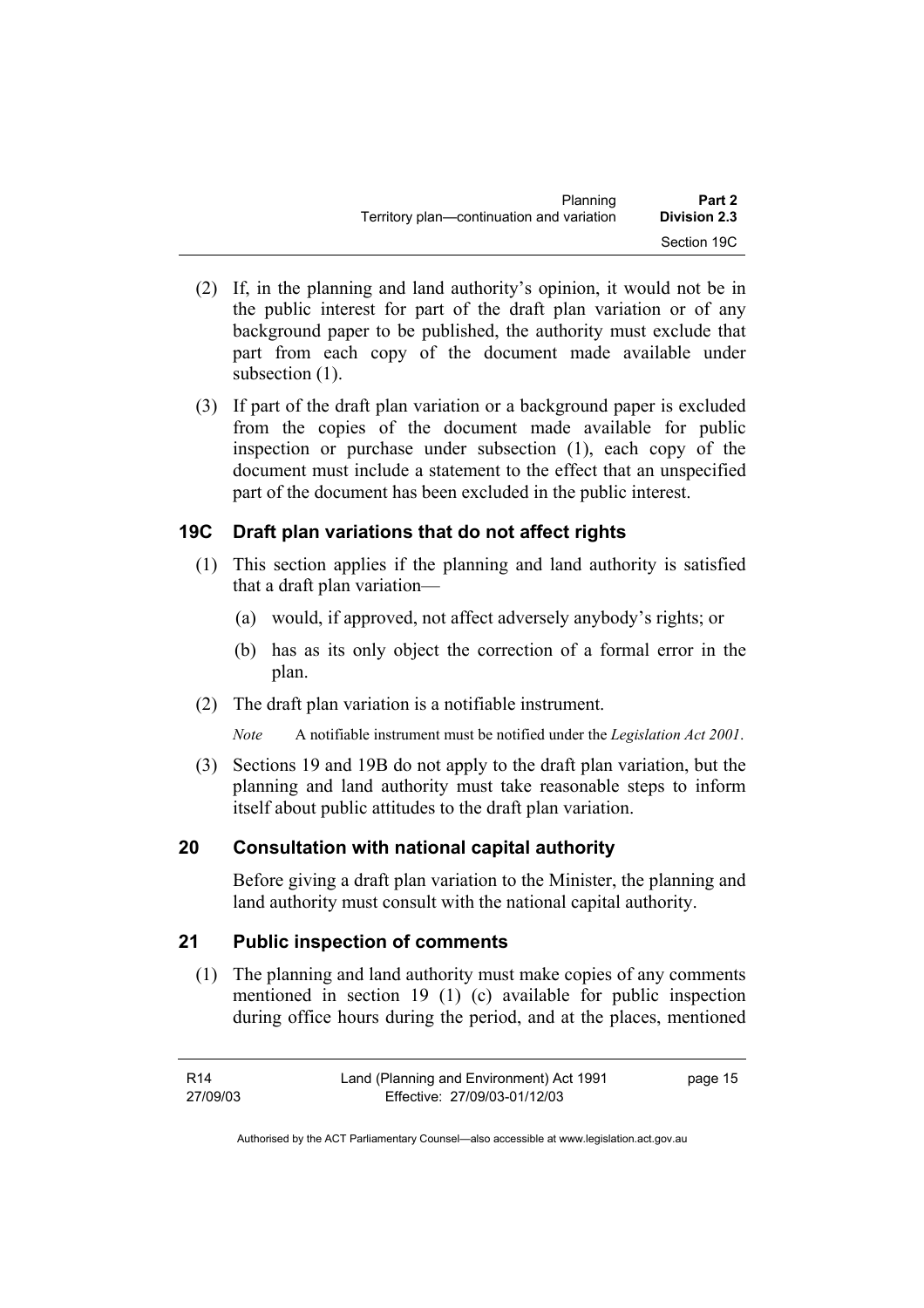| <b>Part 2</b> | Planning                                  |
|---------------|-------------------------------------------|
| Division 2.3  | Territory plan—continuation and variation |
| Section 22    |                                           |

in the consultation notice under section 19 that refers to the relevant draft plan variation.

- (2) The planning and land authority may omit from the copy of a comment made available under subsection (1) information that would identify the person who had made the comment if—
	- (a) the person has asked that the information be omitted; and
	- (b) the authority is reasonably satisfied that it would not be in the public interest for the information to be published.

#### **22 Revision, deferral or withdrawal of draft plan variations**

- (1) After the expiration of the period specified in the notice under section 19 (1) (b) the planning and land authority may, in writing—
	- (a) revise the draft plan variation; or
	- (b) defer until a specified date, or until the occurrence of a specified event, the submission of the draft plan variation to the Minister; or
	- (c) withdraw the draft plan variation.
- (2) A deferral or withdrawal of a draft plan variation must include a statement of the effect of section 9 (Effect of draft plan variation) in relation to the deferral or withdrawal.
- (3) A deferral or withdrawal of a draft plan variation is a notifiable instrument.

*Note* A notifiable instrument must be notified under the *Legislation Act 2001*.

- (4) The planning and land authority must also publish a deferral or withdrawal of a draft plan variation in a daily newspaper on the same day, or as soon as practicable after the day, the deferral or withdrawal is notified under the *Legislation Act 2001*.
- (5) In revising, deferring or withdrawing a draft plan variation under subsection (1), the planning and land authority shall consider written

| page 16 | Land (Planning and Environment) Act 1991 | R14      |
|---------|------------------------------------------|----------|
|         | Effective: 27/09/03-01/12/03             | 27/09/03 |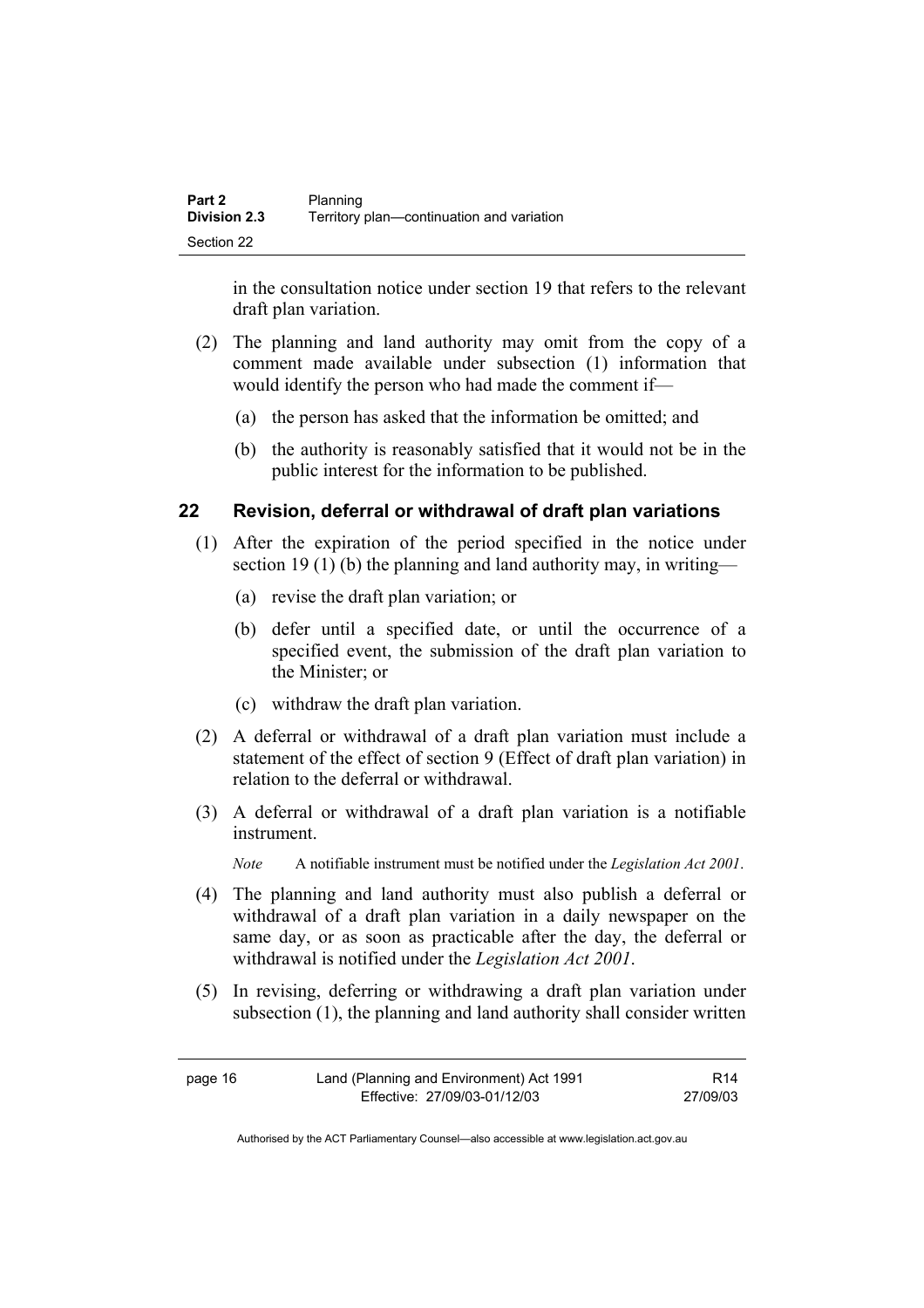comments about the draft variation received from any person or the national capital authority.

- (6) In addition to its power under subsection (1), the planning and land authority may, at any time before the submission or resubmission of a draft plan variation to the Minister, revise the draft variation to correct any formal error.
- (7) If the planning and land authority defers a draft plan variation, on the day stated in the deferral, or as soon as practicable after the event mentioned in the deferral, the authority must prepare a notice stating—
	- (a) that the draft plan variation is revived; and
	- (b) the effect of section 9 in relation to the revival.
- (8) The notice under subsection (7) is a notifiable instrument.

*Note* A notifiable instrument must be notified under the *Legislation Act 2001*.

(9) The planning and land authority must also publish the notice in a daily newspaper as soon as practicable after preparing it.

# **Subdivision 2.3.3 Minister approval and consideration by Legislative Assembly**

## **23 Application of sdiv 2.3.3**

This subdivision does not apply in relation to a plan variation under subdivision 2.3.4

## **24 Submission of draft plan variation to Minister**

- (1) After the expiration of the period specified in the notice under section 19 (1) (b), the planning and land authority shall submit a draft plan variation (as revised, if at all, under section 22) to the Minister for approval, together with—
	- (a) the background papers; and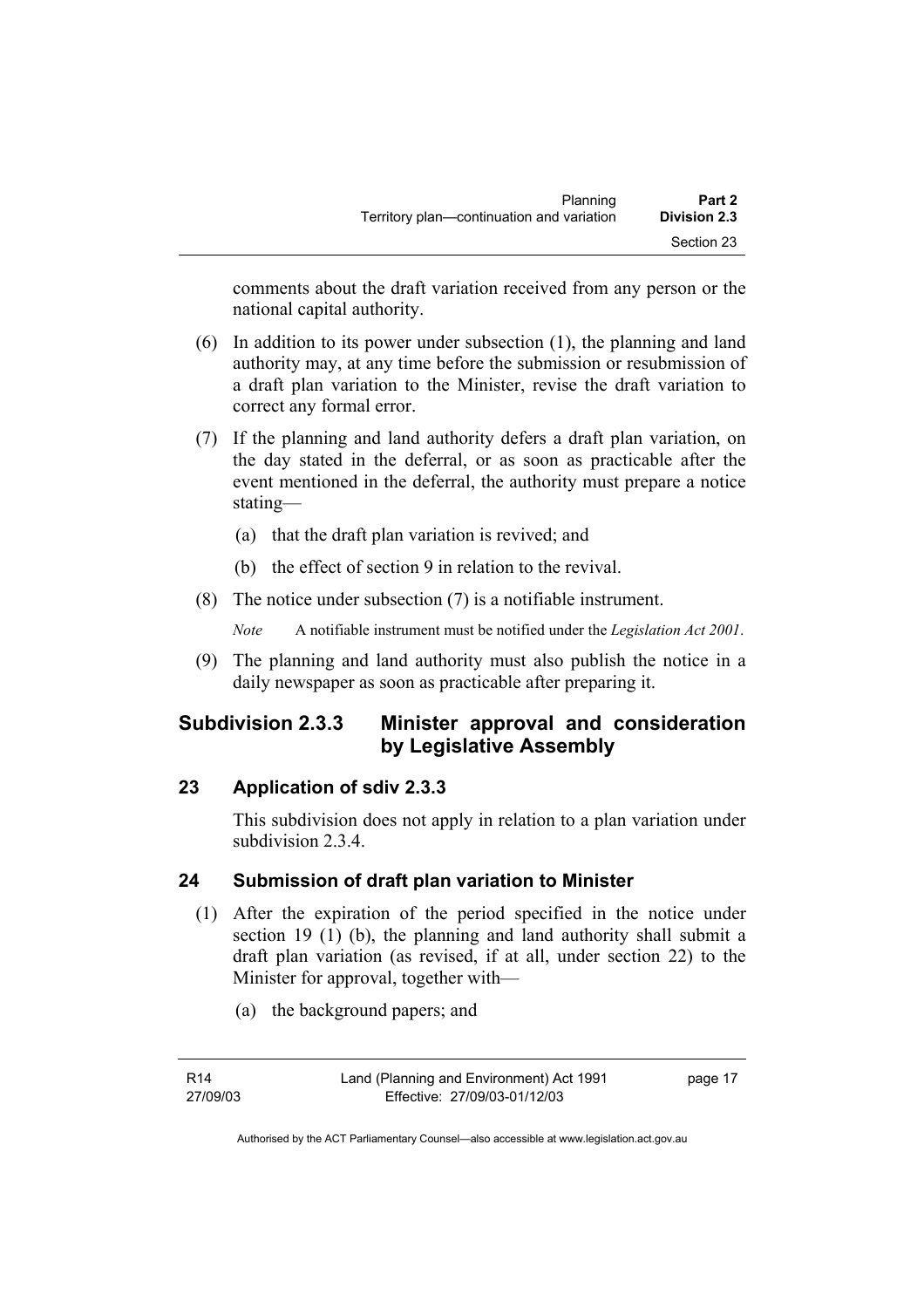- (b) a written report setting out the issues raised in any written comments concerning the draft variation submitted pursuant to the invitation in the notice under section 19 (1) or otherwise; and
- (c) a written report about its consultation with the public and the national capital authority; and
- (d) a written report about any consultation between the authority and the heritage council relating to the draft variation that specifies any difference between the views of the authority and the heritage council in relation to any site of heritage significance; and
- (e) a copy of any written comments submitted to the authority by the national capital authority or the heritage council in relation to the draft variation.
- (2) The planning and land authority must give the Executive a written report about the authority's consultation with the national capital authority.
- (3) The planning and land authority must prepare a written notice stating that the documents mentioned in subsection (1) are available for public inspection.
- (4) The notice is a notifiable instrument.

*Note* A notifiable instrument must be notified under the *Legislation Act 2001*.

- (5) The planning and land authority must also publish the notice in a daily newspaper.
- (6) The planning and land authority must make copies of the documents mentioned in subsection (1) available for public inspection during office hours during the period, and at the places, stated in the notice.

#### **25 Consideration by Legislative Assembly committee**

The Minister shall, within 28 days of receiving a draft plan variation under section 24, refer—

| page 18 | Land (Planning and Environment) Act 1991 | R <sub>14</sub> |
|---------|------------------------------------------|-----------------|
|         | Effective: 27/09/03-01/12/03             | 27/09/03        |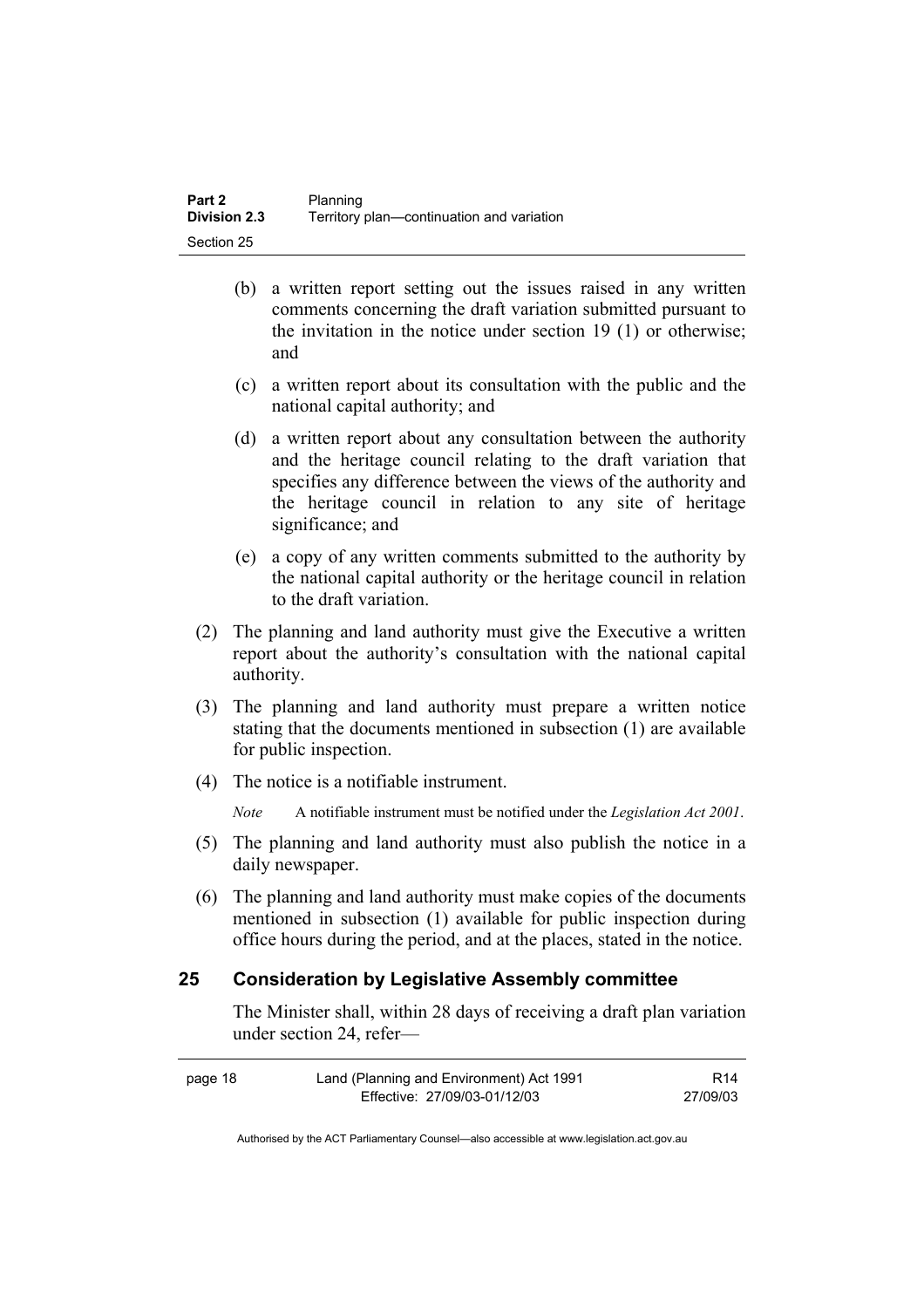- (a) the draft plan variation; and
- (b) the documents referred to in section 24 (1) that relate to the draft plan variation;

to an appropriate committee of the Legislative Assembly together with a request that the committee report on the draft plan to the Legislative Assembly.

#### **26 Minister's powers**

- (1) On receipt of a draft plan variation submitted or resubmitted for approval, the Minister must—
	- (a) approve the draft variation in the form in which it is submitted or resubmitted; or
	- (b) return the draft variation to the planning and land authority together with any or all of the following written directions:
		- (i) to conduct further specified consultation;
		- (ii) to consider any relevant environmental report, the report of any relevant inquiry, or any other relevant report;
		- (iii) to consider any revision suggested by the Minister;
		- (iv) to revise the draft variation in a specified manner;
		- (v) to defer, in writing, the resubmission of the draft variation to the Minister until a specified date or the occurrence of a specified event;
		- (vi) to withdraw the draft variation in writing.
- (2) Before taking action under subsection (1), the Minister must consider any recommendation made by a committee of the Legislative Assembly in relation to the draft variation, or related documents, referred to the committee under section 25.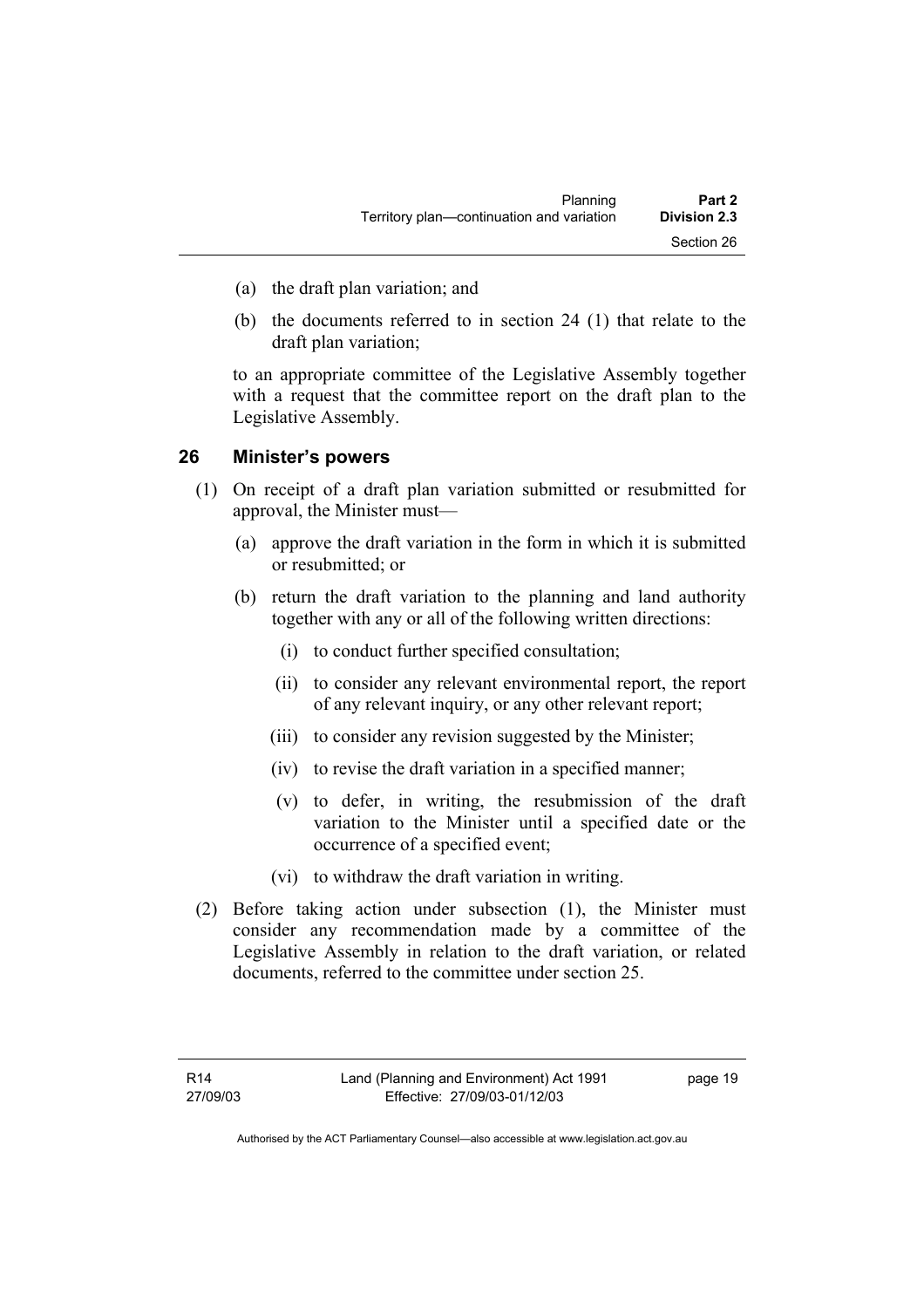| Part 2              | Planning                                  |
|---------------------|-------------------------------------------|
| <b>Division 2.3</b> | Territory plan—continuation and variation |
| Section 27          |                                           |

- (3) A deferral or withdrawal directed under subsection  $(1)$  (b)  $(v)$  or  $(vi)$ shall state the effect of section 9 in relation to the deferral or withdrawal of the draft plan variation.
- (4) The following are notifiable instruments:
	- (a) a direction under subsection  $(1)$  (b);
	- (b) a deferral directed under subsection  $(1)$  (b)  $(v)$ ;
	- (c) a withdrawal directed under subsection (1) (b) (vi).
	- *Note* A notifiable instrument must be notified under the *Legislation Act 2001*.
- (5) The authority must also publish a deferral or withdrawal directed under subsection (1) (b) (v) or (vi) in a daily newspaper on the same day, or as soon as practicable after, the deferral or withdrawal is notified under the *Legislation Act 2001*.
- (6) After approving a draft plan variation under subsection (1) (a), the Minister may, before the draft variation is presented to the Legislative Assembly, revoke the approval and return the draft variation to the planning and land authority under subsection (1) (b).

#### **27 Return of draft plan variation to authority**

- (1) This section applies if the Minister returns a draft plan variation to the authority with directions under section 26 (1) (b).
- (2) The authority must comply with each direction.
- (3) If a direction is given under section 26 (1) (b) (i), (ii) or (iii), the authority may revise the draft variation and resubmit it to the Minister for approval together with a written report about the authority's compliance with the Minister's direction and any further revision of the draft variation under section 22 (6).
- (4) If a direction is given under section 26 (1) (b) (iv), the authority must resubmit the draft variation (as revised) together with a written report about any further revision of the draft variation under section 22 (6).

| page 20 | Land (Planning and Environment) Act 1991 | R14      |
|---------|------------------------------------------|----------|
|         | Effective: 27/09/03-01/12/03             | 27/09/03 |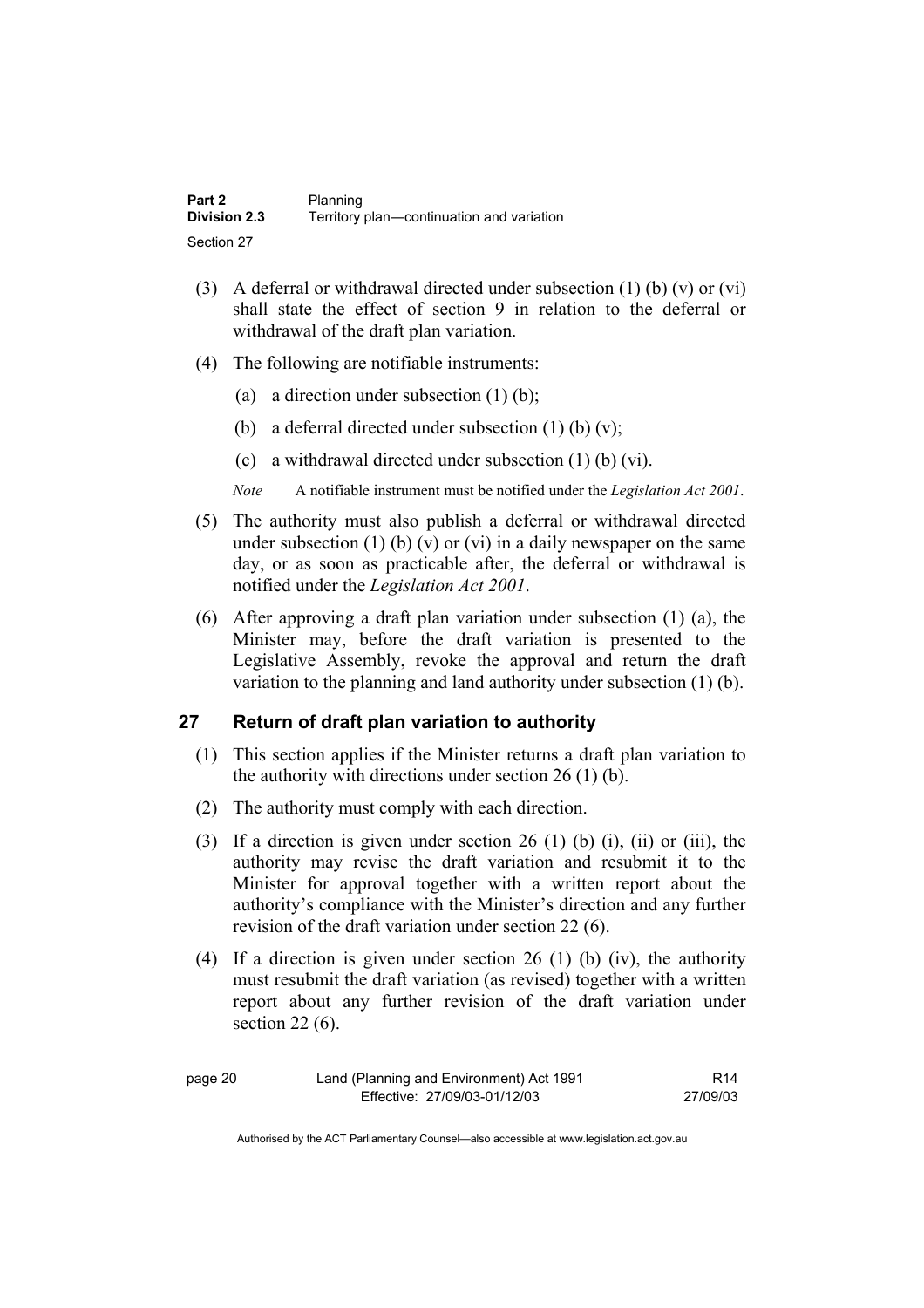#### **28 Notice of revival of deferred draft plan variation**

- (1) If the planning and land authority defers a draft plan variation as directed under section 26 (1) (b) (v) (Minister's powers), on the day stated in the deferral, or as soon as practicable after the event mentioned in the deferral, the authority must—
	- (a) prepare a notice stating—
		- (i) that the draft plan variation is revived; and
		- (ii) the effect of section 9 (Effect of draft plan variation) in relation to the revival; and
		- (iii) the effect of any revision under section 22 (6) (Revision, deferral or withdrawal of draft plan variations); and
	- (b) resubmit the draft variation to the Minister; and
	- (c) advise the Legislative Assembly.
- (2) A notice under subsection (1) (a) is a notifiable instrument.

*Note* A notifiable instrument must be notified under the *Legislation Act 2001*.

(3) The planning and land authority must also publish the notice in a daily newspaper.

#### **29 Consideration of plan variation by Legislative Assembly**

- (1) A plan variation must be presented to the Legislative Assembly within 5 sitting days after the day it is approved by the Minister, together with copies of the following documents in relation to the variation:
	- (a) the background papers;
	- (b) the summaries and reports mentioned in section 24 (1) (b), (c) and  $(d)$ ;
	- (c) any direction under section  $26(1)$  (b);
	- (d) any report mentioned in section  $26(1)$  (b) (ii);

| R14      | Land (Planning and Environment) Act 1991 | page 21 |
|----------|------------------------------------------|---------|
| 27/09/03 | Effective: 27/09/03-01/12/03             |         |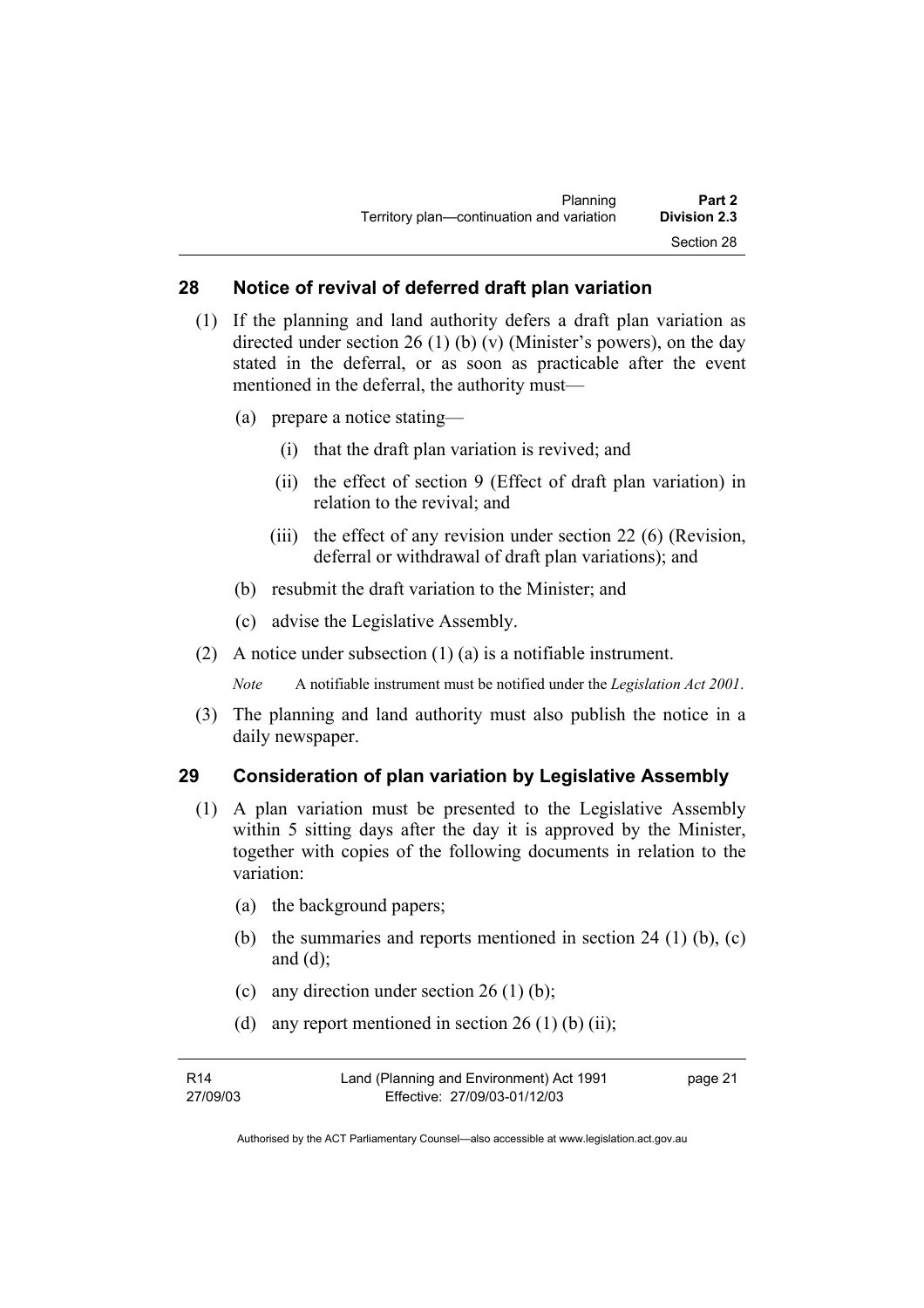- (e) any report mentioned in section 27 (c).
- (2) Subsection (1) is subject to section 26 (6) (Minister's powers).
- (3) If a plan variation is not presented to the Legislative Assembly in accordance with subsection (1), it does not come into effect.
- (4) The Legislative Assembly may, pursuant to a motion of which notice has been given within 5 sitting days after a plan variation has been presented to it, by resolution reject the variation or any provision of it.
- (5) If, at the expiration of 5 sitting days after notice of a motion to reject a plan variation or a provision of a plan variation has been given in the Legislative Assembly (being notice given within 5 sitting days after the variation was presented to the Legislative Assembly)—
	- (a) the notice has not been called on; or
	- (b) the motion has been called on and moved and has not been withdrawn or otherwise disposed of;

the plan variation or provision specified in the motion is taken to have been rejected by the Legislative Assembly.

- (6) If, before the expiration of 5 sitting days after a notice of motion to disallow a plan variation or a provision of a plan variation has been given in the Legislative Assembly (being notice given within 5 sitting days after the variation was presented to the Legislative Assembly)—
	- (a) the Legislative Assembly is dissolved or expires; and
	- (b) at the time of dissolution or expiry—
		- (i) the notice has not been withdrawn and the motion has not been called on; or
		- (ii) the motion has been called on and moved and has not been withdrawn or otherwise disposed of;

| page 22 | Land (Planning and Environment) Act 1991 | R <sub>14</sub> |
|---------|------------------------------------------|-----------------|
|         | Effective: 27/09/03-01/12/03             | 27/09/03        |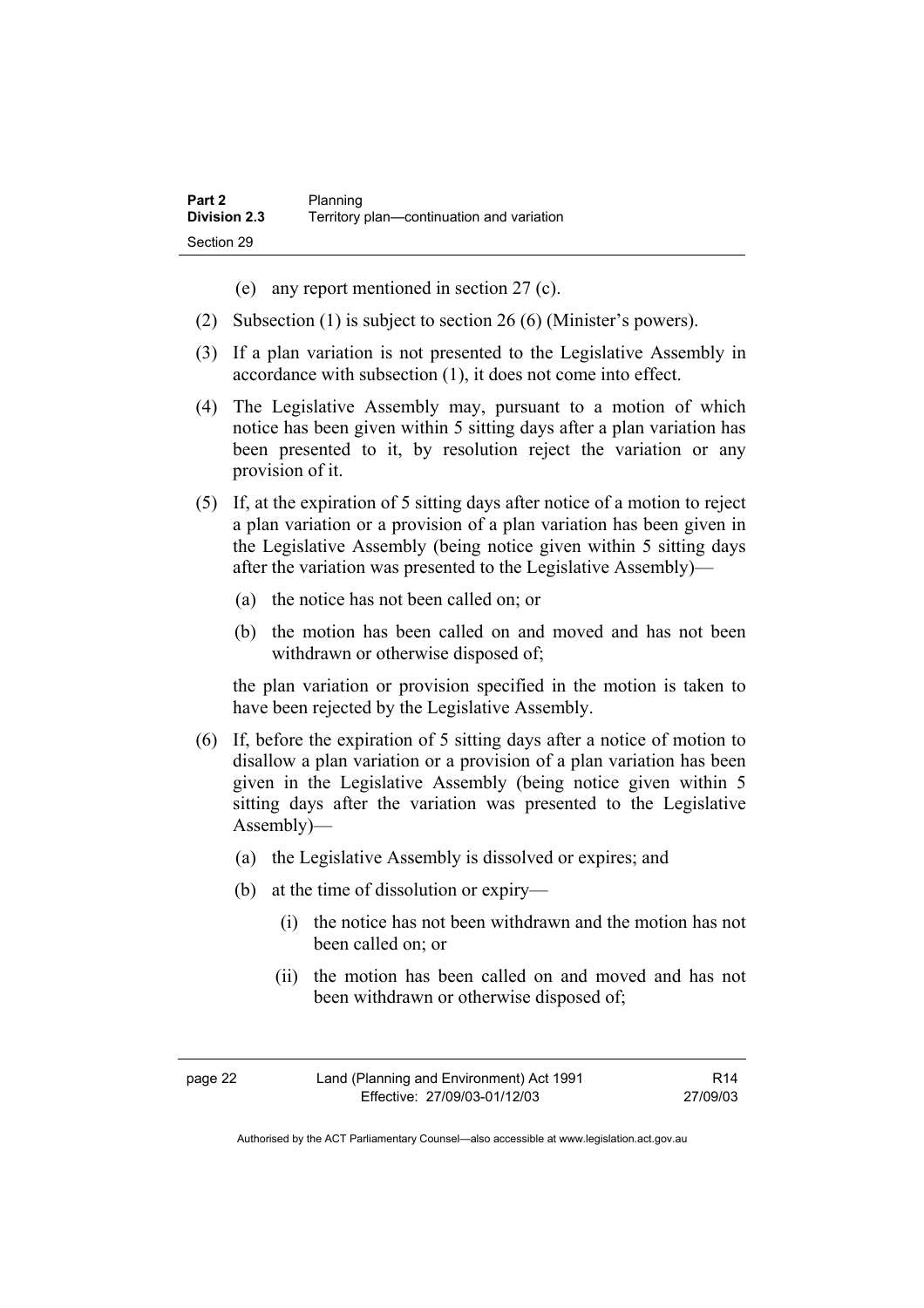| Planning                                  | Part 2              |
|-------------------------------------------|---------------------|
| Territory plan—continuation and variation | <b>Division 2.3</b> |
|                                           | Section 30          |

the plan variation is taken, for subsections (4) and (5), to have been laid before the Legislative Assembly on the first sitting day of the Legislative Assembly after the next general election of members of the Assembly.

- (7) If, at the end of 5 sitting days after a plan variation is presented to the Legislative Assembly, the Assembly has not passed a resolution rejecting the variation or any provision of it and is not, under subsection (5), taken to have rejected the variation or any provision of it, the Minister must, in writing, fix a day when the plan variation is to commence.
	- *Note* An instrument under this subsection is a *commencement notice* (see *Legislation Act 2001*, s 11). A commencement notice must be notified under the *Legislation Act 2001*.
- (8) The planning and land authority must publish in a daily newspaper details of—
	- (a) the commencement notice under subsection (7); and
	- (b) where copies of the plan variation may be inspected or purchased.
- (9) The planning and land authority must make copies of the plan variation available for inspection or purchase during office hours at the places, and during the period, published in the newspaper under subsection (8) (b).
- (10) A plan variation notified under subsection (7) commences on the day fixed by the notice.

# **30 Rejection of plan variation by Legislative Assembly**

- (1) This section applies if a plan variation is completely rejected under section 29 (4) (Consideration of plan variation by Legislative Assembly), or taken to be completely rejected under section 29 (5).
- (2) The plan variation does not come into force if this section applies.

| R14      | Land (Planning and Environment) Act 1991 | page 23 |
|----------|------------------------------------------|---------|
| 27/09/03 | Effective: 27/09/03-01/12/03             |         |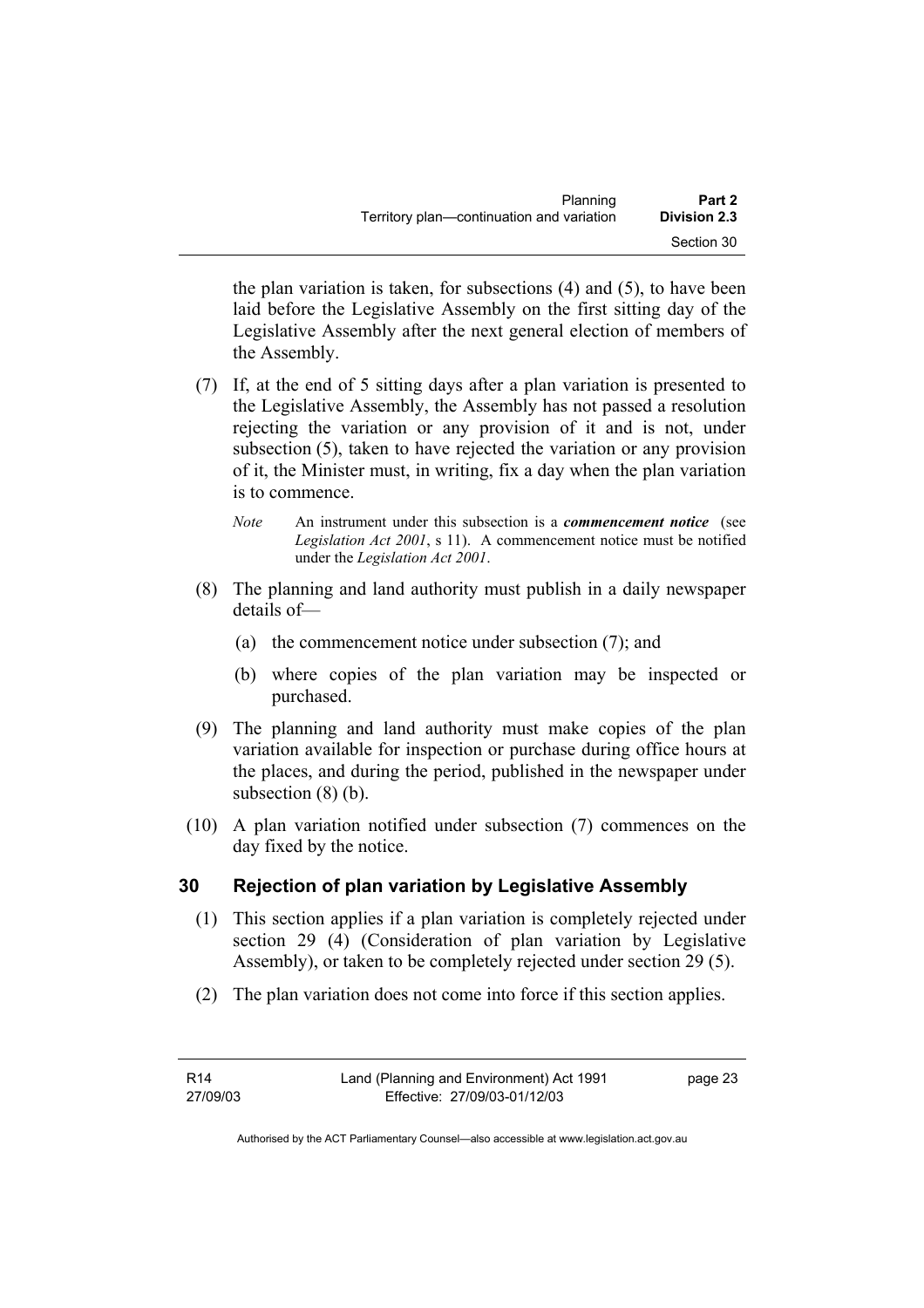| Part 2              | Planning                                  |
|---------------------|-------------------------------------------|
| <b>Division 2.3</b> | Territory plan-continuation and variation |
| Section 30A         |                                           |

- (3) The planning and land authority must prepare a notice stating that the plan variation has been rejected.
- (4) The notice is a notifiable instrument.

*Note* A notifiable instrument must be notified under the *Legislation Act 2001*.

(5) The planning and land authority must also publish the notice in a daily newspaper.

#### **30A Partial rejection of plan variation by Legislative Assembly**

- (1) This section applies if a plan variation is partly rejected under section 29 (4) (Consideration of plan variation by Legislative Assembly), or taken to be partly rejected under section 29 (5).
- (2) A provision of a plan variation does not come into force if—
	- (a) it is rejected by the Legislative Assembly under section 29 (4) or  $(5)$ ; or
	- (b) it is withdrawn under subsection (3) (b).
- (3) The Minister must, in relation to each provision of the plan that is not rejected under section 29 (4) or (5), in writing—
	- (a) fix a day when the provision (an *approved provision*) is to commence; or
	- (b) withdraw the provision.
	- *Note* An instrument under par (a) is a *commencement notice* (see *Legislation Act 2001*, s 11). A commencement notice must be notified under the *Legislation Act 2001*.
- (4) A withdrawal under subsection (3) (b) is a notifiable instrument.
	- *Note* A notifiable instrument must be notified under the *Legislation Act 2001*.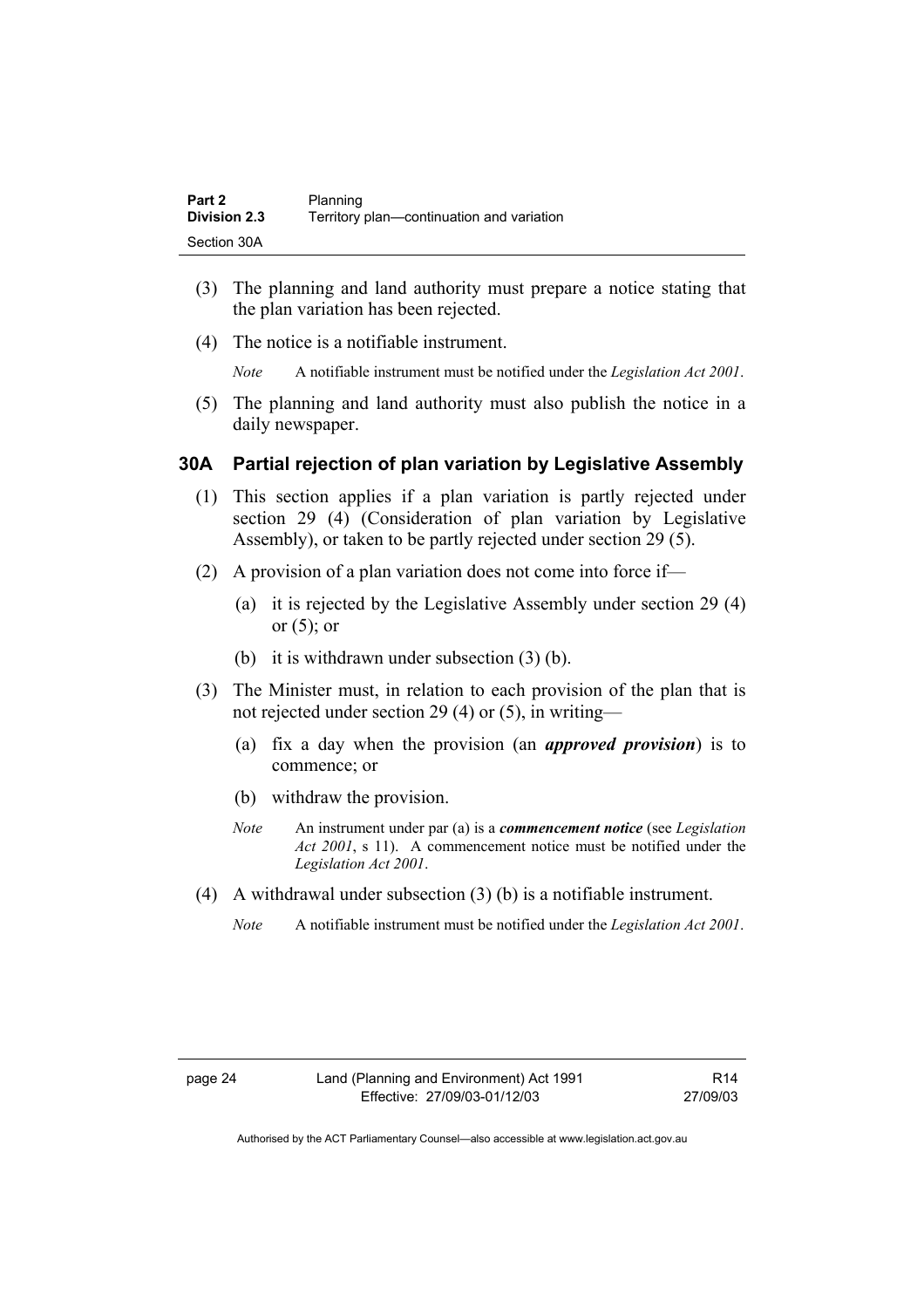### **30B Partial rejection of plan variation—newspaper publication etc**

- (1) The planning and land authority must publish in a daily newspaper details of—
	- (a) a commencement notice under section 30A (3) (a) for a provision (an *approved provision*); or
	- (b) a withdrawal notice under section 30A (3) (b).
- (2) The details of a commencement notice published under subsection (1) (a) for an approved provision must include details of where, and for what period, copies of the provision may be inspected or purchased.
- (3) The planning and land authority must make copies of each approved provision available for inspection or purchase during office hours at the place or places, and during the period, mentioned in subsection (2).

# **Subdivision 2.3.4 Plan variations—defined land**

# **31 Definition for sdiv 2.3.4**

In this subdivision:

*defined land* means land identified in the plan pursuant to section  $7(3)$  (e).

# **32 Plan variations in relation to defined land**

- (1) Upon approval of the subdivision of a parcel or part of a parcel of defined land, the planning and land authority shall, in writing, vary the plan to specify the purposes for which that land may be used.
- (2) A variation of the plan under subsection (1) in relation to a parcel, or part of a parcel, of land shall include a map of that parcel or part showing the purposes for which identified parts of that land may be used.

| R14      | Land (Planning and Environment) Act 1991 | page 25 |
|----------|------------------------------------------|---------|
| 27/09/03 | Effective: 27/09/03-01/12/03             |         |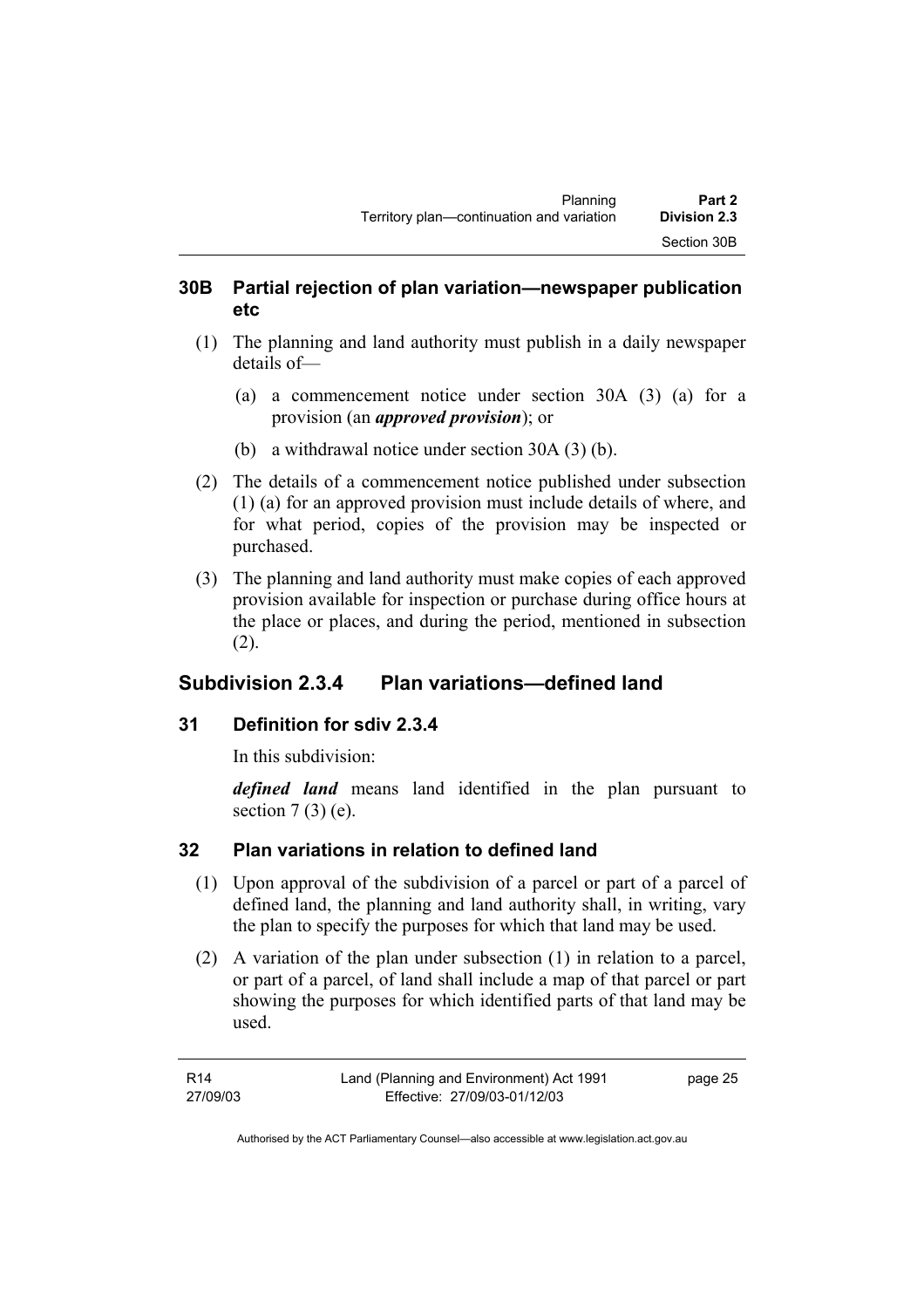| Part 2       | Planning      |
|--------------|---------------|
| Division 2.5 | Miscellaneous |
| Section 51   |               |

- (3) A variation of the plan under subsection (1) is to be consistent with—
	- (a) the relevant subdivision and any conditions subject to which that subdivision is approved; and
	- (b) the principles and policies specified in the plan for the development of the relevant defined land.
- (4) A variation of the plan under subsection (1) is a notifiable instrument.

*Note* A notifiable instrument must be notified under the *Legislation Act 2001*.

- (5) A variation of the plan under subsection (1) has the effect of the parcel, or part of a parcel, of land which is subdivided ceasing to be defined land.
- (6) Within 7 days after a variation of the plan under subsection (1) is notified under the *Legislation Act 2001*, the planning and land authority must publish a notice in a daily newspaper that—
	- (a) specifies the variation made to the plan; and
	- (b) includes a copy of the map that was included in the variation; and
	- (c) specifies when the variation to the plan took effect or is to take effect.

# **Division 2.5 Miscellaneous**

#### **51 Challenge to validity of provisions of plan**

The validity of a provision of the plan shall not be questioned in any legal proceedings except those commenced within 3 months after the date of the commencement of the provision or of a variation of the provision.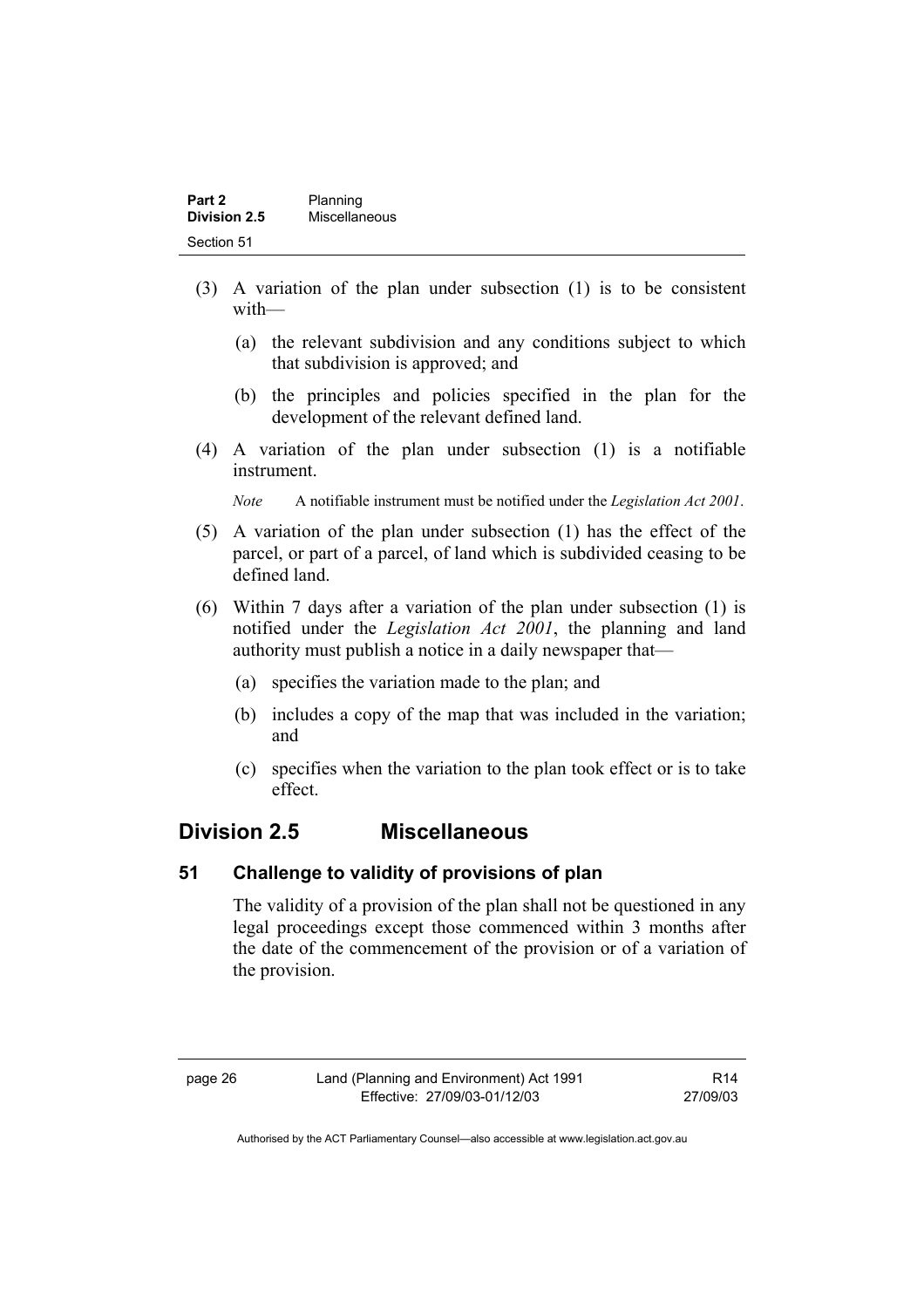# **Part 3 Heritage**

# **Division 3.1 Preliminary**

### **52 Definitions for pt 3**

In this part:

*Aboriginal object* means—

- (a) a natural or manufactured object; or
- (b) human remains not buried in accordance with a law of the Territory, a State or another Territory;

which is, or are, of significance in Aboriginal tradition.

*Aboriginal place* means a place which is of significance in Aboriginal tradition.

*Aboriginal tradition* means the traditions, observances, customs or beliefs of the people who inhabited Australia before European colonisation, and include traditions, observances, customs and beliefs that have evolved or developed from that tradition since European colonisation.

*conservation* includes preservation, protection, maintenance, restoration and enhancement.

*heritage object* means a natural or manufactured object, including an Aboriginal object, of heritage significance in relation to the Territory.

*heritage place* means a place in the Territory of heritage significance.

*interim heritage places register* means a proposed heritage places register, or an interim variation to the heritage places register, notified under the *Legislation Act 2001* (see section 60 (Public

R14 27/09/03 page 27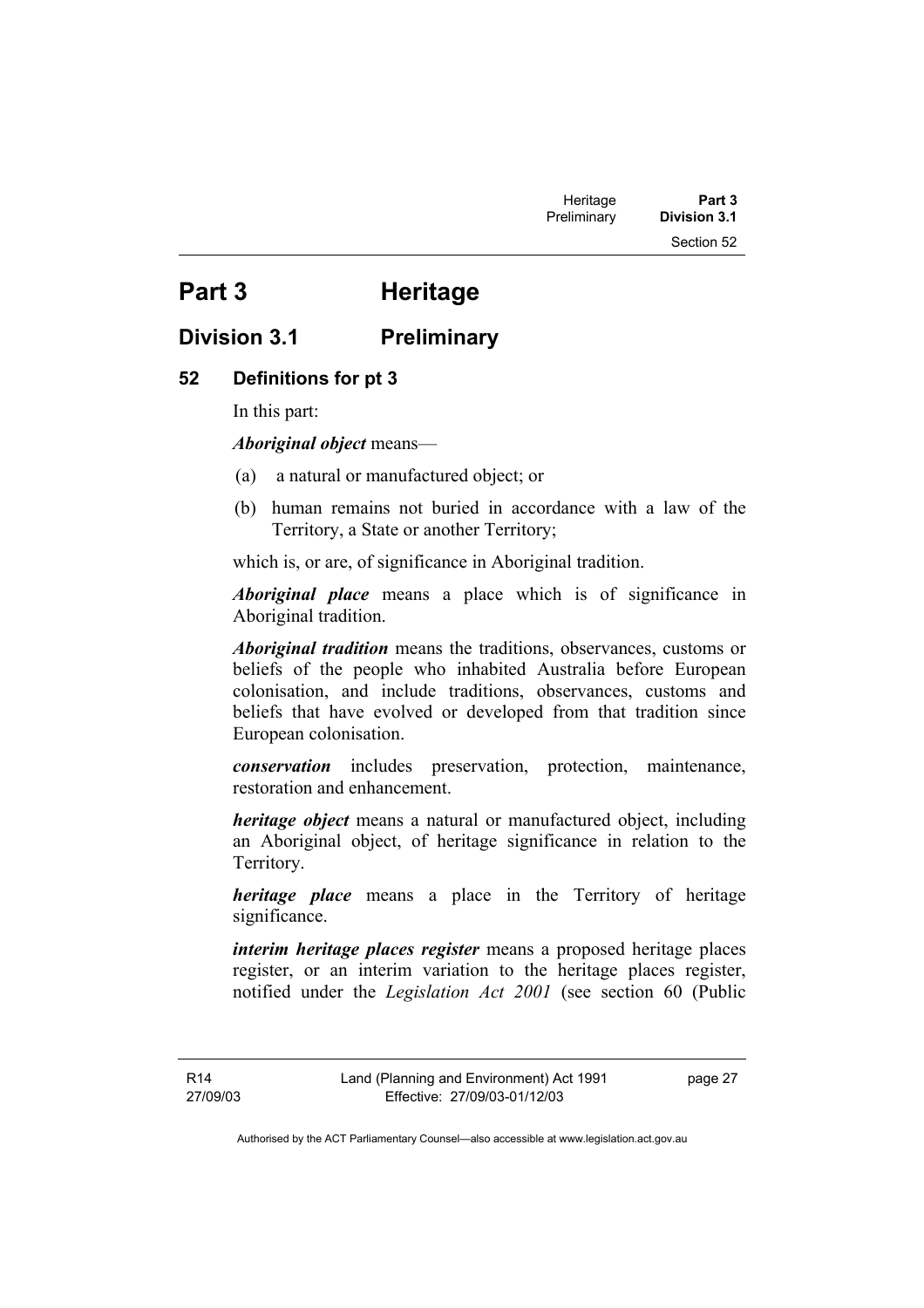| Part 3              | Heritage    |
|---------------------|-------------|
| <b>Division 3.1</b> | Preliminary |
| Section 53          |             |

notification)), as revised, if at all, under section 62 (Revision of interim register).

*Note* The heritage places register means the register of heritage places incorporated in the plan (see the dict, def of *heritage places register*).

*interim variation*, in relation to the heritage places register, means a proposed variation to that register notified under the *Legislation Act 2001* (see section 60 (Public notification)).

*relevant Aboriginal organisation*, in relation to a proposed action by the Territory, the Executive, the Minister or a Territory authority, means an organisation or association (whether corporated or unincorporated)—

- (a) comprised substantially of Aboriginal persons; and
- (b) having amongst its principal objects the conservation of Aboriginal tradition in the Territory; and
- (c) which the person or body proposing the action believes on reasonable grounds to have an object or interest directly relevant to, or directly affected by, that action.

*restricted information*, in relation to an Aboriginal place, means information which is the subject of a declaration under section 82 (1).

*variation* includes revocation and substitution.

#### **53 Compliance with requirements for consultation or notification**

If the Executive, the Minister or the heritage council is required under this part to consult or notify an entity, the requirement is taken to be complied with if the Executive, the Minister or the heritage council takes all reasonable steps to consult or notify the entity.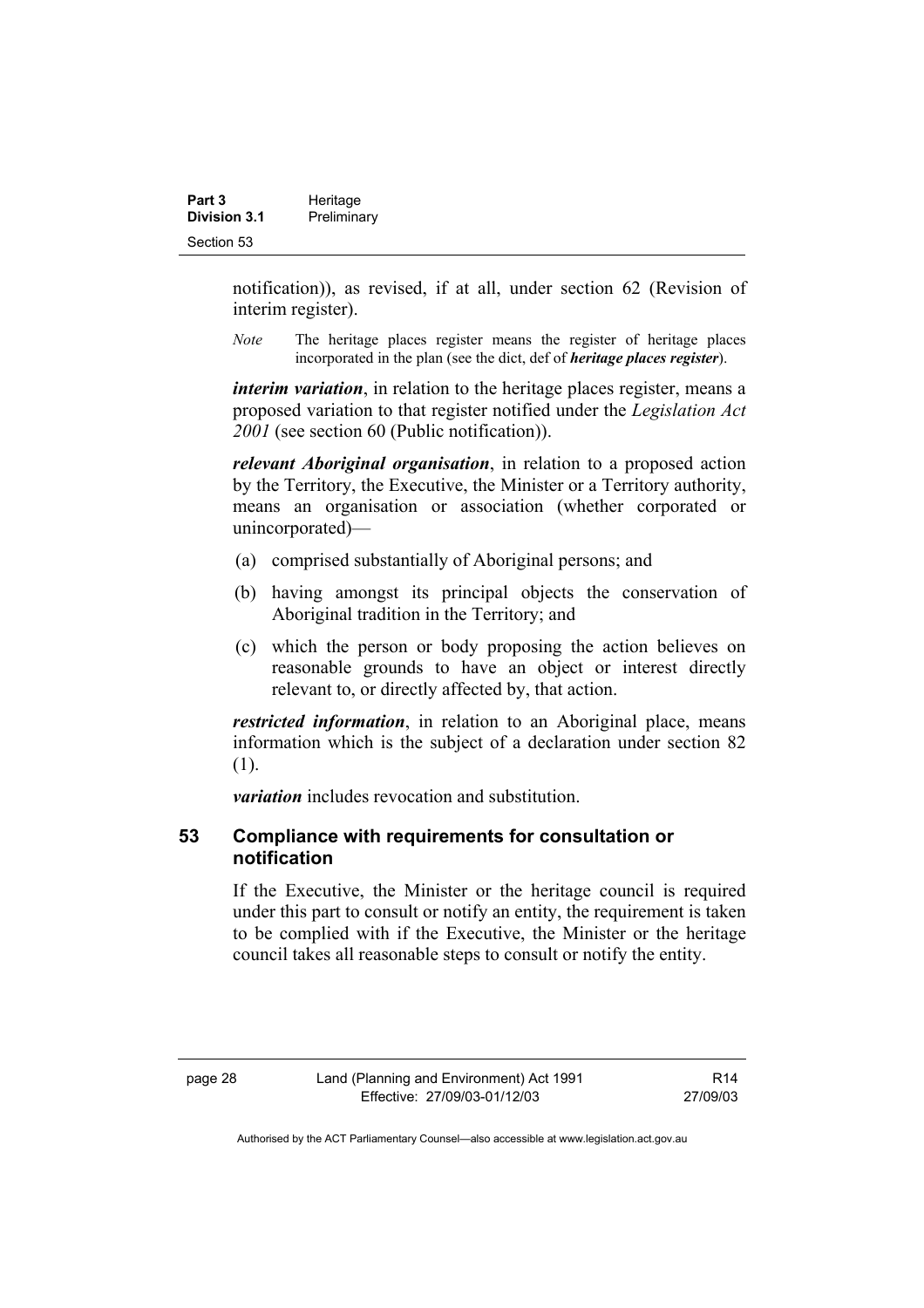# **Division 3.2 Heritage places register**

#### **54 Content of heritage places register**

The heritage places register must—

- (a) identify heritage places, specifying any that are Aboriginal places; and
- (b) identify—
	- (i) each structure or group of structures; or
	- (ii) each object or group of objects, specifying any that are Aboriginal objects; or
	- (iii) each landform or group of landforms; or
	- (iv) each plant or group of plants; or
	- (v) each animal habitat; or
	- (vi) each other feature (whether manufactured or natural);

which is located on each identified heritage place and which is intrinsic to the heritage significance of the place; and

- (c) include a statement of the heritage significance of each identified heritage place; and
- (d) specify requirements for the conservation of the heritage significance of each identified heritage place, including any requirements for the conservation of features identified as intrinsic to that heritage significance; and
- (e) specify any restricted information in the register in relation to an Aboriginal place referred to in the register.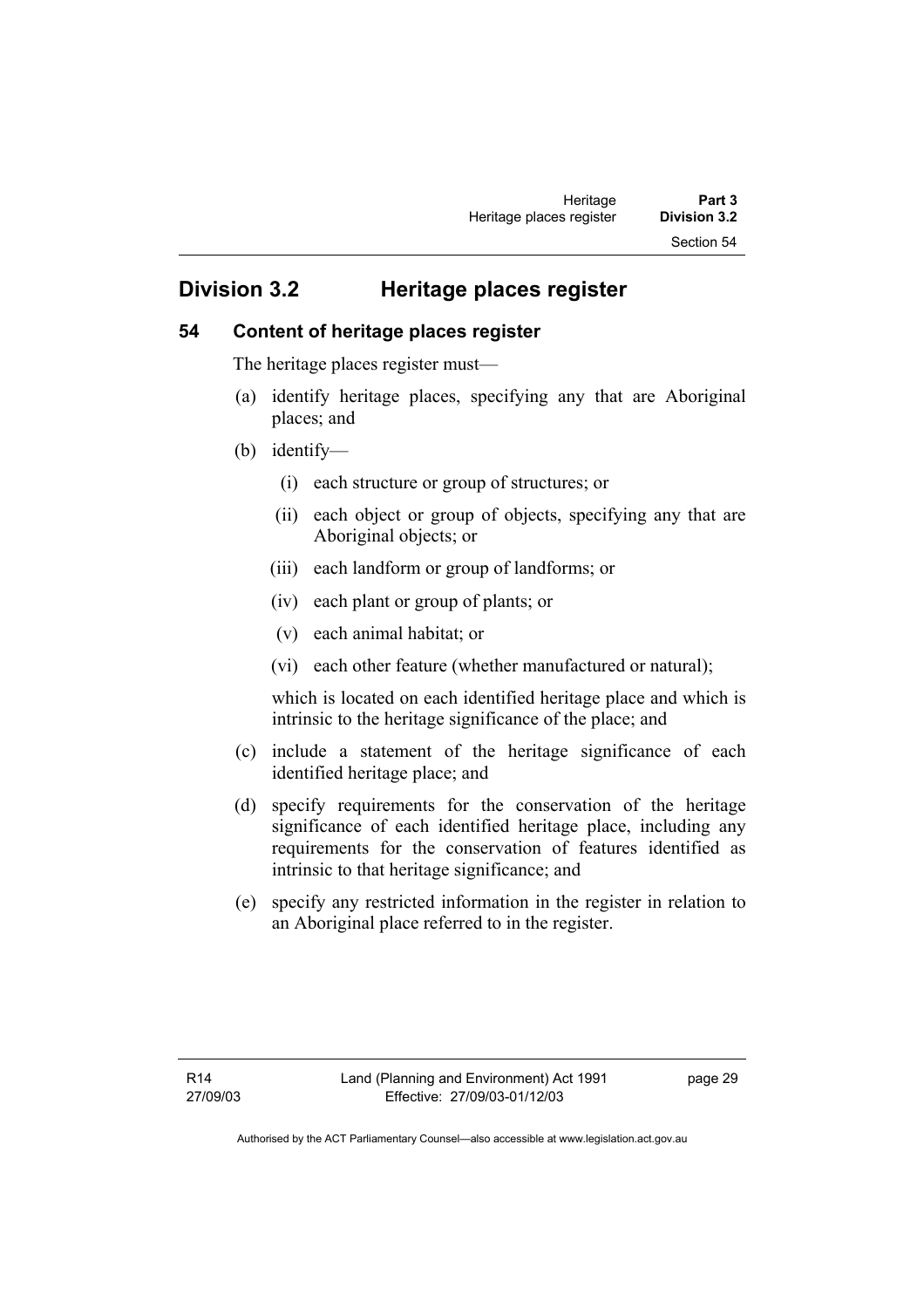# **Division 3.3 Interim heritage places registers**

# **Subdivision 3.3.1 Effect**

# **55 Effect of interim registers**

- (1) Where there is no heritage places register, during the defined period an interim heritage places register has effect as if it were the heritage places register.
- (2) Where an interim heritage places register is in the form of an interim variation to the heritage places register, during the defined period the Territory, the Executive, a Minister or a Territory authority shall not do any act, or approve the doing of any act, which—
	- (a) would be inconsistent with the heritage places register if it were varied in accordance with the interim variation; or
	- (b) is inconsistent with the heritage places register.
- (3) In this section:

*defined period* means the period beginning on the day the interim heritage places register is notified (other than in a newspaper) as required by section 60 (Public notification) and ending at the end of the earlier of—

- (a) the day before the heritage places register prepared in consideration of the interim register commences under section 29 (7) (Consideration of plan variation by Legislative Assembly) or section 30A (5) (Partial rejection of plan variation by Legislative Assembly); or
- (b) the last day of the period specified in the notification of the interim register as required by section 60 (1) (b).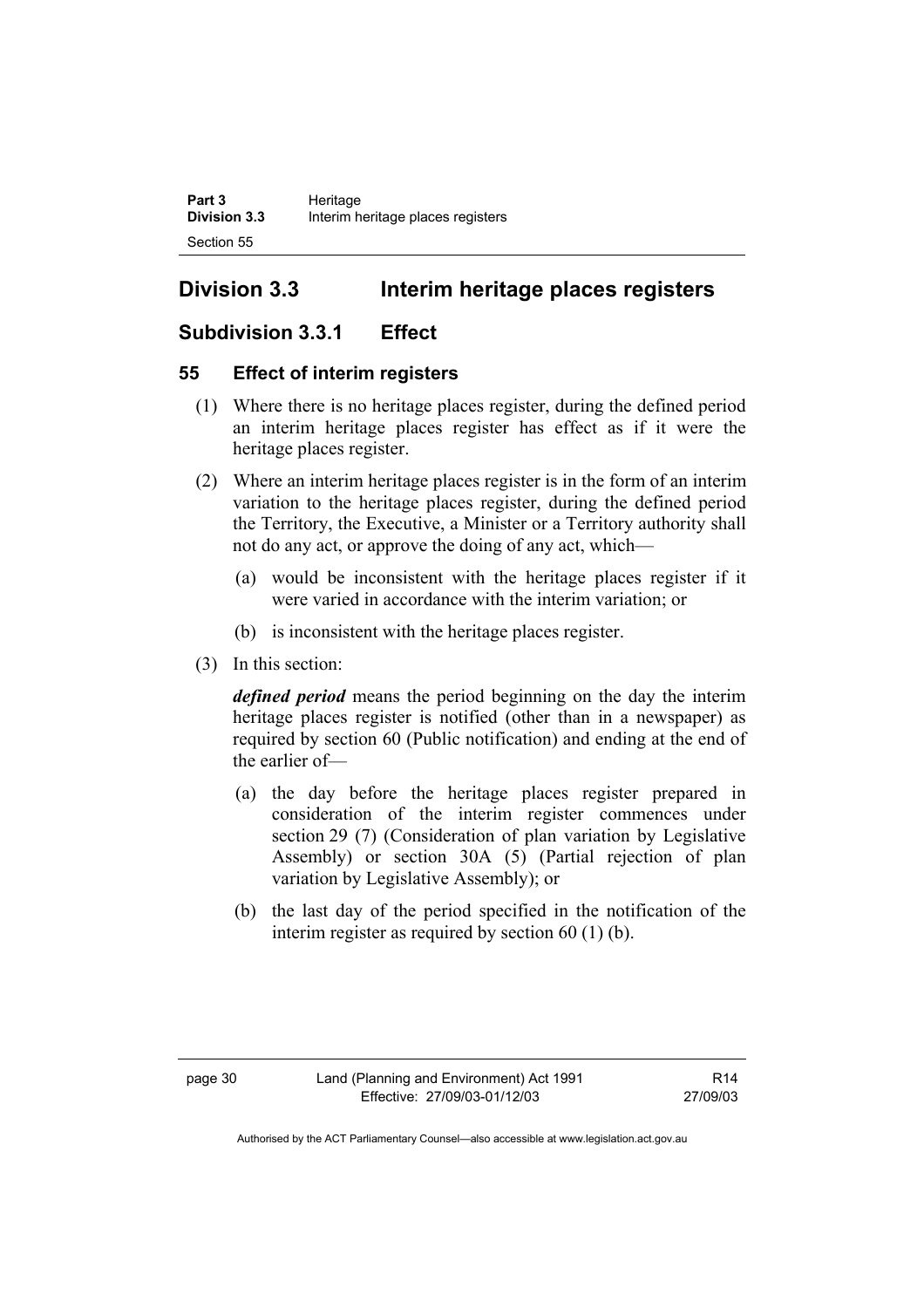# **Subdivision 3.3.2 Preparation, notification and submission of registers**

### **56 Criteria for preparation**

In preparing an interim heritage places register, the heritage council shall—

- (a) assess the heritage significance of a place in accordance with the criteria specified in schedule 2; and
- (b) consider the need to take measures which are prudent and feasible to conserve the heritage significance of each heritage place.

# **57 Ministerial directions and declarations under div 3.5**

- (1) Where the Minister issues a direction under section 69 (1) (a) or 73 (1) (a) to the heritage council to notify an interim heritage places register in relation to a place, the heritage council shall comply with that direction.
- (2) While a declaration of the Minister under section 69 (1) (b) or 73 (1) (b) is in force, the heritage council shall not notify an interim heritage places register which would have the effect of listing that place on the heritage places register.

# **58 Public consultation**

- (1) In preparing an interim heritage places register, the heritage council shall—
	- (a) obtain such information about the public attitude to its proposals as the heritage council considers appropriate; and
	- (b) consider that information.
- (2) Before notifying an interim heritage places register under section 60, the heritage council shall consult with, and consider the views of, any person whose interests, in the opinion of the heritage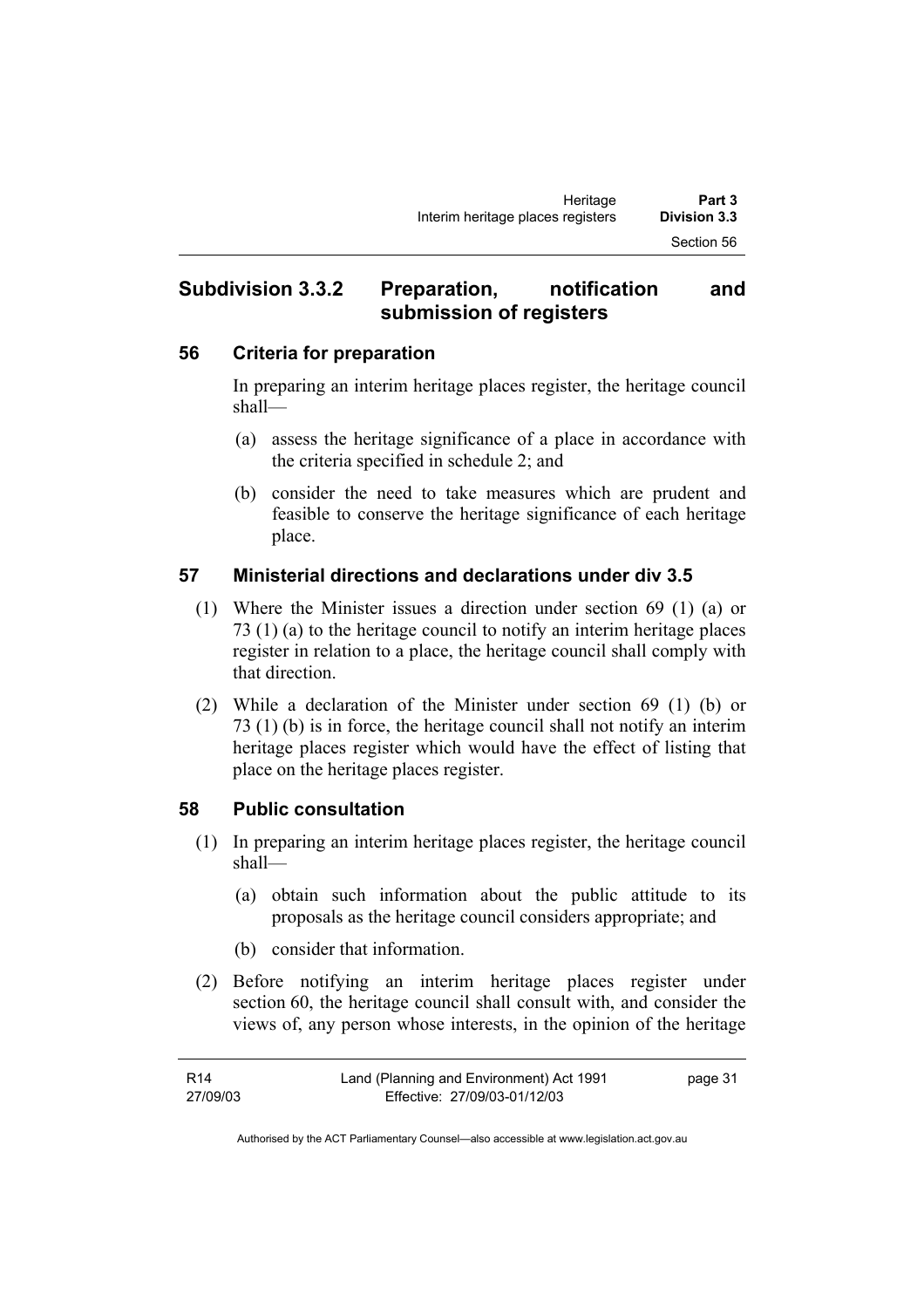council based on reasonable grounds, would be affected by its proposals.

(3) This section does not apply where section 57 (1) applies.

# **59 Application for inclusion of places in interim register**

- (1) A person may apply in writing to the heritage council for the inclusion of a provision in an interim heritage places register which would have the effect of including an entry in relation to that place on the heritage places register.
- (2) An application shall be accompanied by a statement of the reasons why the applicant considers that the place should be included on the heritage places register.
- (3) On application in accordance with this section, the heritage council may, in consideration of the matters referred to in section 56—
	- (a) include a provision in an interim heritage places register which would have the effect of including an entry in relation to the relevant place in the heritage places register; or
	- (b) refuse to approve the application.
- (6) This section is not to be read as limiting the power of the heritage council to prepare interim heritage places registers.

# **60 Public notification**

- (1) After preparing an interim heritage places register, the heritage council must prepare a written notice—
	- (a) stating that copies of the interim register are available for public inspection at specified places; and
	- (b) specifying, for the purpose of section 55, the maximum period during which the interim register, or each part of it, is to have effect under that section; and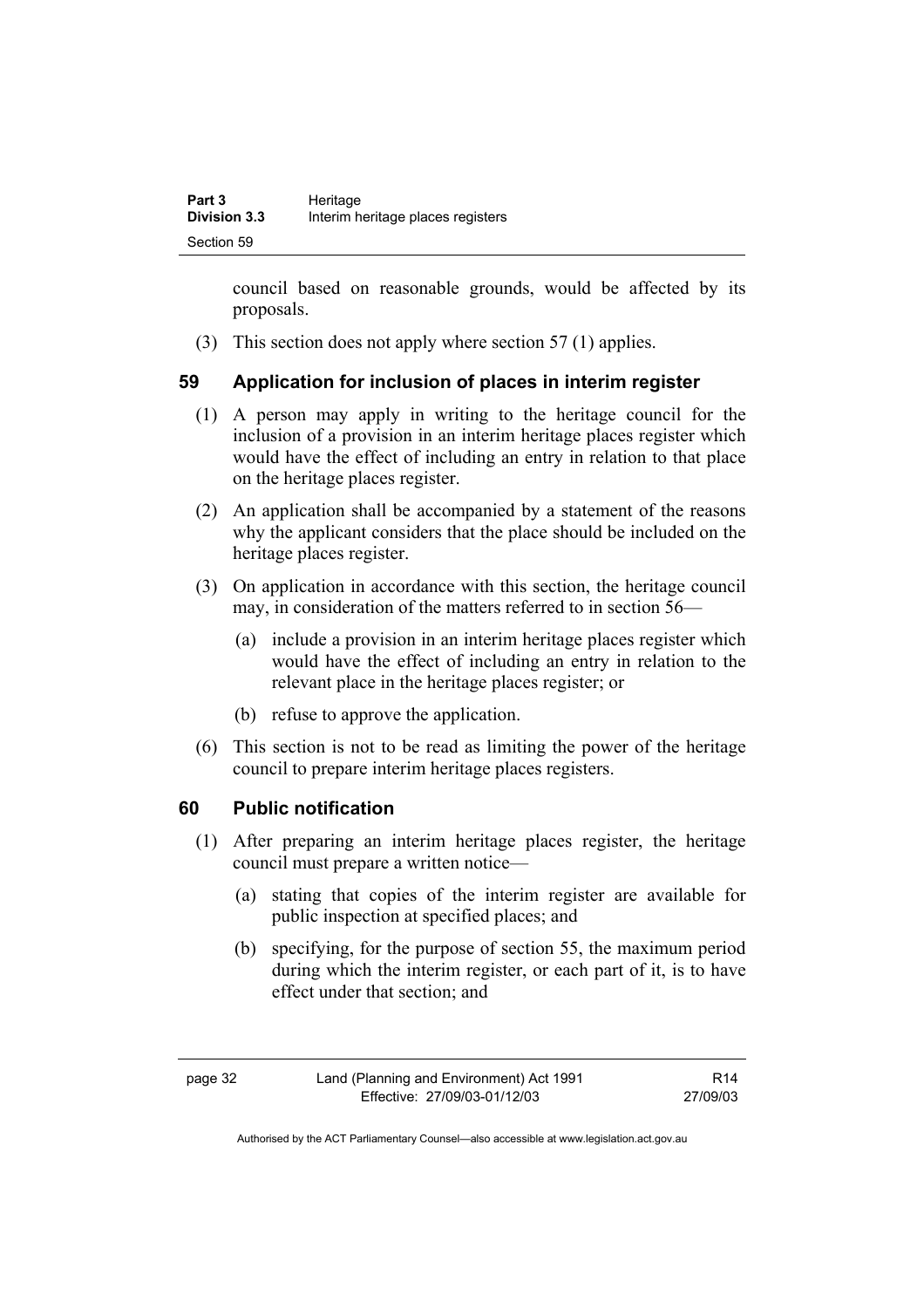- (c) including—
	- (i) a statement of the effect of section 55; and
	- (ii) a statement to the effect that, subject to the *Administrative Appeals Tribunal Act 1989*, a person whose interests in relation to land are affected may apply to the administrative appeals tribunal for a review of a decision of the heritage council to include a provision in the interim register.
- (2) A notice under subsection (1) is a notifiable instrument.

*Note* A notifiable instrument must be notified under the *Legislation Act 2001*.

- (3) The heritage council must also publish the notice under subsection (1) in a daily newspaper.
- (4) The heritage council shall make copies of the interim register available for public inspection during office hours at the places specified in the notice under subsection (1).
- (5) A copy of an interim register made available for public inspection under subsection (4) shall not include any restricted information in relation to an Aboriginal place.
- (6) The validity of a decision of the heritage council to include a provision in an interim heritage places register is not affected by a failure to comply with subsection  $(1)$   $(a)$  or  $(c)$ ,  $(4)$  or  $(5)$ .

# **61 Notification of lessees and occupiers**

- (1) As soon as practicable after an interim heritage places register is notified (other than in a newspaper) as required by section 60 (Public notification), the heritage council shall give each lessee, and each occupier, of land affected by a decision of the heritage council to include a provision in the interim register a notice—
	- (a) specifying that provision; and

page 33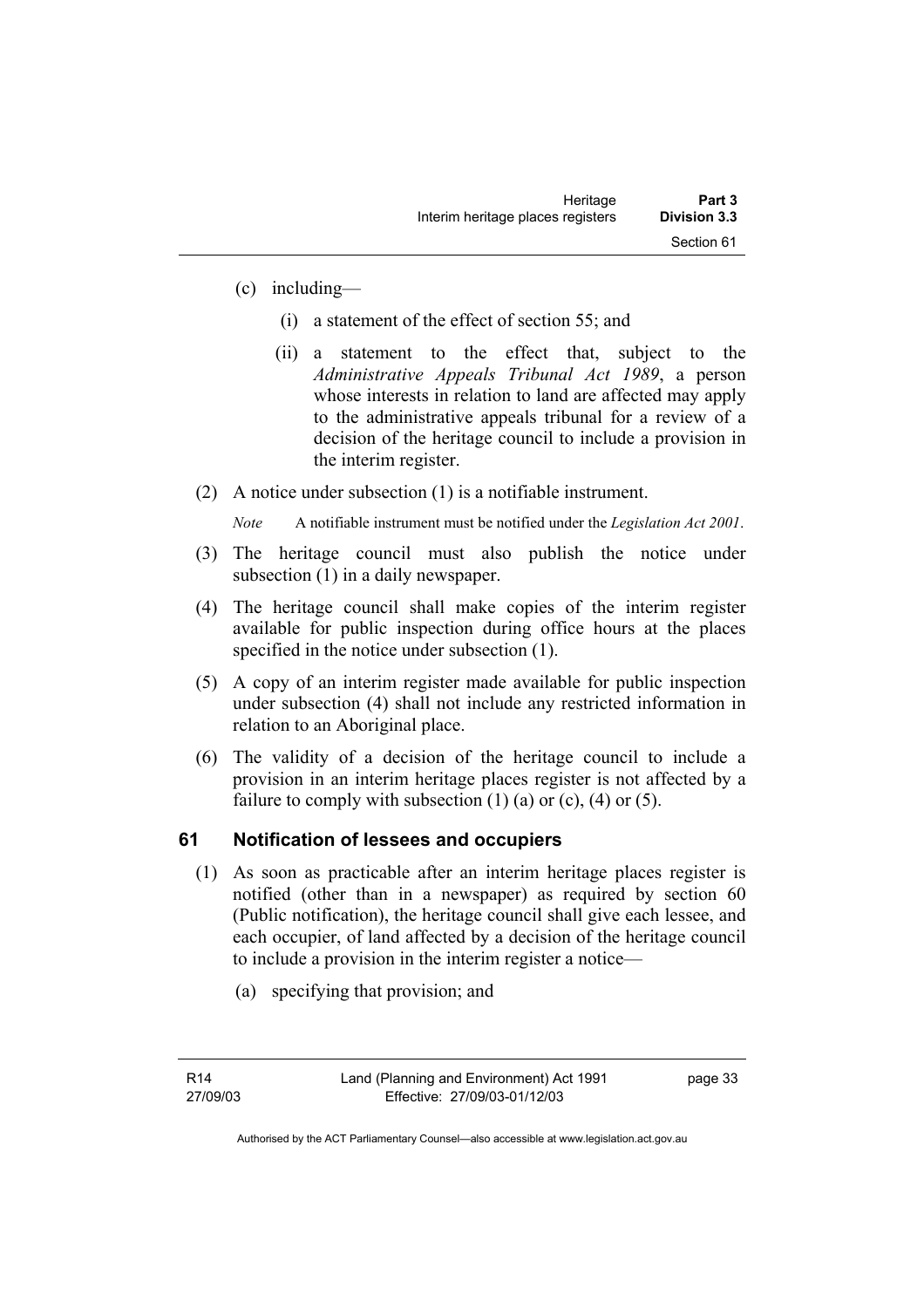- (b) specifying, and identifying as such, any relevant restricted information about Aboriginal places on that land; and
- (c) including the statements referred to in section 60 (1) (c) in relation to the interim register; and
- (d) including a statement of the effect of section 84 in relation to the publication of restricted information.
- *Note* For how documents may be given, see *Legislation Act 2001*, pt 19.5.
- (2) The validity of a decision of the heritage council to include a provision in an interim heritage places register is not affected by a failure to comply with subsection (1).

#### **62 Revision of interim register**

- (1) After the notification of an interim heritage places register under section 60, the heritage council may, in writing, revise the interim register—
	- (a) to correct a formal error; or
	- (b) except where section 57 (1) applies—to provide for the removal of a provision of the interim register which would have had the effect of including an entry in the heritage places register.
- (2) A revision under subsection (1) is a notifiable instrument.

*Note* A notifiable instrument must be notified under the *Legislation Act 2001*.

- (3) The heritage council shall cause a copy of a revision under subsection (1) to be published in a daily newspaper.
- (4) A revision under subsection (1) (b) shall include—
	- (a) a statement that copies of the interim register, as revised, are available for public inspection at specified places; and
	- (b) a statement of the effect of section 55 in relation to the interim register as revised; and

| page 34 | Land (Planning and Environment) Act 1991 | R <sub>14</sub> |
|---------|------------------------------------------|-----------------|
|         | Effective: 27/09/03-01/12/03             | 27/09/03        |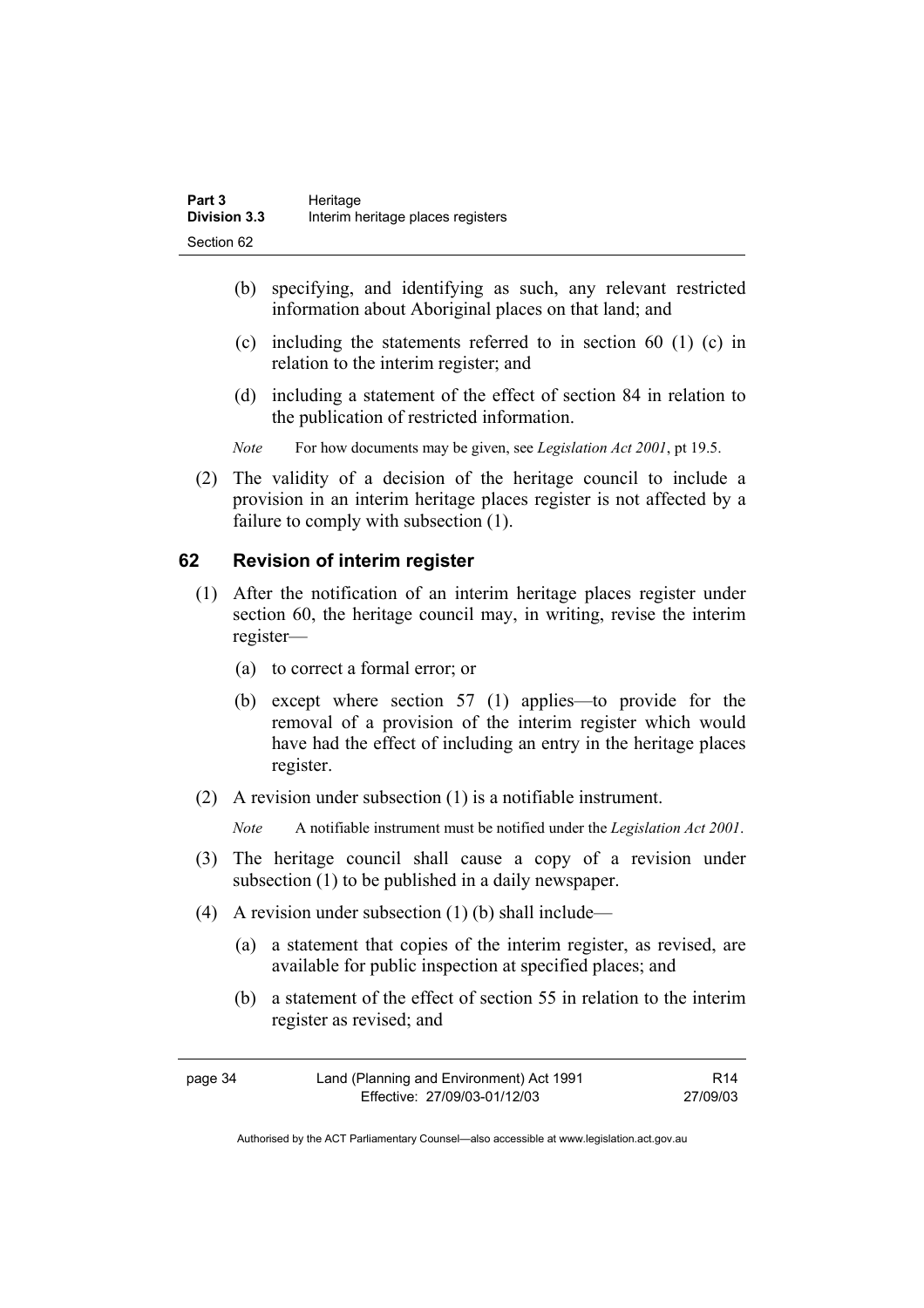| Heritage                          | Part 3              |
|-----------------------------------|---------------------|
| Interim heritage places registers | <b>Division 3.3</b> |
|                                   | Section 63          |

- (c) a statement to the effect that, subject to the *Administrative Appeals Tribunal Act 1989*, a person whose interests in relation to land are affected may apply to the administrative appeals tribunal for a review of the heritage council's decision to revise a provision of the interim register.
- (5) The heritage council shall make copies of the interim register, as revised, available for public inspection during office hours at the places specified in the revision under subsection (4).
- (6) Where subsection (1) (b) applies, the heritage council shall give each lessee, and each occupier, of land affected by the decision of the heritage council to revise the interim register a notice—
	- (a) specifying the revision; and
	- (b) including the statements referred to in subsection (4).
	- *Note* For how documents may be given, see *Legislation Act 2001*, pt 19.5.
- (7) The validity of a decision of the heritage council to revise a provision of an interim heritage places register under subsection (1) (b) is not affected by a failure to comply with subsection (3), (4), (5) or (6).

# **63 Submission of interim register to planning and land authority**

- (1) For the purposes of section 17, the heritage council shall submit an interim heritage places register to the planning and land authority in accordance with this section.
- (2) The heritage council shall submit an interim heritage places register to the planning and land authority after the expiration of 28 days after the interim register is notified (other than in a newspaper) as required by section 60 (Public notification), except where there is an application for review of a decision referred to in section 282A (1) (a) or (3) (b) in relation to the interim register.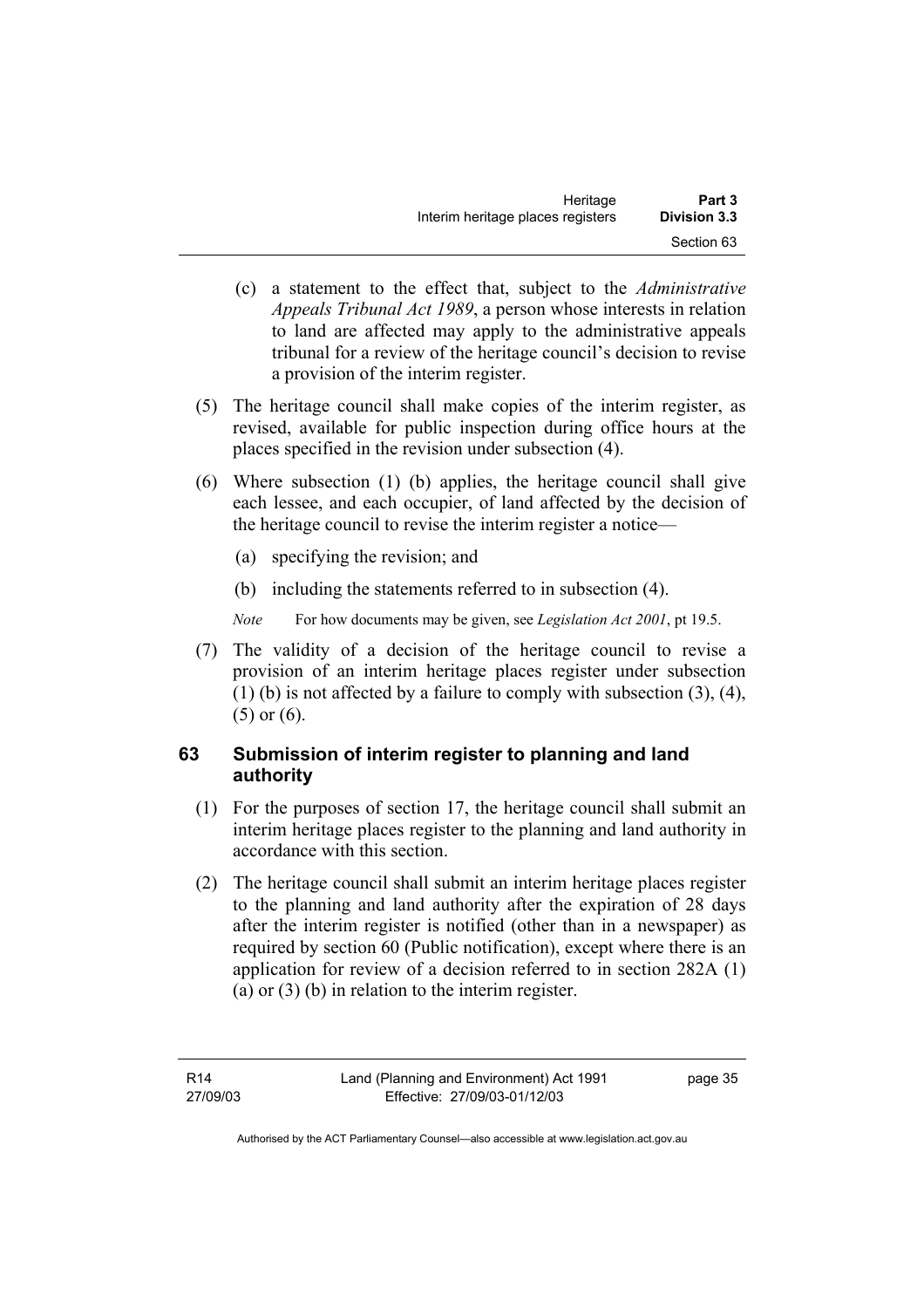| Part 3              | Heritage                          |
|---------------------|-----------------------------------|
| <b>Division 3.3</b> | Interim heritage places registers |
| Section 63          |                                   |

- (3) Where there is an application for review of a decision referred to in section 282A (1) (a) or (3) (b) in relation to an interim heritage places register, the heritage council shall—
	- (a) in relation to those provisions of the interim register which are not the subject of such an application—submit those provisions to the planning and land authority after the expiration of 28 days after the interim register is notified (other than in a newspaper) as required by section 60 (Public notification); and
	- (b) in relation to each provision of the interim register which is the subject of such an application—where appropriate, submit that provision to the authority, as varied (if at all) to reflect the administrative appeals tribunal's decision, after the resolution of the application.
- (4) Where there is an application under section 282A (AAT Review of decisions) for the review of a decision of the heritage council to refuse to approve an application under section 59 for the inclusion of a provision in an interim heritage places register—
	- (a) subsection (1) applies notwithstanding the application for review; and
	- (b) if the application for review is successful—the heritage council shall submit that provision to the planning and land authority in the form approved by the administrative appeals tribunal in its decision.
- (5) Where there is an application under section 282A (AAT Review of decisions) for the review of a decision of the heritage council to revise an interim heritage places register so as to remove a provision—
	- (a) subsection (1) applies notwithstanding the application; and
	- (b) if the application is successful—the heritage council shall submit that provision to the planning and land authority as

R14 27/09/03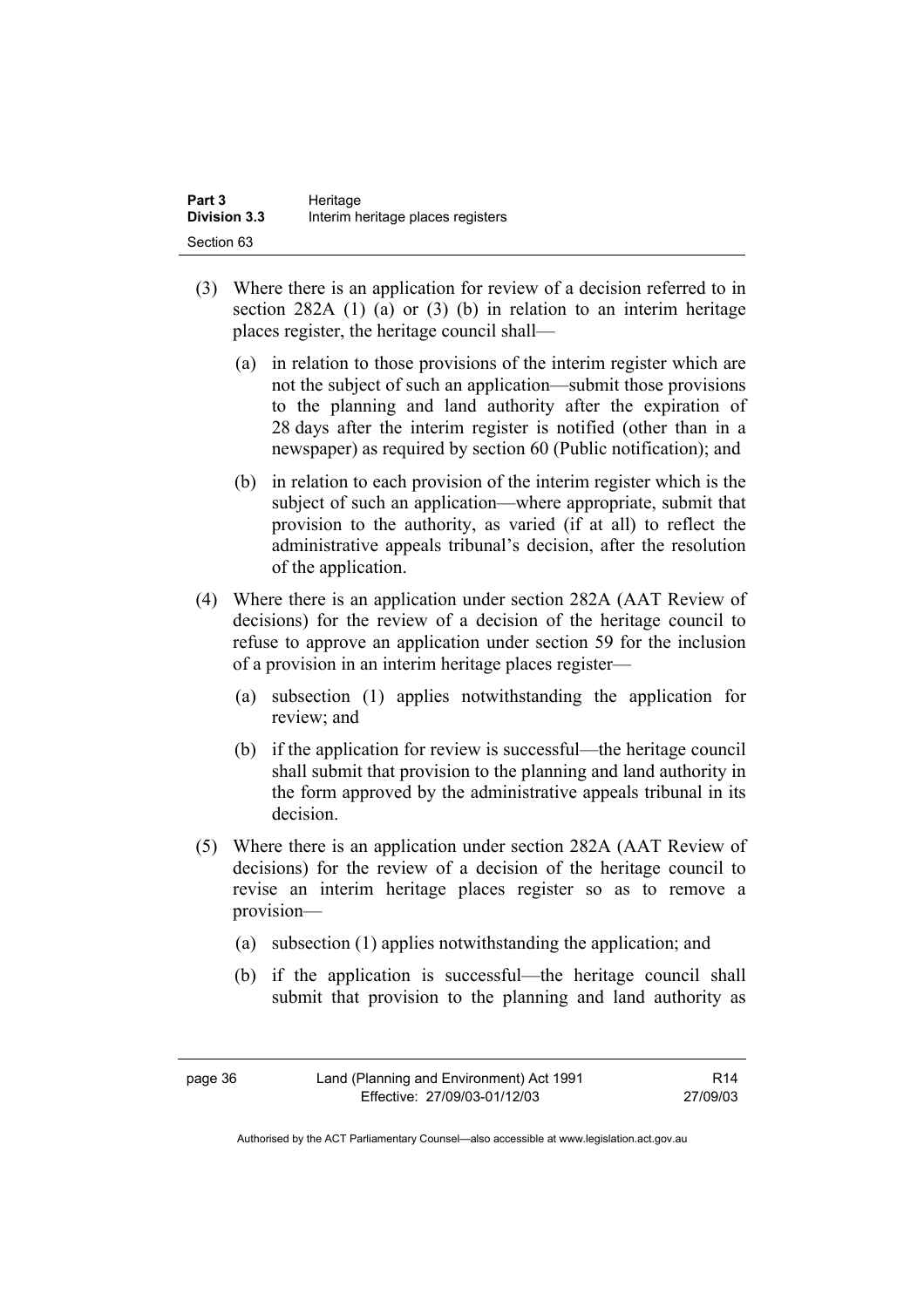reinstated in the interim register in accordance with the decision of the administrative appeals tribunal.

# **Division 3.4 Acquisition of heritage places and objects**

# **64 Acquisition**

- (1) The Minister may, on behalf of the Territory, acquire a place listed on the heritage places register if the Minister is satisfied that—
	- (a) the place has substantial heritage significance; and
	- (b) acquisition is the most prudent and feasible means to ensure the conservation of the heritage significance; and
	- (c) it is in the public interest for the Territory to acquire the place.
- (2) Where subsection (1) applies in relation to a place, the Minister may acquire an object identified in the heritage places register as intrinsic to the heritage significance of that place.
- (3) The Minister shall acquire a place or an object under this section on just terms.
- (4) The Minister shall not acquire a place or an object under this section without first consulting with, and considering the views of-
	- (a) the lessee and the occupier of the place; and
	- (b) where an object is to be acquired—the owner and the possessor of the object; and
	- (c) the heritage council; and
	- (d) any relevant Aboriginal organisation;

about the proposed acquisition.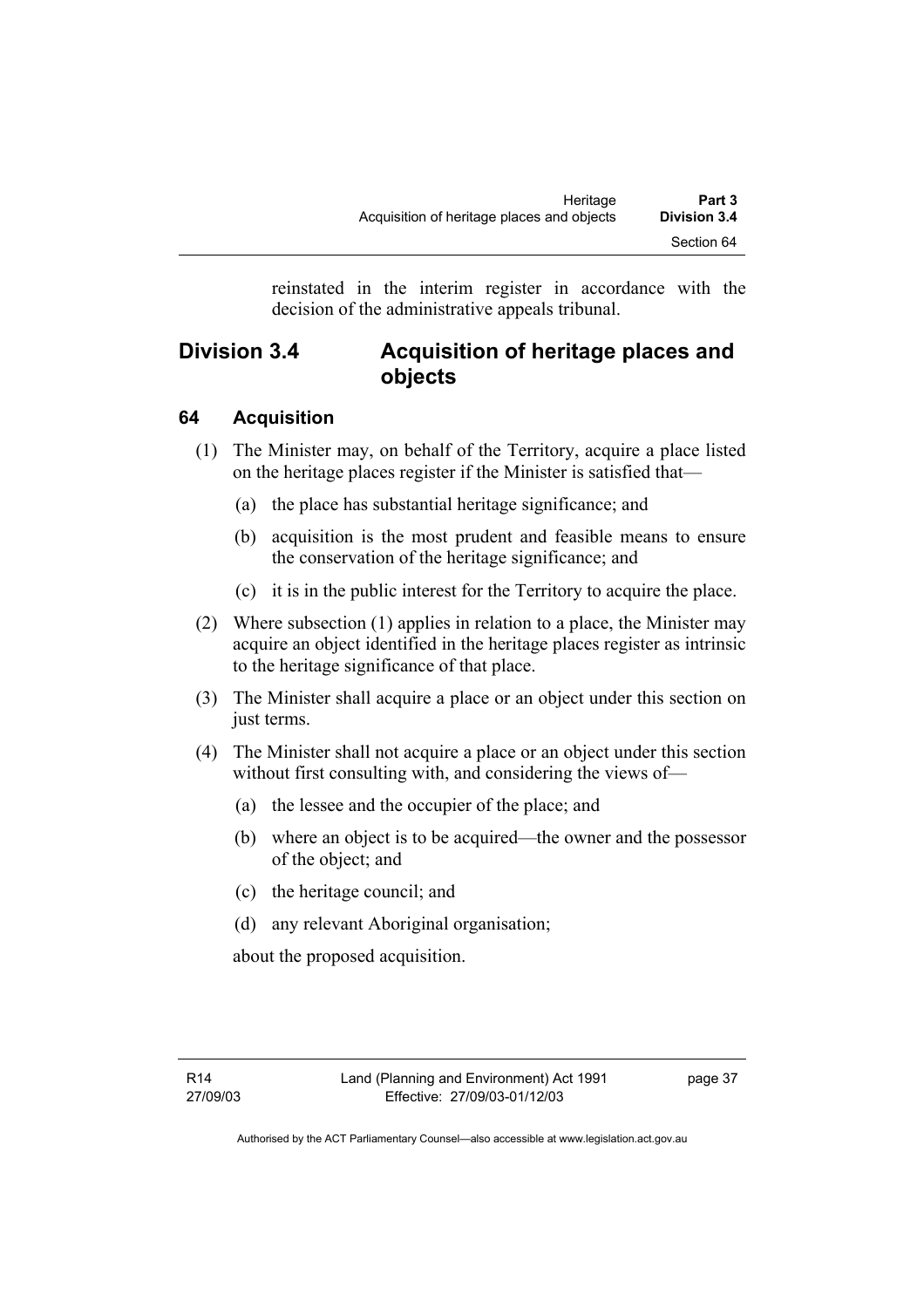Part 3 **Heritage Division 3.5** Aboriginal heritage Section 66

# **Division 3.5 Aboriginal heritage**

# **Subdivision 3.5.1 Preliminary**

# **66 Definitions for div 3.5**

In this division:

*registered*, in relation to a place, means a place for which—

- (a) there is an entry in the heritage places register; or
- (b) there is a provision in an interim heritage places register that has the effect of including an entry for the place in the heritage places register.

*registration*, in relation to a place, means—

- (a) making an entry for the place in a heritage places register; or
- (b) including a provision in an interim heritage places register that has the effect of including an entry for the place in a heritage places register.

*unregistered*, in relation to a place, means a place that is not a registered place.

# **Subdivision 3.5.2 Reporting discoveries of unregistered Aboriginal places**

# **67 Reports**

- (1) A person who discovers a place which he or she believes on reasonable grounds to be an unregistered Aboriginal place shall, within 7 days, report that discovery to the Minister in accordance with subsection  $(2)$ .
- (2) A report under subsection (1) shall—
	- (a) be in writing; and

R14 27/09/03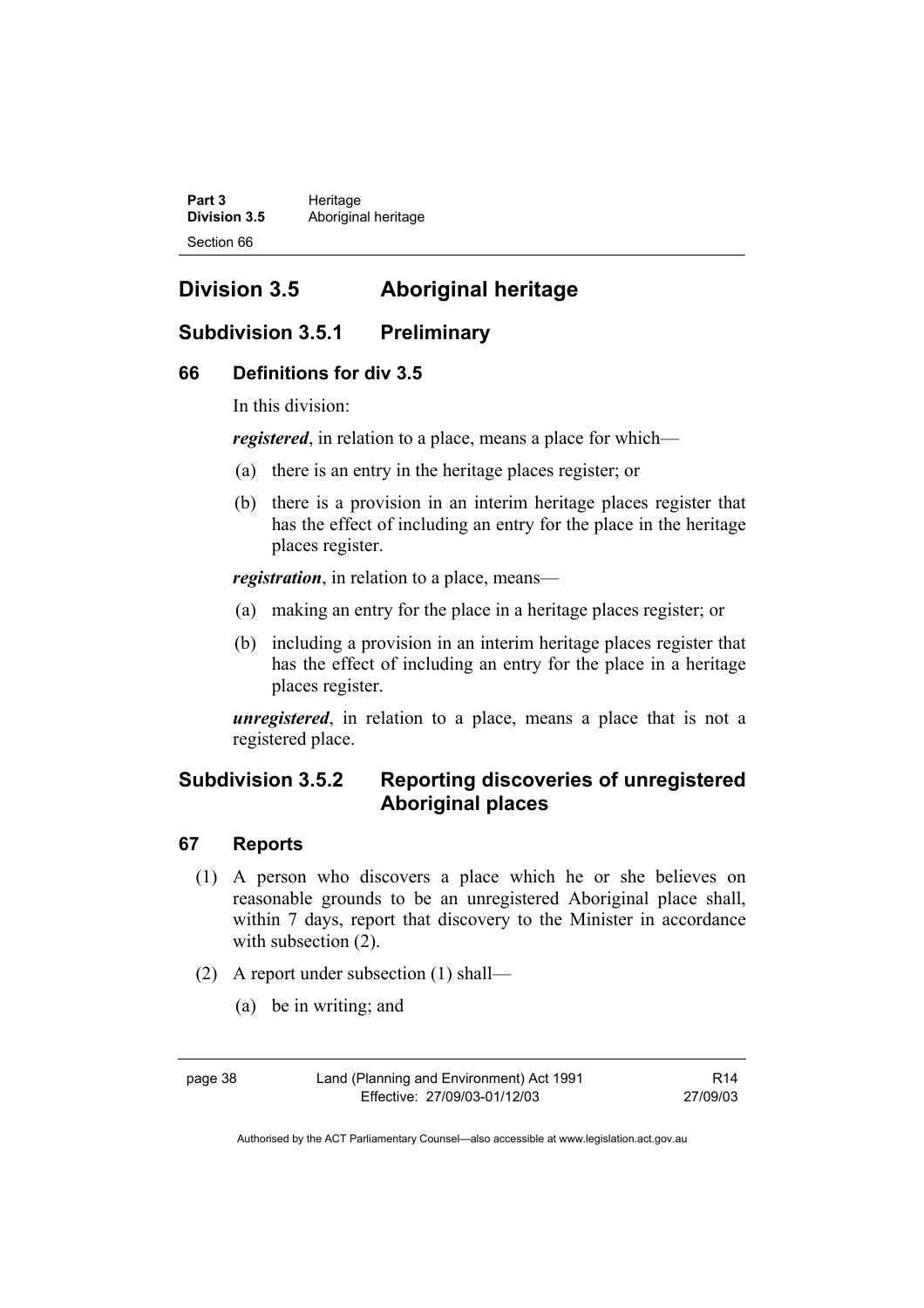- (b) specify the name and address of—
	- (i) the person giving the report; and
	- (ii) the lessee and each occupier of the land on which the place is located (where the identity of those persons is known to the person giving the report); and
- (c) specify the nature and location of the discovery.
- (3) A person shall not, without reasonable excuse, fail to comply with subsection  $(1)$ .

Maximum penalty: 5 penalty units.

- (4) This section does not apply in relation to a person who—
	- (a) in accordance with Aboriginal tradition, has traditional affiliations with the land on which the place is located; or
	- (b) believes on reasonable grounds that a declaration under section  $69$  (1) (b) or  $73$  (1) (b) (that the place is not to be registered) is in force; or
	- (c) believes on reasonable grounds that the place has previously been registered.
- (5) Notwithstanding subsection (4) (a), a person who, in accordance with Aboriginal tradition, has traditional affiliations with particular land may, for this subdivision, report the discovery of an Aboriginal place on that land in accordance with subsection (1).

#### **68 Aboriginal heritage discoveries—consideration of reports**

- (1) Upon receiving a report of a discovery under section 67, the Minister shall—
	- (a) if the place is registered, or has previously been registered give the lessee and the occupier of the land on which the place was discovered written notice of the details of that registration, including any relevant restricted information, together with a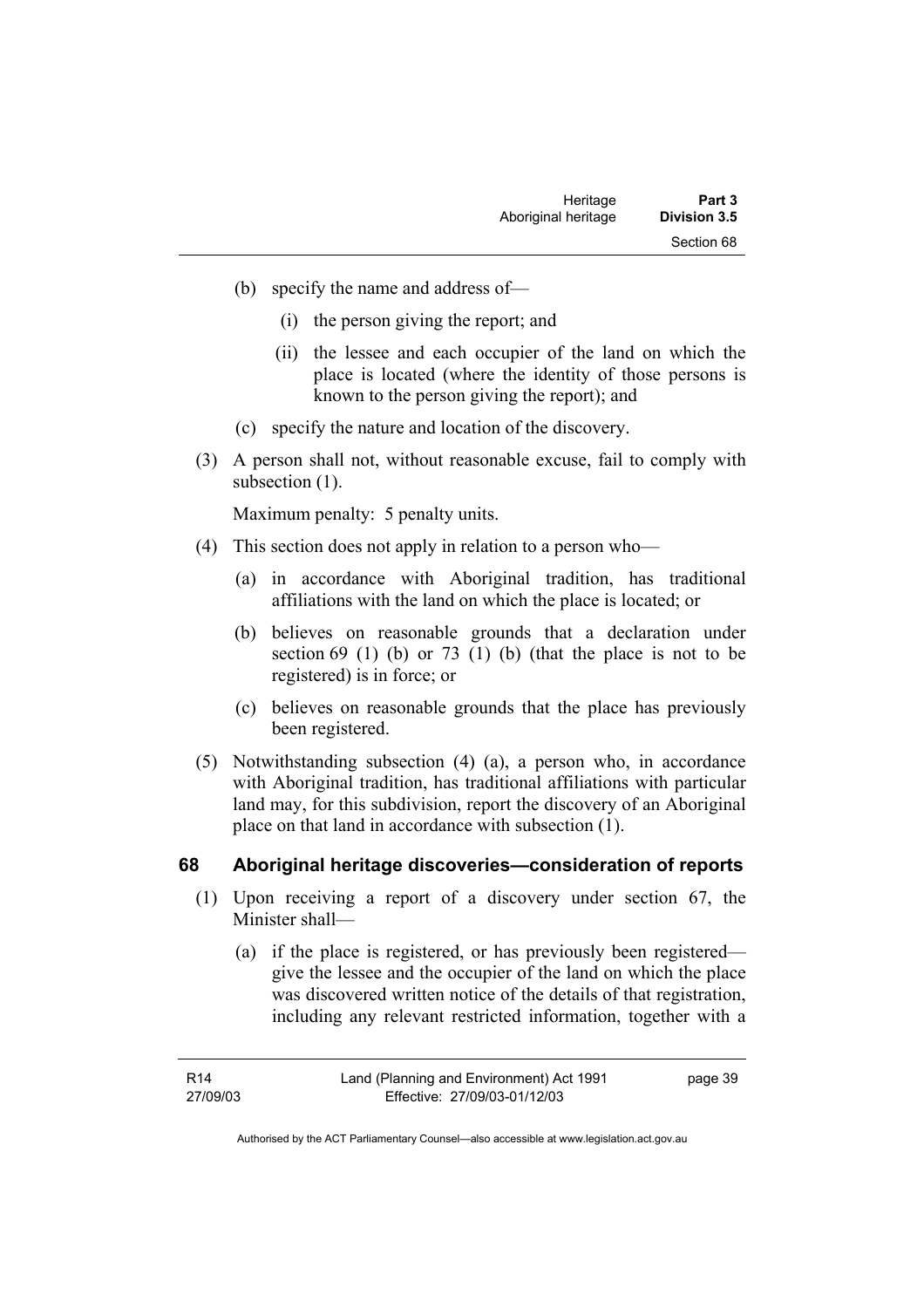| Part 3              | Heritage            |
|---------------------|---------------------|
| <b>Division 3.5</b> | Aboriginal heritage |
| Section 69          |                     |

statement of the effect of that registration (where it is still in force); or

- (b) if the place has never been registered—direct the heritage council to report to the Minister within 21 days about the heritage significance of the place or object.
- *Note* For how documents may be given, see *Legislation Act 2001*, pt 19.5.
- (2) The heritage council shall—
	- (a) prepare a report for submission to the Minister in compliance with a direction under subsection (1) (b); and
	- (b) in preparing that report, consult with, and consider the views of—
		- (i) the lessee and the occupier of the place; and
		- (ii) the person who reported the discovery; and
		- (iii) any relevant Aboriginal organisation.

#### **69 Aboriginal heritage discoveries—Ministerial directions and declarations**

- (1) Within 14 days after receiving a report from the heritage council under section 68, the Minister must, in writing—
	- (a) direct the heritage council to notify an interim heritage places register under section 60 which would have the effect of registering the place on particular terms; or
	- (b) declare that the place is not to be registered, and give written notice of the declaration to—
		- (i) the lessee and the occupier of the land where the place was discovered; and
		- (ii) the person who reported the discovery; and
		- (iii) any relevant Aboriginal organisation.

| page 40 | Land (Planning and Environment) Act 1991 | R <sub>14</sub> |
|---------|------------------------------------------|-----------------|
|         | Effective: 27/09/03-01/12/03             | 27/09/03        |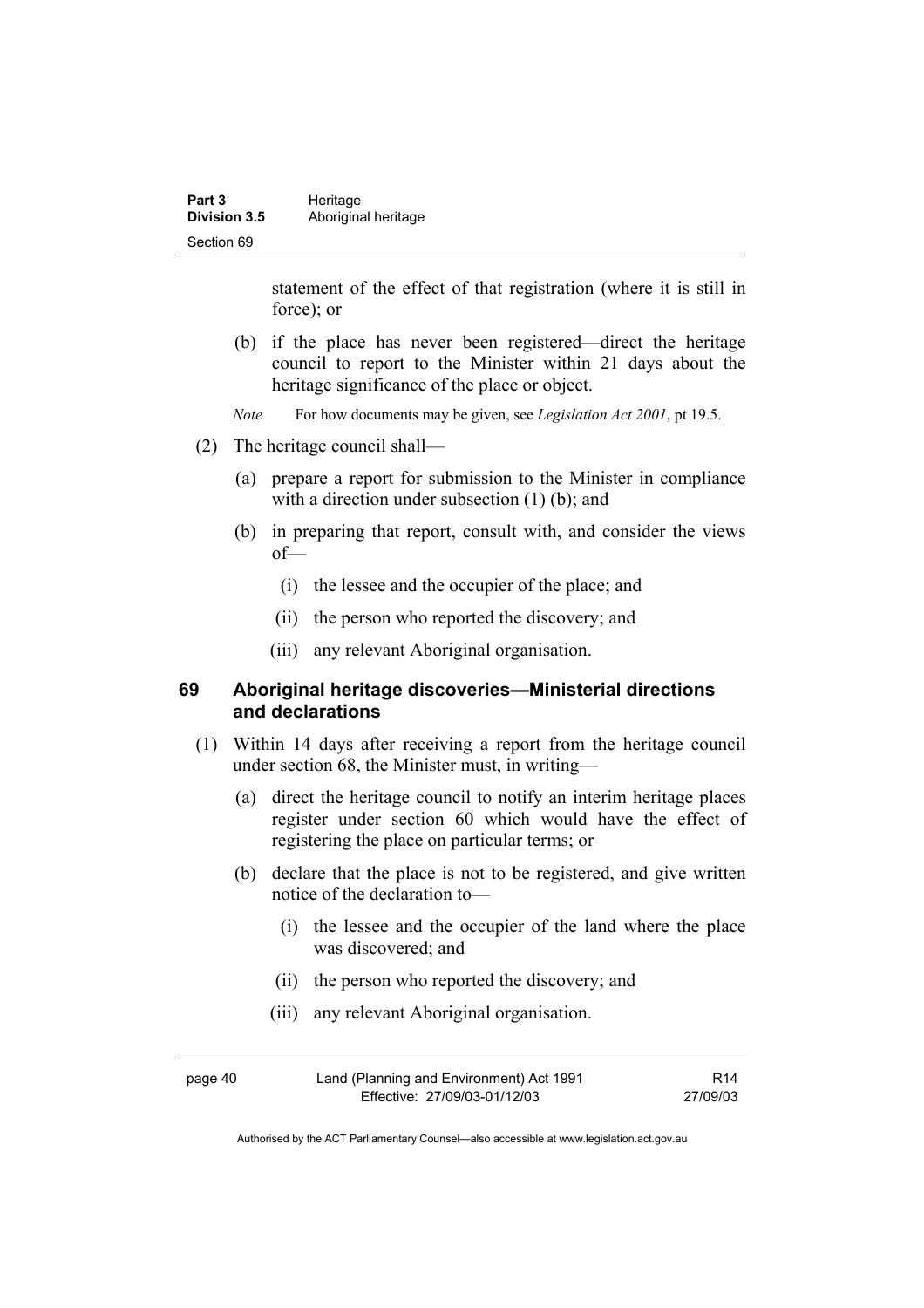| Heritage            | Part 3              |
|---------------------|---------------------|
| Aboriginal heritage | <b>Division 3.5</b> |
|                     | Section 70          |

- (2) Before making a decision under subsection (1), the Minister shall consult with the people mentioned in subsection (1) (b).
- (3) In making a decision under subsection (1), the Minister shall—
	- (a) after taking into account the report of the heritage council consider whether the place is of sufficient heritage significance to be registered; and
	- (b) after taking into account the views of the people consulted under subsection (2), consider the effect of registration on their interests.
- (4) Where the Minister makes a decision under subsection (1) (a), sections 60 and 61 apply in relation to a decision of the Minister under subsection (1) (a) as if the references in those sections to a decision of the heritage council to include a provision in an interim heritage places register were references to that decision of the Minister.
- (5) The following are notifiable instruments:
	- (a) a direction under subsection  $(1)$   $(a)$ ;
	- (b) a declaration under subsection (1) (b).
	- *Note* A notifiable instrument must be notified under the *Legislation Act 2001*.
- (6) A direction or declaration must be notified under the *Legislation Act 2001* within 14 days after it is made.

# **Subdivision 3.5.3 Protection of unregistered Aboriginal heritage**

#### **70 Damaging unregistered Aboriginal places**

A person shall not without reasonable excuse, disturb, damage or destroy or cause or permit to be disturbed, damaged or destroyed an unregistered Aboriginal place, unless—

(a) that place has previously been registered; and

| R14      | Land (Planning and Environment) Act 1991 | page 41 |
|----------|------------------------------------------|---------|
| 27/09/03 | Effective: 27/09/03-01/12/03             |         |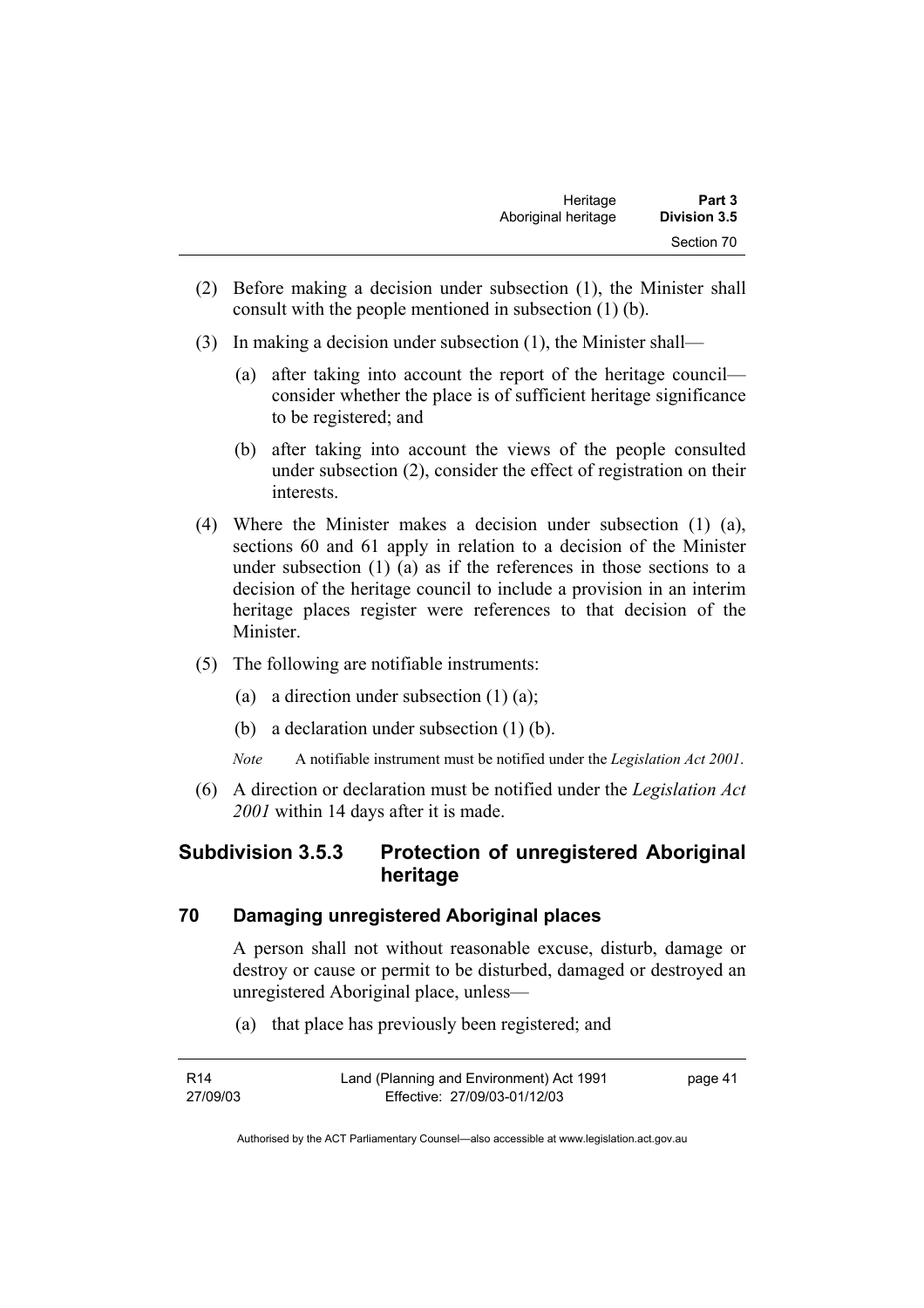| Part 3              | Heritage            |
|---------------------|---------------------|
| <b>Division 3.5</b> | Aboriginal heritage |
| Section 71          |                     |

(b) that registration has been cancelled.

Maximum penalty: 50 penalty units, imprisonment for 6 months or both.

### **71 Orders for protection of unregistered Aboriginal places application of pt 6**

(1) In this section:

*order* means an order referred to in subsection (2).

- (2) The Minister may make an order under division 6.3 in relation to the disturbance, damage or destruction of an unregistered Aboriginal place except where—
	- (a) a declaration under section  $69 (1) (b)$  or  $73 (1) (b)$  is in force in relation to that place; or
	- (b) the place has previously been registered.
- (3) For the purposes of division 6.3 in its application to an order, the disturbance, damage or destruction referred to in subsection (2) is to be taken to be a controlled activity.
- (4) In deciding whether to make an order, the Minister shall consider whether the relevant controlled activity is likely to affect adversely the heritage significance of the place.
- (5) An order—
	- (a) shall specify the grounds on which the order is made; and
	- (b) may direct any person against whom it is made—
		- (i) to stop disturbing, damaging or destroying an unregistered Aboriginal place; or
		- (ii) not to commence disturbing, damaging or destroying such a place.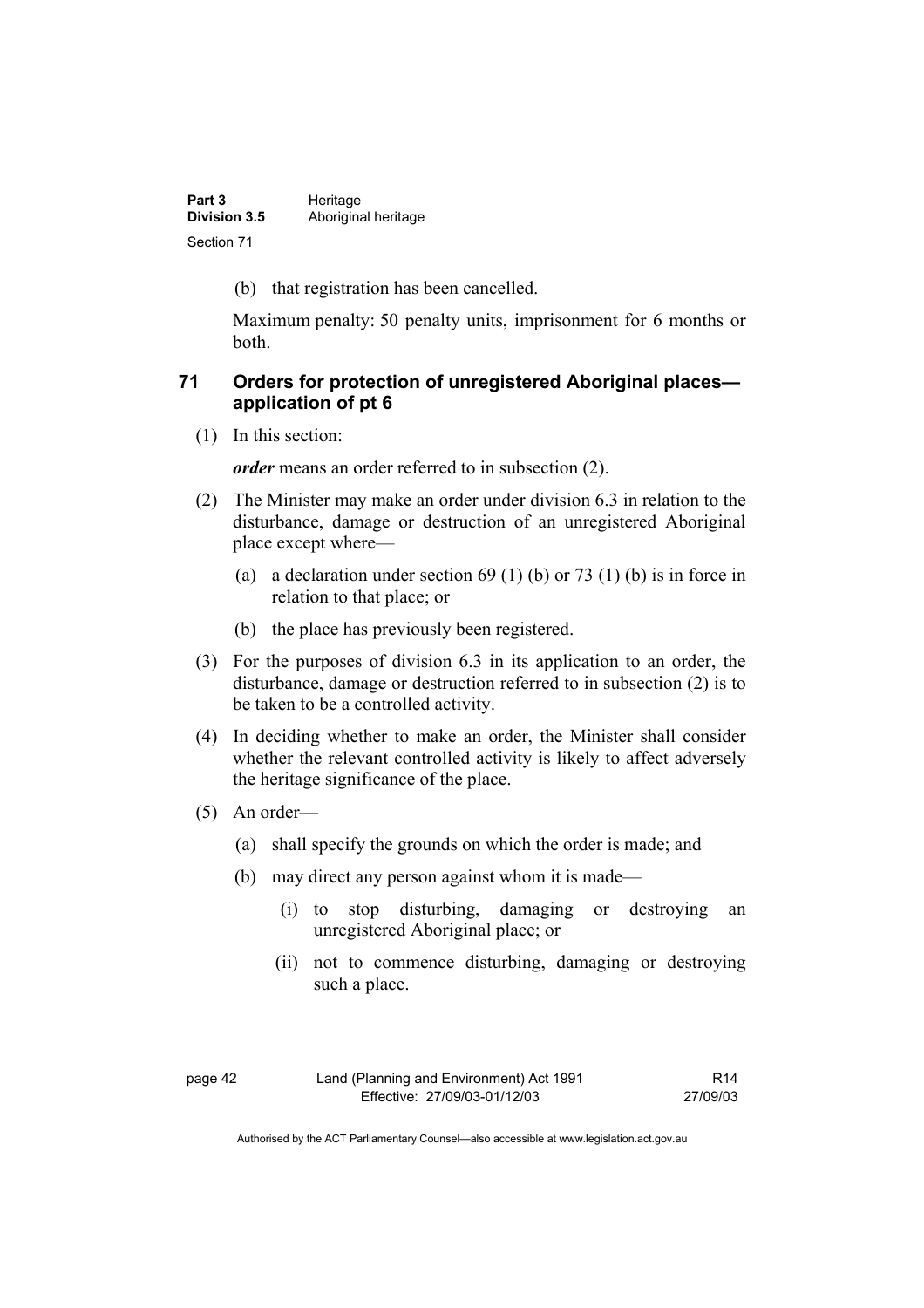- (6) An order shall remain in force for such period, not exceeding 35 days, as is specified in the order.
- (7) Section 257 (Content of orders) does not apply to an order made for this section.

### **72 Orders—reports by heritage council**

- (1) Where the Minister makes an order for the purposes of section 71, he or she shall direct the heritage council to report within 21 days about the heritage significance of the relevant place.
- (2) The heritage council shall—
	- (a) prepare a report for submission to the Minister in compliance with a direction under subsection (1); and
	- (b) in preparing that report, consult with, and consider the views of—
		- (i) the lessee and the occupier of the place; and
		- (ii) the person who reported the discovery; and
		- (iii) any relevant Aboriginal organisation.

#### **73 Orders—Ministerial directions and declarations**

- (1) Within 14 days after receiving a report from the heritage council under section 72, the Minister must, in writing—
	- (a) direct the heritage council to notify an interim heritage places register under section 60 which would have the effect of registering the place on particular terms; or
	- (b) declare that the place is not to be registered, and give written notice of the declaration to—
		- (i) the lessee and the occupier of the land where the place was discovered; and
		- (ii) any relevant Aboriginal organisation.

| R14      | Land (Planning and Environment) Act 1991 | page 43 |
|----------|------------------------------------------|---------|
| 27/09/03 | Effective: 27/09/03-01/12/03             |         |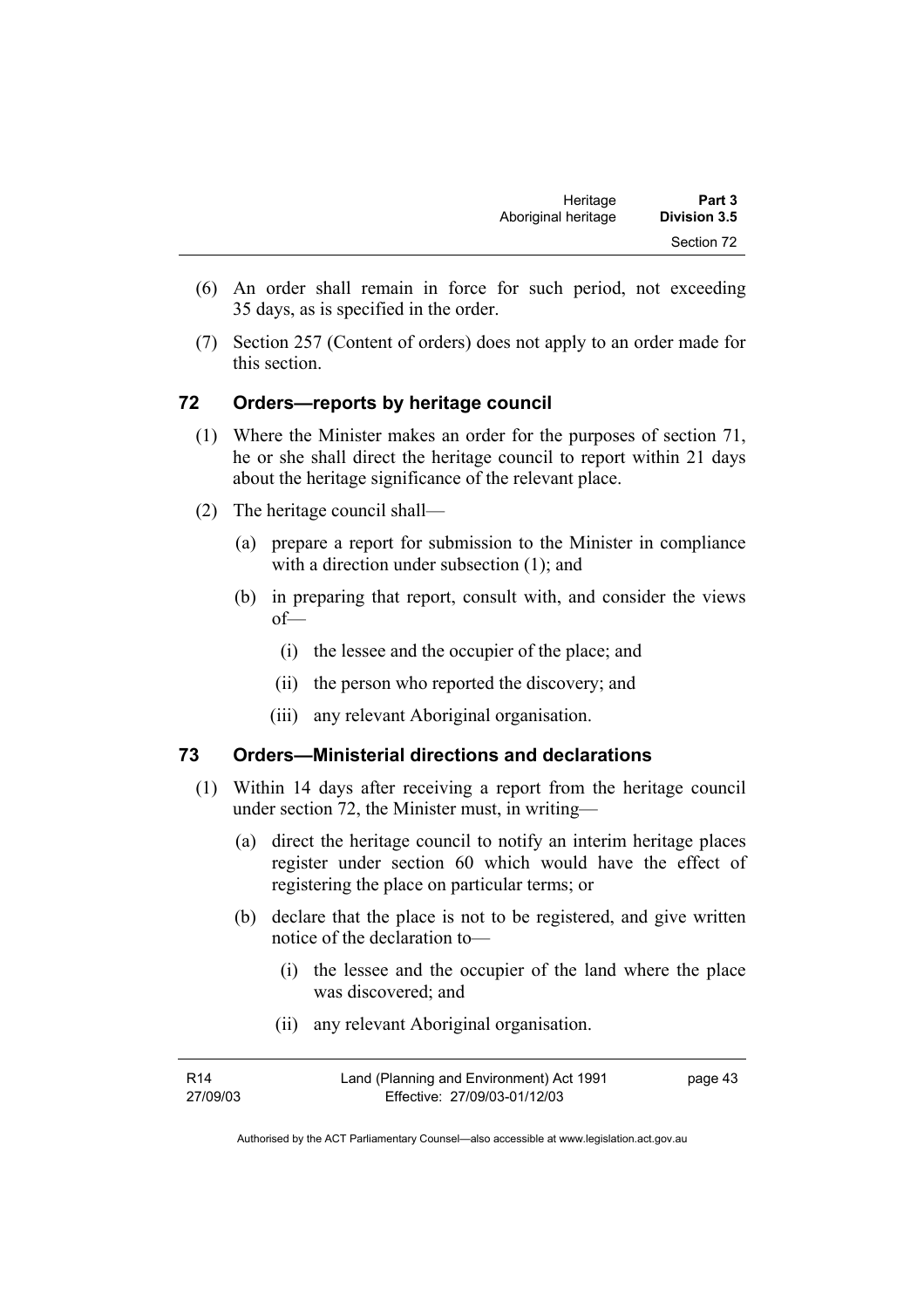| Part 3              | Heritage            |
|---------------------|---------------------|
| <b>Division 3.5</b> | Aboriginal heritage |
| Section 74          |                     |

- (2) Before making a decision under subsection (1), the Minister shall consult with the persons referred to in subsection (1) (b).
- (3) In making a decision under subsection (1), the Minister shall—
	- (a) taking into account the report of the heritage council—consider whether the place is of sufficient heritage significance to be registered; and
	- (b) taking into account the views of the people consulted under subsection (2), consider the effect of registration on their interests; and
	- (c) taking into account that report and those views—consider whether there is any prudent and feasible alternative to the activity in relation to which the order is in force.
- (4) Where the Minister makes a decision under subsection (1) (a), sections 60 and 61 apply in relation to a decision of the Minister under subsection (1) (a) as if the references in those sections to a decision of the heritage council to include a provision in an interim heritage places register were references to that decision of the Minister.
- (5) The following are notifiable instruments:
	- (a) a direction under subsection  $(1)$   $(a)$ ;
	- (b) a declaration under subsection (1) (b).
	- *Note* A notifiable instrument must be notified under the *Legislation Act 2001*.
- (6) A direction or declaration must be notified under the *Legislation Act 2001* within 14 days after it is made.

### **Subdivision 3.5.4 Compensation claims**

### **74 Definitions for sdiv 3.5.4**

In this subdivision:

*compensation* means compensation under section 78.

| page 44 | Land (Planning and Environment) Act 1991 | R <sub>14</sub> |
|---------|------------------------------------------|-----------------|
|         | Effective: 27/09/03-01/12/03             | 27/09/03        |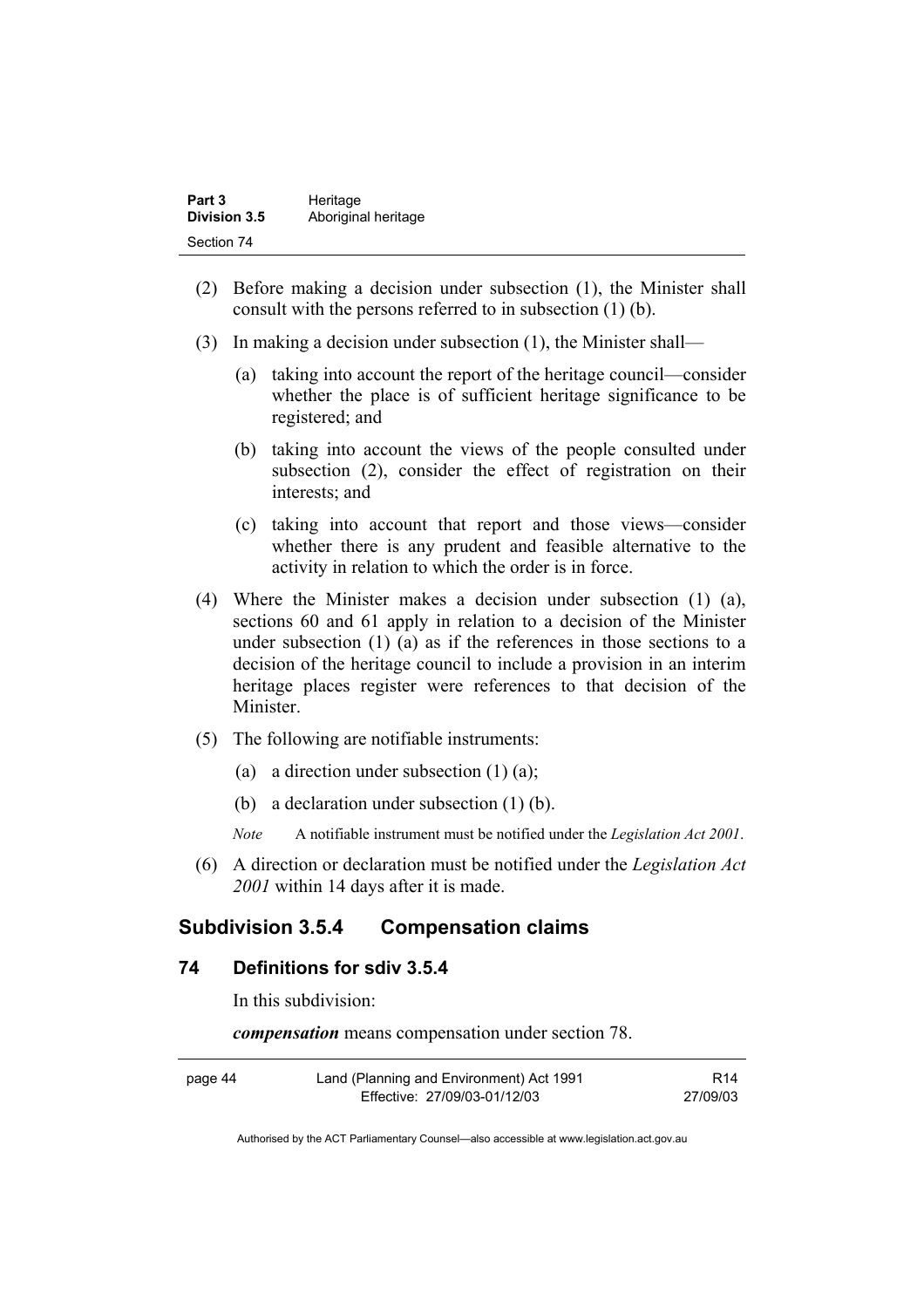#### **75 Application of sdiv 3.5.4**

This subdivision applies where—

- (a) a person reports the discovery of an unregistered place in accordance with section 67; or
- (b) an order referred to in section 71 (2) is made in relation to a place; or
- (c) a place is registered in an interim heritage places register under a direction under section 69 (1) (a) or 73 (1) (a) following a report or order mentioned in paragraph (a) or (b); or
- (d) a place is registered in the heritage places register because of its registration in an interim heritage places register under a direction under section  $69$  (1) (a) or  $73$  (1) (a).

### **76 Right to compensation**

- (1) In a circumstance in which this subdivision applies, on application in accordance with subsection (4) the Minister shall, on behalf of the Territory, compensate the applicant for loss or damage—
	- (a) directly attributable to that circumstance; and
	- (b) which arises out of any contractual or statutory obligations incurred by the applicant prior to the occurrence of that circumstance.
- (2) Where this subdivision applies in relation to more than 1 circumstance relating to the same land—
	- (a) the Minister may compensate the applicant under subsection (1) for the combined loss or damage directly attributable to that combination of circumstances; and
	- (b) such compensation is only payable for loss or damage in relation to contractual or statutory obligations incurred by the applicant prior to the occurrence of the earliest of those circumstances.

| R14      | Land (Planning and Environment) Act 1991 | page 45 |
|----------|------------------------------------------|---------|
| 27/09/03 | Effective: 27/09/03-01/12/03             |         |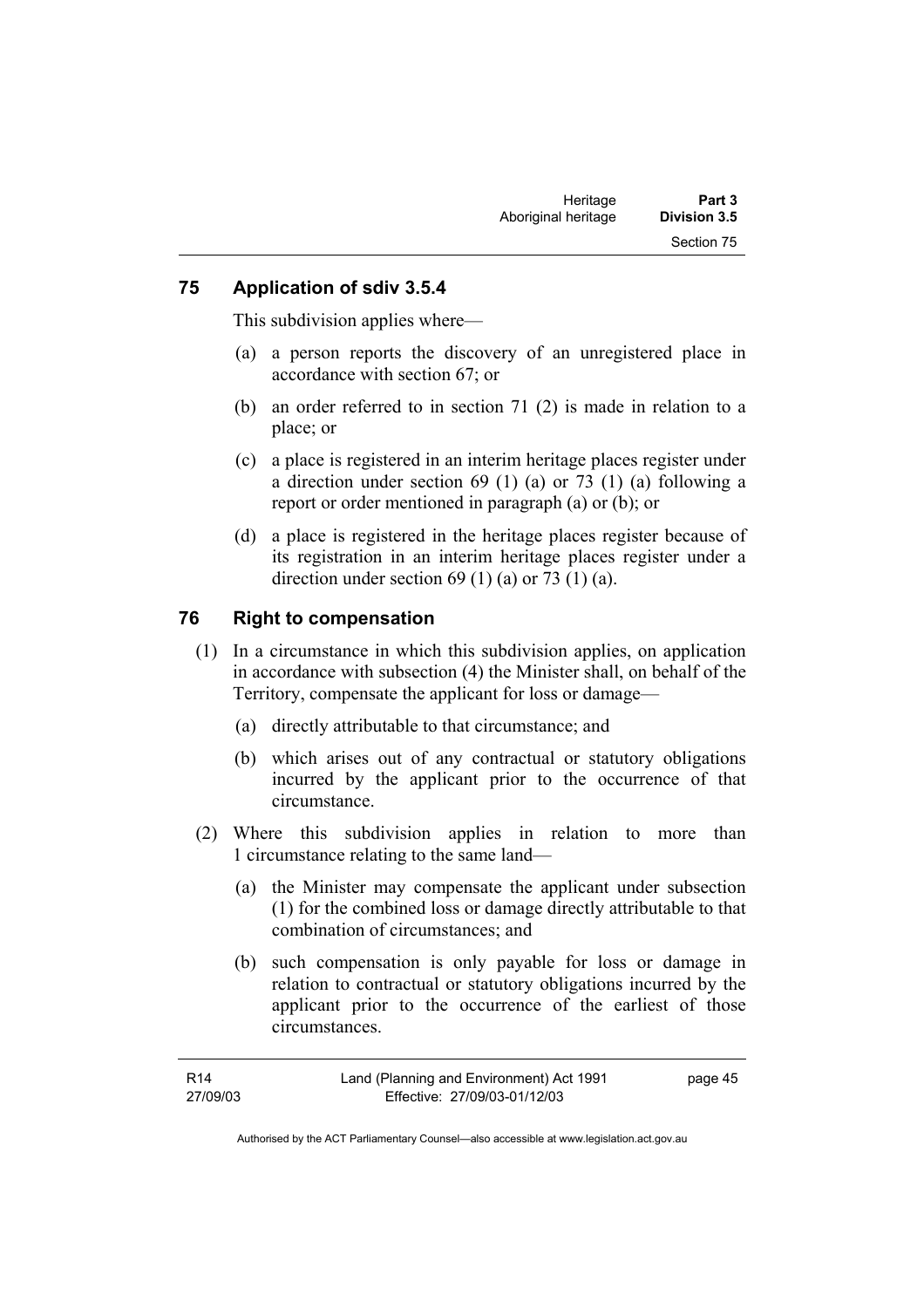| Part 3              | Heritage            |
|---------------------|---------------------|
| <b>Division 3.5</b> | Aboriginal heritage |
| Section 77          |                     |

- (3) Where an order referred to in section 71 is made against a person, no compensation is payable to that person for any loss or damage attributable to that order being made, or to any subsequent registration of the relevant place, which arises out of an obligation incurred by the applicant where, at the time the obligation was incurred, the applicant believed that the relevant place was an Aboriginal place.
- (4) An application for compensation shall be made within 1 year of the date of occurrence of the latest of the relevant circumstances by virtue of which this subdivision applies.
- (5) Where this subdivision applies, no amount for damages or compensation is payable to any person by reason only of the circumstances of that application, except under this subdivision.

#### **77 Loss for which compensation is recoverable**

- (1) Compensation is only payable for loss or damage attributable to the application of this subdivision which—
	- (a) is capable of being assessed by way of a liquidated amount; and
	- (b) takes into account any opportunity for recovery of taxes or diminution of tax liabilities; and
	- (c) is not otherwise capable of recovery or mitigation, or further recovery or mitigation.
- (2) Loss for which compensation is payable includes—
	- (a) expenditure incurred in the preparation of plans for the purposes of any work in relation to which the compensation is sought; and
	- (b) any other expenditure necessarily preparatory to carrying out that work; and

R14 27/09/03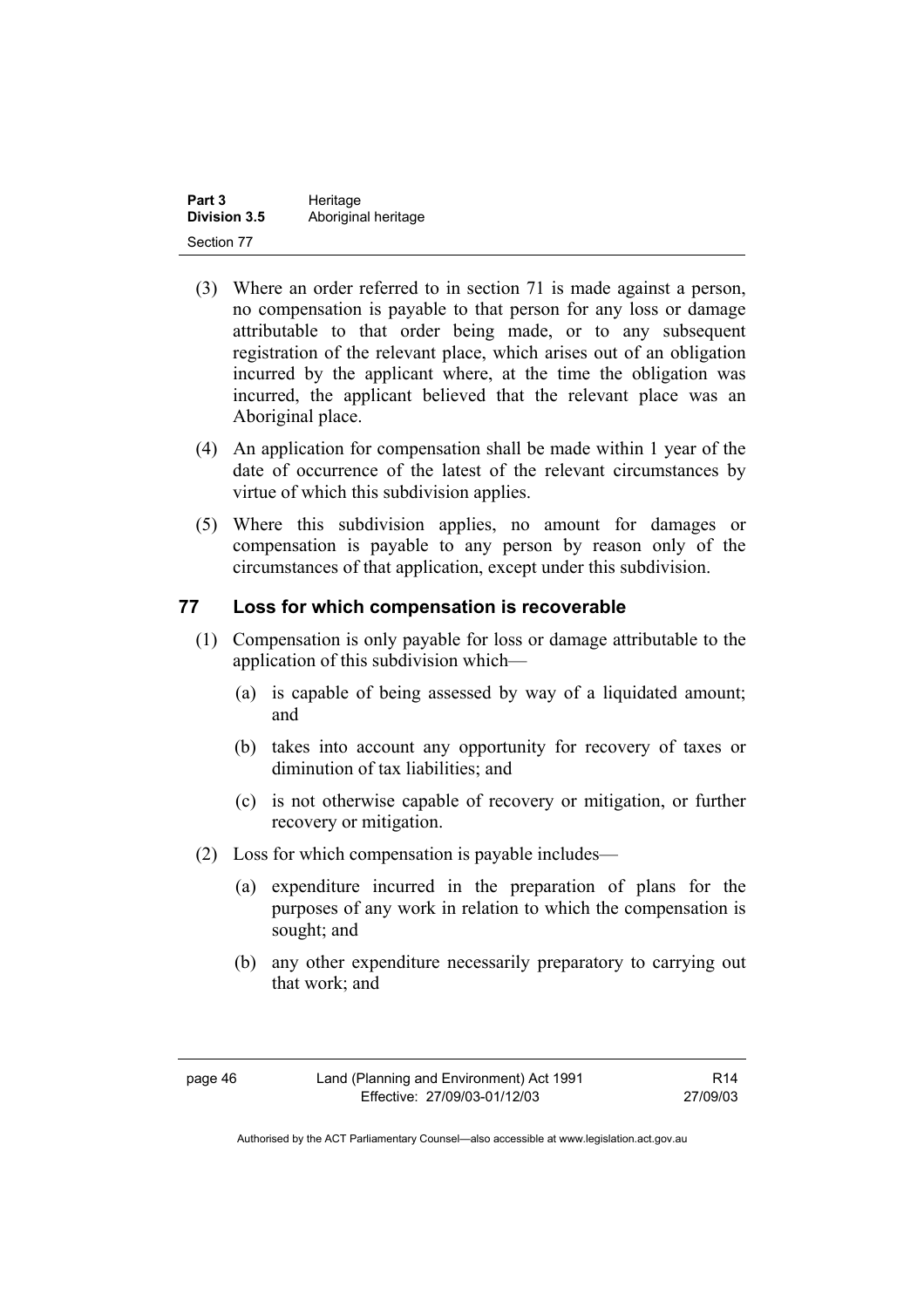- (c) the cost of acquisition of any land or object, including any incidental costs.
- (3) Loss for which compensation is payable does not include—
	- (a) any capital costs or capital depreciation except for expenditure or costs referred to in subsection (2); or
	- (b) any amount in relation to the prospective use of the land in relation to which this subdivision applies, except where—
		- (i) that land is registered in the heritage places register; and
		- (ii) that use is consistent with the requirements of the register.

# **78 Amount of compensation**

- (1) Subject to section 77, where the Minister decides that compensation should be paid to an applicant, the Territory shall pay the applicant such amount as is determined by the Minister by notice in writing to the applicant.
- (2) Where an applicant, by notice in writing to the Minister, disputes the amount of compensation determined under subsection (1), the Minister may, by notice in writing to the applicant, revise that determination in accordance with a determination—
	- (a) of a valuer appointed by agreement between the Minister and the applicant; or
	- (b) arrived at by such other method as is agreed upon between the Minister and the applicant.

# **79 Consultation with applicants**

Before giving an applicant for compensation a notice in accordance with section 282A (1) (b), the Minister shall—

(a) consult with the applicant; and

page 47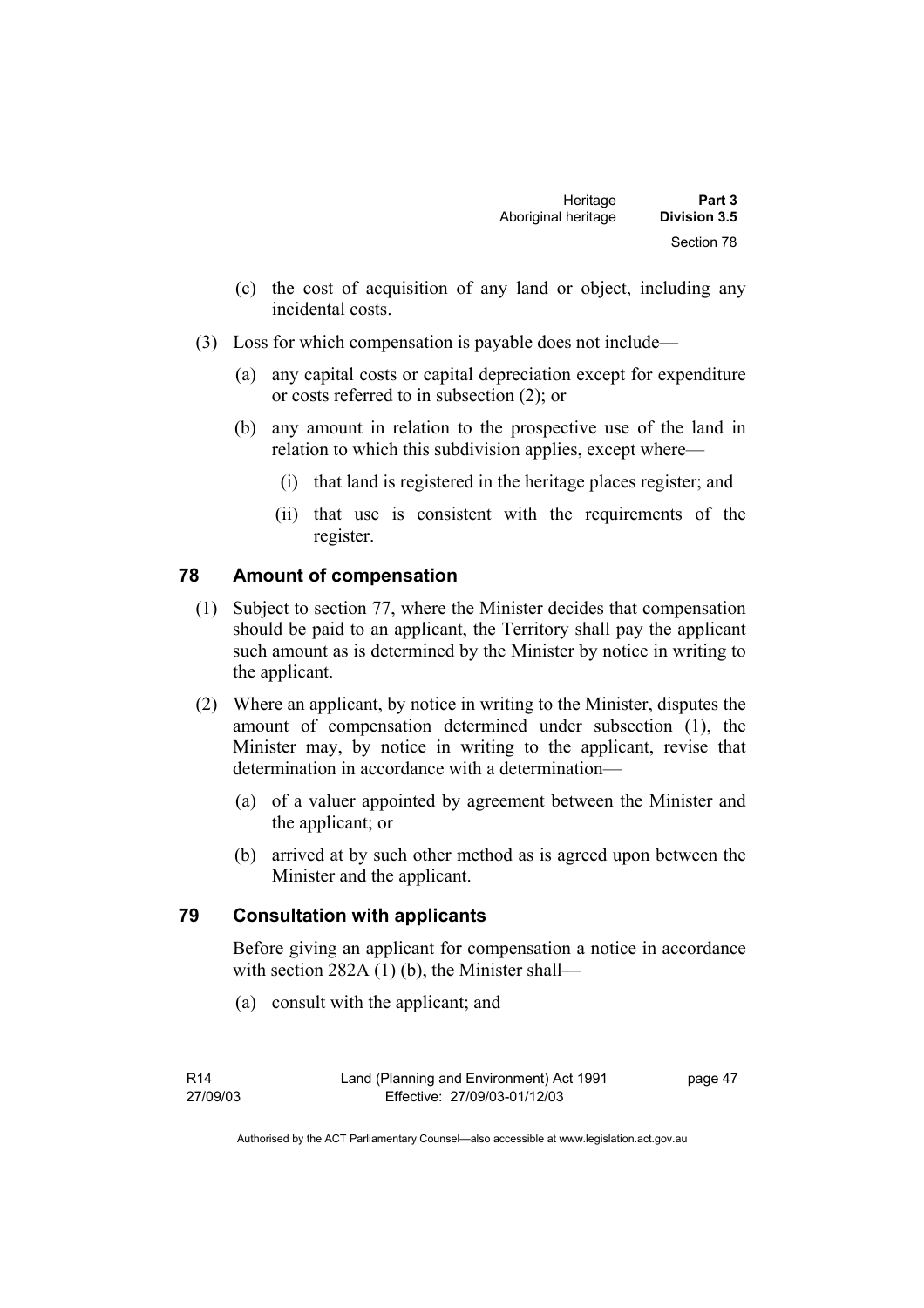| Part 3              | Heritage            |
|---------------------|---------------------|
| <b>Division 3.5</b> | Aboriginal heritage |
| Section 80          |                     |

(b) consider the views of the applicant;

about the Minister's proposed decision.

#### **80 Notice of decisions about compensation**

- (1) Where the Minister decides to grant an applicant compensation, he or she shall notify the applicant within 60 days after receiving the application.
- (2) Notice in accordance with section 282A (1) (b) shall be given within 60 days of receiving the application to which the notice relates.

# **Subdivision 3.5.5 Consultation in relation to registers**

#### **81 Consultation with Aboriginal organisations**

- (1) This section applies if the heritage council is preparing an interim heritage places register, or a revision of such a register, that relates to an Aboriginal place.
- (2) Where this section applies, the heritage council shall consult with, and consider the views of, any relevant Aboriginal organisation about the effect of the interim register or revision on Aboriginal tradition.
- (3) In this section:

*Aboriginal place* includes a place which the heritage council at one time considered to be an Aboriginal place, but which the heritage council no longer considers to be such a place.

# **Subdivision 3.5.6 Restricted information**

#### **82 Restricted information**

 (1) Where, in the Minister's opinion, the public disclosure of particular information about the location or nature of an Aboriginal place would be likely to have a significant adverse effect on—

page 48 Land (Planning and Environment) Act 1991 Effective: 27/09/03-01/12/03

R14 27/09/03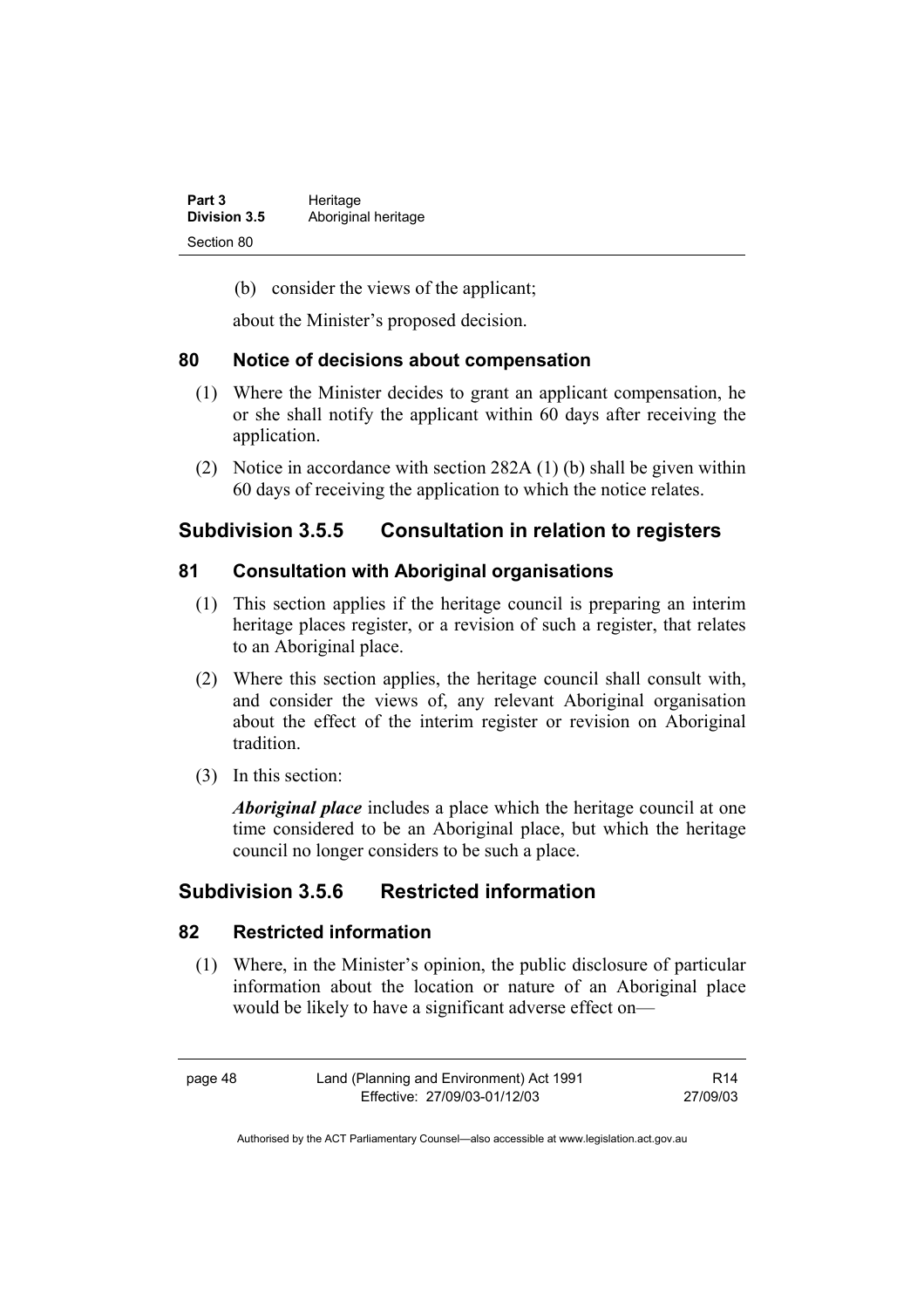- (a) Aboriginal tradition; or
- (b) the heritage significance of the place;

the Minister shall, in writing, declare that information to be restricted information for this Act.

- (2) The Minister shall not make a declaration under subsection (1) without first consulting with, and considering the views of-
	- (a) the heritage council; and
	- (b) any relevant Aboriginal organisation;

about the relevant information.

- (3) The Minister shall give a copy of a declaration under subsection (1)  $to$ —
	- (a) the lessee and the occupier of any land in relation to which the declaration is given;
	- (b) the heritage council; and
	- (c) any relevant Aboriginal organisation.

*Note* For how documents may be given, see *Legislation Act 2001*, pt 19.5.

- (4) A copy of a declaration given under subsection (3) (a) to the lessee or occupier of any land must be accompanied by a notice under section 282A (1) (Review of decisions).
- (5) The validity of a decision of the Minister to make a declaration under subsection (1) is not affected by a failure to comply with subsections  $(2)$ ,  $(3)$  and  $(4)$ .

#### **83 Publication of restricted information by public officials**

- (1) The Territory, the Executive, a Minister or a Territory authority shall not publish or cause to be published any restricted information about an Aboriginal place except—
	- (a) for this part or part 2; or

| R14      | Land (Planning and Environment) Act 1991 | page 49 |
|----------|------------------------------------------|---------|
| 27/09/03 | Effective: 27/09/03-01/12/03             |         |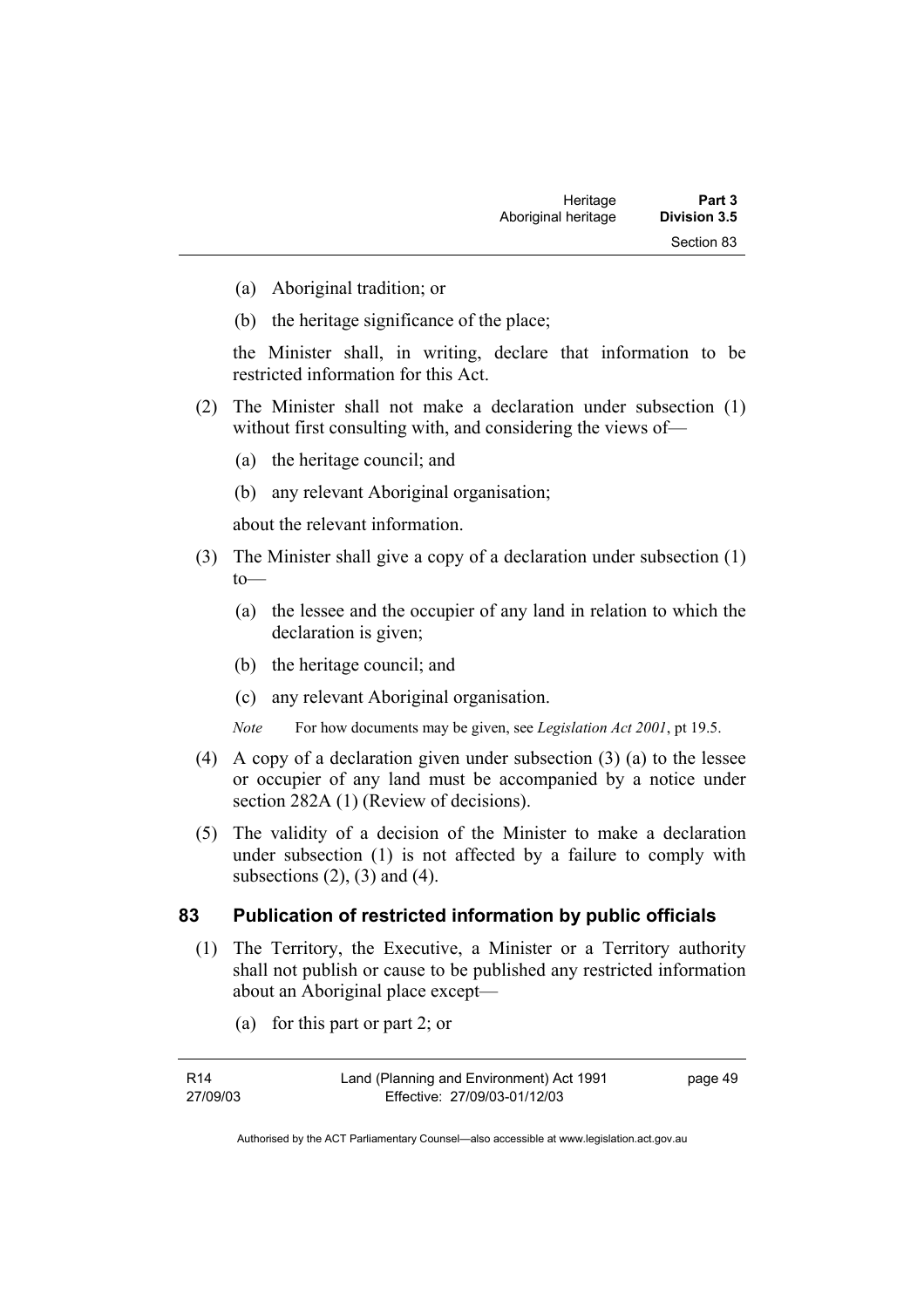| Part 3              | Heritage            |
|---------------------|---------------------|
| <b>Division 3.5</b> | Aboriginal heritage |
| Section 84          |                     |

- (b) in accordance with subsection (2); or
- (c) in accordance with the prescribed procedures.
- (2) For subsection (1) (b), restricted information may be published where the person or body responsible for its publication is satisfied on reasonable grounds that the publication would not have a significant adverse effect on—
	- (a) Aboriginal tradition; or
	- (b) the heritage significance of the relevant place.

#### **84 Publication of restricted information generally**

- (1) A person (other than a person referred to in section 83 (1)) shall not, without reasonable excuse, publish or cause to be published restricted information about an Aboriginal place except—
	- (a) in accordance with an approval under subsection (2); and
	- (b) where that publication is accompanied by a written statement in the form referred to in section 82 (4) (a).

Maximum penalty: 50 penalty units, imprisonment for 6 months or both.

- (2) On application in accordance with subsection (3), the heritage council shall, by notice in writing to the applicant, approve the publication of restricted information about an Aboriginal place where it is satisfied on reasonable grounds that the publication would not have a significant adverse effect on—
	- (a) Aboriginal tradition; or
	- (b) the heritage significance of the relevant place.
- (3) An application under subsection (2) shall be in writing specifying—
	- (a) the nature of the restricted information; and
	- (b) the reason for the proposed publication; and

| page 50 | Land (Planning and Environment) Act 1991 | R <sub>14</sub> |
|---------|------------------------------------------|-----------------|
|         | Effective: 27/09/03-01/12/03             | 27/09/03        |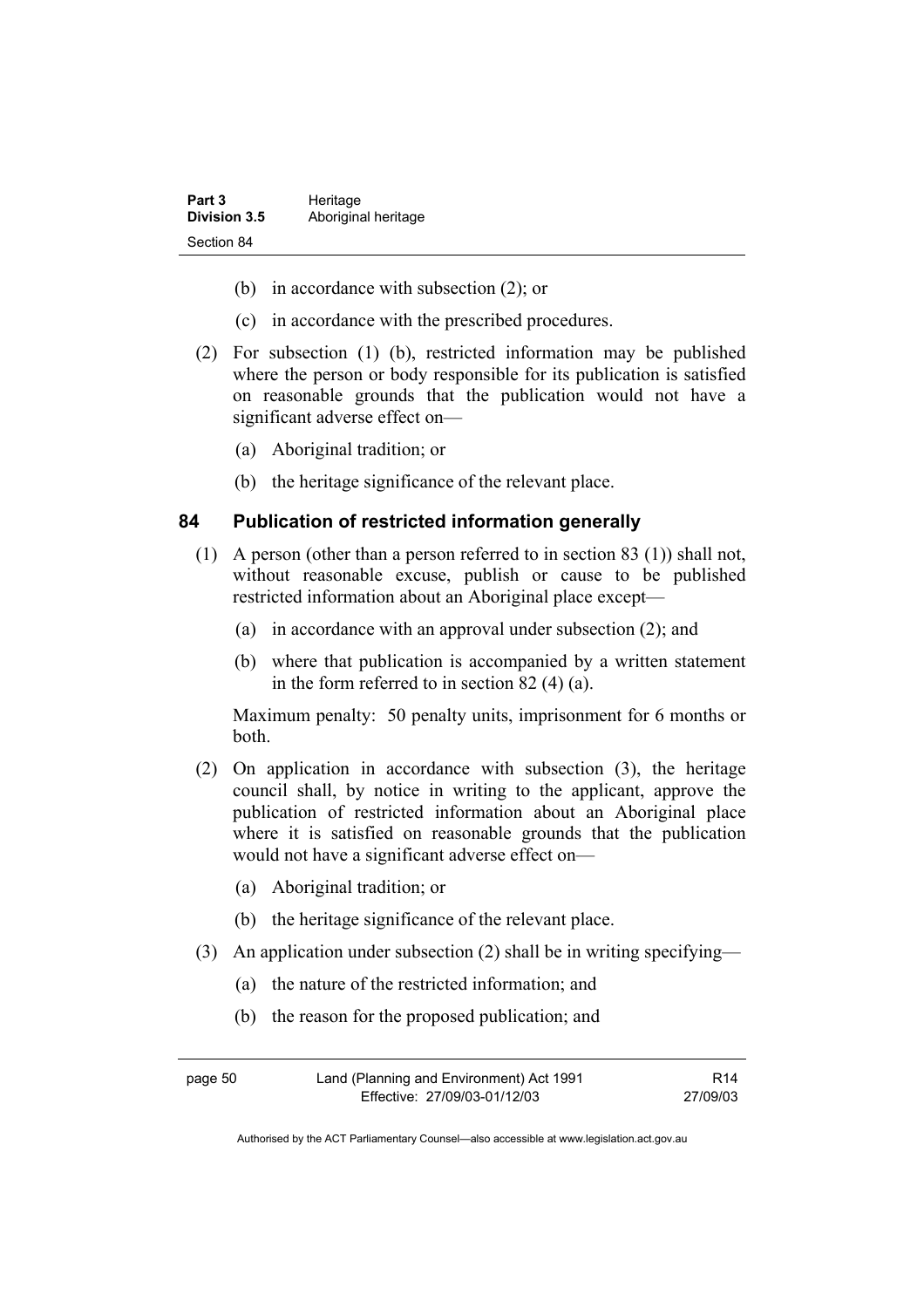(c) the nature of the proposed publication, including the person, persons or class of persons to whom or to which it is directed.

#### **85 Access to restricted information**

- (1) On application in accordance with subsection (2) by—
	- (a) a lessee or an occupier of land; or
	- (b) where an interest in relation to land is being offered for sale—a person who is considering purchasing that interest;

the heritage council shall publish to that person any restricted information relevant to the conservation and use of that land.

- (2) An application shall be in writing accompanied by a written declaration—
	- (a) in the case referred to in subsection (1) (a)—specifying the capacity in which the applicant is applying; or
	- (b) in the case referred to in subsection (1) (b)—specifying the interest being offered for sale, and stating that the applicant is considering the purchase of that interest.
- (3) Where the heritage council publishes restricted information to a person under subsection (1), the council shall give the person a written statement explaining the effect of the Minister's declaration that information is restricted information for the purposes of this Act.

# **Division 3.6 Public access to heritage information**

# **Subdivision 3.6.1 Information about administrative action**

### **87 Application of sdiv 3.6.1**

This subdivision applies in relation to the following documents:

| R14      | Land (Planning and Environment) Act 1991 | page 51 |
|----------|------------------------------------------|---------|
| 27/09/03 | Effective: 27/09/03-01/12/03             |         |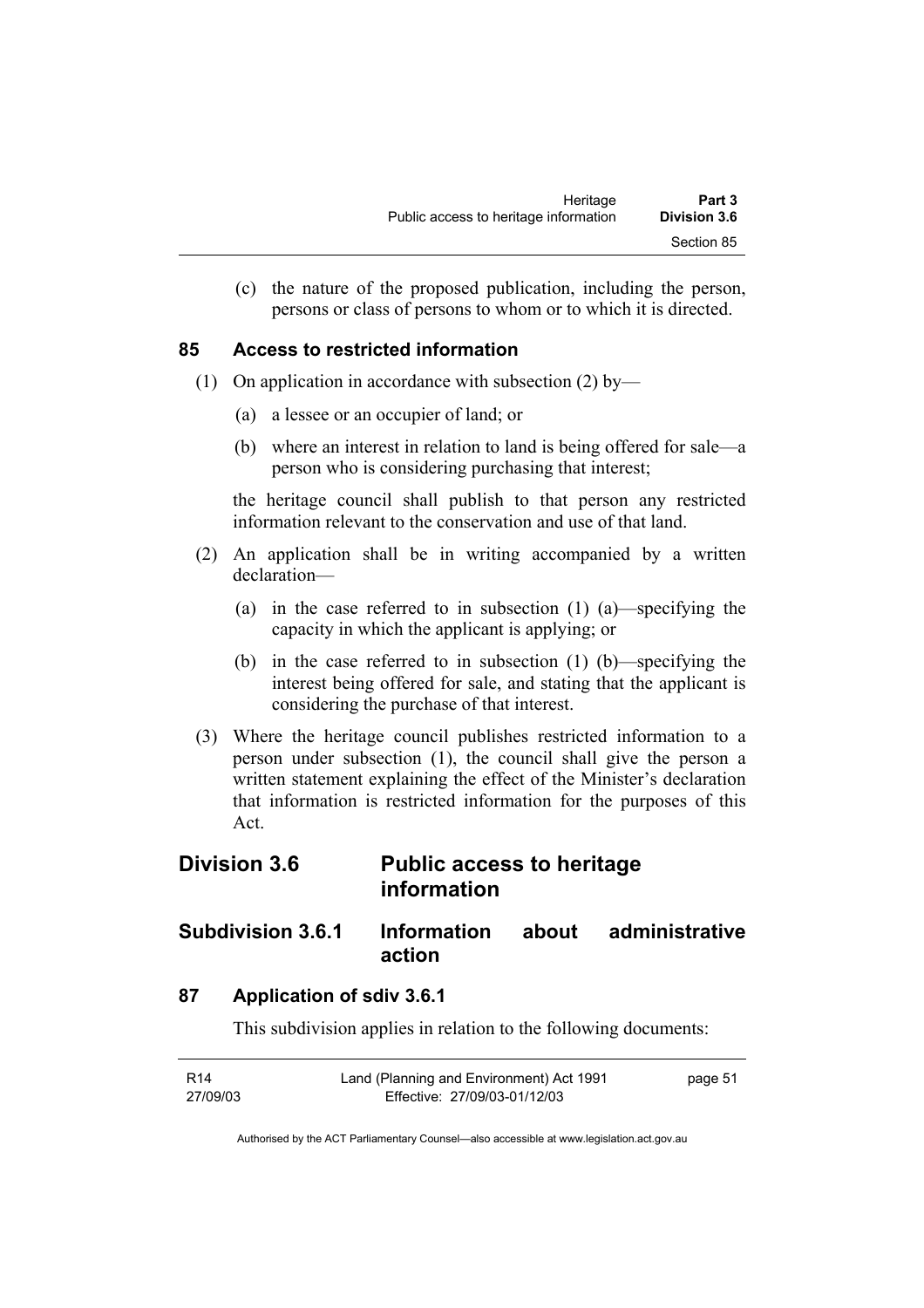- (a) reports under section 67;
- (b) declarations under section 69 (1) (b), while the declarations are in force;
- (c) orders referred to in section 71, while the orders are in force;
- (d) declarations under section 73 (1) (b), while the declarations are in force.

#### **88 Searching administrative records**

- (1) A person may, during office hours, inspect a document to which this subdivision applies, excluding any part of the document which—
	- (a) contains restricted information; or
	- (b) contains information which is the subject of a declaration under subsection (3).
- (2) On application by a person, the Minister shall give the person a copy of a document to which this subdivision applies, or any part of such document, excluding any part of the document which—
	- (a) contains restricted information; or
	- (b) contains information which is the subject of a declaration under subsection (3).
	- *Note* A fee may be determined under s 287 (Determination of fees) for this subsection.
- (3) The Minister may, by written notice to the applicant, declare that a document to which this subdivision applies, or a specified part of such a document, is not to be available for public inspection under subsection  $(1)$  or  $(2)$ .
- (4) The Minister shall only make a declaration under subsection (3) if he or she is satisfied that—
	- (a) information in the relevant application or part—
		- (i) relates to the personal or business affairs of a person; and

| page 52 | Land (Planning and Environment) Act 1991 | R <sub>14</sub> |
|---------|------------------------------------------|-----------------|
|         | Effective: 27/09/03-01/12/03             | 27/09/03        |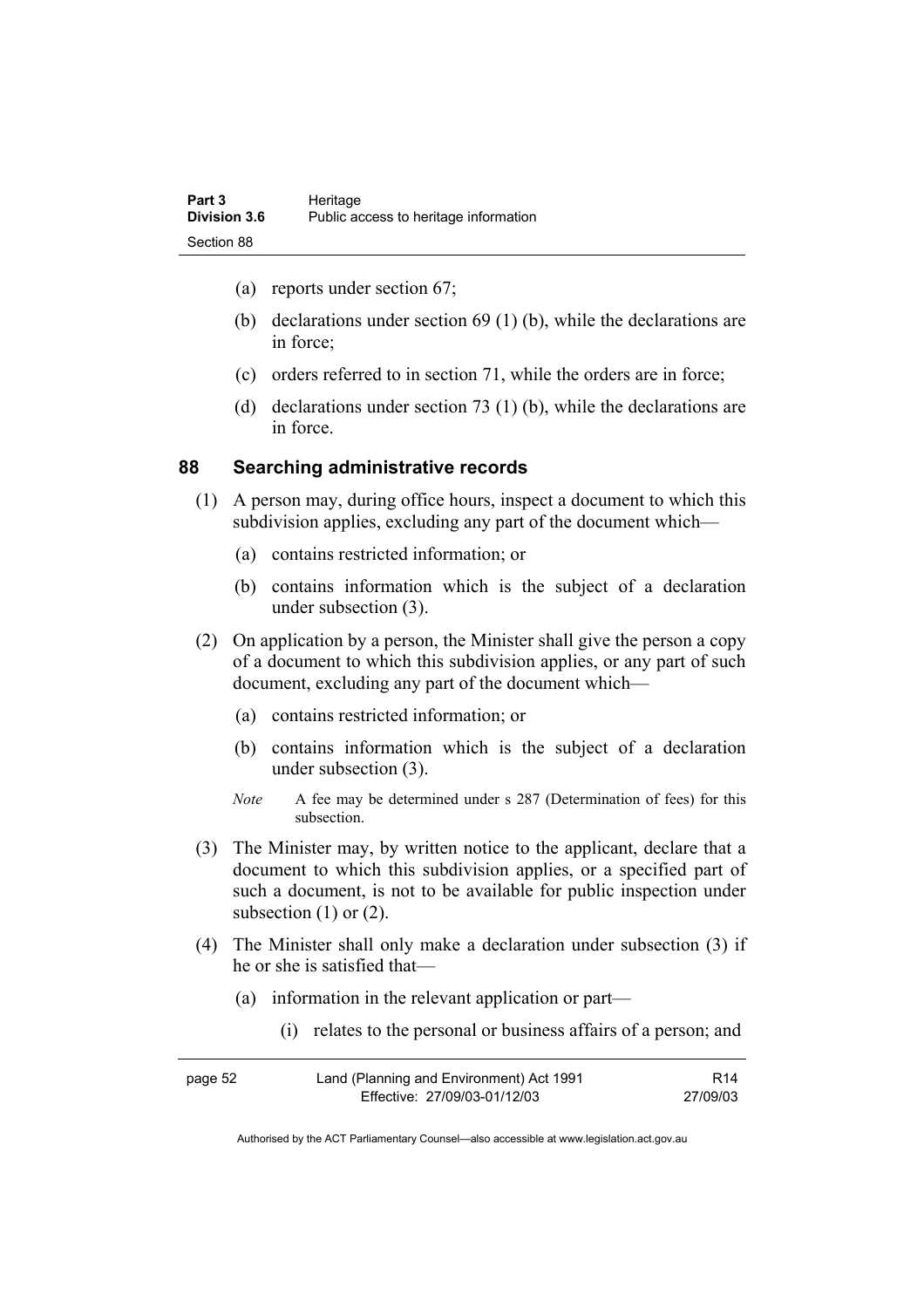- (ii) was supplied to the Minister in confidence; and
- (b) the publication of that information would not be in the public interest.

### **Subdivision 3.6.2 Access to heritage registers**

#### **89 Searching heritage registers**

- (1) Anyone may, during office hours, inspect the heritage places register or interim heritage places register, other than any part that contains restricted information.
- (2) On application, the heritage council must give the applicant a copy of, or of any part of, the heritage places register or interim heritage places register, other than a part that contains restricted information.
	- *Note* A fee may be determined under s 287 (Determination of fees) for this subsection and subsection (3).
- (3) On application to the heritage council in relation to a place mentioned in subsection (4), the heritage council must give the applicant a certificate stating—
	- (a) whether a declaration in relation to the place is in force under section 69 (1) (a) or 73 (1) (a); or
	- (b) whether the place has previously been so listed, or proposed to be so listed.
- (4) Subsection (3) applies to a place that—
	- (a) is not listed in the heritage places register or an interim heritage places register; and
	- (b) is not, in an interim heritage places register, proposed to be listed in the corresponding heritage places register.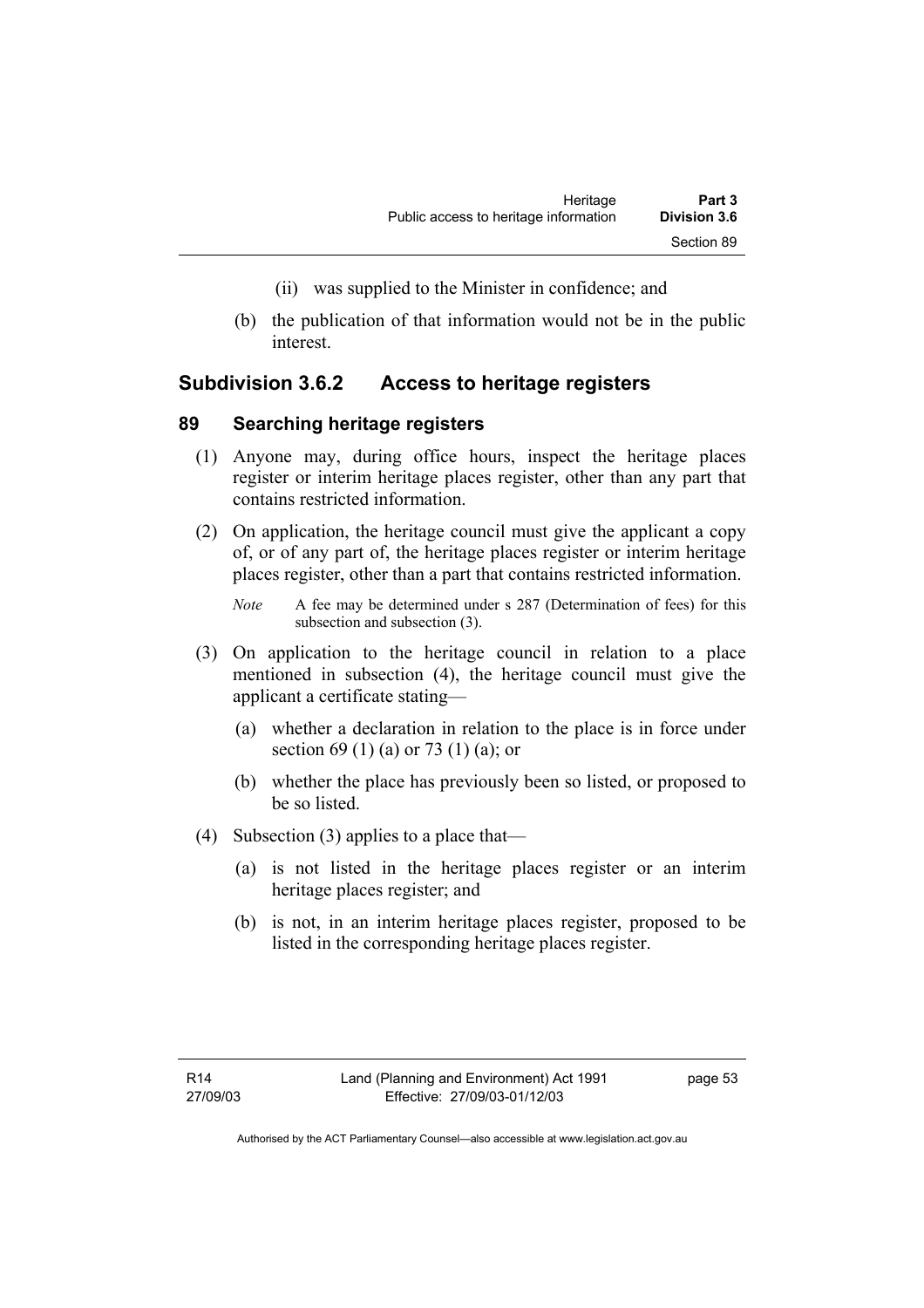# **Division 3.7 Australian Capital Territory Heritage Council**

# **90 Definitions for div 3.7**

In this division:

*chairperson* means the chairperson of the heritage council appointed under section 99 (1).

*deputy chairperson* means the deputy chairperson of the heritage council appointed under section 99 (1).

*expert member* means a member appointed under section 96 (1).

*heritage objects register*—see the *Heritage Objects Act 1991*, section 4.

*member* means a member of the heritage council.

*permanent member* means a member mentioned in section 92 (a), and includes a deputy of a permanent member appointed under section 95 (1).

*secretary* means the secretary to the heritage council appointed under section 99 (2).

# **91 Establishment of heritage council**

The Australian Capital Territory Heritage Council is established.

# **92 Constitution**

The heritage council consists of—

- (a) the planning and land authority and the conservator as permanent members; and
- (b) not more than 9 expert members.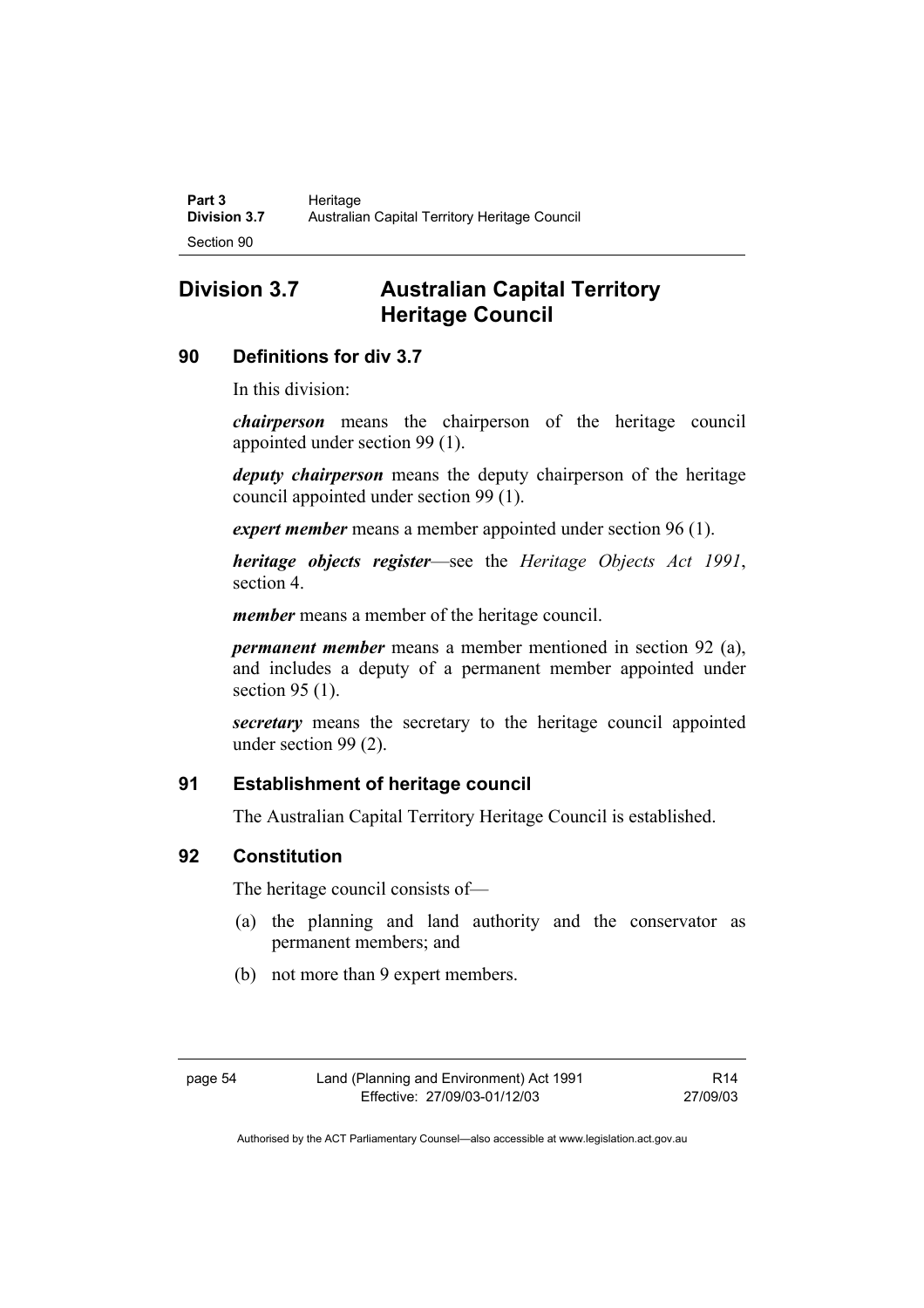#### **93 Functions of heritage council**

The heritage council has the following functions:

- (a) to advise the Minister about—
	- (i) the criteria for this part and the *Heritage Objects Act 1991* for deciding the heritage significance of places and objects; and
	- (ii) incentives for the conservation of the heritage significance of heritage places and heritage objects; and
	- (iii) the promotion of public awareness of heritage places and heritage objects; and
	- (iv) other matters about heritage significance in the ACT;
- (b) at the request of a Territory authority, to advise the authority about the matters mentioned in paragraph (a) as they relate to the exercise of the authority's functions under this Act or another Territory law;
- (c) to prepare an initial interim heritage places register and an initial interim heritage objects register and, subsequently, to prepare interim variations to the heritage places register and the heritage objects register;
- (d) any other function given to it under this Act or another Territory law.
- *Note* A provision of a law that gives an entity (including a person) a function also gives the entity powers necessary and convenient to exercise the function (see *Legislation Act 2001*, s 196 and dict, pt 1, def of *entity*).

# **94 Ministerial directions**

- (1) The Minister may give the heritage council written directions—
	- (a) about the policy and objectives it should pursue in the exercise of its functions; or

page 55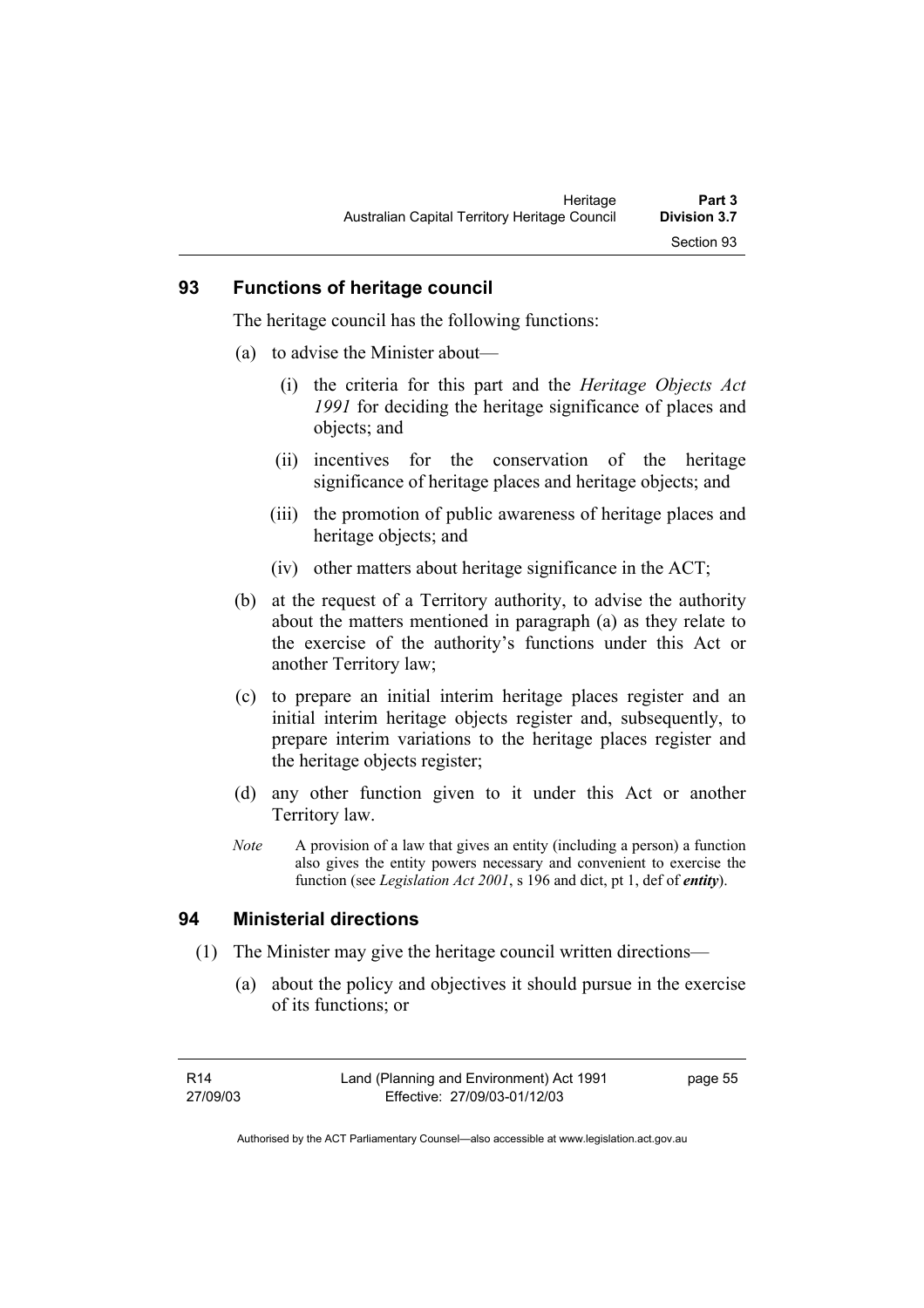| Part 3              | Heritage                                      |
|---------------------|-----------------------------------------------|
| <b>Division 3.7</b> | Australian Capital Territory Heritage Council |
| Section 95          |                                               |

- (b) to review the heritage places register or the heritage objects register in consideration of any stated matters.
- (2) A direction is a notifiable instrument.

*Note* A notifiable instrument must be notified under the *Legislation Act 2001*.

 (3) A direction must be notified under the *Legislation Act 2001* within 14 days after the day it is made.

#### **95 Deputies of permanent members**

- (1) The Minister may appoint a person to be the deputy of a permanent member.
	- *Note 1* For the making of appointments (including acting appointments), see *Legislation Act 2001*, pt 19.3.
	- *Note 2* In particular, a person may be appointed for a particular provision of a law (see *Legislation Act* 2001, s 7 (3)) and an appointment may be made by naming a person or nominating the occupant of a position (see s 207).
- (2) If a permanent member is absent from a heritage council meeting, the member's deputy may exercise the member's functions.

#### **96 Appointment of expert members**

- (1) The Minister may appoint a person to be an expert member of the heritage council.
	- *Note 1* For the making of appointments (including acting appointments), see *Legislation Act 2001*, pt 19.3.
	- *Note 2* In particular, a person may be appointed for a particular provision of a law (see *Legislation Act* 2001, s 7 (3)) and an appointment may be made by naming a person or nominating the occupant of a position (see s 207).
- (2) In making appointments under subsection (1), the Minister must endeavour to ensure that the following disciplines and areas of expertise are represented among the people appointed:
	- (a) archaeology;
	- (b) Aboriginal tradition;

page 56 Land (Planning and Environment) Act 1991 Effective: 27/09/03-01/12/03 R14 27/09/03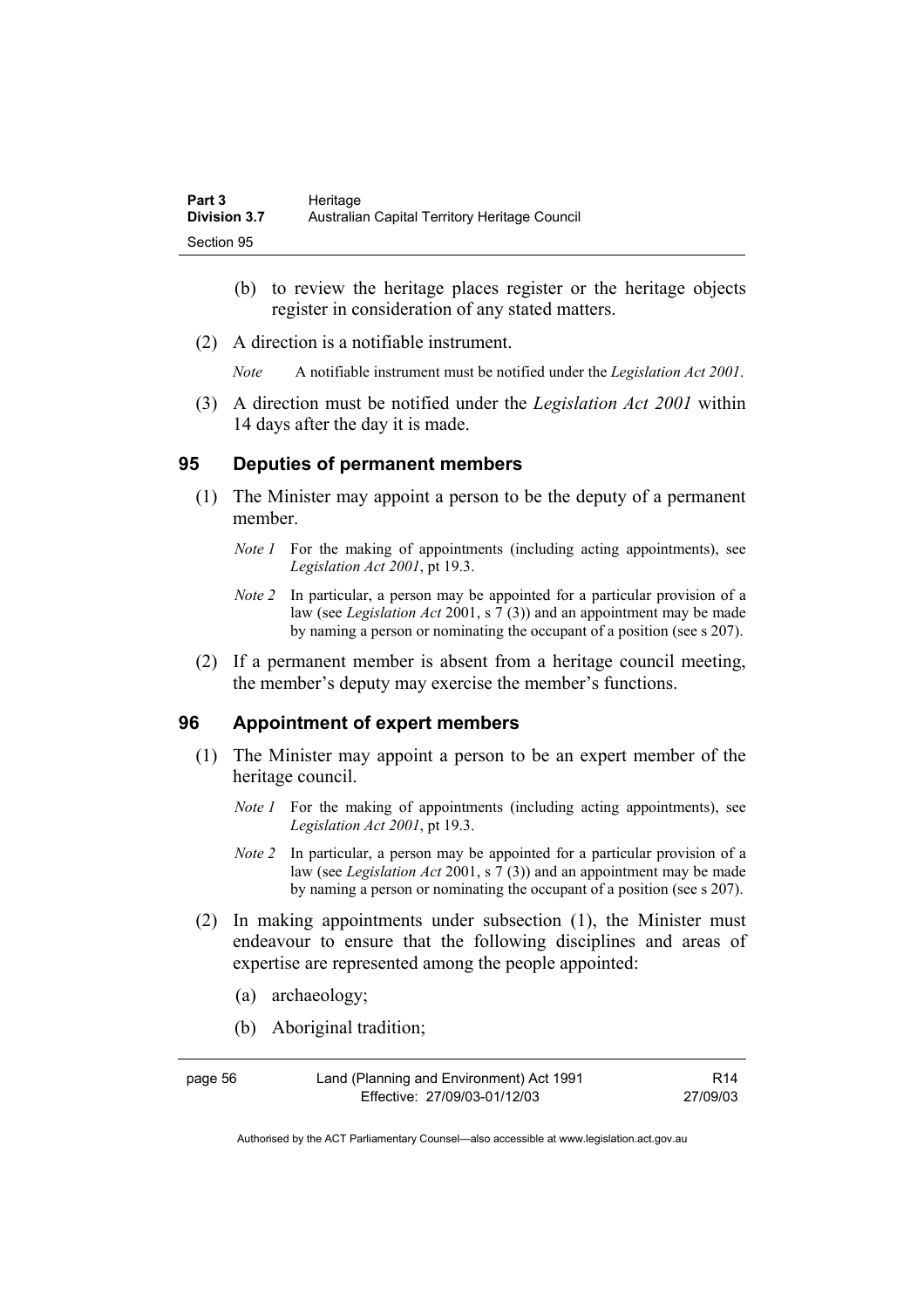- (c) local history;
- (d) town planning;
- (e) engineering;
- (f) architectural history and conservation;
- (g) landscape architecture;
- (h) the natural environment and its conservation;
- (i) archivism;
- (j) librarianship;
- (k) preservation of Australian material culture;
- (l) knowledge of objects in an Australian context.

### **97 Term of appointment of expert members**

An expert member must not be appointed for a term longer than 3 years.

*Note* A person may be reappointed to a position if the person is eligible to be appointed to the position (see *Legislation Act 2001*, s 208 and dict, pt 1, def of *appoint*).

### **98 Conditions of appointment of expert members generally**

An expert member holds office on the conditions decided by the **Minister** 

#### **99 Chairperson, deputy chairperson and secretary**

- (1) The Minister must appoint members of the heritage council as the chairperson and the deputy chairperson of the heritage council.
- (2) The Minister must appoint a public servant as the secretary to the heritage council.
- (3) However, a member must not be appointed as the secretary.

| R14      | Land (Planning and Environment) Act 1991 | page 57 |
|----------|------------------------------------------|---------|
| 27/09/03 | Effective: 27/09/03-01/12/03             |         |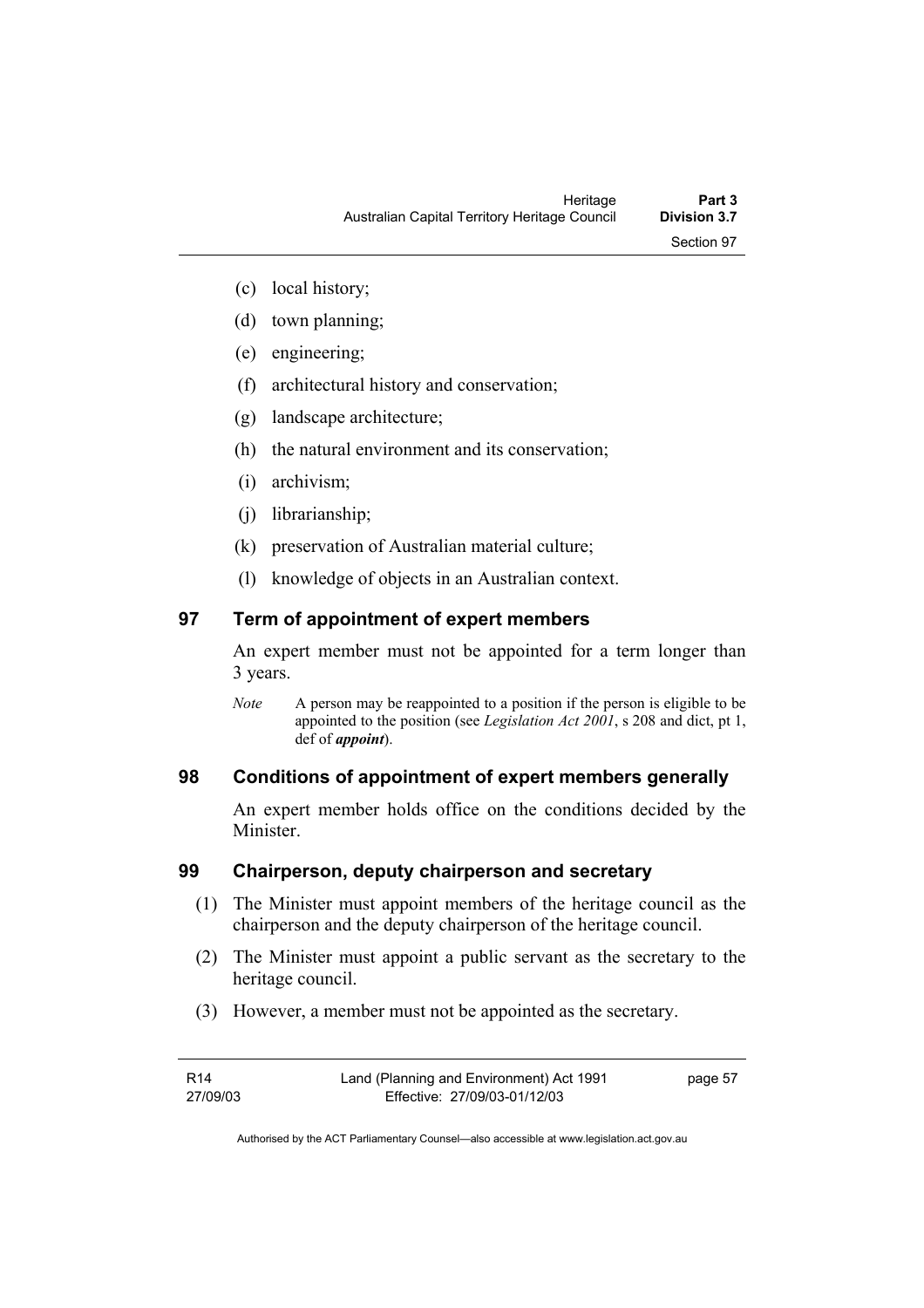#### **100 Leave of absence**

The Minister may give a member leave of absence on conditions about remuneration and other matters decided by the Minister.

#### **101 Disclosure of interests**

- (1) A member who has a direct or indirect financial interest in a matter being considered or about to be considered by the heritage council must, as soon as practicable after the relevant facts have come to the member's knowledge, disclose the nature of the interest at a heritage council meeting.
- (2) A disclosure must be recorded in the minutes of the meeting and, unless the Minister otherwise decides, the member must not—
	- (a) be present during any deliberation of the heritage council about the matter; or
	- (b) take part in any decision of the heritage council about the matter.

### **102 Ending of appointments**

- (1) The Minister may end the appointment of a member for misbehaviour or physical or mental incapacity.
- (2) The Minister must end the appointment of a member if the member—
	- (a) is absent from 3 consecutive meetings of the committee, except on leave granted under section 100 (Leave of absence); or
	- (b) contravenes section 101 (Disclosure of interests) without reasonable excuse.
	- *Note* A person's appointment also ends if the person resigns (see *Legislation Act 2001*, s 210).

R14 27/09/03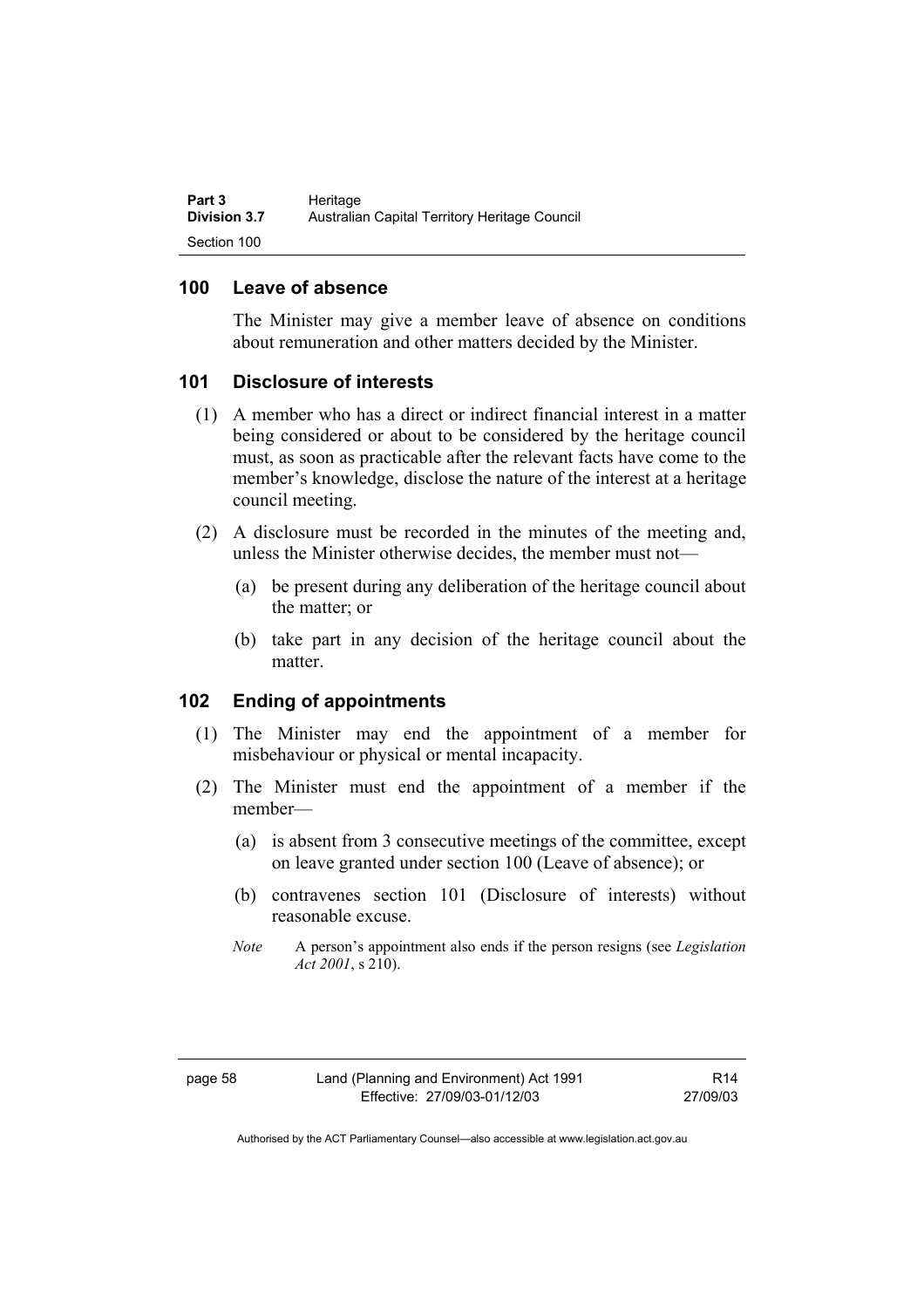### **103 Calling meetings**

- (1) The chairperson, or if the chairperson cannot do so, the deputy chairperson—
	- (a) may at any time call a meeting of the heritage council; and
	- (b) must call a meeting of the heritage council if asked by the Minister.
- (2) The person who calls a meeting of the heritage council must, at least 5 days before the day of the meeting, give the other members written notice of—
	- (a) the date, time and place of the meeting; and
	- (b) the matters to be considered at the meeting.

#### **104 Procedure at meetings**

- (1) The chairperson presides at all heritage council meetings at which the chairperson is present.
- (2) If the chairperson is absent, the deputy chairperson presides.
- (3) If both the chairperson and deputy chairperson are absent from a meeting, the member chosen by the member's present presides.
- (4) The presiding member may give directions about the procedure to be followed in relation to the meeting.
- (5) Business may be carried out at a meeting only if a majority of members are present.
- (6) At a meeting each member has a vote on each question to be decided.
- (7) However, a permanent member must not vote on a question that relates to an interim heritage places register.

page 59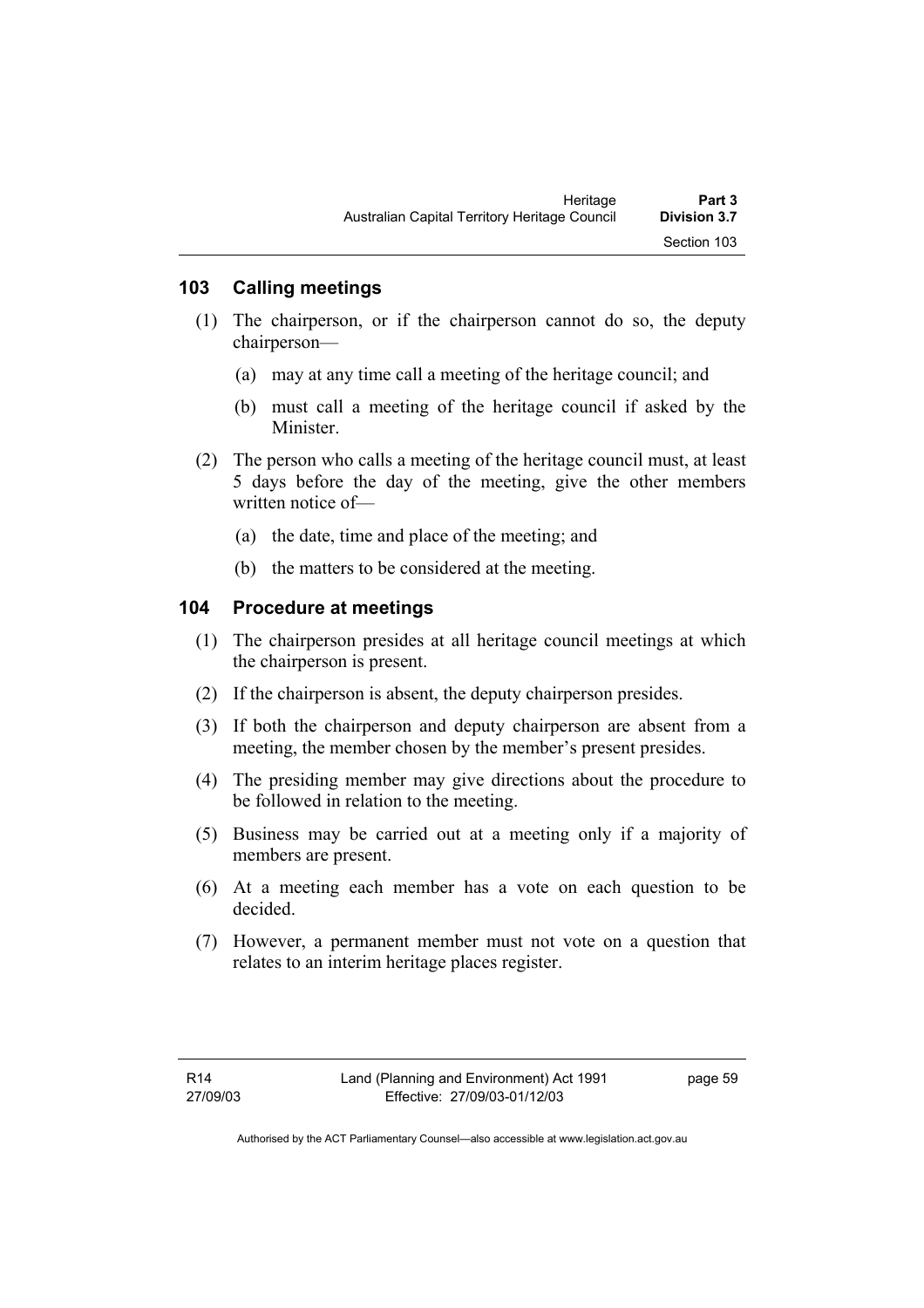| Part 3              | Heritage                                      |
|---------------------|-----------------------------------------------|
| <b>Division 3.7</b> | Australian Capital Territory Heritage Council |
| Section 105         |                                               |

- (8) A question is to be decided by a majority of the votes of the members present and voting, but, if the votes are equal the member presiding has a casting vote.
- (9) The heritage council must keep minutes of its meetings.

### **105 Delegation to secretary**

The heritage council may delegate the council's functions under this Act to the secretary.

*Note* For the making of delegations and the exercise of delegated functions, see *Legislation Act 2001*, pt 19.4.

page 60 Land (Planning and Environment) Act 1991 Effective: 27/09/03-01/12/03

R14 27/09/03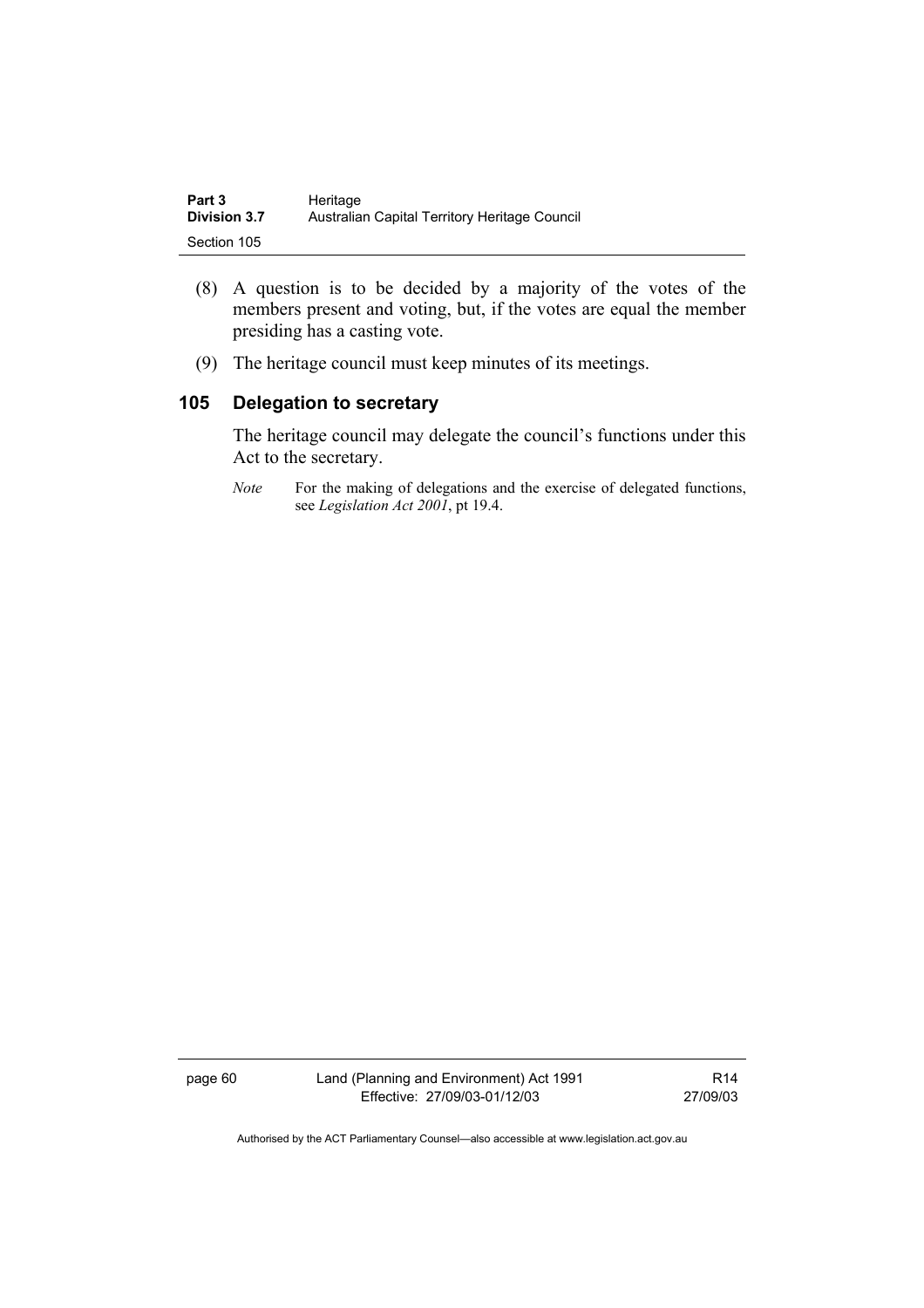# **Part 4 Environmental assessments and inquiries**

## **Division 4.1 Preliminary**

*Note* The Environment Minister may delegate a function of the Environment Minister under this part to the planning and land authority (see *Legislation Act 2001*, s 254A).

## **111 Definitions for pt 4**

In this part:

*defined decision* means a decision of the Territory, the Executive, a Minister or a Territory authority about a proposal, being a proposal in relation to which a Minister is empowered under part 2, 5 or 6, an Act other than this Act or a subordinate law—

- (a) to direct that an assessment be made; or
- (b) to establish a panel to conduct an inquiry.

*environmental impact*, in relation to a proposal which is the subject of a defined decision, includes the following potential effects of the proposal (if carried out), either by itself or in combination with the potential effects of another such proposal:

- (a) environmental effect on a community;
- (b) physical, biological or cultural transformation of an area;
- (c) environmental effect on the social system or the ecosystems of an area;
- (d) change to the aesthetic, recreational, scientific or other environmental qualities, or values, of an area;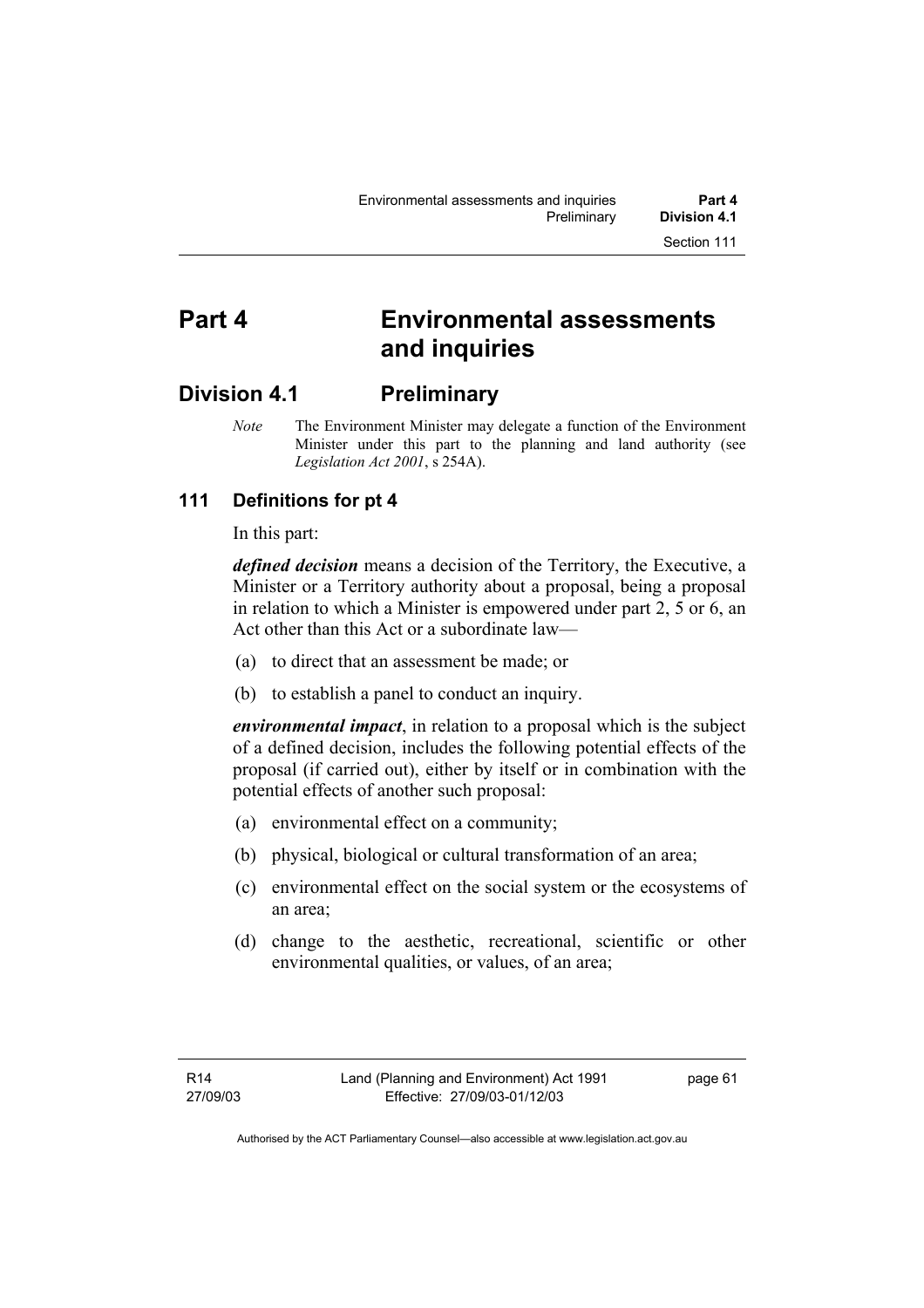- (e) environmental effect on any premises or land or the surroundings of any premises or land, that has heritage significance;
- (f) the endangering, or further endangering, of a community or an area;
- (g) the endangering, or further endangering, of any species of fauna or flora;
- (h) long-term environmental effects including those with potential to place demands on the social system;
- (i) curtailing of the range of beneficial uses of the environment;
- (j) pollution;
- (k) problems associated with the disposal of waste;
- (l) increased demands on natural resources which are, or are likely to be, in short supply;
- (m) change to the values or lifestyles of particular groups and communities or to existing social relationships;
- (n) socioeconomic effect.

*environmental impact statement* means an environmental impact statement prepared in accordance with division 4.3.

*land* includes water.

*panel* means a panel established to conduct an inquiry.

*preliminary assessment* means an assessment made under division 4.2.

*proponent*, in relation to a defined decision, means the person designated as such under section 112.

*public environment report* means a public environment report prepared in accordance with division 4.3.

| page 62 | Land (Planning and Environment) Act 1991 | R14      |
|---------|------------------------------------------|----------|
|         | Effective: 27/09/03-01/12/03             | 27/09/03 |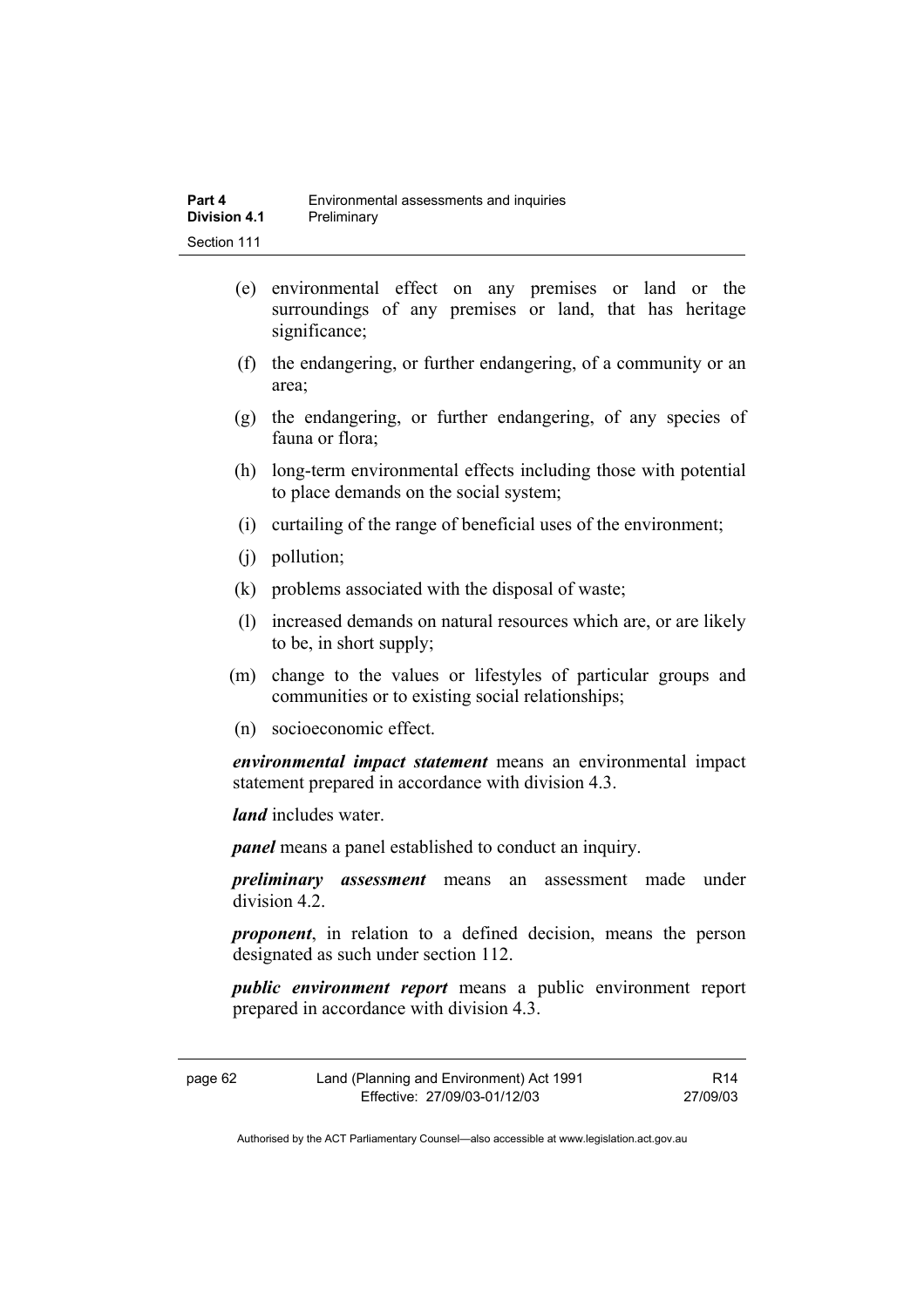*relevant Minister*, means the Minister responsible for the administration of the Act or subordinate law under which—

- (a) in relation to an assessment or inquiry—that assessment or inquiry is authorised to be made or conducted; or
- (b) in relation to a defined decision—the relevant decision is authorised to be made.

### **112 Proponents**

- (1) For this part, the relevant Minister in relation to a defined decision may, in writing, designate a person or Territory authority as the proponent in relation to the decision.
- (2) The relevant Minister shall designate, as the proponent in relation to a defined decision, the person or Territory authority whose interests would be most directly affected by the decision, unless, in the opinion of that Minister, the public interest requires otherwise.

## **Division 4.2 Preliminary assessments**

### **113 Directions**

The relevant Minister in relation to a defined decision, or the Environment Minister, may, by written notice to the relevant proponent within 28 days after the day on which the decision that a preliminary assessment be required is made, direct the proponent to prepare a preliminary assessment of the environmental impact of the relevant proposal.

### **114 Mandatory preliminary assessments**

Where a defined decision is of a class prescribed by the plan, the relevant Minister shall, within the period referred to in section 113, issue a notice under that section in relation to the relevant proposal.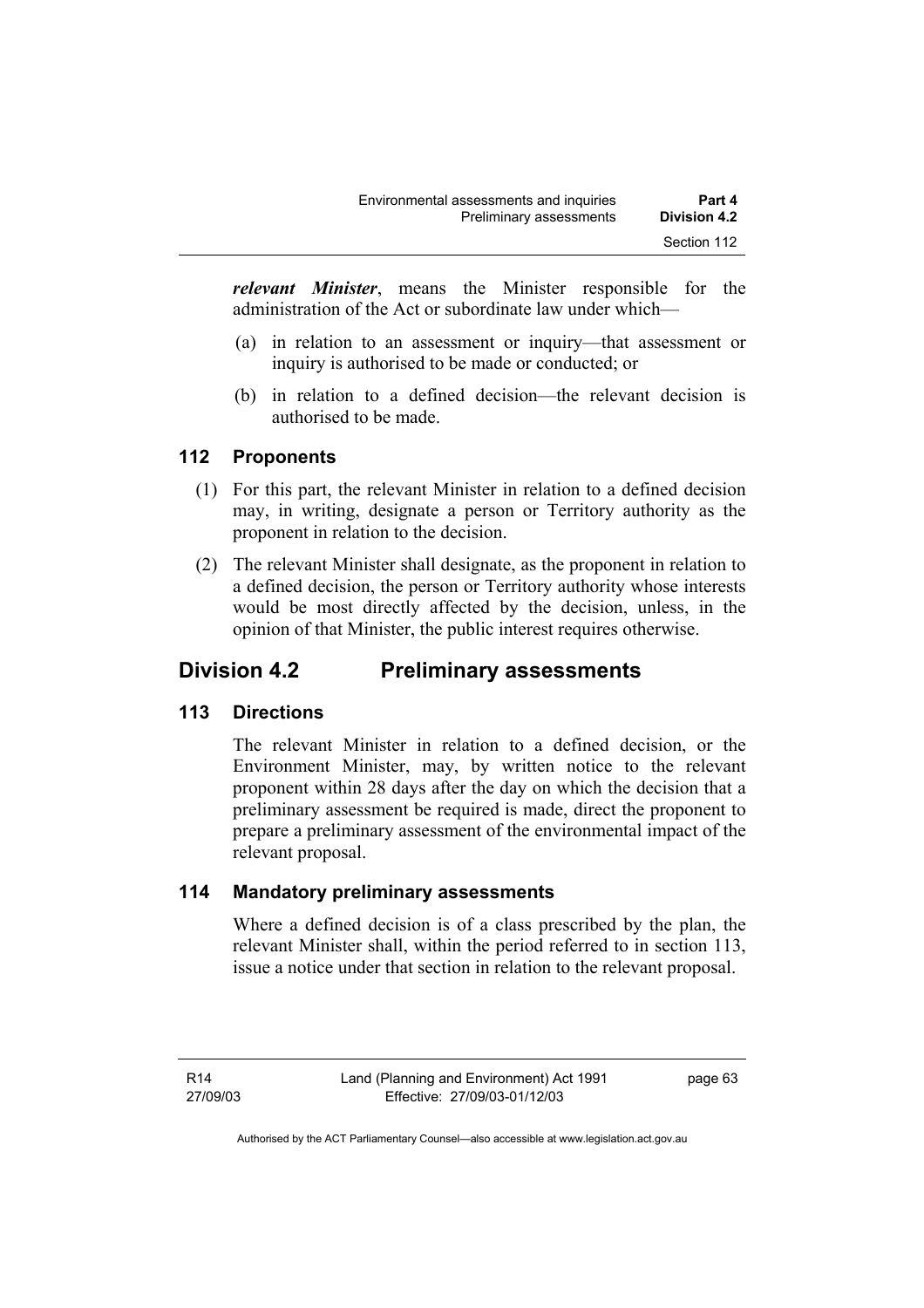### **115 Content**

A preliminary assessment shall consist of the matters specified in schedule 3.

### **116 Submission to Minister**

- (1) Upon notice under section 113, the proponent shall submit a preliminary assessment to the Environment Minister in accordance with the notice
	- *Note* A fee may be determined under s 287 (Determination of fees) for this subsection.
- (2) Where the Environment Minister is not the relevant Minister in relation to a preliminary assessment, the Environment Minister shall forward the preliminary assessment to the relevant Minister.

#### **117 Public inspection**

- (1) After a preliminary assessment is submitted to the Environment Minister under section 116, the Environment Minister must prepare a written notice stating that copies of the preliminary assessment are available for public inspection during a specified period of not less than 15 business days at specified places.
- (2) The Environment Minister may, in writing, extend or further extend the period stated in the notice.
- (3) The power under subsection (2) may be exercised after the expiry of the period to be extended.
- (4) The following are notifiable instruments:
	- (a) a notice under subsection (1);
	- (b) an extension or further extension under subsection (2).
	- *Note* A notifiable instrument must be notified under the *Legislation Act 2001*.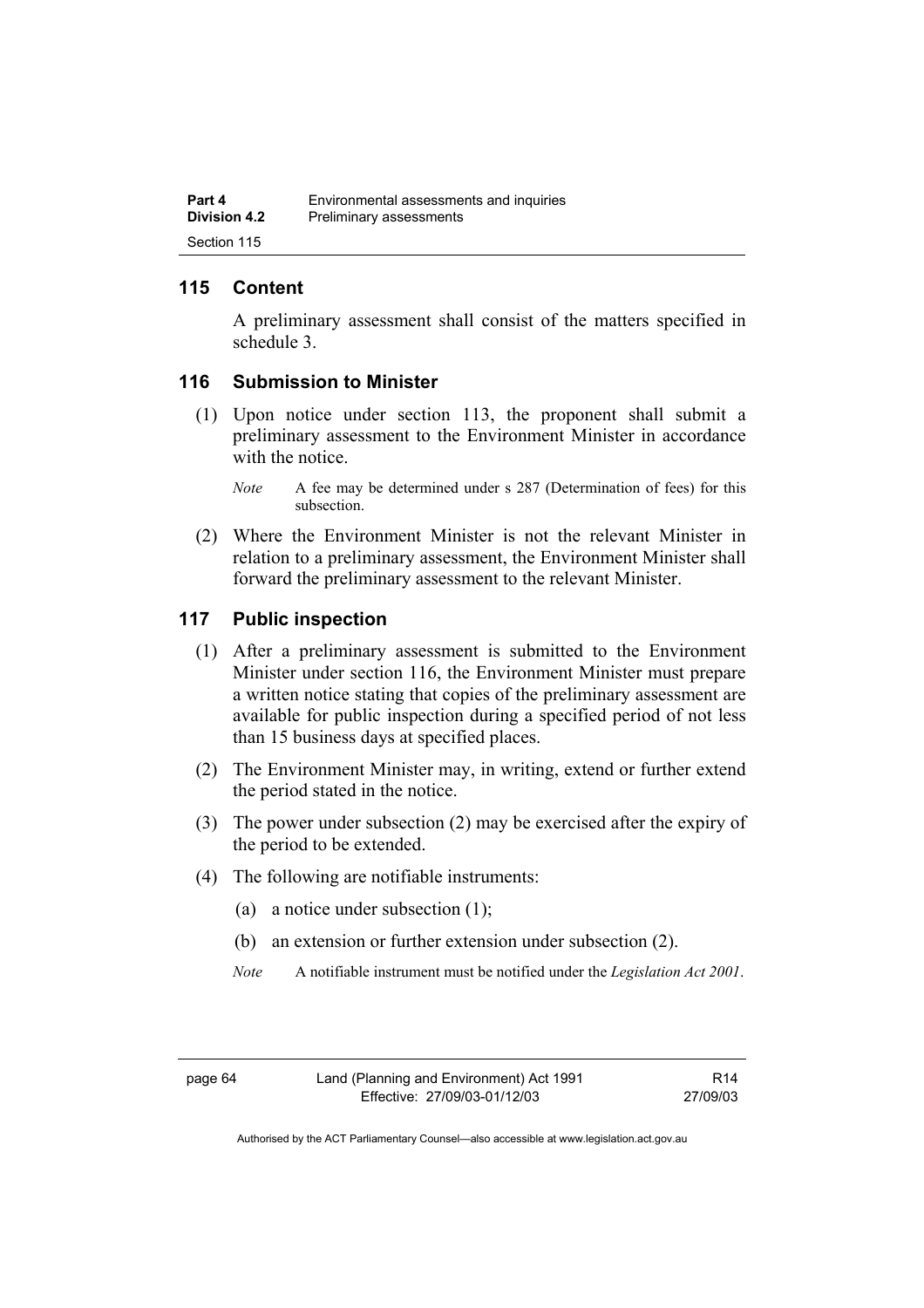- (5) The planning and land authority must also publish a notice under subsection (1), or an extension or further extension under subsection (2), in a daily newspaper.
- (6) The Environment Minister shall, at the places, and within the period, specified in a notice under subsection (1)—
	- (a) make copies of the preliminary assessment mentioned in the notice available for public inspection; and
	- (b) cause a copy of the preliminary assessment to be given to any person on request.
	- *Note* A fee may be determined under s 287 (Determination of fees) for par (b).
- (7) The Environment Minister shall cause a copy of the preliminary assessment mentioned in the notice under subsection (1) to be sent, without charge, to the Conservation Council of the South-East Region and Canberra (Inc.).

### **118 Exclusion of material**

- (1) Where, in the opinion of the Environment Minister based on reasonable grounds—
	- (a) a part of a preliminary assessment contains information related to the personal or business affairs of a person, being information—
		- (i) supplied to the proponent or the Minister in confidence; or
		- (ii) the publication of which would reveal a trade secret; or
		- (iii) the disclosure of which would, or would reasonably be expected to, adversely affect a person in respect of the lawful business affairs of that person; and
	- (b) it would not be in the public interest for that part to be published;

| R14      | Land (Planning and Environment) Act 1991 | page 65 |
|----------|------------------------------------------|---------|
| 27/09/03 | Effective: 27/09/03-01/12/03             |         |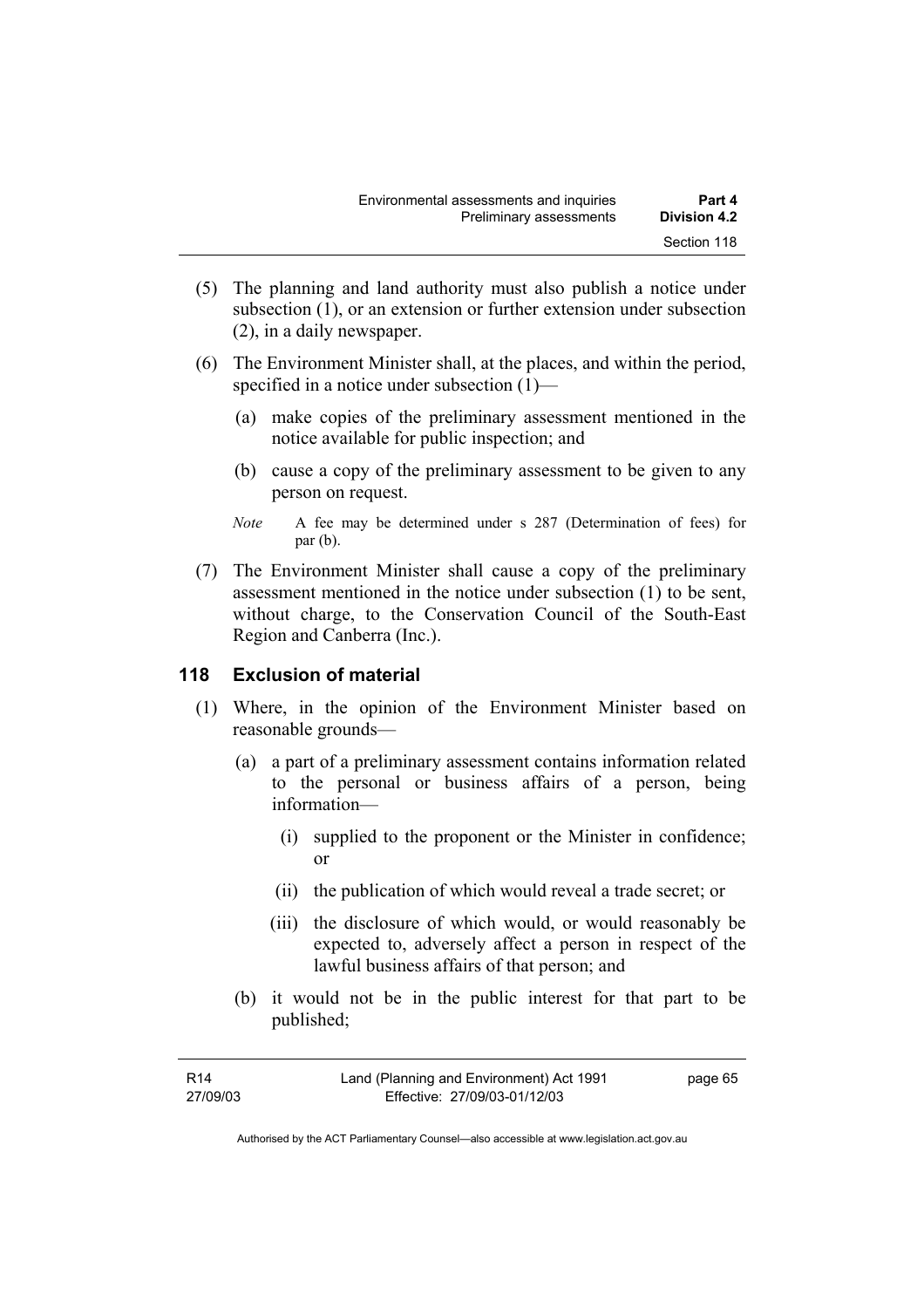| Part 4              | Environmental assessments and inquiries |
|---------------------|-----------------------------------------|
| <b>Division 4.3</b> | Assessments                             |
| Section 119         |                                         |

the Environment Minister shall cause that part to be excluded from each copy of the preliminary assessment made available to the public or for public inspection.

 (2) Where a part of a preliminary assessment is excluded from the copies of that assessment made available to the public or for public inspection, each copy shall include a statement to the effect that an unspecified part of the assessment has been excluded for the purpose of protecting the confidentiality of information included in that part.

## **Division 4.3 Assessments**

## **Subdivision 4.3.1 Form and content**

### **119 Form**

Unless otherwise specified in the Act or subordinate law under which it is directed, an assessment consists of—

- (a) a public environment report; or
- (b) an environmental impact statement;

about the proposal which is the subject of a defined decision, together with the report under section 131 evaluating that public environment report or environmental impact statement.

### **120 Content of public environment reports and environmental impact statements**

Public environment reports and environmental impact statements are each to include such matters as are—

- (a) prescribed; and
- (b) directed under section 123.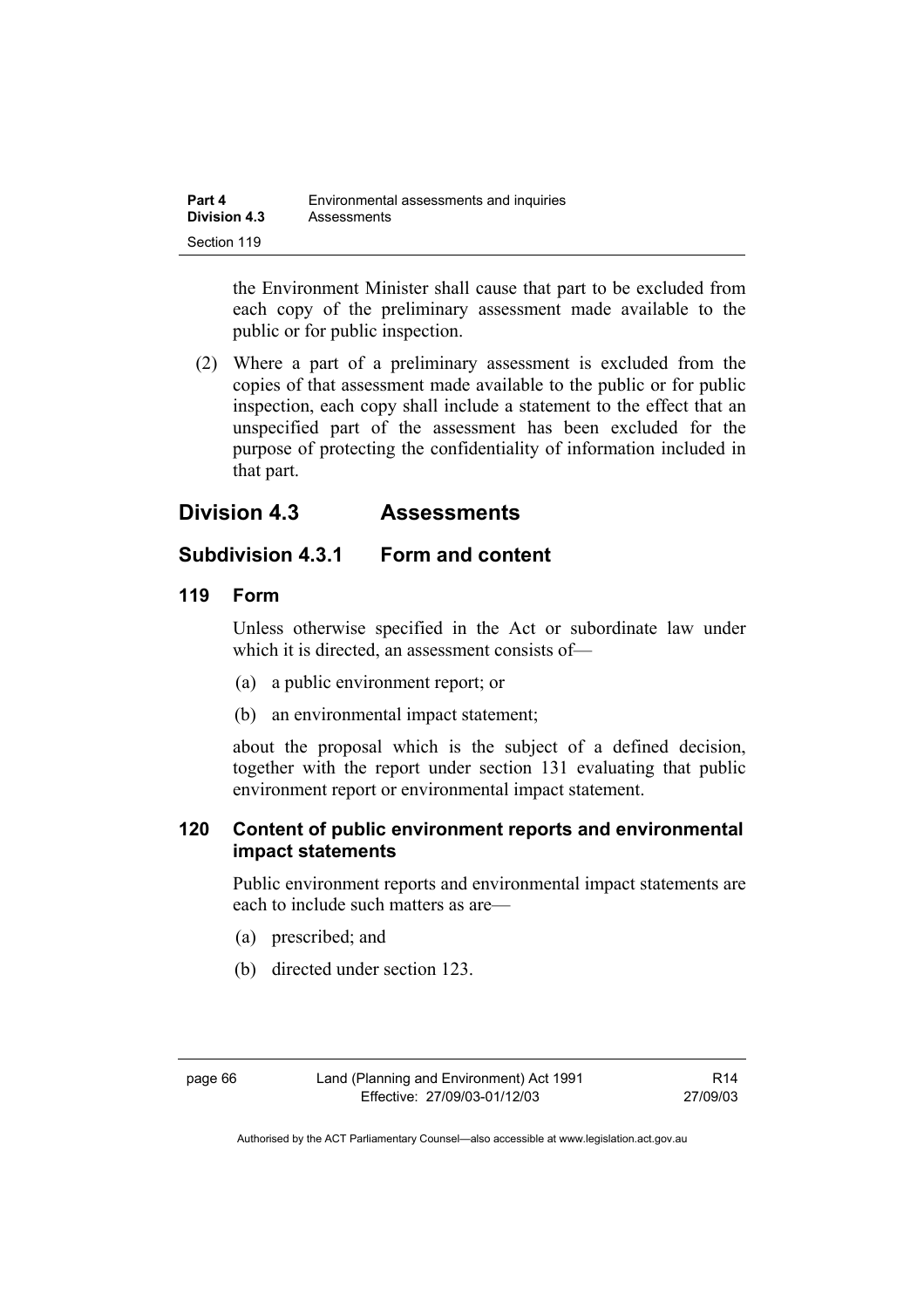## **Subdivision 4.3.2 Direction of assessments**

### **121 Decisions to direct assessments**

- (1) The relevant Minister may direct that an assessment be made of the proposal if, in the opinion of the relevant Minister based on reasonable grounds, the environmental impact of the proposal would be of sufficient significance.
- (1A) A direction may only be given within the prescribed time after a proponent submits a preliminary assessment to the Environment Minister or such further time as the Minister administering this Act allows.
	- (2) In making a decision under subsection (1), the relevant Minister shall consider—
		- (a) the preliminary assessment; and
		- (b) the report of any meeting convened under section 128; and
		- (c) whether any aspect of the environmental impact of that proposal is, or could be, the subject of—
			- (i) an inquiry or another assessment; or
			- (ii) any environmental assessment action taken by or on behalf of the Commonwealth, a State or the Northern Territory.
	- (3) This section does not apply where a Minister is required under an Act or subordinate law to direct that an assessment be made.

### **122 Environment Minister's power to direct assessments**

Where a Minister other than the Environment Minister has the power under an Act or subordinate law to direct that an assessment be made, the Environment Minister also has that power.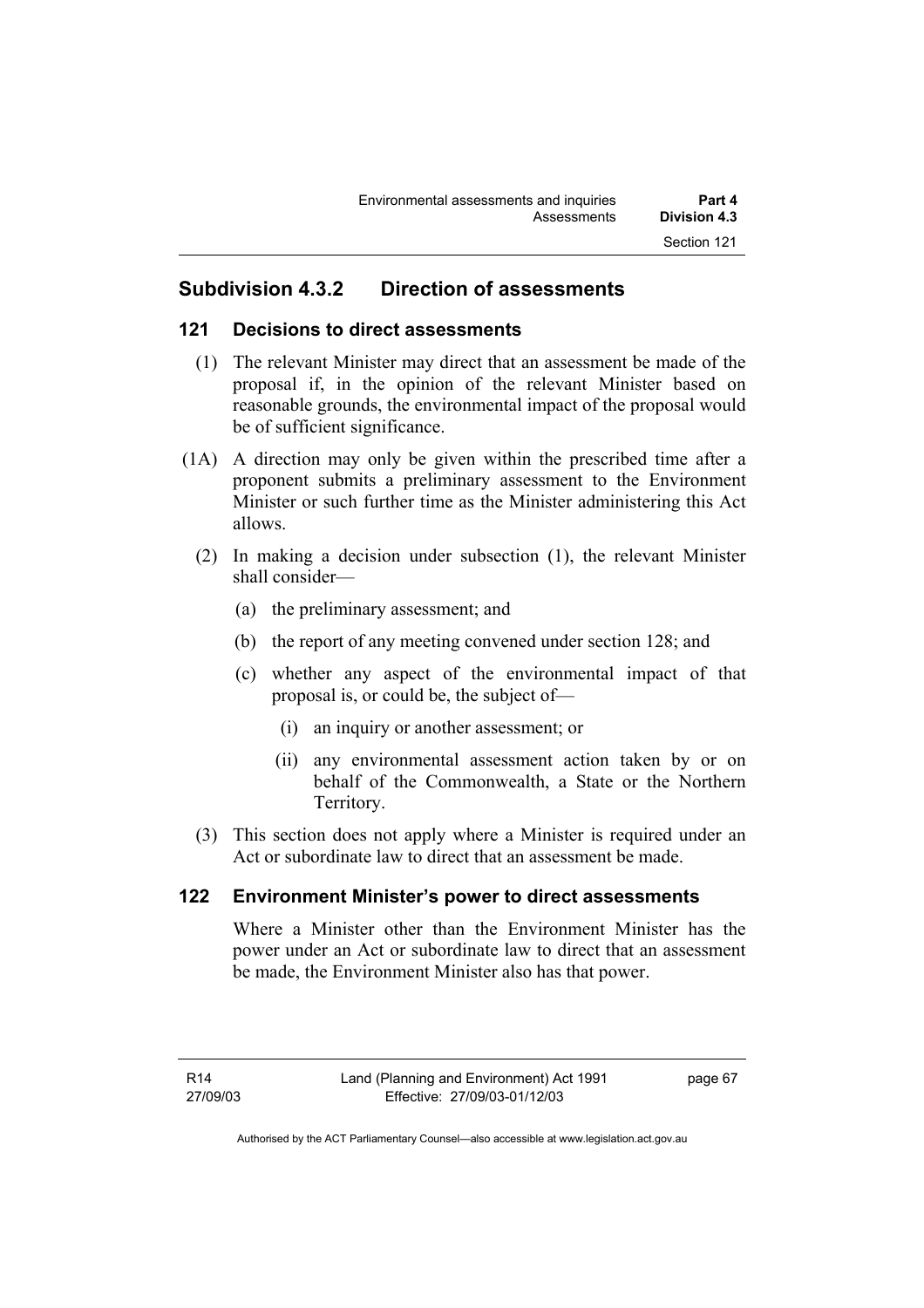| Part 4              | Environmental assessments and inquiries |
|---------------------|-----------------------------------------|
| <b>Division 4.3</b> | Assessments                             |
| Section 123         |                                         |

### **123 Directions**

- (1) A direction by a Minister that an assessment be made in relation to a defined decision shall be in writing given to the proponent.
- (2) Within 14 days after a direction by a Minister under subsection (1) that an assessment is to be made in relation to a defined decision, the Minister shall give the proponent detailed directions specifying the following:
	- (a) the form of the assessment;
	- (b) the matters to be included in the public environment report or the environmental impact statement (as the case requires) and the relative emphasis to be given to each such matter;
	- (c) subject to section 124 or sections 125 and 126, as the case requires—the manner in which the report or statement is to be prepared;
	- (d) where, in the opinion of the Environment Minister based on reasonable grounds, the environmental impact of a proposal which is the subject of another defined decision is relevant to the environmental impact of the relevant proposal—sufficient details of the firstmentioned proposal to enable the proponent to assess the potential combined effects of the proposals.
- (3) The Environment Minister shall, in consultation with the relevant Minister, determine the matters to be specified under subsection (2).
- (4) Where a Minister gives detailed directions for an assessment under subsection (2), that Minister must prepare a written notice that sets out—
	- (a) the name of the proponent; and
	- (b) the matters specified in the directions; and
	- (c) the name of any consultant nominated by the Minister pursuant to subsection (7) to assist in the preparation of the assessment.

| page 68 | Land (Planning and Environment) Act 1991 | R <sub>14</sub> |
|---------|------------------------------------------|-----------------|
|         | Effective: 27/09/03-01/12/03             | 27/09/03        |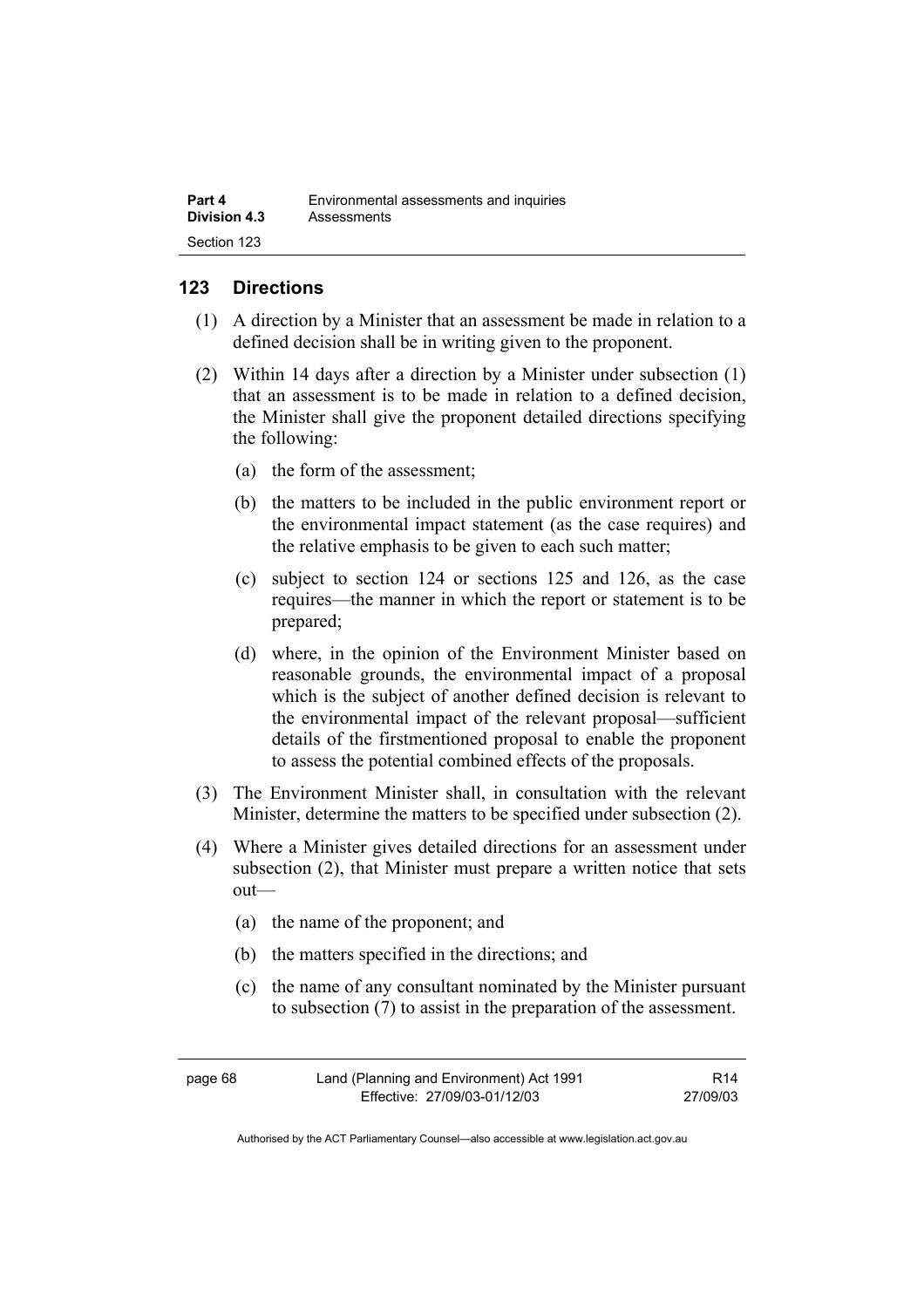(5) The notice is a notifiable instrument.

*Note* A notifiable instrument must be notified under the *Legislation Act 2001*.

- (6) The Minister who prepared the notice must also publish it in a daily newspaper.
- (7) A Minister who directs that an assessment be made may, under subsection (2) (c), direct the proponent in relation to an assessment to engage the services of a consultant specified by the Minister in accordance with the prescribed criteria to assist the proponent in the preparation of the assessment.

## **Subdivision 4.3.3 Preparation, evaluation and consideration by Legislative Assembly**

### **124 Public environment reports—preparation**

- (1) The Environment Minister may, in writing, direct the proponent in relation to a public environment report—
	- (a) to undertake such consultation in relation to the preparation of the report as is specified; and
	- (b) after any such consultation—to make the report available, in a specified manner and form, for public inspection, with such notice of that availability as is specified.
- (2) The proponent in relation to a public environment report shall comply with a direction under subsection (1).
- (3) This section does not apply in relation to the preparation of a public environment report for the purposes of an assessment which will be—
	- (a) a background paper within the meaning of part 2; or
	- (b) notified together with a draft plan of management under division 5.7.

| R14      | Land (Planning and Environment) Act 1991 | page 69 |
|----------|------------------------------------------|---------|
| 27/09/03 | Effective: 27/09/03-01/12/03             |         |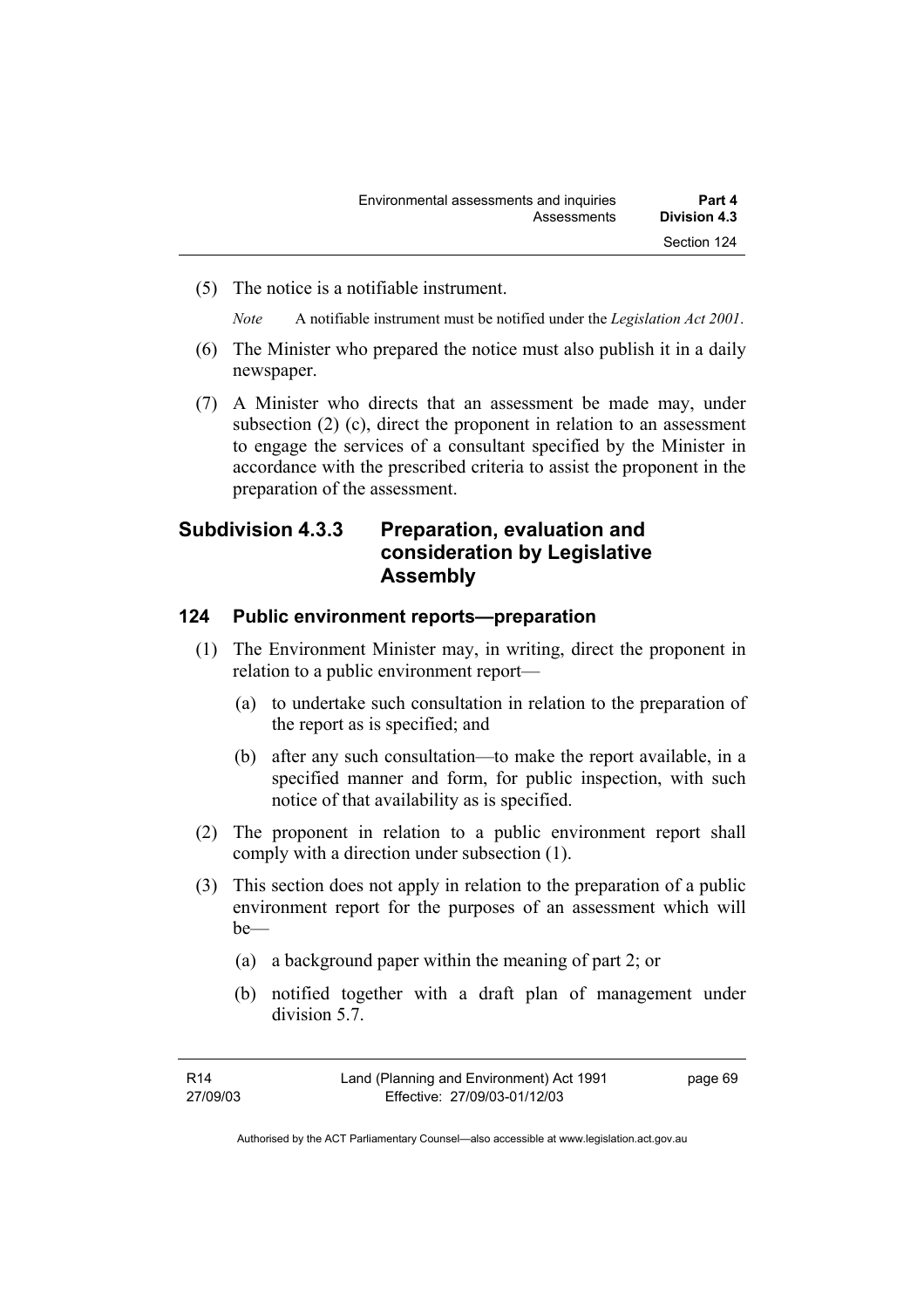### **125 Environmental impact statements—consultation and public inspection**

- (1) The proponent in relation to an environmental impact statement must prepare a written notice approved in writing by the Environment Minister—
	- (a) stating that copies of the draft environmental impact statement are available for public inspection and purchase from the proponent at specified places and times; and
	- (b) inviting interested persons to submit written comments about the draft to the proponent at a specified address and within a period of 20 business days or such longer period as is directed in writing by the relevant Minister.
- (2) The notice approved by the Environment Minister is a notifiable instrument.

*Note* A notifiable instrument must be notified under the *Legislation Act 2001*.

- (3) The proponent must also publish the notice approved by the Environment Minister in a daily newspaper.
- (4) The proponent in relation to an environmental impact statement shall make copies of the draft statement available for inspection and purchase at the places and times specified in the notice under subsection  $(1)$ .
- (5) A proponent shall not sell a copy of a draft environmental impact statement that he or she has made available for purchase pursuant to subsection (4) at a price that exceeds a price fixed by the Environment Minister as the maximum price for the sale of a copy of the statement.
- (6) In fixing a maximum price at which a proponent may sell a copy of a draft environmental impact statement, the Environment Minister shall fix a price that will reimburse the proponent for the cost of producing the copy but not for the expense incurred by the proponent in preparing the draft statement.

| page 70 | Land (Planning and Environment) Act 1991 | R <sub>14</sub> |
|---------|------------------------------------------|-----------------|
|         | Effective: 27/09/03-01/12/03             | 27/09/03        |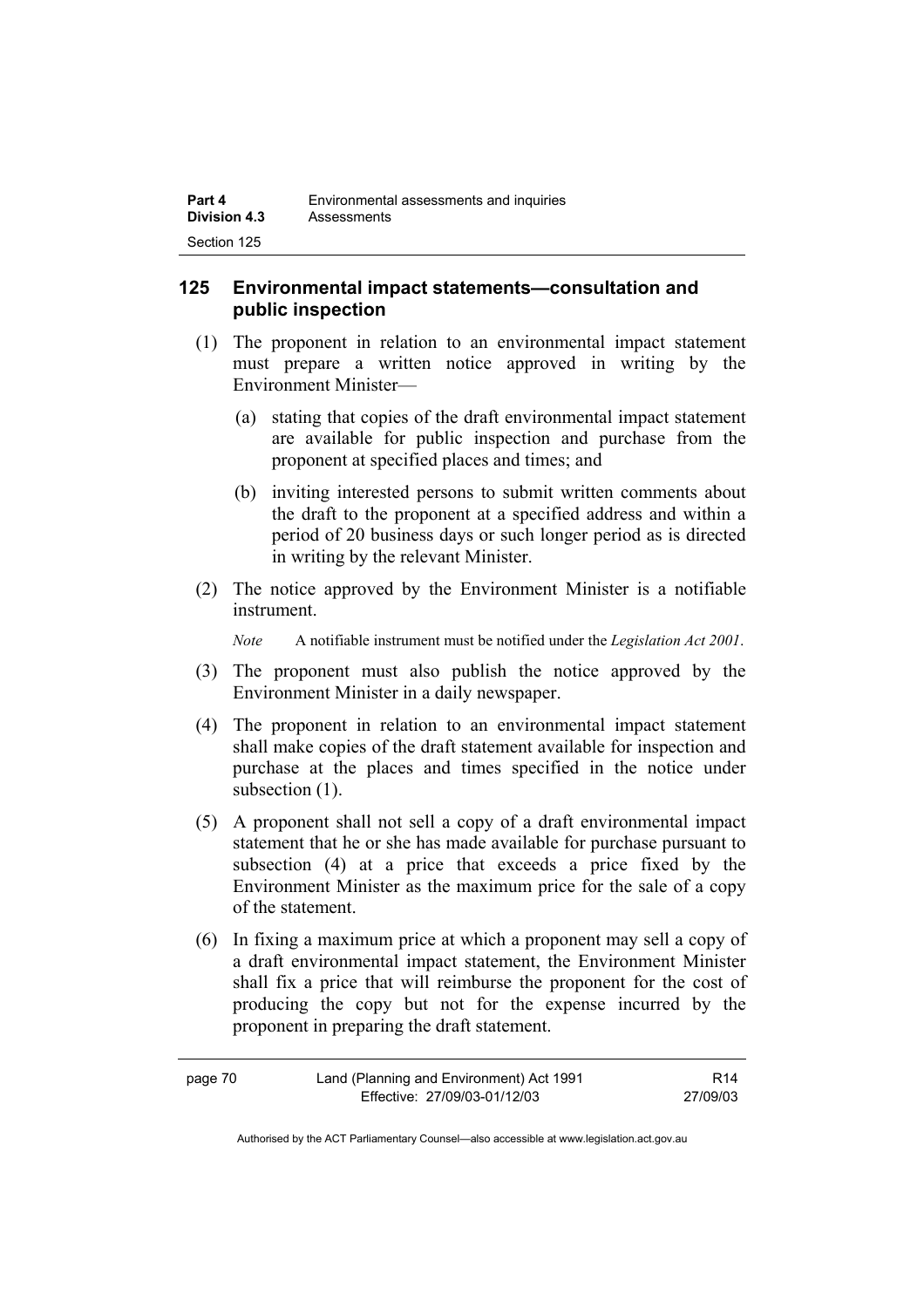| Environmental assessments and inquiries | Part 4       |
|-----------------------------------------|--------------|
| Assessments                             | Division 4.3 |
|                                         | Section 126  |

- (7) A notice under section 282A (3) (AAT Review of decisions) must include particulars of the calculation of the amount fixed as the maximum price that the proponent may charge for a copy of the draft environmental impact statement.
- (8) This section does not apply in relation to the preparation of an environmental impact statement for the purposes of an assessment which will be—
	- (a) a background paper within the meaning of part 2; or
	- (b) notified together with a draft plan of management under division 5.7.

### **126 Environmental impact statements—consideration of relevant comments and reports**

The proponent in relation to an environmental impact statement shall, in preparing the statement, consider any written comments from any person or Territory authority, and any reports, related to the environmental impact of the relevant proposal.

### **127 Submission of reports and statements to Environment Minister**

The proponent shall submit the relevant public environment report or environmental impact statement to the Environment Minister, together with—

- (a) a written report about the proponent's consultation in relation to the report or statement; and
- (b) a copy of each written comment about the report or statement received by the proponent; and
- (c) a copy of each report referred to in section 126 which is not available to the public.

page 71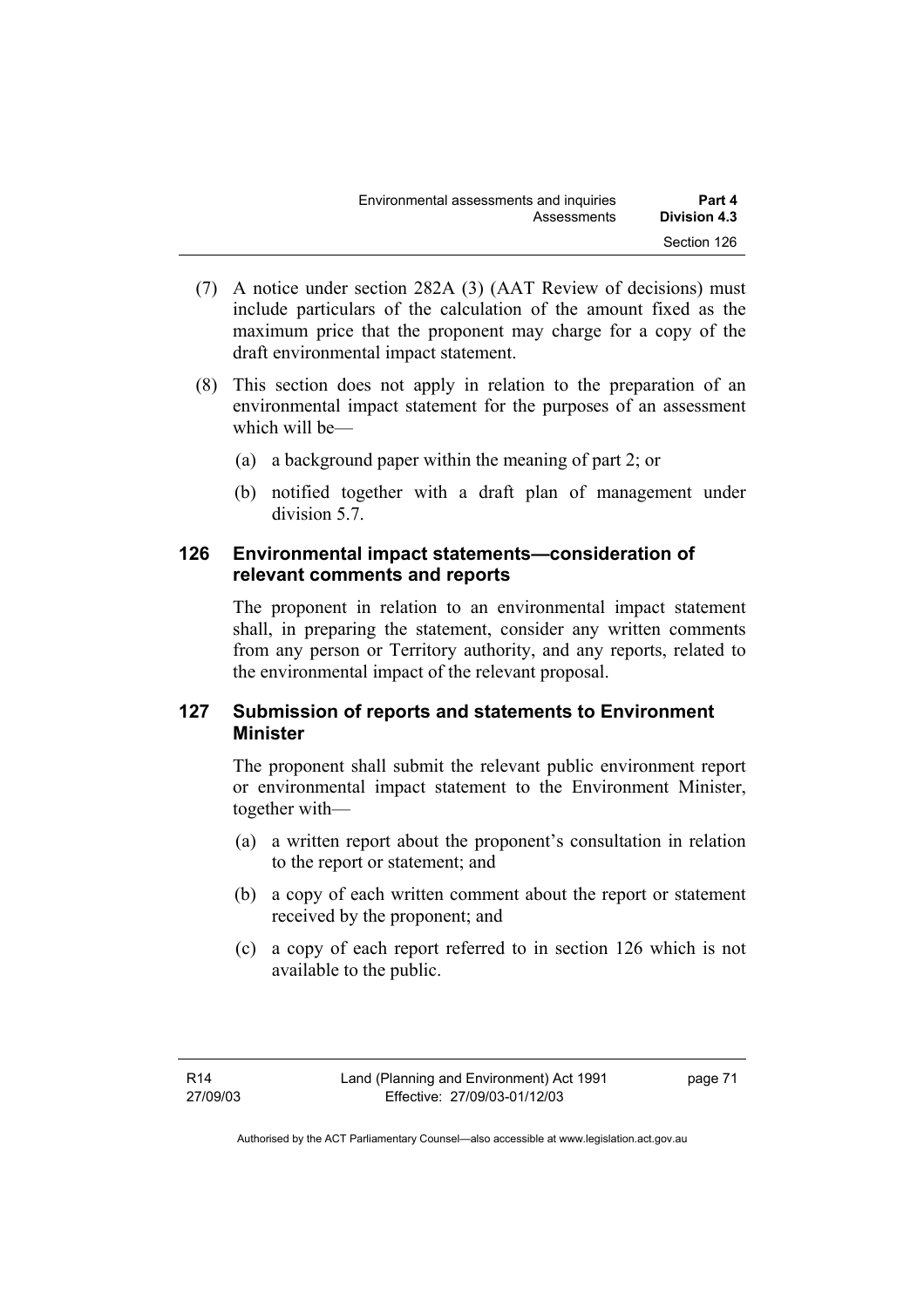### **128 Consultation**

- (1) The Environment Minister may, by giving reasonable notice to—
	- (a) the proponent of a proposal that has an environmental impact;
	- (b) any other person that the Environment Minister believes on reasonable grounds to have an interest directly affected by the proposal; and
	- (c) any other person that the Environment Minister considers appropriate;

convene a meeting of such persons for the purposes of—

- (d) clarifying the proposal or concerns relating to the proposal; or
- (e) clarifying the report of a panel established to conduct an inquiry into the proposal; or
- (f) discussing any ways in which the proposal could be modified in order to reduce or eliminate any potential adverse environmental impact.
- (2) The Environment Minister shall give a written report to each participant in the meeting stating—
	- (a) the outcome of the meeting; and
	- (b) any recommendations which the Environment Minister intends to include in his or her report under section 131 as a result of the meeting.
- (3) Where a meeting recommends that a proposal be varied, the Environment Minister shall cause copies of the report prepared in relation to the meeting for the purposes of subsection (2) to be made available for public inspection at times and places determined, in writing, by the Environment Minister.
- (4) The determination is a notifiable instrument.
	- *Note* A notifiable instrument must be notified under the *Legislation Act 2001*.

| page 72 | Land (Planning and Environment) Act 1991 | R14      |
|---------|------------------------------------------|----------|
|         | Effective: 27/09/03-01/12/03             | 27/09/03 |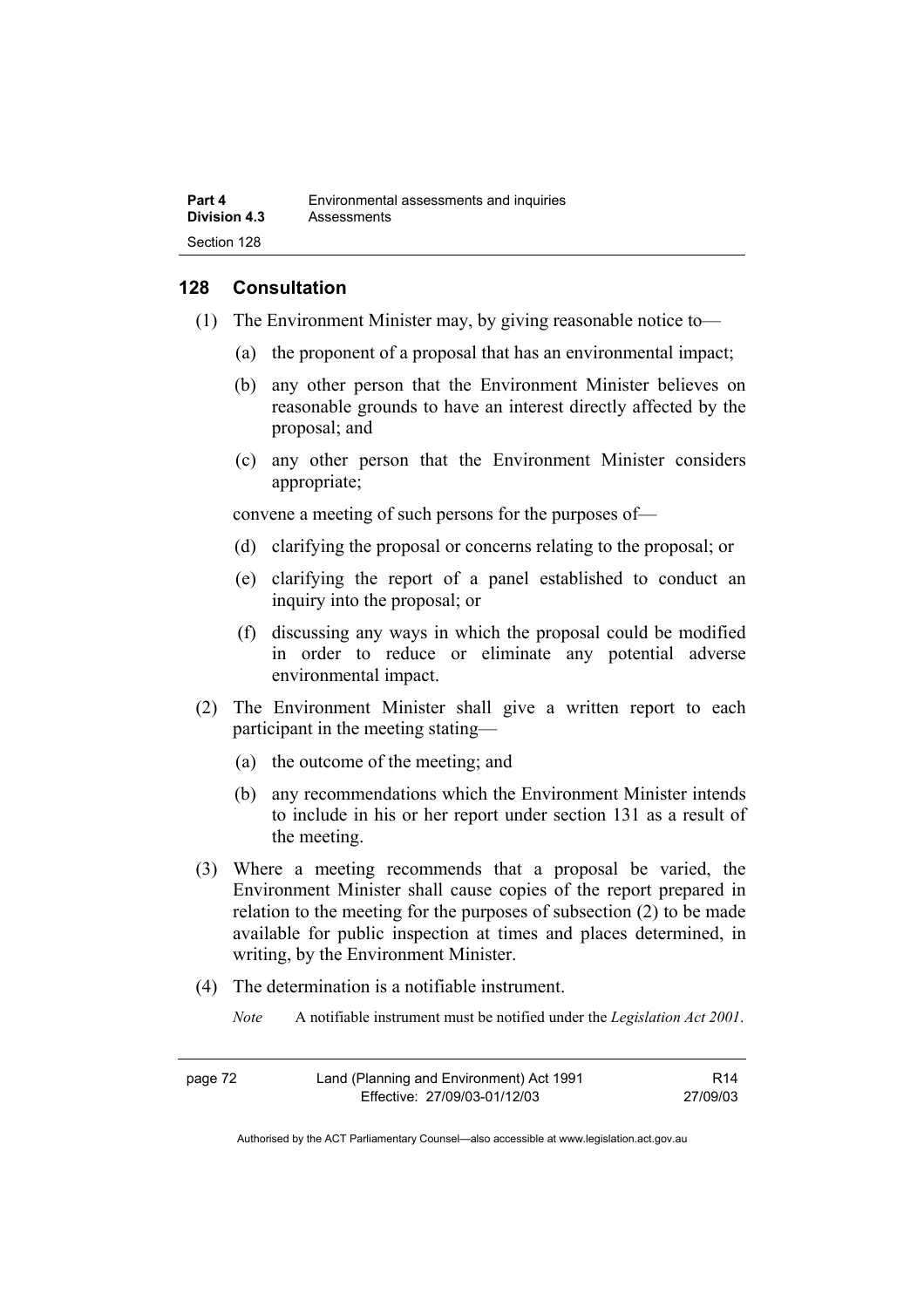(5) The Environment Minister must also publish the determination in a daily newspaper.

### **129 Further information**

- (1) Within the prescribed period after the submission of a public environment report or an environmental impact statement to the Environment Minister, that Minister may, by notice in writing to the proponent, direct the proponent to provide further specified information in relation to the proposal, report or statement.
- (2) Upon notice under subsection (1), the proponent shall, in writing, provide the specified information to the Environment Minister.

## **130 Further revision**

- (1) Within the prescribed period after the submission of a public environment report or an environmental impact statement to the Environment Minister, that Minister may, by notice in writing to the proponent, request the proponent to revise the report or statement in consideration of specified matters.
- (2) Upon notice under subsection (1), the proponent may revise the report or statement in consideration of the specified matters.
- (3) The proponent shall—
	- (a) if the report or statement is revised—resubmit the revised report or statement to the Environment Minister; or
	- (b) if the report or statement is not revised—submit a written report to the Environment Minister stating the reasons why the proponent has not revised the report or statement.

## **131 Evaluation by Environment Minister**

 (1) Unless subsection (2) applies, within the prescribed period after the submission of a public environment report or environmental impact statement to the Environment Minister, he or she shall prepare a written report evaluating it.

| R14      | Land (Planning and Environment) Act 1991 | page 73 |
|----------|------------------------------------------|---------|
| 27/09/03 | Effective: 27/09/03-01/12/03             |         |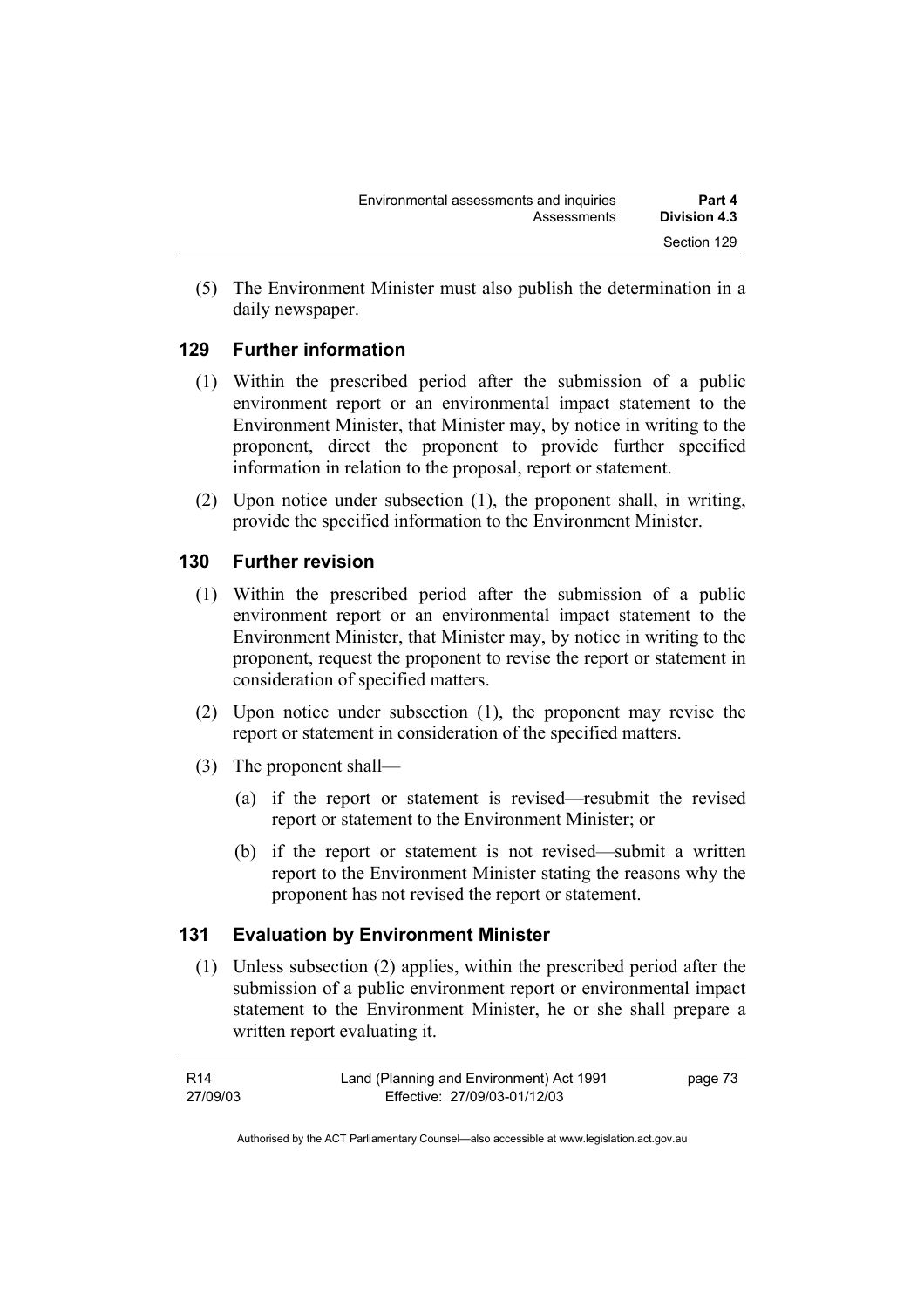| Part 4              | Environmental assessments and inquiries |
|---------------------|-----------------------------------------|
| <b>Division 4.3</b> | Assessments                             |
| Section 132         |                                         |

- (2) Where the Environment Minister gives a notice to a proponent under section 130 (1), that Minister shall prepare a written report evaluating a public environment report or statement within the prescribed period after the proponent—
	- (a) resubmits the report or statement under section 130 (3) (a); or
	- (b) submits a report under section 130 (3) (b);

as the case requires.

- (3) A report under subsection (1) shall include—
	- (a) a statement as to whether, in the opinion of the Environment Minister, the public environment report or environmental impact statement has been prepared in accordance with this division, and with the relevant directions under this division; and
	- (b) any comment by that Minister about the environmental impact of the relevant proposal; and
	- (c) where that Minister has convened a meeting under section 128—the report of that meeting referred to in section 128 (2); and
	- (d) any recommendation of that Minister about the conditions subject to which the proposal should be approved.

#### **132 Tabling in Legislative Assembly and public inspection**

- (1) Within 6 sitting days after the completion of a report referred to in section 131, the relevant Minister shall present to the Legislative Assembly a copy of—
	- (a) the relevant assessment; and
	- (b) any notice given by the Environment Minister under section 129 or 130; and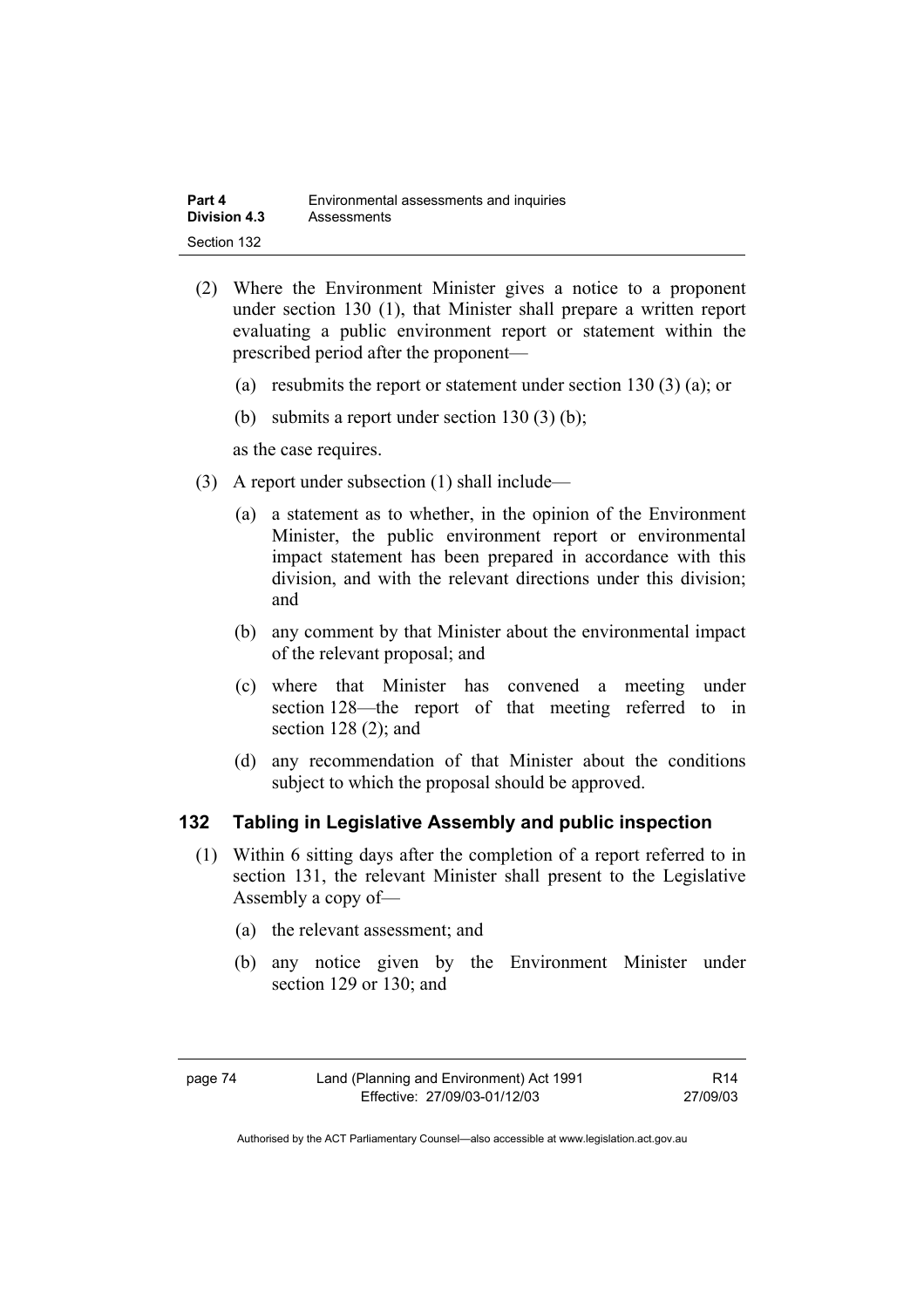- (c) any report, comment or written information submitted to the Environment Minister under section 127, 129 or 130.
- (2) After an assessment is finished, the relevant Minister must make copies of the assessment, together with copies of any documents mentioned in subsection (1) (c), available to the public during office hours at places stated in a written notice prepared by the relevant **Minister**
- (3) The notice under subsection (2) is a notifiable instrument.

*Note* A notifiable instrument must be notified under the *Legislation Act 2001*.

(4) The relevant Minister must also publish the notice under subsection (2) in a daily newspaper.

### **133 Exclusion of material**

- (1) Where, in the relevant Minister's opinion, based on reasonable grounds—
	- (a) a part of an assessment contains information related to the personal or business affairs of a person, being information—
		- (i) supplied to the proponent or that Minister in confidence; or
		- (ii) the publication of which would reveal a trade secret; and
	- (b) it would not be in the public interest for that part to be published;

the relevant Minister must exclude that part from the copy of the assessment presented to the Legislative Assembly, and from any copy of the assessment made available to the public or for public inspection.

 (2) Where a part of an assessment is excluded from the copies of that assessment made available to the public or for public inspection, each copy shall include a statement to the effect that an unspecified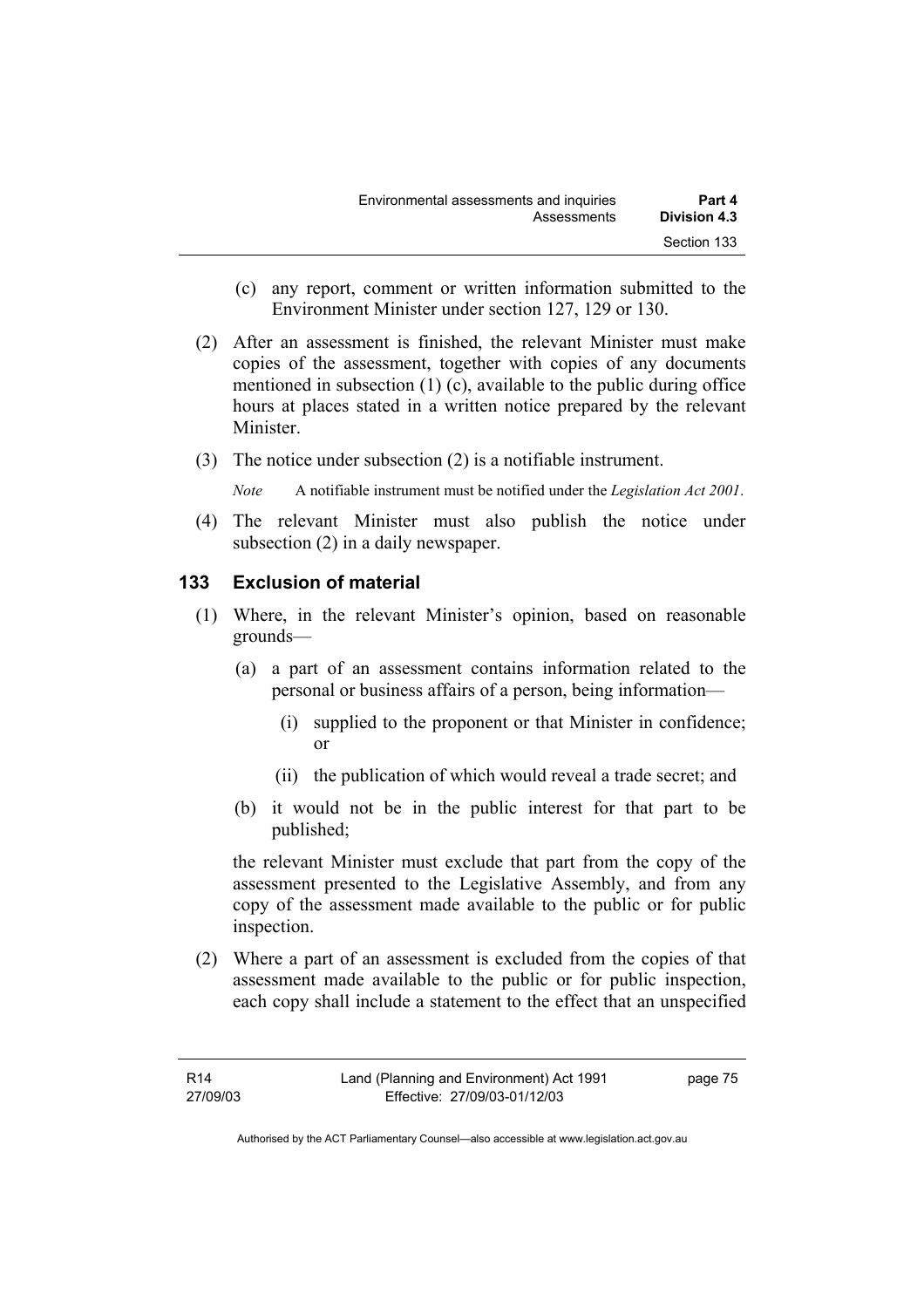part of the assessment has been excluded for the purpose of protecting the confidentiality of information included in that part.

### **134 Exemptions**

- (1) The Environment Minister may, in writing (by an *exemption*)—
	- (a) exempt a specified defined decision, or defined decisions of a specified class, from being the subject of an assessment directed under any Act or subordinate law; or
	- (b) declare that specified provisions of this division are not to apply in relation to a specified assessment, or to assessments of a specified class.
- (2) An exemption is a disallowable instrument.
	- *Note* A disallowable instrument must be notified, and presented to the Legislative Assembly, under the *Legislation Act 2001*.
- (3) The *Legislation Act 2001*, chapter 7 (Presentation, amendment and disallowance of subordinate laws and disallowable instruments) applies to an exemption as if each reference in that chapter to 6 sitting days were a reference to 5 sitting days.
- (4) Subject to any disallowance under the *Legislation Act 2001*, chapter 7, the exemption commences—
	- (a) on the day after the 5th sitting day after the day it is presented to the Legislative Assembly under that chapter; or
	- (b) if the exemption provides for a later date or time of commencement—on that date or at that time.
- (5) The Environment Minister shall cause an exemption to be notified in a daily newspaper.
- (6) The validity of an exemption is not affected by a failure to comply with subsection  $(5)$ .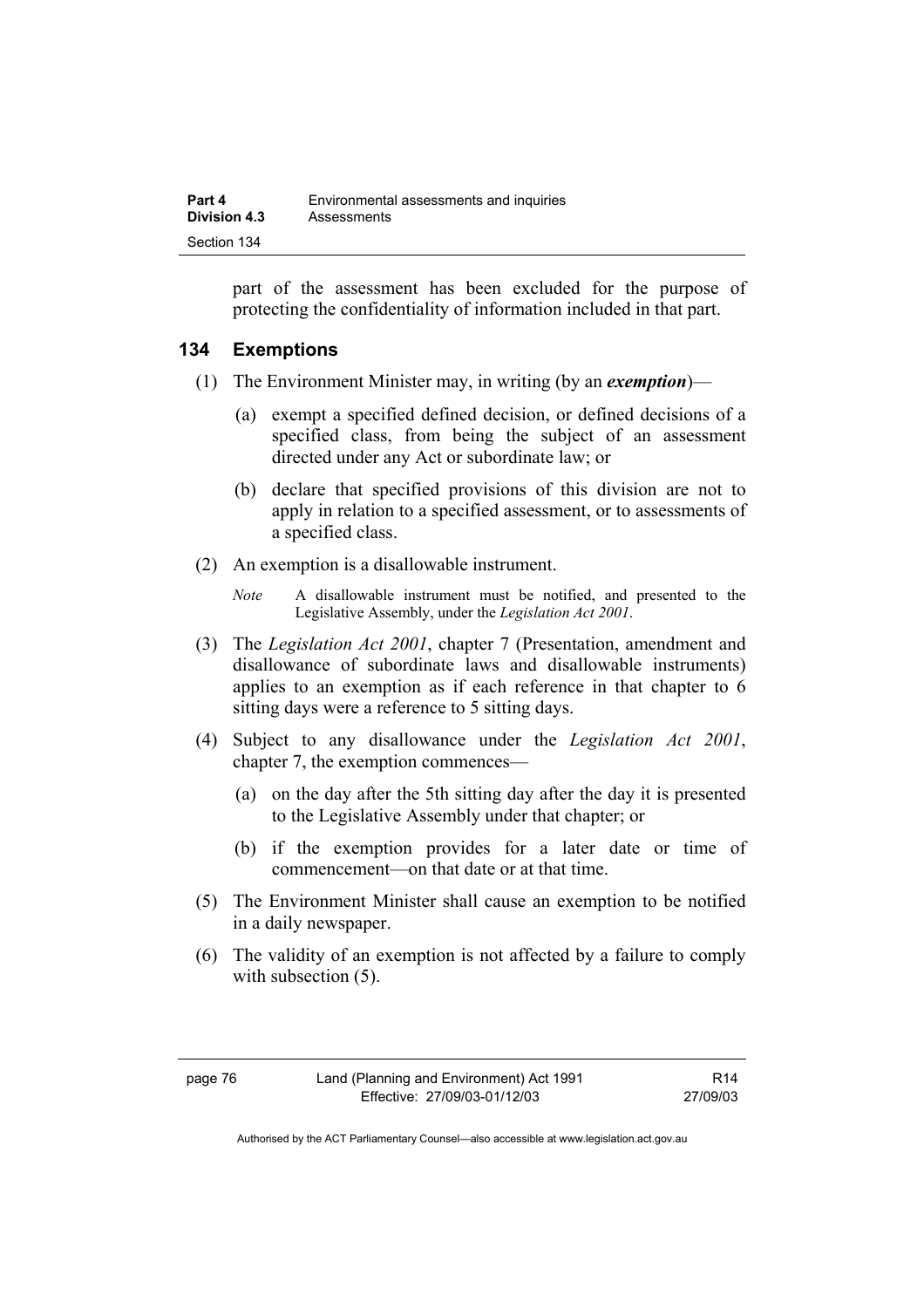## **Division 4.4 Inquiries**

## **Subdivision 4.4.1 Establishment of panels and terms of reference**

## **135 Constitution**

- (1) Where the relevant Minister in relation to a defined decision decides to establish a panel to inquire into the proposal which is the subject of that decision he or she shall, in writing, appoint a person or persons to constitute a panel to conduct the inquiry.
- (2) The relevant Minister shall nominate 1 member (or, in the case of a panel constituted by 1 member, that member) of the panel as the presiding member.

## **136 Combined inquiries**

Where 2 or more proposals, being the subject of 2 or more defined decisions, would in the opinion of the Environment Minister have substantially interconnected effects, he or she may, under section 135, with the consent of the relevant Minister in relation to each decision, establish a panel to conduct an inquiry into the potential combined effect of those proposals.

### **138 Terms of reference**

- (1) The relevant Minister shall, in writing, determine the terms of reference of an inquiry.
- (2) The terms of reference of an inquiry—
	- (a) shall—
		- (i) specify the defined decision; and
		- (ii) require the panel to assess the potential costs and benefits to the community and to the Territory of the proposal which is the subject of that decision; and

page 77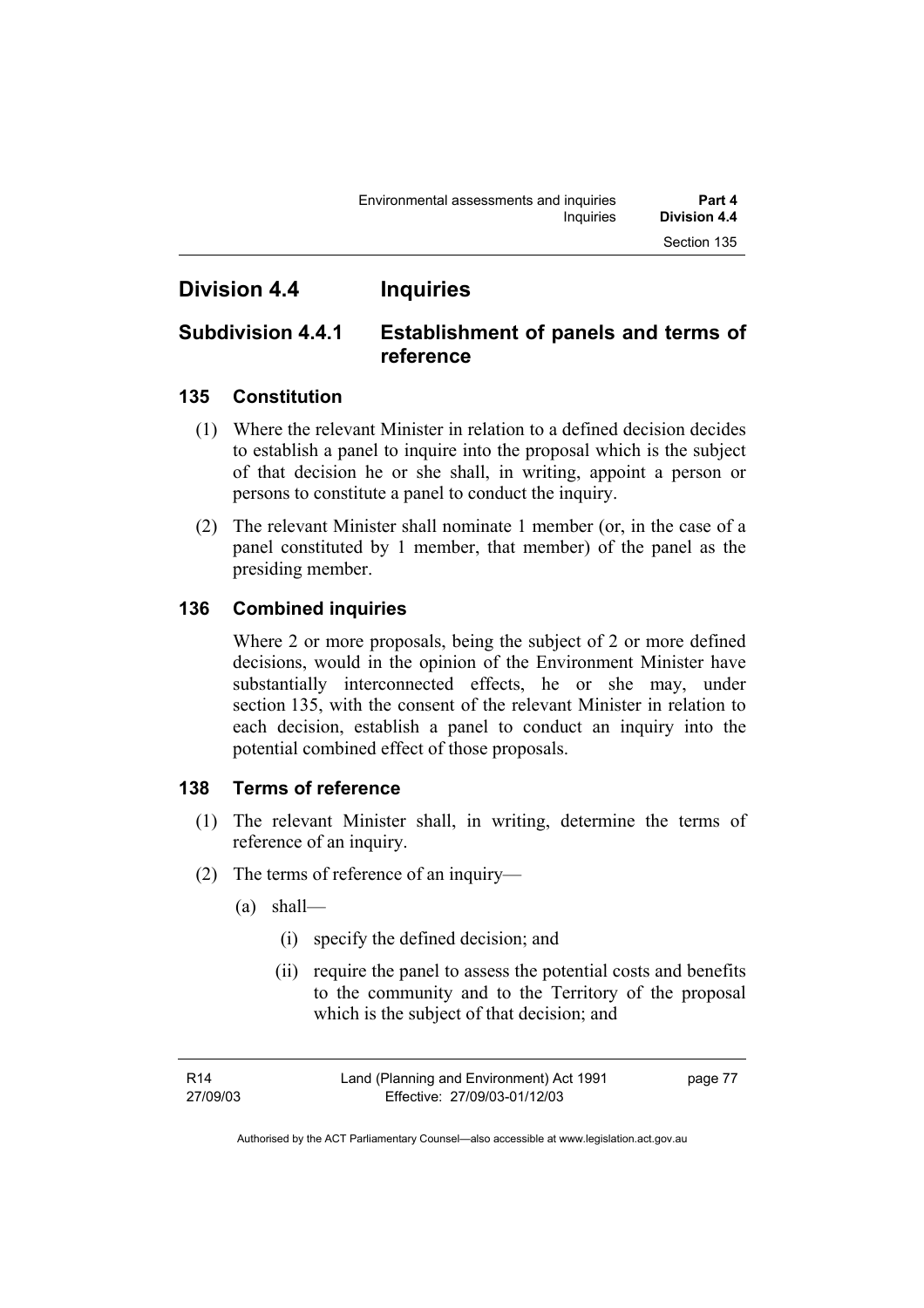- (iii) specify a reasonable period within which the panel is to report; and
- (b) may require the panel—
	- (i) to investigate specified aspects of that proposal; or
	- (ii) to consider any specified report.
- (3) The relevant Minister may, at the request of a panel, or on his or her own motion, in writing, vary the terms of reference of the relevant inquiry.
- (4) A variation of terms of reference is a notifiable instrument.

*Note* A notifiable instrument must be notified under the *Legislation Act 2001*.

### **139 Notification**

- (1) The relevant Minister for an inquiry must, in writing, determine—
	- (a) the members of the panel, and the presiding member; and
	- (b) the terms of reference of the inquiry; and
	- (c) the period within which the panel is to report; and
	- (d) such other matters as that Minister considers necessary.
- (2) A determination is a notifiable instrument.

*Note* A notifiable instrument must be notified under the *Legislation Act 2001*.

## **Subdivision 4.4.2 Inquiry reports**

### **140 Inquiry reports**

A panel shall report its findings and recommendations in writing to the relevant Minister in accordance with the terms of reference determined under section 138.

| œ.<br>г<br>٧<br>× |  |
|-------------------|--|
|-------------------|--|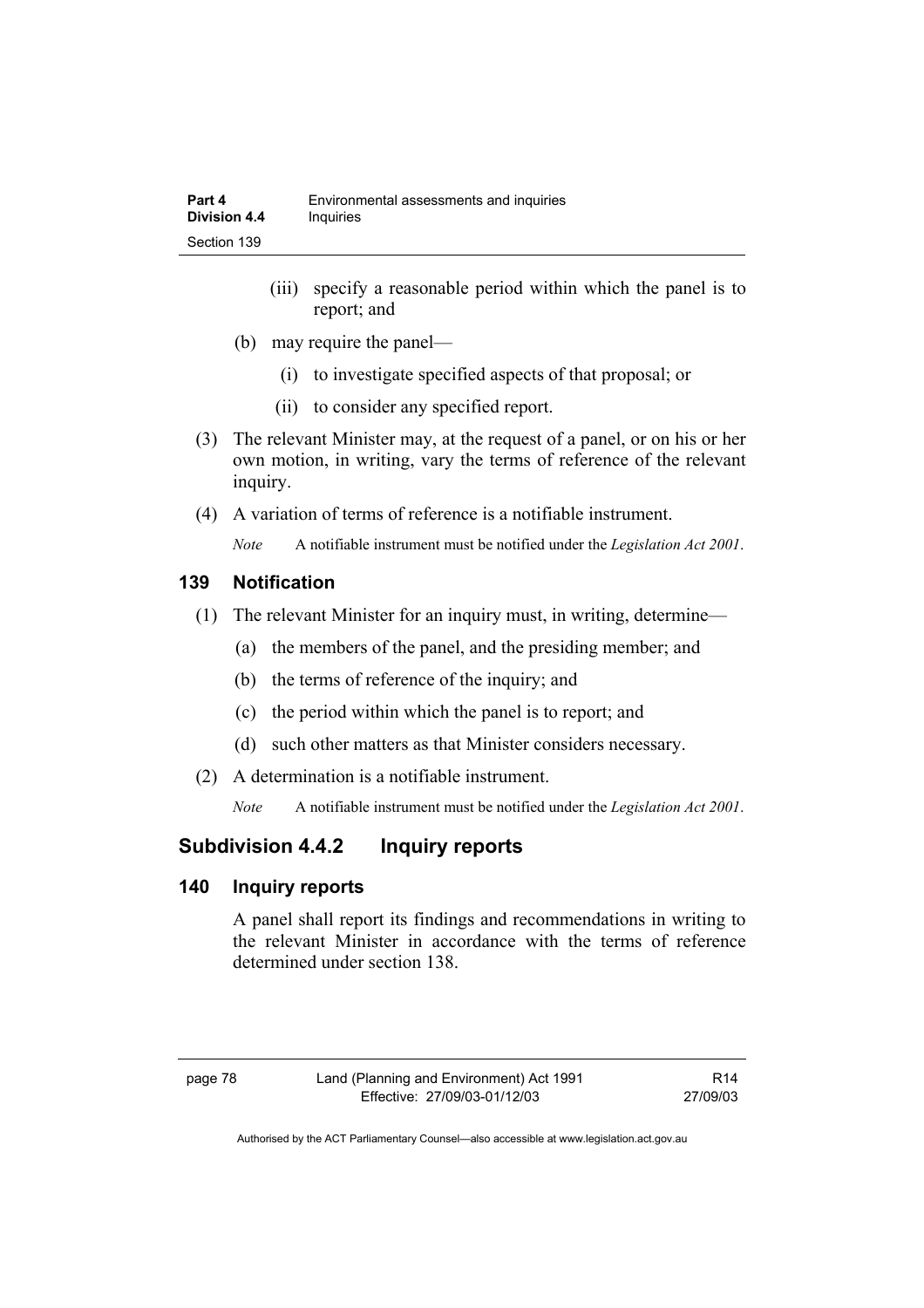### **141 Tabling in Legislative Assembly and public inspection**

- (1) The relevant Minister must present a copy of the report of a panel's findings and recommendations to the Legislative Assembly within 6 sitting days after the day the Minister receives the report.
- (2) After a report is completed, the relevant Minister must make copies of the report available to the public during office hours at places stated in a written notice prepared by the relevant Minister.
- (3) The notice is a notifiable instrument.

*Note* A notifiable instrument must be notified under the *Legislation Act 2001*.

(4) The relevant Minister must also publish the notice in a daily newspaper.

### **142 Exclusion of material**

- (1) Where, in the panel's opinion based on reasonable grounds and expressed in its report—
	- (a) a part of a report contains information related to the personal or business affairs of a person, being information—
		- (i) supplied to the panel in confidence; or
		- (ii) the publication of which would reveal a trade secret; and
	- (b) it would not be in the public interest for that part to be published;

the relevant Minister may exclude that part from the copy of the report presented to the Legislative Assembly, and from any copy made available to the public or for public inspection.

 (2) Where a part of a report is excluded under subsection (1), each copy of the report presented to the Legislative Assembly or made available to the public or for public inspection shall include a statement to the effect that an unspecified part of the report has been

page 79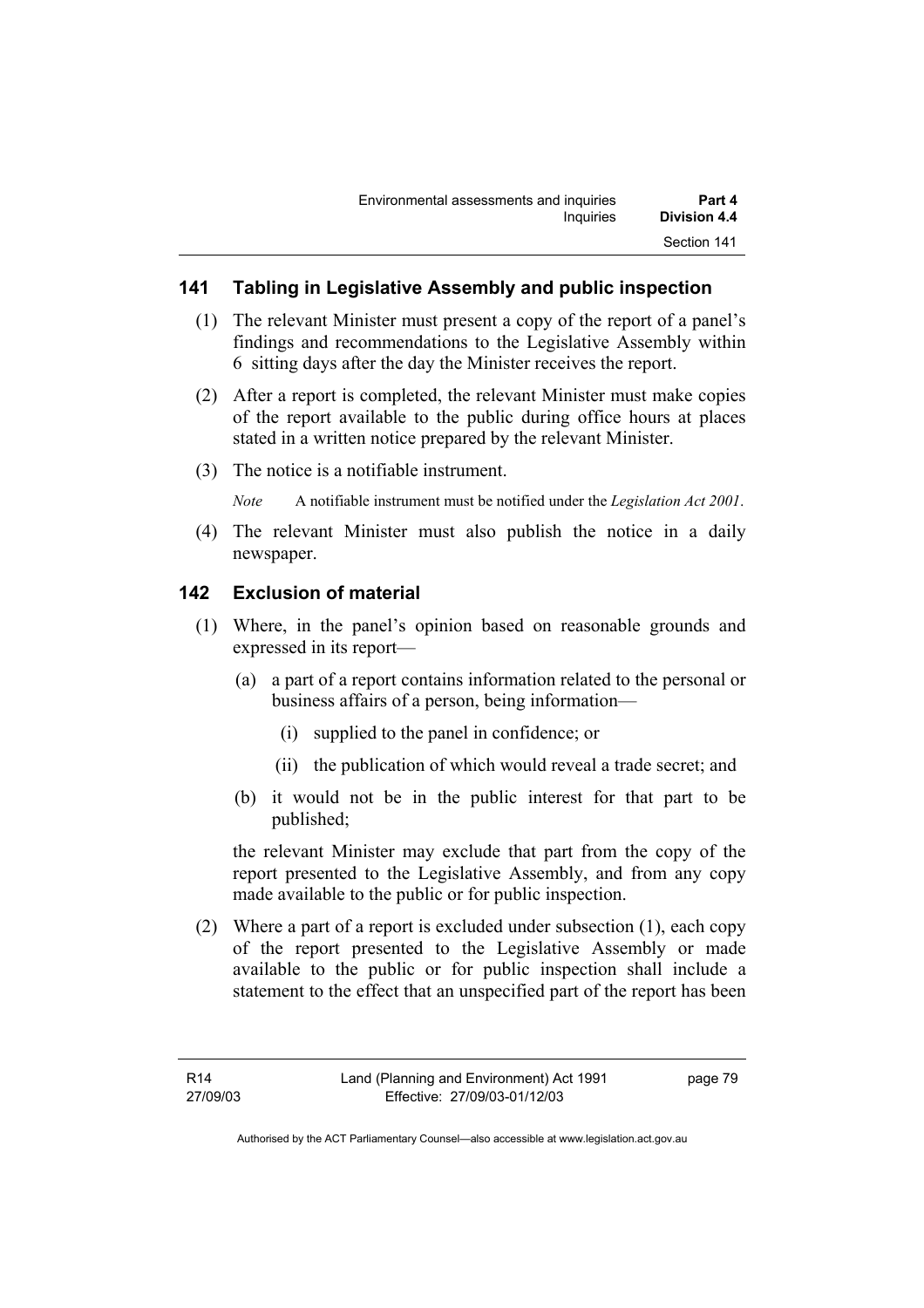| Part 4              | Environmental assessments and inquiries |
|---------------------|-----------------------------------------|
| <b>Division 4.4</b> | Inquiries                               |
| Section 143         |                                         |

excluded for the purpose of protecting the confidentiality of information included in that part.

## **Subdivision 4.4.3 Procedures and powers**

### **143 Definitions for sdiv 4.4.3**

In this subdivision:

*authorised person* means—

- (a) a panel member; or
- (b) a person assisting a panel member in a way authorised in writing by the member.

*occupier*, of a place, includes—

- (a) a person believed, on reasonable grounds, to be an occupier of the place; and
- (b) a person apparently in charge of the place.

*place* includes premises, land, vehicle, aircraft or vessel.

#### **144 Notice of inquiry hearings**

- (1) At a reasonable time before the commencement of an inquiry, the presiding member of a panel must prepare a notice stating—
	- (a) the subject matter of the inquiry; and
	- (b) the time and place at which the inquiry is to commence.
- (2) The notice is a notifiable instrument.

*Note* A notifiable instrument must be notified under the *Legislation Act 2001*.

(3) The presiding member must also publish the notice in a daily newspaper.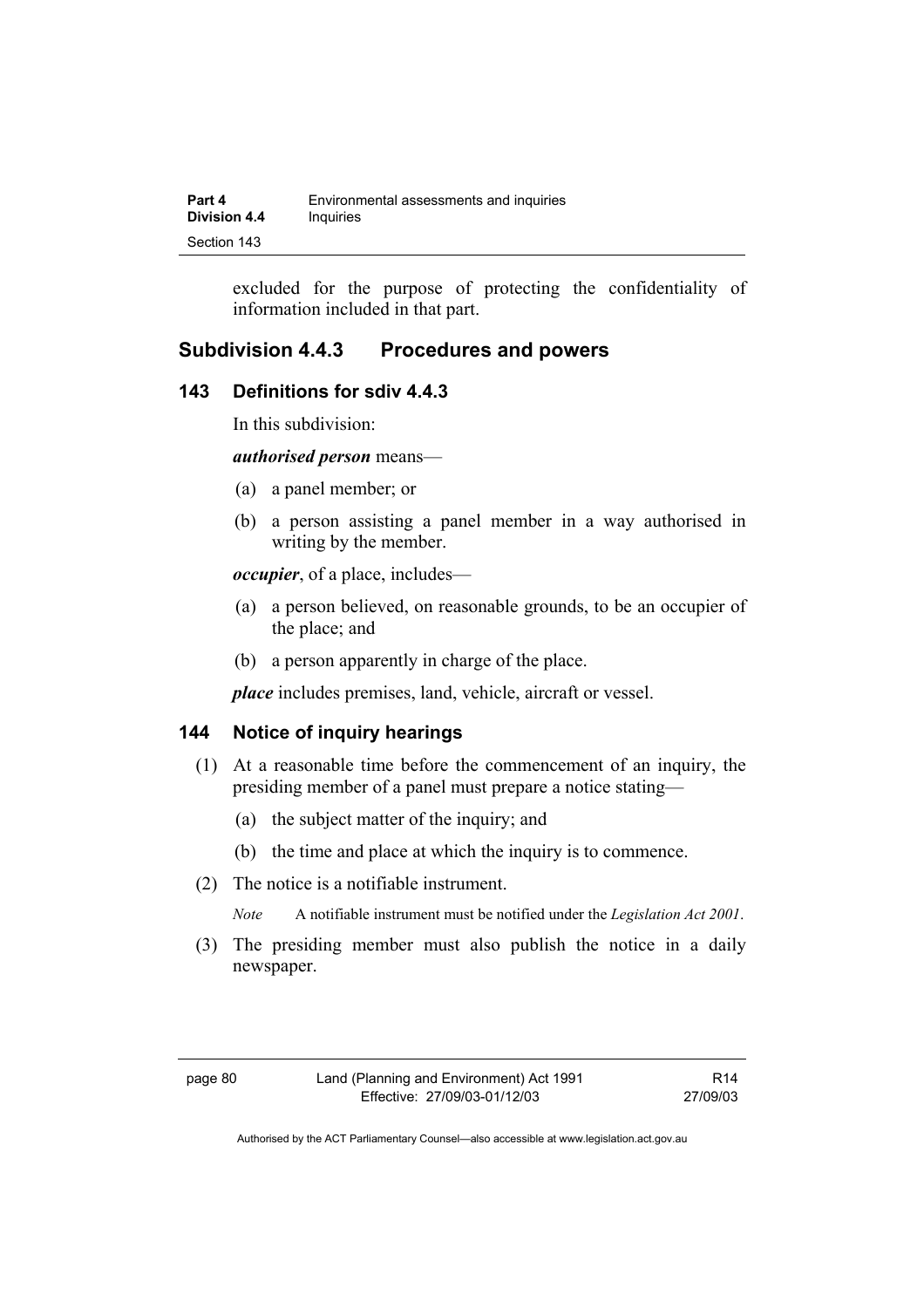### **145 Public hearings**

- (1) A panel shall conduct its inquiry in public, except as provided by subsection (2).
- (2) A panel may—
	- (a) direct that the inquiry or any part of it be held in private, and give directions about who may be present during any private hearing; or
	- (b) give directions prohibiting or restricting the publication of evidence given before the inquiry, or of matters contained in documents lodged with the inquiry; or
	- (c) give directions prohibiting or restricting the disclosure to any specified person of such evidence or such matters.
- (3) In making a direction under subsection (2), a panel shall consider—
	- (a) the principle that it is desirable that the inquiry should be held in public, and that evidence given before the inquiry, and documents lodged with the inquiry, should be available to interested persons and to the public; and
	- (b) in the circumstances, whether confidentiality is required for the relevant proceedings, evidence or matter.
- (4) A panel may issue a direction under subsection (2) for a special hearing under section 147.

### **146 General procedure**

- (1) At a hearing of an inquiry, the panel—
	- (a) shall not conduct the hearing in an unduly formal manner; and
	- (b) is not bound by the rules of evidence, and may inform itself—
		- (i) in any way it thinks fit; and

R14 27/09/03 page 81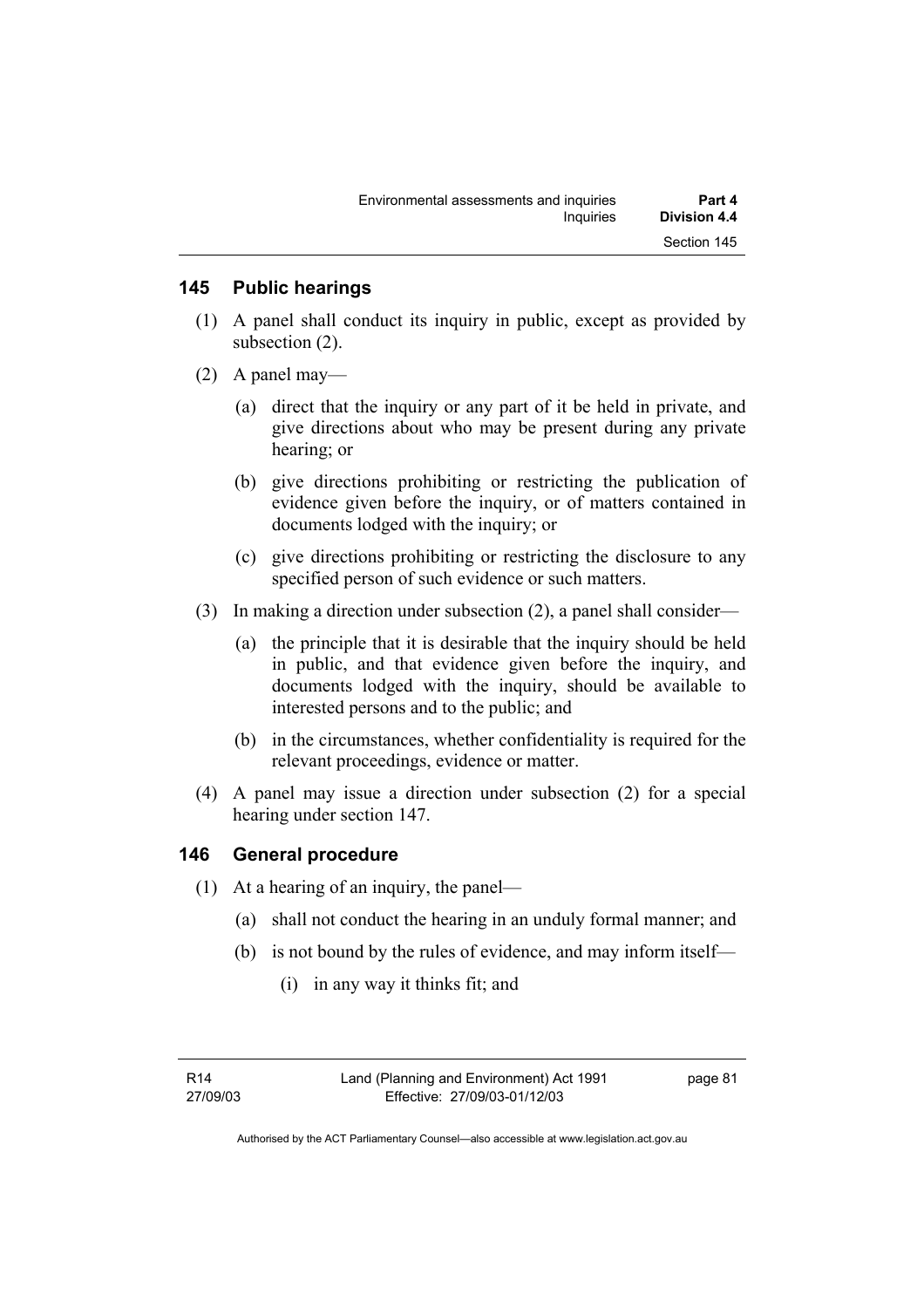- (ii) without notice to any person who has made a submission to the inquiry; and
- (c) may take evidence on oath, or affirmation, administered by a member of the panel; and
- *Note* For the taking of an oath or the making of an affirmation, see the *Oaths and Affirmations Act 1984.*
- (d) may prohibit or regulate cross-examination; and
- (e) subject to this subdivision, may otherwise determine its own procedures.
- (2) Unless otherwise required by the panel, a person may make a submission to an inquiry orally or in writing or partly orally and partly in writing.
- (3) The panel may adjourn an inquiry from time to time and from place to place (whether within or outside the Territory).

### **147 Special hearings—consultation with interested persons**

- (1) A panel may hold a special hearing of the inquiry in order to consult with—
	- (a) the proponent; and
	- (b) any other person that the panel believes on reasonable grounds to have an interest directly affected by the proposal; and
	- (c) any other person the panel considers appropriate;

for the purposes of—

- (d) clarifying the proposal; and
- (e) discussing ways in which the proposal could be modified in order to reduce or eliminate any potential environmental impact.

R14 27/09/03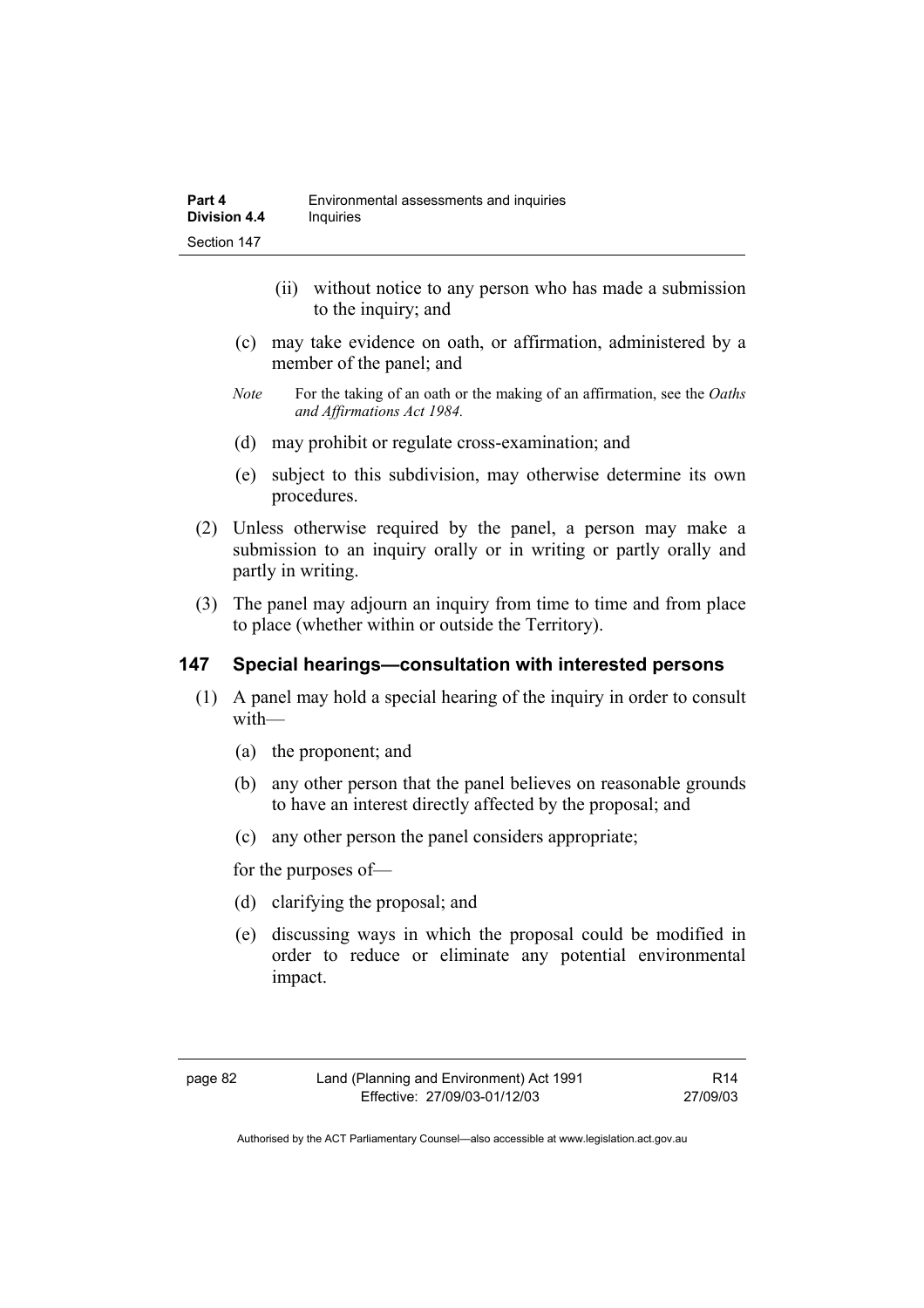(2) The panel shall give each person referred to in subsection (1) reasonable notice in writing of the special hearing.

*Note* For how documents may be given, see *Legislation Act 2001*, pt 19.5.

- (3) The panel shall conduct a special hearing in an informal manner.
- (4) The panel shall include in the report of an inquiry a report stating—
	- (a) the outcome of the special hearing; and
	- (b) any influence the special hearing has had on the panel's recommendations in relation to the proposal.

### **148 Assessments for purpose of inquiries**

- (1) For the purposes of an inquiry, the relevant Minister may, at the written request of the panel, or on his or her own motion, direct that an assessment be made of the environmental impact of any aspect of the proposal which is the subject of the relevant defined decision.
- (2) An assessment under subsection (1) consists of a public environment report or an environmental impact statement, but does not include a report of the Environment Minister under section 131 evaluating the public environment report or environmental impact statement.
- (3) Sections 127, 128, 129 and 130 apply to an assessment under subsection (1) as if the references to the Environment Minister in those sections were references to the relevant Minister.
- (4) Section 131 does not apply in relation to an assessment under subsection  $(1)$ .
- (5) For section 132 (1), the relevant Minister must present a copy of an assessment under subsection (1), together with any notice, report, comment or information mentioned in section 132 (1) (b) or (c), to the Legislative Assembly within 6 sitting days after—
	- (a) receiving the assessment under section 127; or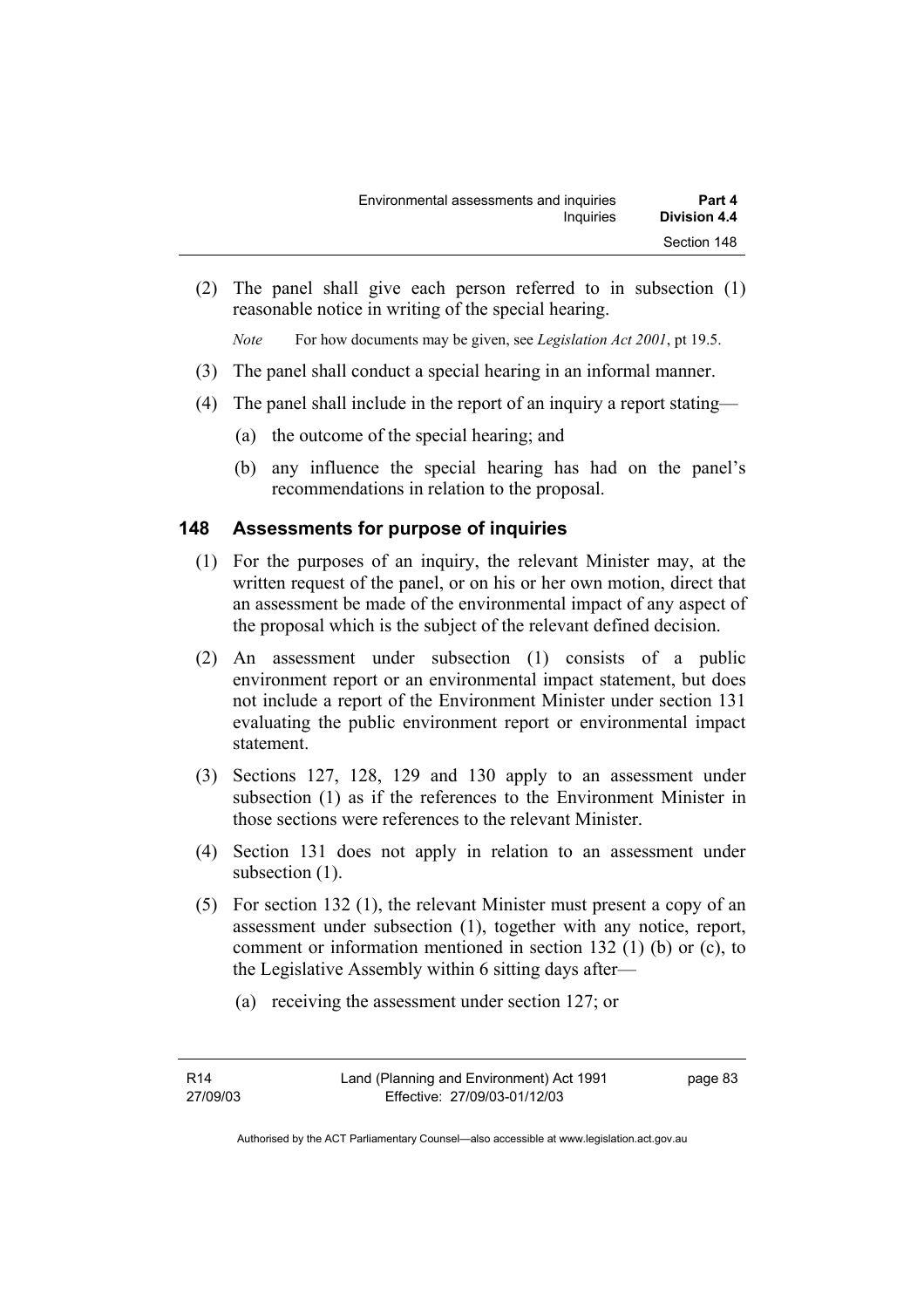| Part 4       | Environmental assessments and inquiries |
|--------------|-----------------------------------------|
| Division 4.4 | <i>Inquiries</i>                        |
| Section 149  |                                         |

- (b) where he or she issues a notice under section 129, but does not issue a notice under section 130—receiving the relevant information under section 129 (2); or
- (c) where he or she issues a notice under section 130—receiving the assessment or report under section 130 (3).

#### **149 Witnesses—summons to appear**

- (1) The presiding member of a panel may, by writing, summon a person to attend a hearing of the inquiry at a specified time and place to give evidence and to produce such books and documents as are—
	- (a) relevant to any matter at issue in the inquiry; and
	- (b) specified in the summons.
- (2) A person served with a summons under subsection (1) shall not, without reasonable excuse, fail to comply with the summons.

Maximum penalty: 50 penalty units, imprisonment for 6 months or both.

 (3) The Territory shall pay a witness summoned to appear at an inquiry such allowances as are prescribed.

### **150 Victimisation of witnesses**

- (1) A person shall not—
	- (a) use violence to or inflict injury upon; or
	- (b) cause or procure violence, damage, loss or disadvantage to; or
	- (c) cause or procure the punishment of;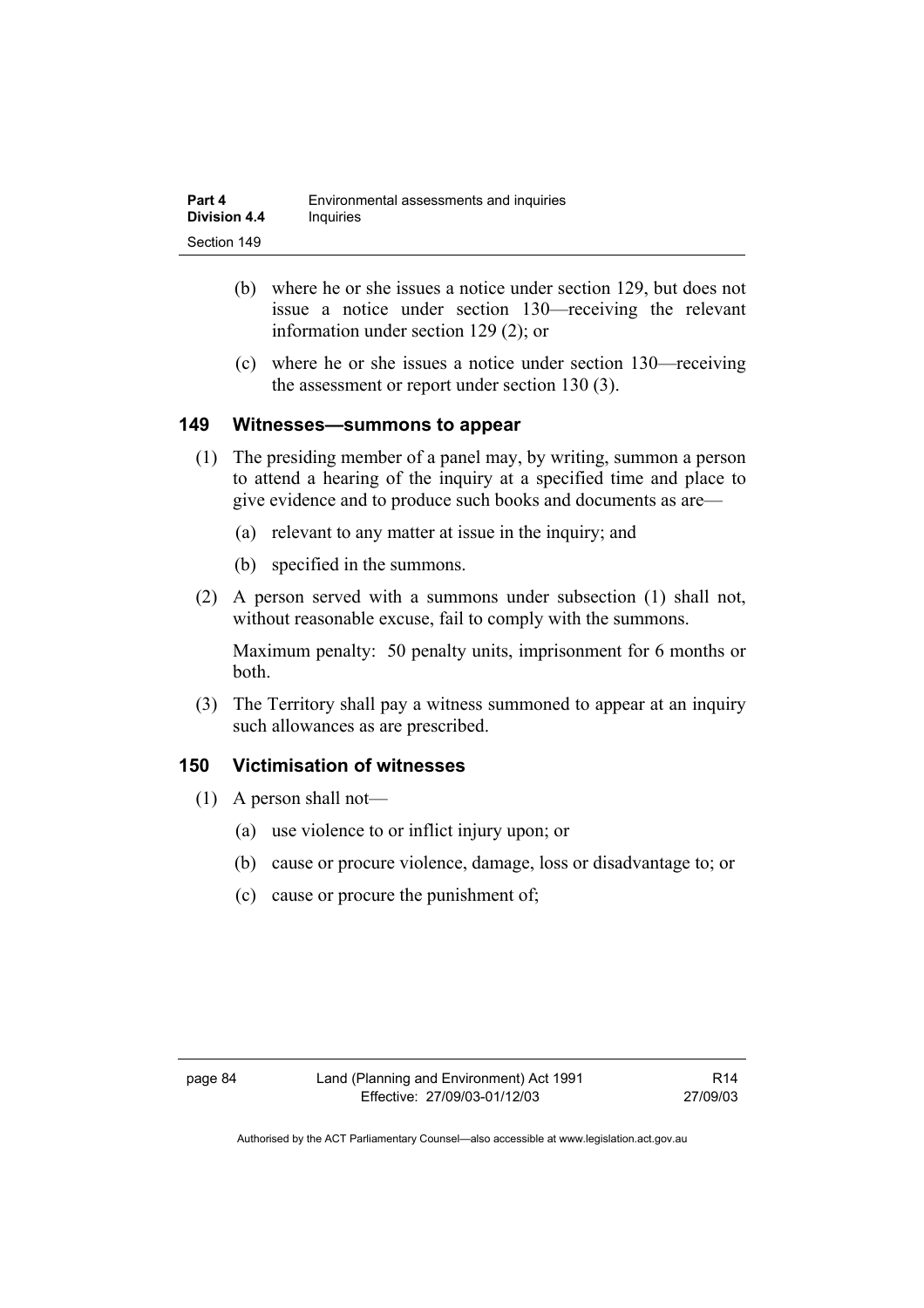a person on account of the person's giving, or proposing to give, evidence to an inquiry.

Maximum penalty: 100 penalty units, imprisonment for 1 year or both.

- (2) An employer shall not—
	- (a) dismiss an employee from his or her employment, or prejudice an employee in his or her employment, on account of the employee's giving, or proposing to give, evidence to an inquiry; or
	- (b) threaten so to dismiss, or so to prejudice, an employee on account of the employee's proposing to give evidence to an inquiry.

Maximum penalty: 100 penalty units, imprisonment for 1 year or both.

- (3) For subsection (2) (a), in proceedings for an offence against subsection (2), if it is established that an employer dismissed an employee from his or her employment, or prejudiced an employee in his or her employment, after the employee gave, or proposed to give, evidence to an inquiry, it is to be presumed that that dismissal or prejudice was by reason of the employee's giving, or proposing to give, evidence at the inquiry, but that presumption is rebuttable.
- (4) For subsection (2) (b), in proceedings for an offence against subsection (2), if it is established that an employer threatened to dismiss an employee from his or her employment, or to prejudice an employee in his or her employment, after the employee proposed to give evidence to an inquiry, it is to be presumed that that threat was by reason of the employee's proposal, but that presumption is rebuttable.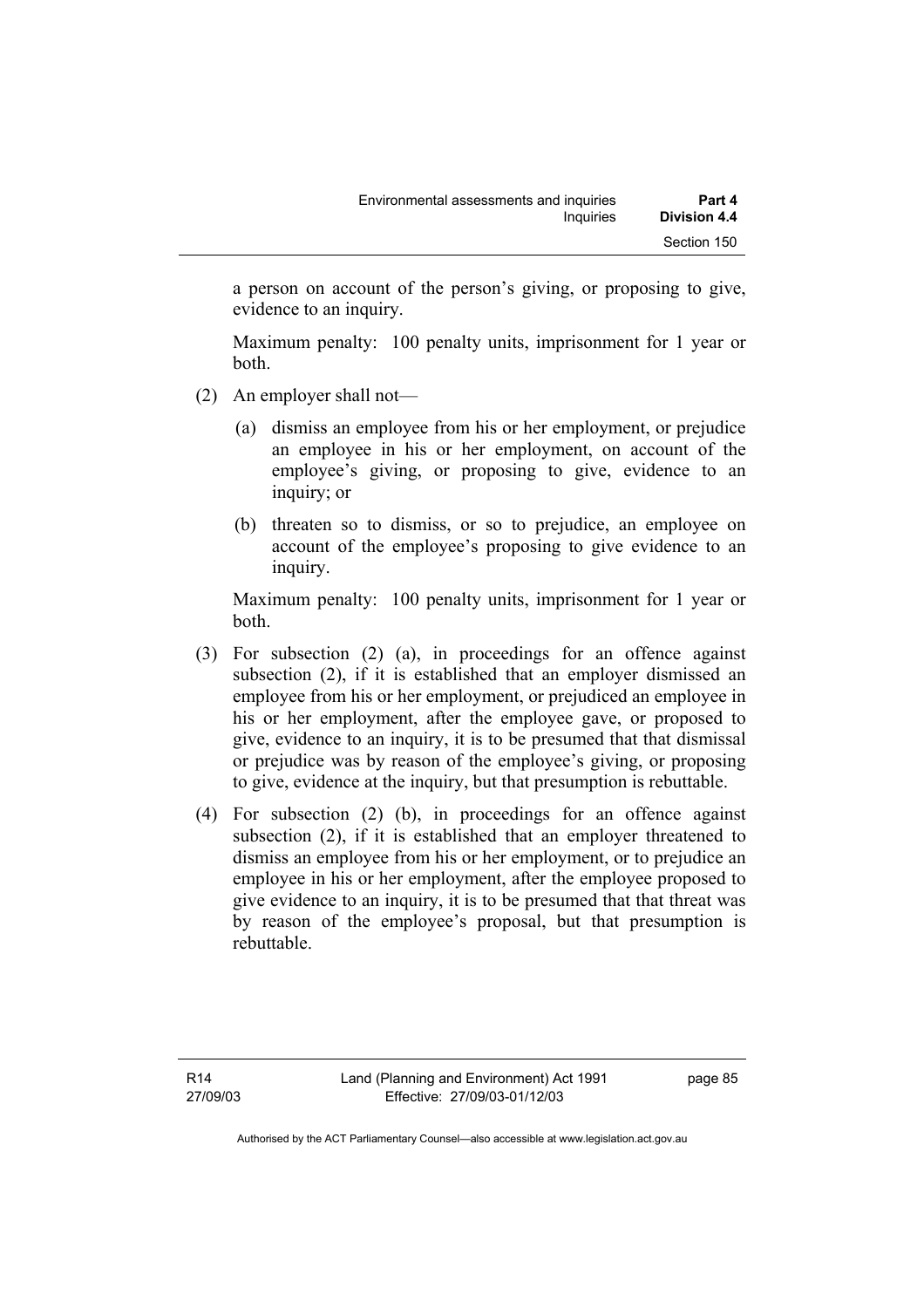### **151 Inspection of books and documents**

- (1) An authorised person may inspect any book or document given in evidence to the inquiry, and may make copies of, or copy extracts from, such a book or document.
- (2) A book or document given in evidence to an inquiry may be retained by the panel for such reasonable period as the panel thinks fit.
- (3) A panel shall allow the owner of a book or document retained by the panel reasonable access to the book or document.

### **152 Power of entry**

- (1) For an inquiry, an authorised person may enter any place—
	- (a) with the consent of the occupier; or
	- (b) pursuant to a warrant issued under section 153.
- (2) Before seeking the consent of the occupier of a place for subsection (1), an authorised person shall—
	- (a) if the authorised person is a panel member—produce written evidence of his or her appointment; and
	- (b) if the authorised person is the assistant of a panel member produce written evidence of his or her authority; and
	- (c) inform the occupier that he or she may refuse to give consent.
- (3) Where an authorised person obtains the consent of the occupier to enter a place under subsection (1), the authorised person shall ask the occupier to sign a written acknowledgment—
	- (a) that the occupier has been informed that he or she may refuse to so consent; and
	- (b) that the occupier has consented; and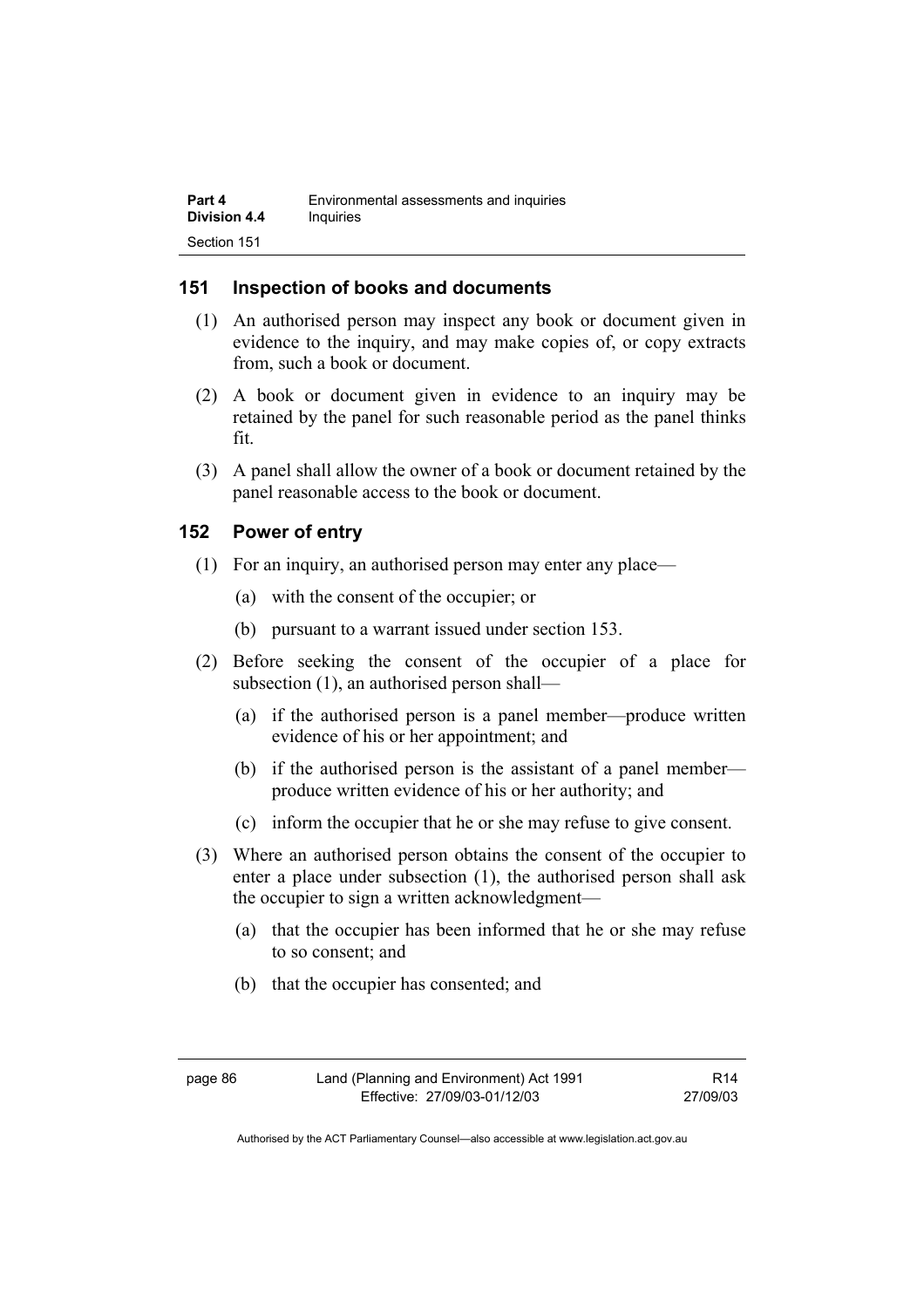| Environmental assessments and inquiries | Part 4              |
|-----------------------------------------|---------------------|
| Inquiries                               | <b>Division 4.4</b> |
|                                         | Section 153         |

- (c) of the day on which, and the time at which the occupier consented.
- (4) Where it is material, in any proceedings, for a court to be satisfied that an occupier has consented to the entry of premises by an authorised person under subsection (1) and an acknowledgment in accordance with subsection (3) signed by the occupier is not produced in evidence, it shall be presumed that the occupier did not consent, but that presumption is rebuttable.

### **153 Search warrants**

- (1) Where a panel member believes on reasonable grounds that it is necessary, for the inquiry, for an authorised person to enter and inspect any place and to search for and inspect anything or any kind of thing, within the next following 28 days the member may—
	- (a) lay before a magistrate an information on oath setting out those grounds; and
	- (b) apply for the issue of a warrant to search the place for such a thing or things, and to inspect it or them.
- (2) On application under subsection (1), the magistrate may issue a warrant authorising the authorised person named in the warrant, with such assistance and by such force as is necessary and reasonable—
	- (a) to enter the place; and
	- (b) to search for any specified thing or anything of a specified kind; and
	- (c) to inspect any such thing.
- (3) A magistrate shall not issue a warrant unless—
	- (a) the applicant or another person has given the magistrate, either orally or by affidavit, any further information that the

page 87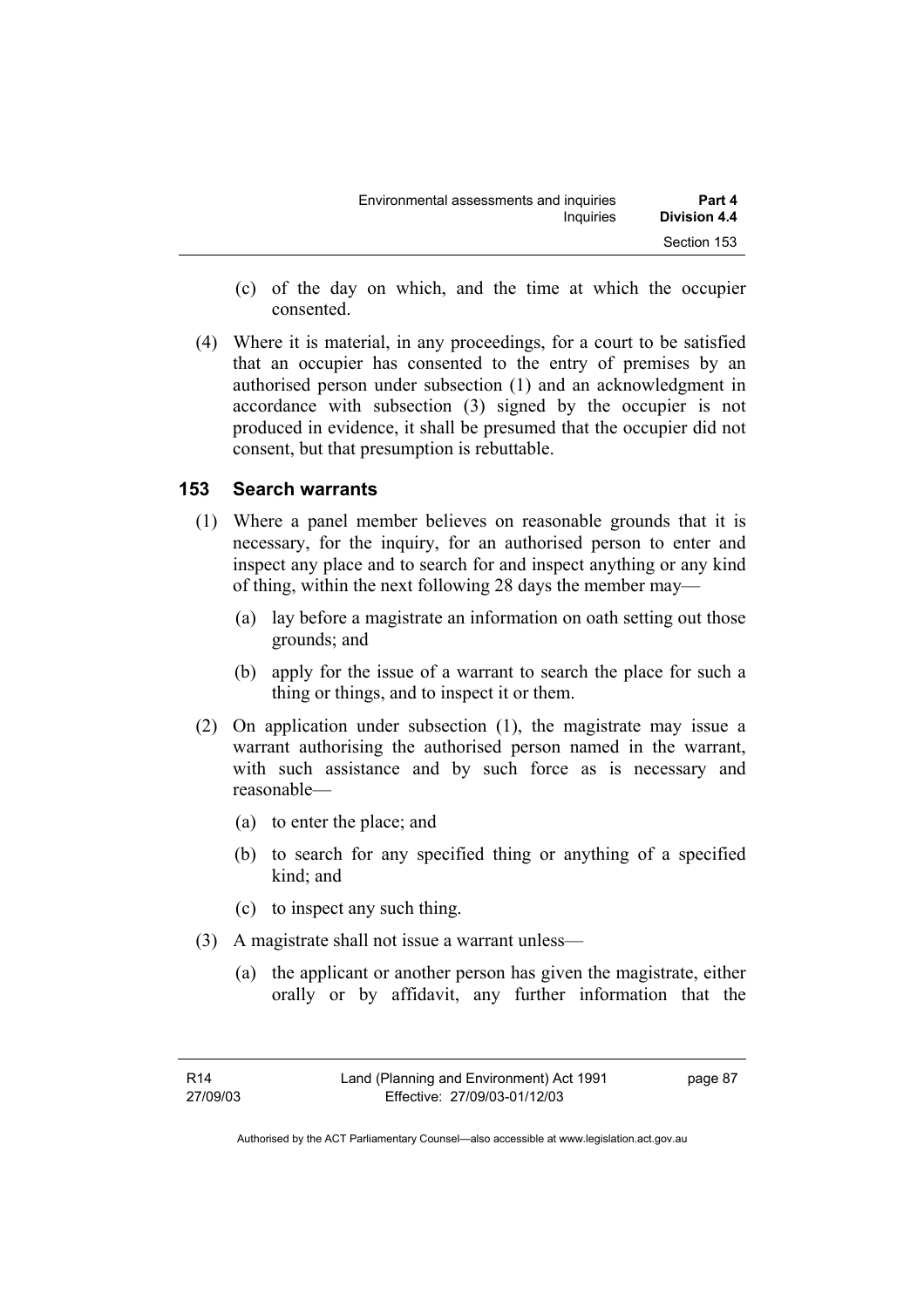magistrate requires concerning the grounds on which the issue of the warrant is sought; and

- (b) the magistrate is satisfied that there are reasonable grounds for issuing the warrant.
- (4) A warrant shall—
	- (a) specify the inquiry in relation to which the entry, search and inspection are authorised; and
	- (b) state the purpose for which it is issued; and
	- (c) specify particular hours during which the entry is authorised, or state that the entry is authorised at any time of the day or night; and
	- (d) include a description of the things, or kinds of things, in relation to which any power under section 154 may be exercised; and
	- (e) specify a date not later than 28 days after the date of issue of the warrant on which the warrant ceases to have effect.

### **154 Powers of search and inspection**

- (1) Subject to the terms of any warrant issued under section 153, where an authorised person enters a place in accordance with section 152, he or she may, for the purposes of the inquiry—
	- (a) inspect the place; or
	- (b) search for and inspect anything; or
	- (c) require the occupier to give the authorised person such assistance as is reasonable to enable the authorised person to exercise his or her powers under this section.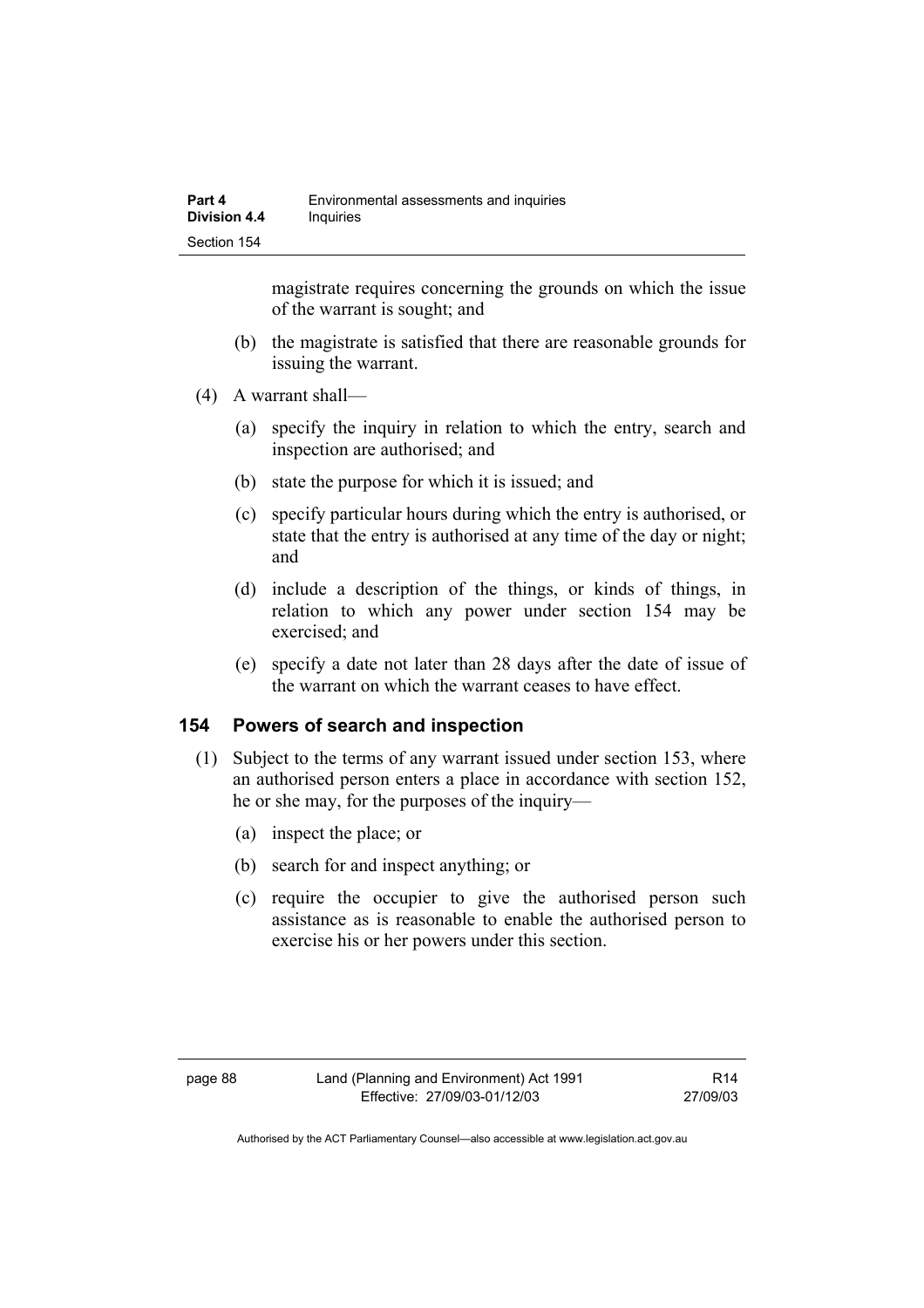| Environmental assessments and inquiries | Part 4       |
|-----------------------------------------|--------------|
| Inquiries                               | Division 4.4 |
|                                         | Section 155  |

 (2) A person shall not, without reasonable excuse, contravene a requirement made of the person under subsection (1) (c).

Maximum penalty: 50 penalty units.

### **155 Obstructing or resisting authorised person**

A person shall not wilfully obstruct or resist an authorised person in the exercise or attempted exercise of his or her powers under this subdivision.

Maximum penalty: 50 penalty units, imprisonment for 6 months or both.

#### **156 Contempt**

A person shall not, without reasonable excuse—

- (a) contravene a direction lawfully given by a panel member; or
- (b) disturb a panel member in the exercise of the member's functions; or
- (c) interrupt a hearing of an inquiry; or
- (d) use insulting language, or act in an insulting manner, towards a panel member; or
- (e) create a disturbance, or participate in the creation or continuation of a disturbance, in or near a place where a hearing of an inquiry is taking place; or
- (f) do any other act or thing which would, if the panel were a court of record, constitute a contempt of that court.

Maximum penalty: 50 penalty units, imprisonment for 6 months or both.

### **157 Protection of panel members and witnesses**

 (1) A panel member has, in the exercise of the member's functions, the same protection and immunity as a judge of the Supreme Court.

| R14      | Land (Planning and Environment) Act 1991 | page 89 |
|----------|------------------------------------------|---------|
| 27/09/03 | Effective: 27/09/03-01/12/03             |         |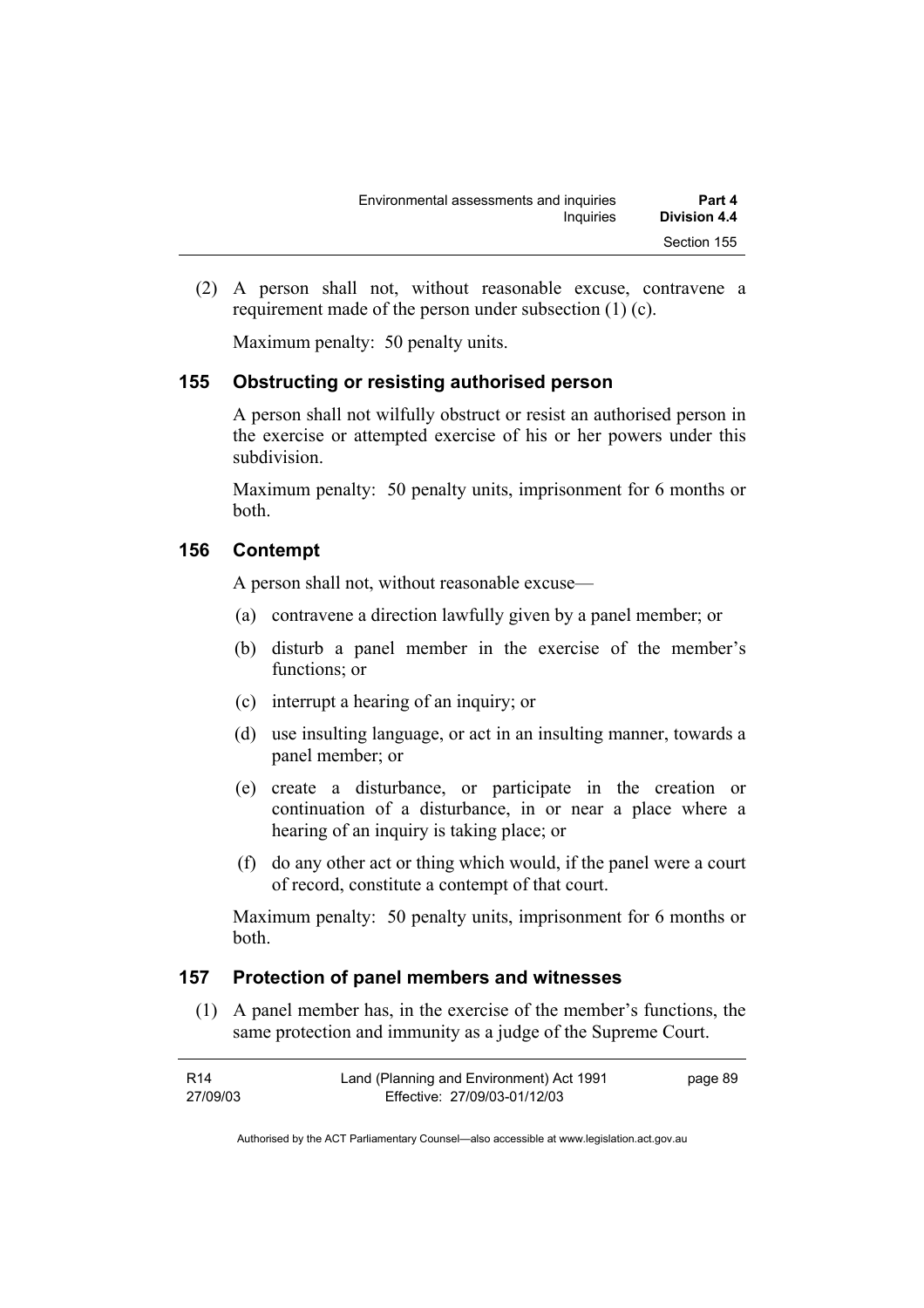| Part 4              | Environmental assessments and inquiries |
|---------------------|-----------------------------------------|
| <b>Division 4.4</b> | Inquiries                               |
| Section 157         |                                         |

 (2) Subject to this division, a person giving evidence to an inquiry has the same protection, and is subject to the same liabilities, in any civil or criminal proceedings as a witness in proceedings in the Supreme Court.

page 90 Land (Planning and Environment) Act 1991 Effective: 27/09/03-01/12/03

R14 27/09/03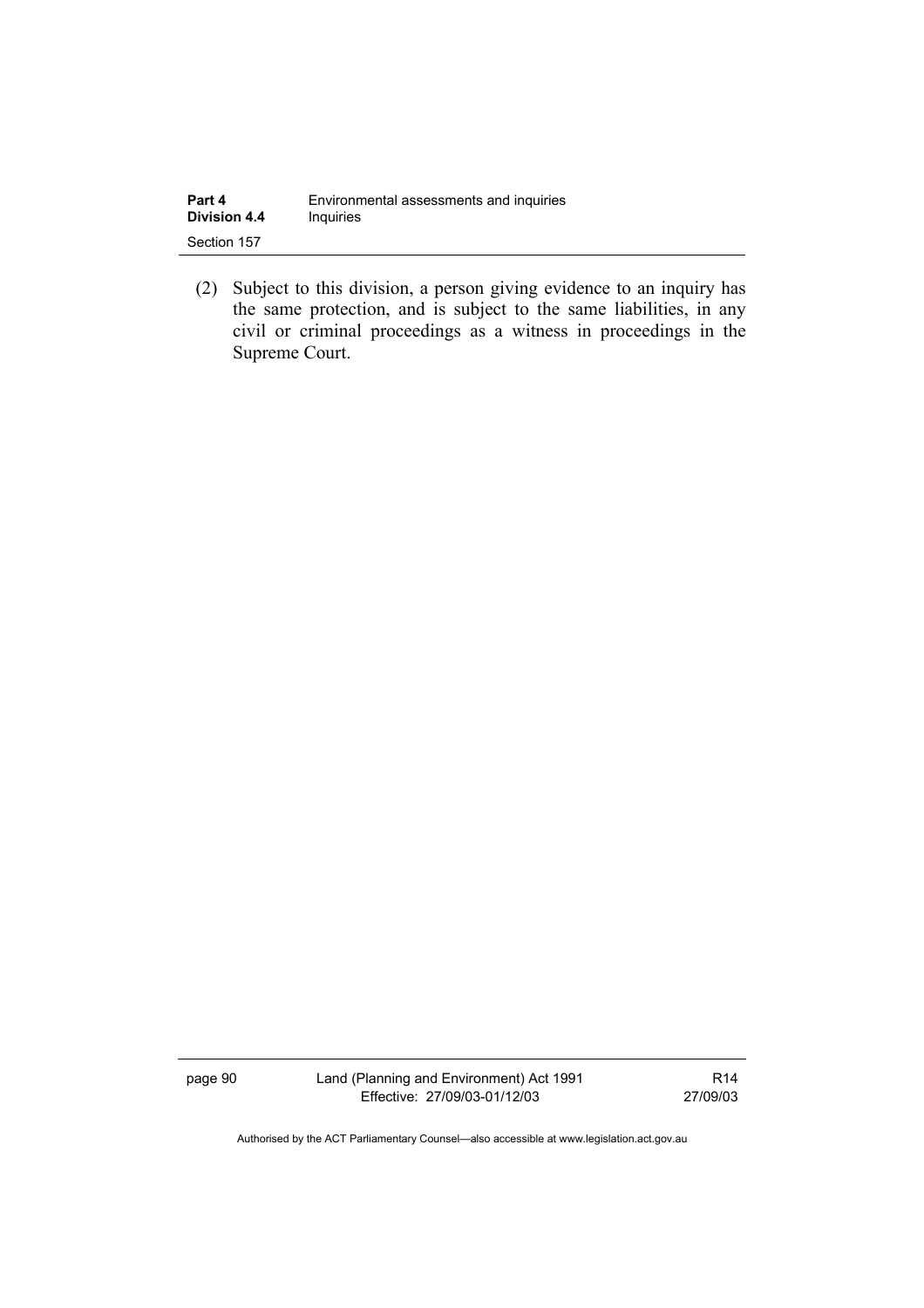# **Part 5 Land administration**

## **Division 5.1 Preliminary**

### **159 Definitions for pt 5**

In this part:

*building and development provision*, in relation to a lease, means a provision of the lease that requires the lessee to carry out specified works on the land comprised in the lease or on any unleased Territory land.

*consolidation* means the surrender of 2 or more leases held by the same lessee and the grant of a new lease or leases to that lessee for the purpose of consolidating the parcels of land comprised in the surrendered leases.

*lease* means a lease (other than a sublease)—

- (a) granted under this Act; or
- (b) that is taken under section 289 (Status of leases and licences) to have been granted under this Act; or
- (c) granted or arising under the *Unit Titles Act 2001*.

*lessee* means the person who is the proprietor of a lease, whether or not he or she is the registered proprietor of the lease, and whether or not the lease was granted to him or her or the lease passed to him or her by assignment, transfer, devolution or operation of law.

*market value*, of a lease, means the amount that could be expected to be paid for the lease on the open market if it were sold by a willing but not anxious seller to a willing but not anxious buyer.

*nominal rent lease* means a lease of Territory land for nominal rent.

R14 27/09/03 page 91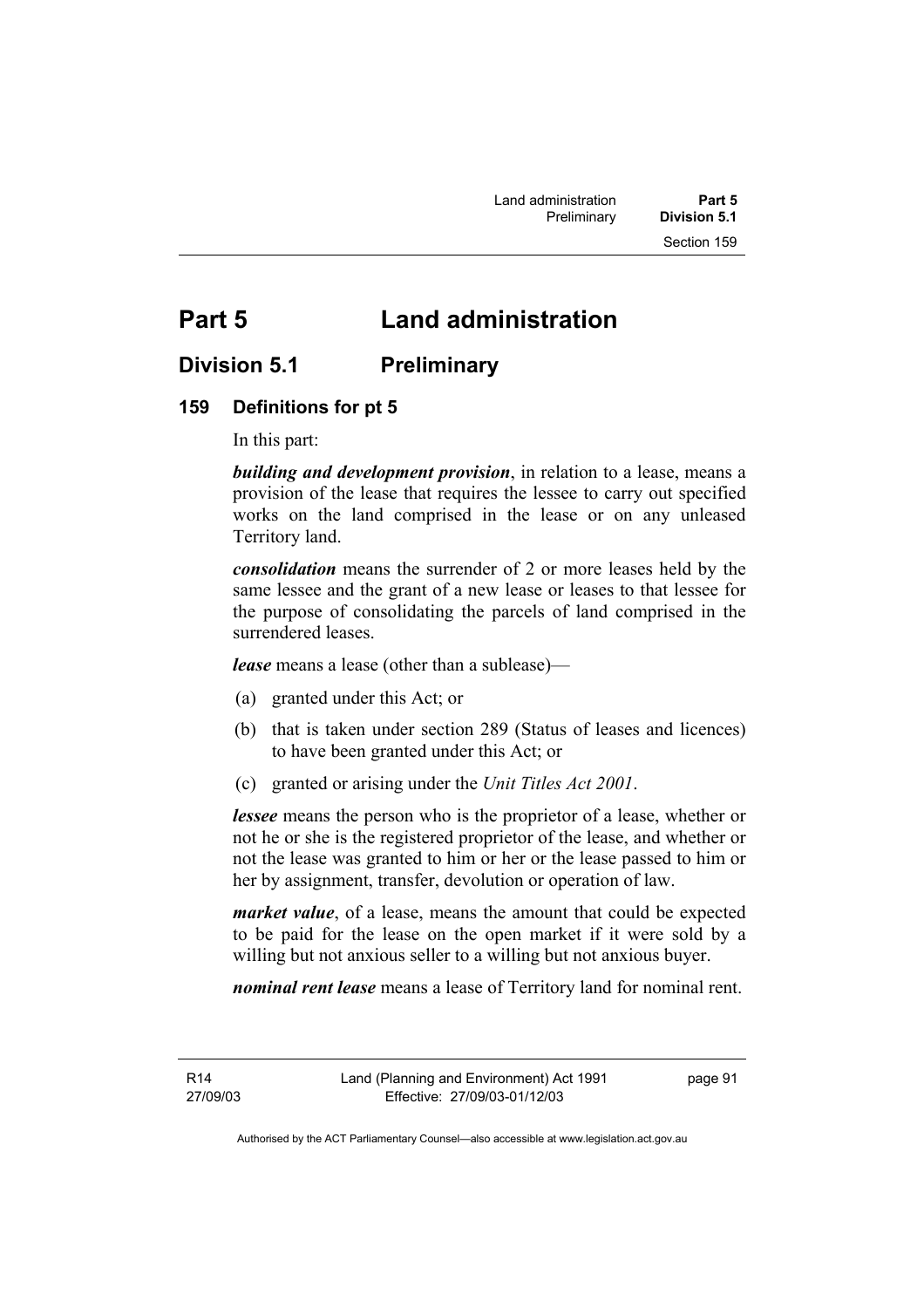| Part 5       | Land administration |
|--------------|---------------------|
| Division 5.1 | Preliminary         |
| Section 159  |                     |

*provision*, of a lease, includes a provision incorporated in the lease by reference and any other provision to which the lease is subject.

*public car park* means a road related area within the meaning of section 42 (Regulations about parking) of the *Road Transport (Safety and Traffic Management) Act 1999* that is available for use by the public for parking without the payment of money.

*registered lease* means a lease registered in the register kept under the *Land Titles Act 1925.*

*registered proprietor*, in relation to a lease, means the person who is registered under the *Land Titles Act 1925* as proprietor of the lease.

*rental lease* means a lease of Territory land for rent in excess of nominal rent.

*residential lease* means a lease of Territory land granted for residential purposes only.

*rural lease* means a lease of Territory land granted for rural purposes or purposes including rural purposes.

*sublease* means a sublease of a parcel of land, or part of a parcel of land, subject to a lease, or of a building, or a part of a building, on a parcel of land subject to a lease.

*sublessee* means the person who is the proprietor of a sublease, whether the sublease was granted to him or her or the sublease has passed to him or her by assignment, transfer, devolution or operation of law.

*subdivision* means the surrender of 1 lease, or the surrender of more than 1 lease, held by the same lessee, and the grant of new leases to that lessee for the purpose of subdividing the parcel or parcels of land comprised in the surrendered lease or leases, but does not include the subdivision of land under the *Unit Titles Act 2001.*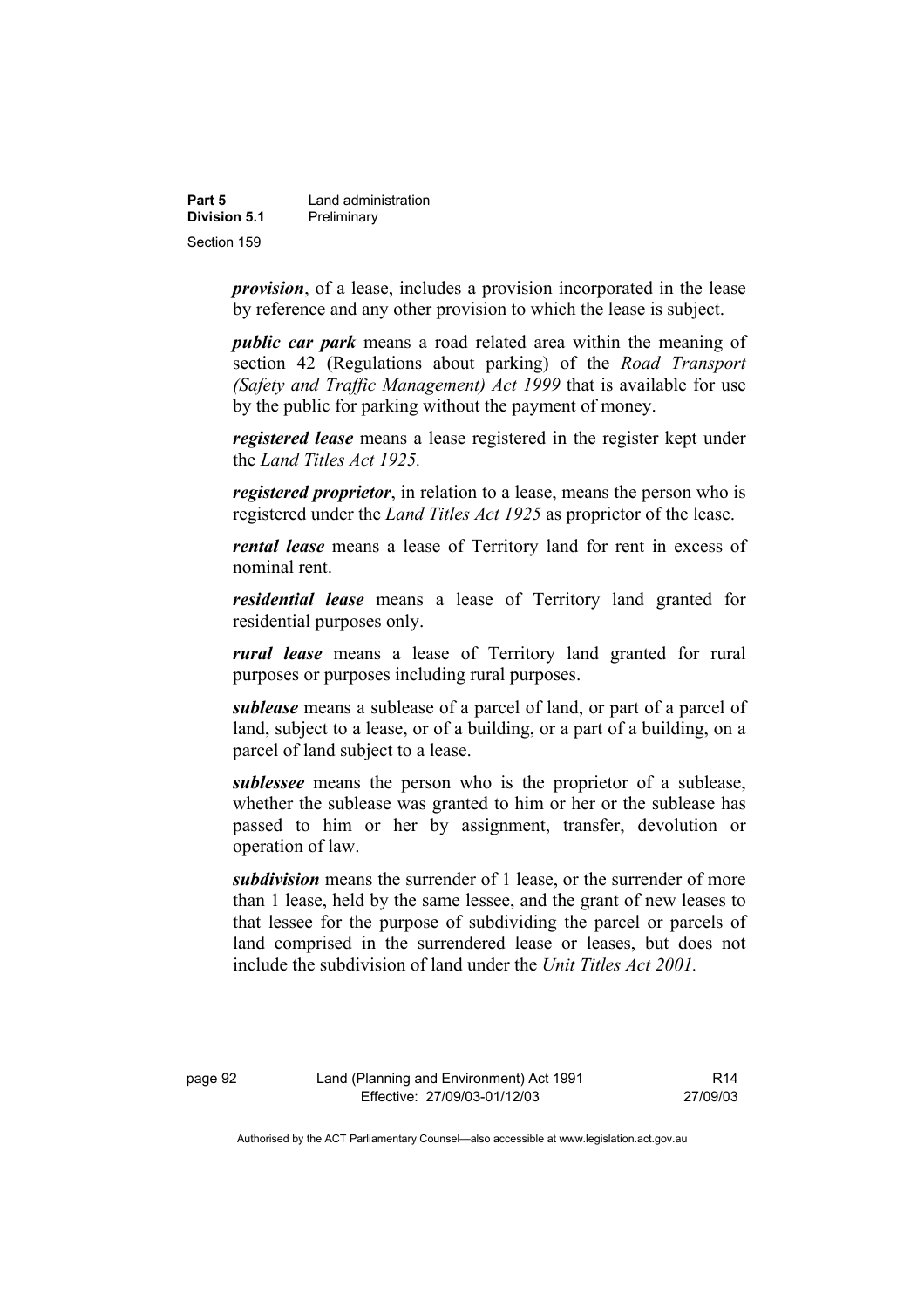| Part 5       | Land administration |
|--------------|---------------------|
| Division 5.2 | Leases              |
| Section 160  |                     |

#### **160 Application**

- (1) This part applies to the grant of an interest in Territory land by the planning and land authority on behalf of the Executive.
- (2) This part does not apply to a transfer by the Territory of a registered lease of which the Territory is the registered proprietor.

## **Division 5.2 Leases**

#### **160A Effect qualified**

This division has effect subject to division 5.4 (Restrictions on rural leases).

### **160B Planning and land authority may grant leases**

- (1) The planning and land authority is authorised to grant, on behalf of the Executive, leases that the Executive may grant on behalf of the Commonwealth.
- (2) In this section:

*lease* means a lease of Territory land.

#### **161 Granting of leases**

- (1) The planning and land authority may grant a lease by—
	- (a) auction; or
	- (b) tender; or
	- (c) ballot; or
	- (d) direct grant.
	- *Note* A fee may be determined under s 287 (Determination of fees) for this section.
- (2) A lease granted under this section may include provisions—

page 93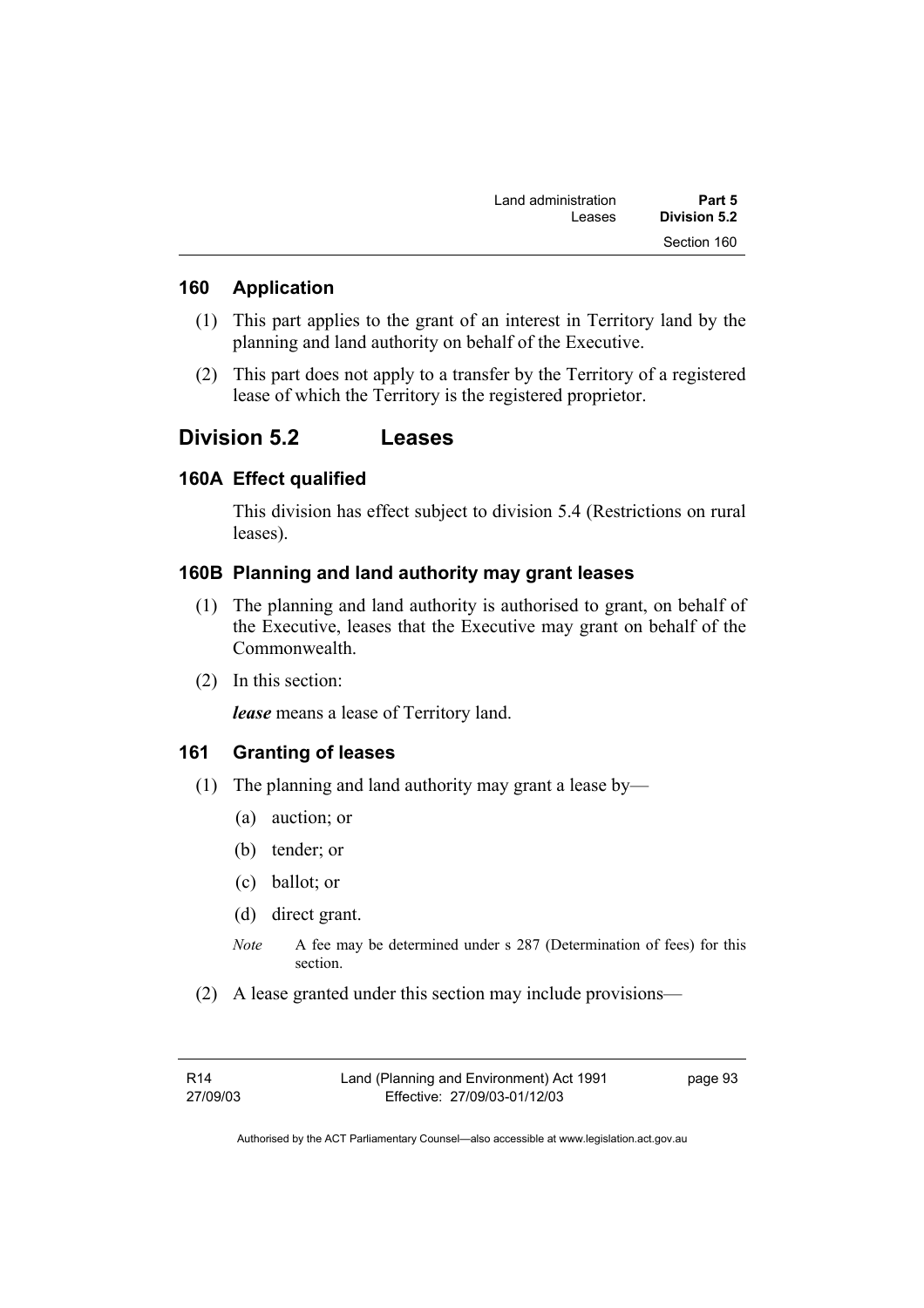| Part 5              | Land administration |
|---------------------|---------------------|
| <b>Division 5.2</b> | Leases              |
| Section 163         |                     |

- (a) requiring the lessee to develop the land comprised in the lease, or any unleased Territory land, in a specified way; or
- (b) requiring the lessee to give security for the performance of any of his or her obligations under the lease.
- (3) The planning and land authority may restrict the persons eligible for the grant of a lease under subsection  $(1)$   $(a)$ ,  $(b)$  or  $(c)$  by specifying, in the relevant notice of auction, tender or ballot, a class of persons eligible or ineligible for the grant of a lease pursuant to the auction, tender or ballot.
- (4) Where, pursuant to a restriction imposed under subsection (3), only 1 person is eligible for the grant of a lease under subsection (1) (a), (b) or (c), the planning and land authority may grant a lease to that person under subsection (1) (d) without auctioning the lease, calling tenders or conducting a ballot (as the case may be).
- (5) A lease granted under subsection (1) (d) shall be granted subject to such provisions as are agreed between the planning and land authority and the applicant for the lease.
- (6) The planning and land authority shall not grant a lease of Territory land under subsection (1) (d) otherwise than in accordance with criteria specified pursuant to subsection (7).
- (7) The Executive may, for the purposes of this section, in writing—
	- (a) specify criteria for the granting of leases under subsection (1) (d); or
	- (b) amend or revoke criteria so specified.
- (8) An instrument under subsection (7) is a disallowable instrument.
	- *Note* A disallowable instrument must be notified, and presented to the Legislative Assembly, under the *Legislation Act 2001*.

### **163 Leases to community organisations**

(1) In this section:

| page 94 | Land (Planning and Environment) Act 1991 | R <sub>14</sub> |
|---------|------------------------------------------|-----------------|
|         | Effective: 27/09/03-01/12/03             | 27/09/03        |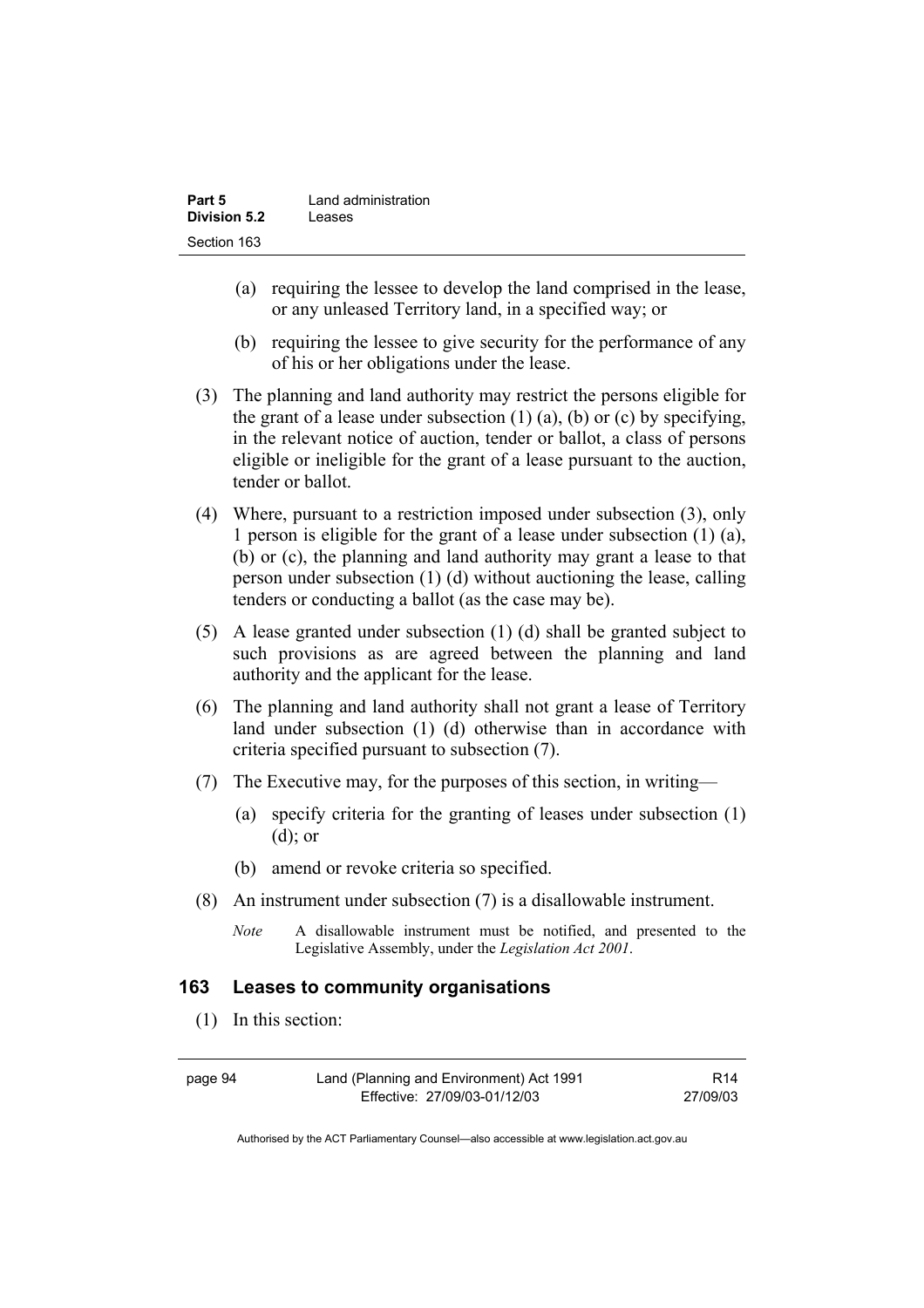*community organisation* means a body corporate that—

- (a) has as its principal purpose the provision of a service, or a form of assistance, to persons living or working in the Territory; and
- (b) is not carried on for the pecuniary profit or gain of its members; and
- (c) does not hold a club licence under the *Liquor Act 1975*.
- (2) The planning and land authority may grant a lease of Territory land to a community organisation without charge or for a charge that is less than the market value of the lease.
- (3) The planning and land authority shall not grant a lease under this section otherwise than in accordance with criteria for the granting of leases to community organisations specified pursuant to subsection  $(4).$
- (4) The Executive may, for the purposes of this section, in writing—
	- (a) specify criteria for the granting of leases to community organisations; or
	- (b) amend or revoke criteria so specified.
- (5) An instrument under subsection (4) is a disallowable instrument.
	- *Note* A disallowable instrument must be notified, and presented to the Legislative Assembly, under the *Legislation Act 2001*.
- (8) A community organisation shall not transfer a lease granted under this section and a purported transfer of such a lease shall be of no effect.
- (9) This section does not limit the power of the planning and land authority to grant a lease of Territory land to a community organisation otherwise than under this section.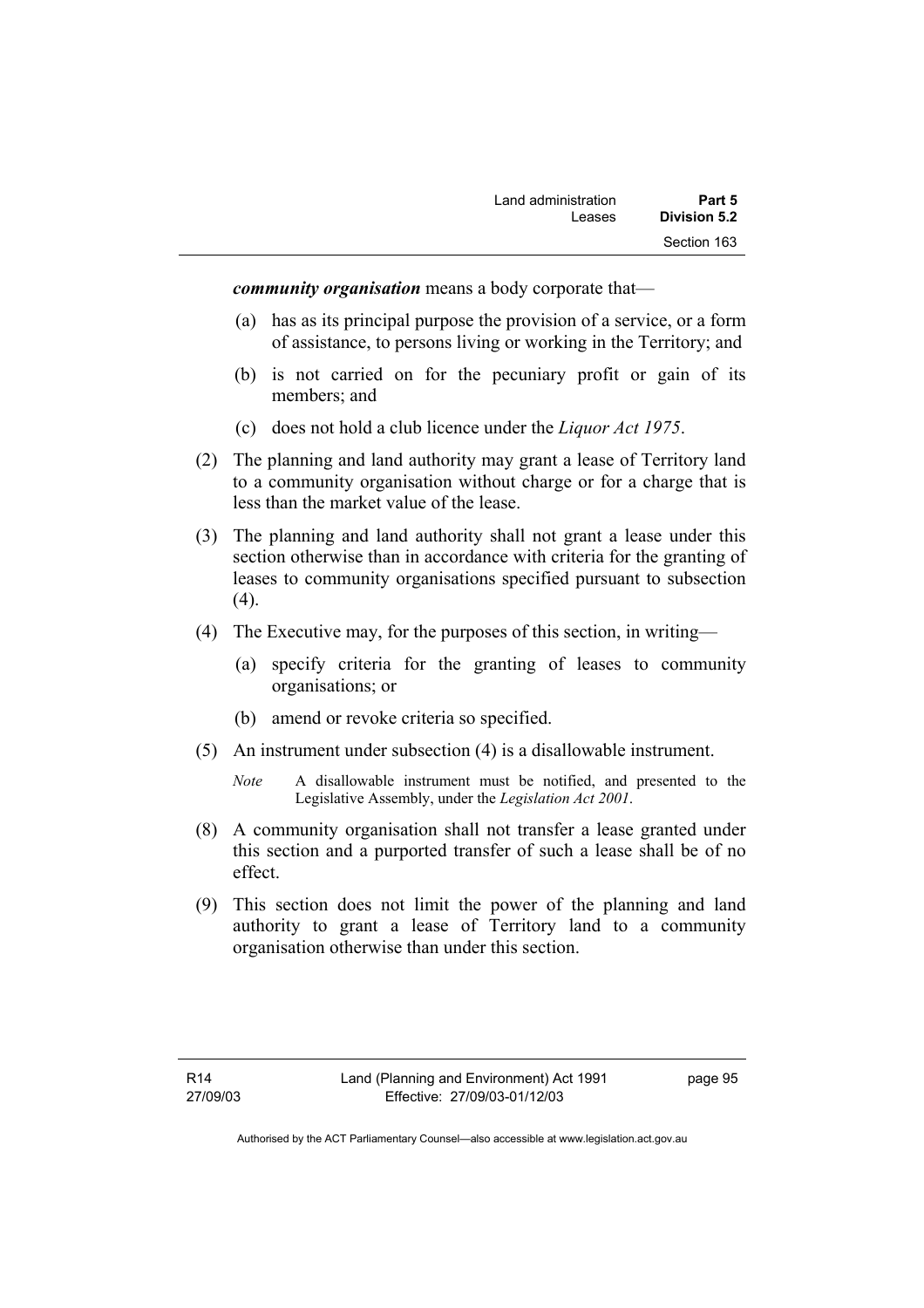| Part 5       | Land administration |
|--------------|---------------------|
| Division 5.2 | Leases              |
| Section 164  |                     |

#### **164 Special leases**

- (1) The planning and land authority may grant a lease of Territory land for a charge that is less than the market value of the lease if the authority is satisfied it is desirable and in the public interest to do so to facilitate—
	- (a) the economic development of the Territory; or
	- (b) the development of business in the Territory.
- (2) The planning and land authority shall not grant a lease of Territory land under this section otherwise than in accordance with criteria for the granting of special leases specified pursuant to subsection (3).
- (3) The Executive may, for the purposes of this section, in writing—
	- (a) specify criteria for the granting of special leases; or
	- (b) amend or revoke criteria so specified.
- (4) An instrument under subsection (3) is a disallowable instrument.
	- *Note* A disallowable instrument must be notified, and presented to the Legislative Assembly, under the *Legislation Act 2001*.
- (7) The lessee under a lease to which this section applies shall not, for a period of 5 years after the day on which the lease is granted—
	- (a) assign or transfer the lease; or
	- (b) sublet the land comprised in the lease or any part of it; or
	- (c) part with possession of the land comprised in the lease or any part of it;

without having obtained the written consent of the planning and land authority and any assignment, transfer, sublease, agreement or arrangement made or entered into in contravention of this subsection shall be of no effect.

 (8) The planning and land authority shall not consent to the lessee under a lease to which this section applies—

| page 96 | Land (Planning and Environment) Act 1991 | R <sub>14</sub> |
|---------|------------------------------------------|-----------------|
|         | Effective: 27/09/03-01/12/03             | 27/09/03        |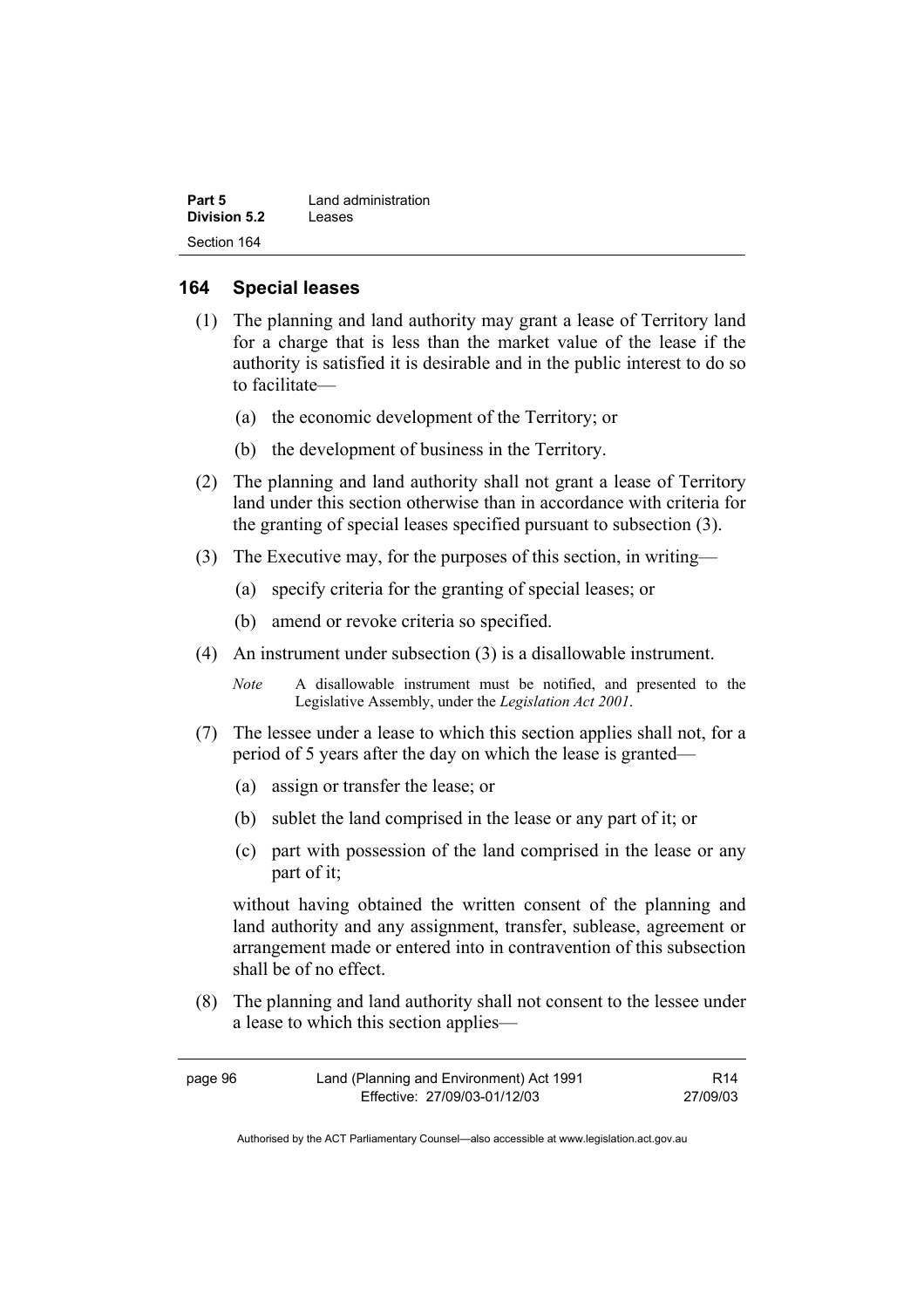- (a) assigning or transferring the lease; or
- (b) subletting the land comprised in the lease or any part of it; or
- (c) parting with possession of the land comprised in the lease or any part of it;

unless it is satisfied that the person to whom it is proposed that the lease should be assigned or transferred, the person to whom it is proposed that a sublease should be granted or the person to whom it is proposed that possession of the land should be given, as the case may be, is a person who satisfies the criteria of eligibility specified pursuant to subsection (2) in respect of the class of leases in which the lease is included.

## **166 Inquiries and assessments in relation to granting of leases**

If it is proposed that a lease of Territory land be granted, the Minister may—

- (a) establish a panel to conduct an inquiry into whether the proposed lease should be granted; or
- (b) direct that an assessment be made into the possible environmental impact of a decision to grant the lease.

### **166A Grants of leases after inquiries or assessments**

- (1) This section applies if the Minister, under section 166, establishes a panel to conduct an inquiry, or directs that an assessment be made, in relation to the proposed grant of a lease.
- (2) The Minister must—
	- (a) consider the report of the panel or the assessment; and
	- (b) review the provisions of the proposed lease taking the report or assessment into account; and
	- (c) direct the planning and land authority—

| R14      | Land (Planning and Environment) Act 1991 | page 97 |
|----------|------------------------------------------|---------|
| 27/09/03 | Effective: 27/09/03-01/12/03             |         |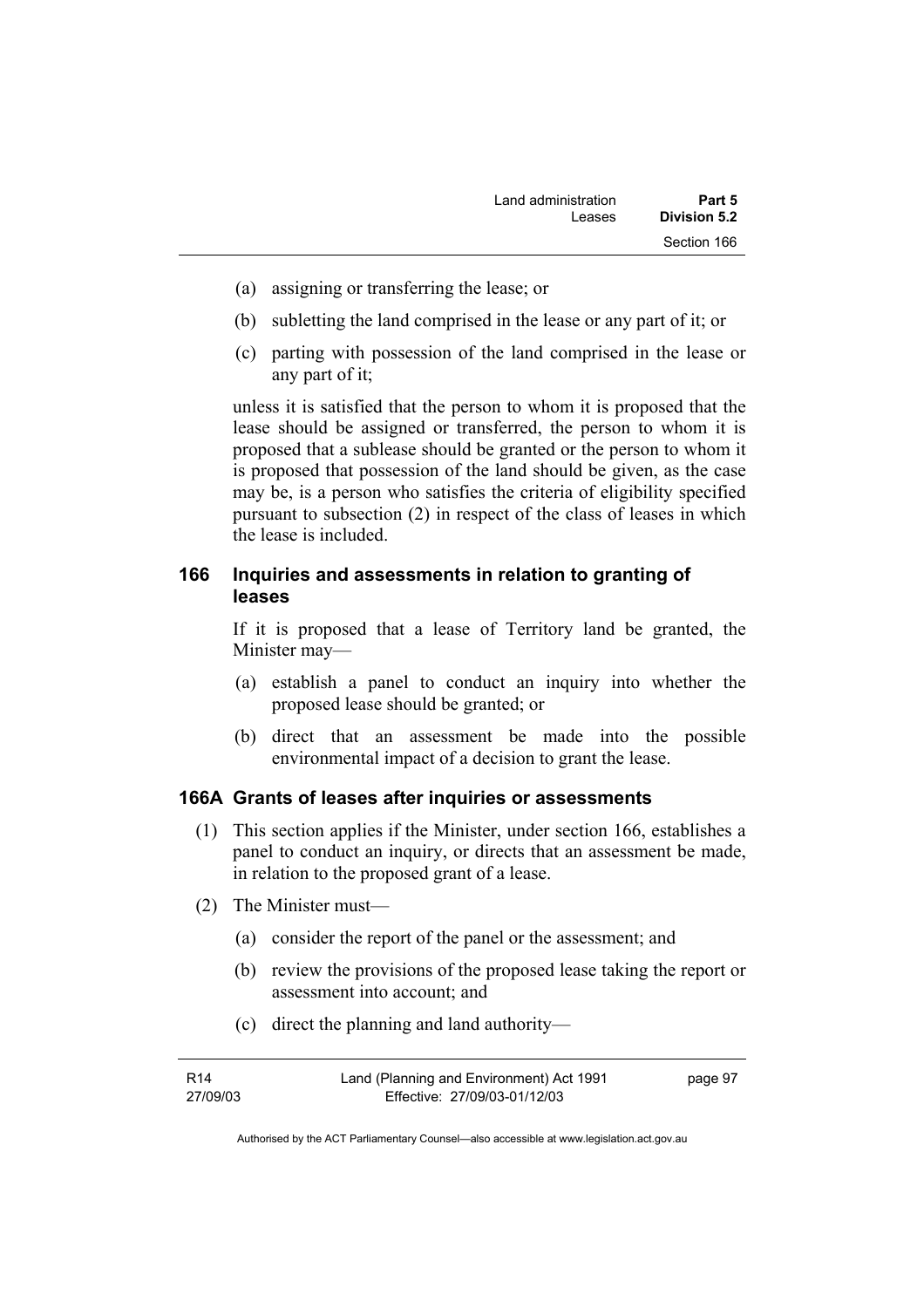| Part 5       | Land administration |
|--------------|---------------------|
| Division 5.2 | Leases              |
| Section 167  |                     |

- (i) to grant the proposed lease; or
- (ii) to grant the proposed lease as varied in accordance with the direction; or
- (iii) to refuse to grant the proposed lease.
- (3) The planning and land authority may grant the proposed lease only in accordance with a direction of the Minister under subsection  $(2)$  (c).

#### **167 Eligibility for certain classes of leases**

- (1) The Executive may, in writing—
	- (a) declare a specified class of leases to be leases to which this section applies; or
	- (b) specify, in respect of a class of leases declared under paragraph (a) to be leases to which this section applies, criteria for determining whether a person is eligible to hold the land comprised in a lease included in that class; or
	- (c) amend or revoke a declaration under paragraph (a) or criteria specified under paragraph (b).
- (2) An instrument under subsection (1) is a disallowable instrument.
	- *Note* A disallowable instrument must be notified, and presented to the Legislative Assembly, under the *Legislation Act 2001*.
- (3) The planning and land authority shall not grant a lease to which this section applies to a person who does not satisfy the criteria specified pursuant to subsection (1) (b) in respect of the class of leases in which the lease is included.
- (4) The validity of a lease to which this section applies is not to be taken to be affected by a failure to comply with subsection (3).
- (5) The lessee under a lease to which this section applies, or any other person having an interest in such a lease, shall not—

page 98 Land (Planning and Environment) Act 1991 Effective: 27/09/03-01/12/03 R14 27/09/03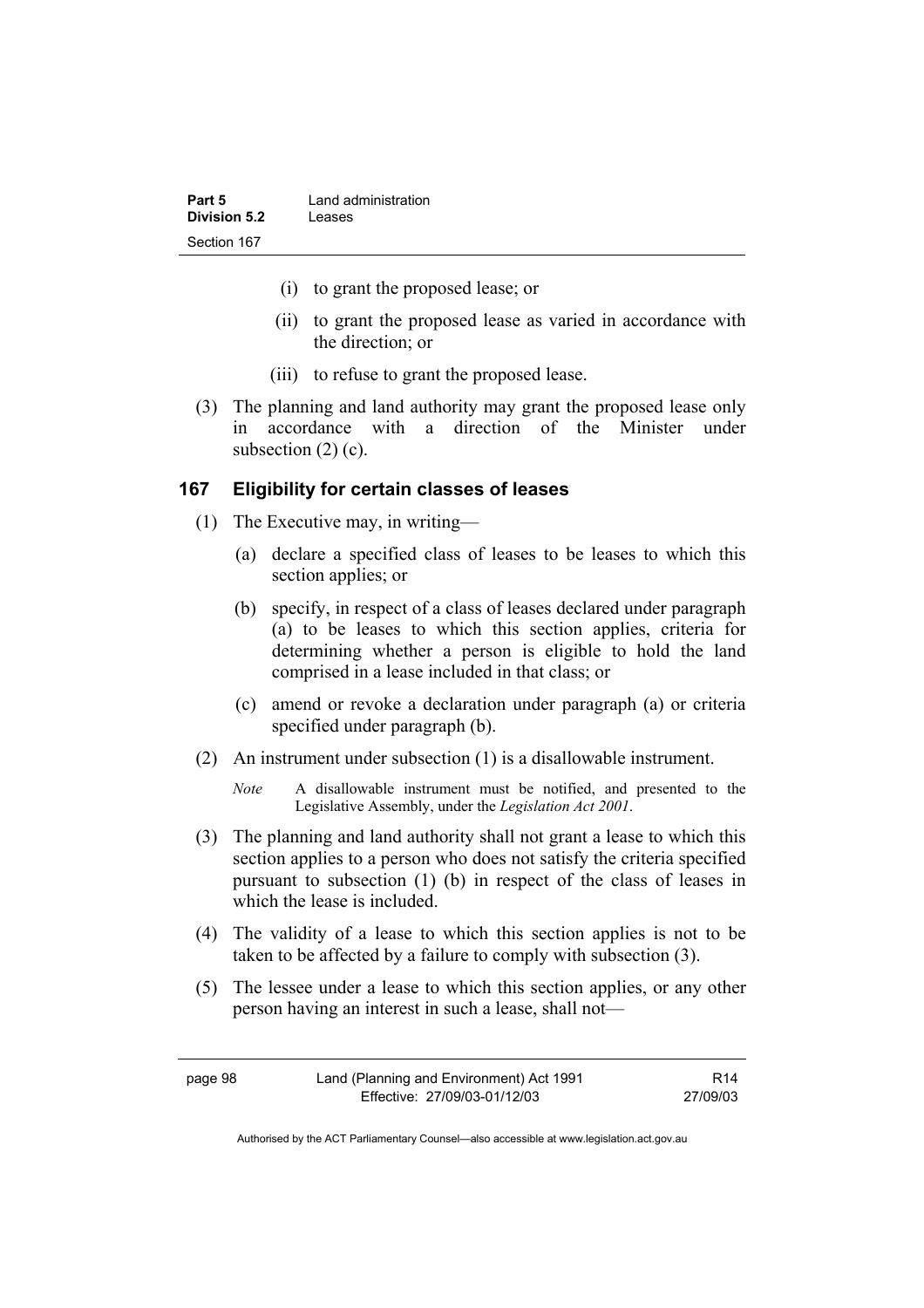- (a) assign or transfer the lease; or
- (b) sublet the land comprised in the lease or any part of it; or
- (c) part with possession of the land comprised in the lease or any part of it;

without having obtained the written consent of the planning and land authority and any assignment, transfer, sublease, agreement or arrangement made or entered into in contravention of this subsection shall be of no effect.

- (6) The planning and land authority shall not consent to the lessee under a lease to which this section applies, or to any other person having an interest in such a lease—
	- (a) assigning or transferring the lease; or
	- (b) subletting the land comprised in the lease or any part of it; or
	- (c) parting with possession of the land comprised in the lease or any part of it;

unless it is satisfied that the person to whom it is proposed that the lease should be assigned or transferred, the person to whom it is proposed that a sublease should be granted or the person to whom it is proposed that possession of the land should be given, as the case may be, is a person who satisfies the criteria of eligibility specified pursuant to subsection (1) (b) in respect of the class of leases in which the lease is included.

### **168 Authority need not grant lease**

- (1) The planning and land authority need not grant a lease of Territory land to an applicant, even if applications for the lease have been invited.
- (2) If applications for a lease have been invited subject to conditions, the planning and land authority may, without granting a lease, invite

R14 27/09/03 page 99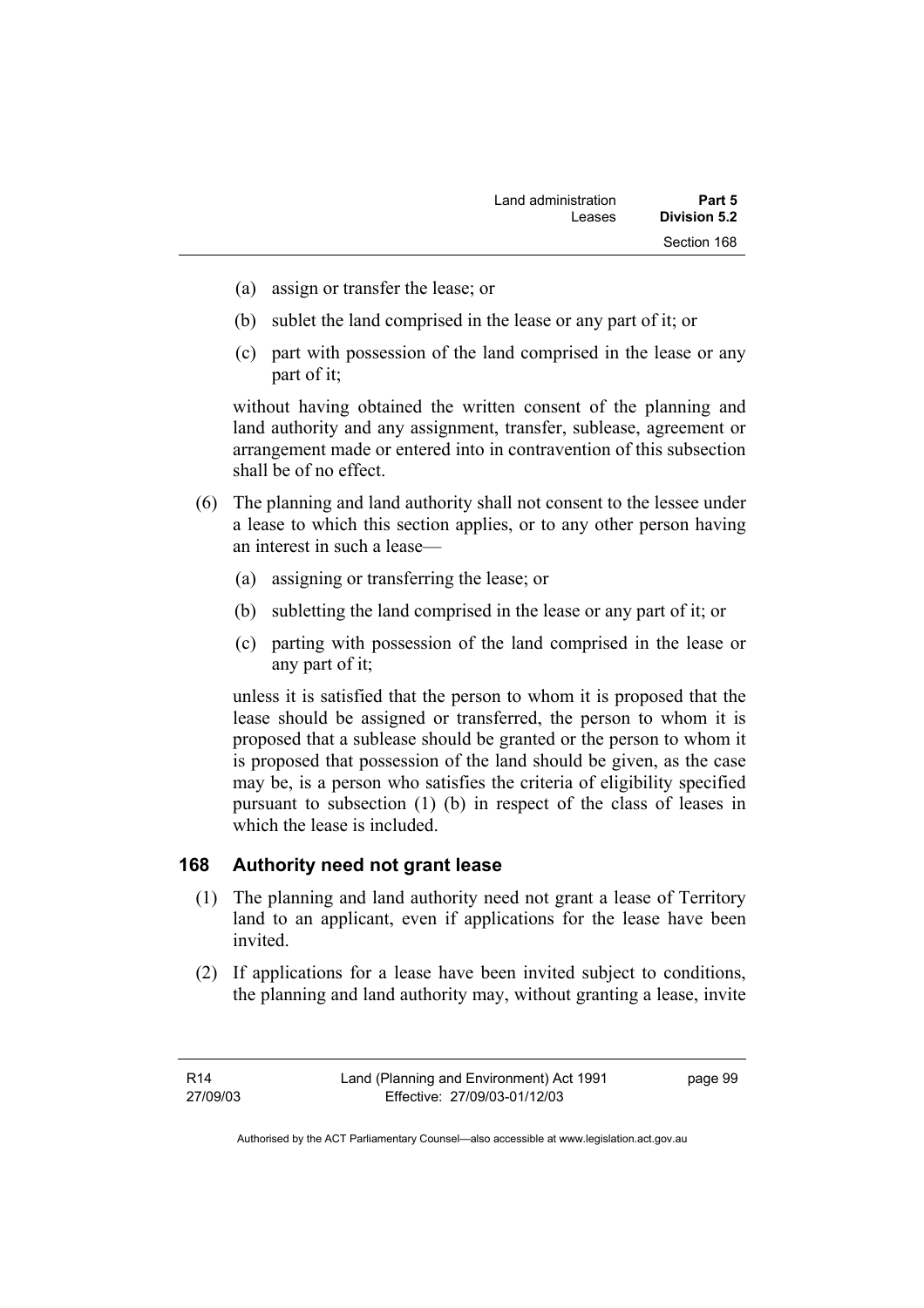| Part 5       | Land administration |
|--------------|---------------------|
| Division 5.2 | Leases              |
| Section 169  |                     |

fresh applications for the lease subject to the same or other conditions.

### **169 Payment for leases**

- (1) Subject to subsection (2), the planning and land authority shall not grant a lease of Territory land otherwise than for payment of an amount that is not less than the market value of the lease.
- (2) Subsection (1) does not apply in respect of—
	- (a) a lease granted for a rent that is the full market rental value of the lease; or
	- (b) a lease granted under section 161 (1) (d), 163, 164, 171, 171A or 172.

#### **170 Failure to accept and execute lease**

- (1) Subject to subsection (2), where a person who is entitled to the grant of a lease of Territory land pursuant to this part fails to—
	- (a) accept and execute the lease; or
	- (b) pay any amount that he or she is required to pay before being granted the lease;

within the prescribed period, the planning and land authority may, by instrument served on the person, terminate his or her right to the grant of the lease.

- (2) An instrument under subsection (1) shall—
	- (a) specify the ground on which it is given; and
	- (b) state that it takes effect on the day 28 days after the day on which it is served.
- (3) An instrument under subsection (1) may be served on a person by—
	- (a) delivering it to the person personally; or

| page 100 | Land (Planning and Environment) Act 1991 | R <sub>14</sub> |
|----------|------------------------------------------|-----------------|
|          | Effective: 27/09/03-01/12/03             | 27/09/03        |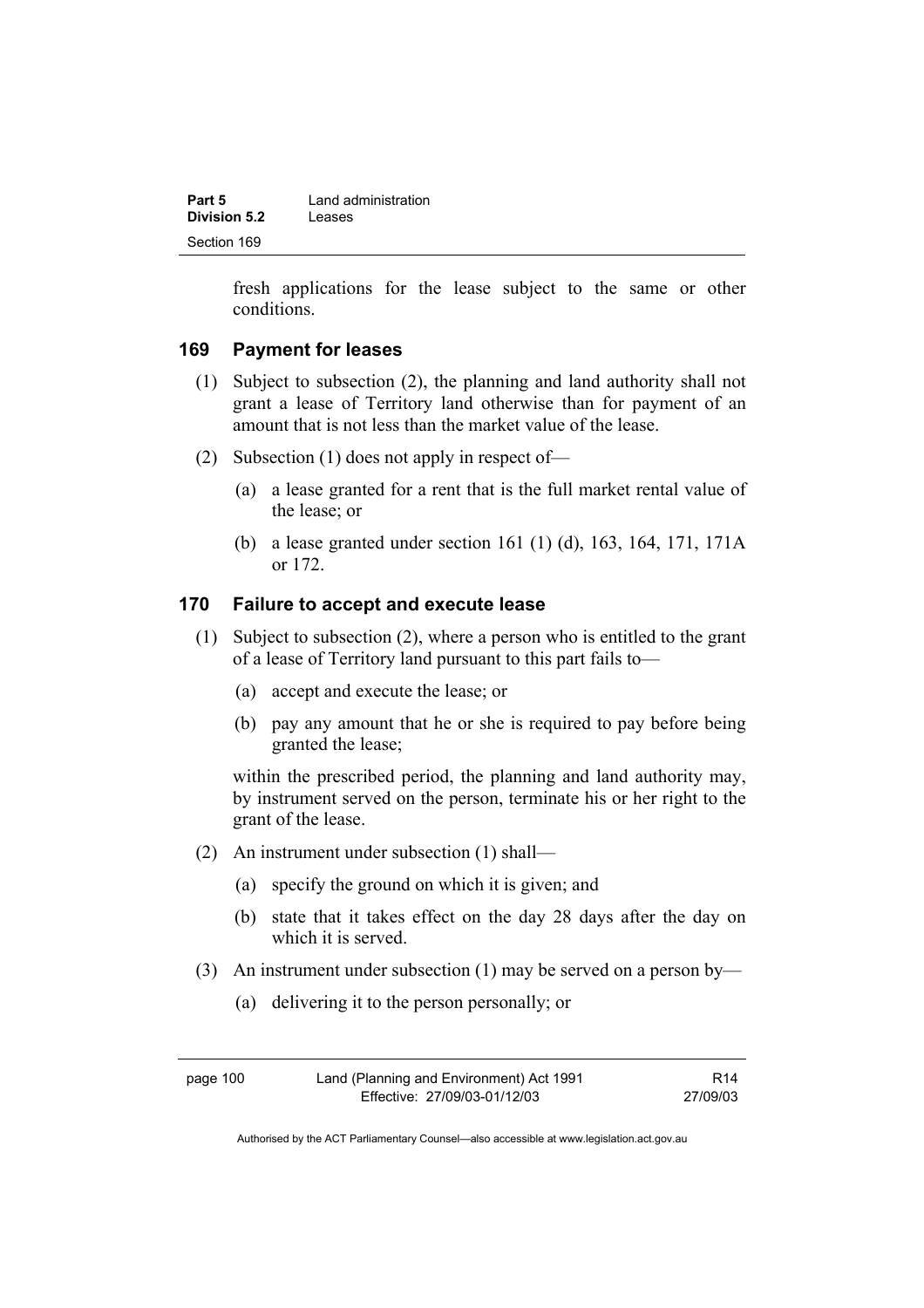| Part 5       | Land administration |
|--------------|---------------------|
| Division 5.2 | Leases              |
| Section 171  |                     |

- (b) sending it to the person by post; or
- (c) where the residential address of the person is not known to the planning and land authority —publishing a copy of the instrument in a daily newspaper.
- (4) An instrument under subsection (1) shall take effect on the day 28 days after the day on which it is served.
- (5) A person whose right to the grant of a lease has been terminated under this section shall not have any claim for compensation in respect of the termination of the right or for the recovery of any money paid to the planning and land authority in respect of the grant of the lease.

### **171 Grant of further residential leases**

- (1) This section applies if—
	- (a) the holder of a residential lease of land applies to the planning and land authority for the grant of a further residential lease of the land; and
	- (b) neither the Territory nor the Commonwealth needs the land for a public purpose; and
	- (c) the lessee pays the fee worked out under the determination under subsection (3); and
	- (d) the lessee surrenders the existing lease.
- (2) The planning and land authority must grant the lessee a further residential lease of the land for a term not longer than 99 years to begin on the day after the day the existing lease is surrendered.
- (3) The Minister may make a determination, in writing, for subsection  $(1)$  (c).
- (4) If the term of a further lease granted under subsection (2) is not longer than the term of the existing lease, the fee payable under

| R14      | Land (Planning and Environment) Act 1991 | page 101 |
|----------|------------------------------------------|----------|
| 27/09/03 | Effective: 27/09/03-01/12/03             |          |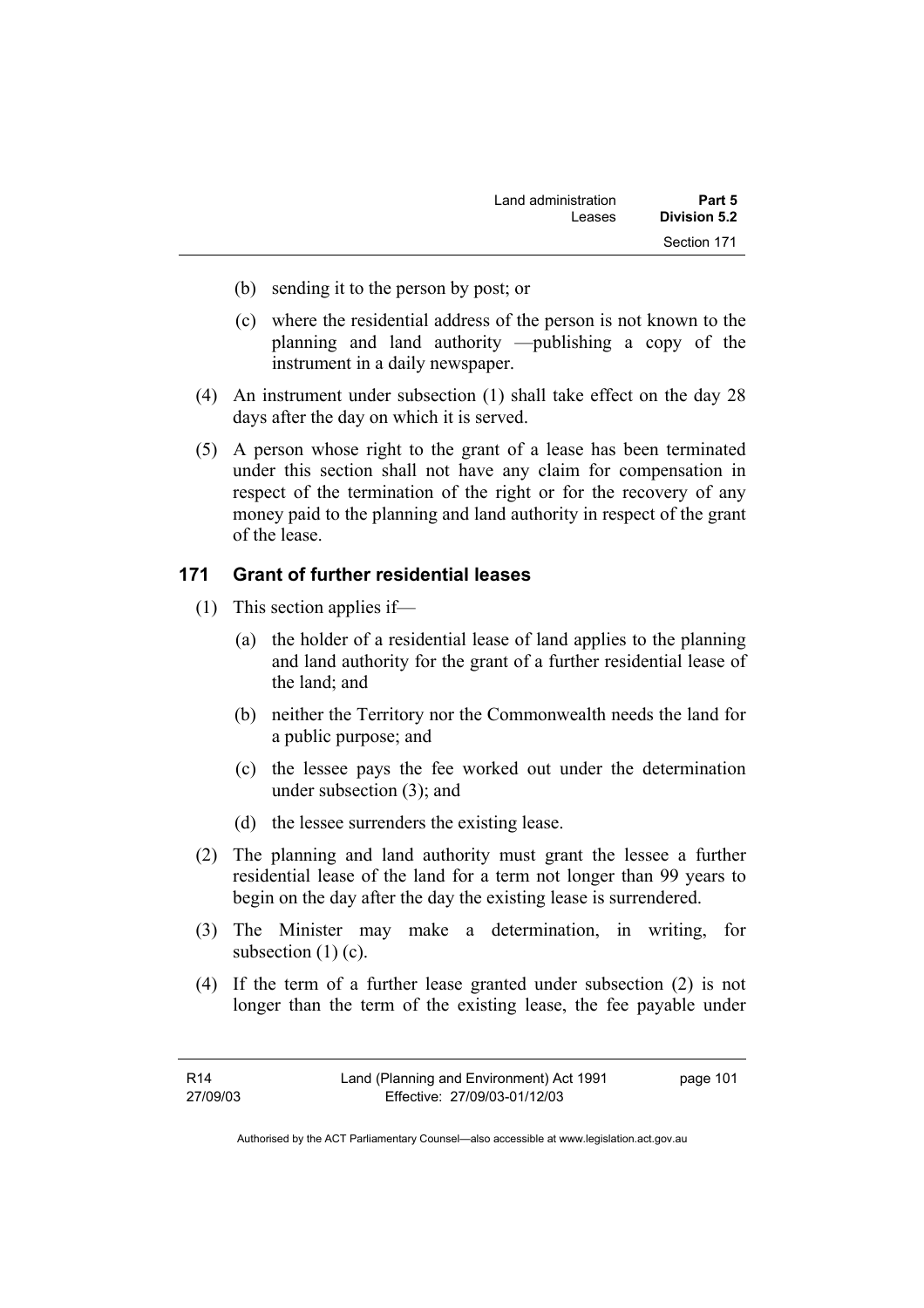| Part 5       | Land administration |
|--------------|---------------------|
| Division 5.2 | Leases              |
| Section 171A |                     |

subsection (1) (c) must not be more than the cost of granting the lease.

- (5) A determination under subsection (3) is a disallowable instrument.
	- *Note* A disallowable instrument must be notified, and presented to the Legislative Assembly, under the *Legislation Act 2001*.

#### **171A Grant of further rural leases**

- (1) Where—
	- (a) the holder of a rural lease applies to the planning and land authority for the grant of a further rural lease of the same land; and
	- (b) neither the Territory nor the Commonwealth requires the land for a public purpose; and
	- (c) all rent due under the existing lease is paid; and
	- (ca) the lessee pays the determined fee; and
	- (d) the lessee surrenders the existing lease;

the authority must grant the lessee a further rural lease of that land for a term not exceeding the maximum set out in the determination under subsection (2), and subject to any conditions set out in that determination, to commence on the day immediately following the date of surrender of the existing lease.

- (2) The Minister may make a determination, in writing, for the purposes of subsection (1).
- (3) A determination under subsection (2) may—
	- (a) include a condition that a lessee pays, for the grant of a further lease—
		- (i) an amount stated in, or worked out in accordance with, the determination (an *amount condition*); or
		- (ii) the market value of the lease; and

| page 102 | Land (Planning and Environment) Act 1991 | R <sub>14</sub> |
|----------|------------------------------------------|-----------------|
|          | Effective: 27/09/03-01/12/03             | 27/09/03        |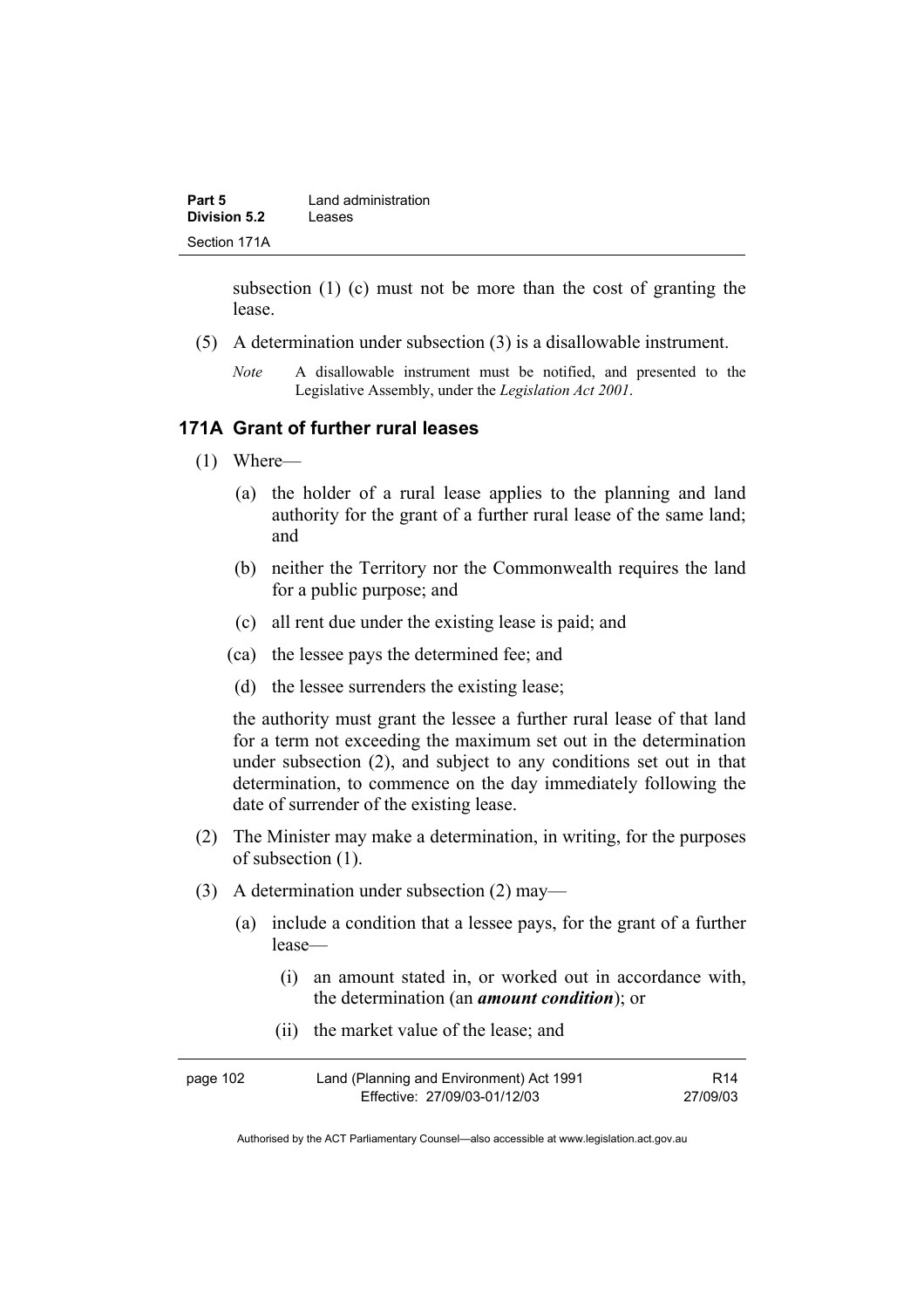| Land administration<br>Leases | Part 5<br>Division 5.2 |
|-------------------------------|------------------------|
|                               | Section 172            |
|                               |                        |

- (b) provide that an amount condition ceases to apply to a lessee if the lessee—
	- (i) has not applied for the grant of a further rural lease under subsection (1) within the period stated in the determination for applying for such a grant; and
	- (ii) has not accepted in writing an offer for the grant of such a lease within the period stated in the determination for accepting such an offer.
- (4) A provision mentioned in subsection (3) (b) may apply to an amount condition of a determination made before or after the commencement of that subsection.
- (5) If the national capital authority has set a maximum term for a rural lease of land in a designated area, a determination under subsection (2) relating to the land must not set a term for a further rural lease of the land that is longer than the maximum term.
- (5A) In subsection (5):

*designated area*—see the *Australian Capital Territory (Planning and Land Management) Act 1988* (Cwlth), section 4 (Definitions for whole Act).

- (6) If the term of a further lease granted under subsection (1) does not exceed the term of the existing lease, the fee payable under subsection (1) (ca) shall not exceed the cost of granting the lease.
- (7) A determination under subsection (2) is a disallowable instrument.
	- *Note* A disallowable instrument must be notified, and presented to the Legislative Assembly, under the *Legislation Act 2001*.

### **172 Grant of further leases for purposes other than residential or rural**

(1) This section applies if—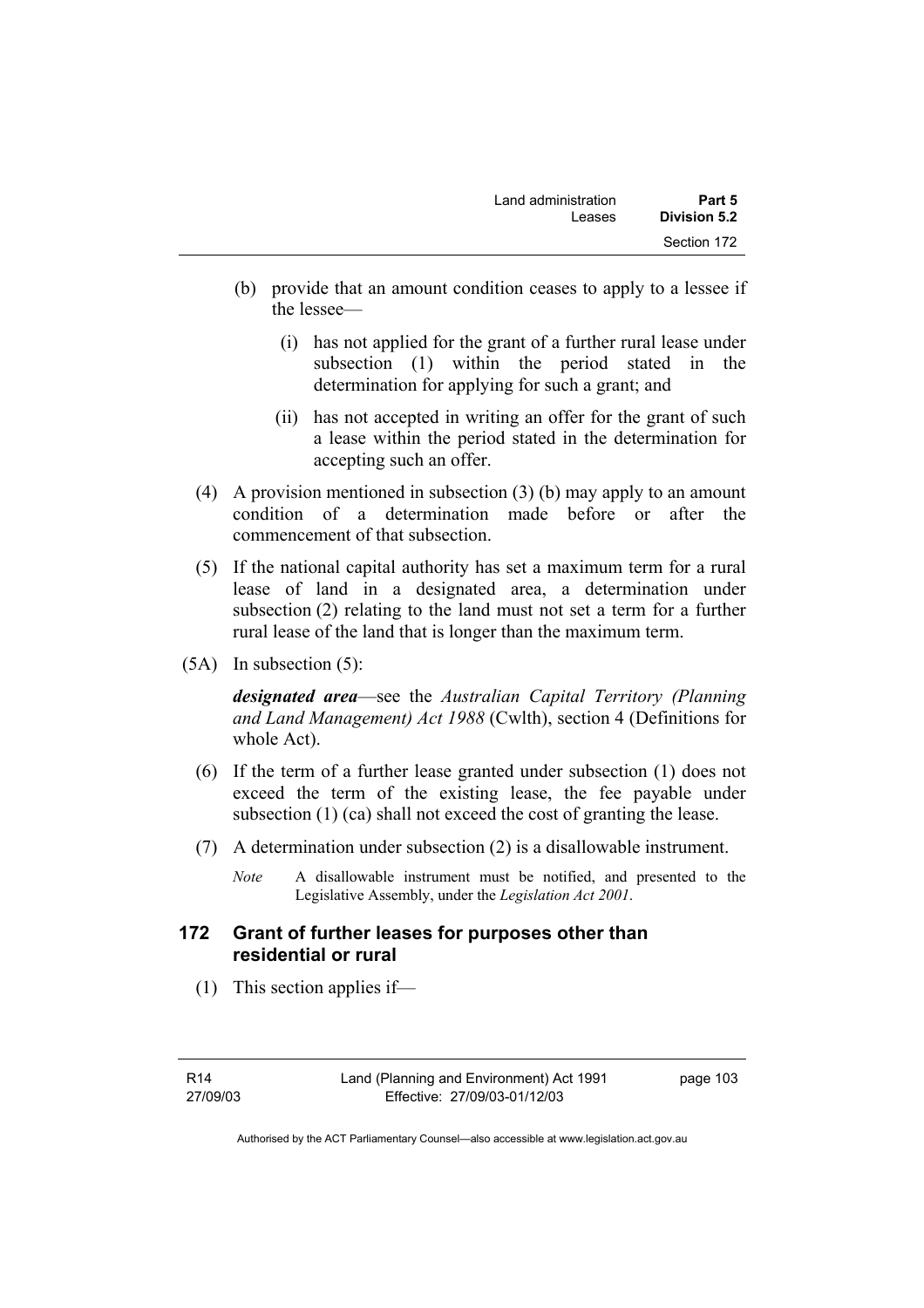| Part 5       | Land administration |
|--------------|---------------------|
| Division 5.2 | Leases              |
| Section 172A |                     |

- (a) the holder of a lease of Territory land other than a residential lease or a rural lease applies to the planning and land authority for the grant of a further lease of the land for the same purposes; and
- (b) neither the Territory nor the Commonwealth needs the land for a public purpose; and
- (c) all rent due under the existing lease is paid; and
- (d) the lessee pays the fee worked out under the determination under subsection (3); and
- (e) the lessee surrenders the existing lease.
- (2) The planning and land authority must grant the lessee a further lease of the land for the same purposes for a term not longer than 99 years to begin on the day after the day the existing lease is surrendered.
- (3) The Minister may make a determination, in writing, for subsection (1) (d).
- (4) If the term of a further lease granted under subsection (2) is not longer than the term of the existing lease, the fee payable under subsection (1) (d) must not be more than the cost of granting the lease.
- (5) A determination under subsection (3) is a disallowable instrument.
	- *Note* A disallowable instrument must be notified, and presented to the Legislative Assembly, under the *Legislation Act 2001*.

### **172A Grant of further lease—unit titles**

- (1) The planning and land authority may grant a further lease of a unit, or the common property, under a units plan only on an application by the owners corporation.
- (2) The planning and land authority may grant a further lease of a unit, or the common property, under a units plan only if—

page 104 Land (Planning and Environment) Act 1991 Effective: 27/09/03-01/12/03

R14 27/09/03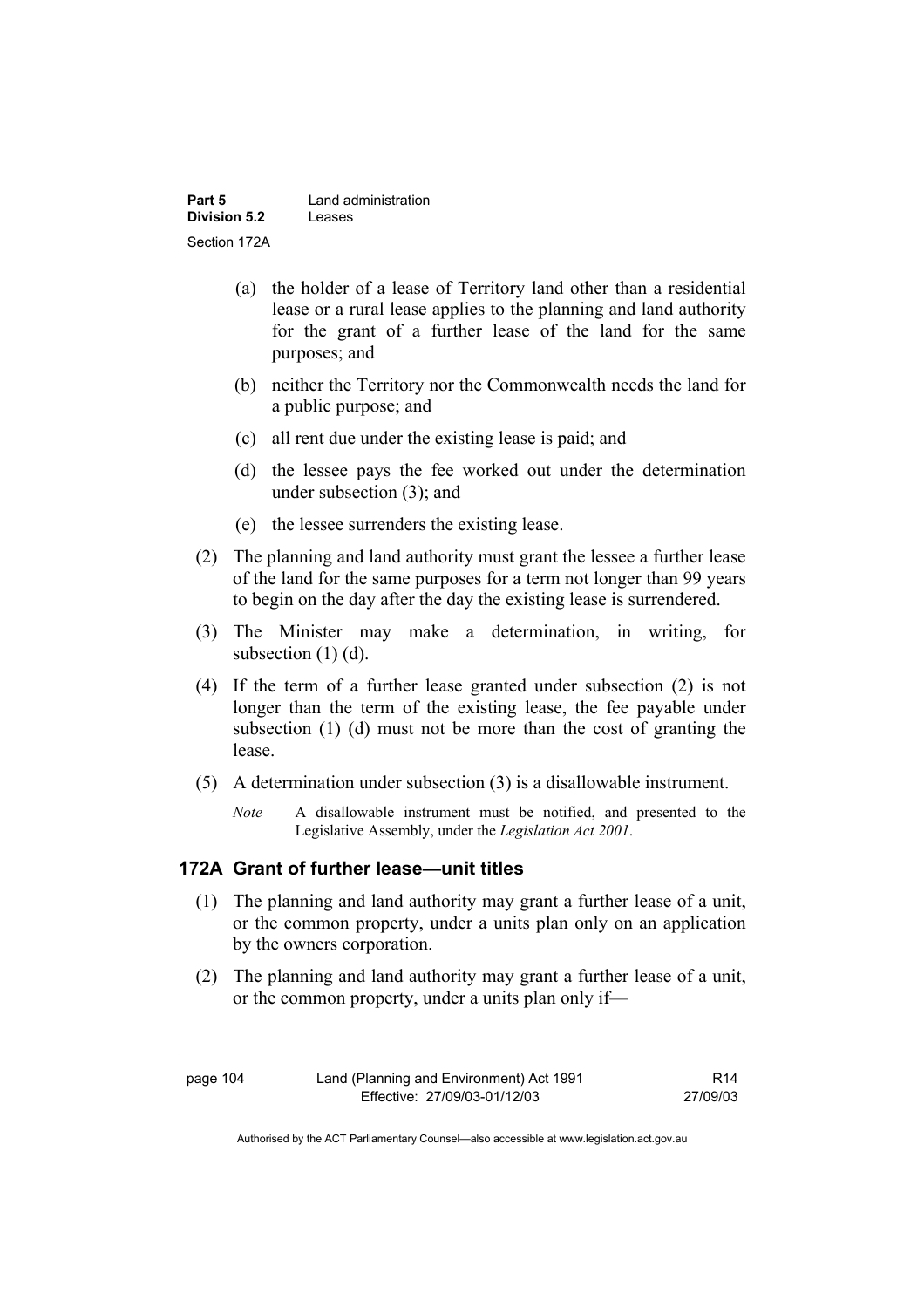- (a) the authority grants further leases for all the units and the common property; and
- (b) the further leases are all granted for the same term.
- (3) An application must be supported by an ordinary resolution of the owners corporation.
- (4) A certificate under the *Unit Titles Act 2001*, section 109 about the resolution must be attached to the application.
- (5) In this section:

*further lease* means a lease under section 171, 171A or 172.

*units plan*—see the *Unit Titles Act 2001*, section 7.

## **172B Grant of further lease—community title**

- (1) The planning and land authority may grant a further lease of a lot in a community title scheme only on an application by the body corporate of the scheme.
- (2) The planning and land authority may grant a further lease of a lot in a community title scheme only if—
	- (a) the authority grants further leases for all the lots in the scheme; and
	- (b) the further leases are all granted for the same term.
- (3) An application must be supported by an ordinary resolution of the body corporate.
- (4) An application must have attached to it a certificate under the seal of the body corporate that states that at a general meeting of the body corporate held on a stated day a resolution was passed for subsection (3) in the terms set out in the certificate.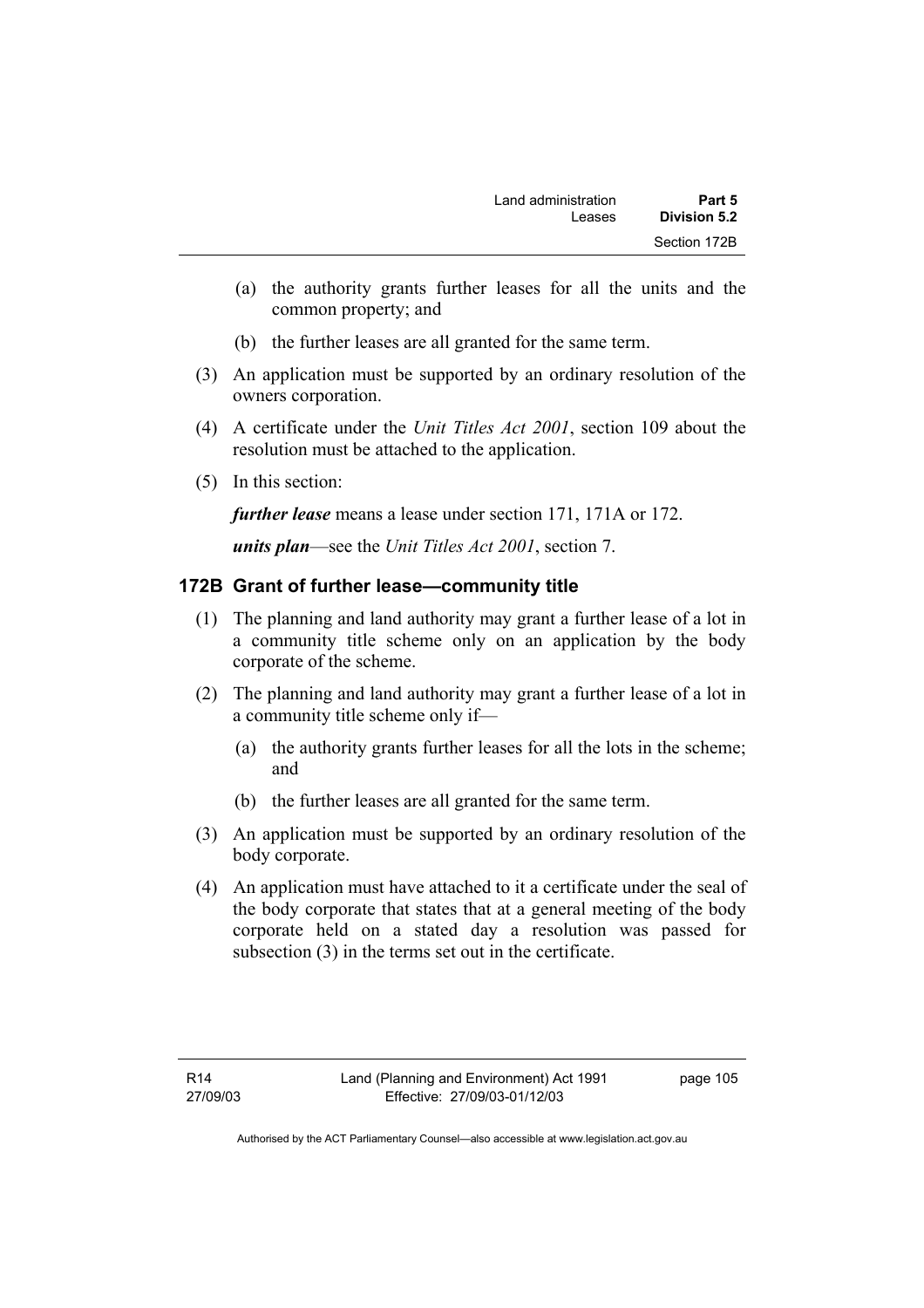| Part 5              | Land administration |
|---------------------|---------------------|
| <b>Division 5.2</b> | Leases              |
| Section 172C        |                     |

#### **172C No right to use, flow and control of water**

A lease or further lease of Territory land granted under this division after the commencement of this section shall not be taken to confer a right to the use, flow and control of water (including water containing impurities) under the land the subject of the lease.

### **173 Lessee's rights in respect of improvements**

(1) In this section:

*improvement*, in relation to land, means—

- (a) a building or a structure on the land; or
- (b) in relation to land held under a rural lease—
	- (i) a building or structure on or under the land; or
	- (ii) any improvement to the land reasonably undertaken for rural purposes.

*lessee*, for a lease that has been surrendered or ended, or the term of which has ended, means the person who was the lessee under the lease at the time of the surrender or ending.

*undertaken*, in relation to an improvement that is a building or structure, means the construction, erection or installation of the building or structure.

- (2) This section applies only to the following improvements to land:
	- (a) an improvement undertaken in a manner consistent with the law of the Territory, and with any lease over the land, except—
		- (i) an improvement undertaken by the Territory or the Commonwealth (subject to paragraph (b)); or
		- (ii) an improvement acquired by the Territory or the Commonwealth (subject to paragraph (c));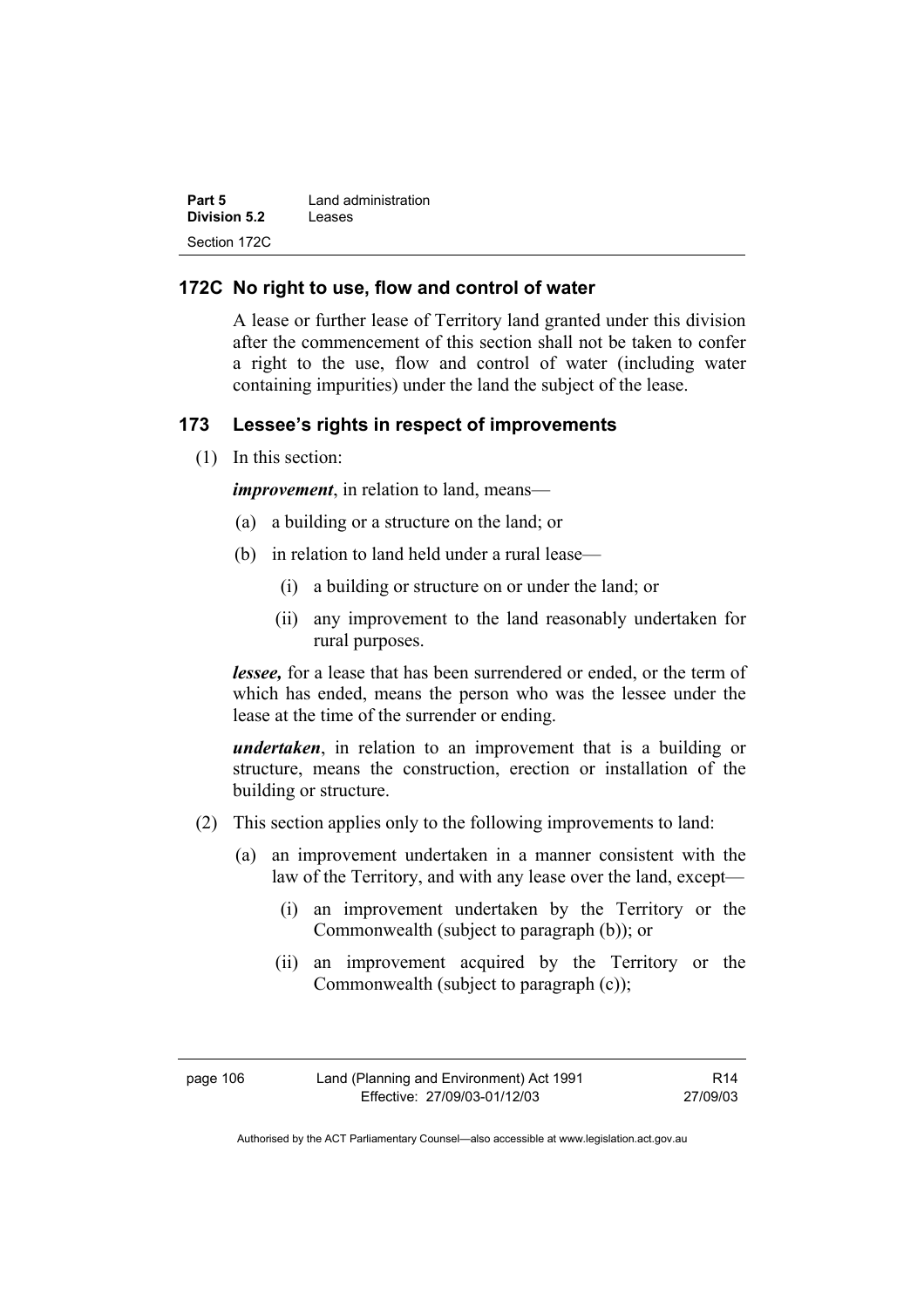| Land administration | Part 5       |
|---------------------|--------------|
| Leases              | Division 5.2 |
|                     | Section 173  |

- (b) an improvement undertaken by the Territory or the Commonwealth, where the Territory or the Commonwealth has received, or is entitled to receive, payment for that improvement;
- (c) an improvement acquired by the Territory or the Commonwealth, where the Territory or the Commonwealth has received, or is entitled to receive, payment for the improvement.
- (3) Where, upon the expiration of the term of a lease of Territory land upon which there are improvements to which this section applies, the lessee is granted a further lease of that land or any part of it, he or she shall not be liable to make any payment to the planning and land authority for the improvements on the land or part of the land, as the case may be.
- (4) Subject to subsections (5) and (12), where, upon the expiration of the term of a lease of Territory land upon which there are improvements to which this section applies, the lessee is not granted a further lease of the land, or is granted a lease of part only of the land, the planning and land authority shall be liable to pay the lessee—
	- (a) where no further lease of the land is granted to the lessee—the amount determined by the planning and land authority to be the value of the improvements on the land; or
	- (b) where a further lease of part only of the land is granted to the lessee—the amount determined by the planning and land authority to be the value of the improvements to which this section applies on the part of the land not so leased.
- (5) Before the end of the term of a lease of Territory land, the planning and land authority may declare that the land comprised in the lease, or part of the land, is available for a further lease.
- (6) If the lessee does not elect to take a further lease of the land, or part of the land, declared to be available within 6 months after the end of

| R14      | Land (Planning and Environment) Act 1991 | page 107 |
|----------|------------------------------------------|----------|
| 27/09/03 | Effective: 27/09/03-01/12/03             |          |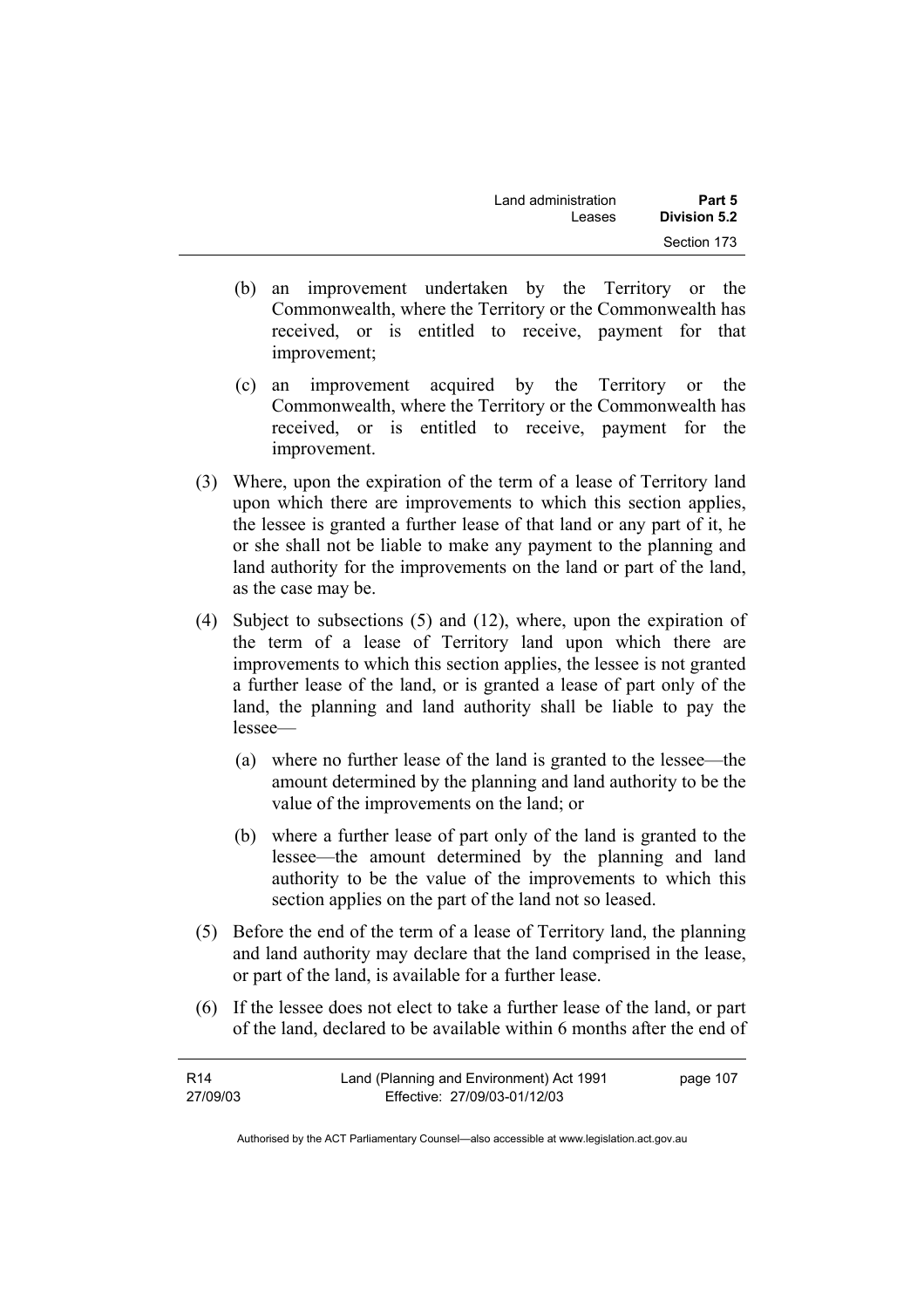| Part 5       | Land administration |
|--------------|---------------------|
| Division 5.2 | Leases              |
| Section 173  |                     |

the term of the lease, the amount of any expenditure reasonably incurred by the Territory, the planning and land authority or both, in relation to the grant of a lease of the land, or part of the land, to anyone else must be deducted from the amount payable to the lessee under this section.

- (7) Subject to subsections (9), (10) and (12), where a lease is surrendered or ended the provisions of this section relating to the payment to the lessee of the value of the improvements on the land comprised in the lease upon the expiration of the term shall (so far as applicable) apply as if the term of the lease had expired on the day of the surrender or ending.
- (8) Subject to subsections (9) and (12), if, prior to the expiration of the term of a lease of Territory land, the planning and land authority withdraws all or part of the leased land from the lease pursuant to a provision of the lease, the provisions of this section relating to the payment to the lessee of the value of the improvements on the land upon the expiration of the term shall (so far as applicable) apply as if the term of the lease had expired on the day of the withdrawal.
- (9) Subsection (7) or (8) applies in respect of a lease only if the lessee has fully complied with the provisions (if any) of the lease relating to the erection of a building on the land comprised in the lease.
- (10) If a lease is surrendered or ended, the planning and land authority may work out the amount of the expenditure reasonably incurred by the Territory, the planning and land authority or both, in relation to—
	- (a) the surrender or ending of the lease; and
	- (b) any grant of a further lease of the land or part of the land.
- (11) The amount worked out under subsection (10) must be deducted from any amount payable under subsection (7) to the lessee of the surrendered or ended lease.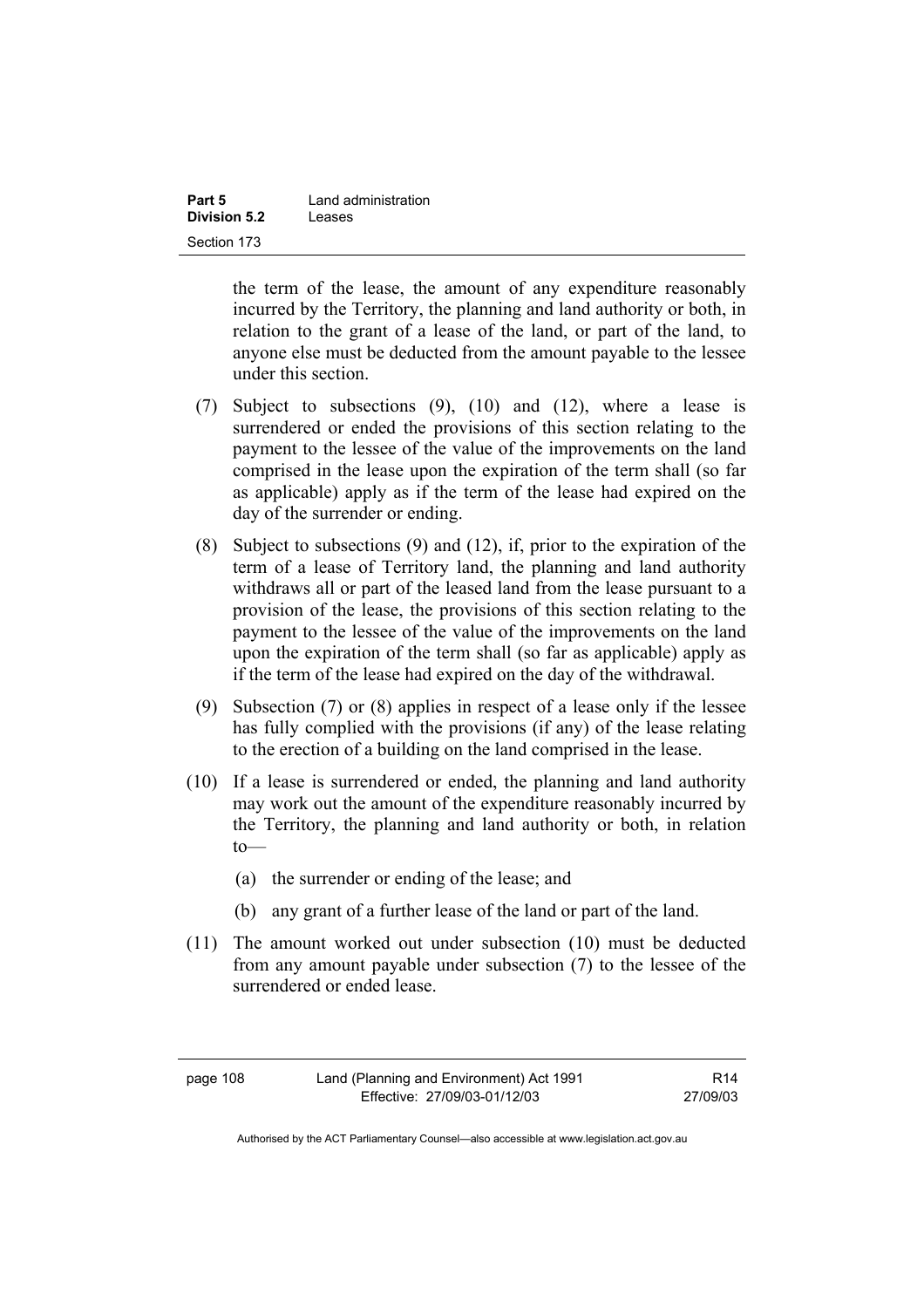| Land administration | Part 5       |
|---------------------|--------------|
| Leases              | Division 5.2 |
|                     | Section 174  |

 (12) Subsections (4), (7) and (8) apply in respect of a lease subject to any provisions of the lease that preclude or limit the right of the lessee to payment in respect of improvements on the land comprised in the lease.

## **174 Determination of value of improvements**

(1) In this section:

*assessment day* means—

- (a) in relation to land a lease of which has expired—the day of expiry; or
- (b) in relation to land a lease of which has been terminated or surrendered—the day of termination or surrender, as the case may be; or
- (c) in relation to land which has been withdrawn from a lease—the day of withdrawal.

*lessee* has the same meaning as in section 173.

*market value*, in relation to improvements on land, means the amount by which the improvements increase the value of the lease of the land, assuming that the lease, together with the improvements, were offered for sale on the open market on the day immediately before the prescribed day on such reasonable terms and conditions as a bona fide seller might require.

- (2) Where compensation is payable under section 173 in respect of improvements, the planning and land authority shall, as soon as practicable after the assessment day in relation to the land on which the improvements are situated, by instrument determine, in accordance with this section, the market value of the improvements on the land as at the assessment day.
- (3) Where compensation is payable under section 173 (4), the planning and land authority shall, in valuing the improvements, assume that a

| R14      | Land (Planning and Environment) Act 1991 | page 109 |
|----------|------------------------------------------|----------|
| 27/09/03 | Effective: 27/09/03-01/12/03             |          |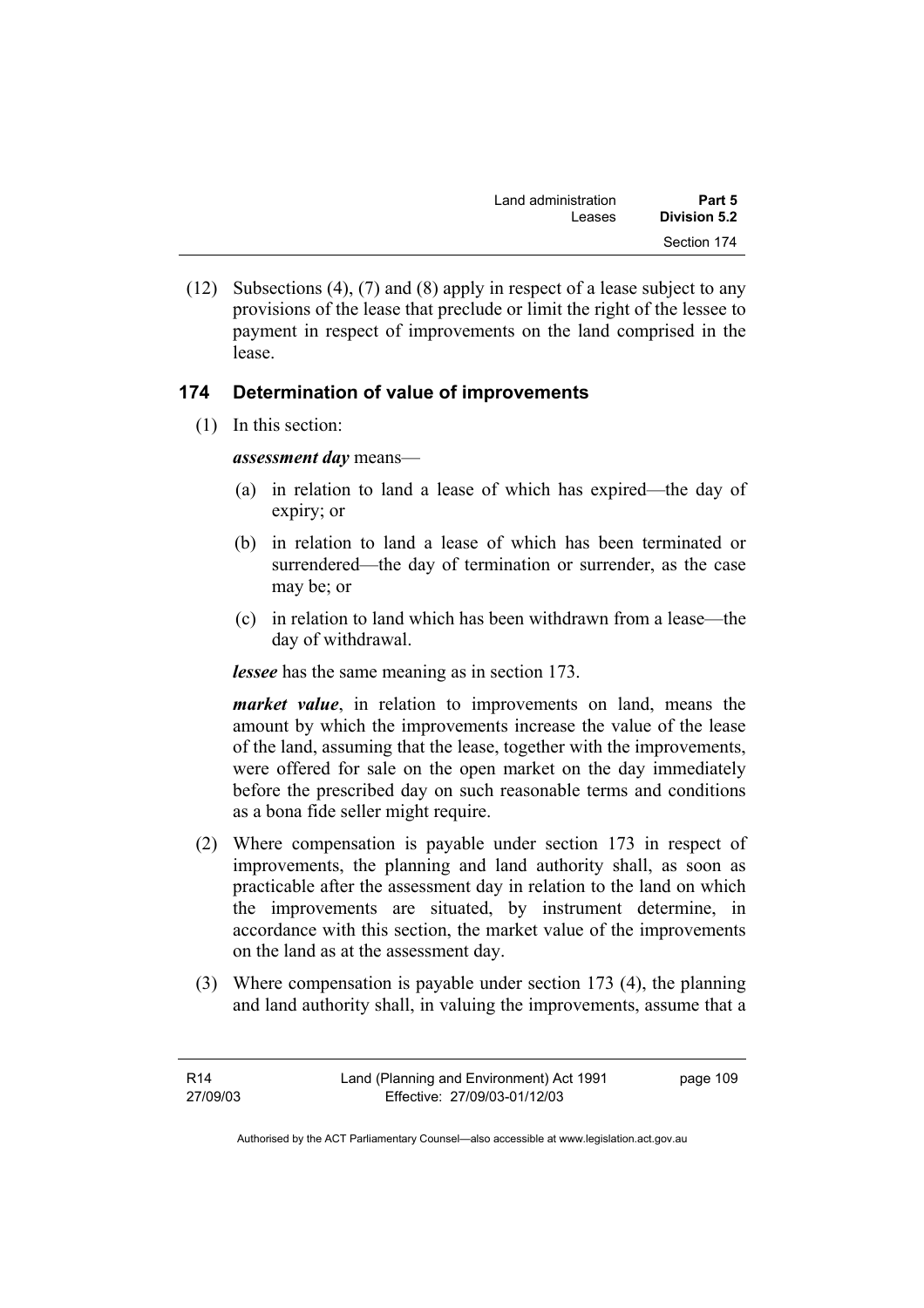| Part 5       | Land administration |
|--------------|---------------------|
| Division 5.2 | Leases              |
| Section 175  |                     |

further lease of the land had been granted subject to the same provisions, and for the same term, as the lease which has expired.

- (4) Where compensation is payable under section 173 (7), the planning and land authority shall, in valuing the improvements, assume that the lease of the land had not been terminated or surrendered.
- (5) Where compensation is payable under section 173 (8), the planning and land authority shall, in valuing the improvements, assume that the leased land or part of the leased land (as the case may be) had not been withdrawn from the lease.

### **175 Use of land for leased purpose**

- (1) Territory land in respect of which a lease has been granted, whether before or after the commencement of this part, shall not be used for any purpose other than a purpose authorised by the lease, subject to this section.
- (2) Notwithstanding the lease of Territory land for residential purposes, such land may also be used—
	- (a) for a home occupation within the meaning of the plan; or
	- (b) for a home business within the meaning of the plan, in accordance with an approval under part 6.
- (3) Notwithstanding the purpose permitted by a lease of Territory land, the land may be used—
	- (a) for a development of a type prescribed by the regulations, in accordance with an approval under part 6; or
	- (b) for any other activity prescribed by the regulations.

### **176 Variation of rent**

 (1) Where the rent payable under a lease of Territory land is varied in accordance with the provisions of the lease, the planning and land

page 110 Land (Planning and Environment) Act 1991 Effective: 27/09/03-01/12/03

R14 27/09/03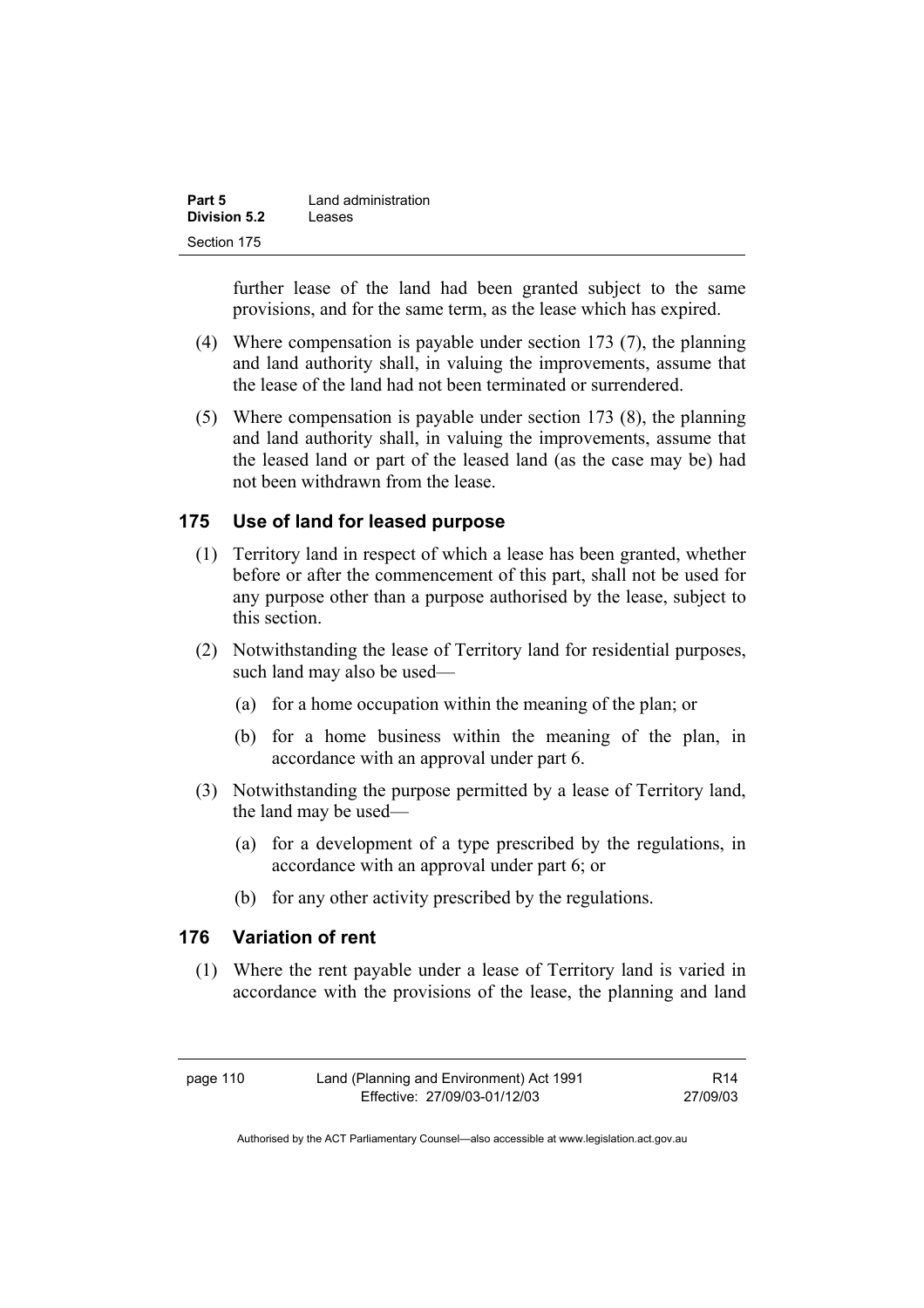authority shall give the lessee notice in writing of the variation by post.

- (2) A variation of rent referred to in a notice under subsection (1) shall come into operation on—
	- (a) the day 28 days after the day on which the notice is given; or
	- (b) where the lease under which the variation is made provides that the variation shall come into operation on a later day—that later day.

## **177 Review of variations of rent**

- (1) Where—
	- (a) the rent payable under a lease of Territory land is varied in accordance with the provisions of the lease; and
	- (b) the lease does not provide for the submission to arbitration of differences between the parties to the lease regarding variation of the rent;

the lessee may, within 28 days after receiving the notice under section 176 (1) relating to the variation, serve on the planning and land authority a request in writing that he or she review the variation.

- (2) The making of a request under subsection (1) does not affect the operation of the variation to which the request relates or prevent the taking of action to implement the variation.
- (3) If a request is made under subsection (1) in relation to a variation, the planning and land authority must review the variation and may confirm the variation or set it aside and substitute any other variation the authority considers appropriate.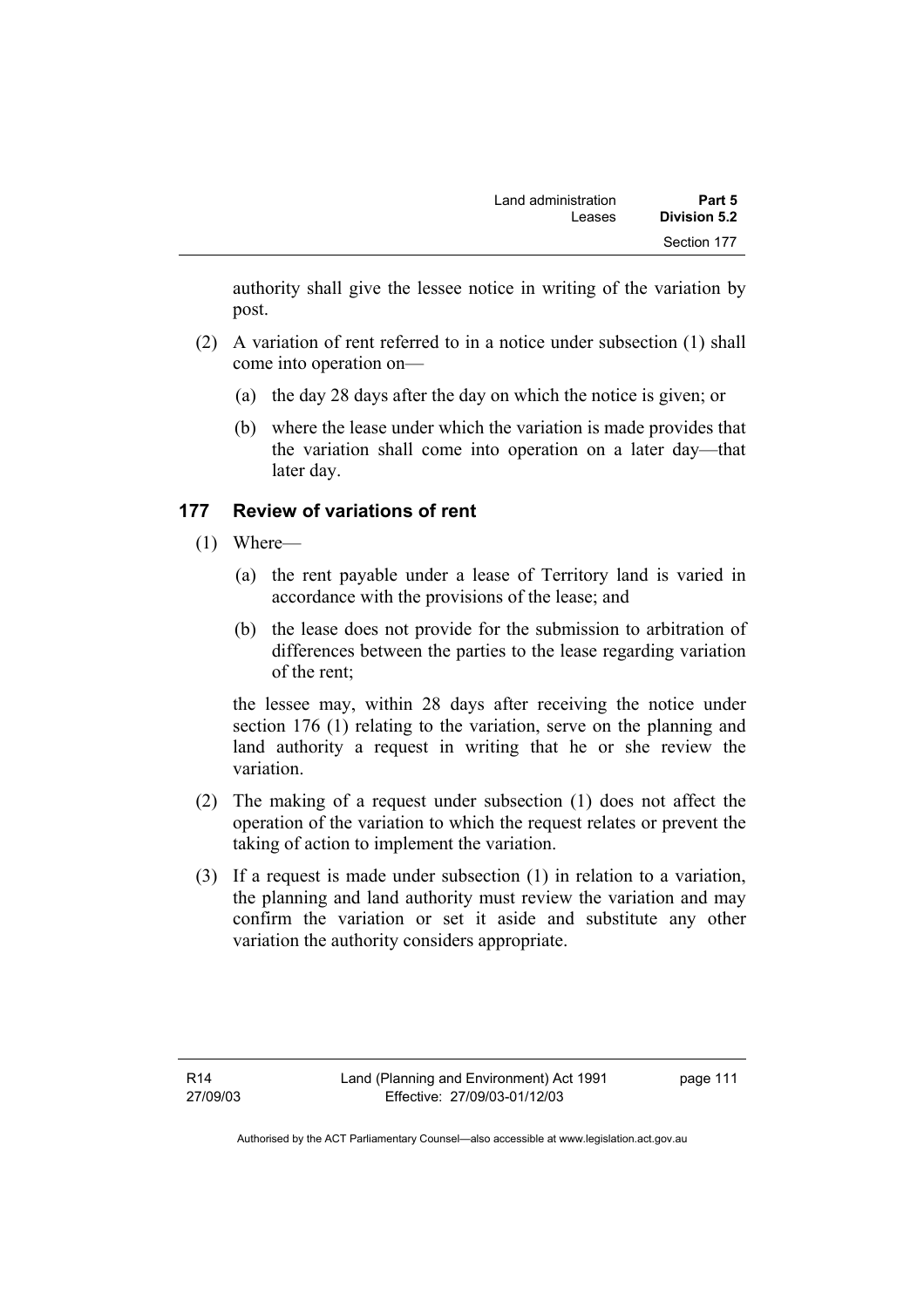| Part 5              | Land administration |
|---------------------|---------------------|
| <b>Division 5.2</b> | Leases              |
| Section 178         |                     |

#### **178 Refund of amount paid for grant of lease**

- (1) Subject to subsection (2), the planning and land authority may authorise the payment to—
	- (a) a person who has surrendered a lease of Territory land; or
	- (b) a person who held a lease of Territory land that has been terminated under this Act;

of an amount that is equal to the amount paid by the person for the grant of the lease less any charge determined for this subsection in respect of the refund of the amount paid for the grant of a lease of that kind.

- (2) The planning and land authority shall not authorise the payment of an amount under this section otherwise than in accordance with criteria for the authorisation of payments specified pursuant to subsection  $(3)$ .
- (3) The Executive may, for the purposes of this section, in writing—
	- (a) specify criteria for the authorisation of payments under this section; or
	- (b) amend or revoke criteria so specified.
- (4) An instrument under subsection (3) is a disallowable instrument.
	- *Note* A disallowable instrument must be notified, and presented to the Legislative Assembly, under the *Legislation Act 2001*.

### **179 Certificates of compliance**

- (1) Subject to subsection (4), where a building and development provision of a lease of Territory land has been fully complied with, the planning and land authority shall, on application by the lessee, issue a certificate of compliance to the effect that the provision has been so complied with.
	- *Note* A fee may be determined under s 287 (Determination of fees) for this subsection.

| page 112 | Land (Planning and Environment) Act 1991 | R14      |
|----------|------------------------------------------|----------|
|          | Effective: 27/09/03-01/12/03             | 27/09/03 |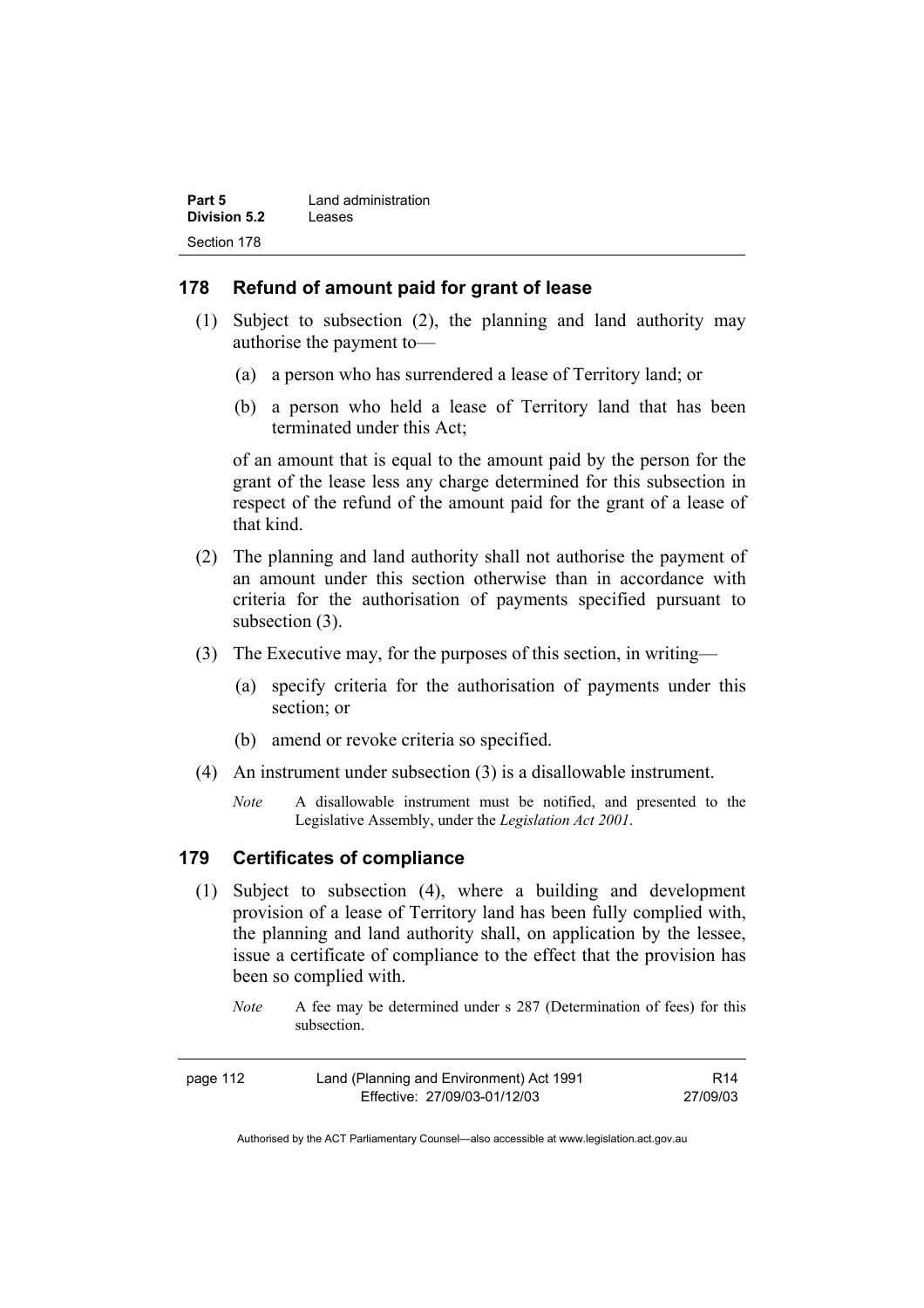| Land administration | Part 5       |
|---------------------|--------------|
| Leases              | Division 5.2 |
|                     | Section 180  |

- (2) Subject to subsection (4), where a building and development provision of a lease of Territory land has been partially complied with, the planning and land authority may issue a certificate of compliance to that effect.
- (3) A certificate of compliance under subsection (2) may be issued subject to a condition (specified in the certificate) that the lessee provide security in a specified form against failure to complete specified outstanding work.
- (4) The planning and land authority must not issue a certificate of compliance in relation to a building and development provision to which a lease under the *Unit Titles Act 2001* is subject unless the other requirements of this section are satisfied and the authority is satisfied—
	- (a) in the case of every other lease in respect of the same subdivision under the *Unit Titles Act 2001* that is subject to a building and development provision—that the provision has been complied with, or a certificate of compliance has been issued under this section in respect of that provision; or
	- (b) that the occupier of the unit that is held under the lease will not, as occupier, be substantially inconvenienced by works being carried out, or that are to be carried out, in compliance with a building and development provision to which the lease of the common property or another unit contained in the same subdivision under the *Unit Titles Act 2001* is subject.

## **180 Transfer of land subject to building and development provision**

- (1) Where a lease of Territory land contains a building and development provision, the lease, or an interest in the lease, is not capable of being assigned or transferred, either at law or in equity unless—
	- (a) the lessee has died; or

R14 27/09/03 page 113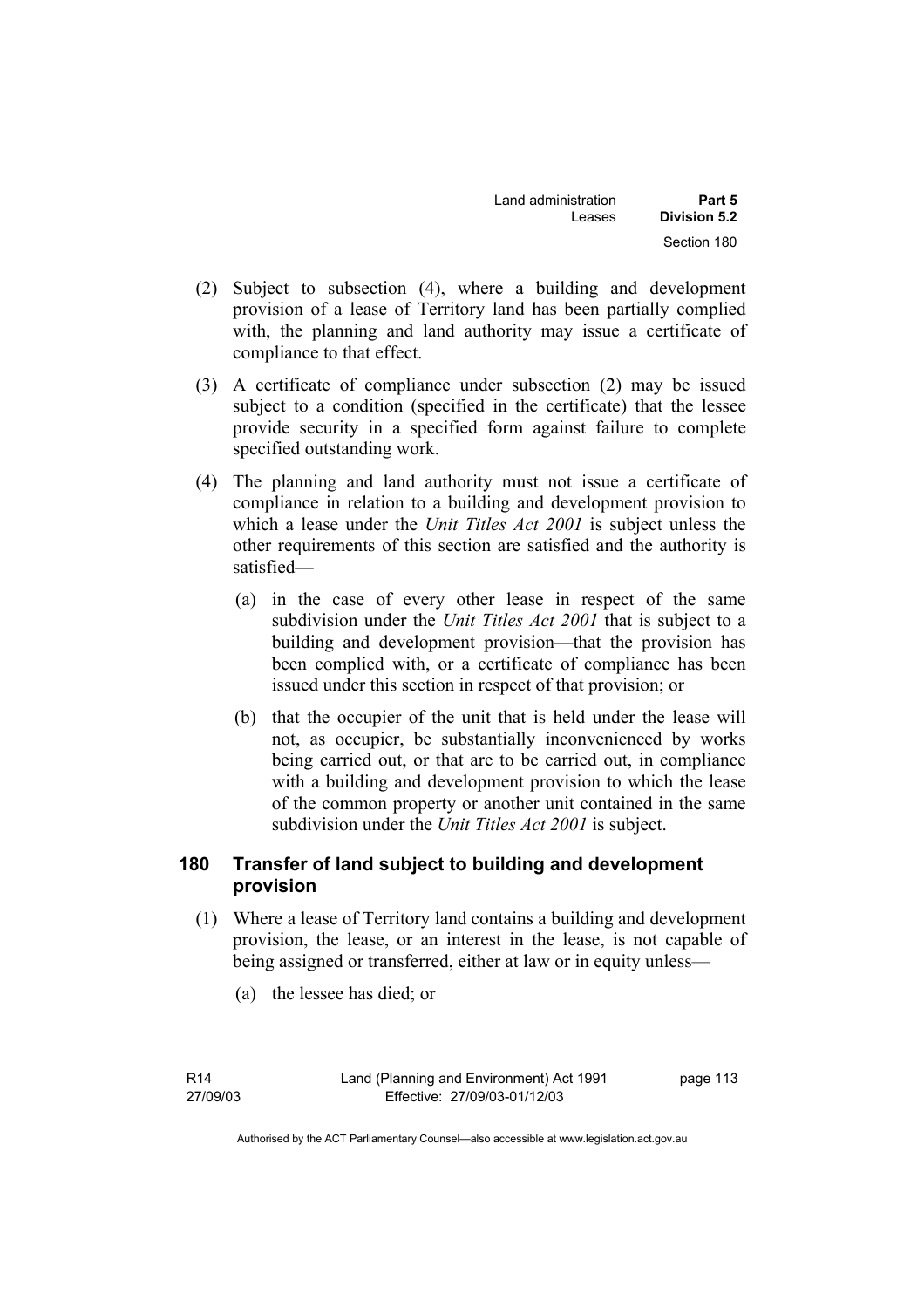| Part 5       | Land administration |
|--------------|---------------------|
| Division 5.2 | Leases              |
| Section 180  |                     |

- (b) the transfer or assignment is made pursuant to an order of the Family Court of Australia or another court having jurisdiction under the *Family Law Act 1975* (Cwlth); or
- (c) the transfer or assignment occurs by operation of, or pursuant to, bankruptcy or insolvency; or
- (d) the lessee has obtained—
	- (i) a certificate of compliance under section 179; or
	- (ii) the consent of the planning and land authority under subsection  $(2)$ .
- *Note* A consent under the *City Area Leases Ordinance 1936* may be taken to be a consent under s (2) (see s 292).
- (2) The planning and land authority may, in writing, consent to a legal or equitable assignment or transfer of a lease, or an interest in a lease, mentioned in subsection (1) if—
	- (a) the lessee or a proposed assignee or transferee applies for the assignment or transfer; and
	- (b) the authority is satisfied the proposed assignee or transferee intends to comply with the building and development provision; and
	- (c) the authority has been given any security required by the authority for compliance with the provision by the proposed assignee or transferee.
	- *Note* A fee may be determined under s 287 (Determination of fees) for this subsection.
- (3) In deciding under subsection (2) whether to consent to an assignment or transfer of a lease, the planning and land authority shall take into consideration any matters determined by the Minister, in writing, for this section.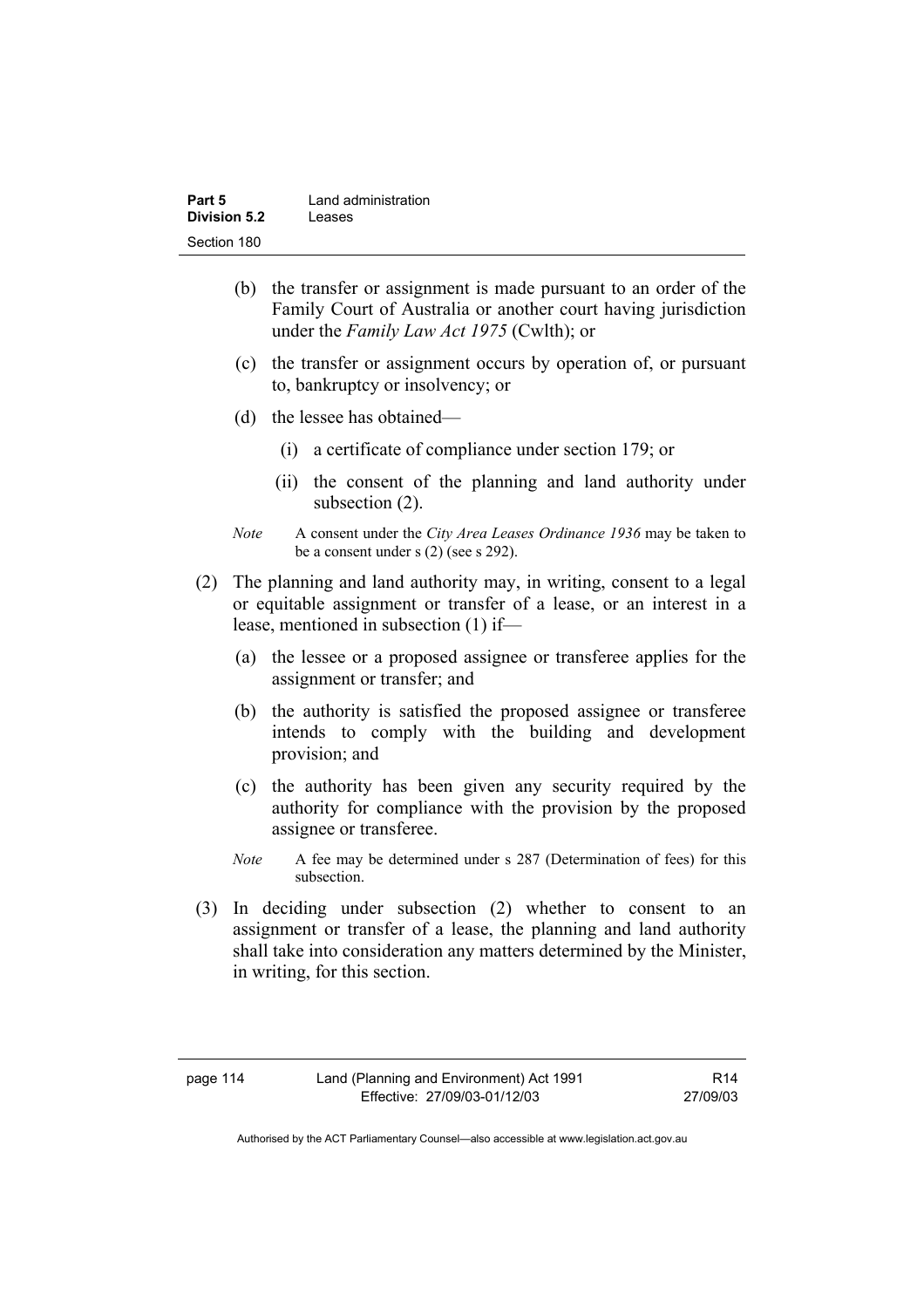- (4) A determination under subsection (3) is a disallowable instrument.
	- *Note* A disallowable instrument must be notified, and presented to the Legislative Assembly, under the *Legislation Act 2001*.

## **181 Mortgage of leasehold subject to building and development provision**

Where a lease contains a building and development provision, the lease, or an interest in the lease, shall not be capable of being mortgaged unless—

- (a) the lessee has obtained a certificate of compliance under section 179; or
- (b) the mortgage is required by the lessee—
	- (i) to enable the lessee to repay money borrowed by him or her for the purpose of acquiring the lease or interest; or
	- (ii) to secure money borrowed by the lessee for the purpose of acquiring the lease or interest; or
	- (iii) to enable the lessee to comply with a building and development provision of the lease.

## **182 Land leased to be held as undivided parcel**

- (1) Subject to section 183, the land comprised in a lease of Territory land shall at all times be held and occupied by or under the lessee as 1 undivided parcel.
- (2) Subject to this part, the land comprised in a lease of Territory land may be sublet and the lease and any interest in it may be assigned, transferred or mortgaged.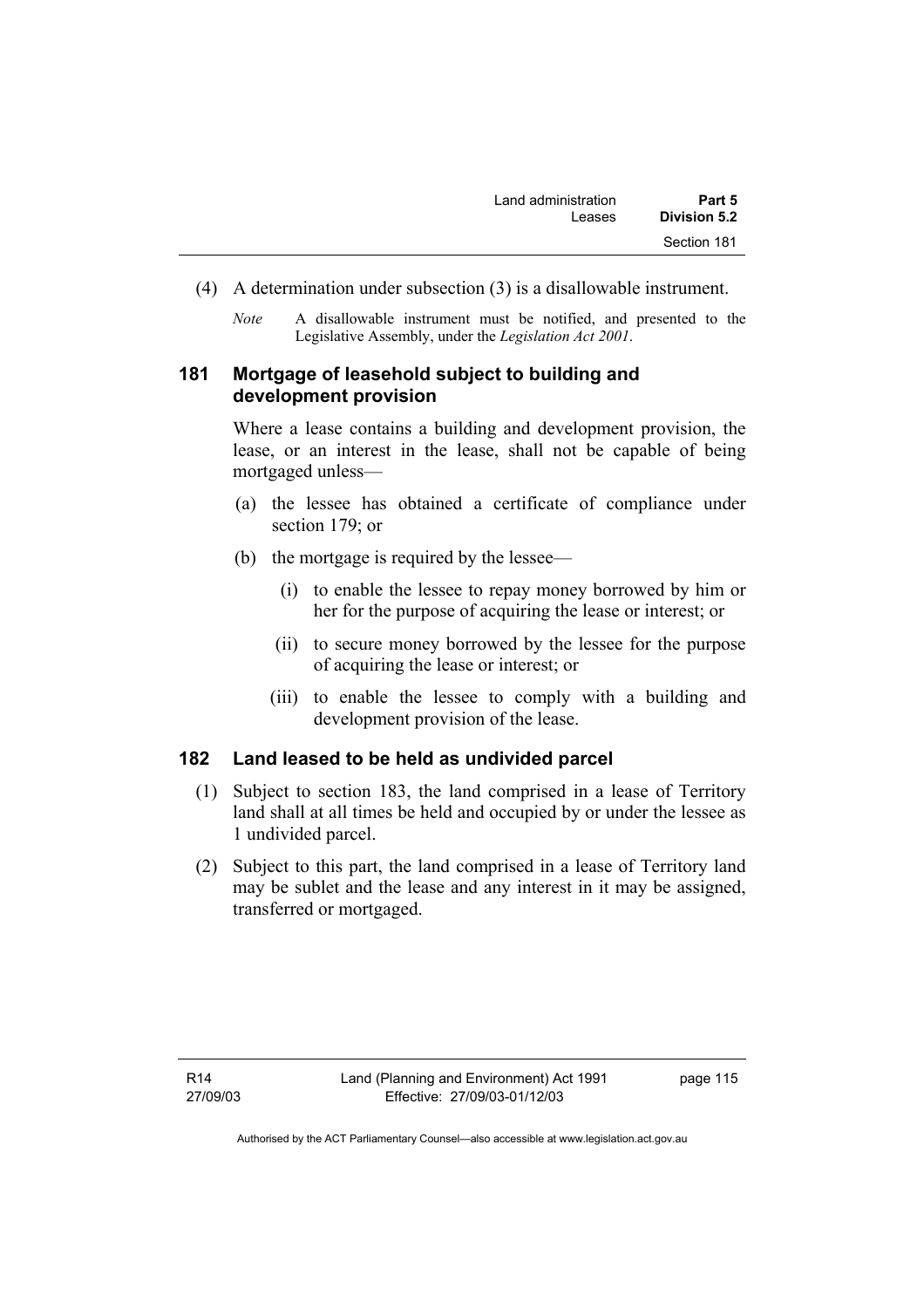| Part 5       | Land administration |
|--------------|---------------------|
| Division 5.3 | Variation of leases |
| Section 183  |                     |

### **183 Power of lessee to sublet portion of building or land in certain cases**

- (1) Any portion of a building erected on land comprised in a lease of Territory land may, subject to the lease and any sublease of the land, be sublet separately from the remainder of that building.
- (2) Where a portion of a building is sublet separately from the remainder of the building, any portion of the parcel of land on which the building is erected may be sublet with the portion of the building separately from the remainder of the parcel of land, provided that the portion of the parcel of land so sublet adjoins that portion of the parcel of land on which the building is erected.
- (3) Where—
	- (a) a lease of Territory land authorises the use of the land comprised in the lease as a mobile home park; and
	- (b) any portion of the land is being used, or intended to be used, for the siting of a mobile home;

that portion may, subject to the lease and any sublease of the land, be sublet separately from the remainder of the land.

(4) In subsection (3):

*mobile home* means a dwelling (whether on wheels or not) capable of being transferred from place to place and re-erected.

*mobile home park* means land used for the purpose of accommodating mobile homes or caravans, and includes a caravan park or camping ground.

## **Division 5.3 Variation of leases**

### **183A Effect qualified**

This division has effect subject to division 5.4 (Restrictions on rural leases).

| page 116 | Land (Planning and Environment) Act 1991 | R14      |
|----------|------------------------------------------|----------|
|          | Effective: 27/09/03-01/12/03             | 27/09/03 |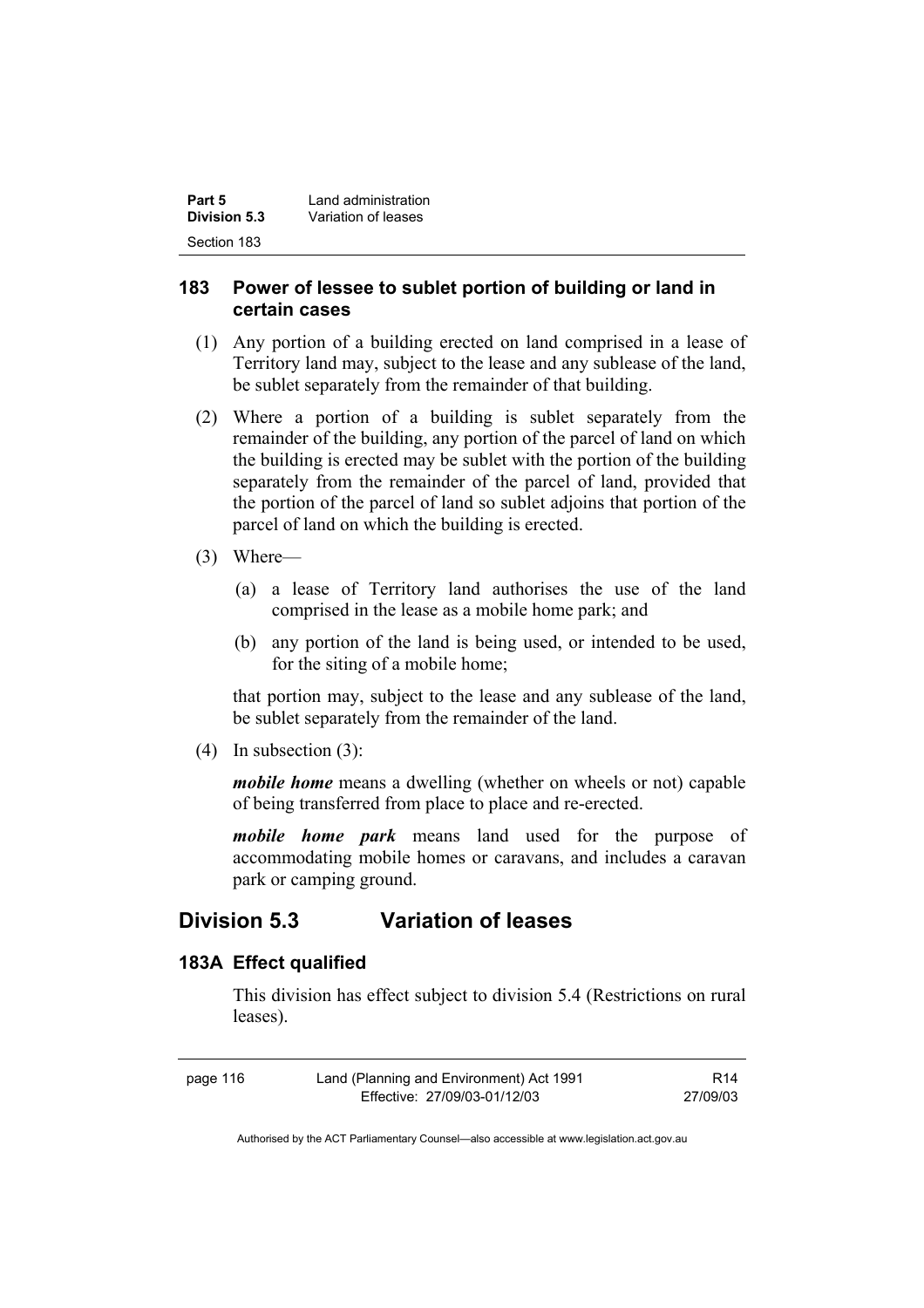| Land administration | Part 5       |
|---------------------|--------------|
| Variation of leases | Division 5.3 |
|                     | Section 184  |

### **184 Application to surrender and regrant of leases**

A reference in this division to the *variation* of a lease includes a reference to the surrender of a lease and the grant of a new lease to the same lessee, subject to different provisions, over land—

- (a) that is the whole or part of the land comprised in the surrendered lease; and
- (b) that is not defined land within the meaning of subdivision  $2.3.4$

except where a lease is surrendered and a further lease is granted under section 171, 171A or 172.

#### **184A Variation of nominal rent lease—change of use charge**

- (1) The planning and land authority must not execute a variation of a nominal rent lease unless the lessee has paid the Territory any change of use charge determined by the authority under subsection (2), subject to any remission or increase under section 184C.
- (2) The planning and land authority shall determine the change of use charge for a variation of a nominal rent lease in accordance with the formula—

$$
CUC = (V_1 - V_2) \times 75\%
$$

where:

*CUC* is the change of use charge payable for the variation of the lease.

- $V_1$  is the capital sum that the lease might be expected to realise if—
	- (a) the lease were to be varied as proposed; and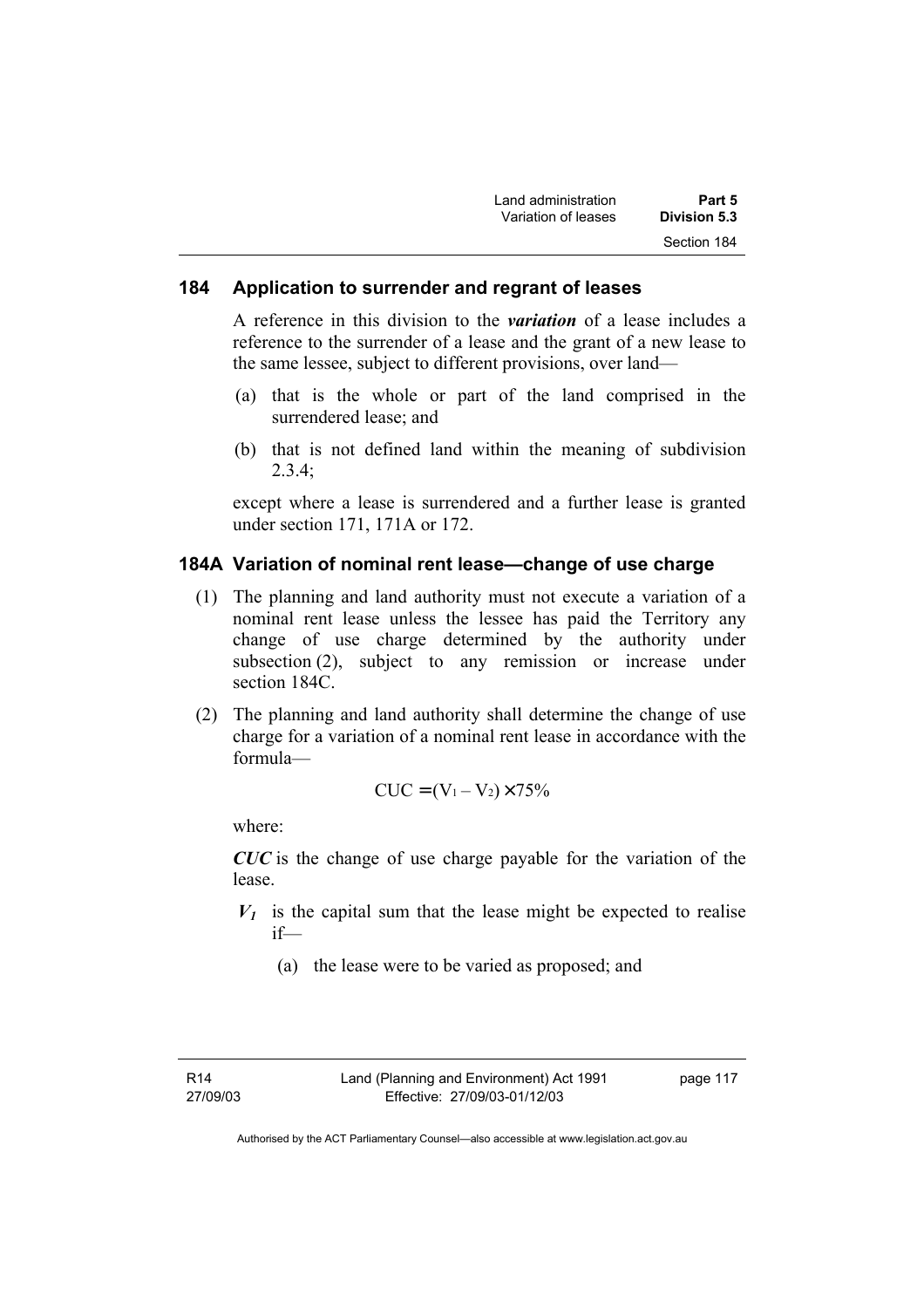| Part 5       | Land administration |
|--------------|---------------------|
| Division 5.3 | Variation of leases |
| Section 184A |                     |

- (b) the lease were offered for sale in good faith immediately after the variation on such reasonable terms and conditions as a genuine seller would require; and
- (c) the rent payable throughout the term of the lease were a nominal rent.
- $V_2$  is the capital sum that the lease might be expected to realise if—
	- (a) the lease were not to be varied during the remainder of its term; and
	- (b) the lease were offered for sale in good faith immediately before the variation on such reasonable terms and conditions as a genuine seller would require; and
	- (c) the rent payable throughout the term of the lease were a nominal rent.
- (3) Where the capital value assessed as  $V_I$  under subsection (2) is equal to or less than the capital value assessed as  $V_2$  under that subsection, no change of use charge is payable under subsection (1).
- (4) So far as this section applies, by virtue of section 184, to the surrender of a lease and the grant of a new lease—
	- (a) the reference in the definition of  $V_I$ , paragraph (c) in subsection (2) to the term of the lease is a reference to the term of the new lease; and
	- (b) the reference in the definition of  $V_2$ , paragraph (c) in subsection (2) to the term of the lease is a reference to the term of the lease to be surrendered.
- (5) A variation of a lease has no effect if the change of use charge payable under subsection (1) for the variation is not paid.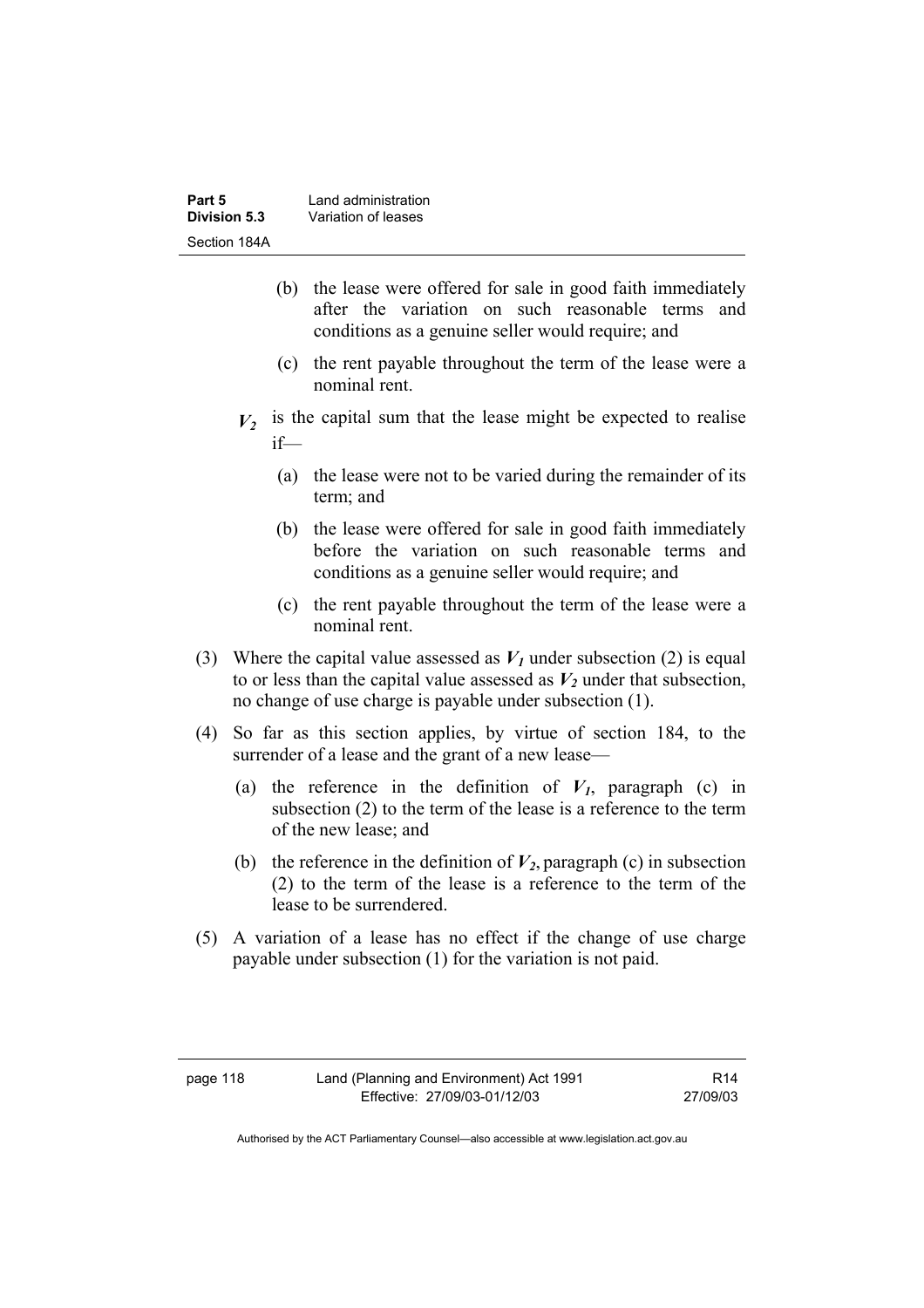## **184C Change of use charge for variations of nominal rent leases**

- (1) On application by the lessee of a nominal rent lease who applies for a variation of the lease, the planning and land authority must remit a change of use charge under section 184A (Variation of nominal rent lease—change of use charge) in circumstances prescribed under the regulations.
- (2) The planning and land authority must increase a change of use charge under section 184A in circumstances prescribed under the regulations.

## **184D Variation of rental leases**

- (1) The planning and land authority shall not execute a variation of a rental lease unless any rent and additional rent payable under the lease up to the day of variation has been paid.
- (2) If the planning and land authority executes a variation of a rental lease, the authority must reappraise the rent payable under the lease, following (to the extent possible) the method provided by the rental provisions of the lease.
- (3) Where the planning and land authority executes a variation of a rental lease, the rent payable under the lease is to be adjusted in accordance with the reappraisal under subsection (2) with effect from the date of variation.
- (4) Subsections (2) and (3) do not apply to a variation of a rental lease—
	- (a) to reduce the rent payable to a nominal rent; or
	- (b) otherwise affecting the rental provisions of the lease.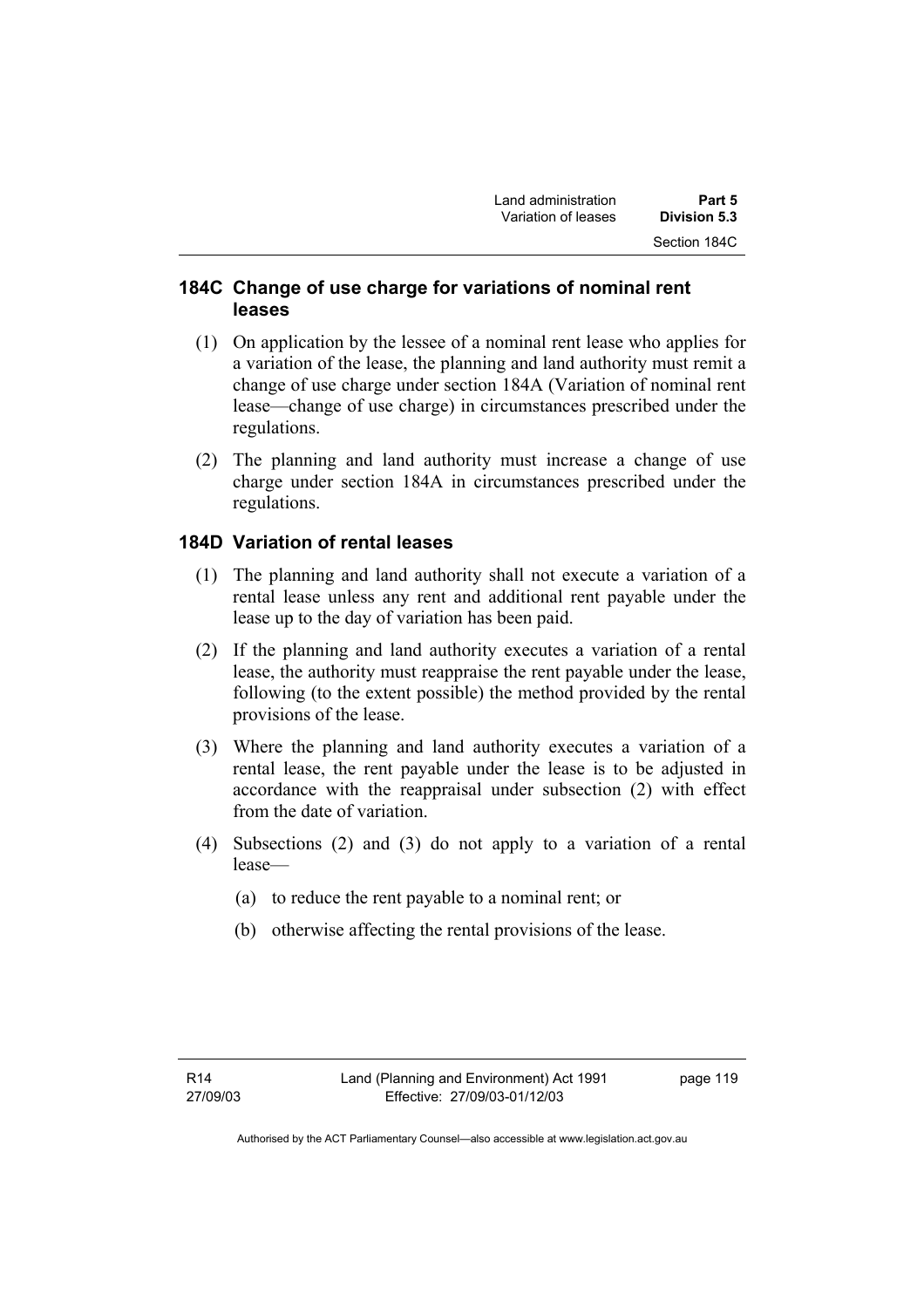| Part 5       | Land administration |
|--------------|---------------------|
| Division 5.3 | Variation of leases |
| Section 185  |                     |

### **185 Advice of rent payable on variation of a lease**

Where the planning and land authority agrees to a variation of a lease of Territory land, being a lease under which rent or additional rent is payable, it shall—

- (a) calculate the amount that would be payable under the lease for rent and additional rent up to the day on which it expects the variation to be executed; and
- (b) give the lessee notice in writing of—
	- (i) the amount calculated for rent and additional rent under paragraph (a); and
	- (ii) the day up to which the amount payable for rent and additional rent has been calculated; and
	- (iii) the day by which the authority requires payment of the amount specified pursuant to subparagraph (i) to enable the variation of the lease to be executed on the day specified pursuant to subparagraph (ii).

### **186 Variation of lease to pay out rent**

- (1) A lease shall not be varied to reduce the rent payable to a nominal rent unless—
	- (a) the lease is included in a prescribed class of leases; and
	- (b) all amounts payable to the Territory up to the day of variation of the lease for rates and land tax levied in respect of the land comprised in the lease have been paid; and
	- (c) the provisions of the lease requiring the lessee to develop the land comprised in the lease have been complied with up to the day of the variation; and
	- (d) the lessee has paid the Territory an amount determined by the planning and land authority by reference to any policy direction made under subsection (1A).

| page 120 | Land (Planning and Environment) Act 1991 | R <sub>14</sub> |
|----------|------------------------------------------|-----------------|
|          | Effective: 27/09/03-01/12/03             | 27/09/03        |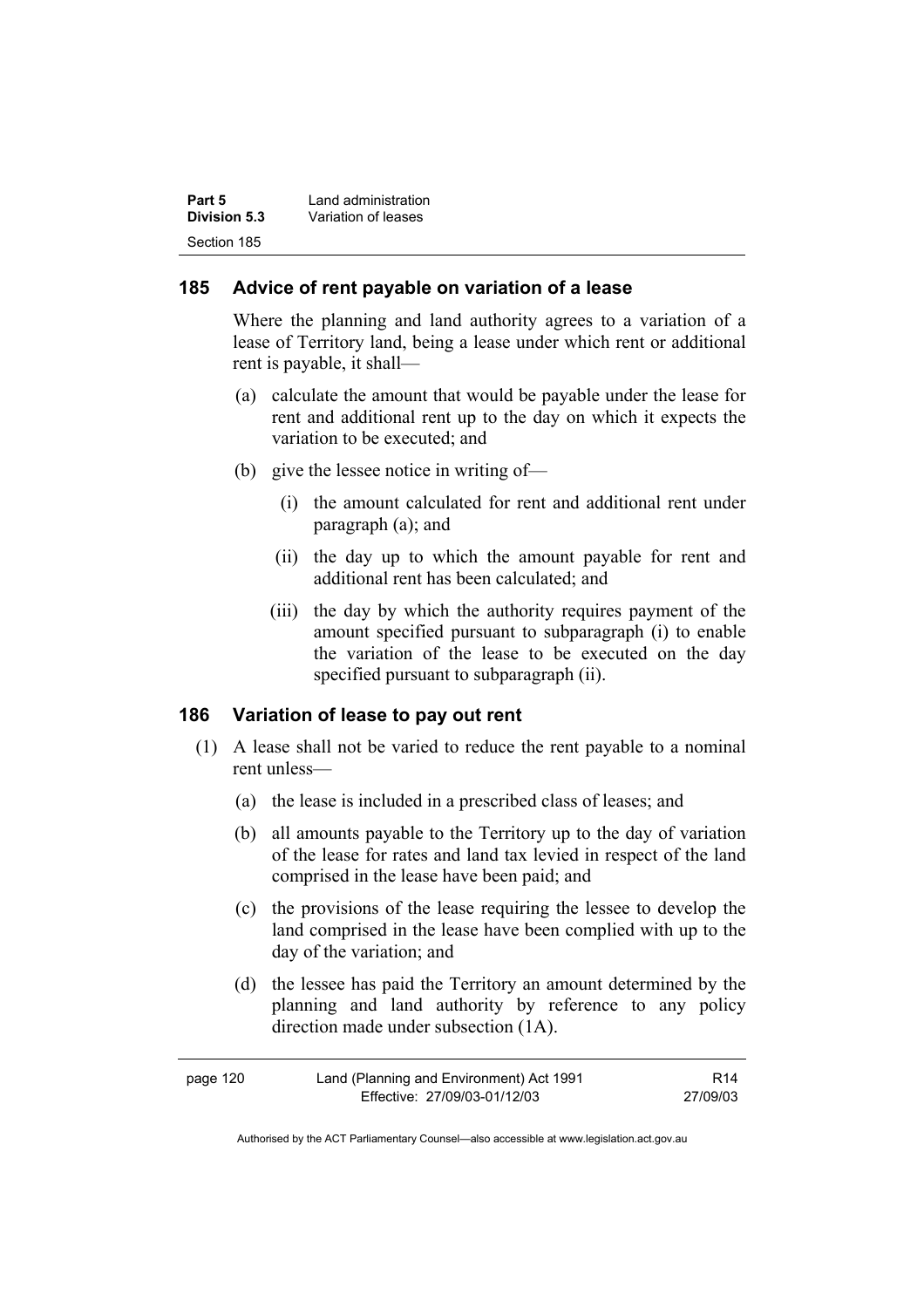- (1A) The Minister may, in writing, make policy directions for subsection  $(1)$  (d).
- (1B) A policy direction under subsection (1A) is a disallowable instrument.
	- *Note* A disallowable instrument must be notified, and presented to the Legislative Assembly, under the *Legislation Act 2001*.
	- (2) Where a lease of Territory land is varied to reduce the rent payable to a nominal rent, the lease as varied shall provide that the lessee is to pay a rent of 5 cents per annum if and when that rent is demanded.
	- (3) The requirements of this section are in addition to, and not in substitution for, the requirements of the other provisions of this Act relating to the variation of leases.

### **186A No variations to extend term**

The planning and land authority shall not execute a variation of a lease of Territory land to extend the term of the lease.

## **Division 5.4 Restrictions on rural leases**

### **186B Definitions for div 5.4**

In this division:

*dealing*, in relation to a lease, means—

- (a) assigning or transferring the lease; or
- (b) subletting the land comprised in the lease or any part of it; or
- (c) parting with possession of the land comprised in the lease or any part of it.

#### *discharge amount—*

 (a) in relation to a special Pialligo lease—means an amount determined in accordance with section 186F; or

| R14      | Land (Planning and Environment) Act 1991 | page 121 |
|----------|------------------------------------------|----------|
| 27/09/03 | Effective: 27/09/03-01/12/03             |          |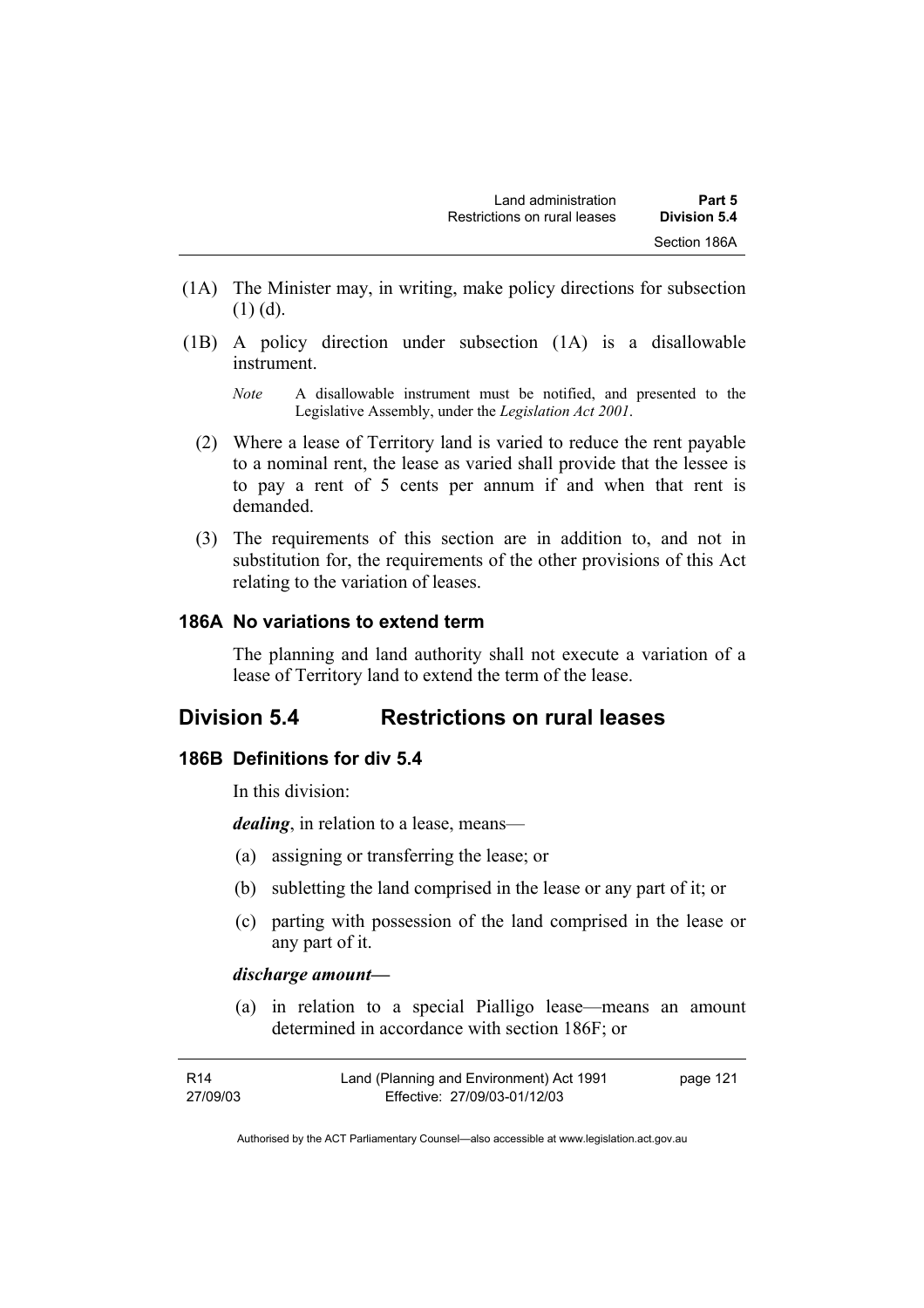| Part 5       | Land administration          |
|--------------|------------------------------|
| Division 5.4 | Restrictions on rural leases |
| Section 186C |                              |

 (b) in any other case—means an amount determined in accordance with section 186E.

*earlier index number***,** for a lease, means the last index number issued before the lease was granted under section 161 or 171A.

*holding period* is a period ending—

- (a) in relation to a long lease—10 years after the lease is granted; or
- (b) in relation to a short lease—at the end of  $\frac{1}{3}$  the term of the lease.

*index number*—see section 186G.

*later index number* means—

- (a) for a special Pialligo lease—means the last index number issued before the discharge amount is to be paid; or
- (b) for any other lease—the last index number issued before the last amount is worked out under section 186E.

*long lease* means a lease for a term of at least 21 years.

*short lease* means a lease for a term less than 21 years.

*special Pialligo lease* means a lease comprising land in block 6, 12, 13, 14, 15, 19, 20 or 52 of section 2 of the district of Majura.

#### **186C Land management agreements**

- (1) The planning and land authority may—
	- (a) grant a rural lease; or
	- (b) grant a further rural lease; or
	- (c) vary a rural lease; or
	- (d) consent to the assignment or transfer of a rural lease;

| page 122 | Land (Planning and Environment) Act 1991 | R <sub>14</sub> |
|----------|------------------------------------------|-----------------|
|          | Effective: 27/09/03-01/12/03             | 27/09/03        |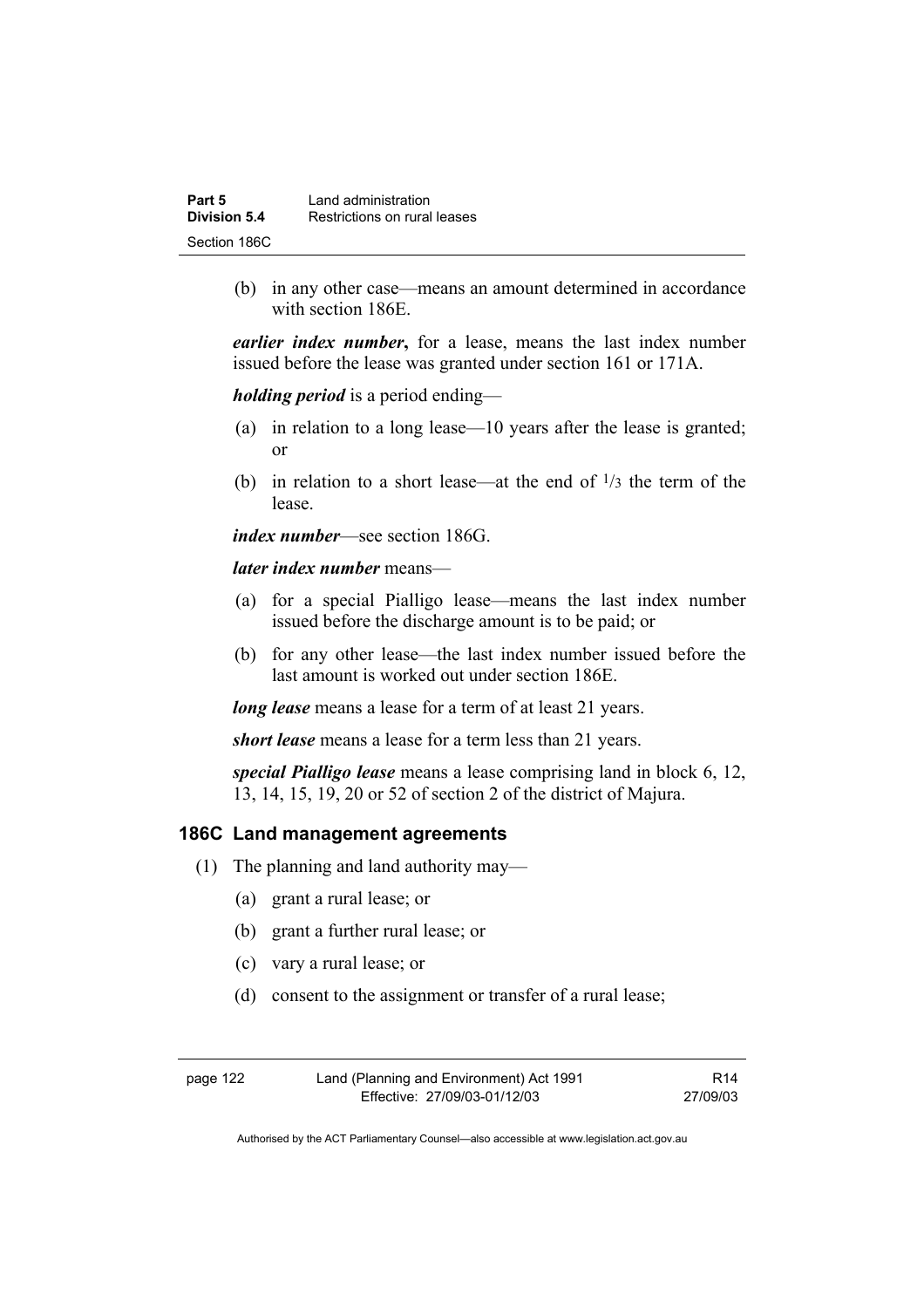| Land administration          | Part 5       |
|------------------------------|--------------|
| Restrictions on rural leases | Division 5.4 |
|                              | Section 186D |

only if the person to whom the lease is to be granted, assigned or transferred, or the person whose lease is to be varied, (the *relevant person*) has entered into an agreement that complies with this section with the Territory about managing the rural land subject to the lease.

- (2) An agreement complies with this section if it is—
	- (a) in accordance with a form approved by the Minister under section 287A (Approved forms) for this section; and
	- (b) signed by—
		- (i) the planning and land authority; and
		- (ii) the relevant person.
- (3) An agreement may contain a provision allowing the agreement to be varied other than by agreement between the parties.

#### **186D Dealings with rural leases**

- (1) This section applies to—
	- (a) a rural lease granted under section 161 (Granting of leases) after 15 December 1999 for consideration less than the market value of the lease; and
	- (b) a lease granted under section 171A (Grant of further rural leases) after 15 December 1999 on the payment of an amount worked out on the application of an amount condition mentioned in section 171A (3) (a).
- (2) However, this section does not apply to a lease mentioned in subsection (1) (b) that was granted on the surrender of a lease for which a discharge amount had been paid.
- (3) A lessee, or other person with an interest in the lease, may deal with a lease to which this section applies within the holding period only with the written consent of the planning and land authority.

| R14      | Land (Planning and Environment) Act 1991 | page 123 |
|----------|------------------------------------------|----------|
| 27/09/03 | Effective: 27/09/03-01/12/03             |          |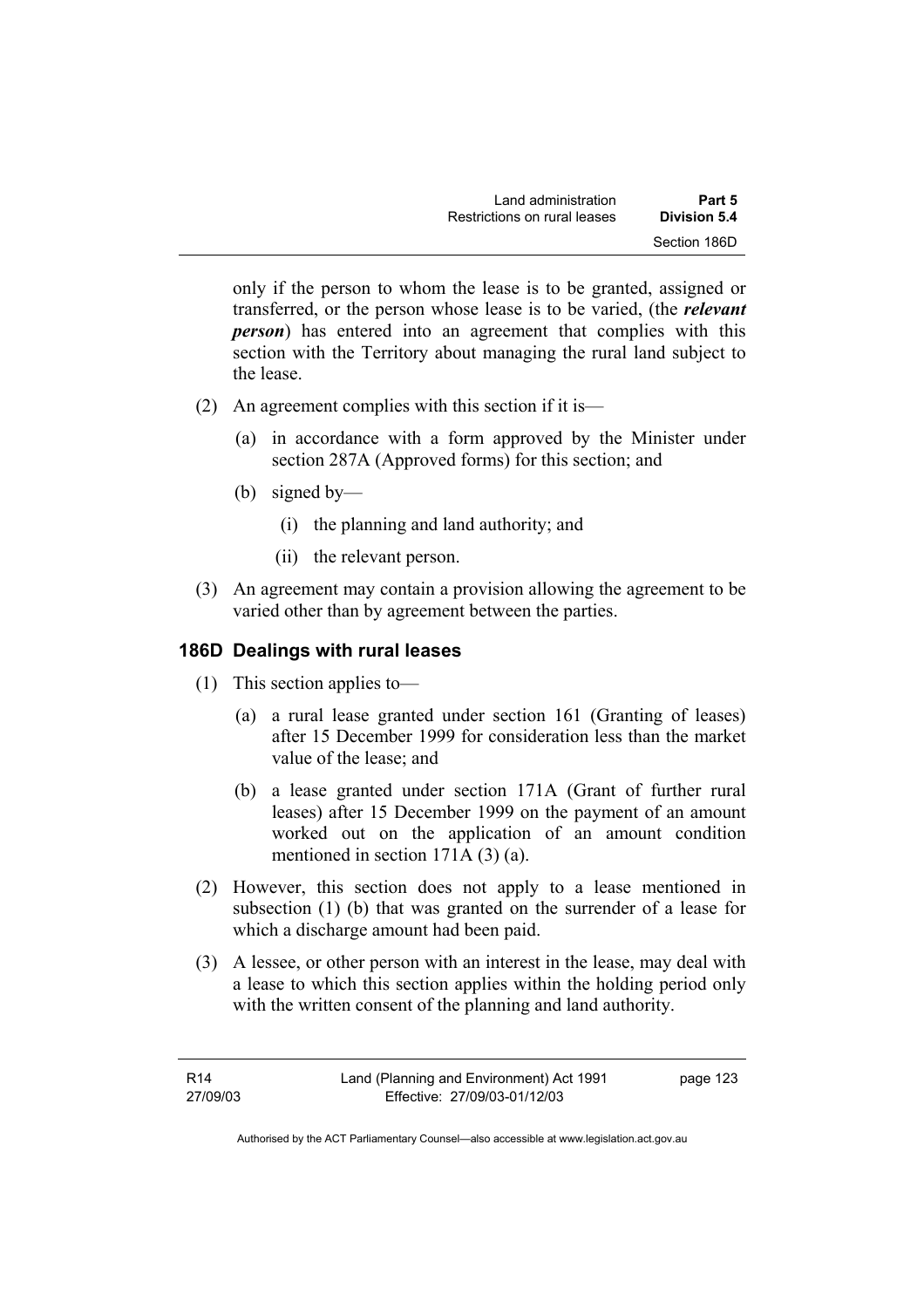| Part 5       | Land administration          |  |
|--------------|------------------------------|--|
| Division 5.4 | Restrictions on rural leases |  |
| Section 186E |                              |  |

- (4) A dealing in relation to a lease made or entered into without consent has no effect.
- (5) The planning and land authority must consent under this section to a dealing if—
	- (a) the person to whom—
		- (i) the lease is being assigned or transferred; or
		- (ii) the land comprised in the lease, or part of it, is sublet; or
		- (iii) possession of the land comprised in the lease, or part of it, is being given;

is the lessee's domestic partner or child; or

(b) the discharge amount has been paid in relation to the lease;

but may not consent otherwise.

- (6) The validity of a dealing made or entered into with the consent of the planning and land authority under subsection (5) is not affected—
	- (a) by a defect or irregularity in relation to the giving of the consent; or
	- (b) because a ground, or all grounds, for the consent had not arisen.
- (7) In this section:

*child*, of a lessee, includes a child of the lessee's domestic partner.

#### **186E Discharge amount**

 (1) The discharge amount for a lease (other than a special Pialligo lease) is the amount determined in accordance with the formula—

 $(y) \times 50\%$  + owed amount earlier index no ((last amount - (first amount  $\times \frac{\text{later index no}}{\text{in} \cdot \cdot \cdot \cdot}$ )) $\times$  50%) +

| page 124 | Land (Planning and Environment) Act 1991 | R <sub>14</sub> |
|----------|------------------------------------------|-----------------|
|          | Effective: 27/09/03-01/12/03             | 27/09/03        |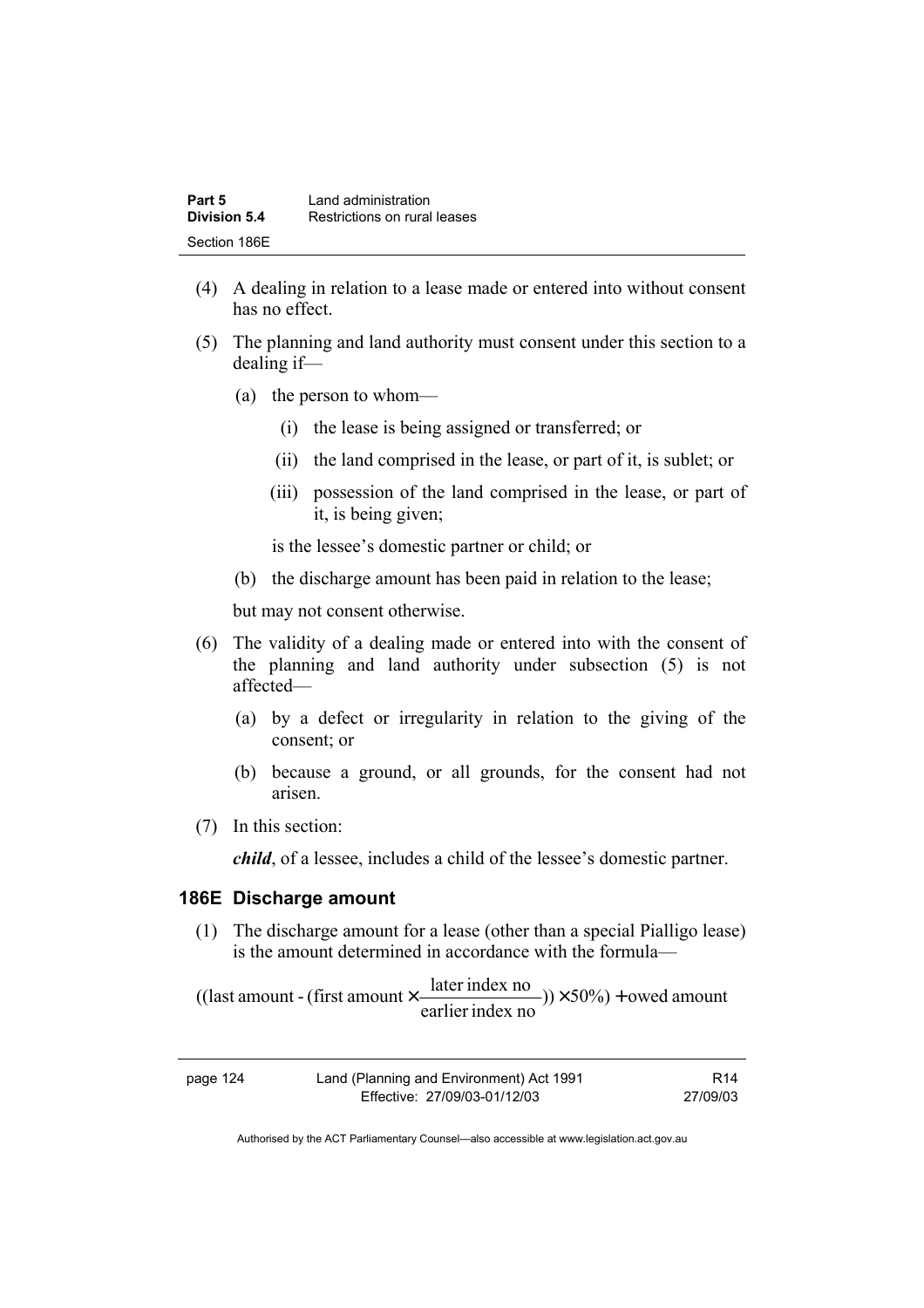(2) In this section:

*earlier index no*—see section 186B, definition of *earlier index number*.

*first amount* means—

- (a) in relation to a nominal rent lease—the consideration for the lease when granted under section 161 or 171A; or
- (b) in relation to a short lease—the value of the lease determined when the lease was granted under section 161 or 171A; or
- (c) in relation to any other lease—any consideration for the lease when granted under section 161 or 171A plus any amount to be paid under the lease;

other than an amount attributable to lessee-owned improvements to the land comprised in the lease.

*last amount*, in relation to a lease, means—

- (a) the consideration for the dealing with the lease, not including any amount attributable to lessee-owned improvements to the land comprised in the lease; or
- (b) if—
	- (i) there is no consideration; or
	- (ii) the dealing relates to only part of the land comprised in the lease; or
	- (iii) the consideration is less than the market value of the lease;

the market value of the lease, not including any amount attributable to the lessee-owned improvements to the land comprised in the lease.

*later index no*—see section 186B, definition of *later index number*.

R14 27/09/03 page 125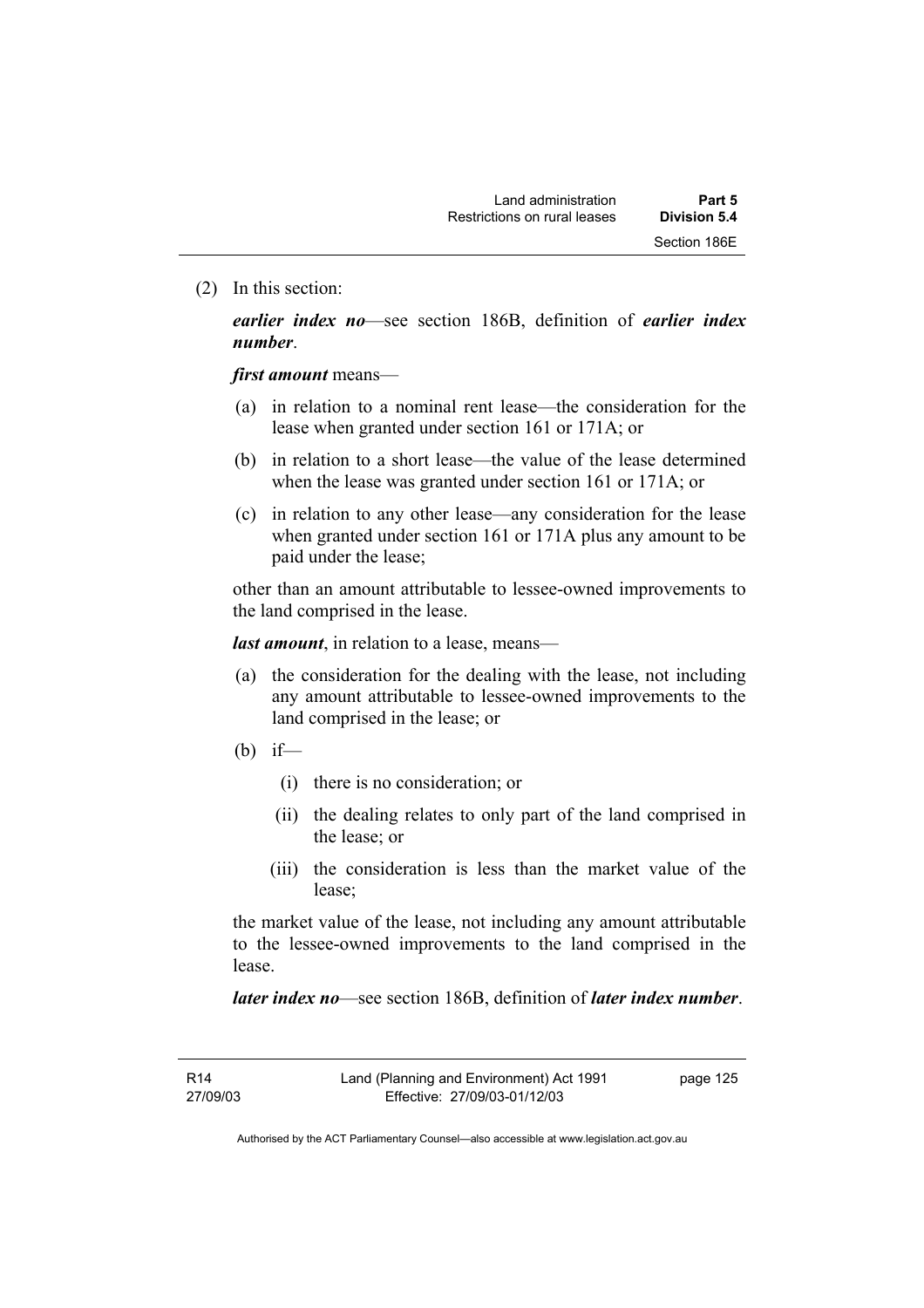| Part 5       | Land administration          |  |
|--------------|------------------------------|--|
| Division 5.4 | Restrictions on rural leases |  |
| Section 186F |                              |  |

#### *owed amount* means—

- (a) in relation to a long lease—any amount remaining to be paid under the lease, even if the amount is not due; or
- (b) in relation to a short lease—any rent and additional rent payable under the lease up to the day of the dealing with the lease.

#### **186F Discharge amount—special Pialligo leases**

- (1) The discharge amount for a special Pialligo lease granted less than 1 year before the discharge amount is to be paid is an amount equal to the total of the amount paid and the owed amount for the lease.
- (2) The discharge amount for a special Pialligo lease granted at least 1 year before the discharge amount is to be paid is the amount determined in accordance with the formula—

 $) +$  owed amount 10 amount paid - (cpi adjusted amount  $\times \frac{\text{years since grant}}{10}$ ) +

 (3) The cpi adjusted amount in relation to a lease is the amount determined in accordance with the formula—

> earlier index number amount paid  $\times \frac{\text{later index number}}{\text{time of length}}$

(4) In this section:

*amount paid* means—

- (a) in relation to a nominal rent lease—the consideration for the lease when granted under section 161 or 171A; or
- (b) in relation to any other lease—any consideration for the lease when granted under section 161 or 171A plus any amount to be paid under the lease;

other than an amount attributable to lessee-owned improvements to the land comprised in the lease.

| page 126 | Land (Planning and Environment) Act 1991 | R <sub>14</sub> |
|----------|------------------------------------------|-----------------|
|          | Effective: 27/09/03-01/12/03             | 27/09/03        |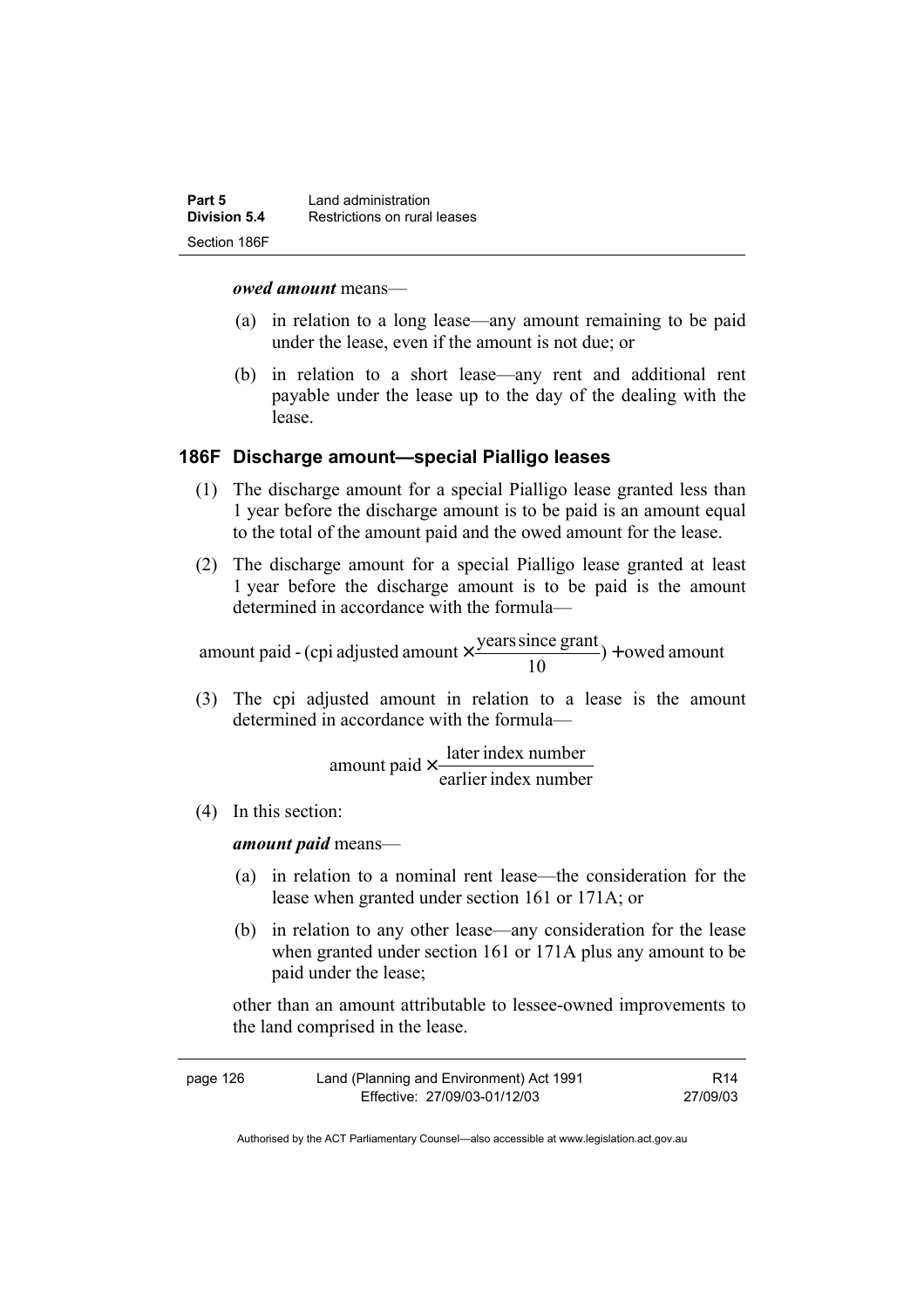| Land administration          | Part 5       |
|------------------------------|--------------|
| Restrictions on rural leases | Division 5.4 |
|                              | Section 186G |

*years since grant*, in relation to a lease, means the number of whole years since the lease was granted under section 161 or 171A.

*owed amount*, in relation to a lease, means any amount remaining to be paid under the lease, even if the amount is not due.

## **186G Index numbers**

(1) In this division:

*index number* means the All Groups Consumer Price Index number, being the weighted average of the 8 capital cities, published by the Australian Statistician from time to time.

- (2) However, in determining index numbers for this division—
	- (a) if the Australian Statistician revises the calculation of an index number for a reason other than a change in the reference base for the All Groups Consumer Price Index and, as a result of the calculation, publishes an index number for a period in substitution for the previous index number—the later index number is disregarded; and
	- (b) if the Australian Statistician changes the reference base for the consumer price index after the lease is granted but before the calculation of the later index number—the earlier index number is the index number that would have been applicable if the new reference base had been in effect when the lease was granted.

## **186H No subdivision or consolidation**

The planning and land authority may not consent to the consolidation or subdivision of a lease to which section 186D applies during the holding period.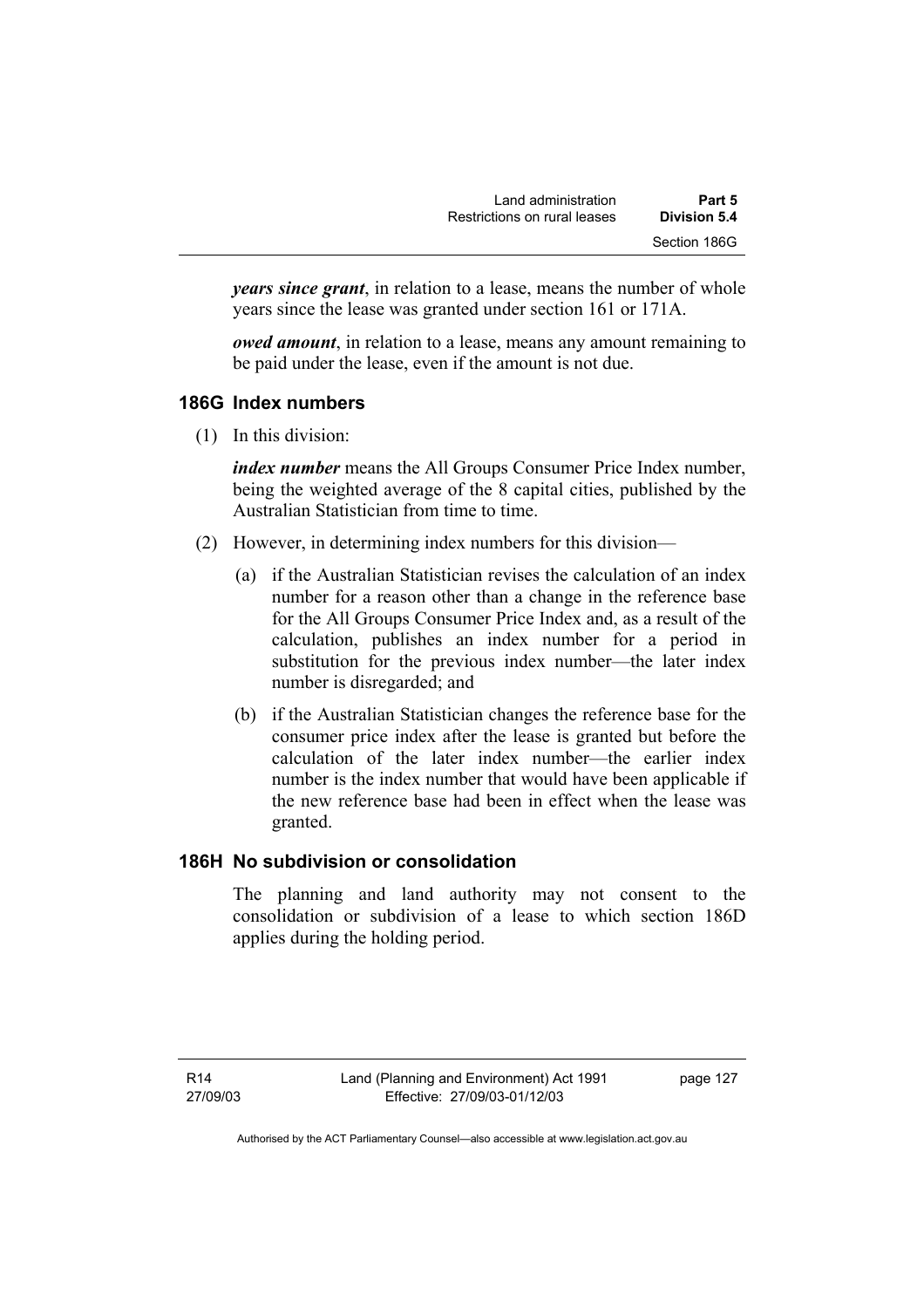**Part 5 Land administration Division 5.5** Consolidation and subdivision Section 187AAE

# **Division 5.5 Consolidation and subdivision**

## **187AAEffect qualified**

This division has effect subject to division 5.4 (Restrictions on rural leases).

### **187 Application—nominal rent leases of Territory land**

This division applies only in relation to the consolidation and subdivision of nominal rent leases.

### **187A Consolidation and subdivision—change of use charge**

- (1) The planning and land authority must not execute a consolidation or a subdivision unless the lessee has paid the Territory any change of use charge determined by the authority under subsection (2), subject to any remission or increase under section 187C.
- (2) The planning and land authority shall determine the change of use charge for a consolidation or a subdivision in accordance with the formula—

$$
CUC = (V_1 - V_2) \times 75\%
$$

where:

*CUC* is the change of use charge payable for the consolidation or subdivision.

- $V_1$  is the capital sum that the new lease or leases to be granted pursuant to the consolidation or subdivision might be expected to realise if—
	- (a) the consolidation or subdivision were to take place as proposed; and
	- (b) the new lease or leases were offered for sale in good faith immediately after the variation on such reasonable terms and conditions as a genuine seller would require; and

| page 128 | Land (Planning and Environment) Act 1991 | R <sub>14</sub> |
|----------|------------------------------------------|-----------------|
|          | Effective: 27/09/03-01/12/03             | 27/09/03        |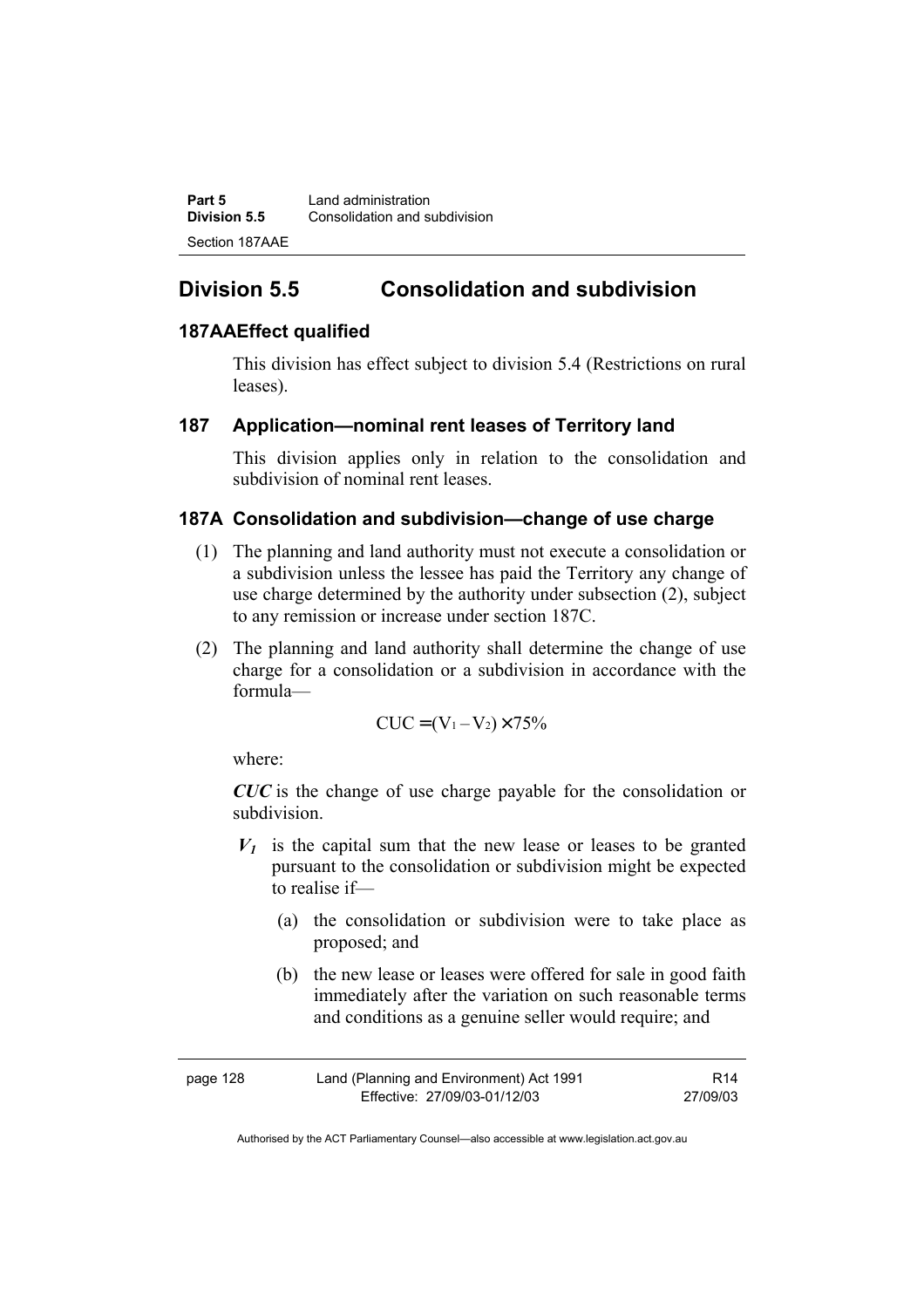- (c) the rent payable throughout the term of the new lease or leases were a nominal rent.
- $V_2$  is the capital sum that the lease or leases to be surrendered pursuant to the consolidation or subdivision might be expected to realise if—
	- (a) no consolidation or subdivision were to take place during the remainder of the term of the surrendered lease or leases; and
	- (b) the lease or leases were offered for sale in good faith immediately before the consolidation or subdivision on such reasonable terms and conditions as a genuine seller would require; and
	- (c) the rent payable throughout the term of the lease or leases to be surrendered were a nominal rent.
- (3) Where the capital value assessed as  $V_I$  under subsection (2) is equal to or less than the capital value assessed as  $V_2$  under that subsection, no change of use charge is payable under subsection (1).
- (4) A consolidation or subdivision has no effect if the change of use charge payable under subsection (1) for the consolidation or subdivision is not paid.

# **187C Change of use charge for consolidations and subdivisions**

- (1) On application by a lessee who applies for a consolidation or subdivision of a lease or leases, the planning and land authority must remit a change of use charge under section 187A (Consolidation and subdivision—change of use charge) in circumstances prescribed under the regulations.
- (2) The planning and land authority must increase a change of use charge under section 187A in circumstances prescribed under the regulations.

| R14      | Land (Planning and Environment) Act 1991 | page 129 |
|----------|------------------------------------------|----------|
| 27/09/03 | Effective: 27/09/03-01/12/03             |          |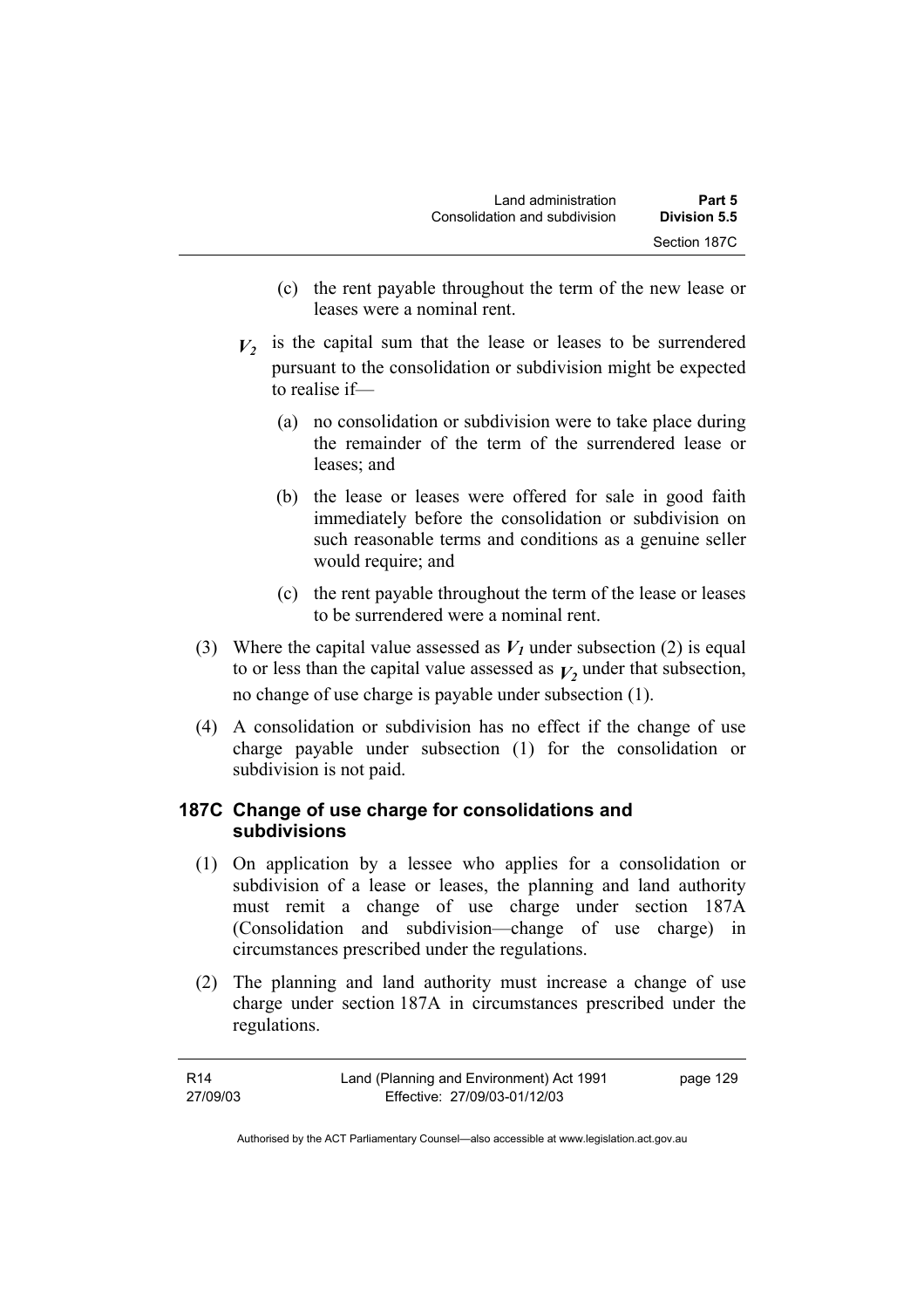| Part 5       | Land administration |
|--------------|---------------------|
| Division 5.6 | Recovery of land    |
| Section 188  |                     |

# **Division 5.6 Recovery of land**

### **188 Termination of leases**

- (1) Subject to subsection (5), where a lessee of Territory land contravenes this part or the lease, the planning and land authority may, by notice in writing served on the lessee by post, terminate the lease.
- (2) A notice under subsection (1) takes effect on the day 14 days after the day on which it is served.
- (2A) The planning and land authority shall cause a copy of a notice of the termination of a lease of Territory land under subsection (1) to be served on—
	- (a) the registrar-general; and
	- (b) any person having an interest in the land, being an interest registered under the *Land Titles Act 1925*;

at the same time as, or as soon as practicable after, the notice under subsection (1) is served.

- (3) Subject to subsection (5), where a person who occupies Territory land under a licence from the Commonwealth or the Territory contravenes this part or the licence, the planning and land authority may, by notice in writing served on the licensee by post, terminate the licence.
- (4) A notice under subsection (3) takes effect on the day 7 days after the day on which it is served.
- (5) The planning and land authority shall not terminate a lease or a licence under this section unless it has—
	- (a) by notice in writing served on the lessee or licensee by post—
		- (i) informed the lessee or licensee that it is considering terminating the lease or licence; and

page 130 Land (Planning and Environment) Act 1991 Effective: 27/09/03-01/12/03 R14 27/09/03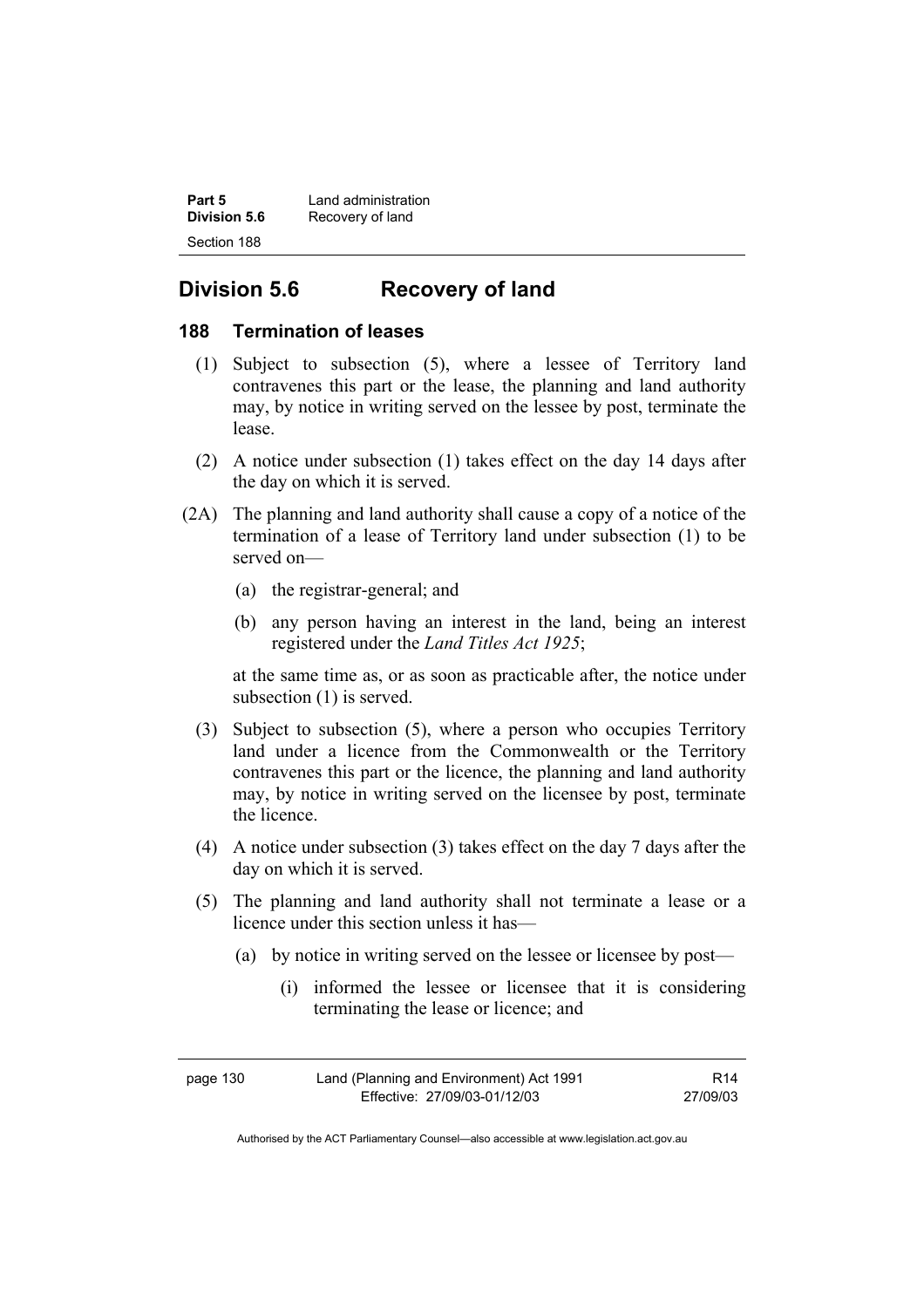| Land administration | Part 5       |
|---------------------|--------------|
| Recovery of land    | Division 5.6 |
|                     | Section 189  |

- (ii) specified the grounds on which it is considering taking that action; and
- (iii) invited the lessee or licensee to notify the authority in writing within 21 days after the date of the notice of any reasons why the lessee or licensee considers that the lease or licence should not be terminated; and
- (b) taken into account any reasons for not terminating the lease or licence notified to the authority by the lessee or licensee in accordance with the notice served on him or her under paragraph (a).
- (6) The validity of the termination of a lease is not affected by a failure to comply with subsection (2A).

### **189 How land may be recovered**

- (1) This section applies if—
	- (a) a person who has been a lessee of Territory land remains in possession of the land after—
		- (i) the term of the lease has ended; or
		- (ii) the lease has been surrendered or ended; or
	- (b) a person who has been a licensee of Territory land remains in possession of the land after—
		- (i) the term of the licence has ended; or
		- (ii) the licence has been surrendered or ended.
- (2) The Executive may, by written notice to the person (the *unlawful occupier*), demand that the unlawful occupier give possession of the land to the Executive within the reasonable period stated in the demand.
- (3) If a demand is not complied with—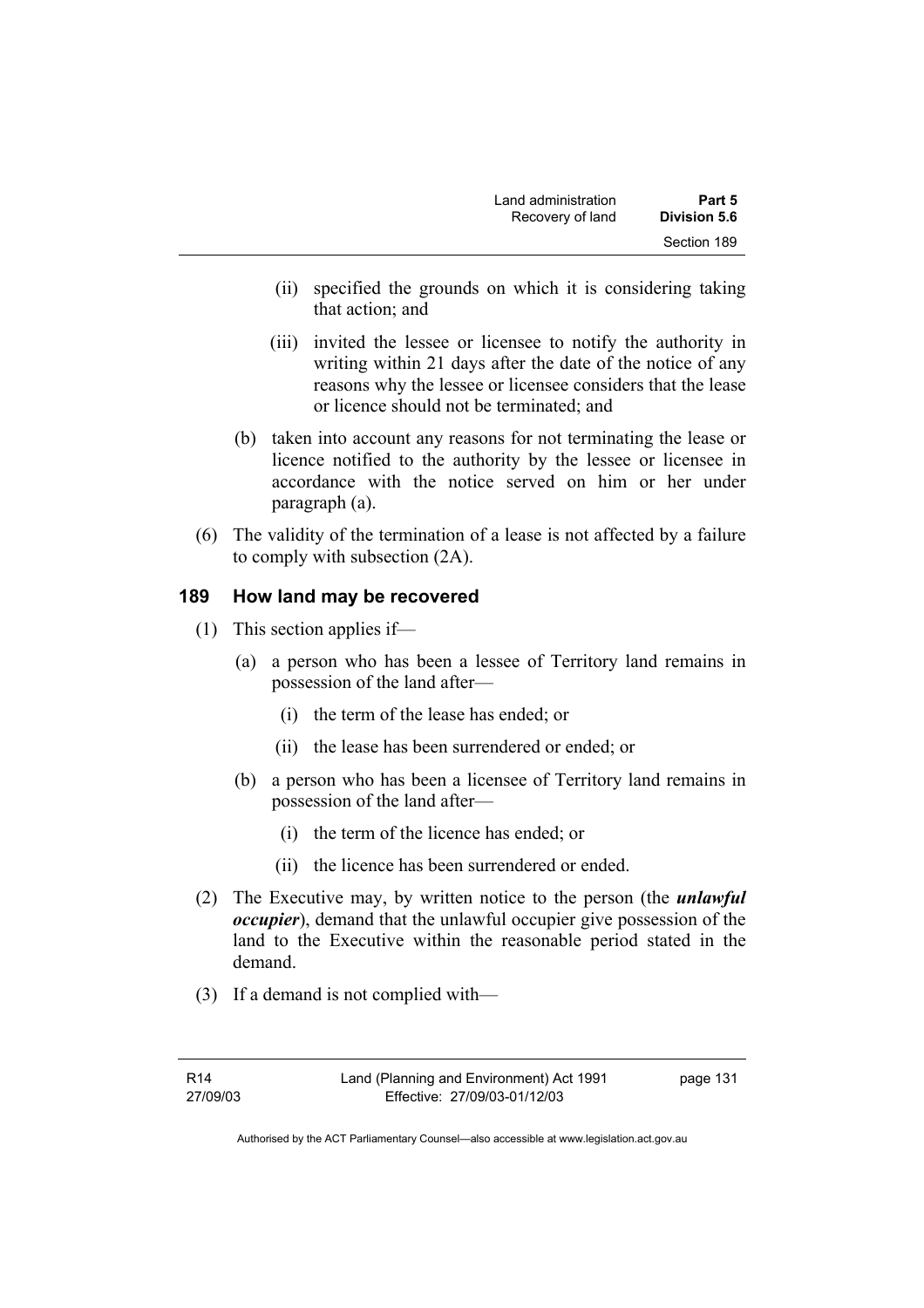| Part 5       | Land administration |
|--------------|---------------------|
| Division 5.7 | Public land         |
| Section 190  |                     |

- (a) the Executive may apply to the Magistrates Court for an order that possession of the land be given to the Executive; and
- (b) the court may issue a warrant authorising a police officer, within 30 days after the day the warrant is issued, to enter the land with the assistance and by the force that is reasonable, and give possession of the land to the Executive.
- (4) The planning and land authority is authorised to do any of the following on behalf of the Executive:
	- (a) make a demand under subsection (2);
	- (b) make an application to the Magistrates Court under subsection  $(3)$   $(a)$ ;
	- (c) take possession of land under this section.
- (5) In this section:

*licence* means a licence granted by the Territory, the Commonwealth or the planning and land authority.

### **190 Evidence of ending of lease**

- (1) The planning and land authority may certify in writing that a lease of Territory land mentioned in the certificate has ended.
- (2) A certificate under subsection (1) is evidence of the matter it states.
- (3) A document that purports to be a certificate under subsection (1) is taken to be such a certificate, unless the contrary is proved.

# **Division 5.7 Public land**

# **Subdivision 5.7.1 Preliminary**

### **191 Definitions for div 5.7**

In this division:

page 132 Land (Planning and Environment) Act 1991 Effective: 27/09/03-01/12/03

R14 27/09/03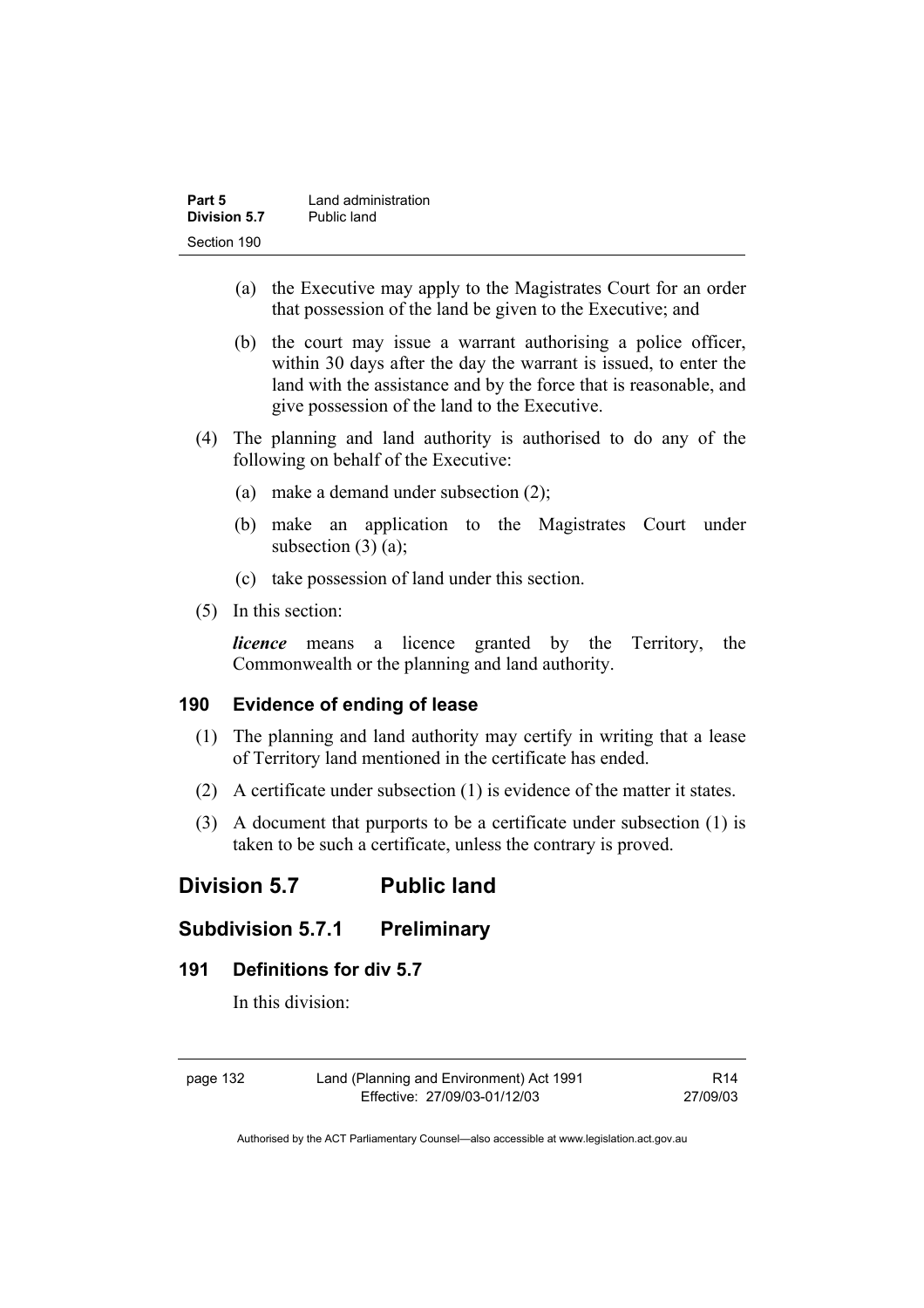| Land administration | Part 5       |
|---------------------|--------------|
| Public land         | Division 5.7 |
|                     | Section 192  |

*plan of management* means a plan of management prepared under subdivision 5.7.4, as varied and in effect from time to time.

*variation*, in relation to a plan of management, includes the revocation of the plan and its substitution with a new plan.

# **Subdivision 5.7.2 Public land**

### **192 Recommendations to planning and land authority**

The conservator may, in writing, recommend to the planning and land authority that the plan be varied to provide for—

- (a) the identification of an area of land as public land and its reservation for a purpose referred to in section 193; or
- (b) in relation to an area already identified in the plan as public land—
	- (i) the variation of its boundaries to reduce or increase the size or the area, or to alter the shape of the area; or
	- (ii) the variation of the purpose for which it is reserved; or
	- (iii) the cessation of its designation as public land.

# **Subdivision 5.7.3 Management of public land**

### **193 Reserved areas**

Public land may be reserved by the plan under section 7 (3) (f) for any of the following purposes:

- (a) a wilderness area;
- (b) a national park;
- (c) a nature reserve;
- (d) a special purpose reserve;
- (e) an urban open space;

Land (Planning and Environment) Act 1991 Effective: 27/09/03-01/12/03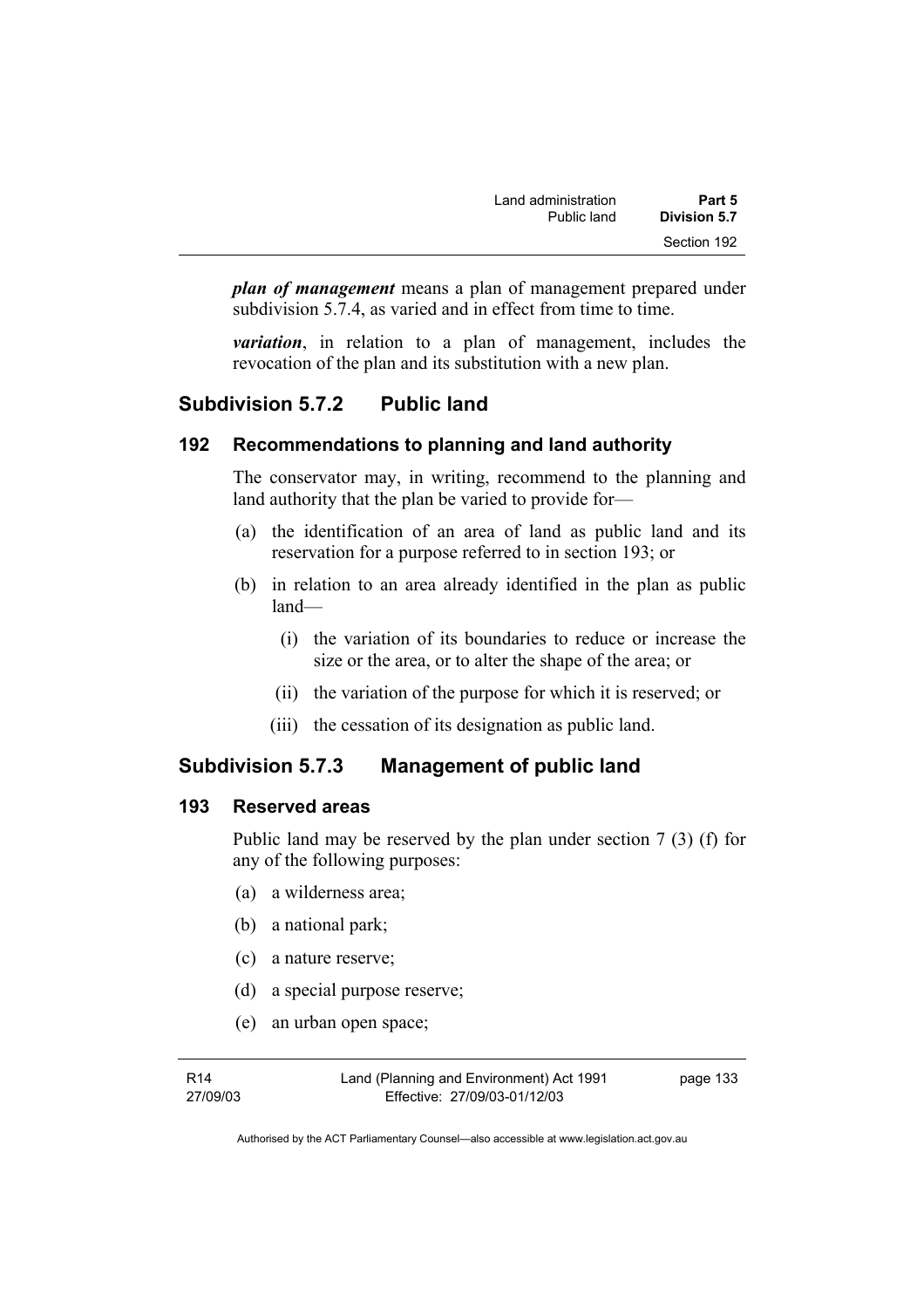| Part 5       | Land administration |
|--------------|---------------------|
| Division 5.7 | Public land         |
| Section 194  |                     |

- (f) a cemetery or burial ground;
- (g) a lake; or
- (h) a sport and recreation reserve.

#### **194 Management**

An area of public land shall be managed in accordance with—

- (a) the management objectives applying to the area; and
- (b) the plan of management (if any) for the area.

### **195 Management objectives**

- (1) For section 194, the management objectives for an area of public land reserved for a particular purpose are—
	- (a) objectives specified in schedule 1; and
	- (b) objectives specified by the conservator pursuant to subsection (2);

in relation to areas of land reserved for that purpose.

- (2) The conservator may, in writing, determine management objectives for an area of public land reserved for a purpose mentioned in schedule 1.
	- *Note* A power given under an Act to make a statutory instrument (including a determination of management objectives) includes power to amend or repeal the instrument (see *Legislation Act 2001*, s 46 (1)).
- (3) A determination of management objectives is a disallowable instrument.
	- *Note 1* A disallowable instrument must be notified, and presented to the Legislative Assembly, under the *Legislation Act 2001*.
	- *Note 2* An amendment or repeal of a determination of management objectives is also a disallowable instrument (see *Legislation Act 2001*, s 46 (2))*.*

R14 27/09/03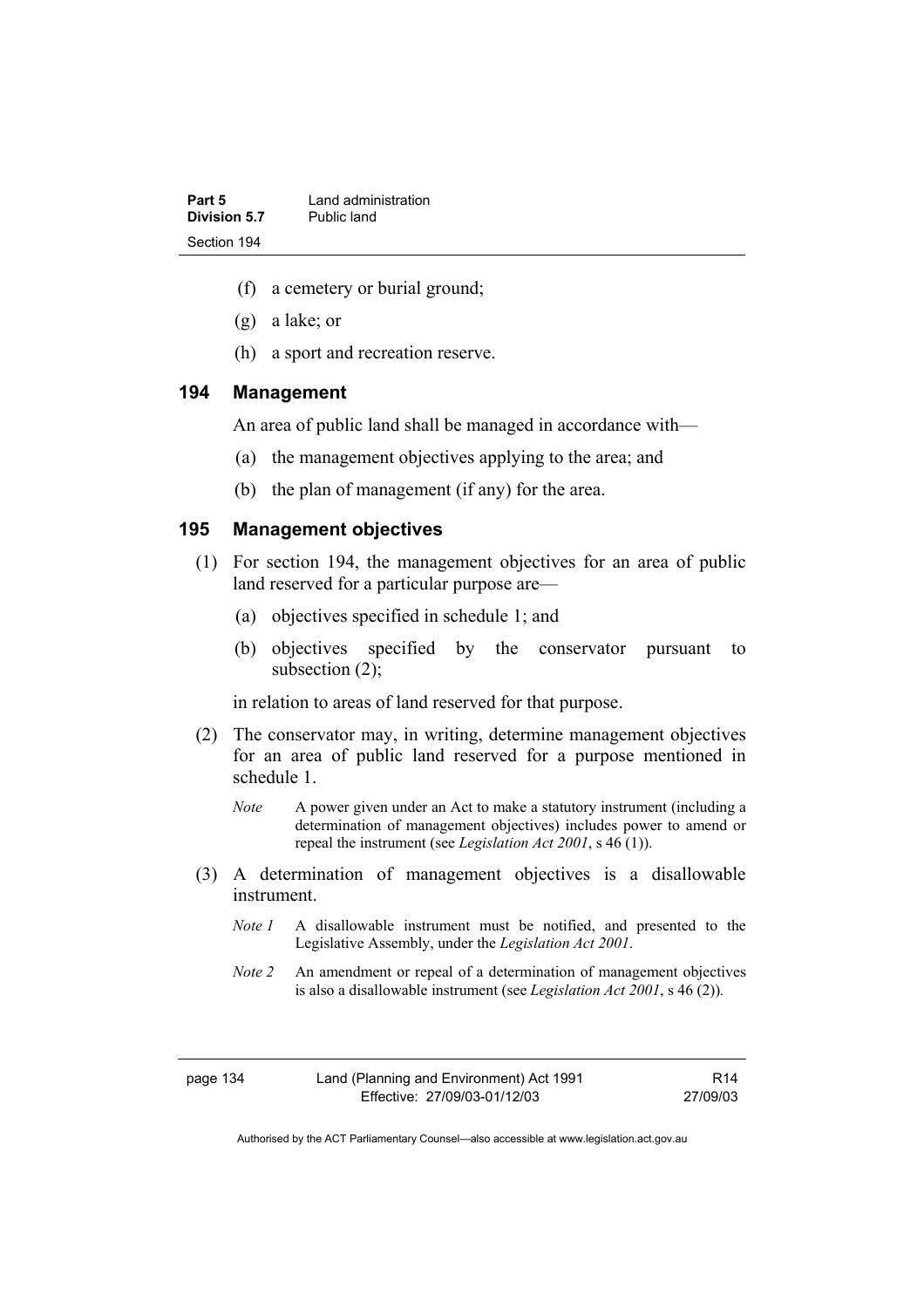| Land administration | Part 5              |
|---------------------|---------------------|
| Public land         | <b>Division 5.7</b> |
|                     | Section 196         |

- (4) Where there is an inconsistency between the application of 2 management objectives specified in schedule 1 in relation to an area of public land, the objective appearing later in the schedule is to be read subject to the other objective.
- (5) Where there is an inconsistency between the application of a management objective specified in schedule 1 and a management objective specified by the conservator pursuant to subsection (2) in relation to an area of public land, the objective specified by the conservator is to be read subject to the other objective.
- (6) In schedule 1:

*natural environment* means all biological, physical and visual elements of the earth and its atmosphere, whether natural or modified.

# **Subdivision 5.7.4 Plans of management**

### **196 Content**

A plan of management includes—

- (a) a description of the area of public land to which it applies; and
- (b) the manner in which the relevant management objectives referred to in section 195 (1) are to be implemented or promoted in that area.

# **197 Preparation**

- (1) The conservator shall prepare a draft plan of management for an area of public land as soon as practicable after the area is identified as such in the plan.
- (2) In preparing a draft plan of management, the conservator shall consider any recommendation submitted by the authority.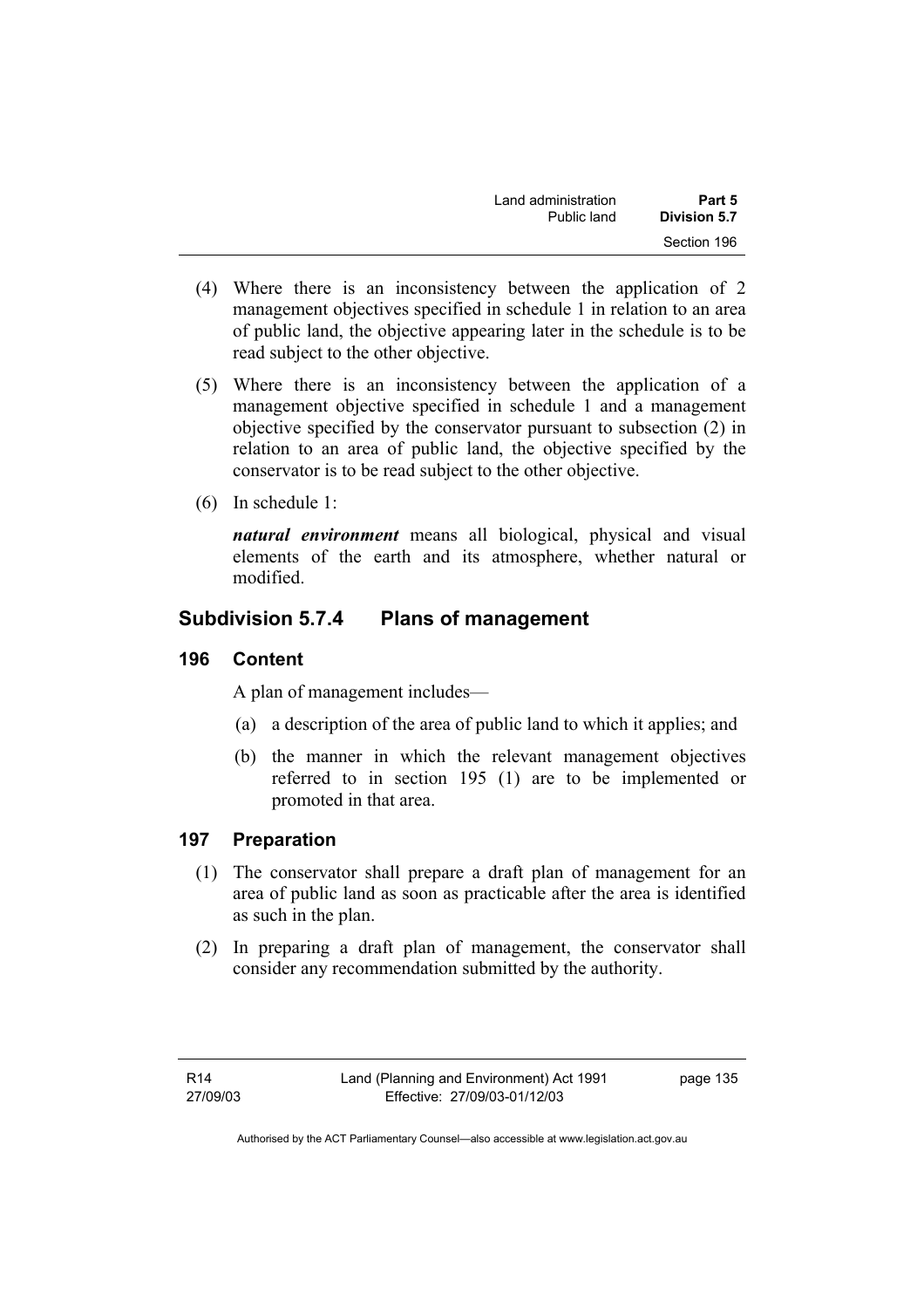| Part 5       | Land administration |
|--------------|---------------------|
| Division 5.7 | Public land         |
| Section 198  |                     |

### **198 Variations**

- (1) The conservator may prepare a draft variation of a plan of management in the same manner as a draft plan of management.
- (2) This subdivision applies to a draft variation of a plan of management as if it were a draft plan of management.

### **199 Environmental assessments and inquiries**

- (1) At the written request of the conservator, or on his or her own motion, at any time before a draft plan of management is approved under section 204 (a) the Minister may—
	- (a) direct that an assessment be made; or
	- (b) establish a panel to conduct an inquiry;

about any aspect of the draft plan.

 (2) In preparing or revising a draft plan of management, the conservator shall consider any relevant assessment or the report of any relevant inquiry.

## **200 Public consultation**

- (1) This section applies to a draft plan of management for an area of public land where—
	- (a) no corresponding preliminary draft plan of management for that area has been notified under section 19; or
	- (b) where such a preliminary draft has been so notified—the firstmentioned draft plan of management differs significantly from that preliminary draft.
- (2) The conservator shall make copies of a draft plan of management to which this section applies available to an appropriate committee of the Legislative Assembly.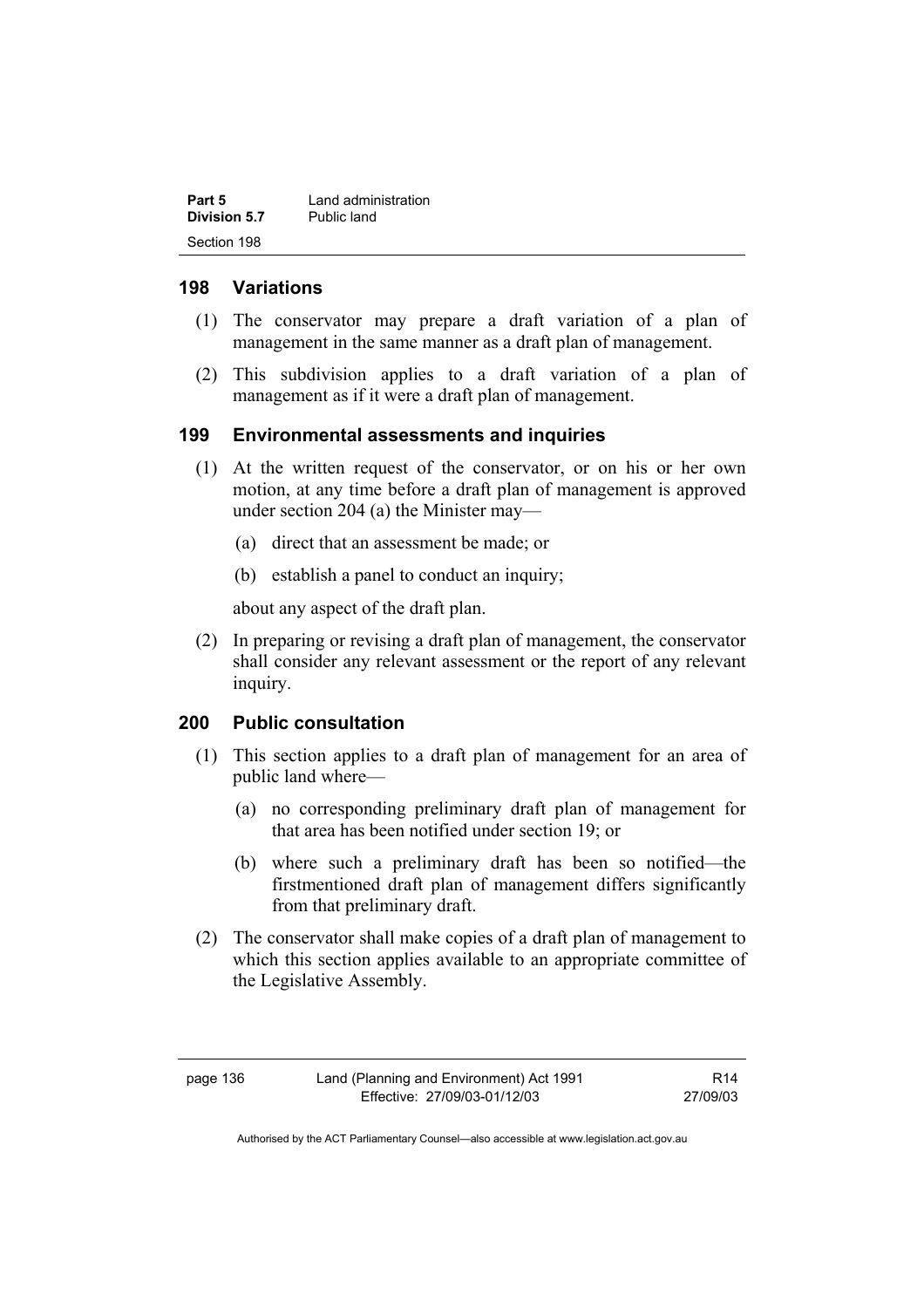| Land administration | Part 5       |
|---------------------|--------------|
| Public land         | Division 5.7 |
|                     | Section 201  |

- (3) The conservator shall make copies of a draft plan of management to which this section applies available for public inspection during office hours at the places specified in a written notice prepared by the conservator.
- (4) A notice under subsection (3) shall include a statement inviting persons to submit written comments about the draft plan of management to the conservator at a specified address and within a specified period of not less than 21 days from the date of the notice.
- (5) A notice under subsection (3) is a notifiable instrument.

*Note* A notifiable instrument must be notified under the *Legislation Act 2001*.

(6) The conservator must also publish the notice in a daily newspaper.

### **201 Revision**

The conservator may revise a draft plan of management—

- (a) in consideration of any written comments received from any person about the draft plan; or
- (b) to correct any formal error.

# **202 Submission to Minister**

The conservator shall submit a draft plan of management (as revised under section 201) to the Minister for approval, together with—

- (a) a written report setting out the issues raised in any written comments submitted to the conservator in relation to the draft; and
- (b) a written report about the conservator's consultation with the public and with any other person or authority about the draft.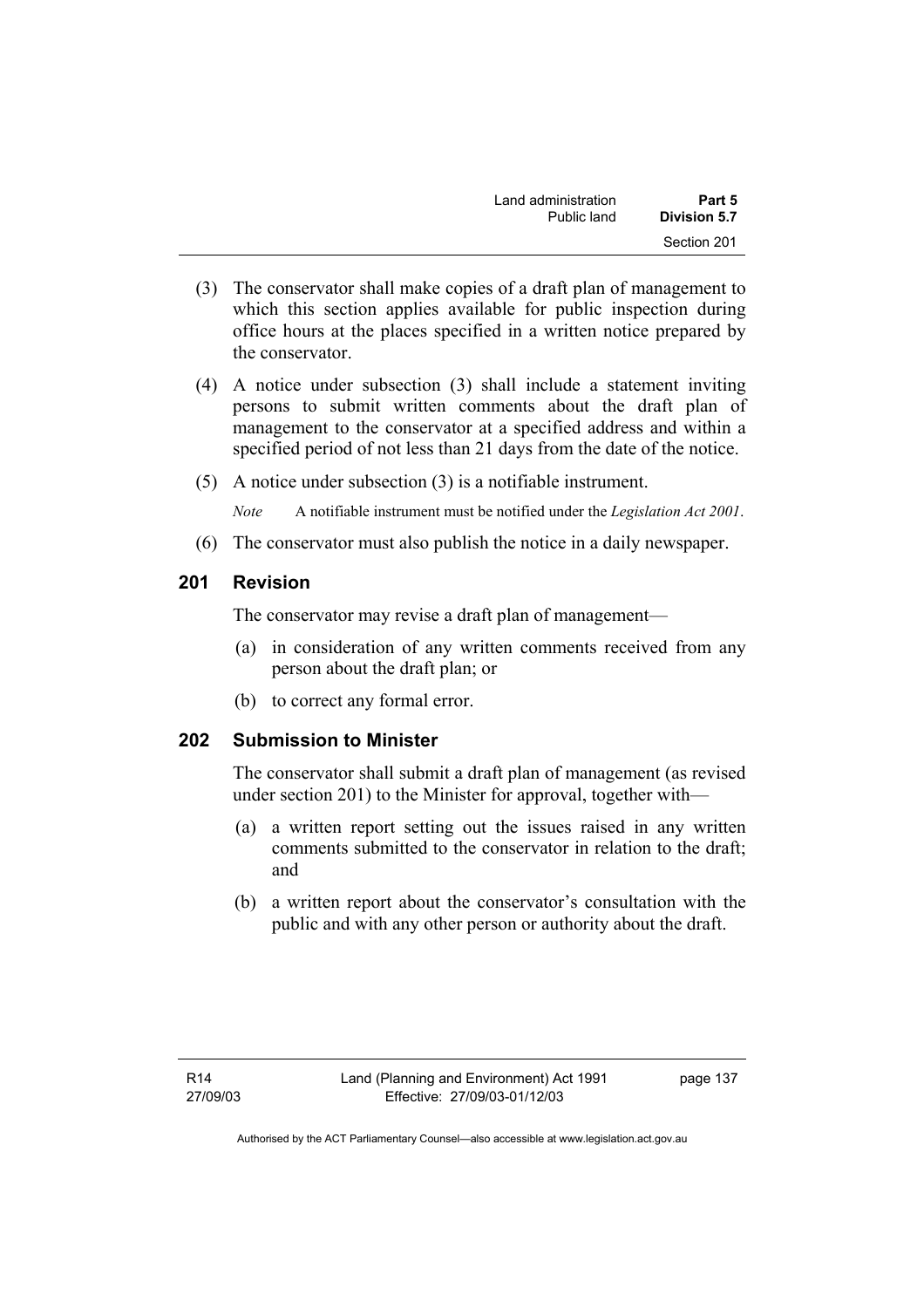| Part 5       | Land administration |
|--------------|---------------------|
| Division 5.7 | Public land         |
| Section 203  |                     |

## **203 Consideration of plan of management by Legislative Assembly committee**

Where the conservator submits a draft plan of management to the Minister under section 202, the Minister shall, within 7 days of receiving the draft plan forward—

- (a) a copy of the draft plan; and
- (b) a copy of the reports referred to in section 202 (a) and (b) relating to the draft plan; and
- (c) all other documents relating to the draft plan submitted to the Minister by the conservator;

to an appropriate committee of the Legislative Assembly.

### **204 Minister's powers**

- (1) On receipt of a draft plan of management submitted under section 202 or 205 for approval, the Minister shall consider any recommendation relating to the draft by a committee of the Legislative Assembly that considers the draft under section 203 and—
	- (a) in writing, approve a plan of management in the form in which the draft is submitted; or
	- (b) refer the draft to the conservator together with any of the following written directions:
		- (i) to conduct further specified consultation;
		- (ii) to consider any revision suggested by the Minister;
		- (iii) to revise the draft in a specified manner;
		- (iv) to defer, in writing, until a specified date or the occurrence of a specified event, the resubmission of the draft to the Minister;
		- (v) to withdraw the draft in writing.

| page 138 | Land (Planning and Environment) Act 1991 | R <sub>14</sub> |
|----------|------------------------------------------|-----------------|
|          | Effective: 27/09/03-01/12/03             | 27/09/03        |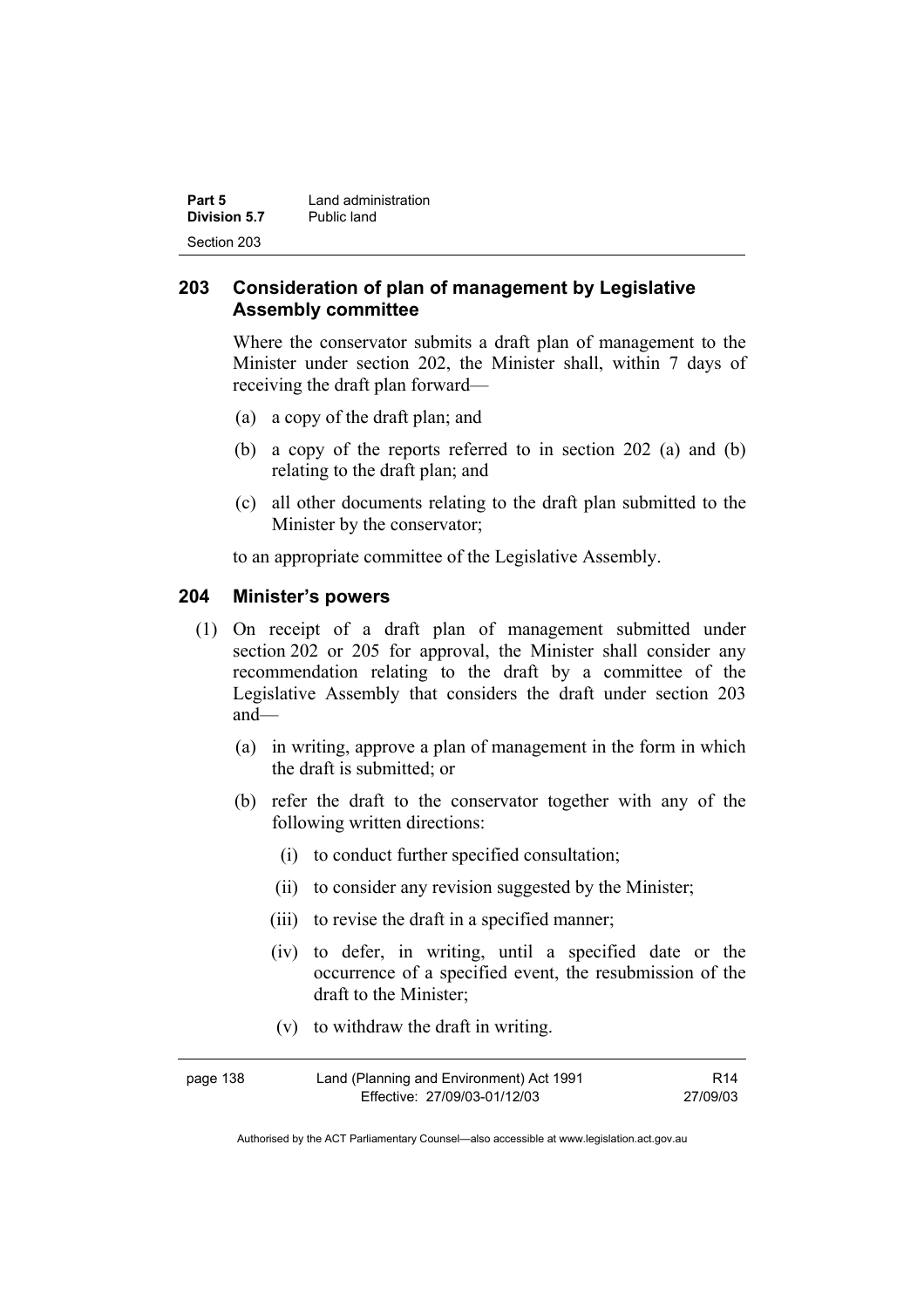| Land administration | Part 5              |
|---------------------|---------------------|
| Public land         | <b>Division 5.7</b> |
|                     | Section 205         |

- (2) The following are notifiable instruments:
	- (a) a deferral directed under subsection (1) (b) (iv);
	- (b) a withdrawal directed under subsection (1) (b) (v).
	- *Note* A notifiable instrument must be notified under the *Legislation Act 2001*.

### **205 Referral back to conservator**

If the Minister refers a draft plan of management to the conservator under section 204 (1) (b), the conservator shall—

- (a) comply with the Minister's directions; and
- (b) if the Minister gives a direction under section 204 (1) (b) (i) or (ii)—if the conservator thinks fit, revise the draft plan; and
- (c) revise the draft to correct any formal error; and
- (d) resubmit the draft plan of management (as revised) to the Minister for approval together with a written report about the conservator's compliance with the Minister's directions and about any revision of the draft under paragraph (c).

### **206 Notice of revival of deferred draft plan of management**

- (1) If the conservator defers a draft plan of management as directed under section 204 (1) (b) (iv) (Minister's powers), on the day stated in the deferral, or as soon as possible after the event mentioned in the deferral, the conservator must prepare a written notice stating that the draft plan of management is revived.
- (2) A notice is a notifiable instrument.

*Note* A notifiable instrument must be notified under the *Legislation Act 2001*.

(3) The conservator must also publish the notice in a daily newspaper.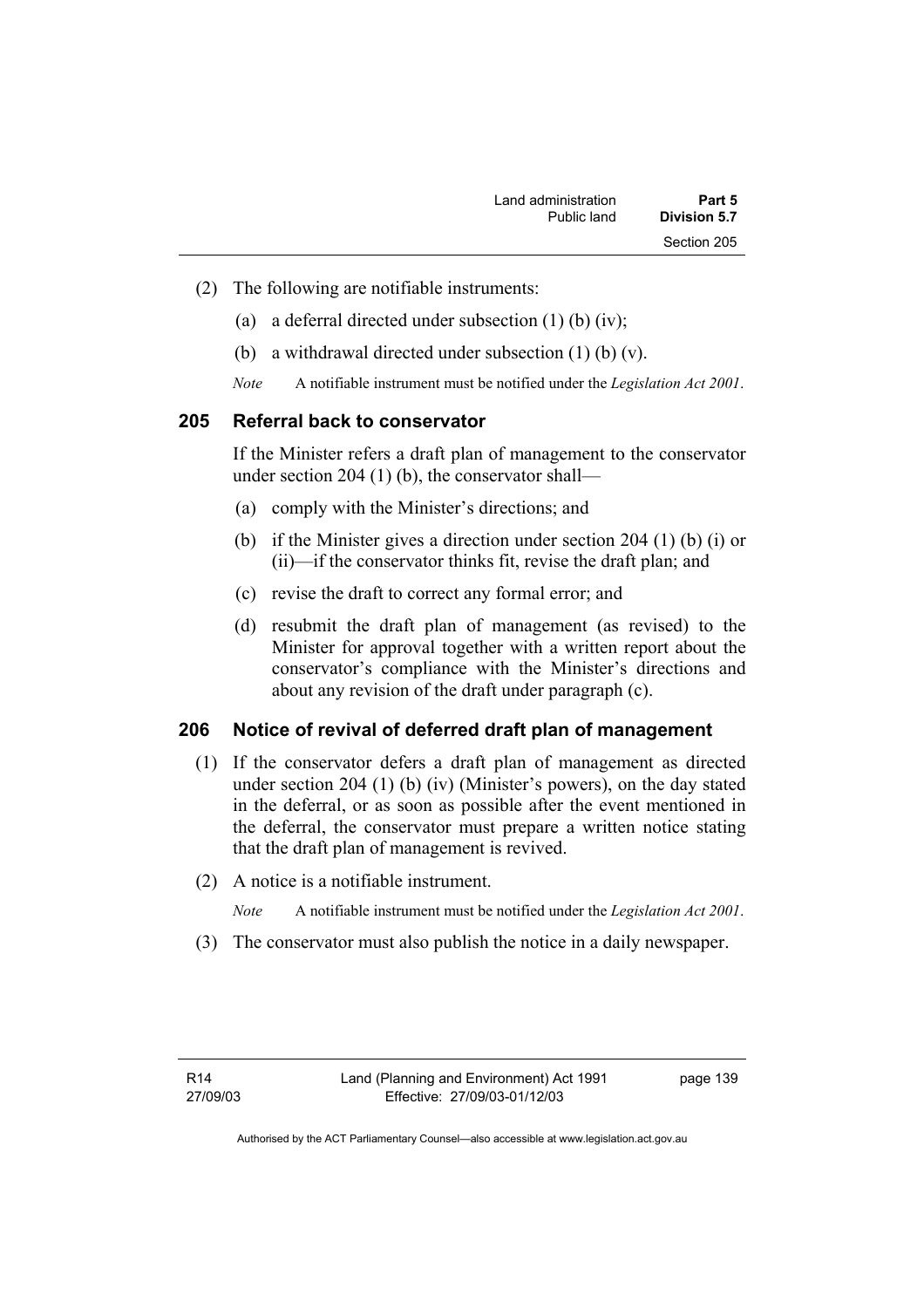| Part 5              | Land administration |
|---------------------|---------------------|
| <b>Division 5.7</b> | Public land         |
| Section 207         |                     |

### **207 Notification, tabling, disallowance and date of effect**

- (1) A plan of management, as approved by the Minister under section 204, is a disallowable instrument.
	- *Note* A disallowable instrument must be notified, and presented to the Legislative Assembly, under the *Legislation Act 2001*.
- (2) The *Legislation Act 2001*, chapter 7 (Presentation, amendment and disallowance of subordinate laws and disallowable instruments) applies to a plan of management as if each reference in that chapter to 6 sitting days were a reference to 5 sitting days.
- (3) Subject to any disallowance under the *Legislation Act 2001*, chapter 7, the plan of management commences—
	- (a) on the day after the 5th sitting day after the day it is presented to the Legislative Assembly under that chapter; or
	- (b) if the plan provides for a later date or time of commencement—on that date or at that time.

### **Subdivision 5.7.5 Leases and licences**

### **208 Leases—generally**

- (1) Except as provided by section 209, the planning and land authority shall not grant a lease—
	- (a) of public land; or
	- (b) during the defined period—of land designated, in a draft variation of the plan notified under section 19, to become public land.
- (2) In subsection (1):

*defined period*, in relation to land designated, in a draft variation of the plan, to become public land, means the period of interim effect, under part 2, of that draft variation.

| page | 140 |
|------|-----|
|------|-----|

R14 27/09/03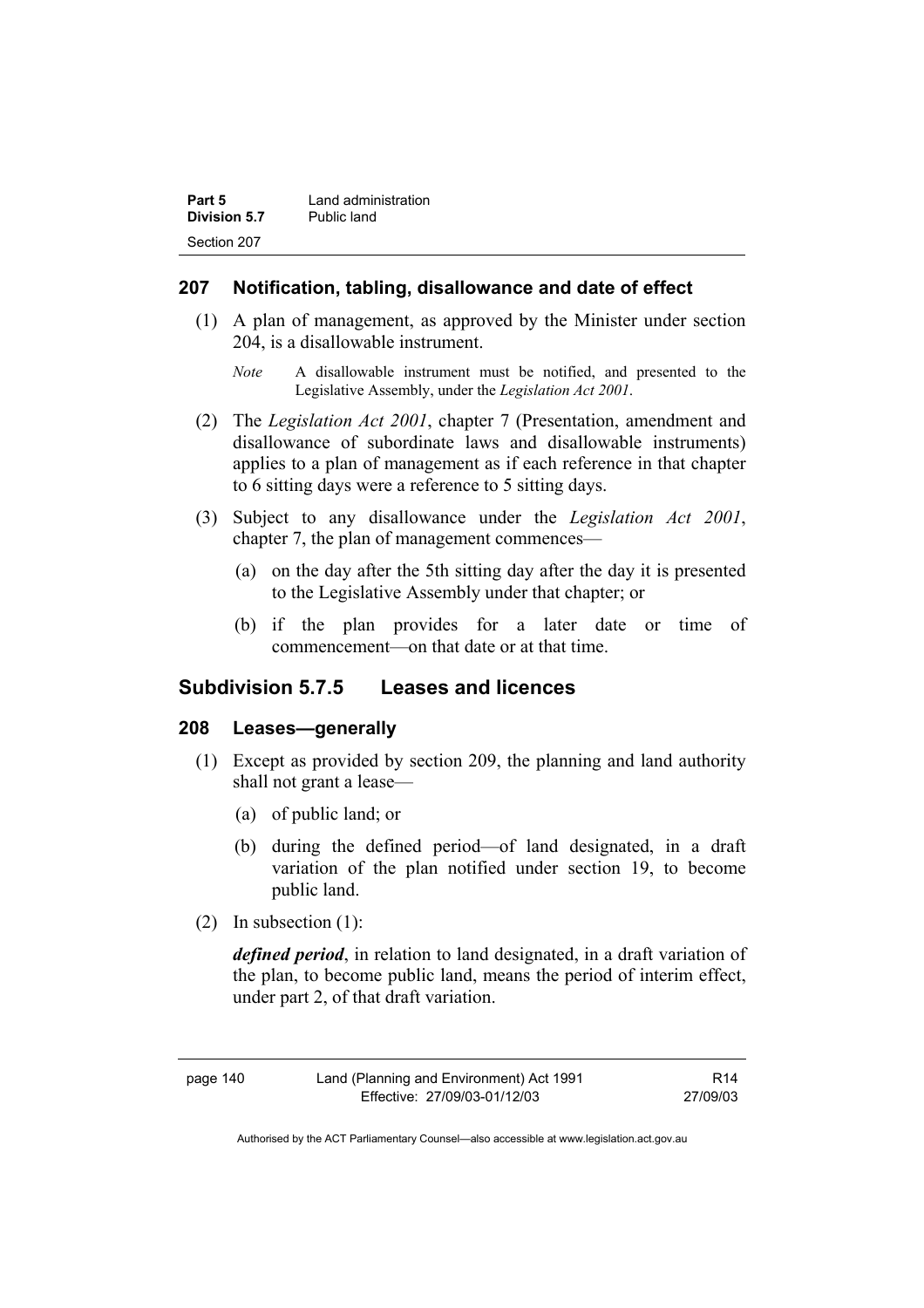| Land administration | Part 5       |
|---------------------|--------------|
| Public land         | Division 5.7 |
|                     | Section 209  |

### **209 Grant of leases**

- (1) On the written recommendation of the conservator, the planning and land authority may grant a lease of an area, or part of an area, of public land except where that area is reserved under the plan as a wilderness area.
- (2) On the written recommendation of the conservator, the planning and land authority may during the defined period referred to in section 208 (2), grant a lease of an area, or part of an area, of land designated in a draft variation of the plan to become public land except where it is proposed in that draft variation that the area be reserved as a wilderness area.

### **210 Licences**

 (1) The planning and land authority may, on the written recommendation of the conservator, grant a licence to a person to occupy or use an area of unleased public land.

#### **Example of when a licence might be given to a person**

To allow a building (including a fitting attached to the building) owned or occupied by the person to encroach onto, over or under an area of unleased public land.

- *Note* An example is part of the Act, is not exhaustive and may extend, but does not limit, the meaning of the provision in which it appears (see Legislation Act, s 126 and s 132).
- (2) An application for a licence under subsection (1) shall—
	- (a) be in writing signed by the applicant; and
	- (b) specify—
		- (i) the land in respect of which the licence is sought; and
		- (ii) the period for which the licence is sought; and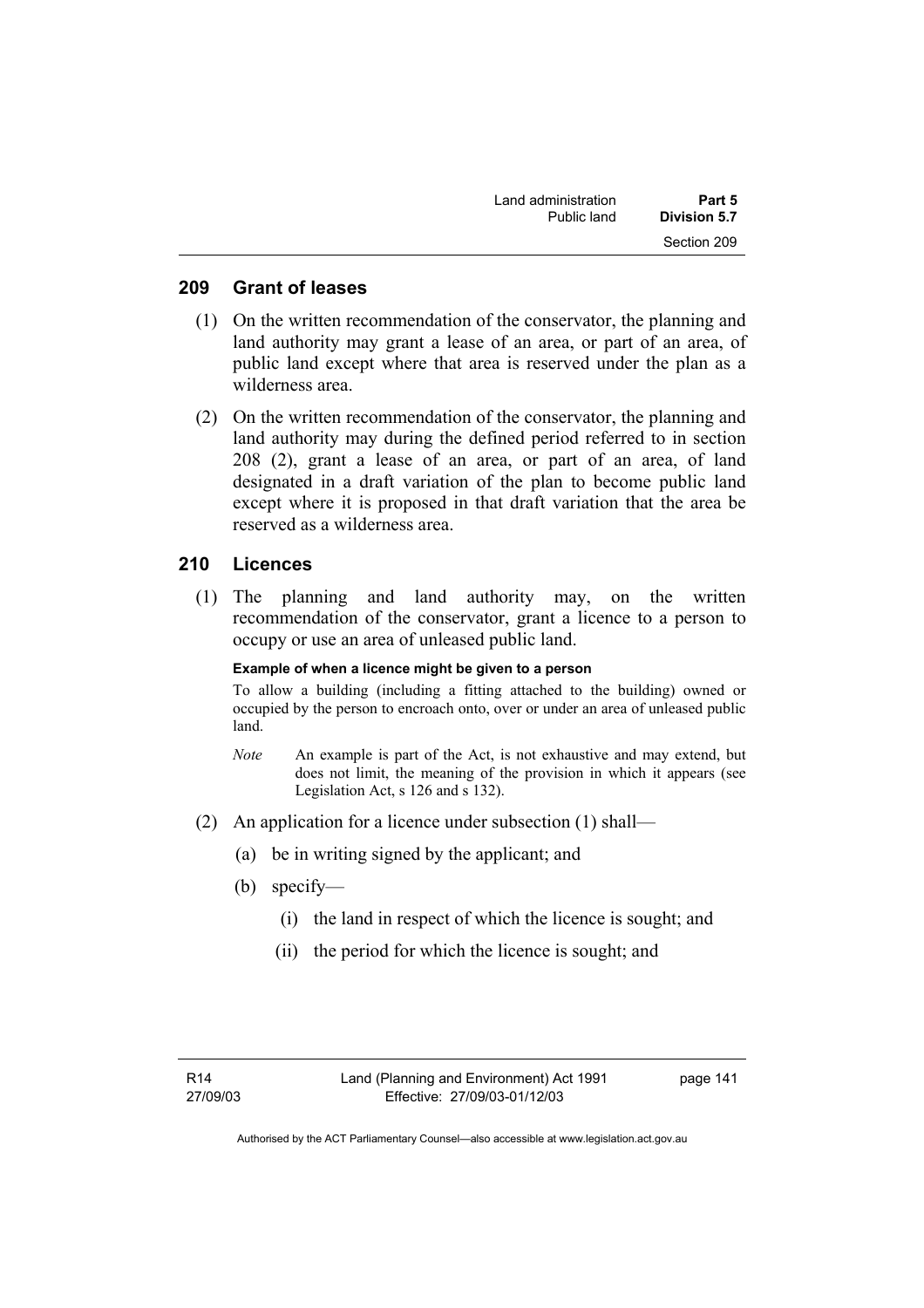| Part 5       | Land administration |
|--------------|---------------------|
| Division 5.7 | Public land         |
| Section 211  |                     |

- (iii) the purposes for which it is proposed that the land should be used under the licence.
- *Note* A fee may be determined under s 287 (Determination of fees) for this subsection.
- (3) A licence under subsection (1) shall—
	- (a) be in writing; and
	- (b) apply to the person to whom it is granted and to all other persons to whom it is expressed to apply; and
	- (c) specify the period for which it is granted; and
	- (d) be subject to such conditions (if any) as are specified in the licence.
- (4) A person is not required to hold a licence under this section to occupy or use an area of unleased public land if—
	- (a) the person holds a permit under the *Roads and Public Places Act 1937* to place an object in, over or across the area; and
	- (b) the area is being occupied or used in accordance with the permit; and
	- (c) for an occupation or use that requires an approval under division 6.2 (Approvals)—
		- (i) the occupation or use has been approved under that division; and
		- (ii) the person is complying with any conditions under section 245 (Conditional approvals) that apply to the approval.

### **211 Miner's rights in respect of public land**

A miner's right must not be granted in respect of public land.

R14 27/09/03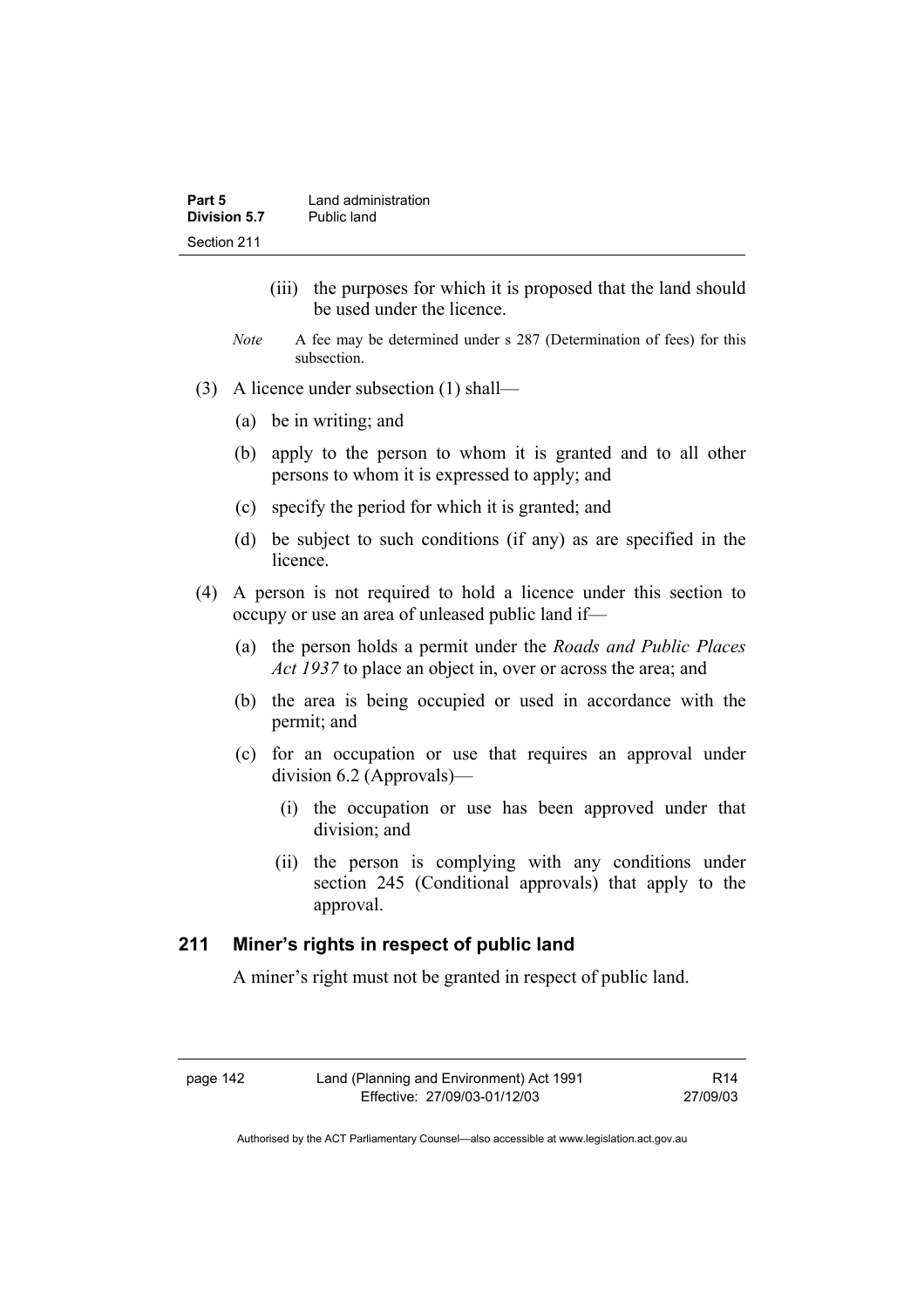# **Division 5.8 Miscellaneous**

# **214 Lessee may surrender lease wholly or in part**

- (1) A person who holds a lease of Territory land may, at any time, with the consent of the planning and land authority, surrender the lease or any part of the land comprised in the lease.
- (2) The planning and land authority may agree to accept the surrender of a lease, or part of the land comprised in a lease, under subsection (1) either unconditionally or subject to any condition the authority considers appropriate.
- (3) The surrender of a lease, or of part of the land comprised in a lease, shall not entitle the lessee to a refund or remission of any rent already paid or due.

# **215 Reduction of rent and relief from provisions of lease**

- (1) The planning and land authority may approve—
	- (a) a reduction of the rent payable under a lease of Territory land, or of the amount payable, in relation to any occupation of Territory land; or
	- (b) the grant of relief, to a lessee or occupier of Territory land, from compliance, completely or partly, with any provision to which the person's lease or occupation is subject.
- (2) The reduction or grant of relief may be for any period (including a period before the commencement of this section or any other period before the approval).
- (3) If the planning and land authority gives an approval under subsection (1), the liability or obligation of the lessee or occupier under the lease, or in relation to the person's occupation, is discharged for the period approved, to the extent of the reduction or grant of relief approved.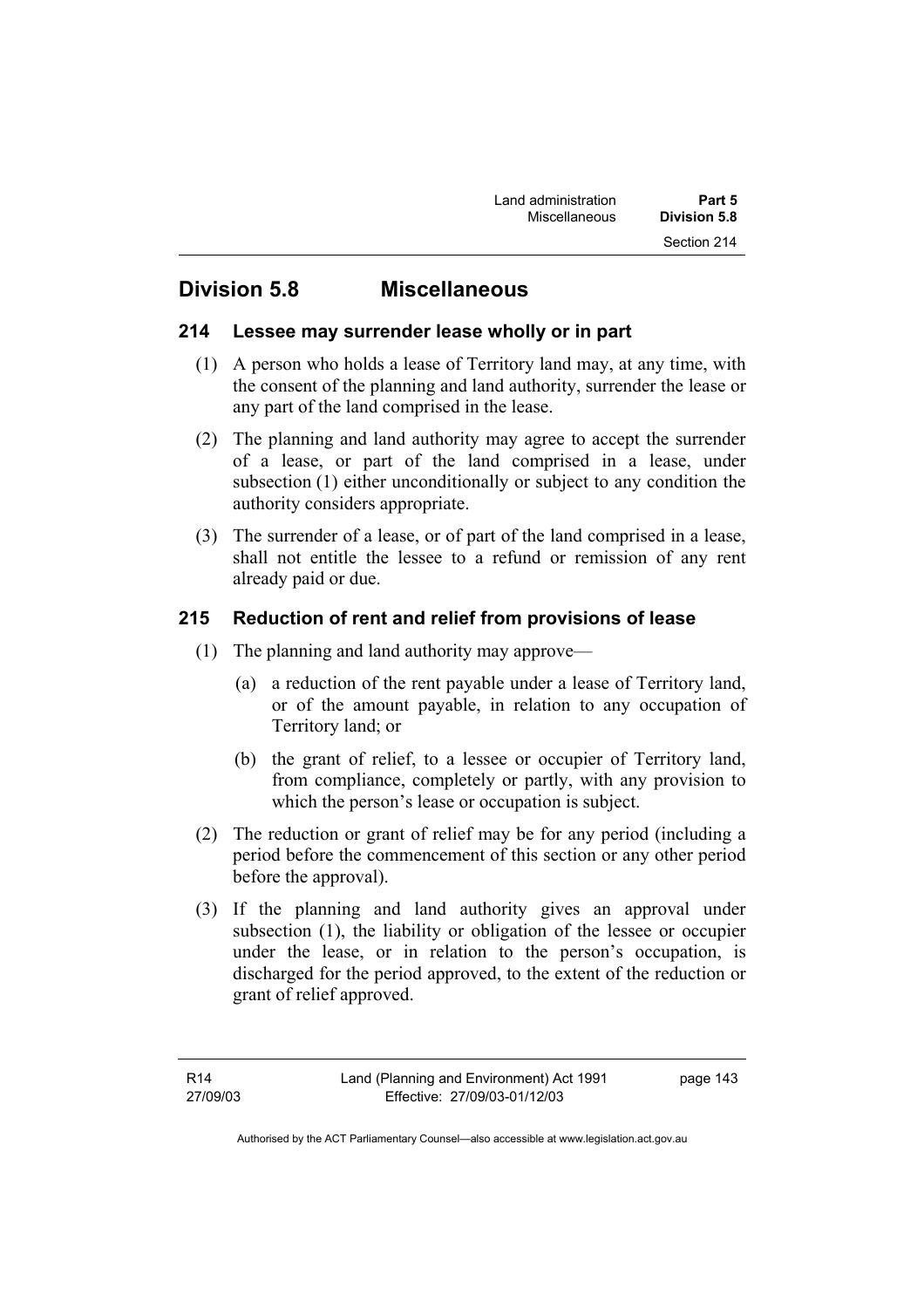| Part 5       | Land administration |
|--------------|---------------------|
| Division 5.8 | Miscellaneous       |
| Section 216  |                     |

- (4) An approval under subsection (1) may be made subject to conditions.
- (5) If the planning and land authority approves a grant of relief to a lessee or occupier under subsection (1), it must give to the lessee or occupier notice of the reduction of rent or other grant of relief approved.

*Note* For how documents may be given, see *Legislation Act 2001*, pt 19.5.

### **216 Access to leased land from roads and road related areas**

- (1) The planning and land authority may grant a lease of Territory land only if satisfied that the lessee will, during the term of the lease, have—
	- (a) direct access to the leased land from a road or road related area; or
	- (b) access to the leased land from a road or road related area by way of an access road or track, or in another way, that the lessee may use without charge and for all purposes at any hour of the day or night.
- (2) A way of access to leased land provided by the planning and land authority because of subsection (1) (b)—
	- (a) must not interfere with a building, garden or stockyard on the land at the time the way of access is provided; and
	- (b) must be located in a way that causes as little damage or inconvenience to the lessee as possible.
- (3) The validity of a lease granted under this part is not affected by a failure to comply with this section.
- (4) In this section:

*road*—see the *Road Transport (General) Act 1999*, dictionary.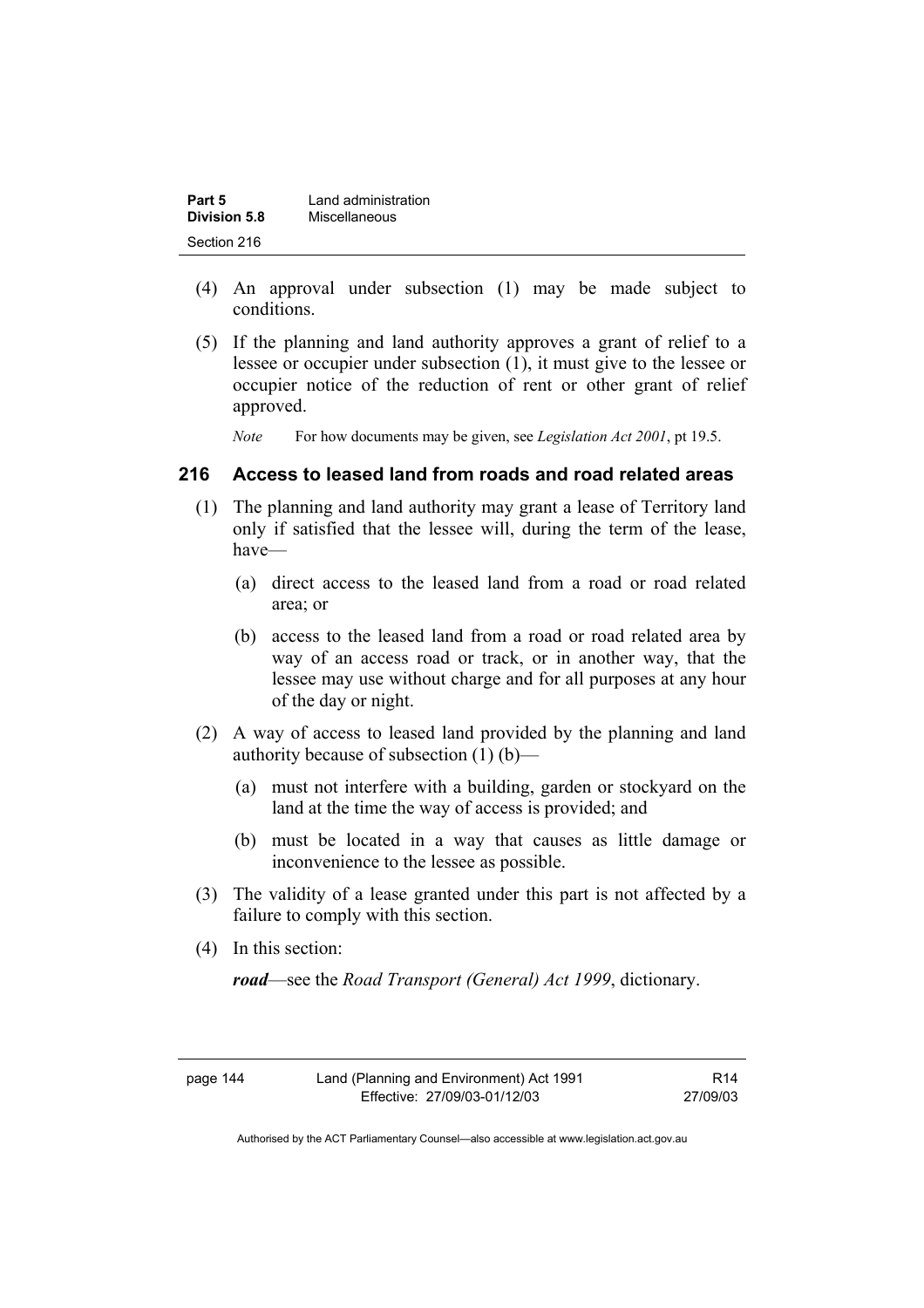*road related area*—see the *Road Transport (General) Act 1999*, dictionary.

# **216A Notification of certain leases**

- (1) This section applies if, during a quarter, the planning and land authority grants a lease—
	- (a) by direct grant; or
	- (b) under section 163 (Leases to community organisations), section 164 (Special leases) or section 209 (Grant of leases).
- (2) The planning and land authority must, within 5 working days after the end of the quarter, give the Minister a statement that sets out, in relation to any lease mentioned in subsection (1) granted during the quarter—
	- (a) the name of the lessee; and
	- (b) a description of the land comprised in the lease in accordance with the *Districts Act 2002*, section 9 (Description of parcel of land for dealings); and
	- (c) the amount (if any) paid for the grant of the lease; and
	- (d) the provision of this Act under which the lease was granted.
- (3) The Minister must present to the Legislative Assembly a copy of a statement received under subsection (2) within 5 sitting days after the day the Minister receives it.
- (4) The validity of a lease is not affected by a failure to comply with subsection  $(2)$  or  $(3)$ .
- (5) In this section—

*quarter* means a period of 3 months beginning on 1 January, 1 April, 1 July or 1 October in a year.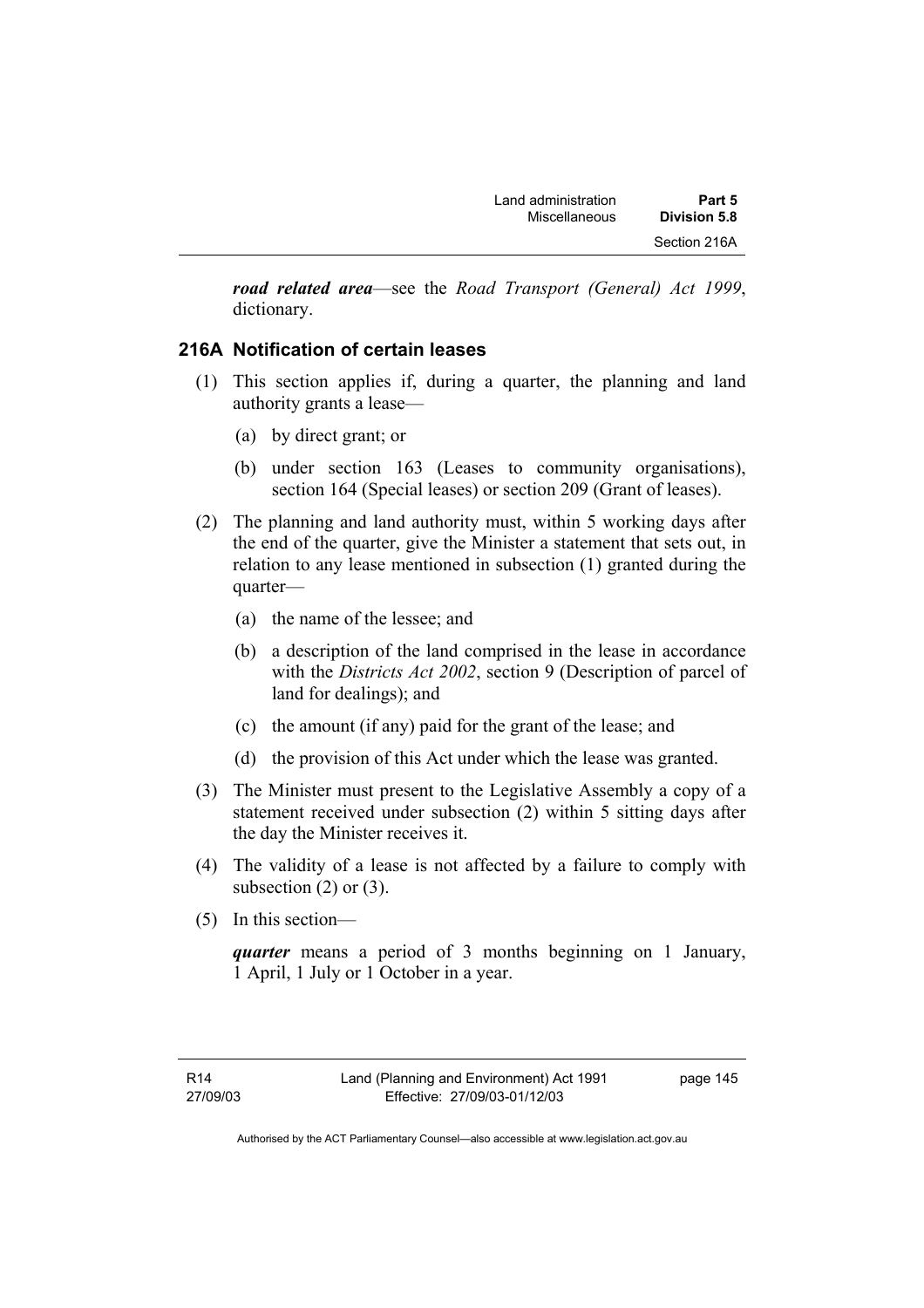| Part 5              | Land administration |
|---------------------|---------------------|
| <b>Division 5.8</b> | Miscellaneous       |
| Section 217         |                     |

### **217 Licences in respect of land that is not public land**

 (1) A person may apply to the planning and land authority for a licence to occupy or use an area of unleased Territory land that is not public land.

#### **Example of when a licence might be given to a person**

To allow a building (including a fitting attached to the building) owned or occupied by the person to encroach onto, over or under an area of unleased Territory land that is not public land.

- *Note* An example is part of the Act, is not exhaustive and may extend, but does not limit, the meaning of the provision in which it appears (see Legislation Act, s 126 and s 132).
- (2) An application under subsection (1) shall—
	- (a) be in writing signed by the applicant; and
	- (b) specify—
		- (i) the land in respect of which the licence is sought; and
		- (ii) the period for which the licence is sought; and
		- (iii) the purposes for which it is proposed that the land should be used under the licence.
	- *Note* A fee may be determined under s 287 (Determination of fees) for this subsection.
- (3) On receiving an application under subsection (1) the planning and land authority may grant the applicant a licence to occupy or use the land specified in the application for the purposes and period specified in the application.
- (4) A licence under subsection (1) shall—
	- (a) be in writing; and
	- (b) apply to the person to whom it is granted and to all other persons to whom it is expressed to apply; and
	- (c) specify the period for which it is granted; and

| page 146 | Land (Planning and Environment) Act 1991 | R14      |
|----------|------------------------------------------|----------|
|          | Effective: 27/09/03-01/12/03             | 27/09/03 |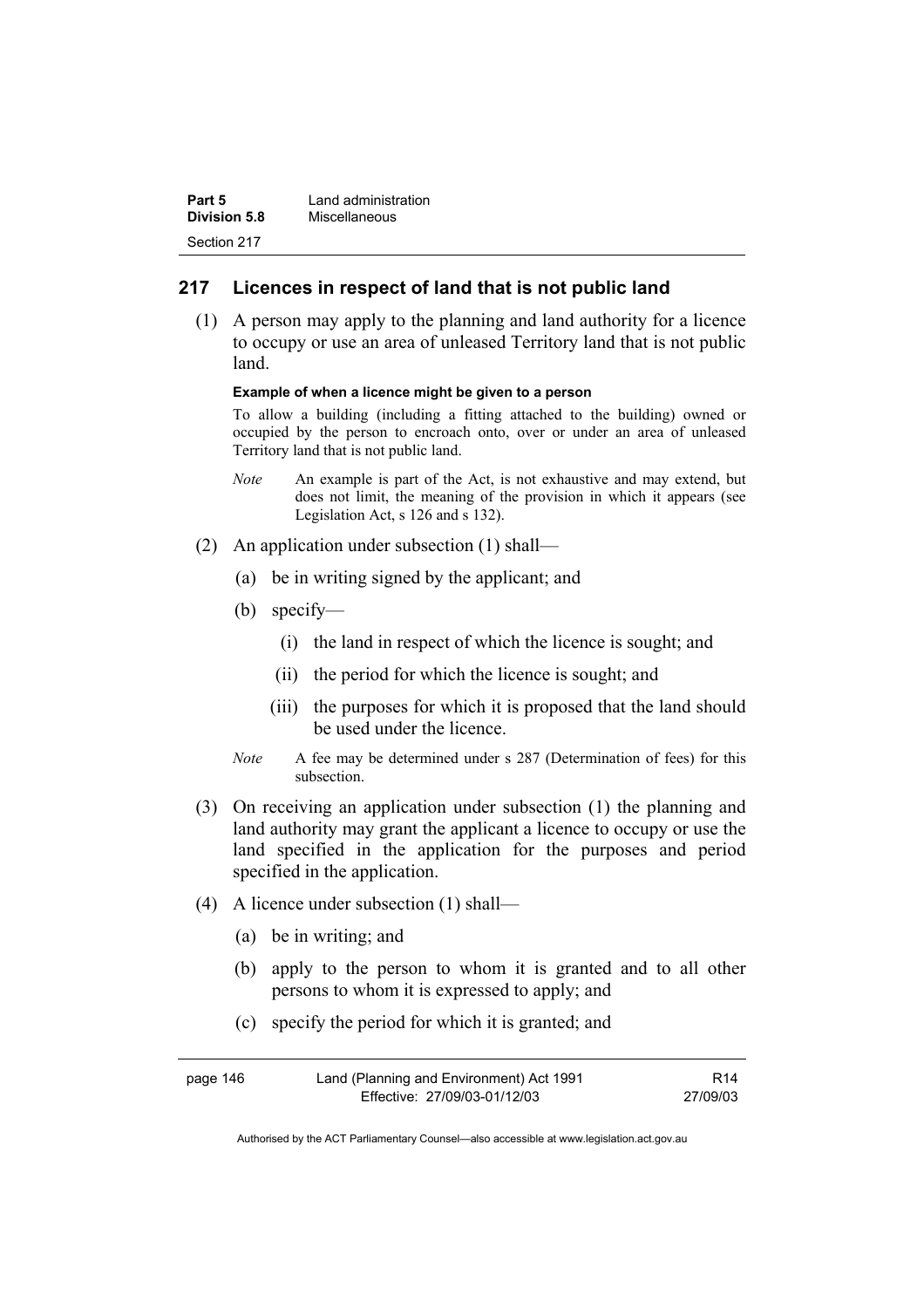- (d) be subject to such conditions (if any) as are specified in the licence.
- (5) A person is not required to hold a licence under this section to occupy or use an area of unleased Territory land that is not public land if—
	- (a) the person holds a permit under the *Roads and Public Places Act 1937* to place an object in, over or across the area; and
	- (b) the area is being occupied or used in accordance with the permit; and
	- (c) for an occupation or use that requires an approval under division 6.2 (Approvals)—
		- (i) the occupation or use has been approved under that division; and
		- (ii) the person is complying with any conditions under section 245 (Conditional approvals) that apply to the approval.

# **218 Reservation of minerals**

A reservation of minerals contained in a lease of Territory land shall be read as a reservation of all minerals and mineral substances in or on the land, including gold, silver, copper, tin, other metals, ores and substances containing metals, gems, precious stones, coal, limestone, shale, mineral oils, valuable earths and substances, stone, clay, gravel and sand.

# **219 Rights to extract minerals**

 (1) The planning and land authority may, by a lease or other agreement, grant a person the right to extract minerals from specified Territory land.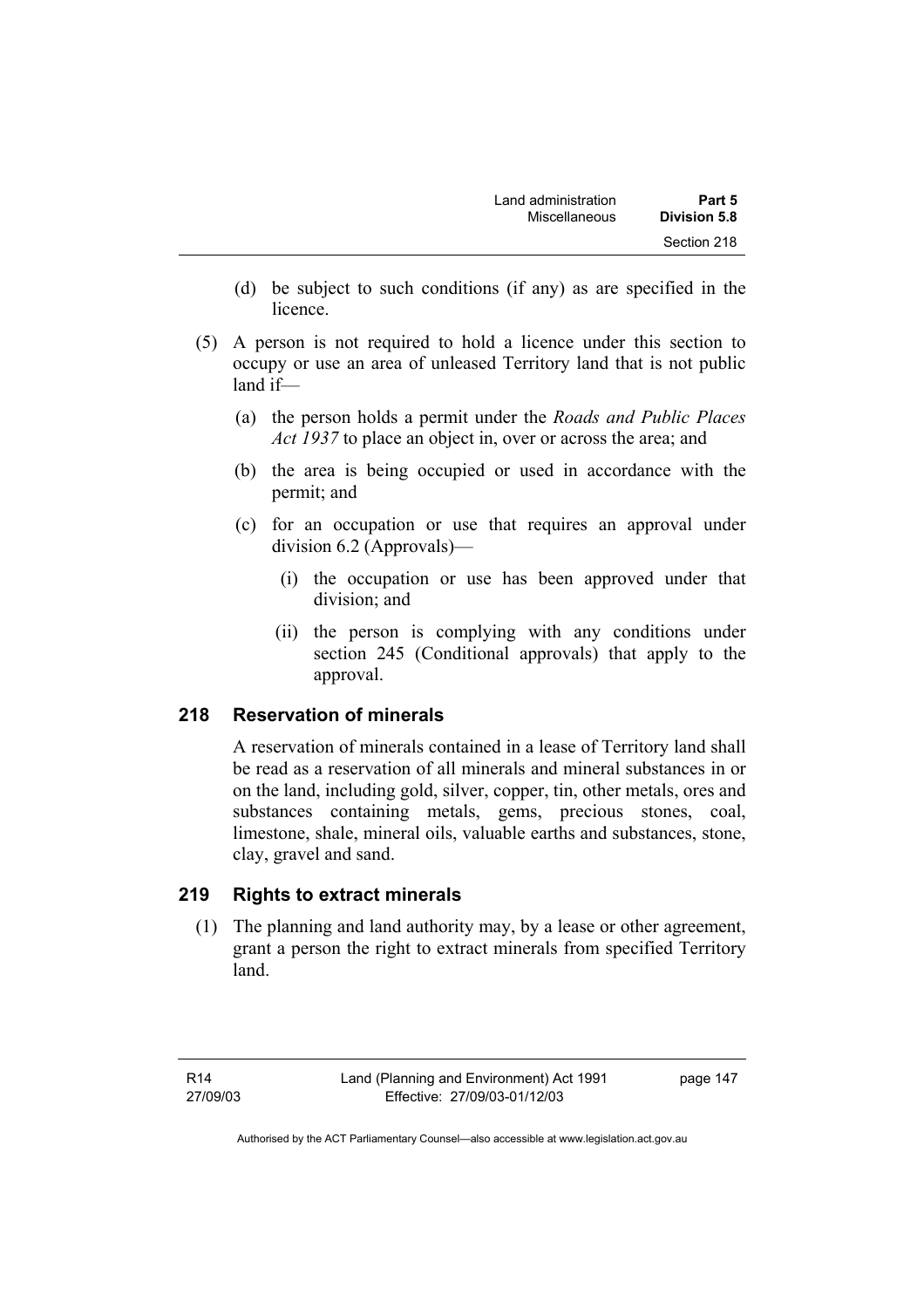| Part 5       | Land administration |
|--------------|---------------------|
| Division 5.8 | Miscellaneous       |
| Section 220  |                     |

 (2) The provisions of a lease or other agreement entered pursuant to subsection (1) shall be such provisions as are agreed between the parties.

### **220 Access to lease documents and development agreements**

- (1) The *Freedom of Information Act 1989*, section 11 (2) does not apply to a document that is—
	- (a) a lease; or
	- (b) a variation of a lease; or
	- (c) a renewal of a lease;

where the document became a document of a Commonwealth agency before 1 January 1977.

- (2) A document that is—
	- (a) a lease; or
	- (b) a variation of a lease; or
	- (c) a renewal of a lease;

shall be deemed not to be an exempt document for the *Freedom of Information Act 1989*.

 (3) A reference in this section to a *lease* is a reference to a lease of Territory land.

### **221 False or misleading statements in relation to leases**

A person must not, in or in relation to an application for the grant, or a variation, of a lease of Territory land—

 (a) make a statement or representation the person knows is false or misleading in a material particular; or

| page 148 |  |
|----------|--|
|----------|--|

R14 27/09/03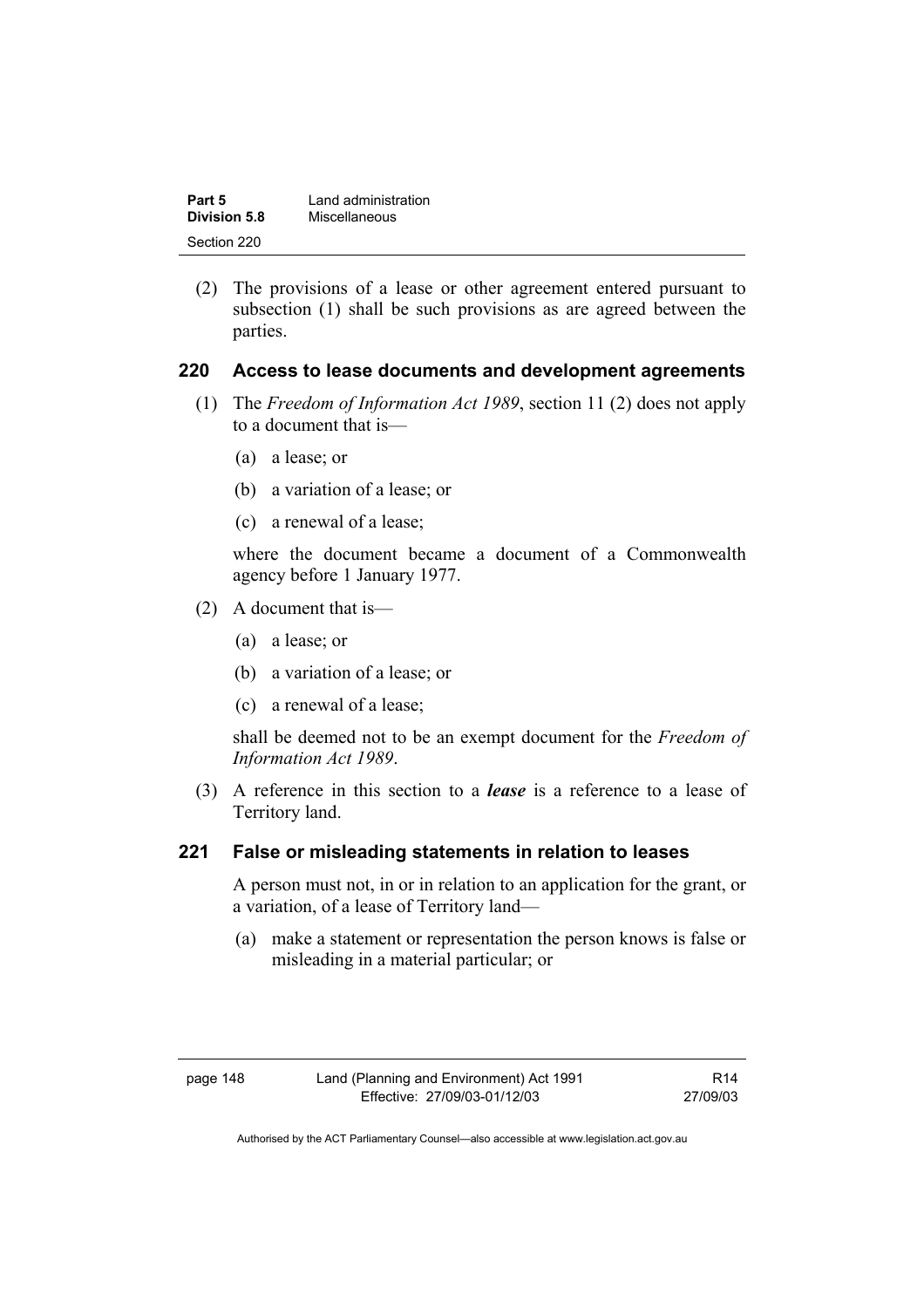| Land administration | Part 5              |
|---------------------|---------------------|
| Miscellaneous       | <b>Division 5.8</b> |
|                     | Section 221         |

 (b) omit from a statement or representation anything without which the statement or representation is, to the person's knowledge, misleading in a material particular.

Maximum penalty: 50 penalty units.

R14 27/09/03 Land (Planning and Environment) Act 1991 Effective: 27/09/03-01/12/03

page 149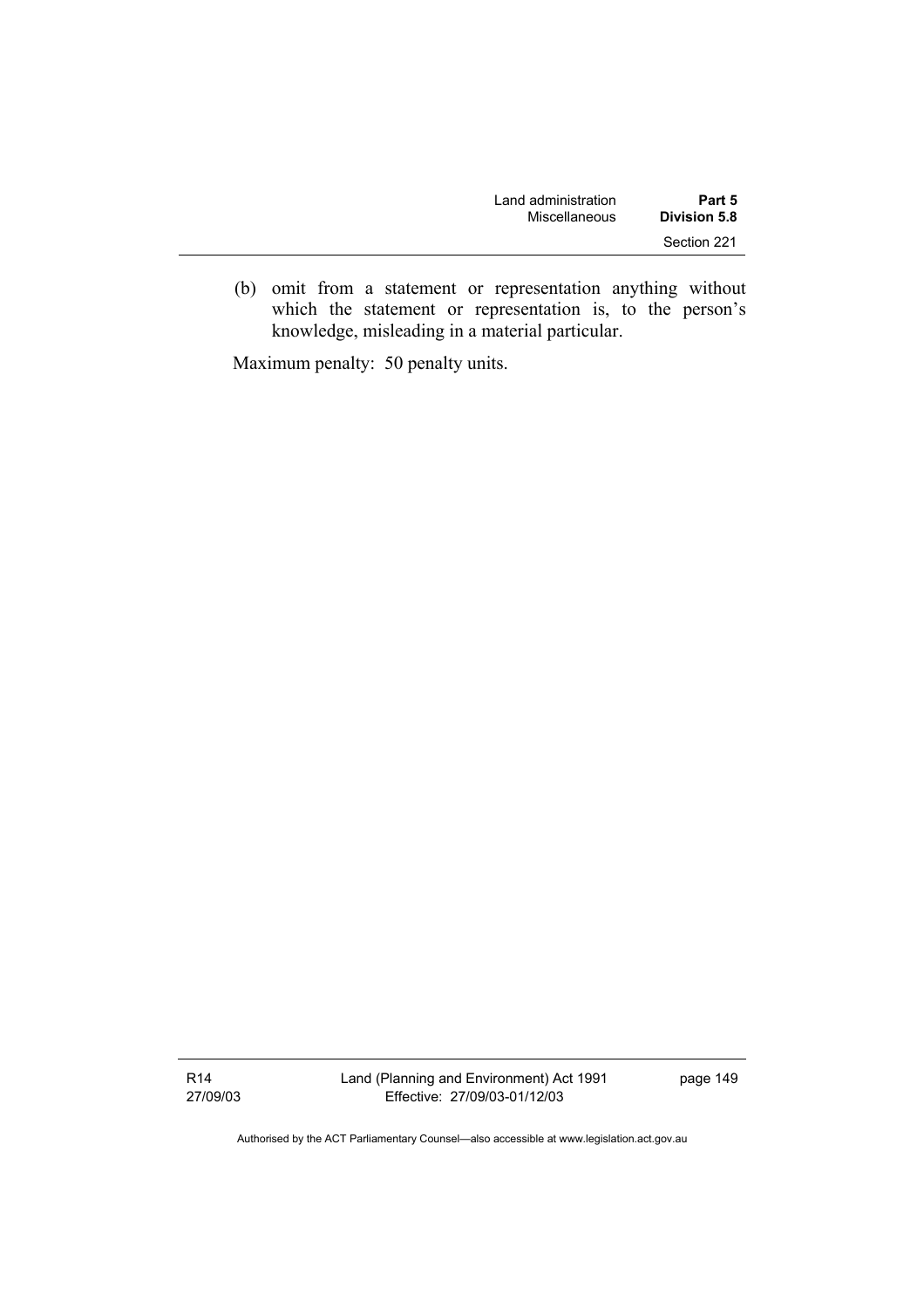**Part 6 Approvals and orders**<br>**Division 6.1 Preliminary Division 6.1** Preliminary Section 222

# **Part 6 Approvals and orders**

# **Division 6.1 Preliminary**

### **222 Definitions for pt 6**

In this part:

*application* means an application for approval to undertake a development.

*approval* means—

- (a) an approval under section 230 (Approvals); or
- (b) if, on reconsideration of an original decision, an application for development is approved—an approval on reconsideration.
- *Note* Subdivision 6.2.4 deals with reconsideration of original decisions.

### *building* includes—

- (a) an addition to a building; and
- (b) a structure attached to a building; and
- (c) a part of a building.

*building work*—see the *Building Act 1972*, section 5.

*consolidation*—see section 159.

*development* means activity in relation to land that consists of 1 or more of the following activities:

- (a) the erection, alteration or demolition of a building or structure on or under the land;
- (b) the carrying out of earthworks or other construction work on or under the land;

| page 150 | Land (Planning and Environment) Act 1991 | R <sub>14</sub> |
|----------|------------------------------------------|-----------------|
|          | Effective: 27/09/03-01/12/03             | 27/09/03        |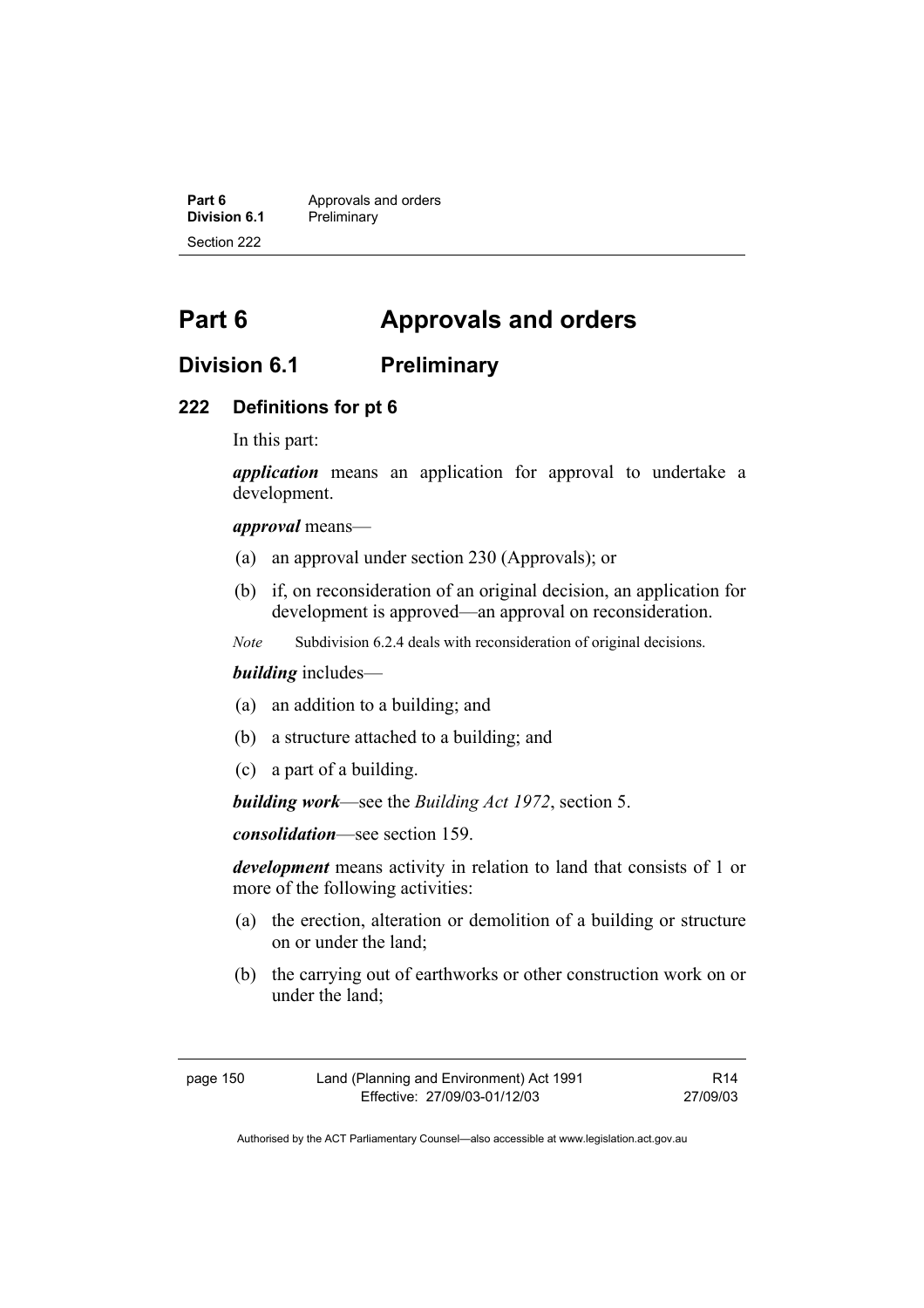| Approvals and orders | Part 6              |
|----------------------|---------------------|
| Preliminary          | <b>Division 6.1</b> |
|                      | Section 222         |

- (c) the carrying out of work that would affect the landscape of the land except where the land is leased for residential purposes only and is not specified in the heritage places register, or an interim heritage places register, as a heritage place;
- (d) a use of the land for a business—
	- (i) that is a home business within the meaning of the plan; and
	- (ii) that is not expressly authorised by a current lease;
- (e) a use of the land for an activity—
	- (i) that is prescribed for section  $175(3)(a)$ ; and
	- (ii) that is not expressly authorised by a current lease;
- (f) if the land is unleased Territory land—a use of the land that is not authorised by a current licence or permit granted for the land under an Act;
- (g) the erection, fixing or displaying of a sign or advertising material on the land, or on a structure or building on the land, otherwise than in accordance with a right to do so expressly given by a current licence granted under this Act, a current lease or a current permit under the *Roads and Public Places Act 1937*;
- (h) a variation of a lease of the land;
- (j) an activity declared by another Act to be a development activity for the purposes of this part;

but does not include a use of unleased Territory land by or on behalf of the Territory for a purpose for which it was used before the commencement of this Act.

*Executive* includes a Minister acting on behalf of the Executive.

*inspector* means a person appointed as an inspector under section 263 (1).

| R14      | Land (Planning and Environment) Act 1991 | page 151 |
|----------|------------------------------------------|----------|
| 27/09/03 | Effective: 27/09/03-01/12/03             |          |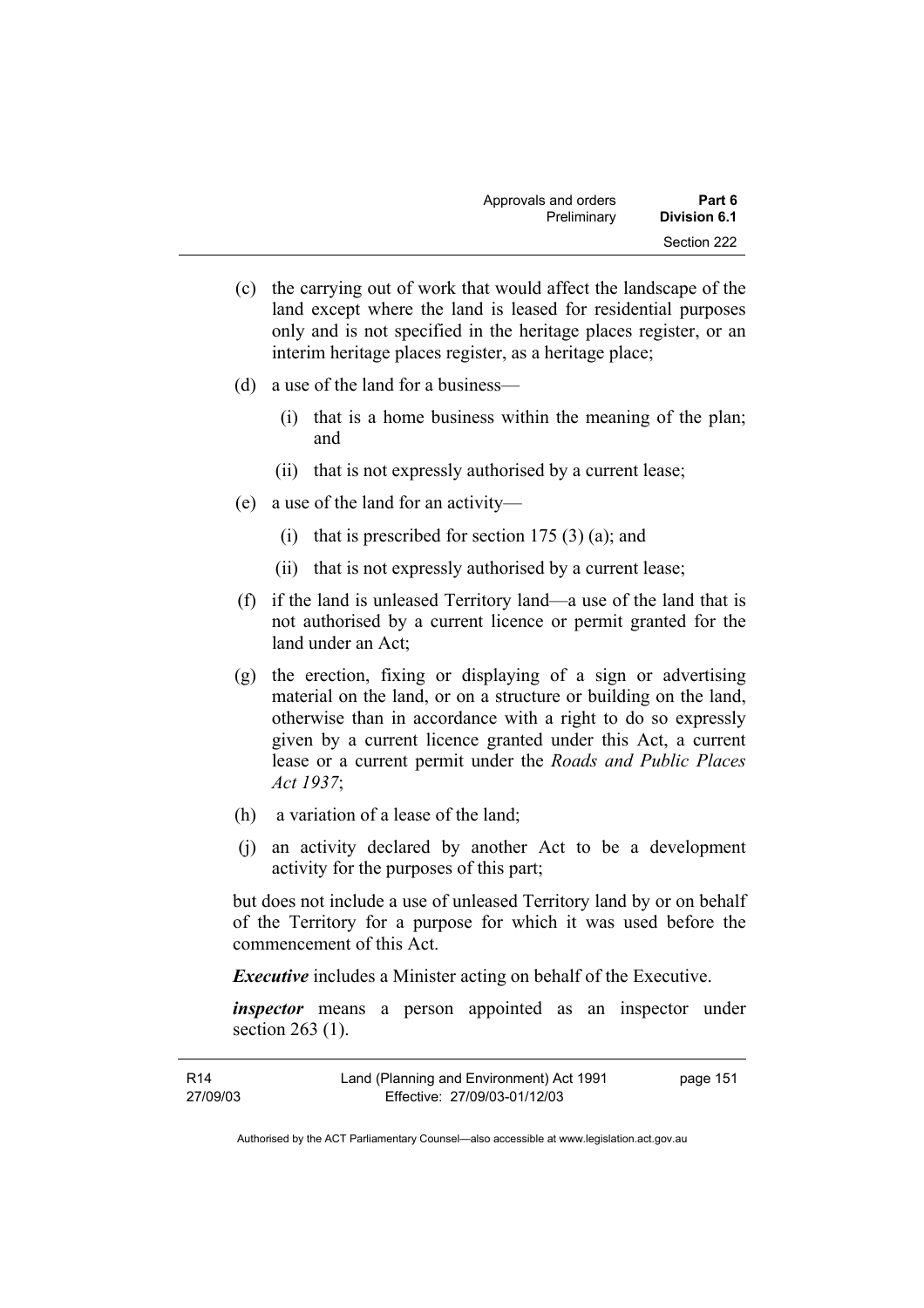| Part 6       | Approvals and orders |
|--------------|----------------------|
| Division 6.1 | Preliminary          |
| Section 223  |                      |

*lease*—see section 159.

*lessee*—see section 159.

*objection* means an objection under section 237.

*order* means—

- (a) an order under division 6.3; or
- (b) a decision under another Act that is declared by an Act to be an order for this part.

*original decision*—see section 246 (1).

*prescribed period* means such period as is specified in, or ascertained in accordance with, the regulations.

*prohibition notice*—see section 260 (1).

*relevant authority*, in relation to an application, means—

- (a) if the Minister has, under section 229B (Minister may decide some applications), decided to consider an application—the Minister; or
- (b) the planning and land authority.

*structure* includes a fence, mast, antenna, aerial, road, footpath, driveway, carpark, culvert or service conduit or cable.

*subdivision—*see section 159.

*variation*, of a lease—see section 223.

#### **223 Meaning of** *variation* **for pt 6**

- (1) In this part, *variation*, of a lease, includes—
	- (a) the surrender of a lease and the granting of a new lease subject to different provisions to the same lessee over all or part of the land comprised in the surrendered lease; and
	- (b) a consolidation; and

| page 152 | Land (Planning and Environment) Act 1991 | R14      |
|----------|------------------------------------------|----------|
|          | Effective: 27/09/03-01/12/03             | 27/09/03 |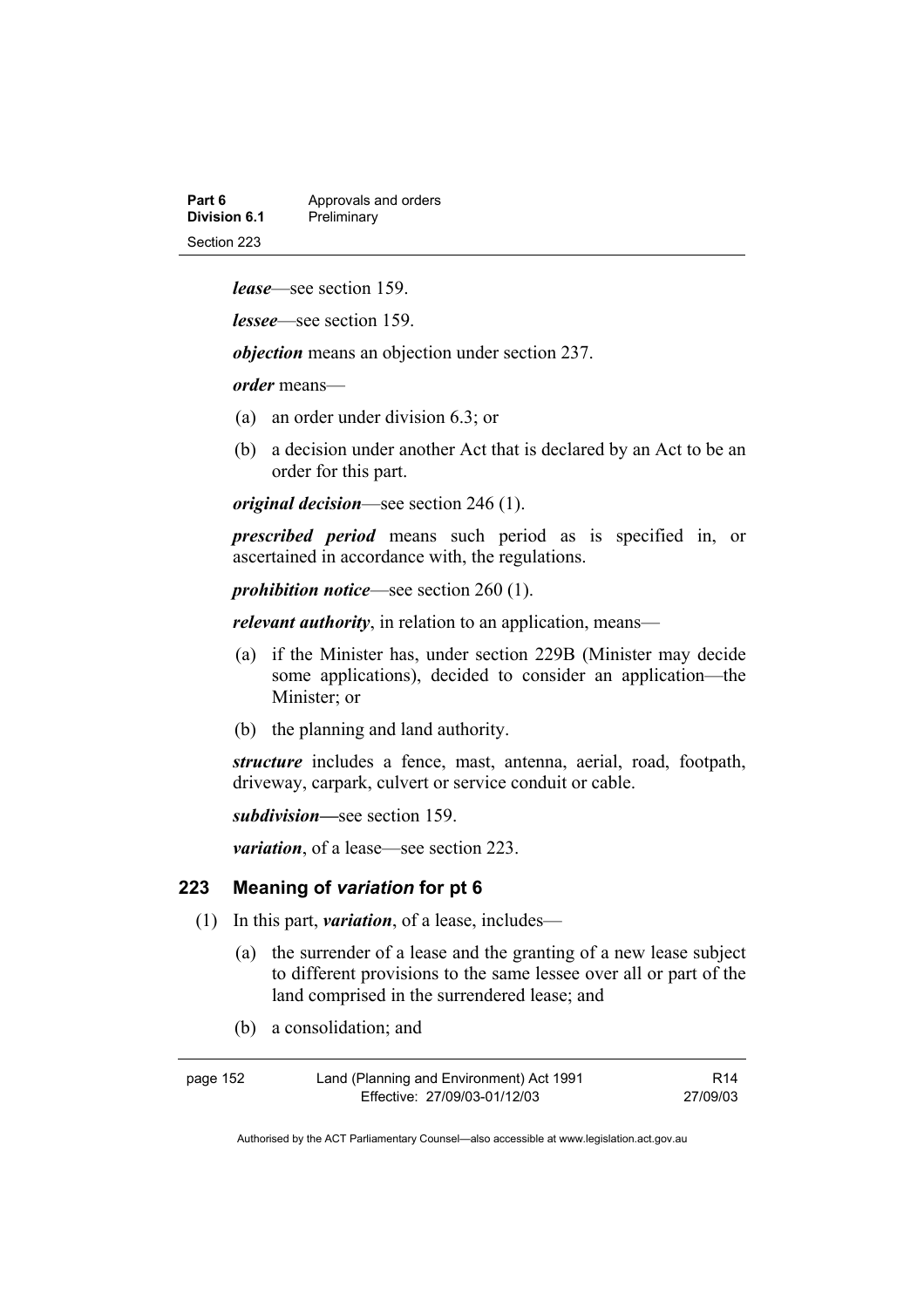| Part 6       | Approvals and orders |  |
|--------------|----------------------|--|
| Division 6.2 | Approvals            |  |
| Section 225  |                      |  |

- (c) a subdivision.
- (2) However, the *variation* of a lease does not include the surrender of a lease and the granting of a new lease to the same lessee over all or part of the land comprised in the surrendered lease if—
	- (a) the land is defined land within the meaning of section 31; or
	- (b) the new lease is granted under any of the following provisions:
		- (i) section 171 (Grant of further residential leases);
		- (ii) section 171A (Grant of further rural leases);
		- (iii) section 172 (Grant of further leases for purposes other than residential or rural).

# **Division 6.2 Approvals**

# **Subdivision 6.2.1 General**

# **225 Offence—development**

 (1) A person shall not, without reasonable excuse, undertake a development otherwise than in accordance with an approval.

Maximum penalty: 50 penalty units.

 (2) A Territory authority shall not, without reasonable excuse, undertake a development except in accordance with an approval.

### **226 Application to undertake development**

- (1) An application for approval must—
	- (a) be signed by the applicant; and
	- (b) if the application is for approval of a variation of a lease—be accompanied by an assessment by an accredited valuer that sets out the amounts of the values represented by  $V_1$  and  $V_2$ in—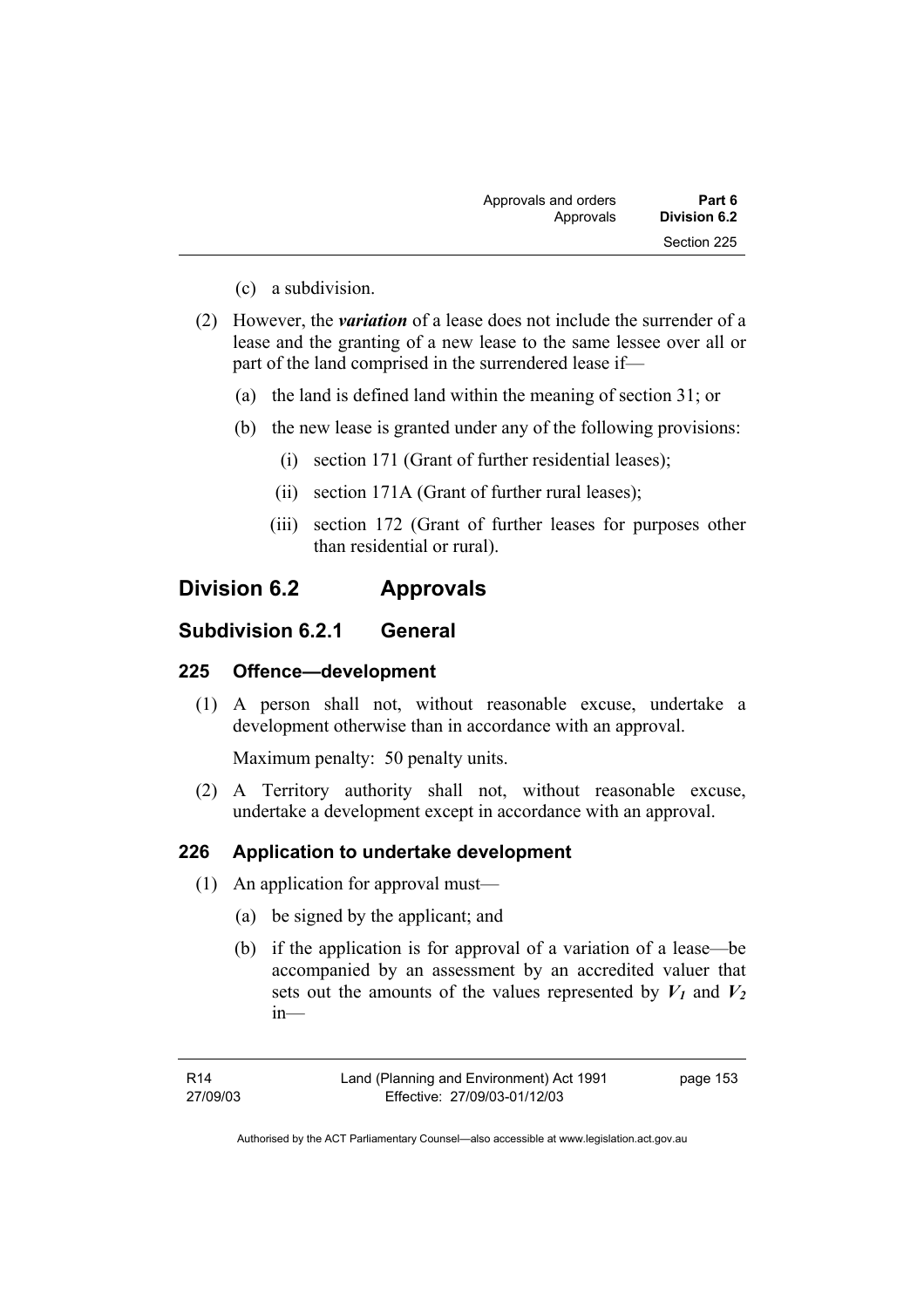- (i) for a variation that is not a consolidation or subdivision section 184A; or
- (ii) for a variation consisting of a consolidation or subdivision—section 187C.
- *Note 1* A fee may be determined under s 287 (Determination of fees) for this subsection.
- *Note 2* If a form is approved under s 287A (Approved forms) for an application or a declaration, the form must be used.
- (2) If the development to which the application relates requires construction work to be carried out on land that has previously been developed, and that is not leased for rural purposes, the application must be accompanied by a survey certificate given by a registered surveyor that shows—
	- (a) the boundaries of the land where the development is to be undertaken; and
	- (b) the location of each building or structure on the land; and
	- (c) the existing contours of the land.
- (3) A person is not entitled to apply to undertake a development of a rural lease if—
	- (a) the development is a variation of the lease that is a consolidation or subdivision; and
	- (b) the planning and land authority may not consent to the consolidation or subdivision under section 186H.
- (4) Where an application is made by a person who is not the lessee of the place to which the application relates, the application shall, in addition to being signed by the person by whom it is made, be signed by—
	- (a) if the place to which the application relates is subject to a lease—the lessee of the place; or

| page 154 | Land (Planning and Environment) Act 1991 | R14      |
|----------|------------------------------------------|----------|
|          | Effective: 27/09/03-01/12/03             | 27/09/03 |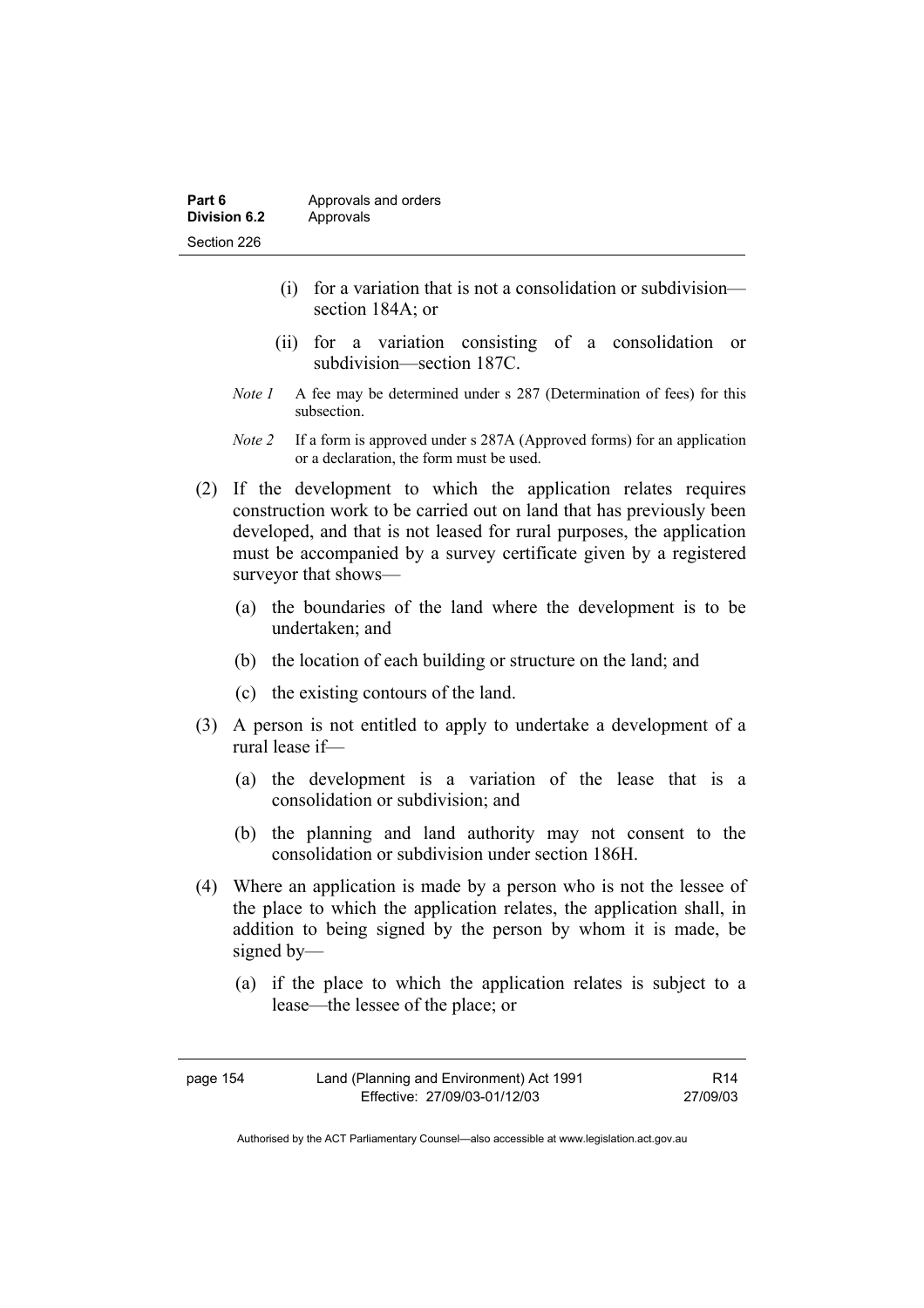- (b) in any other case—the planning and land authority.
- (5) A lessee may, by writing, appoint a person to act on his or her behalf in relation to an application.
- (6) A person who signs an application under subsection (4) (a) shall be taken to be an applicant in relation to the application.
- (7) The planning and land authority may—
	- (a) correct a formal error in an application; or
	- (b) at the request of the applicant, make an alteration to an application.
- (8) If the planning and land authority makes an alteration or correction under subsection (7), the authority must—
	- (a) advise the applicant, or if there is more than 1, each applicant, that the alteration or correction has been made; and
	- (b) if notice has been given under section 229 of the making of the application—give notice in accordance with that section of the application as so altered or corrected.
- (9) An application may be made under this section in respect of a development that has been undertaken without approval.
- (10) The Minister may, in writing, exempt developments mentioned in subsection (2) from the application of the subsection.
- (11) An exemption is a disallowable instrument.
	- *Note* A disallowable instrument must be notified, and presented to the Legislative Assembly, under the *Legislation Act 2001*.
- (12) In this section:

*accredited valuer* means a person who is—

 (a) registered, licensed or approved under the law of the Commonwealth or a State to carry out valuations of property; or

| R14      | Land (Planning and Environment) Act 1991 | page 155 |
|----------|------------------------------------------|----------|
| 27/09/03 | Effective: 27/09/03-01/12/03             |          |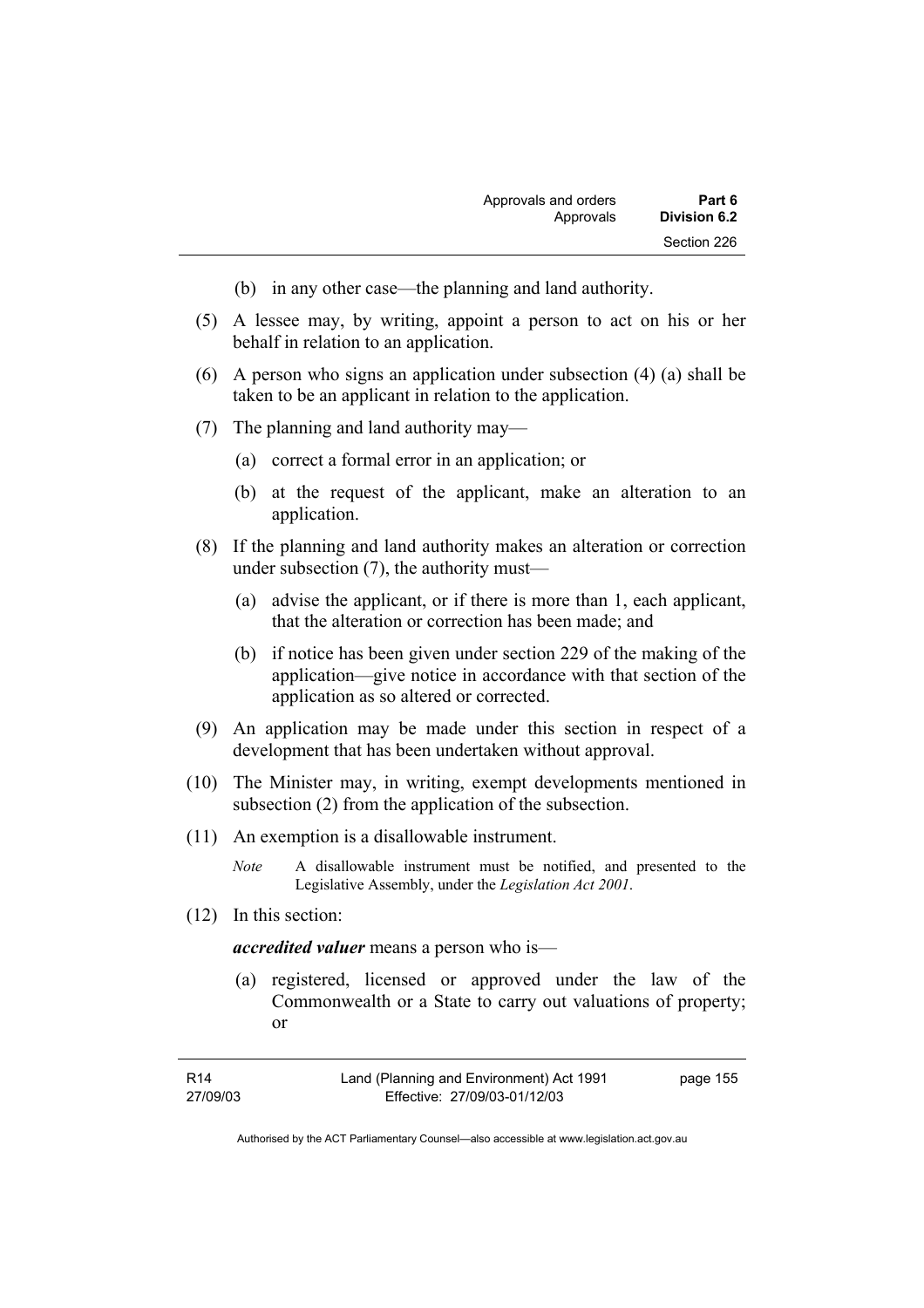| Part 6       | Approvals and orders |
|--------------|----------------------|
| Division 6.2 | Approvals            |
| Section 227  |                      |

 (b) accredited as a certified practising valuer by the body known as the Australian Property Institute.

### **227 Register of applications, approvals, orders and lease and development conditions**

- (1) The planning and land authority shall keep a register of—
	- (a) each alteration or correction to an application made pursuant to section 226 (7); and
	- (b) each application that has not been withdrawn, or that is not to be taken to have been withdrawn and in respect of which the period for making an application under section 275 or 276 has not expired; and
	- (c) each approval in respect of which the period for making an application under section 275 or 276 has not expired; and
	- (d) each approval, for the period for which it remains in force; and
	- (e) each order, for the period for which it remains in effect; and
	- (f) the lease and development conditions (if any) applicable to a lease granted after the commencement of this paragraph; and
	- (g) any comments of the planning and land authority or the planning and land council given to the planning and land authority for the Minister's consideration of an application under section 229B (Minister may decide some applications); and
	- (h) if an application has been reconsidered under subdivision 6.2.4—the date and details of the decision on reconsideration; and
	- (i) details of any minor amendment made under section 247.
- (2) The planning and land authority may enter in the register details of lease and development conditions applicable to a lease granted before the commencement of subsection (1) (f ).

| page 156 | Land (Planning and Environment) Act 1991 | R <sub>14</sub> |
|----------|------------------------------------------|-----------------|
|          | Effective: 27/09/03-01/12/03             | 27/09/03        |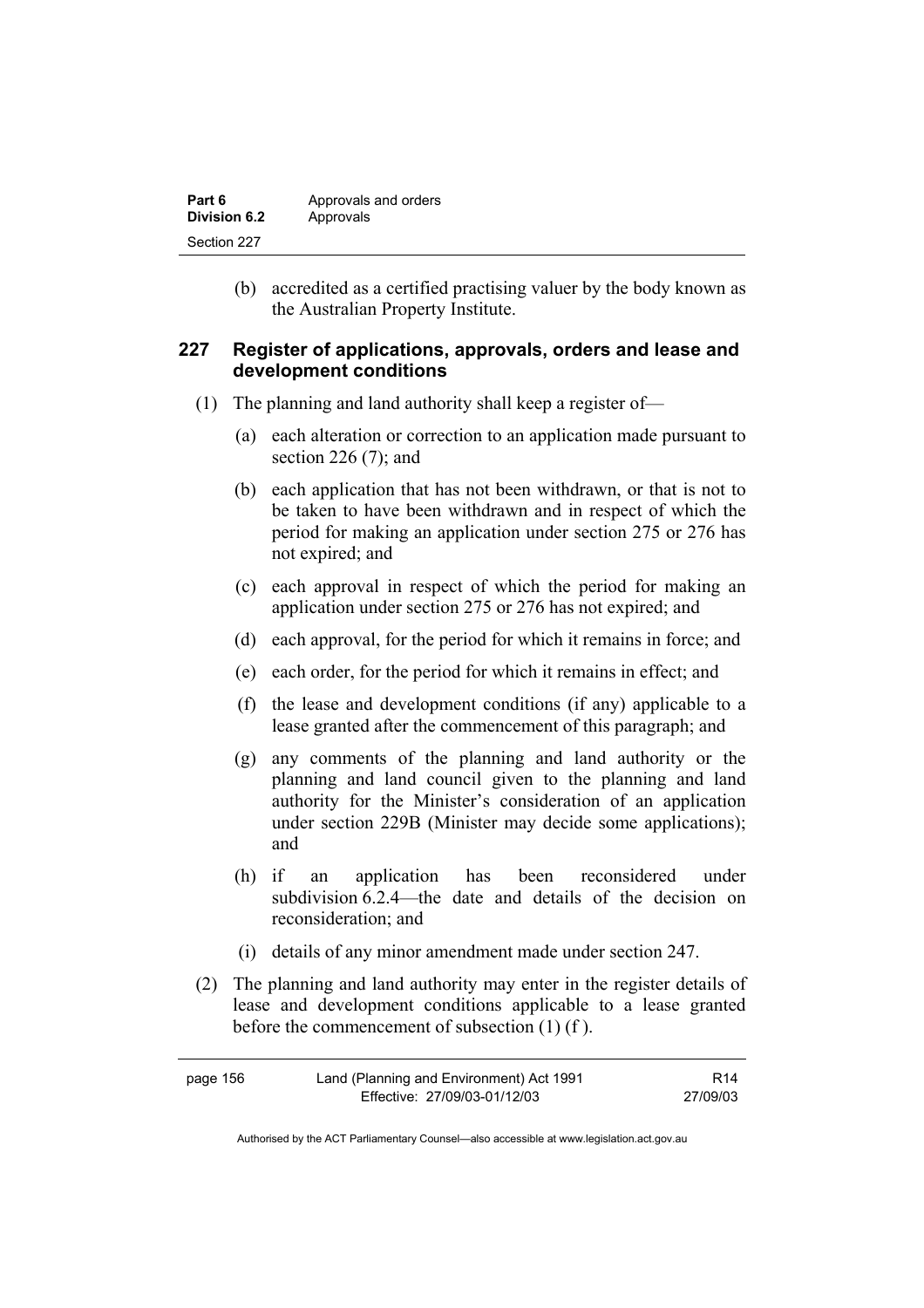- (3) A person may, during office hours—
	- (a) inspect the register; and
	- (b) make copies of, or take extracts from, the register or any part of a document relevant to an application.
	- *Note* A fee may be determined under s 287 (Determination of fees) for par (b).
- (4) In this section:

*lease and development condition*, for a lease, means a condition, other than a condition contained in the lease, that—

- (a) was approved by the Territory when the lease was granted; and
- (b) regulates the development or use of the land that is subject to the lease.

#### **228 Restrictions on inspection of applications**

- (1) An applicant for approval to undertake a development may apply in writing to the planning and land authority for a part of any copy of the application to be excluded from being made available to the public or for public inspection.
- (2) The planning and land authority may approve or refuse to approve an application under subsection (1).
- (3) The planning and land authority must approve an application if satisfied that—
	- (a) the part of the application for approval to undertake a development to which the application under subsection (1) relates contains information—
		- (i) about the personal or business affairs of a person; or
		- (ii) that has been given to the authority in confidence; or
		- (iii) the publication of which would disclose a trade secret; or

R14 27/09/03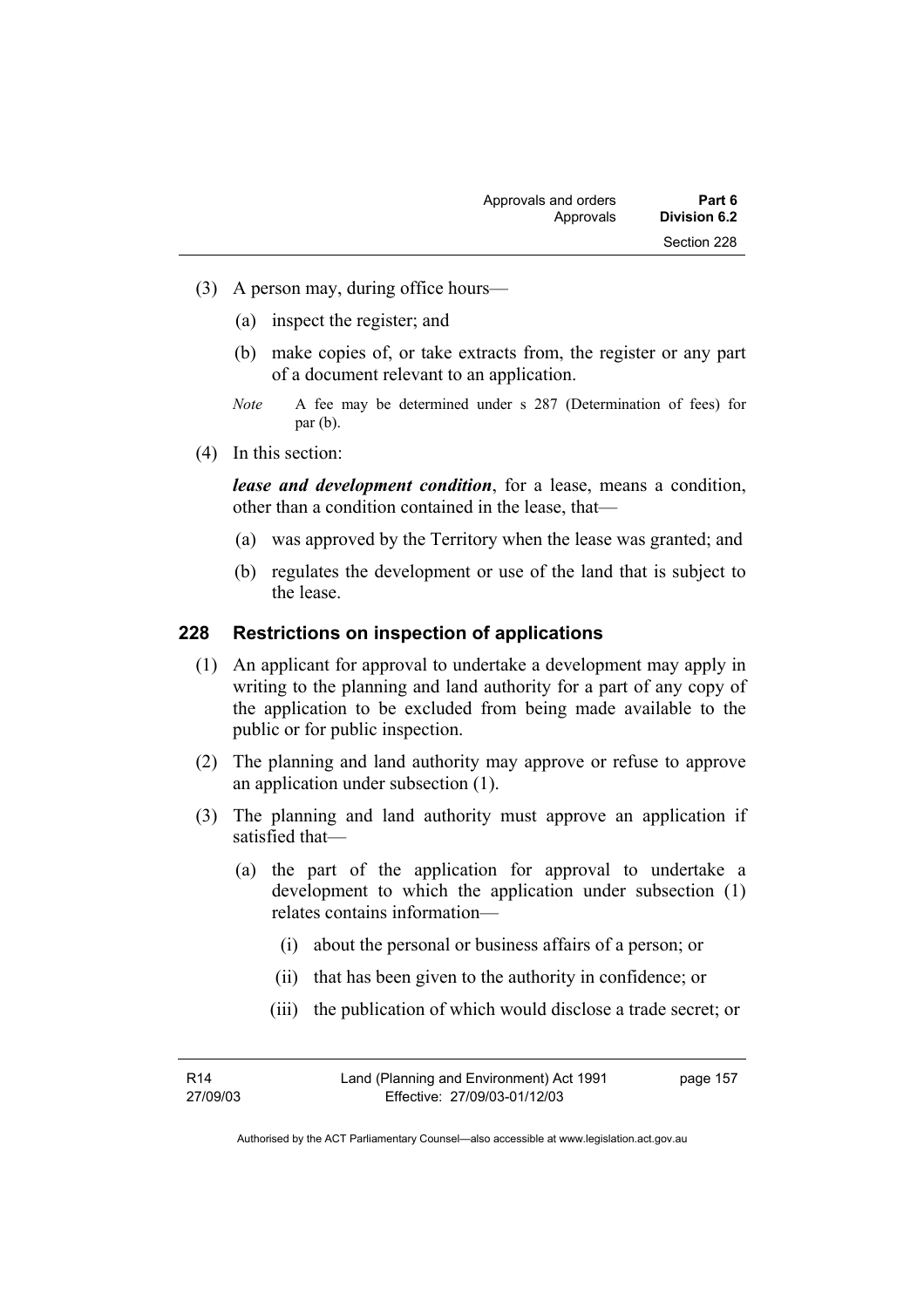| Part 6       | Approvals and orders |
|--------------|----------------------|
| Division 6.2 | Approvals            |
| Section 229  |                      |

- (iv) the disclosure of which is likely to affect the conduct of a person's lawful business affairs; and
- (b) it would not be in the public interest for the part to be published.
- (4) Where a part of an application is excluded from the copies of that application made available to the public or for public inspection, each copy shall include a statement to the effect that an unspecified part of the application has been excluded for the purpose of protecting the confidentiality of information included in that part.

### **229 Notice of application**

- (1) The planning and land authority shall—
	- (a) if a place other than unleased land adjoining the place to which an application relates—
		- (i) is occupied—give notice by post of the making of the application to the lessee of the adjoining place at the address of the adjoining place; or
		- (ii) is unoccupied—give notice by post to the lessee of the adjoining place at the address of the lessee last-known to the authority; and
	- (b) publish notice of the making of each application in a daily newspaper.
- (2) Subsection (1) (a) does not apply—
	- (a) if, in the opinion of the planning and land authority, the number of places adjoining the place to which the application relates is such that it would be impractical to give notice by post to the lessee of each place; or
	- (b) in relation to a place adjoining the place to which the application relates that is leased by the applicant or a person for whom the applicant has been appointed to act as agent.

| page 158 | Land (Planning and Environment) Act 1991 | R14      |
|----------|------------------------------------------|----------|
|          | Effective: 27/09/03-01/12/03             | 27/09/03 |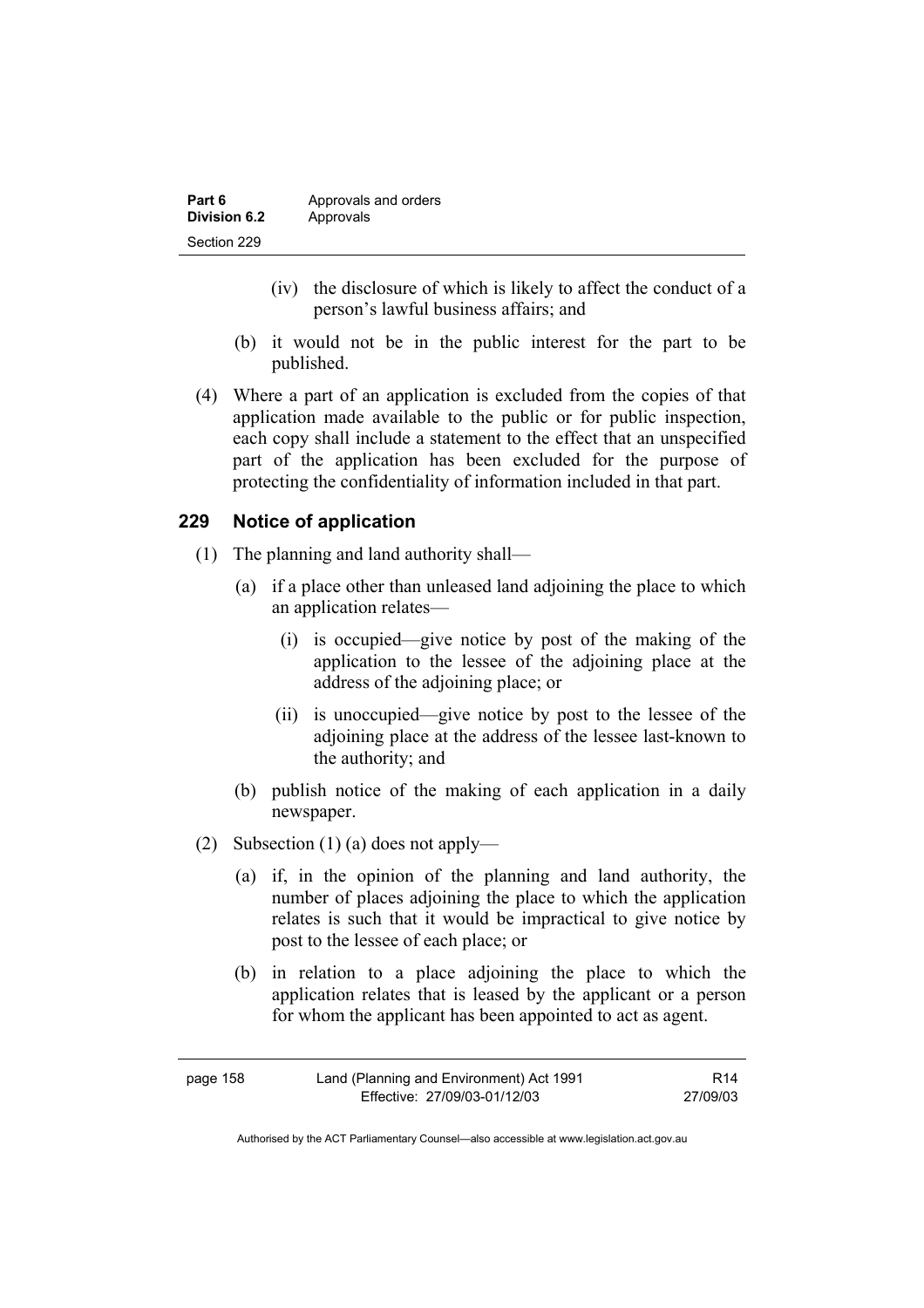| Approvals and orders | Part 6       |
|----------------------|--------------|
| Approvals            | Division 6.2 |
|                      | Section 229  |

 (3) The planning and land authority shall, if the application relates to a development that is or includes a variation of a lease, give notice in writing of the making of the application to each person having an estate or interest in the land subject to the lease to be varied (being an estate or interest that is registered under the *Land Titles Act 1925*).

*Note* For how documents may be given, see *Legislation Act 2001*, pt 19.5.

- (4) The planning and land authority
	- (a) shall forward to the heritage council for comment a copy of each application that relates to a place specified in the heritage places register, or an interim heritage places register, as a heritage place; and
	- (aa) must give to the conservator a copy of each application that involves, or is likely to involve, damage to a significant tree under the *Tree Protection (Interim Scheme) Act 2001*; and
	- (ab) shall forward to the conservator for comment a copy of each application that relates to public land; and
		- (b) may forward a copy of an application to any other person or body for comment.
- (4A) The planning and land authority shall give the environment management authority notice in writing of an application in respect of a development—
	- (a) listed in the *Environment Protection Act 1997*, schedule 1; or
	- (b) that has the potential to cause serious or material environmental harm within the meaning of that Act.
	- (5) The planning and land authority shall cause to be erected on the place to which an application relates a sign that specifies the development proposed to be undertaken in relation to that place.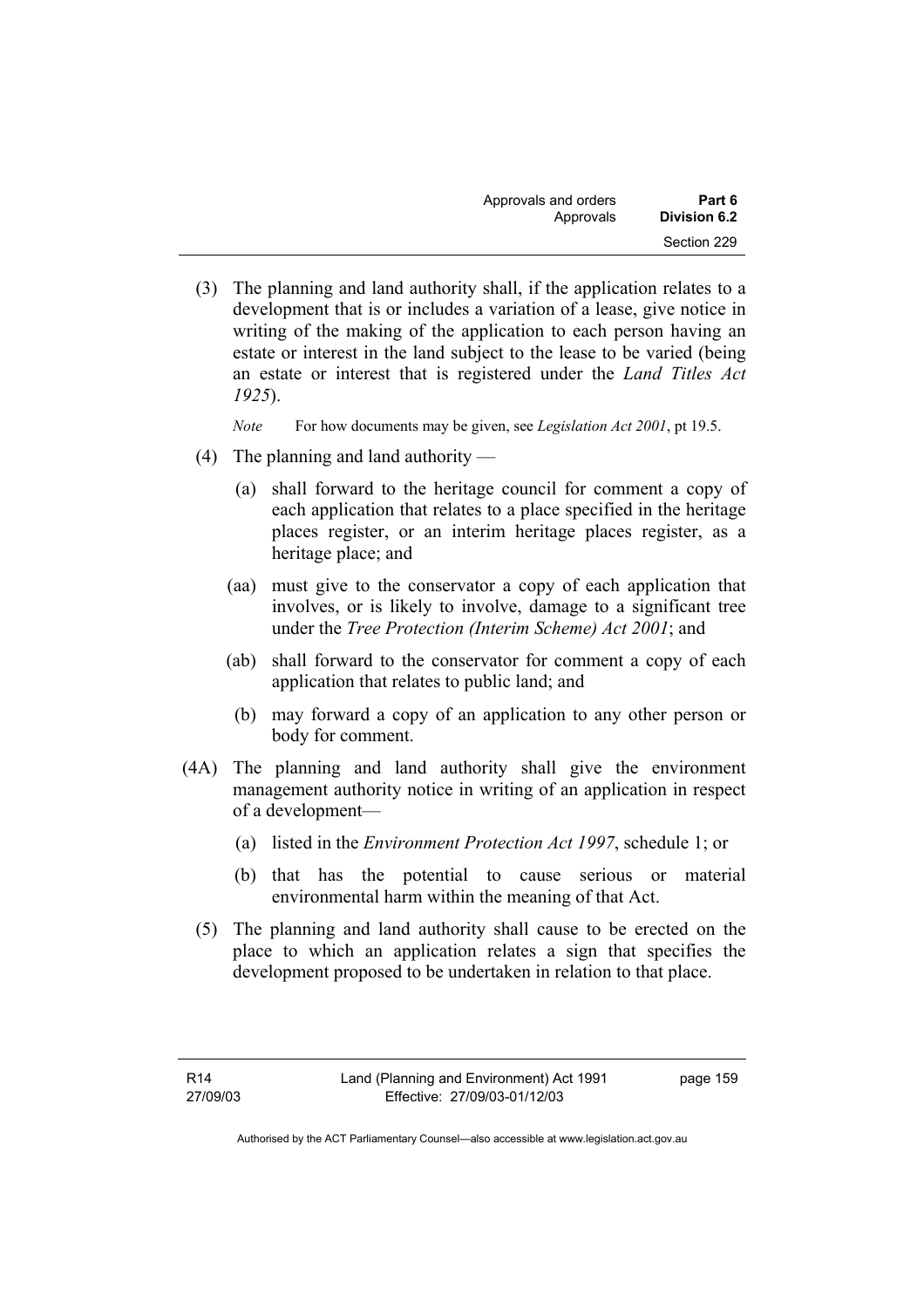| Part 6       | Approvals and orders |
|--------------|----------------------|
| Division 6.2 | Approvals            |
| Section 229A |                      |

 (6) A person shall not, without lawful excuse, move, deface, damage, obscure or otherwise interfere with a sign erected under subsection  $(5)$ .

Maximum penalty: 5 penalty units.

 (6A) A person shall not, without reasonable excuse, prevent or restrict access to a sign erected under subsection (5).

Maximum penalty: 5 penalty units.

- (6B) The validity of an approval is not to be taken to be affected by a failure by the planning and land authority to comply with subsection (5).
	- (7) A reference in subsection (1) to a *lessee* is a reference to the person registered as lessee in the register kept under the *Land Titles Act 1925* in relation to the place to which the application relates.

### **229A Direction that applications be submitted to Minister**

- (1) The Minister may, in writing, direct the planning and land authority to refer to the Minister an application that has not been decided by the authority.
	- *Note* The *Planning and Land Act 2002*, s 10 provides that the planning and land authority must comply with directions given to it under a Territory law.
- (2) When complying with the direction, the planning and land authority must also give the Minister—
	- (a) the information and documents received by the authority in relation to the application; and
	- (b) any other relevant information and documents held by the authority.
- (3) If the Minister gives a direction under subsection (1) in relation to an application, the planning and land authority must take no further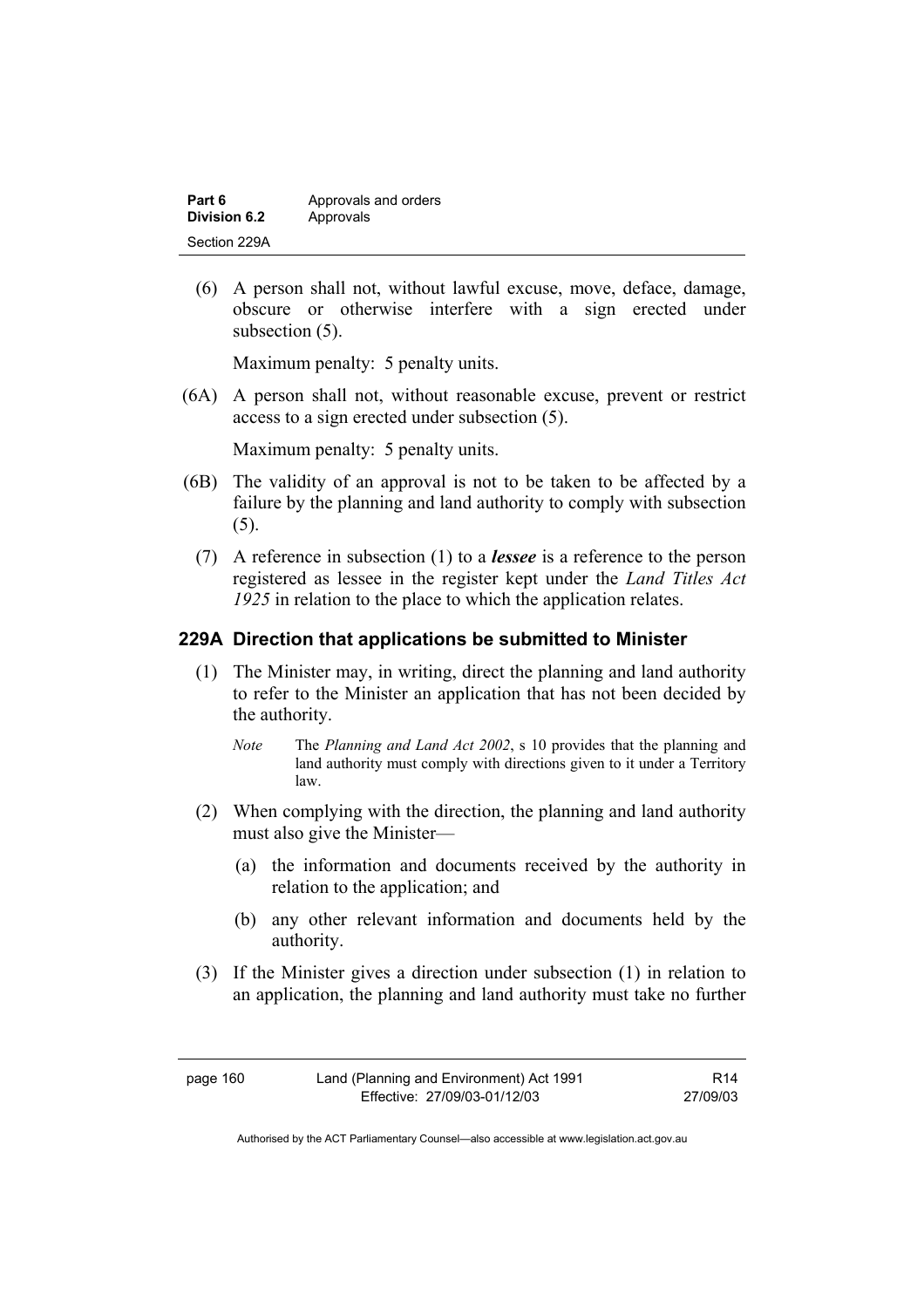action that would lead to a decision by the authority on the application.

# **229B Minister may decide some applications**

- (1) This section applies in relation to an application referred to the Minister under section 229A.
- (2) The Minister may decide to consider the application if, in the Minister's opinion—
	- (a) the application raises a major policy issue; or
	- (b) the application seeks approval for a development that may have a substantial effect on the achievement or development of objectives of the Territory plan; or
	- (c) the approval or refusal of the application would provide a substantial public benefit.
- (3) If the Minister decides to consider an application, the Minister must tell the planning and land authority in writing about the decision.
- (4) An advice under subsection (3) is a notifiable instrument.

*Note* A notifiable instrument must be notified under the *Legislation Act 2001*.

- (5) An advice under subsection (3) must be notified under the *Legislation Act 2001* within 3 weeks after the day it is given.
- (6) If the Minister decides to consider an application, the Minister must—
	- (a) tell the applicant in writing about the decision and the grounds on which the decision has been taken; and
	- (b) ensure that the Minister has the comments of the planning and land authority and the planning and land council on the application; and
	- (c) approve or refuse the application.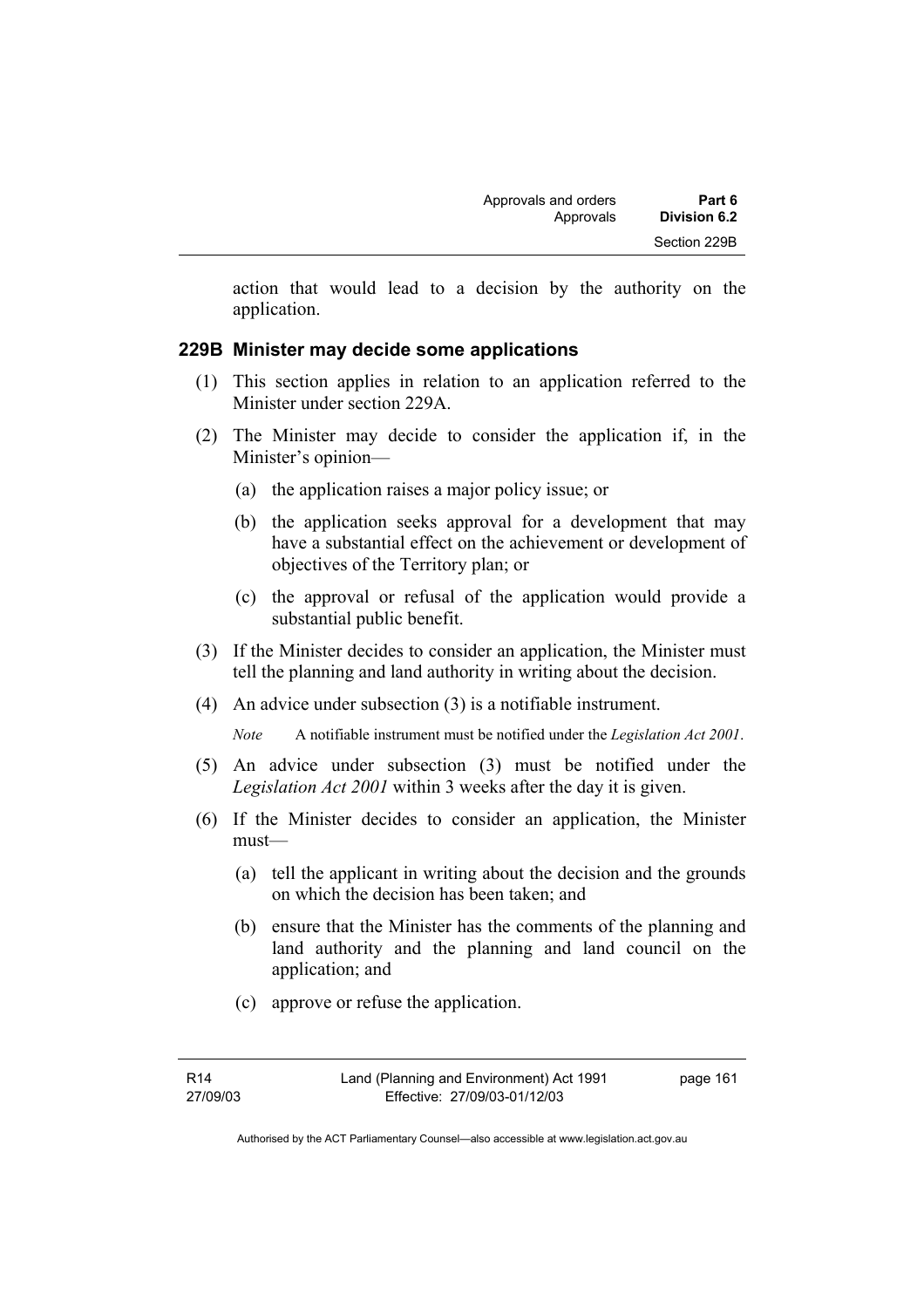| Part 6       | Approvals and orders |
|--------------|----------------------|
| Division 6.2 | Approvals            |
| Section 230  |                      |

- (7) Within 3 sitting days after the day the Minister decides an application, the Minister must present to the Legislative Assembly a statement containing—
	- (a) a description of the development to which the application relates; and
	- (b) details of the land where the development is proposed to take place; and
	- (c) the applicant's name; and
	- (d) details of the Minister's decision; and
	- (e) the grounds for the decision.
- (8) The statement under subsection (7) must be accompanied by a copy of the comments of the planning and land council on the application to which the statement relates.
- (9) If the Minister is satisfied that the Minister should not consider the application, the Minister must refer the application back to the planning and land authority for decision.

# **230 Approvals**

- (1) The relevant authority may approve or refuse to approve an application.
- (2) The relevant authority is to be taken to have refused to approve an application if he or she fails to make a decision in relation to the application before the expiration of the prescribed period.
- (3) Notwithstanding subsection (2), the relevant authority may approve an application at any time until the earliest of the following dates:
	- (a) the date on which the administrative appeals tribunal has finally dealt with an application under section 275 to review the relevant authority's deemed refusal under subsection (2) of this section;

R14 27/09/03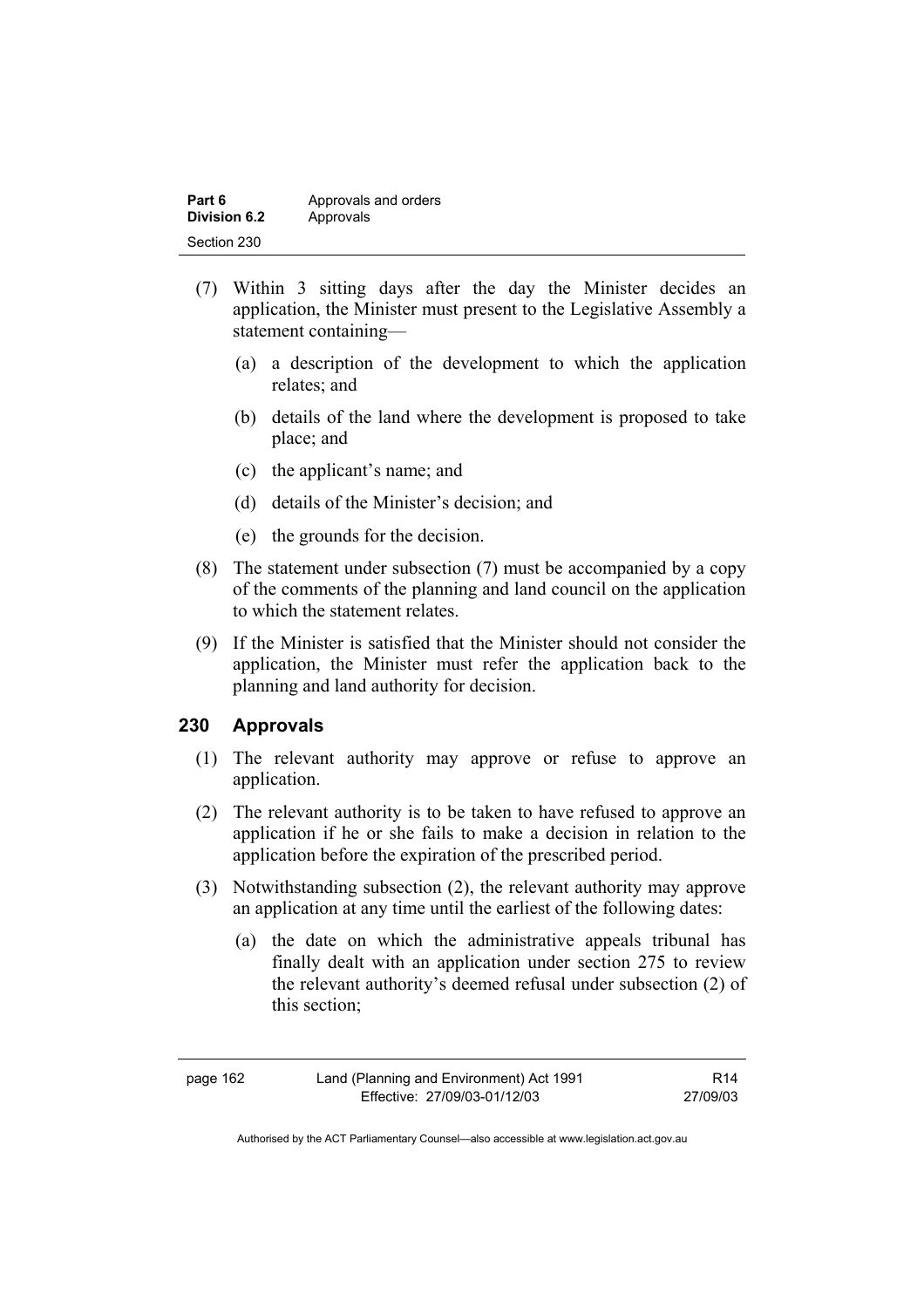- (b) 6 months after the date of the application, unless paragraph (c) applies;
- (c) if an assessment or a variation to the plan is required in relation to the application—12 months after the date of the application.
- (4) Subject to subsection (5), where the relevant authority approves an application to undertake a development that includes an activity that is not permitted by a lease of the land on which the activity is to be carried out, the approval shall not take effect in relation to that activity until the lease is varied so as to permit the activity.
- (5) Subsection (4) does not apply in relation to—
	- (a) an activity referred to in section 222 (1), definition of *development*, paragraph (c); or
	- (b) an activity included in a development of a type prescribed for section 175 (3) (a); or
	- (c) an activity prescribed for section 175 (3) (b).

# **231 Matters to be considered**

- (1) Before approving or refusing to approve an application, the planning and land authority shall—
	- (a) consider—
		- (i) any comments of a person or body to which the application has been referred for comment; and
		- (ii) each objection or other submission the planning and land authority has received in relation to the application which has not been withdrawn; and
		- (iii) a preliminary assessment under division 4.2, or a report under section 128; and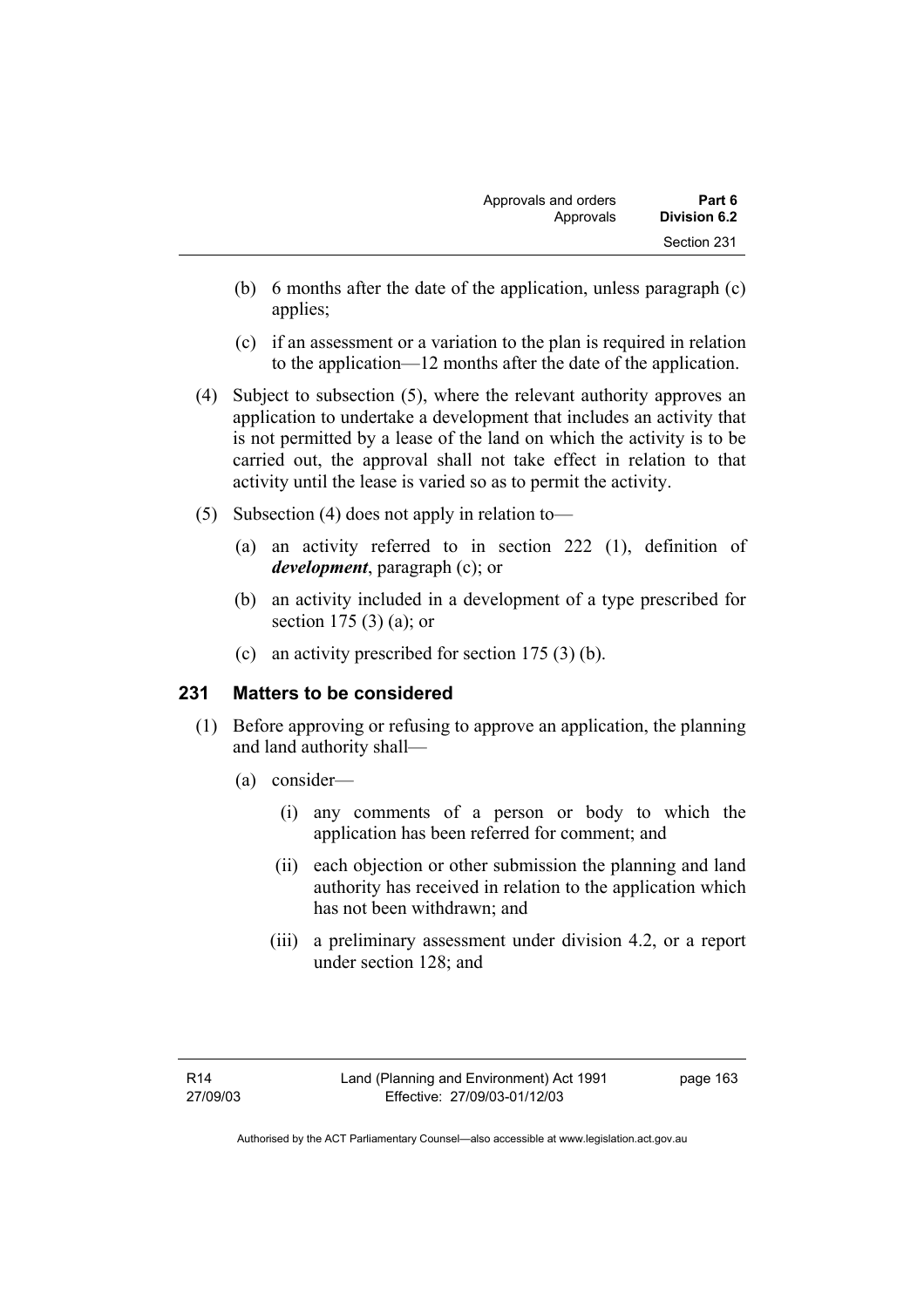| Part 6       | Approvals and orders |
|--------------|----------------------|
| Division 6.2 | Approvals            |
| Section 232  |                      |

- (iv) any assessment made, or the report of any inquiry conducted, in relation to the development to which the application relates; and
- (v) if the planning and land authority is the Minister—the comments of the planning and land authority and the planning and land council; and
- (b) in the case of an application for approval to undertake a development that would be affected by requirements relating to the conservation of the heritage significance of an Aboriginal place included in the heritage places register or an interim heritage places register—take all reasonable steps to consult with, and consider the views of, any relevant Aboriginal organisation.
- (2) In subsection  $(1)$  (b):

*Aboriginal place*—see section 52.

*relevant Aboriginal organisation*—see section 52.

### **232 Duty of applicants**

- (1) The planning and land authority may direct an applicant—
	- (a) to give the notice of the application that the authority would, but for this section, be required to give; and
	- (b) to give notice to any other person.
- (2) The planning and land authority need not give notice of an application under section 229 (Notice of application) or another Act if the authority gives a direction under subsection (1).
- (3) If an applicant fails to comply with a direction under subsection (1), the application is to be taken to have been withdrawn.
- (4) The applicant shall pay the cost of a notice given in accordance with a direction under subsection (1).

| page 164 | Land (Planning and Environment) Act 1991 | R <sub>14</sub> |
|----------|------------------------------------------|-----------------|
|          | Effective: 27/09/03-01/12/03             | 27/09/03        |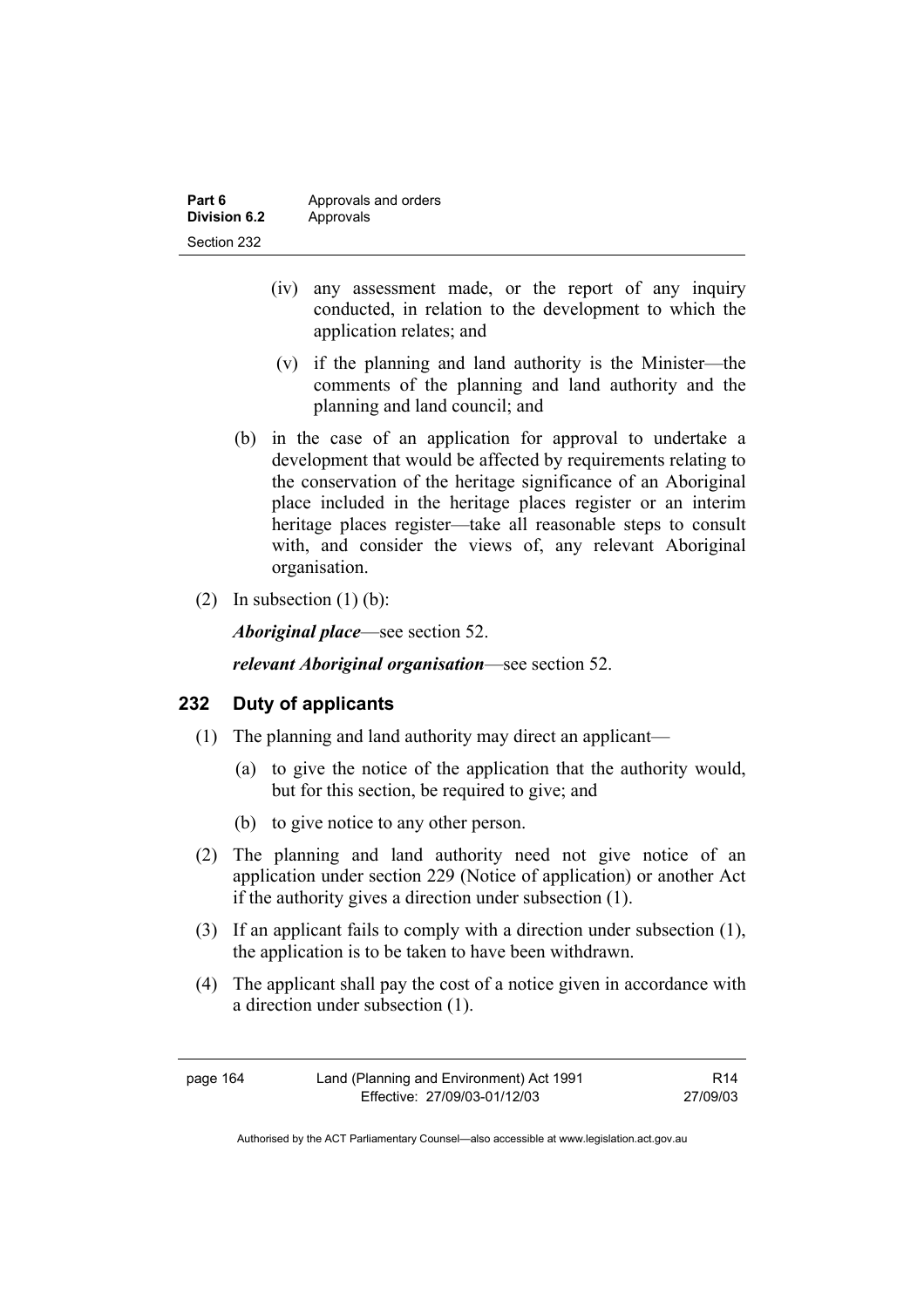| Approvals and orders | Part 6       |
|----------------------|--------------|
| Approvals            | Division 6.2 |
|                      | Section 233  |

- (5) If the planning and land authority publishes a notice under section 229 (1) (b), the reasonable cost of the notice is a debt payable by the applicant to the Territory.
	- *Note* If a form is approved under s 287A (Approved forms) for a notice under par (a) or (b), the form must be used.

### **233 More information**

- (1) The planning and land authority may, by notice in writing, require an applicant to furnish to the authority, within the period specified in the notice (being a period of not less than 28 days), either orally or in writing, such further information relating to the application as is specified in the notice.
- (2) An applicant may, at any time before the expiration of the period specified in a notice under subsection (1), apply to the planning and land authority for an extension of the period within which the applicant is to furnish information.
- (3) On receipt of an application under subsection (2), the planning and land authority may grant an extension of the period of not more than 6 months.

### **234 Effect of failure to furnish further information**

If a person fails to furnish information in accordance with a notice under section 233 (1), the planning and land authority shall, for the purposes of enabling an application to be made to the administrative appeals tribunal under section 275, be taken to have made a decision refusing the application for approval to undertake the development.

### **236 Environmental assessments and inquiries**

The Minister may—

- (a) direct that an assessment be made; or
- (b) establish a panel to conduct an inquiry;

R14 27/09/03 page 165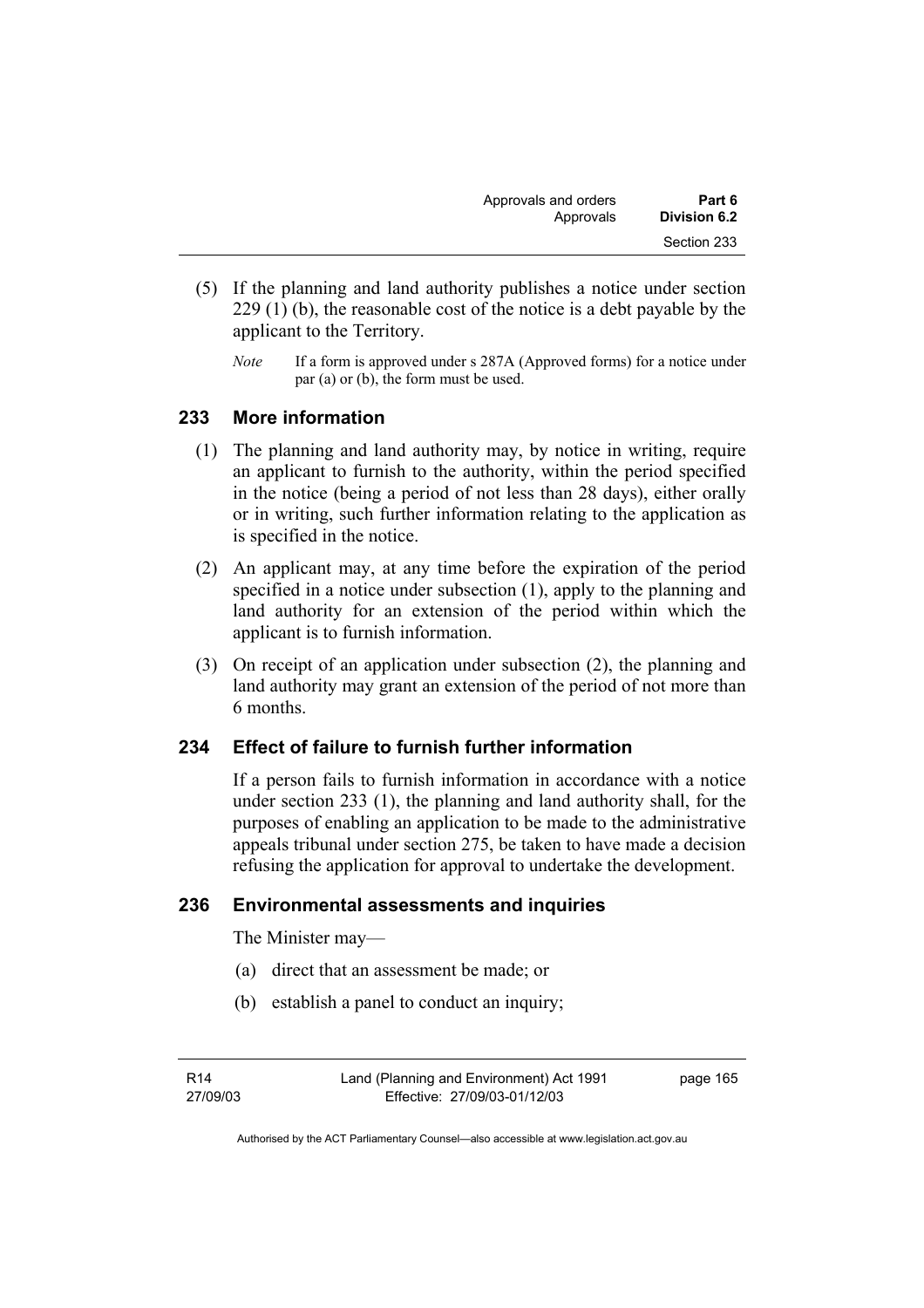| Part 6       | Approvals and orders |
|--------------|----------------------|
| Division 6.2 | Approvals            |
| Section 237  |                      |

about any aspect of an application.

# **Subdivision 6.2.2 Objections**

### **237 Objections—general**

- (1) Any person who may be affected by the approval of an application may, within the prescribed period (or that period as extended under this section), object to the grant of the approval.
- (2) The planning and land authority may, by notice published in a daily newspaper, extend or further extend the period allowed under subsection (1) for the objection to the grant of an approval of an application.
- (3) The power under subsection (2) may be exercised after the expiry of the period to be extended.
- (4) An objection shall be made to the planning and land authority in writing and shall set out the grounds of the objection.
- (5) The planning and land authority shall give an applicant for approval to undertake a development a copy of each objection to the application, and any other submission received by the authority in relation to the application, which has not been withdrawn.
- (6) In this section:

*person* includes an unincorporated association.

### **238 Inspection of objections**

The planning and land authority shall make a copy of each objection available for inspection by members of the public during office hours until the expiration of the period during which application may be made to the administrative appeals tribunal for a review of a decision in relation to the application.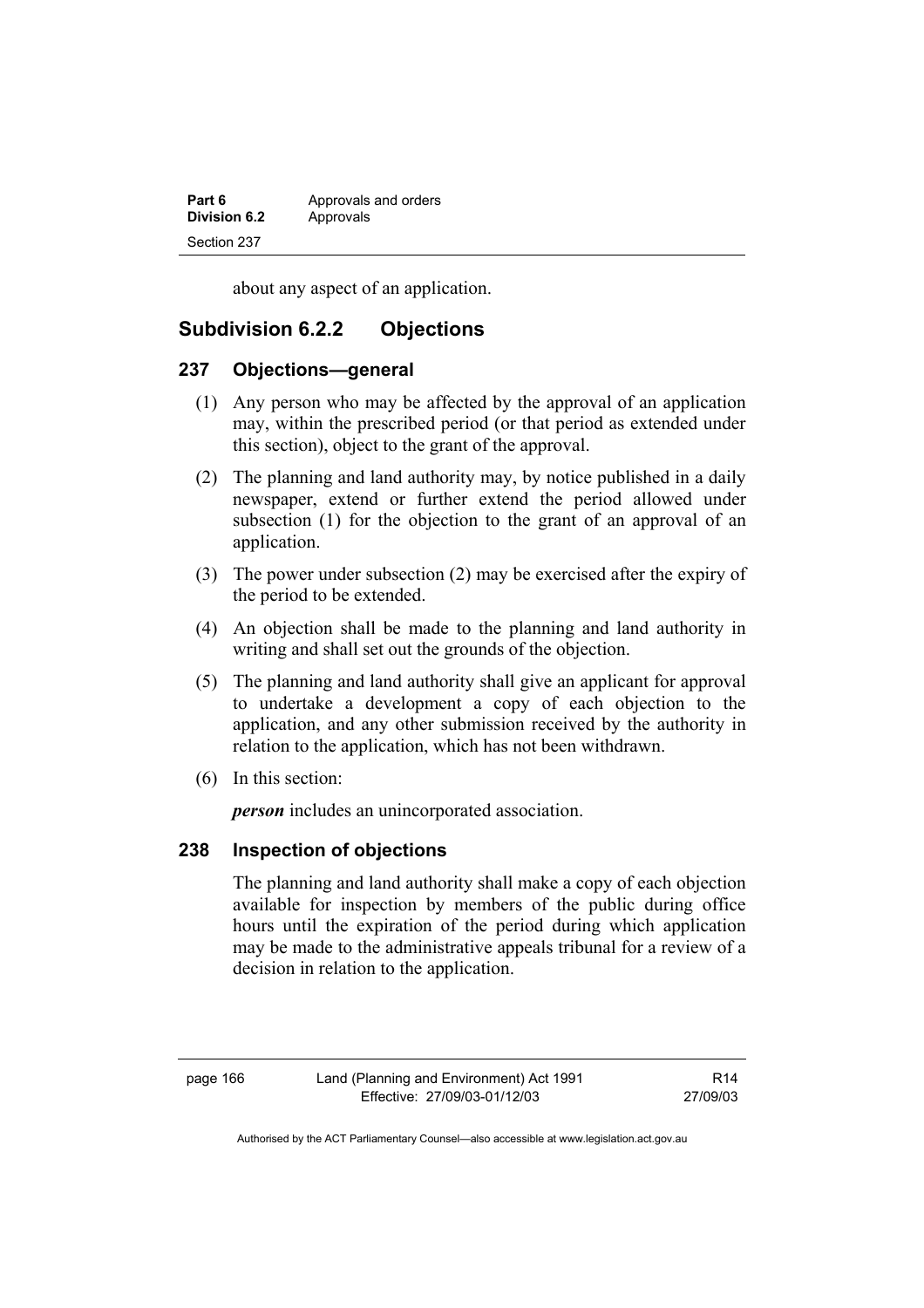| Part 6       | Approvals and orders |  |
|--------------|----------------------|--|
| Division 6.2 | Approvals            |  |
| Section 239  |                      |  |

### **239 Identity of objectors**

The planning and land authority may, on request by a person making an objection, exclude the identity of the objector from being made available under section 237 (5) or 238 if, in the authority's opinion, based on reasonable grounds, it would not be in the public interest for that identity to be published.

## **Subdivision 6.2.3 Approvals**

### **242 Approvals—notices to applicants and registrar-general**

- (1) If an application is approved, the planning and land authority must give written notice—
	- (a) to the applicant; and
	- (b) if the application approved relates to a variation of a lease—to the registrar-general for notification under the *Land Titles Act 1925*.
	- *Note* An application may be approved under s 246A on reconsideration of an original refusal—see s 222 (1), def *approval*.
- (2) A notice to an applicant must state the date the approval takes effect.
	- *Note* For date of effect of an approval, see s 249 (When approvals take effect).

### **243 Notification of approval or refusal of application**

- (1) If an application is approved, the planning and land authority must give each person who objected under section 237 (1) written notice of the approval.
	- *Note* An application may be approved under s 246A on reconsideration of an original refusal—see s 222 (1), def *approval*.
- (2) Subsection (1) does not apply to an approval for which the planning and land authority has issued a certificate that an environmental impact statement made, or an inquiry conducted, under part 4 has

| R14      | Land (Planning and Environment) Act 1991 | page 167 |
|----------|------------------------------------------|----------|
| 27/09/03 | Effective: 27/09/03-01/12/03             |          |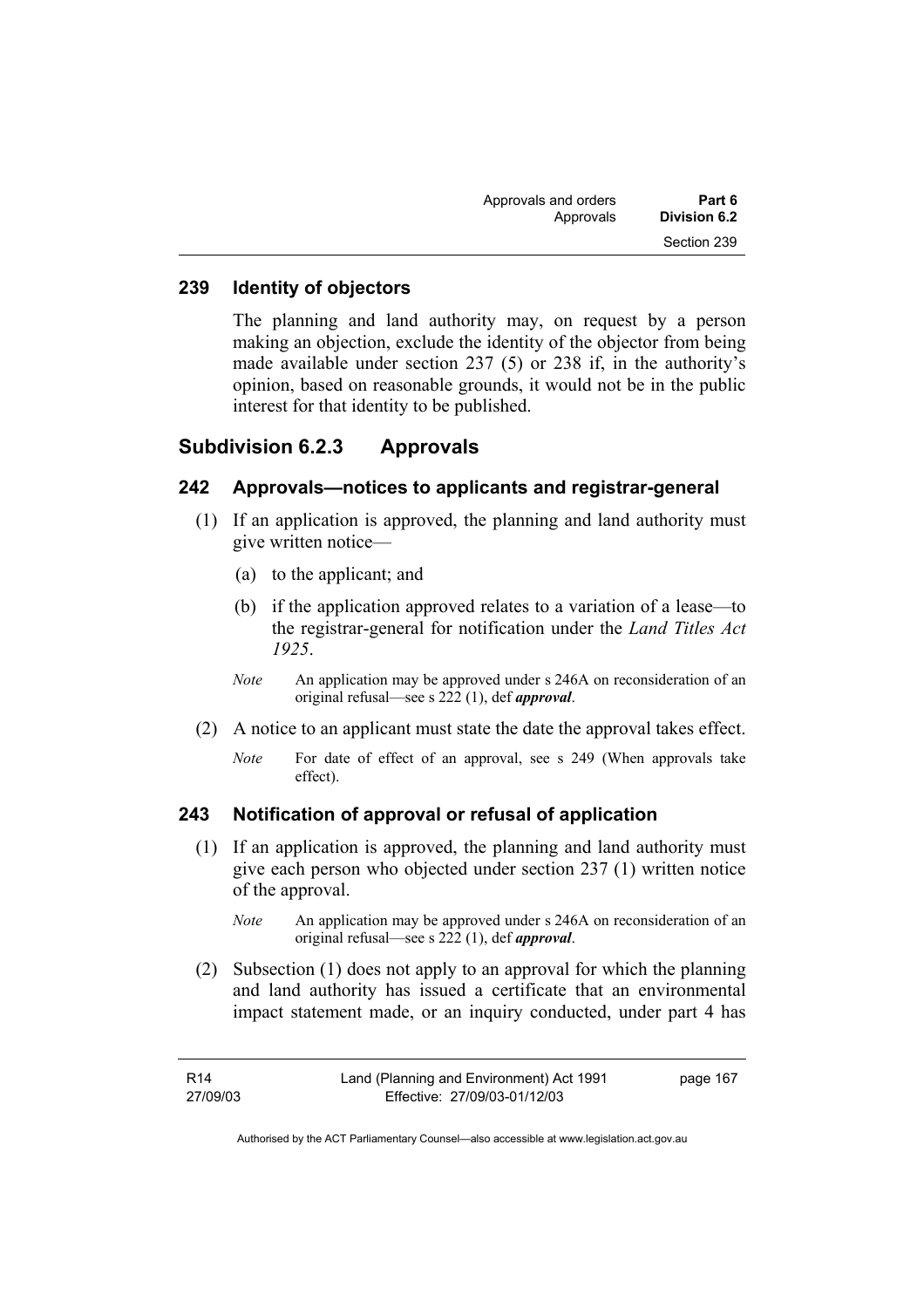| Part 6       | Approvals and orders |
|--------------|----------------------|
| Division 6.2 | Approvals            |
| Section 243  |                      |

substantially dealt with the matters forming the basis of the decision to approve the application.

- (3) A notice under subsection (1) must—
	- (a) contain—
		- (i) a description of the place to which the decision relates; and
		- (ii) a brief description of the development the subject of the decision; and
	- (b) set out the decision and the reasons for the decision; and
	- (c) specify—
		- (i) the place and times at which a copy of the application and the decision may be inspected; and
		- (ii) the manner in which application may be made to the administrative appeals tribunal for a review of the decision.
- (4) If an application is refused, the planning and land authority must give written notice of the refusal to the applicant and each person who objected under section 237 (1).
- (5) In this section:

*refused*, for an application, includes confirming a decision to refuse an application on reconsideration of the decision under subdivision 6.2.4.

- (6) A notice under subsection (4) shall set out the reasons for the decision.
- (7) A notice under subsection (1) or (4) must comply with the requirements of the code of practice in force under the *Administrative Appeals Tribunal Act 1989*, section 25B (1).

page 168 Land (Planning and Environment) Act 1991 Effective: 27/09/03-01/12/03

R14 27/09/03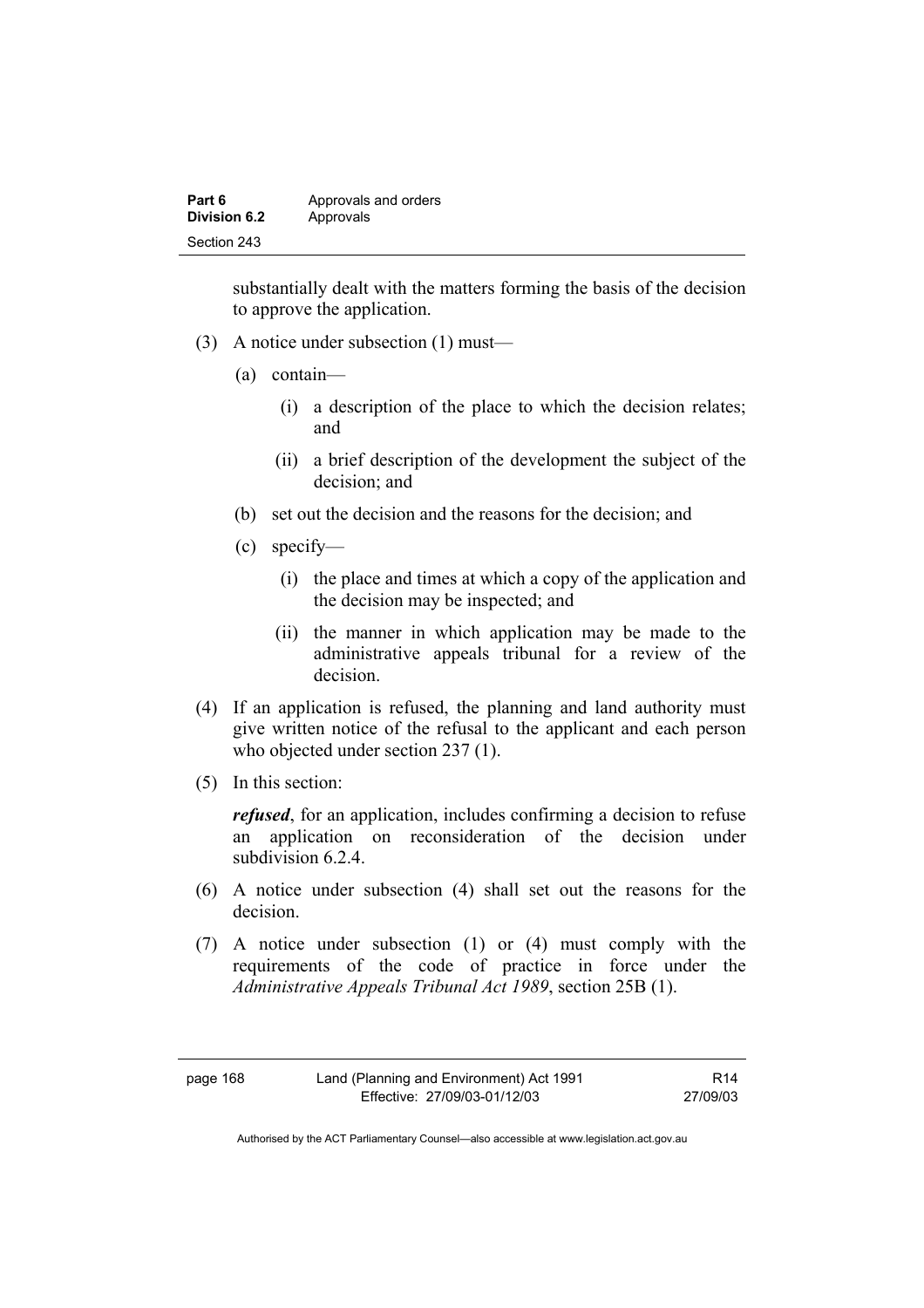| Approvals and orders | Part 6       |
|----------------------|--------------|
| Approvals            | Division 6.2 |
|                      | Section 244  |

### **244 Notification where more than 1 objector**

Where a number of persons make 1 objection, the planning and land authority is to be taken to have complied with section 243 (1) or (3), as the case may be, if he or she gives notice—

- (a) where the name and address of 1 of those persons have been given as the person to whom notice of the decision is to be given—to that person; or
- (b) where no name and address has so been given—to 1 of the persons who made that objection.

# **245 Conditional approvals**

- (1) An approval may be conditional.
- (2) The relevant authority—
	- (a) shall include in an approval any condition which is required to be included by the plan; and
	- (b) shall not include in an approval a condition inconsistent with a condition included under paragraph (a).
- (3) Without limiting the generality of subsection (1), the conditions subject to which an approval may be given may include a condition—
	- (a) that a development is to be carried out to the satisfaction of a specified person or body; or
	- (b) requiring a development to be carried out in stages within the periods specified in or under the approval; or
	- (c) specifying a period in which a development or any stage of a development is to be carried out; or
	- (d) that an approval does not take effect unless a specified approval is revoked, amended or given; or

page 169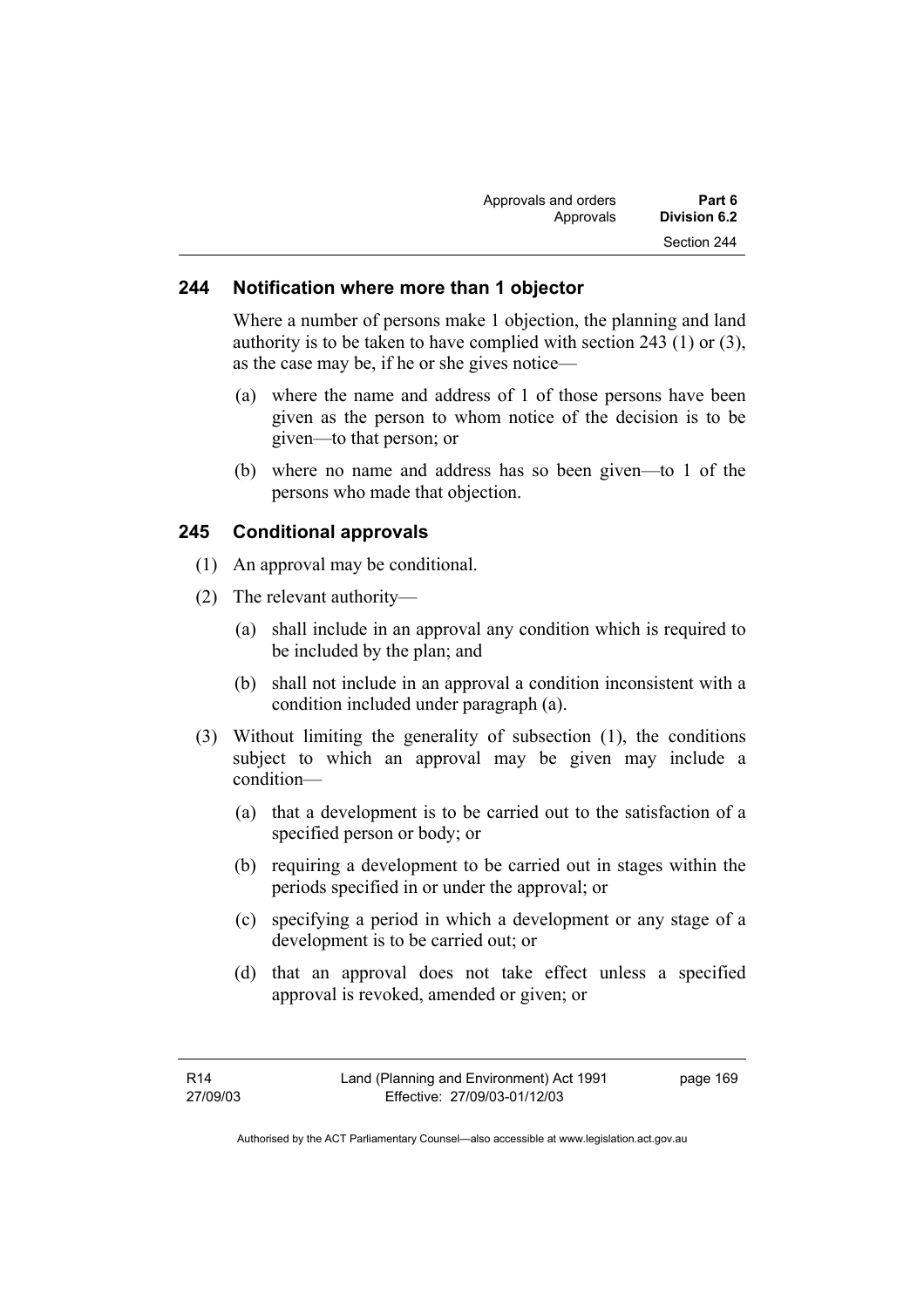| Part 6       | Approvals and orders |
|--------------|----------------------|
| Division 6.2 | Approvals            |
| Section 245  |                      |

- (e) in relation to an approval to carry out a development for a specified period—that—
	- (i) building works or other works carried out in or on a place the subject of the approval are to be removed at the expiration of that period; or
	- (ii) the place is to be restored to a specified state at the expiration of that period; or
- (f) that a bond be entered into securing performance against the conditions of an approval; or
- (g) that the applicant is to enter into an agreement with the Minister for the conservation of the heritage significance of places specified in the heritage places register; or
- (h) that a development be carried out to a specified standard; or
- (j) that specified works, services or facilities which the relevant authority considers reasonable in the circumstances—
	- (i) be provided by the applicant on or to a place the subject of the approval, or on or to another place; or
	- (ii) be paid for in whole or in part by the applicant; or
	- (iii) be provided on or to a place the subject of the approval by agreement between the applicant and the Minister responsible for the provision of the works, services or facilities; or
- (k) that plans, drawings or other documents be prepared by the applicant and lodged with the planning and land authority for approval before the development or a specified part of it is commenced; or
- (l) requiring changes to be made to any plan, drawing or other document forming part of the application for approval; or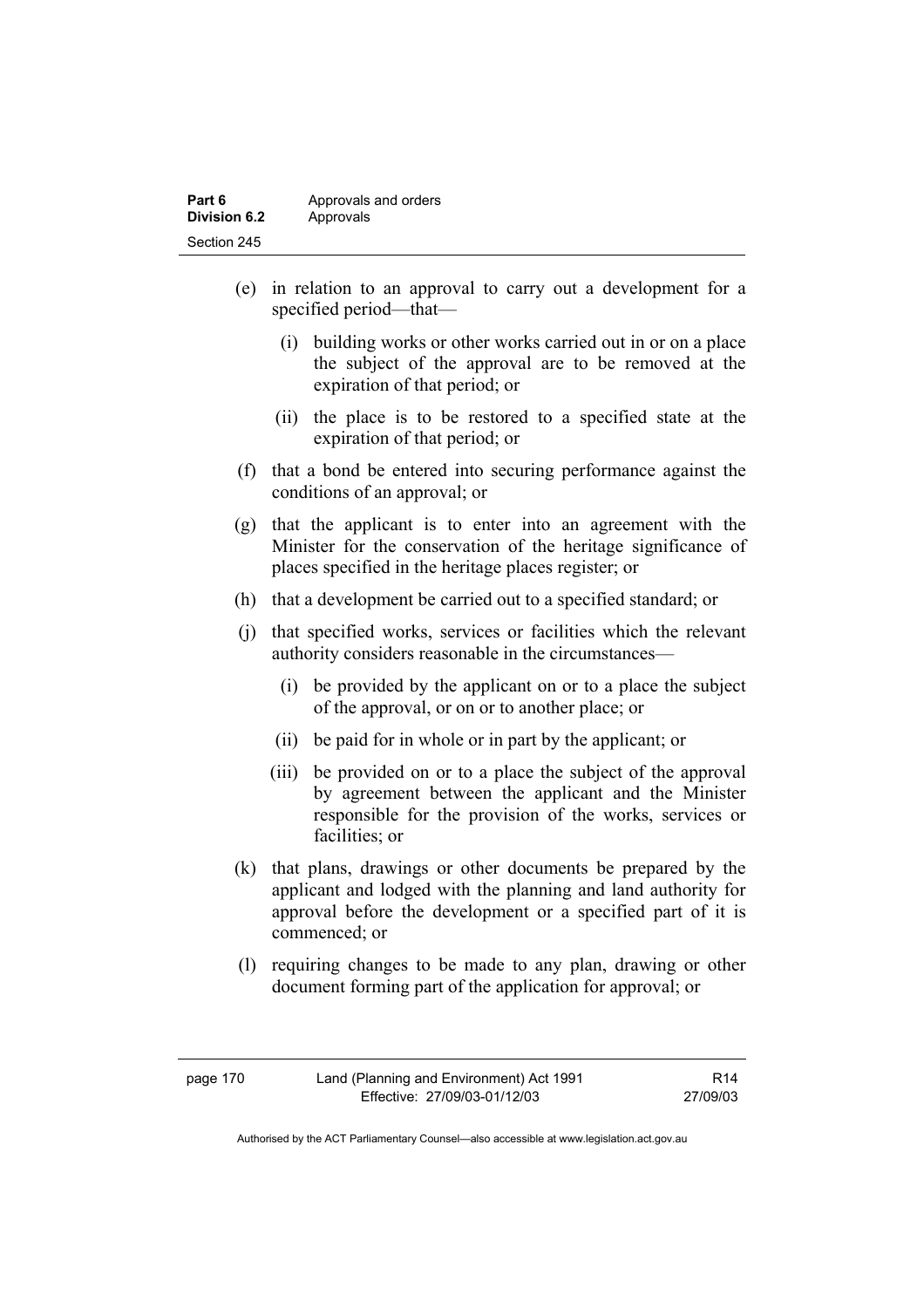| Approvals and orders | Part 6       |
|----------------------|--------------|
| Approvals            | Division 6.2 |
|                      | Section 245A |

- (m) that the applicant give to the planning and land authority a further assessment by a valuer that complies with section  $226(1)$  (b).
- (4) The planning and land authority may approve an amendment to a plan, drawing or other document approved under subsection (3) (k) if the amendment is not inconsistent with section 230 (4) or an approval under subsection (3) (k).

# **Subdivision 6.2.4 Reconsideration of applications for approval**

### **245A Definitions for subdiv 6.2.4**

In this subdivision:

*new application*—see section 246 (2). *original application*—see section 246 (1) (a).

*original decision*—see section 246 (1) (a).

### **246 Applications for reconsideration**

- (1) This section applies if—
	- (a) an application (the *original application*) has been approved or refused (the *original decision*) by the planning and land authority; and
	- (b) either—
		- (i) an application has not previously been made under this section for reconsideration of the original decision; or
		- (ii) an application has been previously made and the original decision was taken to be confirmed under section 246B (No action by planning and land authority within time).
- (2) The applicant for the original application may apply (the *new application*) for reconsideration of the original decision.

| R14      | Land (Planning and Environment) Act 1991 | page 171 |
|----------|------------------------------------------|----------|
| 27/09/03 | Effective: 27/09/03-01/12/03             |          |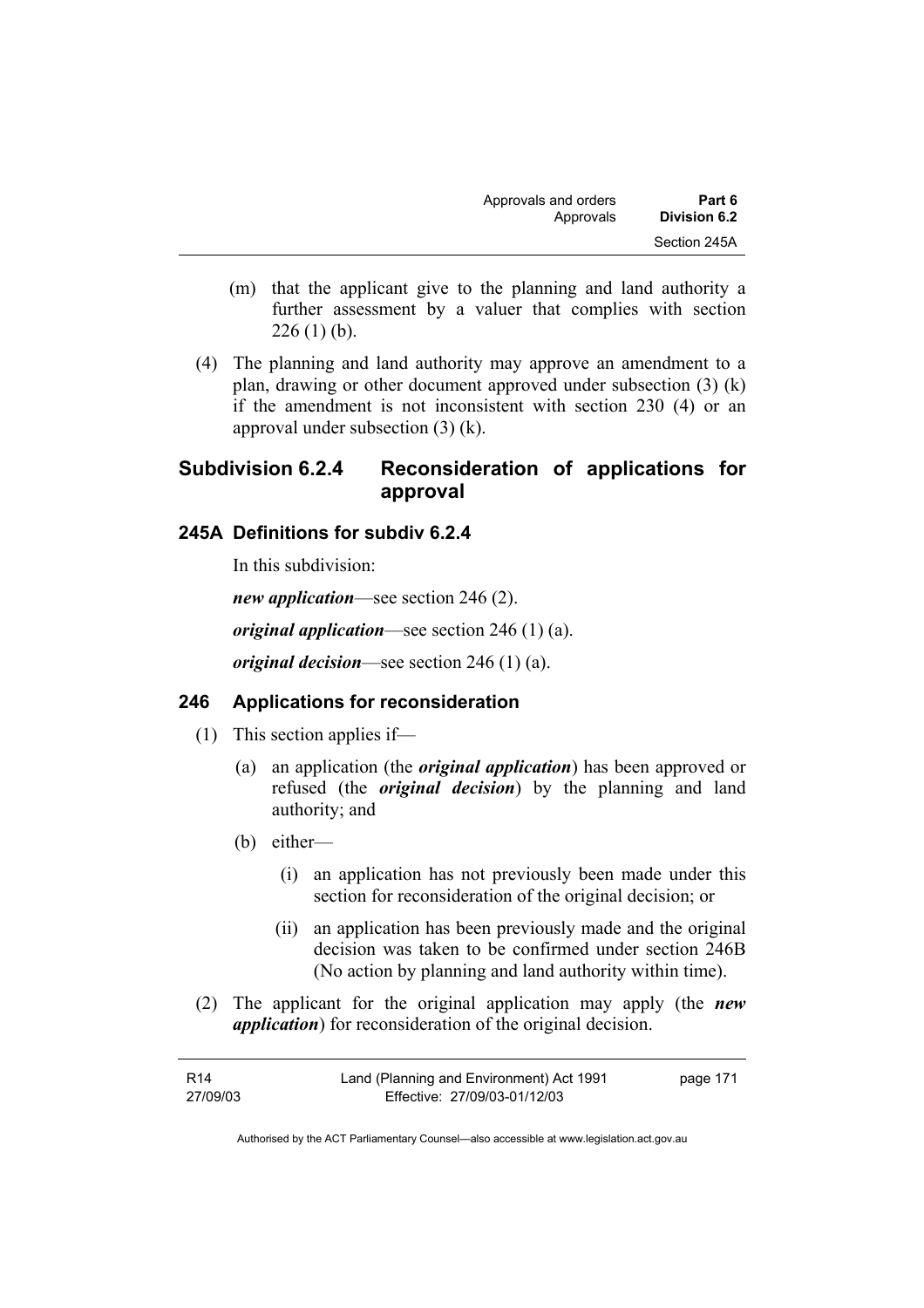| Part 6       | Approvals and orders |
|--------------|----------------------|
| Division 6.2 | Approvals            |
| Section 246A |                      |

- (3) The new application must be made within—
	- (a) 4 weeks after the day the applicant is told about the decision by the planning and land authority; or
	- (b) any longer period allowed by the planning and land authority, either before or after the end of the 4 weeks.
- (4) The application must set out the grounds on which reconsideration of the original decision is sought.
- (5) The making of the application for reconsideration of the original decision automatically stays the operation of the decision.

## **246A Reconsideration of decisions**

- (1) Within 4 weeks after the day the planning and land authority receives the new application, the authority must—
	- (a) reconsider the original decision; and
	- (b) after reconsideration—
		- (i) make any decision in substitution for the original decision that the authority could have made on the original application; or
		- (ii) confirm the original decision.
- (2) The 4 weeks mentioned in subsection (1) may be extended for a stated period by agreement between the planning and land authority and the applicant.
- (3) In reconsidering the original decision, the planning and land authority—
	- (a) need not give notice of the new application under section 229; but
	- (b) must give written notice of the new application to anyone who objected to the grant of approval for the original application, allow the person reasonable time (that is not shorter than 2

| page 172 | Land (Planning and Environment) Act 1991 | R <sub>14</sub> |
|----------|------------------------------------------|-----------------|
|          | Effective: 27/09/03-01/12/03             | 27/09/03        |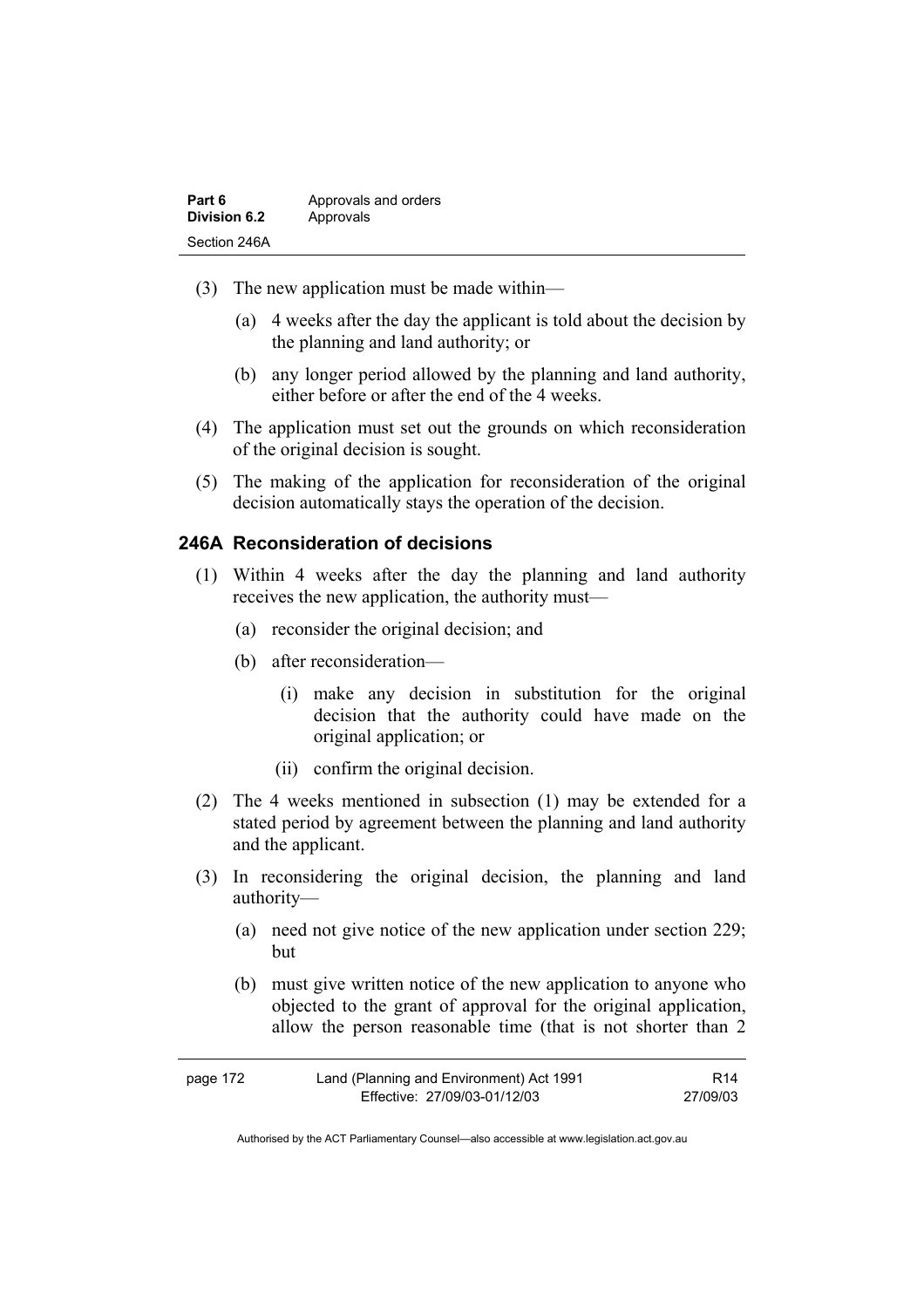weeks) to make a submission on the new application, and consider any submission made within the time allowed.

- (4) Also, in reconsidering the original decision, the planning and land authority—
	- (a) must consider any information available to it when it made the original decision and information given in the new application; and
	- (b) may consider any other relevant information.

#### **Examples of other relevant information**

- 1 information from submissions by objectors
- 2 information from an assessment or panel ordered under s 236
- *Note* An example is part of the Act, is not exhaustive and may extend, but does not limit, the meaning of the provision in which it appears (see *Legislation Act 2001*, s 126 and s 132).
- (5) The planning and land authority must ensure that, if the original decision is made on its behalf by a person (the *original decision-maker*), the authority or someone other than the original decision-maker reconsiders the decision.

# **246B No action by planning and land authority within time**

If the planning and land authority does not make a substitute decision, nor confirm the original decision, within the 4 weeks mentioned in section 246A, the planning and land authority is taken to have confirmed the original decision.

# **246C Notice of decision on reconsideration**

 (1) As soon as practicable after reconsidering the original decision, the planning and land authority must give written notice of the decision on the reconsideration to the applicant and anyone who was given notice of the new application under section 246A (3) (b).

R14 27/09/03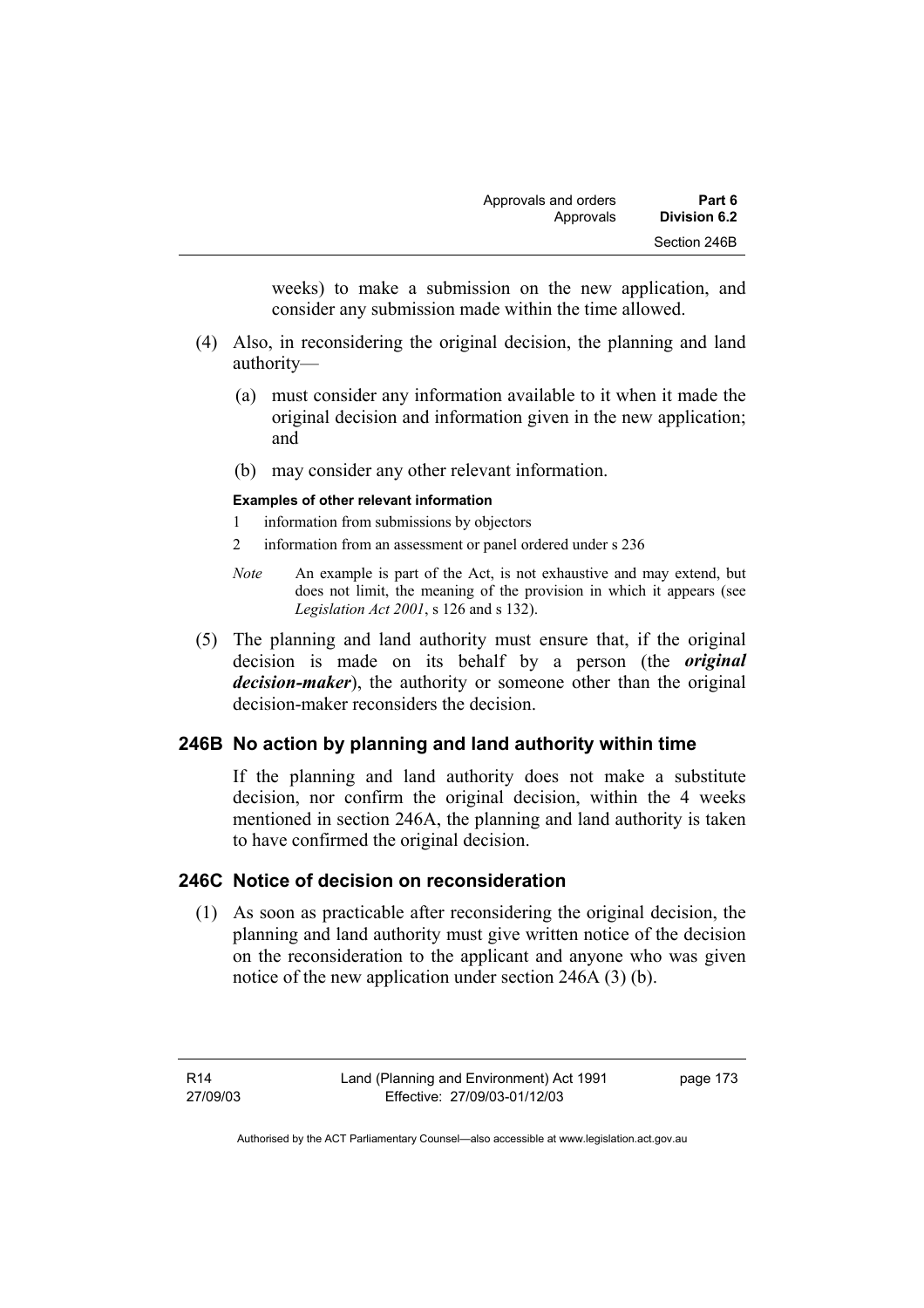| Part 6              | Approvals and orders |
|---------------------|----------------------|
| <b>Division 6.2</b> | Approvals            |
| Section 247         |                      |

 (2) The notice must be in accordance with the requirements of the code of practice in force under the *Administrative Appeals Tribunal Act 1989*, section 25B (1).

## **Subdivision 6.2.5 Approvals—miscellaneous**

#### **247 Minor amendments**

- (1) The lessee or an occupier of a place in respect of which an approval is in force may apply in writing to the planning and land authority for an amendment of it.
- (2) The planning and land authority may amend an approval, if satisfied that the amendment—
	- (a) does not change the effect of a condition subject to which the approval was given; and
	- (b) will not cause a significant increase in detriment to any person; and
	- (c) does not change the kind of development approved but only the activity permitted.
- (3) The planning and land authority shall give notice of an amendment—
	- (a) to the person who made the application to amend; and
	- (b) if that person is not the lessee or occupier of the place to which the approval relates—to the lessee; and
	- (c) to each person who had objected under section 237 (Objections—general) to the grant of the approval; and
	- (d) to any relevant Territory authority.
	- *Note* For how documents may be given, see *Legislation Act 2001*, pt 19.5.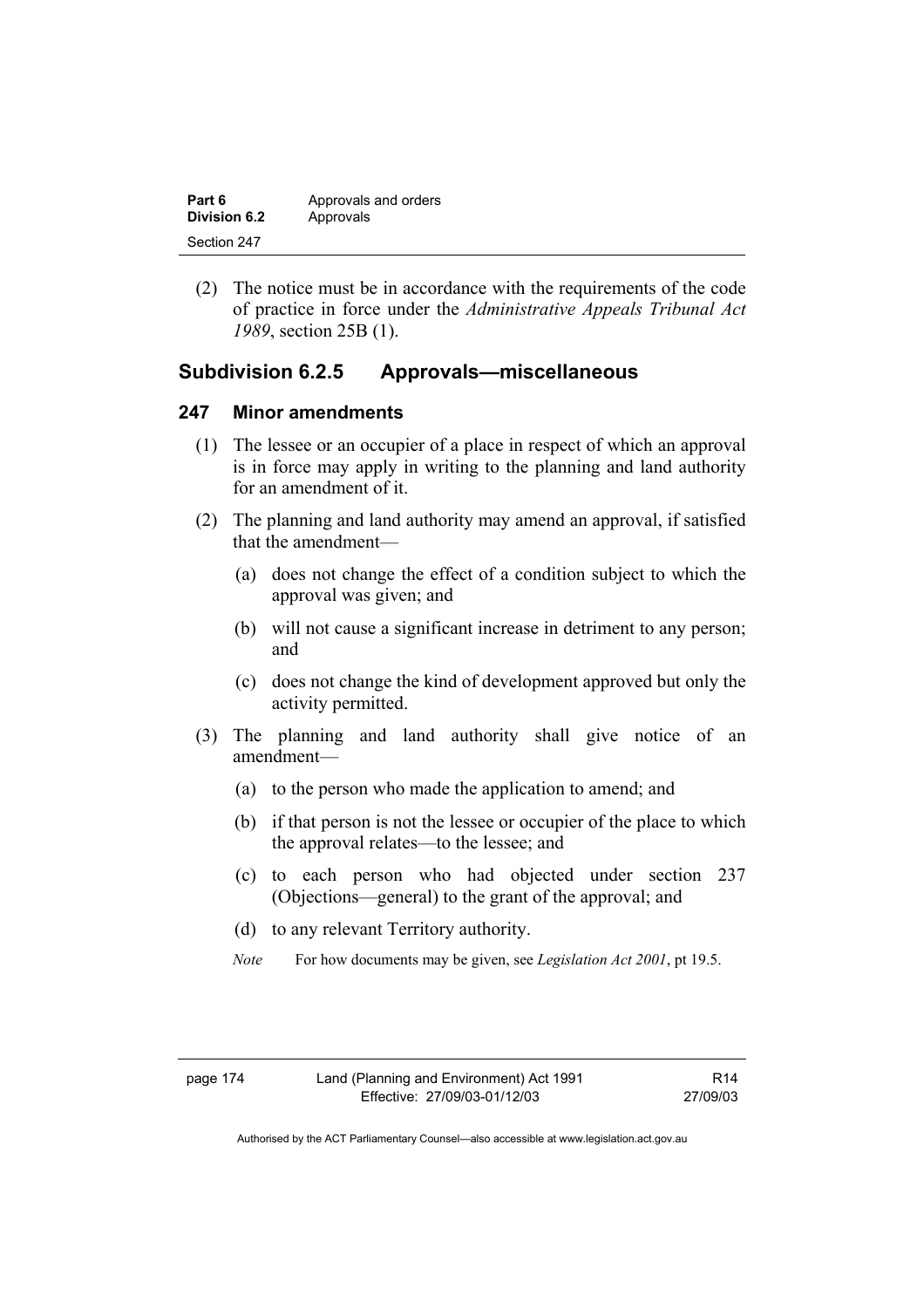#### **248 Corrections**

If the planning and land authority is satisfied that an approval contains a formal error, the authority must—

- (a) correct the approval; and
- (b) notify the applicant in writing.

#### **249 When approvals take effect**

- (1) This section is subject to sections 230 (4) and 245 (3) (d).
	- *Note* Section 230 (4) prevents an approval of a development application for an activity not permitted by the lease from taking effect until the lease is varied. Section 245 (3) (d) allows a condition to be included in an application for approval that the approval does not take effect until a specified approval is given, amended or varied.
- (2) An approval under section 230 (Approvals) takes effect—
	- (a) if no objection to the relevant application has been made under section 237—on the day the approval is given; or
	- (b) if an objection to the relevant application has been made under section 237 and no application has been made to the AAT for review of the decision within 4 weeks after the day of the decision—on the day after the end of the period of 4 weeks; or
	- (c) if application is made to the AAT for a review of the decision to grant the approval and the tribunal decides to confirm the decision (whether or not a condition is varied, omitted or imposed)—on the day the tribunal makes its decision.
- (3) An approval on reconsideration under division 6.2.4 takes effect on the day the decision granting the approval is given.
- (4) However, the operation of an approval mentioned in subsection (2) (a) or (3) is stayed if application is made to the AAT for review of the decision to grant the approval.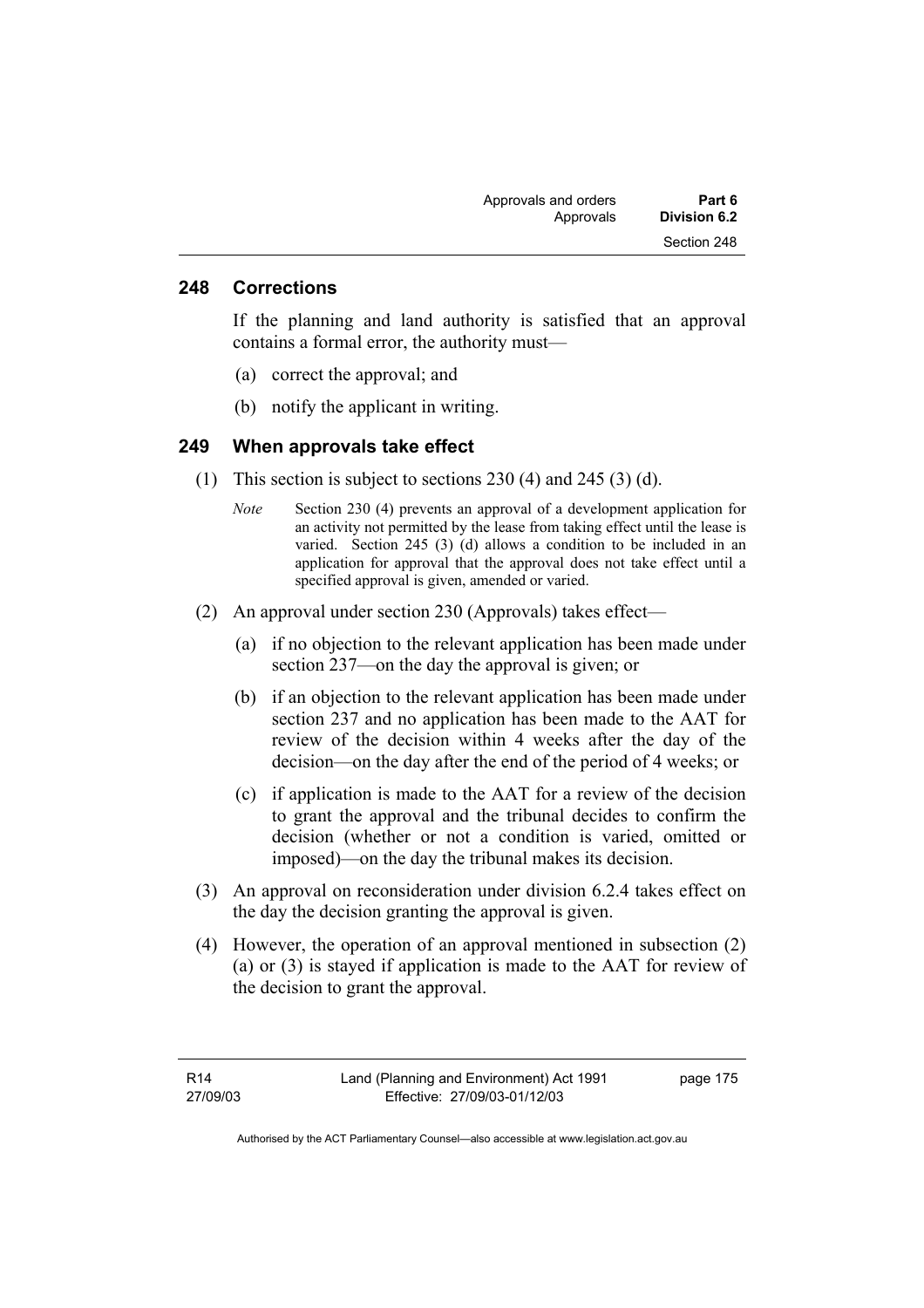| Part 6       | Approvals and orders |
|--------------|----------------------|
| Division 6.2 | Approvals            |
| Section 250  |                      |

 (5) The stay of the operation of the approval remains in force until the application for review is decided by the tribunal.

### **250 Execution of approvals for variations of leases**

Subject to division 5.3, where an approval to undertake a development takes effect pursuant to section 249, being a development that consists of or includes a variation of a lease, the planning and land authority shall cause the lease to be varied in accordance with the terms of the approval.

## **251 Expiration of approvals**

- (1) An approval to undertake a development (other than a development that consists wholly of a variation of a lease) expires if—
	- (a) the development or any stage of the development is not commenced within the period specified in the approval; or
	- (b) the development or any stage of the development is not completed within the period specified in the approval; or
	- (c) if no period is specified in an approval for the commencement of the development or any stage of the development—the development or stage of development is not commenced within 2 years after the day the approval takes effect.
	- *Note* For when an approval takes effect, see section 249 (When approvals take effect).
- (2) The expiry of an approval does not affect anything done under the approval before the expiry.

# **252 Extension of time**

 (1) The lessee or occupier of a place in respect of which an approval to undertake a development (other than a development that consists wholly of a variation of a lease) applies (being an approval which specifies the date for the completion of the development or any stage of the development) may, before the expiration of the

| page 176 | Land (Planning and Environment) Act 1991 | R14      |
|----------|------------------------------------------|----------|
|          | Effective: 27/09/03-01/12/03             | 27/09/03 |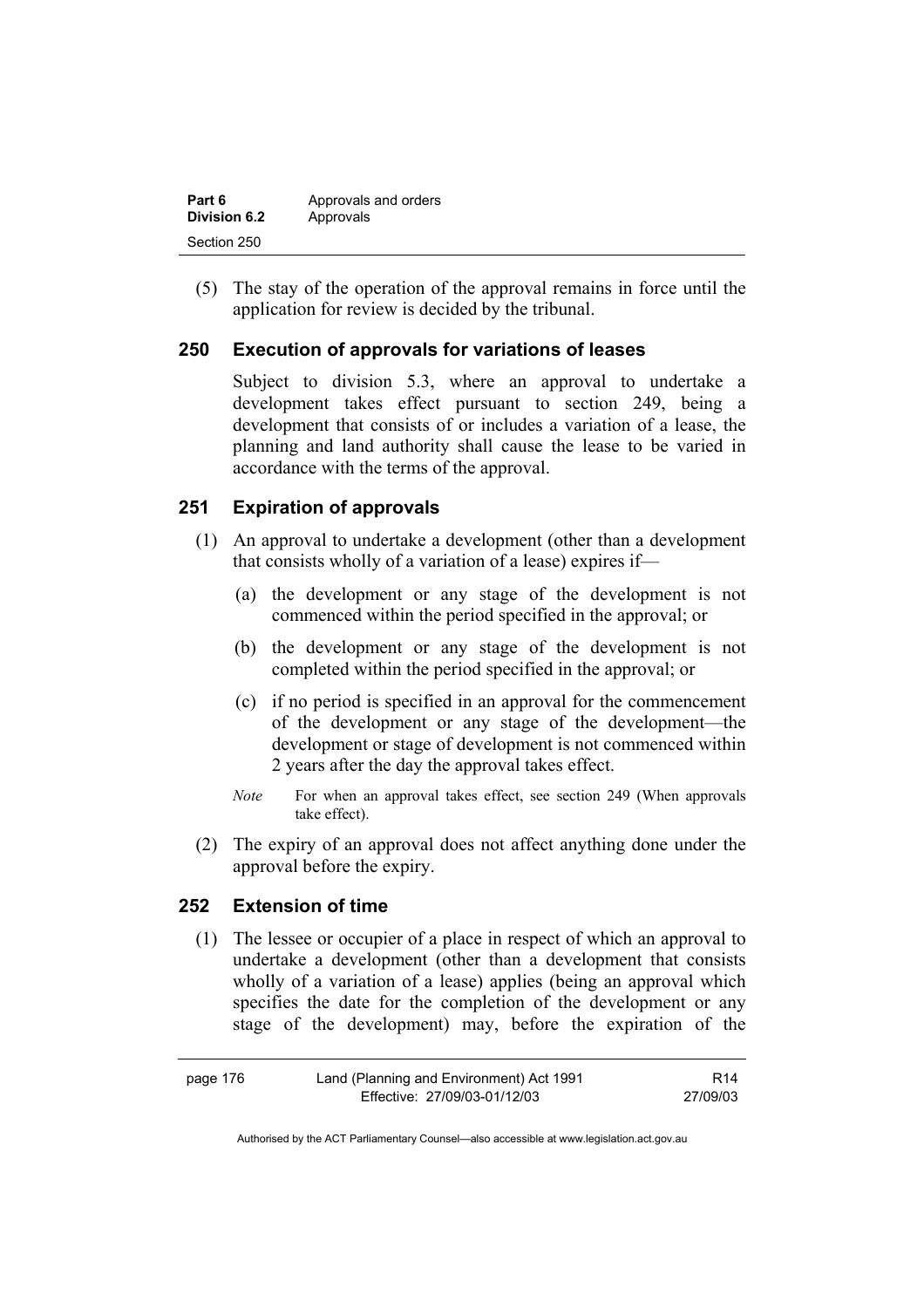| Approvals and orders | Part 6       |
|----------------------|--------------|
| Approvals            | Division 6.2 |
|                      | Section 253  |

approval, apply to the planning and land authority for an extension of the period within which to complete the development or any stage of it.

 (2) On receipt of an application under subsection (1), the planning and land authority may extend the period within which the development, or the stage of the development, is to be completed.

## **253 Revocation of approval**

A relevant authority may revoke an approval given by the authority—

- (a) if satisfied that the approval was obtained by fraud or misrepresentation; or
- (b) where the approval is in respect of a place that is specified in the heritage places register or interim heritage places register if the applicant is convicted of an offence under this part.

# **Subdivision 6.2.6 Powers of Supreme Court**

### **253A Injunctions to require compliance with approvals**

- (1) This section applies if a person (the *relevant person*) has failed, is failing, or proposes to fail, to do something in accordance with the terms of an approval.
- (2) The planning and land authority or anyone else may apply to the Supreme Court for an injunction requiring the relevant person to do the thing.
- (3) On application under subsection (2), the Supreme Court may grant an injunction requiring the relevant person to do the thing.
- (4) The Supreme Court may grant an injunction requiring the relevant person to do a thing—

page 177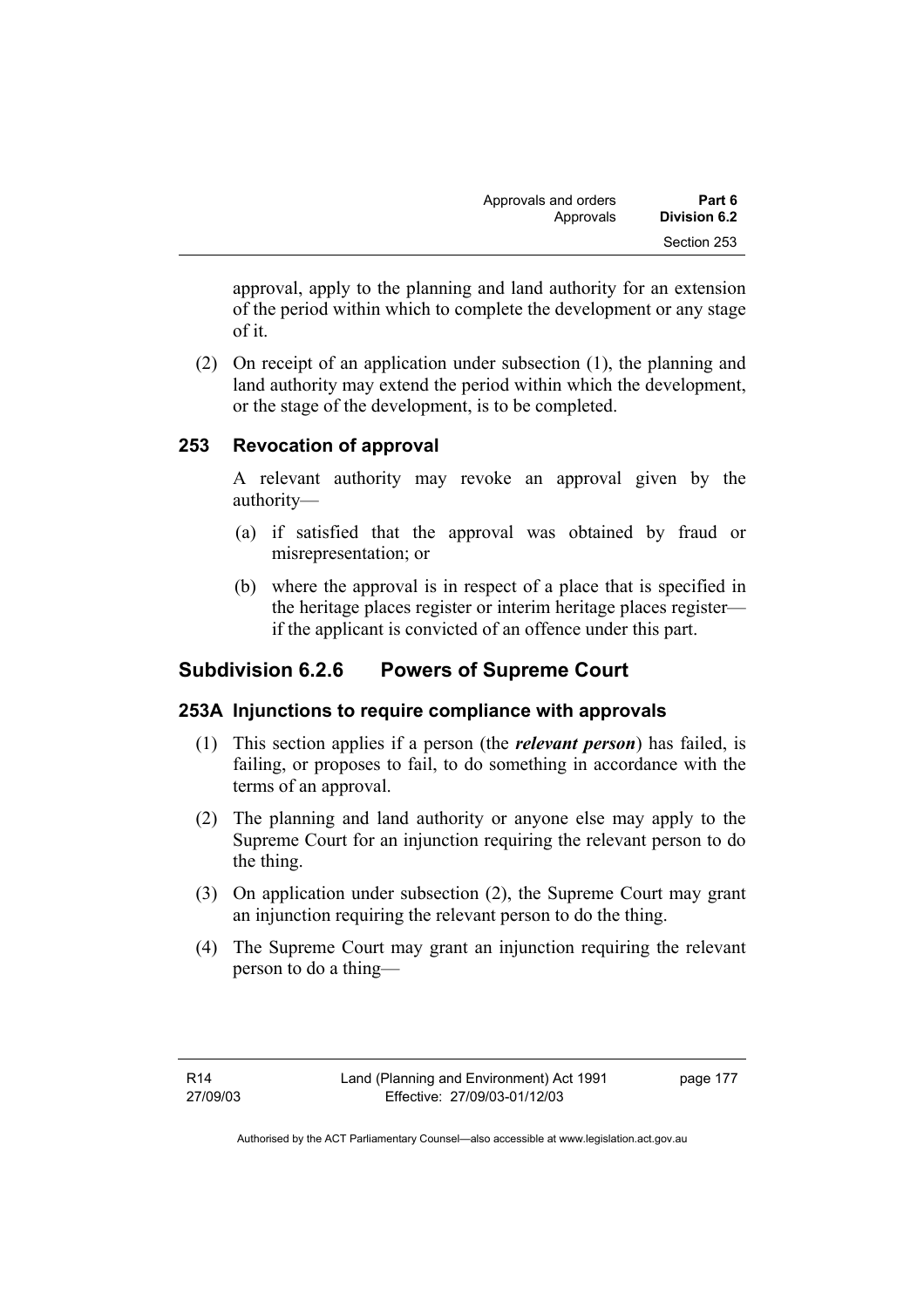| Part 6       | Approvals and orders |
|--------------|----------------------|
| Division 6.3 | Orders               |
| Section 254  |                      |

- (a) if satisfied that the person has failed to do the thing, whether or not it appears to the court that the person intends to fail again, or to continue to fail, to do the thing; or
- (b) if it appears to the court that, if an injunction is not granted, it is likely the person will fail to do the thing, whether or not the person has previously failed to do the thing and whether or not there is an imminent danger of substantial damage to someone else if the person fails to do the thing.
- (5) This section applies whether or not a proceeding for an offence against this part has begun or is about to begin.

# **Division 6.3 Orders**

# **Subdivision 6.3.1 Making of orders**

#### **254 Applications to planning and land authority for orders**

- (1) A person may apply to the planning and land authority for an order directed to 1 or more of the following:
	- (a) the lessee or occupier of a place where a controlled activity was, is being, or is to be, conducted;
	- (b) anyone by whom or on whose behalf a controlled activity was, is being, or is to be, conducted.
- (2) The application must state—
	- (a) the matter about which the order is sought; and
	- (b) the kind of order sought by the person; and
	- (c) each person to whom the order sought is to be directed; and
	- (d) the place in relation to which the order is sought; and
	- (e) the grounds on which the order is sought.
	- *Note* If a form is approved under s 287A (Approved forms) for an application, the form must be used.

| page 178 | Land (Planning and Environment) Act 1991 | R <sub>14</sub> |
|----------|------------------------------------------|-----------------|
|          | Effective: 27/09/03-01/12/03             | 27/09/03        |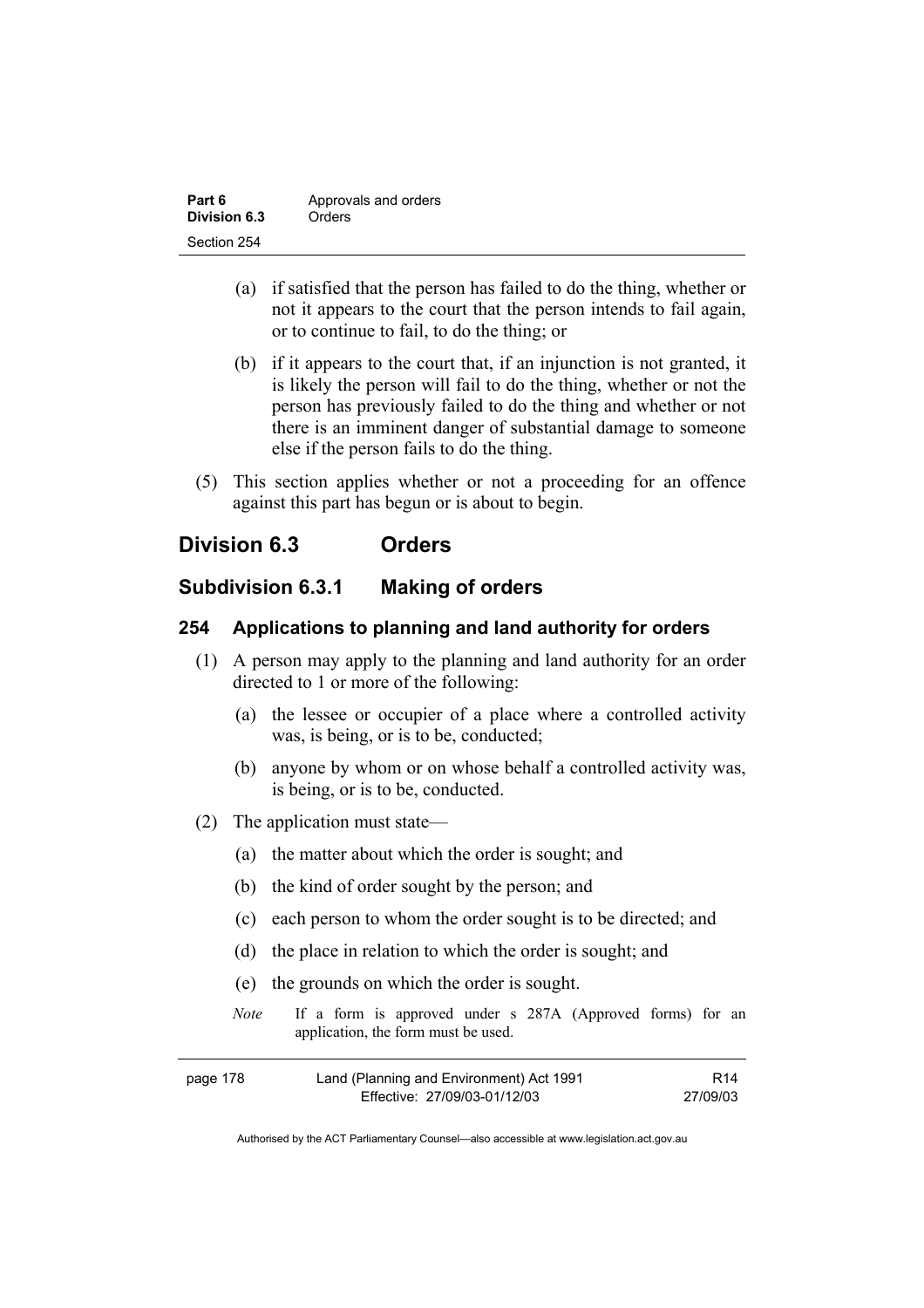- (3) The planning and land authority must give written notice of the application to—
	- (a) each person to whom the order sought is to be directed; and
	- (b) if different from the person or people mentioned in paragraph (a)—the lessee or occupier of the place in relation to which the order is sought; and
	- (c) if the order sought relates to the control of a pest animal or plant—the conservator; and
	- (d) if the order sought relates to the pruning of a significant tree under the *Tree Protection (Interim Scheme) Act 2001*—the conservator; and

- (e) if the order sought relates to the parking of a heavy vehicle on residential land under the *Road Transport (Safety and Traffic Management) Regulations 2000*, division 3.1.3—the road transport authority.
- *Note* For how documents may be given, see Legislation Act, pt 19.5.
- (4) The notice must—
	- (a) be accompanied by a copy of the application; and
	- (b) contain a statement to the effect that the person to whom it is given may, within 7 days after the day the person is given the notice, make a submission to the planning and land authority about the making of the order.
- (5) The notice may also include any other information that the planning and land authority considers appropriate.

page 179

*Note* For restrictions on pruning etc a significant tree, see *Tree Protection (Interim Scheme) Act 2001*, s 10.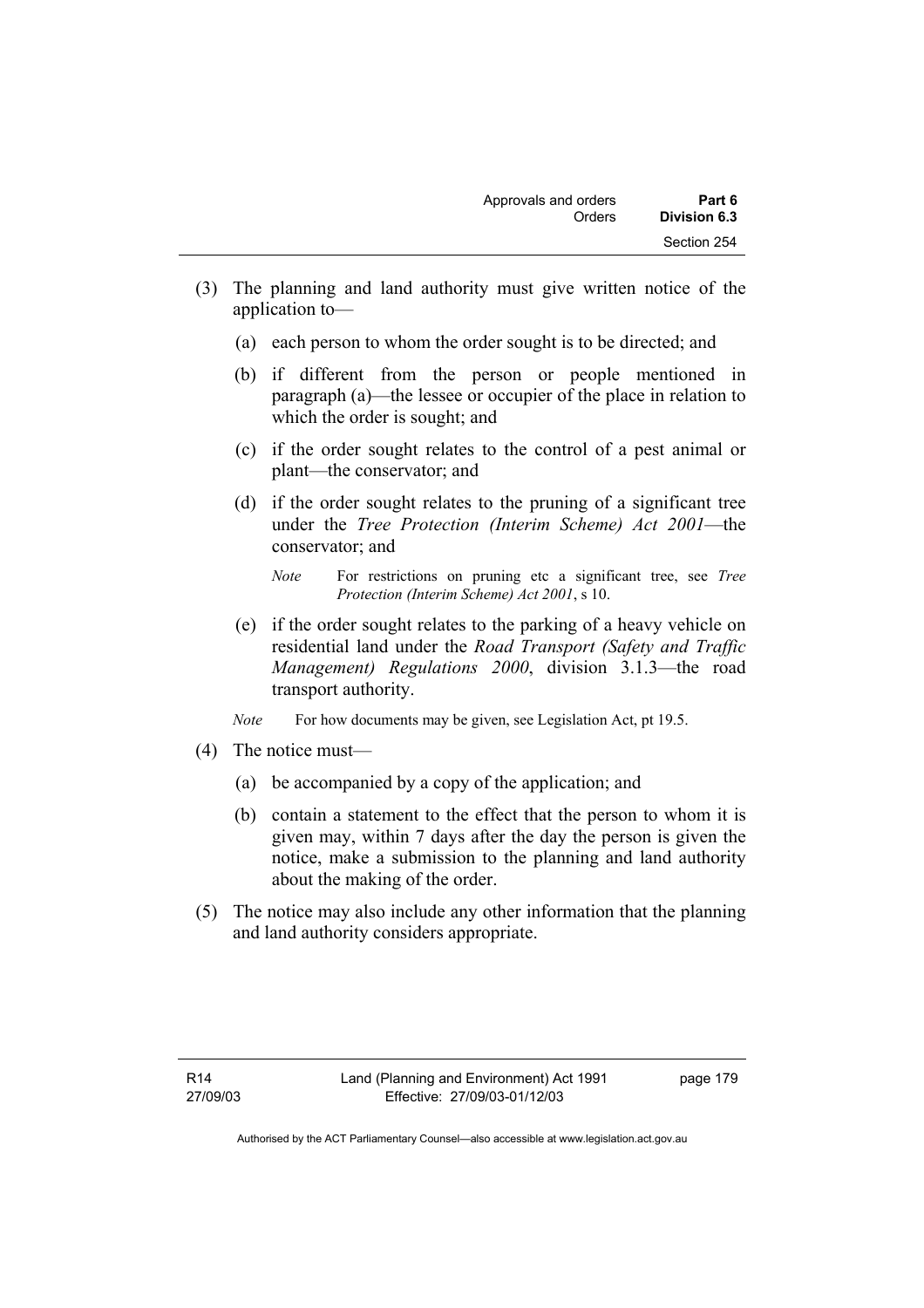| Part 6       | Approvals and orders |
|--------------|----------------------|
| Division 6.3 | Orders               |
| Section 254A |                      |

## **254A Decision on application to planning and land authority for order**

- (1) Before deciding whether to make an order on an application under section 254, the planning and land authority must consider any submission made by a person within 7 days after the day the person was given notice of the application under that section.
- (2) The planning and land authority may decide—
	- (a) to make an order of the kind sought; or
	- (b) to make an order (including a different kind of order) that is not more onerous than the order sought; or
	- (c) not to make an order.

#### **Example of less onerous order—par (b)**

A person applies for an order for the demolition of an unapproved structure but the planning and land authority makes an order that a development application be lodged for the structure within a stated period and, if the application is not lodged within that period or is not approved, the structure is to be demolished.

- *Note* An example is part of the Act, is not exhaustive and may extend, but does not limit, the meaning of the provision in which it appears (see Legislation Act, s 126 and s 132).
- (3) An order may be directed to 1 or more of the following:
	- (a) the person against whom the order is sought to be directed;
	- (b) if the planning and land authority considers that the order would be more appropriately directed to someone else mentioned in section 254 (3) (a) or (b)—that person.
- (4) The planning and land authority is to be taken to have refused to make the order applied for under section 254 (Applications to planning and land authority for orders) if the authority fails to decide the application before the end of the period prescribed under the regulations.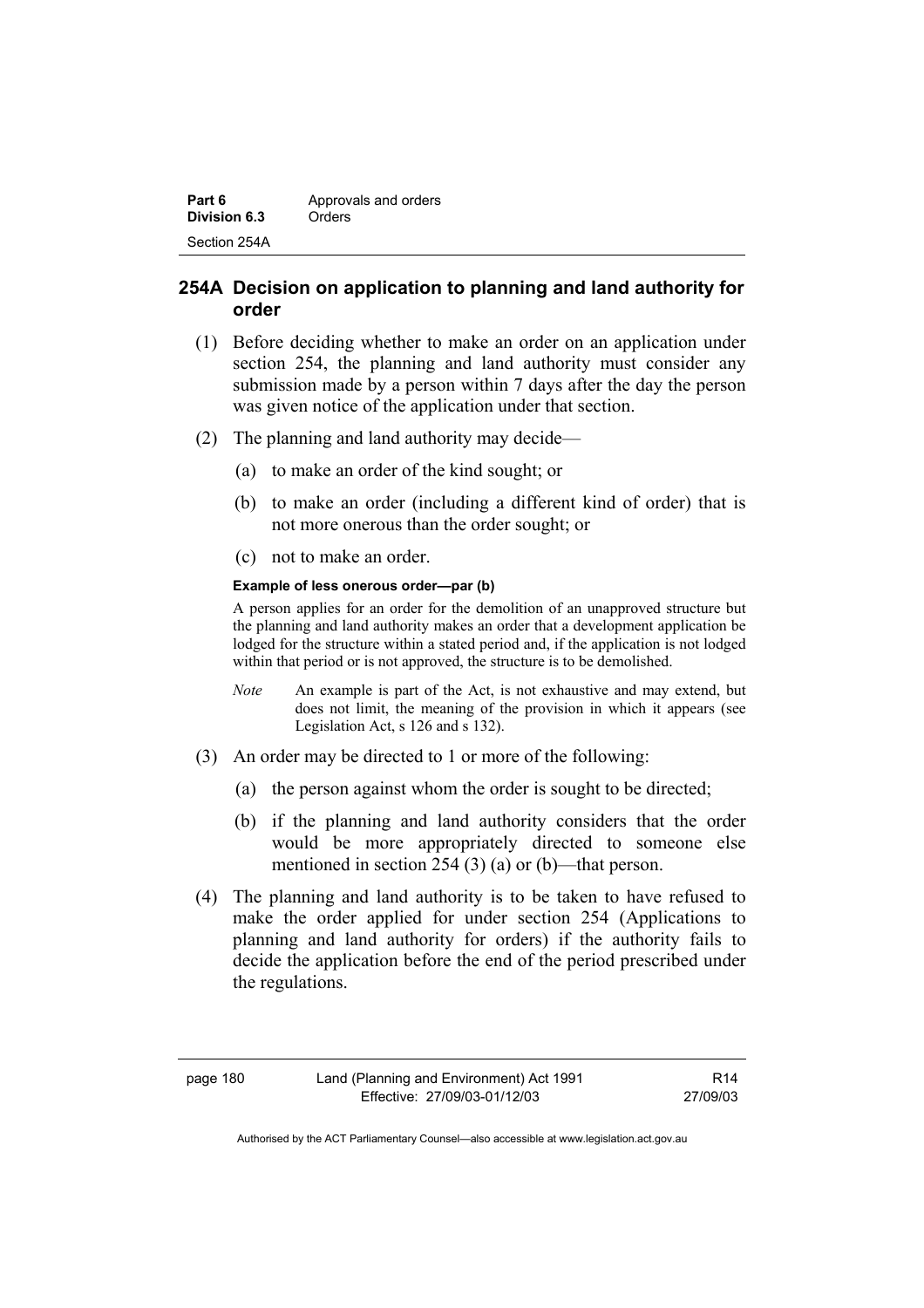| Approvals and orders | Part 6       |
|----------------------|--------------|
| Orders               | Division 6.3 |
|                      | Section 255  |

- (5) The planning and land authority must refuse to make an order about the use or management of land in a way that fails to control a pest animal or plant if—
	- (a) there is a written agreement between the lessee or occupier of the land and the Environment Minister about control of the propagation of the pest animal or plant; and
	- (b) the authority is satisfied that the lessee or occupier is giving effect to the agreement.

## **255 Proposed orders on planning and land authority's own initiative**

- (1) This section applies if the planning and land authority proposes, on the authority's own initiative, to make an order (the *proposed order*) directed to 1 or more of the following:
	- (a) the lessee or occupier of a place where a controlled activity was, is being, or is to be, conducted;
	- (b) anyone by whom or on whose behalf a controlled activity was, is being, or is to be, conducted.
- (2) The planning and land authority must give written notice of the proposed order to—
	- (a) each person to whom the proposed order is directed; and
	- (b) if different from the person or people mentioned in paragraph (a)—the lessee or occupier of the place in relation to which the proposed order is to apply; and
	- (c) if the proposed order relates to the control of a pest animal or plant—the conservator; and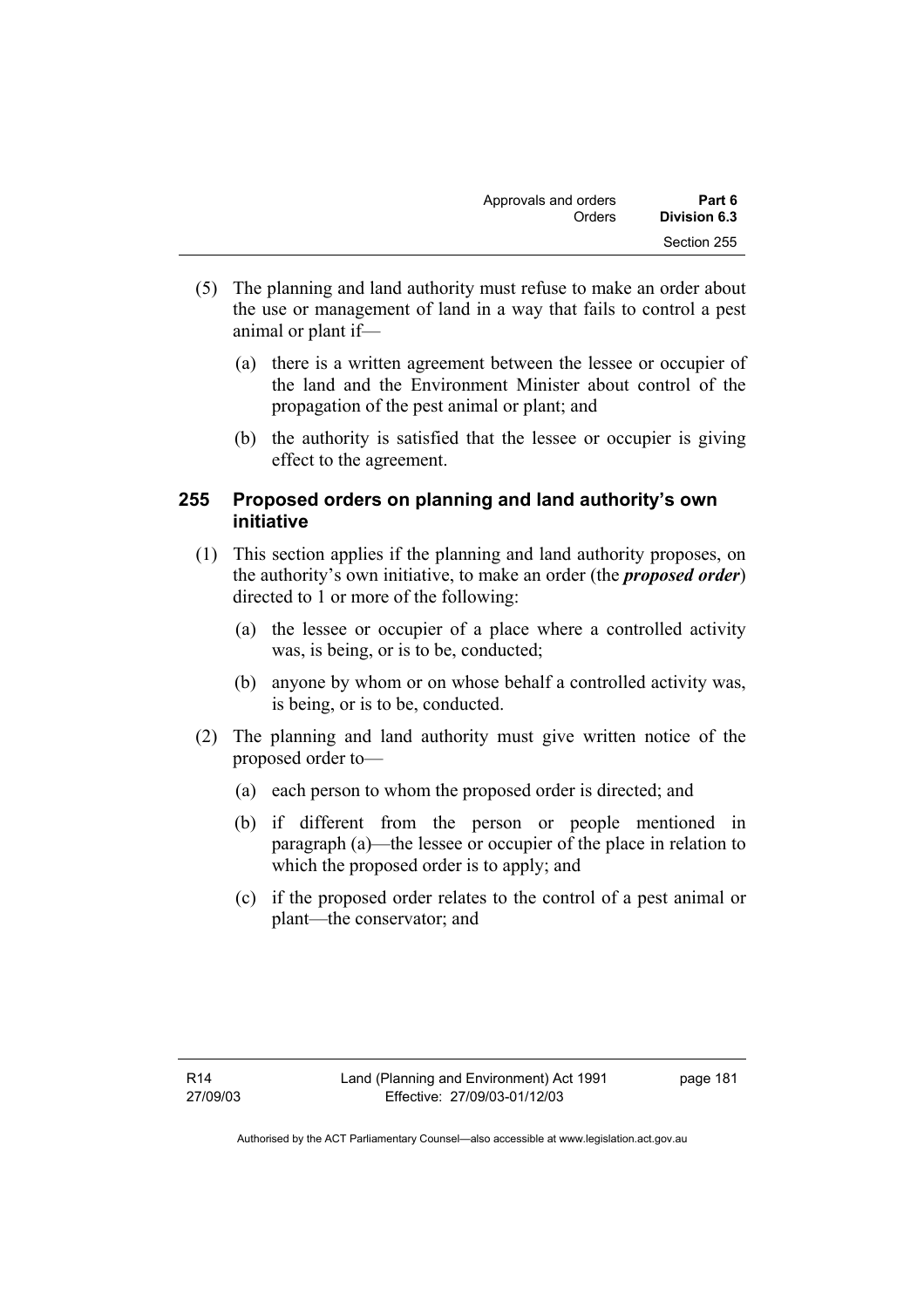| Part 6       | Approvals and orders |
|--------------|----------------------|
| Division 6.3 | Orders               |
| Section 255  |                      |

- (d) if the proposed order relates to the pruning of a significant tree under the *Tree Protection (Interim Scheme) Act 2001*—the conservator; and
	- *Note* For restrictions on pruning etc a significant tree, see *Tree Protection (Interim Scheme) Act 2001*, s 10.
- (e) if the proposed order relates to the parking of a heavy vehicle on residential land under the *Road Transport (Safety and Traffic Management) Regulations 2000*, division 3.1.3—the road transport authority.
- *Note* For how documents may be given, see Legislation Act, pt 19.5.
- (3) The notice must state—
	- (a) each person to whom the proposed order is directed; and
	- (b) the terms of the proposed order and the place in relation to which it is to apply; and
	- (c) the grounds for making the proposed order; and
	- (d) when the proposed order will take effect; and
	- (e) if appropriate—
		- (i) the period for compliance with the proposed order; and
		- (ii) when the proposed order will end (including, for example, on the happening of an event stated in the order).
	- *Note* An example is part of the Act, is not exhaustive and may extend, but does not limit, the meaning of the provision in which it appears (see Legislation Act, s 126 and s 132).
- (4) Also, the notice must contain a statement to the effect that the person to whom it is given may, within 7 days after the day the person receives the notice, make a submission to the planning and land authority about the making of the proposed order.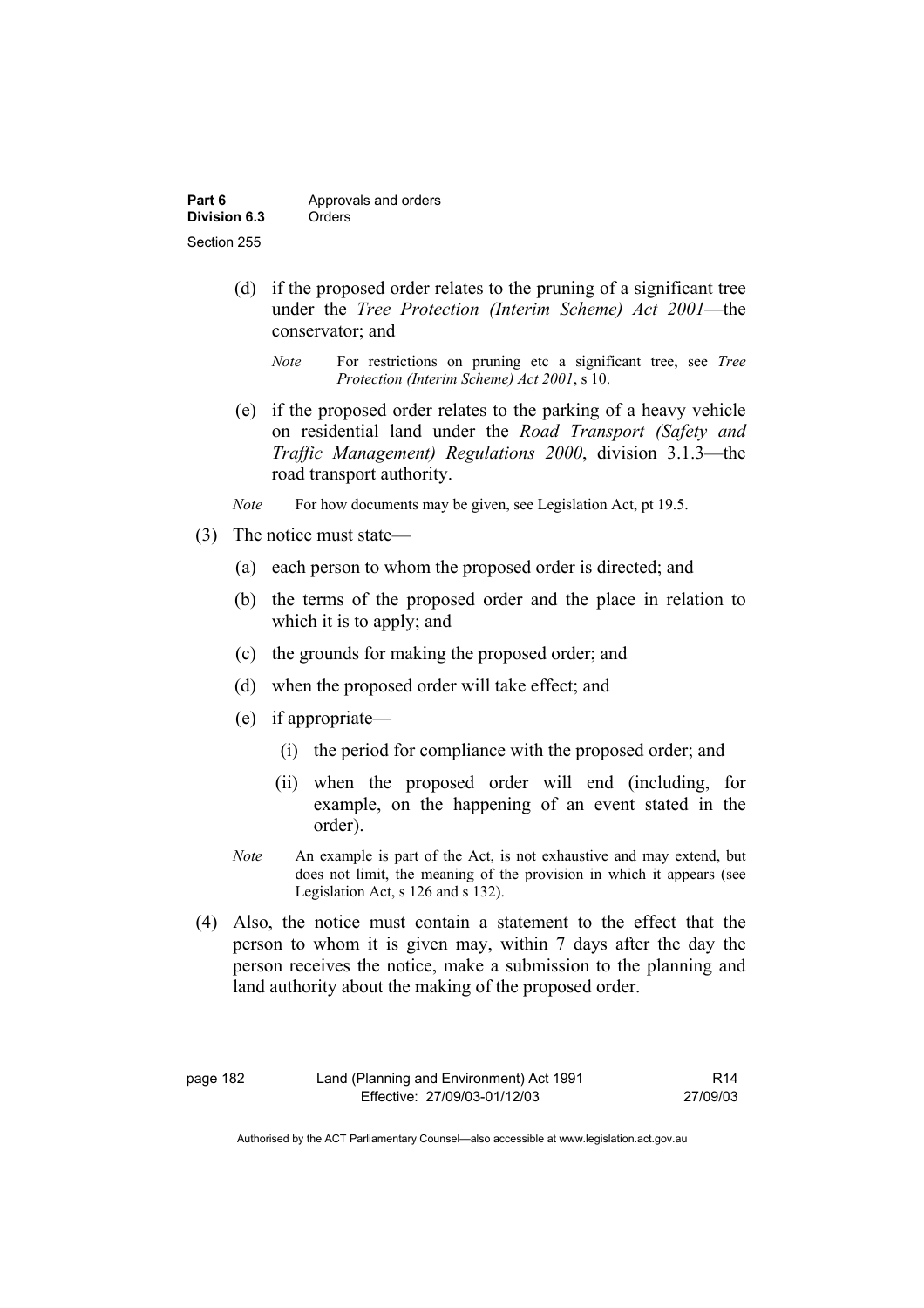(5) Further, the notice may include any other information that the planning and land authority considers appropriate

## **256 Decision on proposed order on planning and land authority's own initiative**

- (1) Before deciding whether to make the proposed order mentioned in section 255, the planning and land authority must consider any submission made by a person within 7 days after the day the person was given notice of the proposed order under section 255 (2).
- (2) The planning and land authority may decide—
	- (a) to make the proposed order; or
	- (b) to make an order (including a different kind of order) that is not more onerous than the proposed order; or
	- (c) not to make the proposed order.

#### **Example of less onerous order—par (b)**

An order that requires the doing of an act within a period longer than that stated in the proposed order.

- *Note* An example is part of the Act, is not exhaustive and may extend, but does not limit, the meaning of the provision in which it appears (see Legislation Act, s 126 and s 132).
- (3) An order may be directed to 1 or more of the following:
	- (a) the person against whom the proposed order is directed; or
	- (b) if the planning and land authority considers that the order would be more appropriately directed to someone else mentioned in section 255 (2) (a) or (b)—that person.

### **257 Content of orders**

- (1) An order must state—
	- (a) that it is an order under this Act made by the planning and land authority; and

| R14      | Land (Planning and Environment) Act 1991 | page 183 |
|----------|------------------------------------------|----------|
| 27/09/03 | Effective: 27/09/03-01/12/03             |          |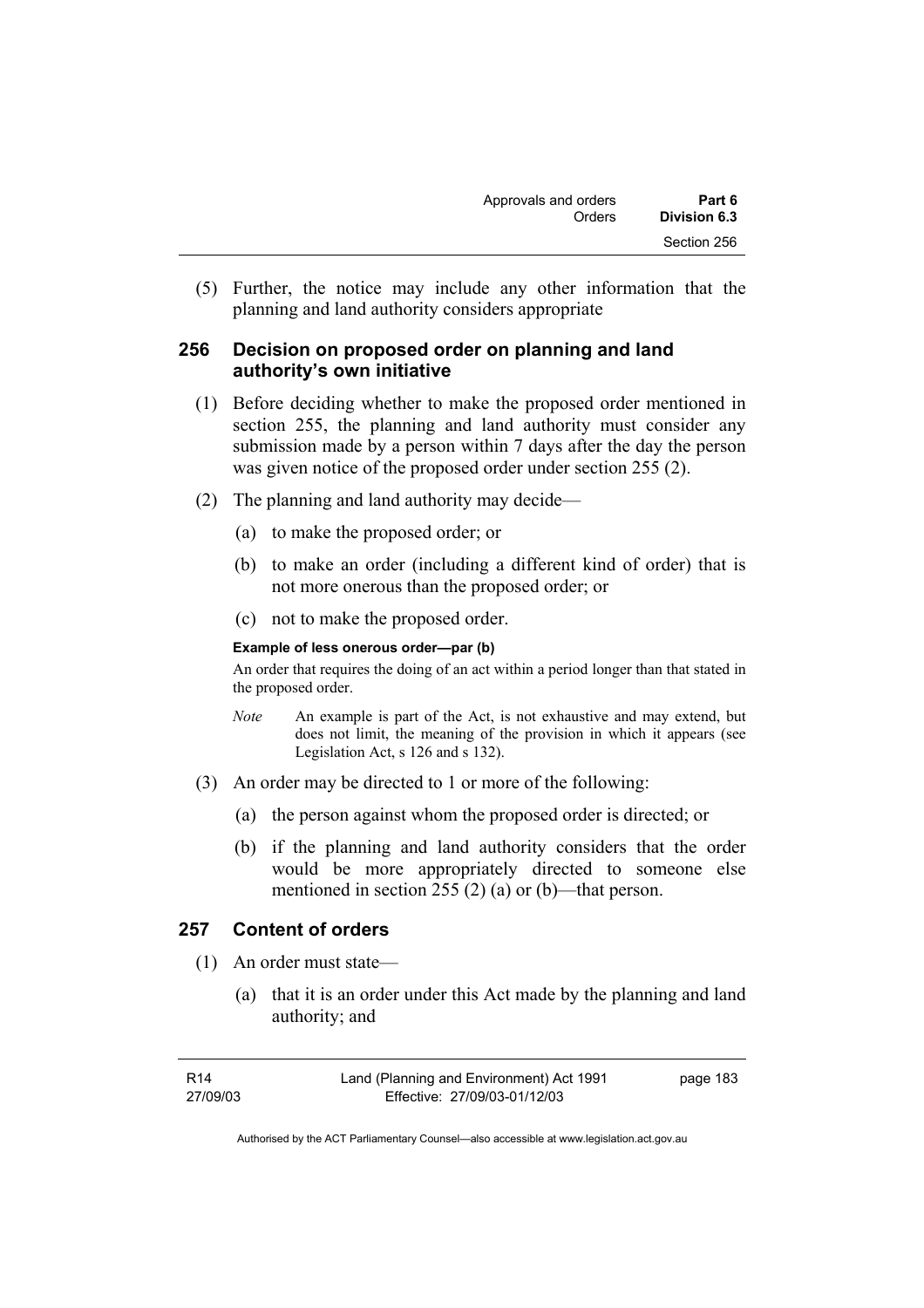| Part 6       | Approvals and orders |
|--------------|----------------------|
| Division 6.3 | Orders               |
| Section 257  |                      |

- (b) each person to whom the order is directed; and
- (c) anyone else who is bound by the order (see section 257B); and
- (d) the terms of the order and the place in relation to which the order applies; and
- (e) the grounds on which the order is made; and
- (f) when the order takes effect; and
- (g) if appropriate—
	- (i) the period for compliance with the order; and
	- (ii) when the order ends (including, for example, on the happening of an event stated in the order).
- *Note* An example is part of the Act, is not exhaustive and may extend, but does not limit, the meaning of the provision in which it appears (see Legislation Act, s 126 and s 132).
- (2) An order must also contain a statement to the effect that the order operates until it is revoked or ends in accordance with the order.
- (3) An order may direct anyone to whom it is directed—
	- (a) not to begin a development without approval; or
	- (b) to stop carrying out a development without approval; or
	- (c) to stop, or not begin, a controlled activity other than a development; or
	- (d) to comply with the terms of an approval to undertake a development; or
	- (e) to stop carrying out a development other than in accordance with the conditions under which an approval to carry out the development was given; or
	- (f) to demolish a building or structure, or a part of a building or structure, that has been constructed or erected without approval or permission required under a Territory law; or

| page 184 | Land (Planning and Environment) Act 1991 | R <sub>14</sub> |
|----------|------------------------------------------|-----------------|
|          | Effective: 27/09/03-01/12/03             | 27/09/03        |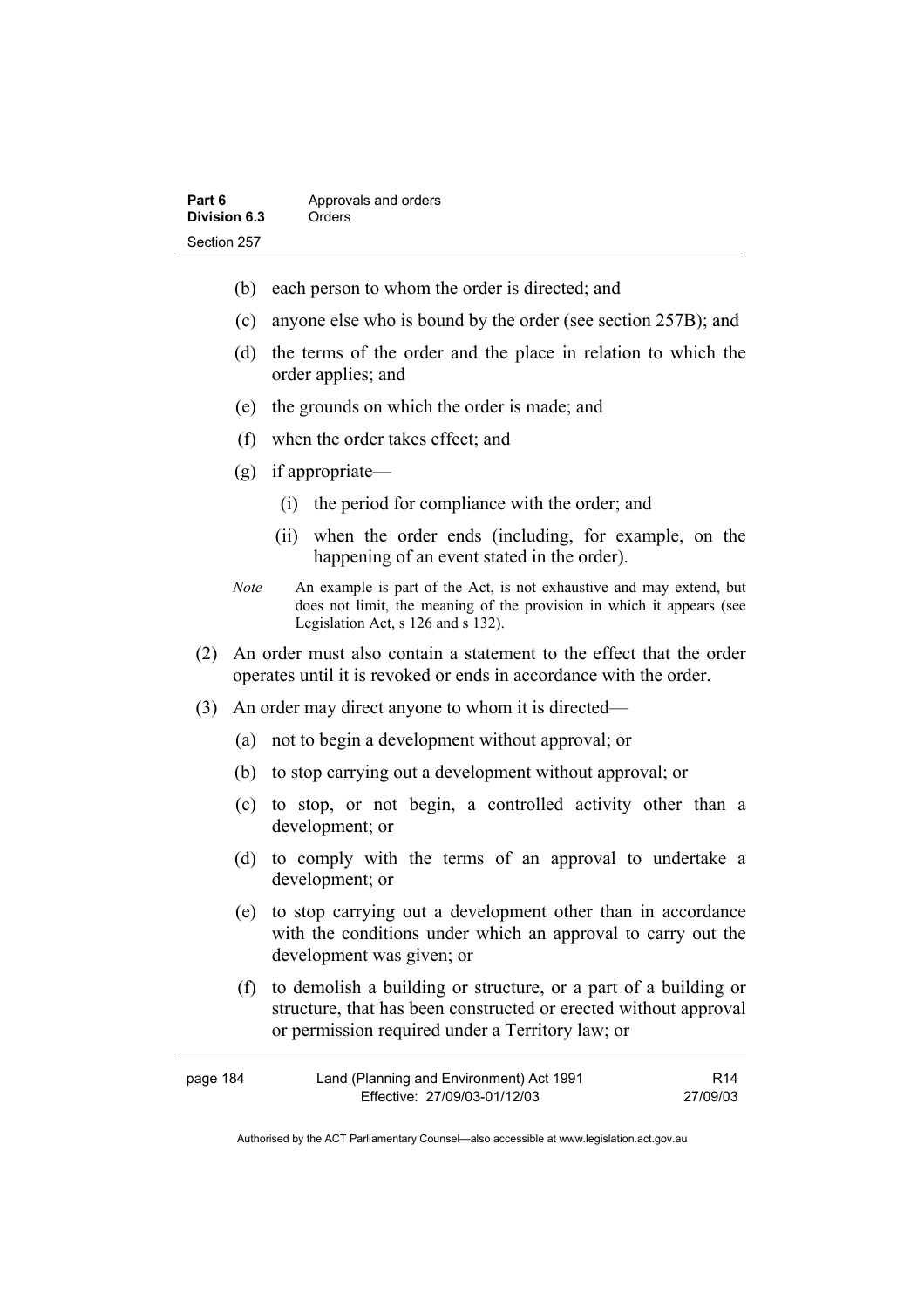| Approvals and orders | Part 6       |
|----------------------|--------------|
| Orders               | Division 6.3 |
|                      | Section 257  |

- (g) to demolish a building or structure, or a part of a building or structure, that encroaches onto, over or under unleased Territory land without approval granted under a Territory law; or
- (h) to restore any land, building or structure that has been altered without approval or permission required under a Territory law; or
- (i) to replace with an identical building or structure any building or structure that has been demolished without approval or permission required under a Territory law; or
- (j) to clean up a leasehold; or
- (k) to prune, in a way stated in the order, a tree, sapling, plant or shrub that overhangs a public place; or

- (l) to stop carrying out an activity that is likely to cause soil erosion; or
- (m) to stop carrying out an activity that involves destroying, damaging, removing or otherwise interfering with vegetation (living or dead) or removing or otherwise interfering with soil that is—
	- (i) between the banks of a watercourse; or
	- (ii) within 20m of a bank of a watercourse; or
	- (iii) on land having a slope of more than 18° from the horizontal; or
- (n) to manage land held under a rural lease in accordance with the land management agreement applying to it; or

page 185

*Note* For restrictions on pruning etc a significant tree, see *Tree Protection (Interim Scheme) Act 2001*, s 10.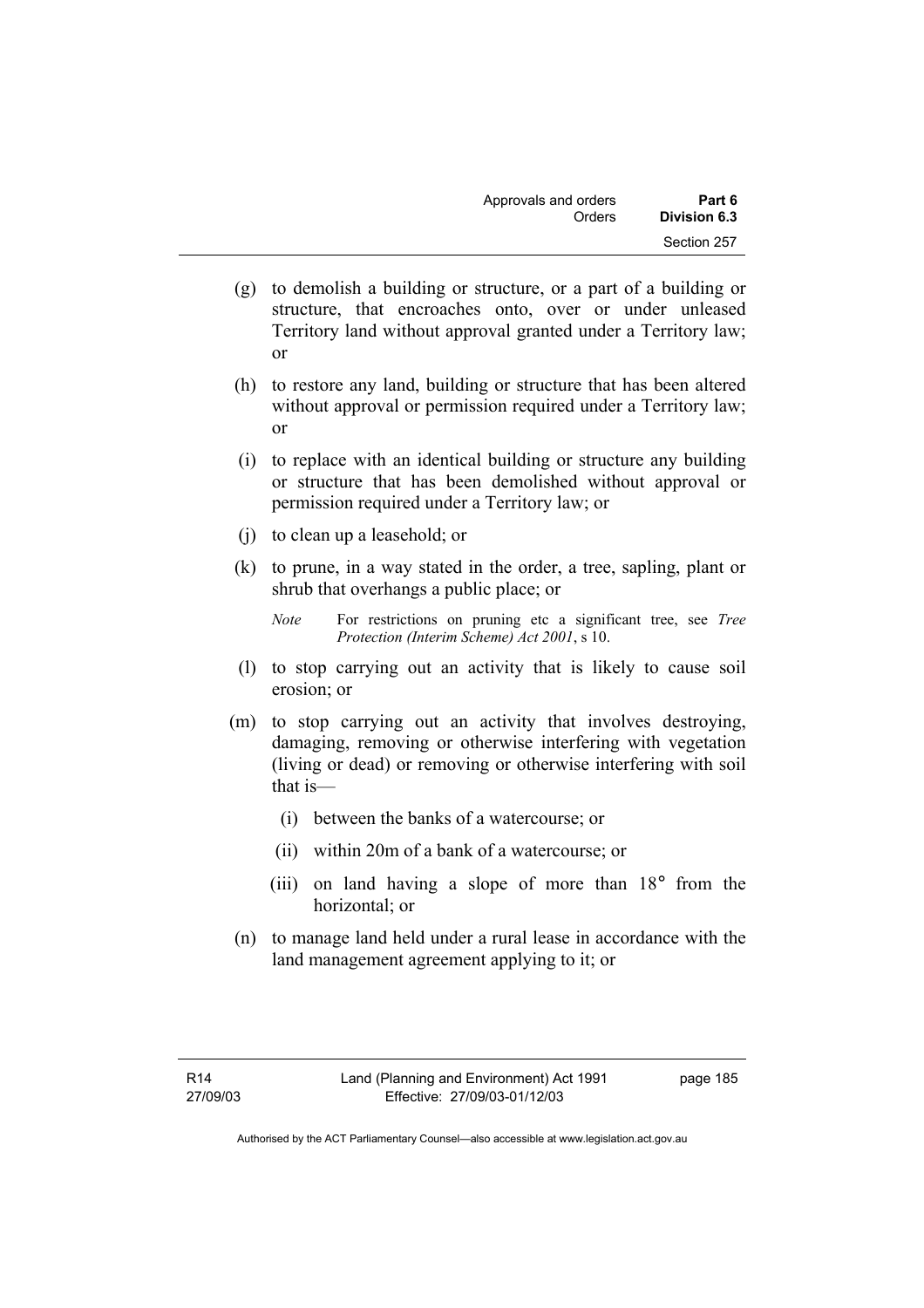| Part 6       | Approvals and orders |
|--------------|----------------------|
| Division 6.3 | Orders               |
| Section 257A |                      |

 (o) if the person to whom the order is directed is bound by a land management agreement—to comply with the land management agreement.

### **257A Notice of making of orders**

If the planning and land authority makes an order, the authority must give notice of the making of the order to the following:

- (a) each person to whom the order is directed;
- (b) the applicant (if any) for the order;
- (c) the lessee or occupier of the place in relation to which the order applies;
- (d) the registrar-general;
- (e) if the order relates to the control of a pest animal or plant—the conservator;
- (f) if the order relates to the pruning of a significant tree under the *Tree Protection (Interim Scheme) Act 2001*—the conservator; and
- (g) if the order relates to the parking of a heavy vehicle on residential land under the *Road Transport (Safety and Traffic Management) Regulations 2000*, division 3.1.3—the road transport authority;
- (h) anyone else whose interests the authority believes are adversely affected by the order.
- *Note* For how documents may be given, see Legislation Act, pt 19.5.

#### **257B Who is bound by an order?**

- (1) An order binds each person to whom it is directed.
- (2) If an order binds the lessee of the place to which the order applies, the order also binds anyone who becomes the lessee of the place

| page 186 | Land (Planning and Environment) Act 1991 | R <sub>14</sub> |
|----------|------------------------------------------|-----------------|
|          | Effective: 27/09/03-01/12/03             | 27/09/03        |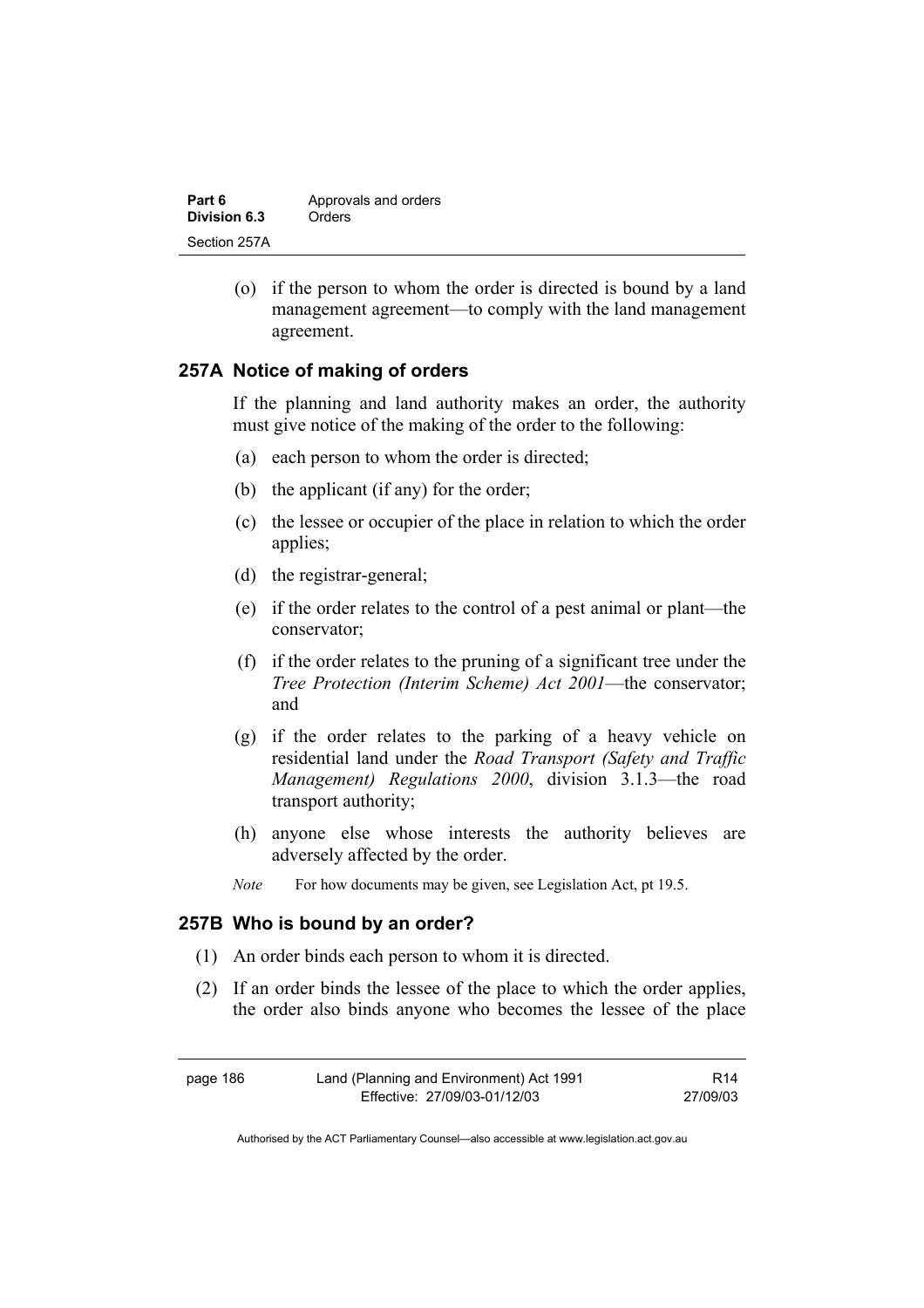| Approvals and orders | Part 6       |
|----------------------|--------------|
| Orders               | Division 6.3 |
|                      | Section 258  |

after the order is made (a *future lessee*) to the same extent as if the order had been directed to that person.

- (3) If an order binds the occupier of the place to which the order applies, the order also binds anyone who becomes an occupier of the place after the order is made (a *future occupier*) to the same extent as if the order had been directed to that person.
- (4) However, subsection (2) or (3) does not apply to an order if the order states that it does not bind a future lessee or a future occupier (as appropriate) of the lease.

### **258 Contravening orders**

- (1) A person commits an offence if—
	- (a) the planning and land authority makes an order directed to the person; and
	- (b) the order requires the person to do, or not do, something stated in the order; and
	- (c) the person is given notice of the making of the order (whether by being given a copy of the order or otherwise); and
	- (d) the person contravenes the order.

Maximum penalty: the amount stated in schedule 5, column 3 in relation to the activity for which the order was made.

- *Note* A Territory authority is not liable to be prosecuted for an offence against this section (see Legislation Act, s 121).
- (2) An offence against this section is a strict liability offence.

#### **258A Ending of orders**

- (1) An order operates until it is revoked or ends in accordance with the order.
- (2) A person who is bound by an order may, in writing, apply to the planning and land authority for the revocation of the order.

| R14      | Land (Planning and Environment) Act 1991 | page 187 |
|----------|------------------------------------------|----------|
| 27/09/03 | Effective: 27/09/03-01/12/03             |          |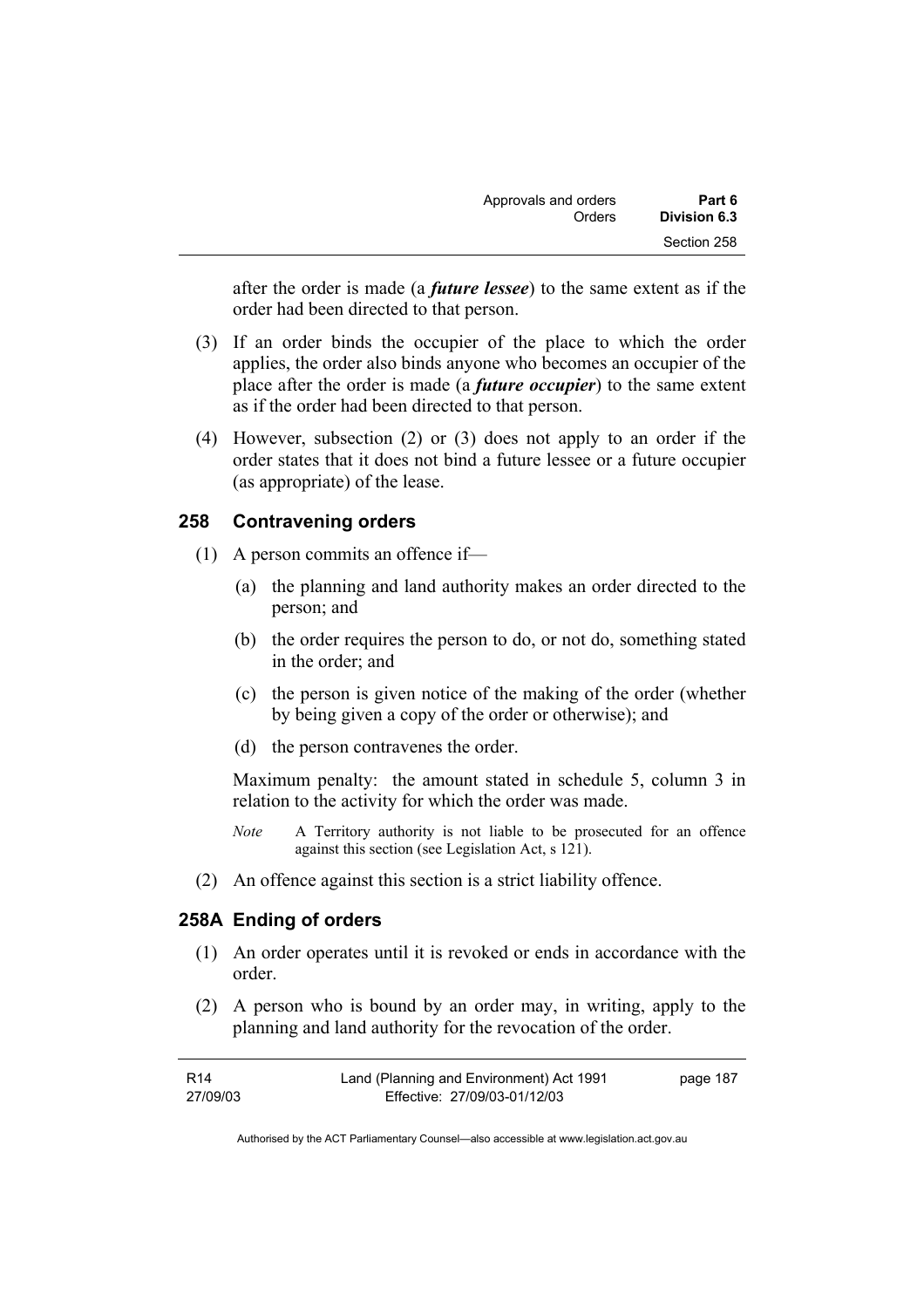| Part 6       | Approvals and orders |
|--------------|----------------------|
| Division 6.3 | Orders               |
| Section 258B |                      |

- (3) The application must state the grounds on which the revocation of the order is sought.
- (4) The planning and land authority may revoke the order if satisfied, on reasonable grounds, that the order is no longer necessary or appropriate.

### **258B Notice of ending of orders**

- (1) If an order ends otherwise than by being revoked, the planning and land authority must give written notice of the ending of the order to the registrar-general.
- (2) If the planning and land authority revokes an order, the authority must give written notice of the revocation to—
	- (a) each person to whom the order was directed; and
	- (b) if different from the person or people mentioned in paragraph (a)—the lessee or occupier of the place in relation to which the order applied; and
	- (c) the registrar-general.

#### **258C Effect of orders about pest animals or plants**

- (1) This section applies if an order relates to the control of a pest animal or plant.
- (2) A person to whom the order is directed is not required to hold a licence under the *Nature Conservation Act 1980* for any action required to comply with the order in relation to the pest animal or plant.

### **Subdivision 6.3.2 Rectification work**

#### **259 Definitions for sdiv 6.3.2**

In this subdivision:

*authorised person*—see section 259C (1).

| page 188 | Land (Planning and Environment) Act 1991 | R <sub>14</sub> |
|----------|------------------------------------------|-----------------|
|          | Effective: 27/09/03-01/12/03             | 27/09/03        |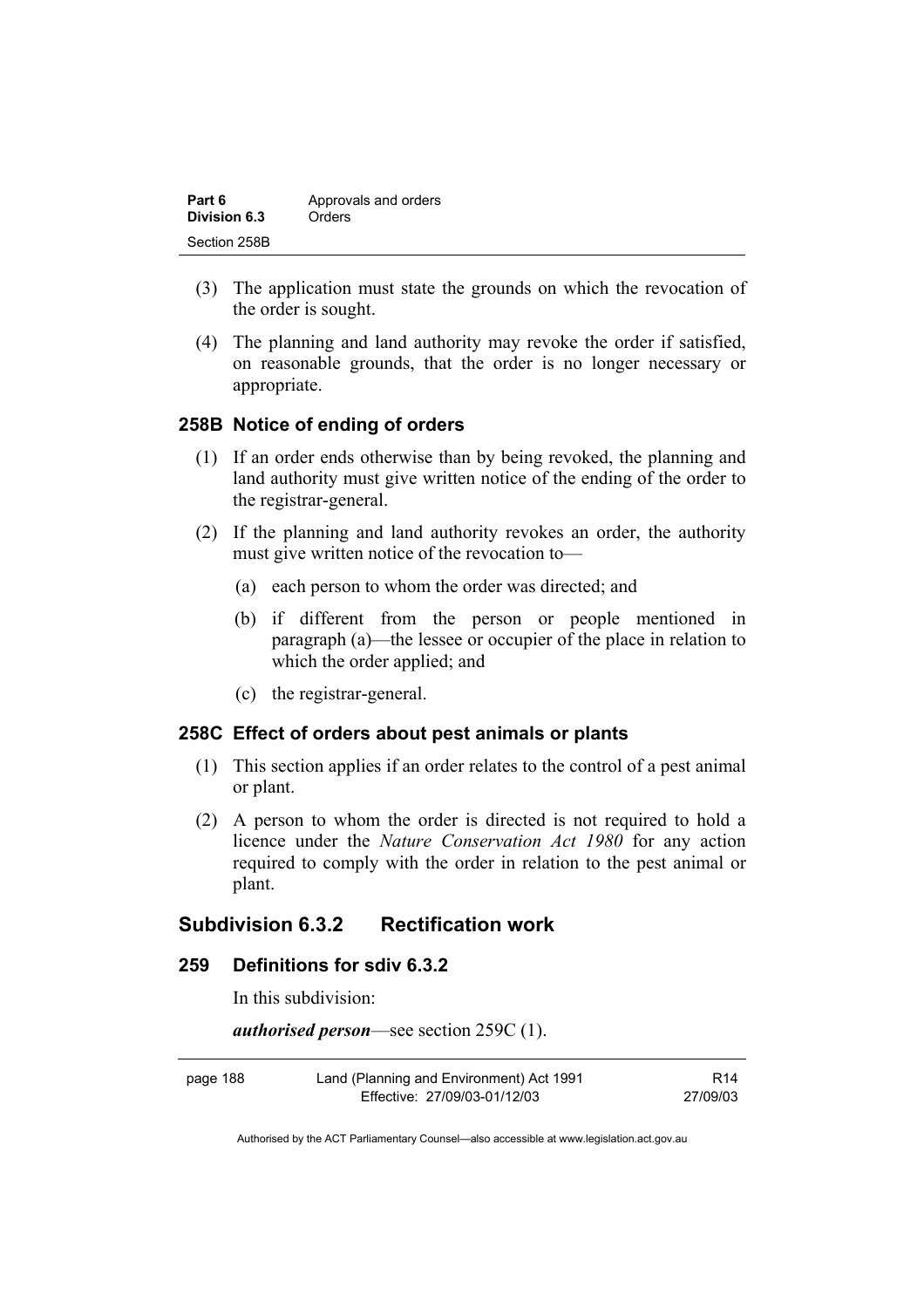#### *rectification work* means—

- (a) work in relation to a place where a controlled activity is being conducted to ensure compliance with the approval for the activity; or
- (b) the conduct of an activity required under an order that was not carried out within the period stated in the order.

### **259A Direction to carry out rectification work**

- (1) The planning and land authority may direct 1 or more of the following to carry out rectification work in relation to a controlled activity:
	- (a) the lessee or occupier of a place where the activity was or is being conducted;
	- (b) anyone by whom or on whose behalf the activity was or is being conducted.
- (2) The planning and land authority must give notice of the direction  $to$ —
	- (a) the person who is required to comply with the direction; and
	- (b) if different from the person mentioned in paragraph (a)—the lessee or occupier of the place to which the direction applies.
	- *Note* For how documents may be given, see Legislation Act, pt 19.5.
- (3) The notice must state—
	- (a) that it is a direction under this Act made by the planning and land authority; and
	- (b) the person who is required to comply with the direction; and
	- (c) the place in relation to which the direction applies; and
	- (d) the rectification work required; and
	- (e) the grounds on which the direction is made; and

| R14      | Land (Planning and Environment) Act 1991 | page 189 |
|----------|------------------------------------------|----------|
| 27/09/03 | Effective: 27/09/03-01/12/03             |          |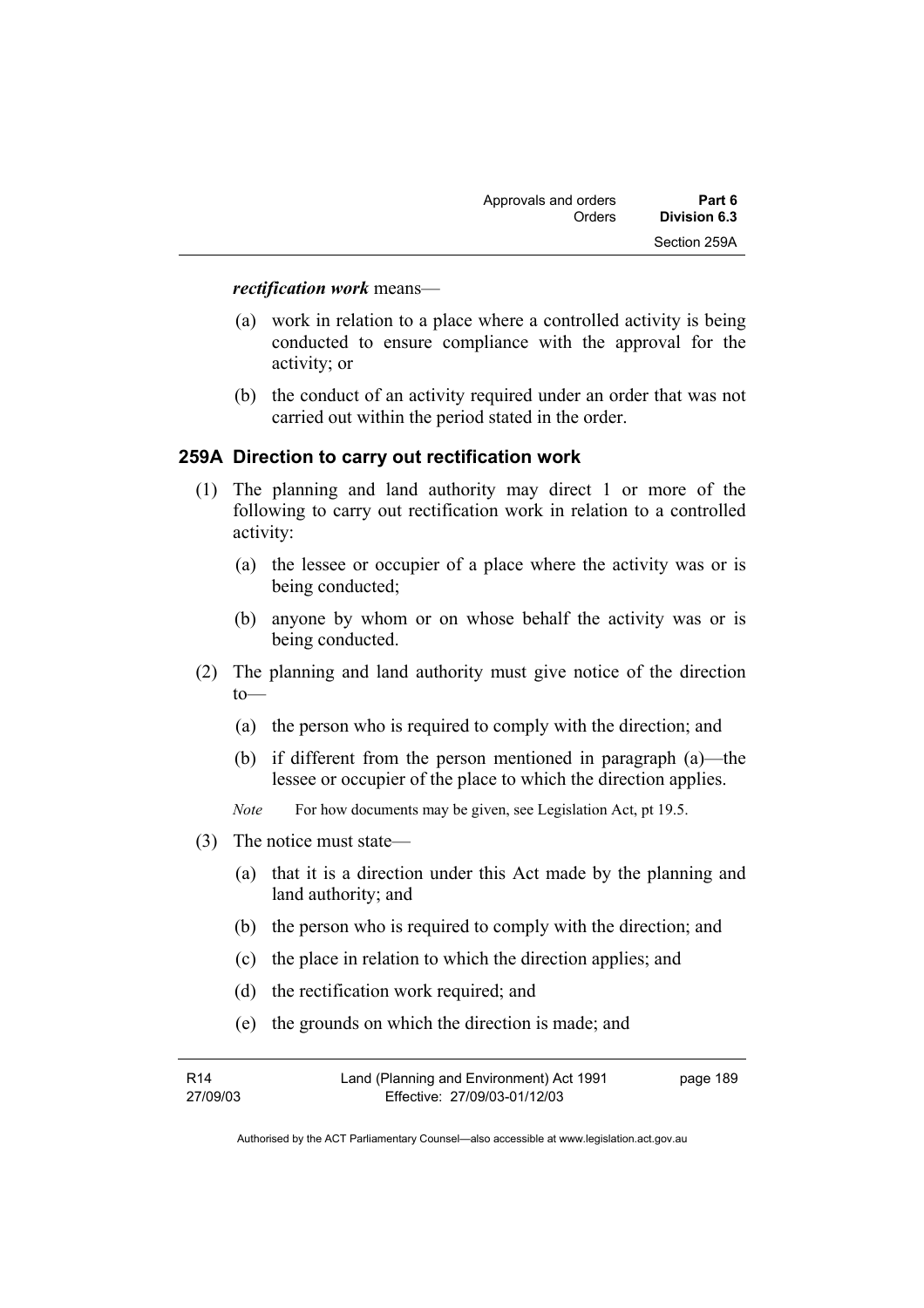| Part 6       | Approvals and orders |
|--------------|----------------------|
| Division 6.3 | Orders               |
| Section 259B |                      |

- (f) that the rectification work must be completed within 7 days after the day the notice is given to the person or any longer period stated in the notice.
- (4) The notice must also contain a statement to the effect that, if the rectification work is not completed within the period required by the notice—
	- (a) the planning and land authority may authorise someone else to carry out the work; and
	- (b) the reasonable cost of carrying out the work is a debt to the Territory by the person who is required to comply with the direction.
- (5) This section applies whether or not a proceeding for an offence against this part has been begun or is about to begin.

#### **259B Contravening direction to carry out rectification work**

- (1) A person commits an offence if—
	- (a) the planning and land authority makes a direction to carry out rectification work in relation to a controlled activity; and
	- (b) the person is required to comply with the direction; and
	- (c) the person is given notice of the making of the direction; and
	- (d) the person contravenes the direction.

Maximum penalty: 50 penalty units.

- *Note* A Territory authority is not liable to be prosecuted for an offence against this section (see Legislation Act, s 121).
- (2) An offence against this section is a strict liability offence.

### **259C Authorisation to carry out rectification work**

 (1) The planning and land authority may authorise a person (an *authorised person*) to enter the place to which a direction under

| page 190 | Land (Planning and Environment) Act 1991 | R14      |
|----------|------------------------------------------|----------|
|          | Effective: 27/09/03-01/12/03             | 27/09/03 |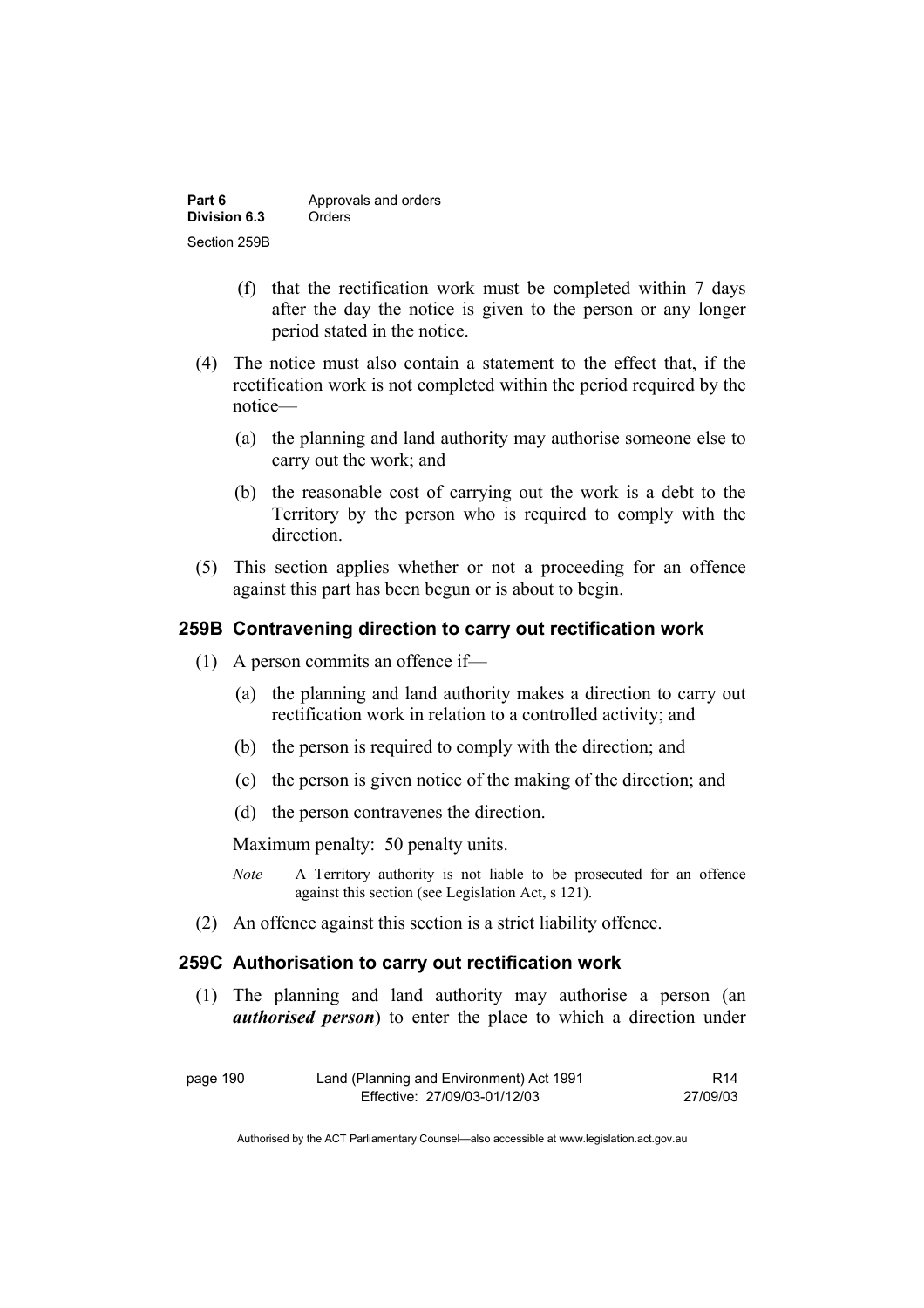section 259A applies to carry out the rectification work required by the notice under that section if the work is not completed within the period required by the notice.

- (2) However, the planning and land authority must not give the authorisation—
	- (a) until the end of the period within which an application may be made to the administrative appeals tribunal for the review of the decision to make the order to which the rectification work relates; or
	- (b) if an application is made to the administrative appeals tribunal for a review of the decision—unless the decision is upheld or the application is withdrawn.
- (3) The authorised person must carry out the rectification work in accordance with the directions of an inspector.

# **259D Obstructing etc authorised people**

- (1) A person commits an offence if—
	- (a) the person knows that, or is reckless about the fact that, a person is an authorised person; and
	- (b) the person obstructs, hinders, intimidates or resists the authorised person in the exercise of the person's functions.

Maximum penalty: 50 penalty units, imprisonment for 6 months or both.

(2) Strict liability applies to subsection (1) (b).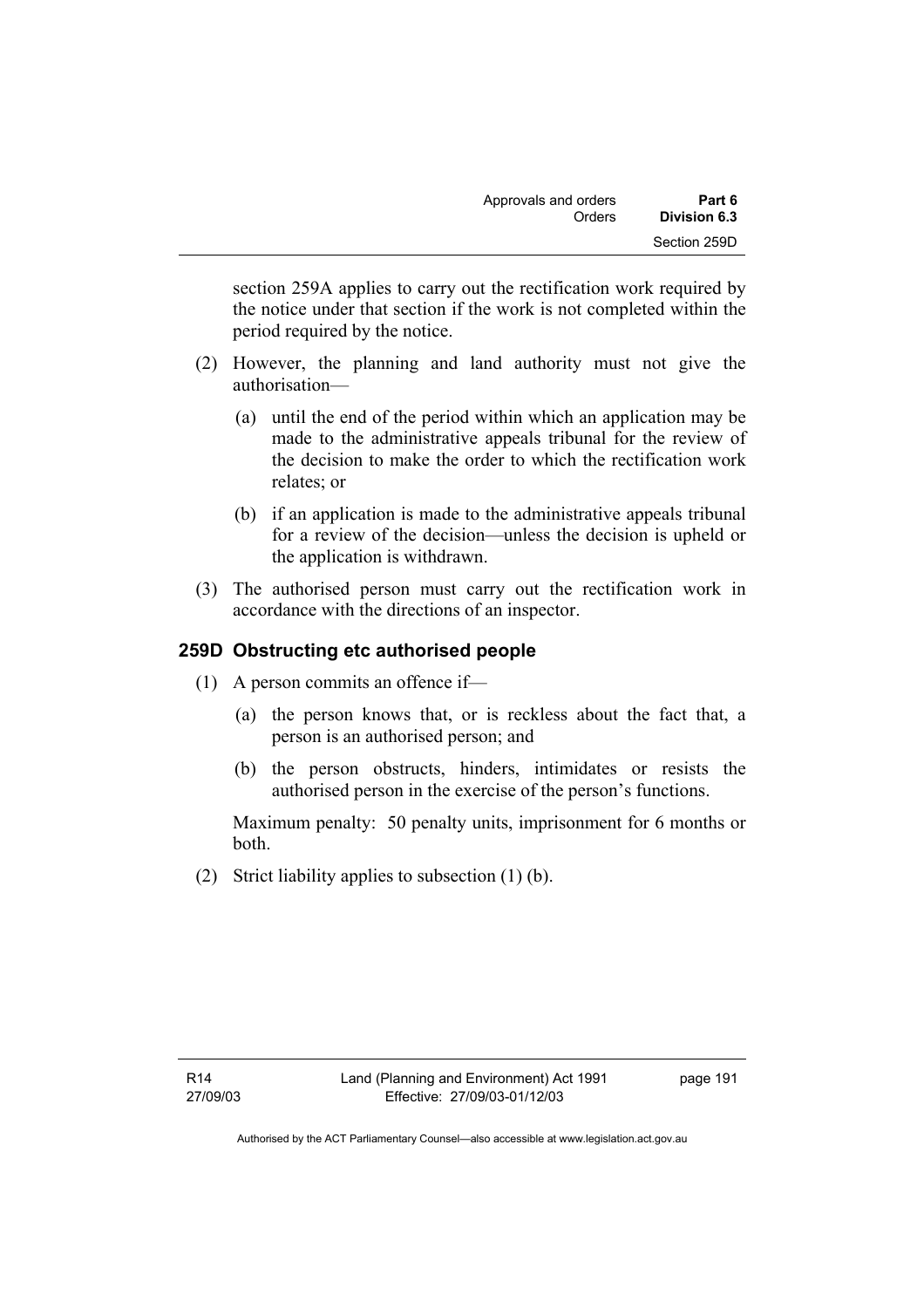| Part 6       | Approvals and orders |
|--------------|----------------------|
| Division 6.3 | Orders               |
| Section 259E |                      |

#### **259E Liability for cost of rectification work**

The person who is required to comply with a direction under section 259A (Direction to carry out rectification work) must pay to the Territory the reasonable cost of any rectification work carried out by an authorised person to which the direction related.

*Note* An amount owing under a law may be recovered as a debt in a court of competent jurisdiction (see Legislation Act, s 177).

## **259F Determination of criteria for deferral of rectification work cost**

- (1) The planning and land authority may, in writing, determine circumstances when the payment of all or part of the cost of rectification work carried out by an authorised person on a lessee's leasehold may be deferred by the lessee.
- (2) A determination under subsection (1) is a notifiable instrument.

*Note* A notifiable instrument must be notified under the Legislation Act.

#### **259G Application for deferral of rectification work cost**

- (1) A lessee who is required to pay the cost of rectification work carried out on the lessee's leasehold may, in writing, apply to the planning and land authority for the deferment of payment of all or part of the cost of the rectification work.
- (2) The application must state the grounds for the application.
	- *Note* If a form is approved under s 287A (Approved forms) for an application, the form must be used.

#### **259H Deferral of rectification work cost**

 (1) The planning and land authority may, in writing, declare that all or part of the cost of rectification work payable by a lessee is deferred if satisfied that a circumstance determined under section 259F (1) applies to the lessee.

*Note* Interest is payable on the deferred amount, see s 259I.

| page 192 | Land (Planning and Environment) Act 1991 | R <sub>14</sub> |
|----------|------------------------------------------|-----------------|
|          | Effective: 27/09/03-01/12/03             | 27/09/03        |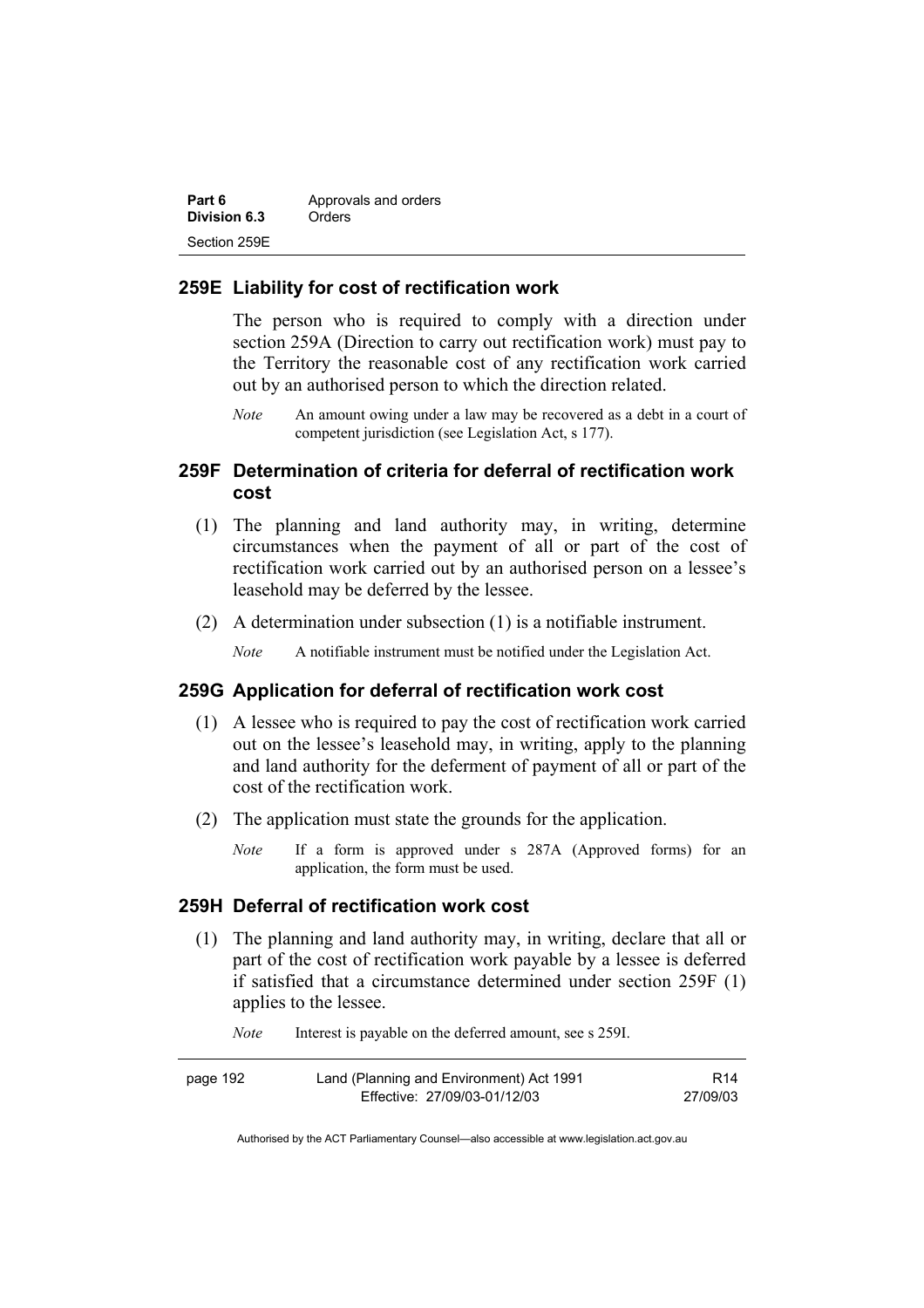- (2) The declaration must state—
	- (a) the leasehold to which the declaration relates; and
	- (b) the amount of the cost of the rectification work deferred.

# **259I Security for deferred rectification work cost**

- (1) The planning and land authority must—
	- (a) lodge a copy of a declaration under section 259H with the registrar-general for registration under the *Land Titles Act 1925*; and
	- (b) give a copy of the declaration to the lessee of the leasehold to which the declaration relates and anyone else who has an interest in the leasehold.
- (2) For the *Land Titles Act 1925*, section 104 (1) (Lodging of caveat), the Territory is taken to be a person claiming an interest in the leasehold to which the declaration relates.
- (3) The registration under the *Land Titles Act 1925* of the copy of a declaration under section 259H creates a charge over the leasehold to which the declaration relates for—
	- (a) the amount stated in the declaration; and
	- (b) interest on the amount calculated on a daily basis at the interest rate applying from time to time under the *Taxation Administration Act 1999*, section 26 (Interest rate).

### **259J Payment of deferred rectification work cost**

- (1) If the full amount of the charge mentioned in section 259I (3) is paid to the Territory, the planning and land authority must—
	- (a) revoke the declaration to which the charge relates; and
	- (b) lodge a copy of the revocation with the registrar-general for registration under the *Land Titles Act 1925*; and

| R14      | Land (Planning and Environment) Act 1991 | page 193 |
|----------|------------------------------------------|----------|
| 27/09/03 | Effective: 27/09/03-01/12/03             |          |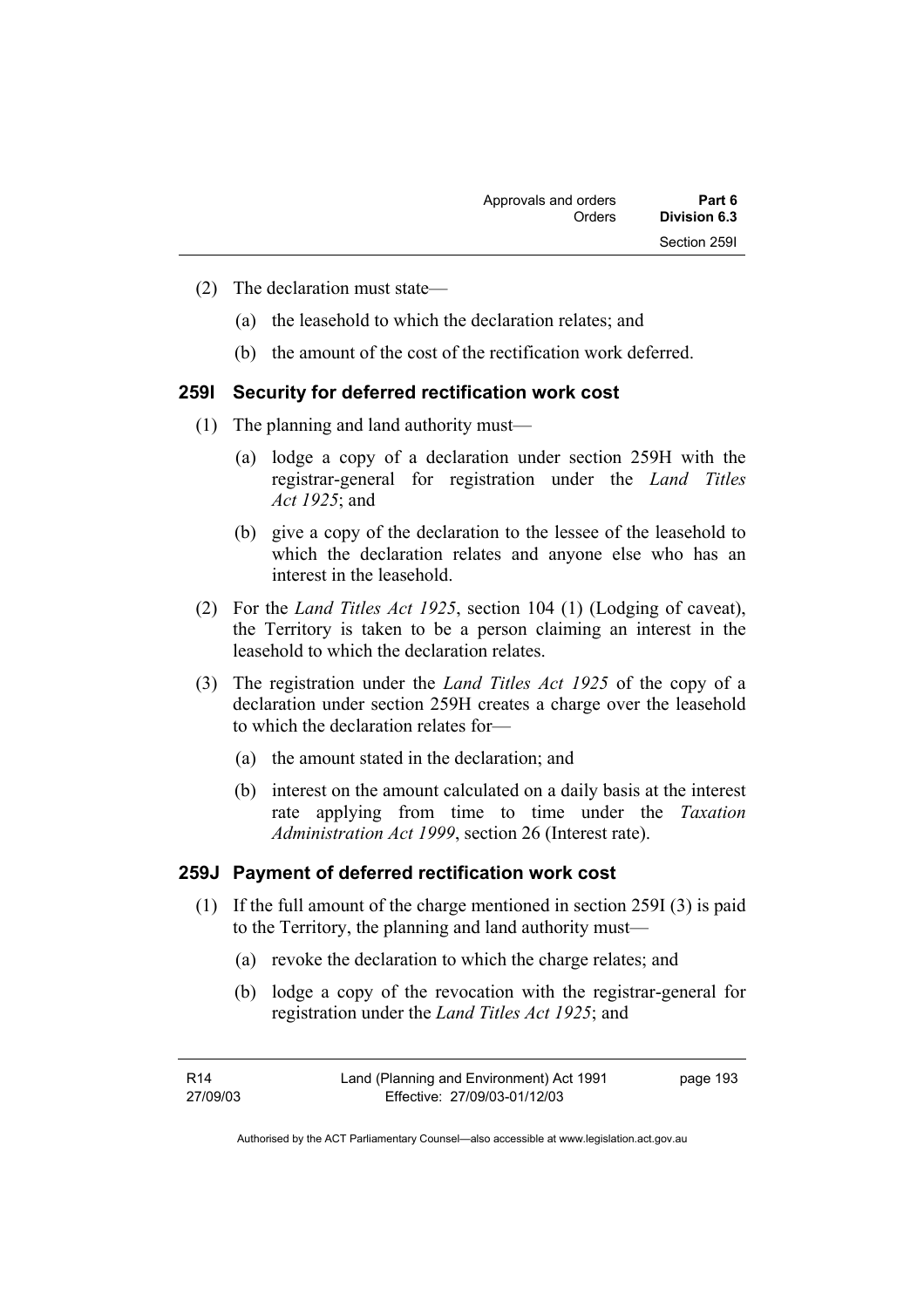| Part 6       | Approvals and orders |
|--------------|----------------------|
| Division 6.3 | Orders               |
| Section 260  |                      |

- (c) give a copy of the revocation to the lessee of the charged leasehold and anyone else who has an interest in the leasehold.
- (2) The charge is discharged on the registration under the *Land Titles Act 1925* of the copy of the revocation of the declaration.
- (3) The lessees of a charged leasehold are liable separately and together for the payment to the Territory of the full amount of the charge.
- (4) A registered charge under this section does not give a power of sale over the leasehold to which it relates.

## **Subdivision 6.3.3 Prohibition notices and injunctions**

### **260 Prohibition notices—making**

- (1) This section applies if the planning and land authority believes, on reasonable grounds, that the giving of a notice under this section (a *prohibition notice*) is necessary to prevent or lessen a significant threat or likelihood of irreversible damage to a thing because of the conduct, or likely conduct, of a controlled activity.
- (2) Also, this section applies whether or not—
	- (a) an order has been made or is proposed to be made in relation to a controlled activity; or
	- (b) a proceeding for an offence against this part has begun or is about to begin.
- (3) The planning and land authority may give a prohibition notice to 1 or more of the following:
	- (a) the lessee or occupier of a place to which the controlled activity relates;
	- (b) anyone by whom or on whose behalf the activity—
		- (a) was, is being, or is to be, conducted; or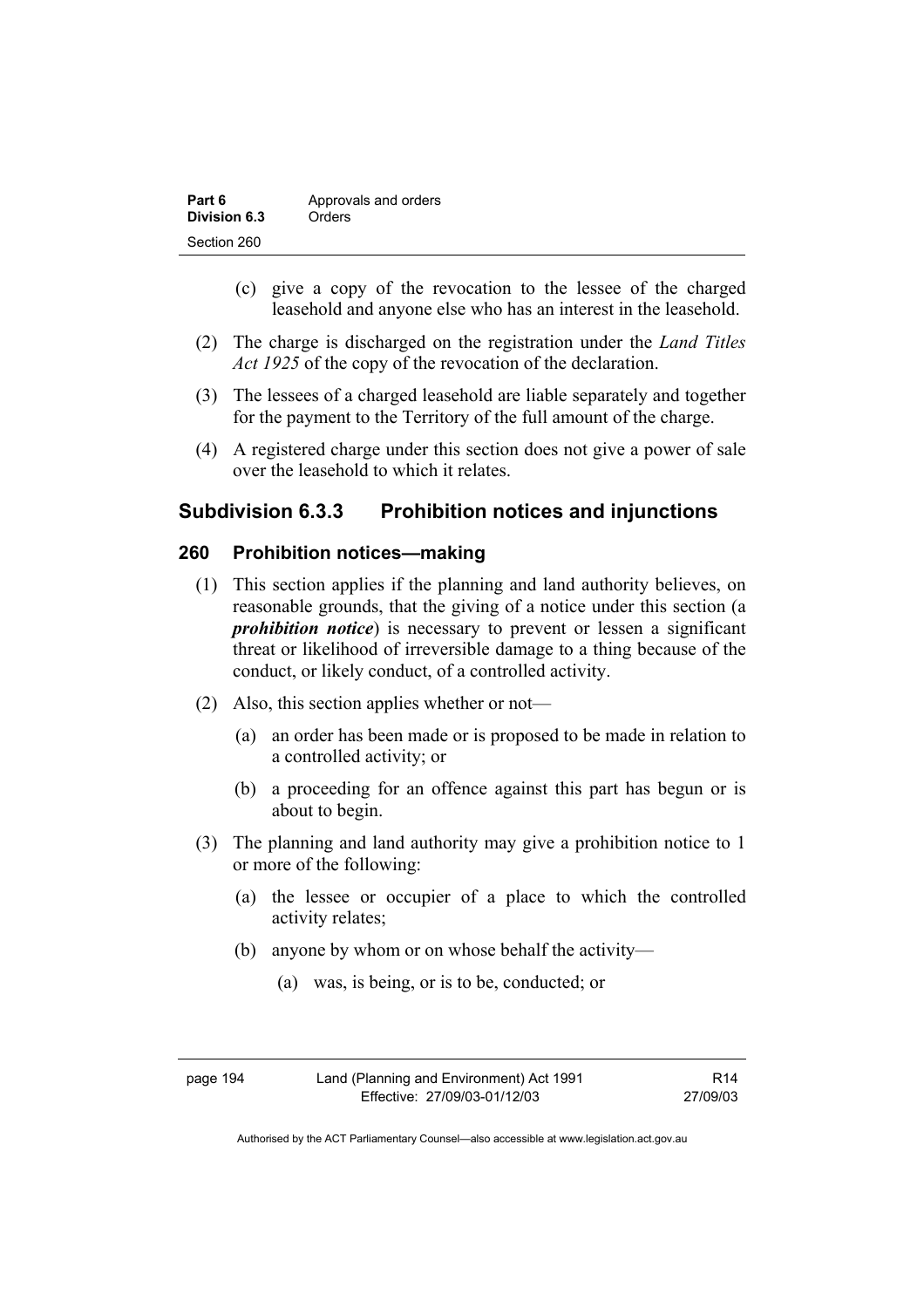(b) is likely to be conducted.

*Note* For how documents may be given, see Legislation Act, pt 19.5.

- (4) The prohibition notice must state—
	- (a) that it is a prohibition notice under this Act; and
	- (b) each person to whom it is directed; and
	- (c) that the notice takes effect when it is given to a person to whom it is directed; and
	- (d) the grounds on which the notice is given; and
	- (e) the activity, and the place, in relation to which the notice applies; and
	- (f) that the activity—
		- (i) must not be carried on by the person; or
		- (ii) must not be carried on by the person except in accordance with the notice; and
	- (g) when the notice ends (including, for example, on the happening of an event stated in the notice).
	- *Note* An example is part of the Act, is not exhaustive and may extend, but does not limit, the meaning of the provision in which it appears (see Legislation Act, s 126 and s 132).
- (5) A prohibition notice takes effect when it is given to a person to whom it is directed.
- (6) To remove any doubt, 2 or more prohibition notices may be given in relation to the same activity.

#### **260A Contravening prohibition notices**

- (1) A person commits an offence if—
	- (a) the planning and land authority gives a prohibition notice to the person; and

| R14      | Land (Planning and Environment) Act 1991 | page 195 |
|----------|------------------------------------------|----------|
| 27/09/03 | Effective: 27/09/03-01/12/03             |          |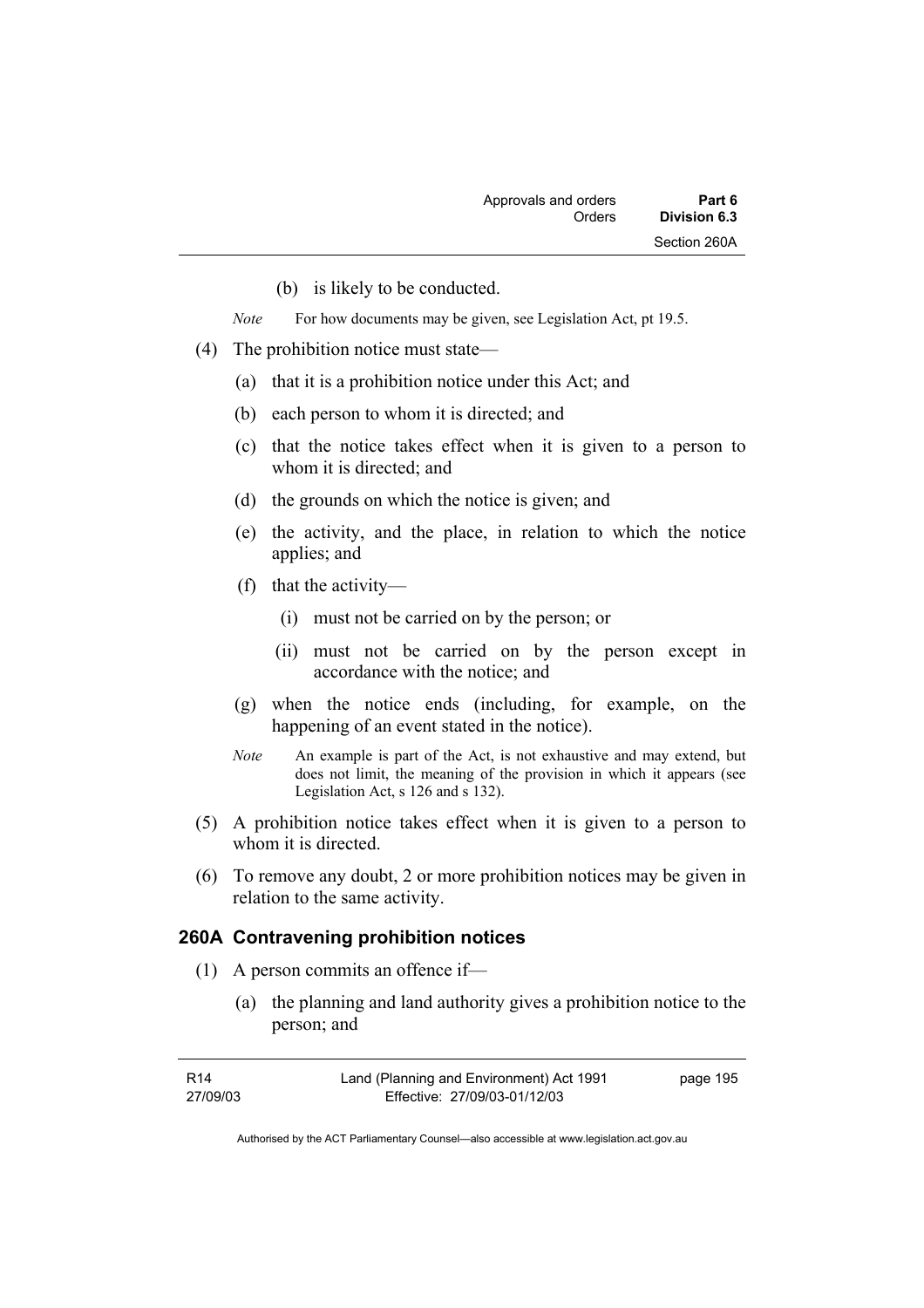| Part 6       | Approvals and orders |
|--------------|----------------------|
| Division 6.3 | Orders               |
| Section 260B |                      |

- (b) the notice is directed to the person; and
- (c) the notice states that a controlled activity must not be carried on by the person in relation to a place; and
- (d) the person carries on the activity in relation to the place.

Maximum penalty: 50 penalty units, imprisonment for 6 months or both.

- *Note* A Territory authority is not liable to be prosecuted for an offence against this section (see Legislation Act, s 121).
- (2) A person commits an offence if—
	- (a) the planning and land authority gives a prohibition notice to the person; and
	- (b) the notice is directed to the person; and
	- (c) the notice states that a controlled activity must not be carried on by the person in relation to a place except in accordance with the notice; and
	- (d) the person carries on the activity in relation to the place otherwise than in accordance with the notice.

Maximum penalty: 50 penalty units, imprisonment for 6 months or both.

(3) An offence against this section is a strict liability offence.

#### **260B Prohibition notices—ending**

- (1) A prohibition notice remains in force until it ends in accordance with this section
- (2) A prohibition notice ends on the earlier of the following:
	- (a) 60 days after the day it is given to a person to whom the notice is directed;
	- (b) the notice ends in accordance with the notice;

| page 196 | Land (Planning and Environment) Act 1991 | R14      |
|----------|------------------------------------------|----------|
|          | Effective: 27/09/03-01/12/03             | 27/09/03 |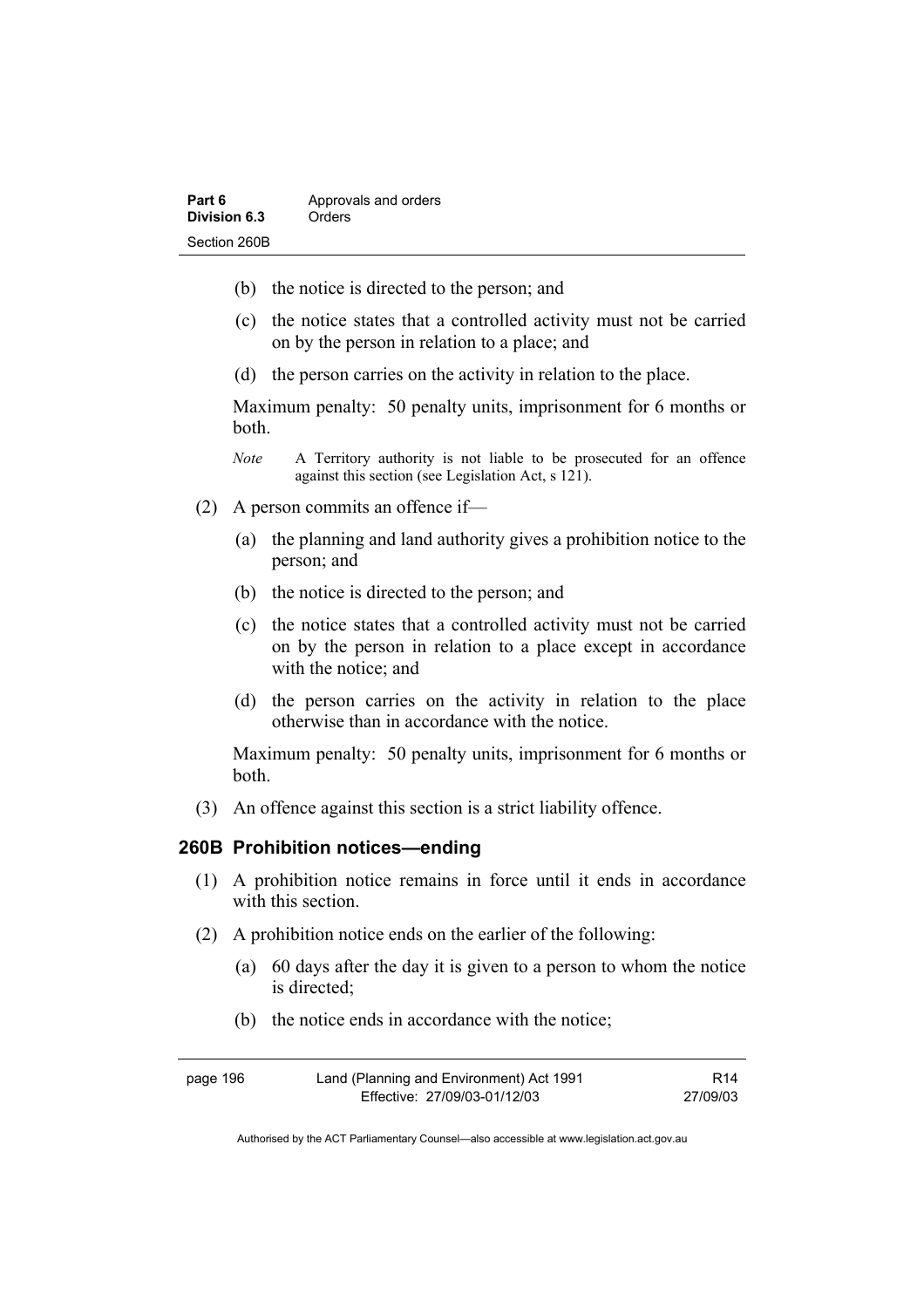- (c) the notice is revoked.
- (3) A person to whom a prohibition notice is directed may, in writing, apply to the planning and land authority for the revocation of the notice.
- (4) The application must state the grounds on which the revocation of the prohibition notice is sought.
- (5) The planning and land authority may revoke the prohibition notice if satisfied, on reasonable grounds, that the notice is no longer necessary or appropriate.

### **260C Injunctions to restrain contravention of orders or prohibition notices**

- (1) This section applies if a person (the *relevant person*) has engaged, is engaging, or proposes to engage, in conduct that was, is, or would be, a contravention of an order or a prohibition notice.
- (2) The planning and land authority or anyone else may apply to the Supreme Court for an injunction.
- (3) On application under subsection (2), the Supreme Court may grant an injunction—
	- (a) restraining the relevant person from engaging in the conduct; and
	- (b) if, in the court's opinion, it is desirable to do so, requiring the relevant person to do anything.
- (4) The Supreme Court may grant an injunction restraining a relevant person from engaging in conduct of a particular kind—
	- (a) if satisfied that the person has engaged in conduct of that kind, whether or not it appears to the court that the person intends to engage again, or to continue to engage, in conduct of that kind; or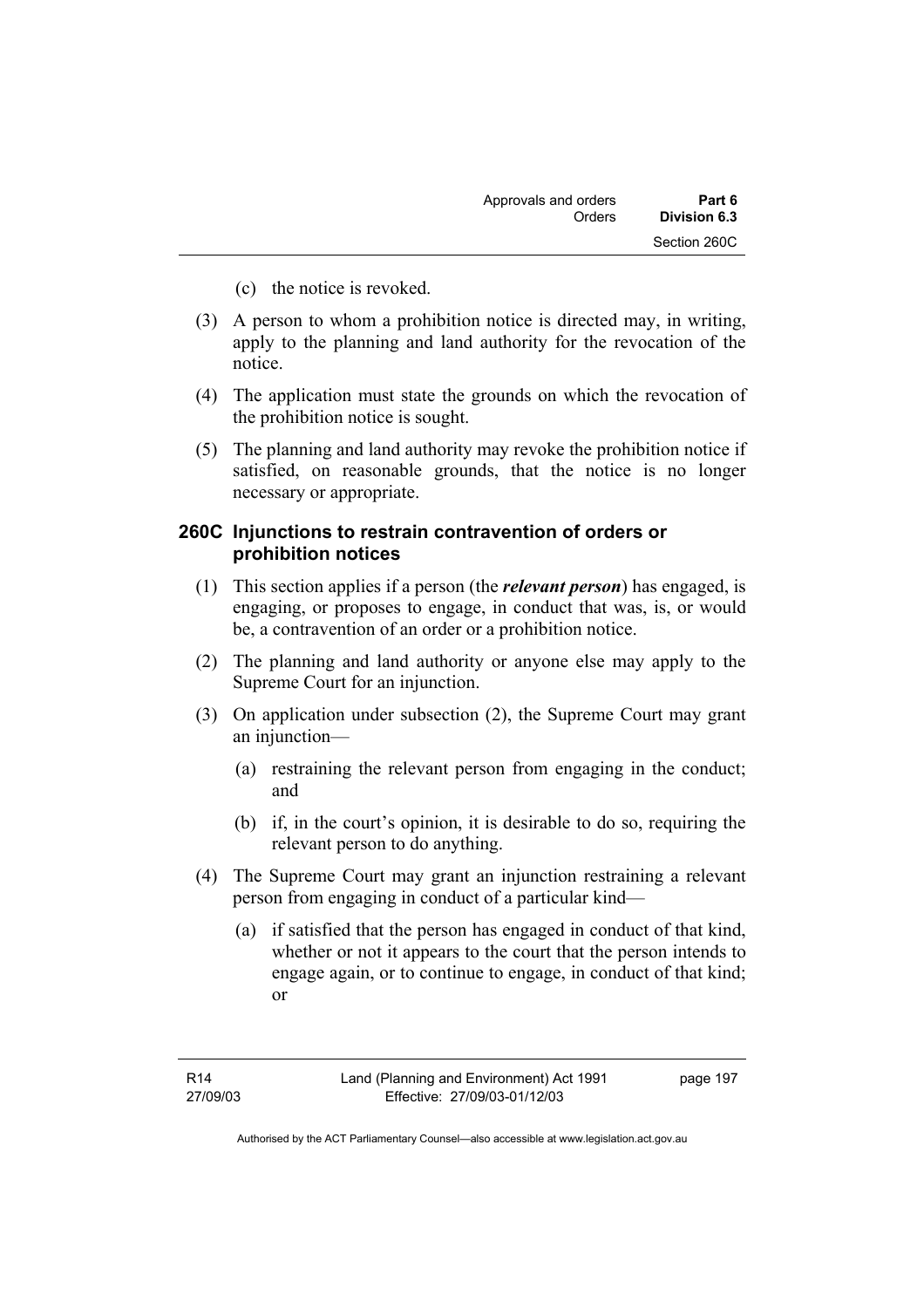| Part 6       | Approvals and orders |
|--------------|----------------------|
| Division 6.3 | Orders               |
| Section 261  |                      |

- (b) if it appears to the court that, if an injunction is not granted, it is likely the person will engage in conduct of that kind, whether or not the person has previously engaged in conduct of that kind and whether or not there is an imminent danger of substantial damage to someone else if the person engages in conduct of that kind.
- (5) This section applies whether or not a proceeding for an offence against this part has begun or is about to begin.

## **Subdivision 6.3.4 Other matters**

### **261 Declaration of pest animal or pest plant**

- (1) The Environment Minister may, in writing, declare—
	- (a) an animal to be a pest animal; or
	- (b) a plant to be a pest plant.
- (2) The Environment Minister must not make a declaration unless the Minister has consulted with—
	- (a) the flora and fauna committee under the *Nature Conservation Act 1980*; and
	- (b) for a proposed declaration under subsection  $(1)$  (a)—the animal welfare advisory committee under the *Animal Welfare Act 1992*.
- (3) After making a declaration, the Environment Minister—
	- (a) must arrange for the preparation of a plan for the control of the propagation of the pest animal or plant; and
	- (b) if the declaration was made under subsection (1) (a)—may arrange for the preparation of a code of practice under the *Animal Welfare Act 1992* for the pest animal.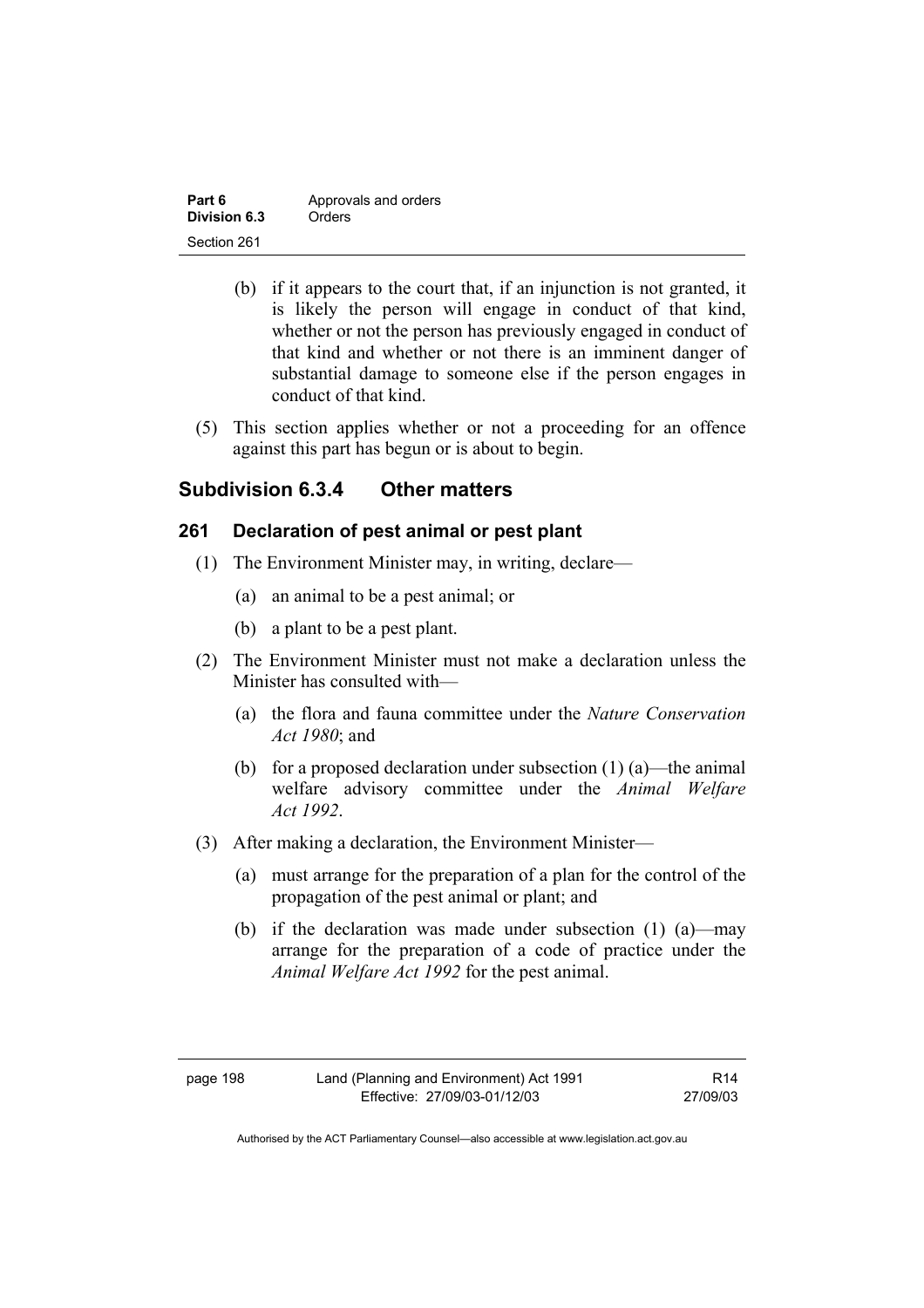(4) A declaration is a disallowable instrument.

*Note* A disallowable instrument must be notified, and presented to the Legislative Assembly, under the Legislation Act.

(5) In subsection (1):

*animal* means any live vertebrate, but does not include a human being.

# **Division 6.4 Inspection and seizure powers**

# **Subdivision 6.4.1 Preliminary**

### **262 Definitions for div 6.4**

In this division:

*connected*—a thing is *connected* with an offence if—

- (a) the offence has been committed in relation to it; or
- (b) it will provide evidence of the commission of the offence; or
- (c) it was used, is being used, or is intended to be used, to commit the offence.

*occupier*, of premises, includes—

- (a) a person believed, on reasonable grounds, to be an occupier of the premises; and
- (b) a person apparently in charge of the premises.

*offence* includes an offence that there are reasonable grounds for believing has been, is being, or will be committed.

page 199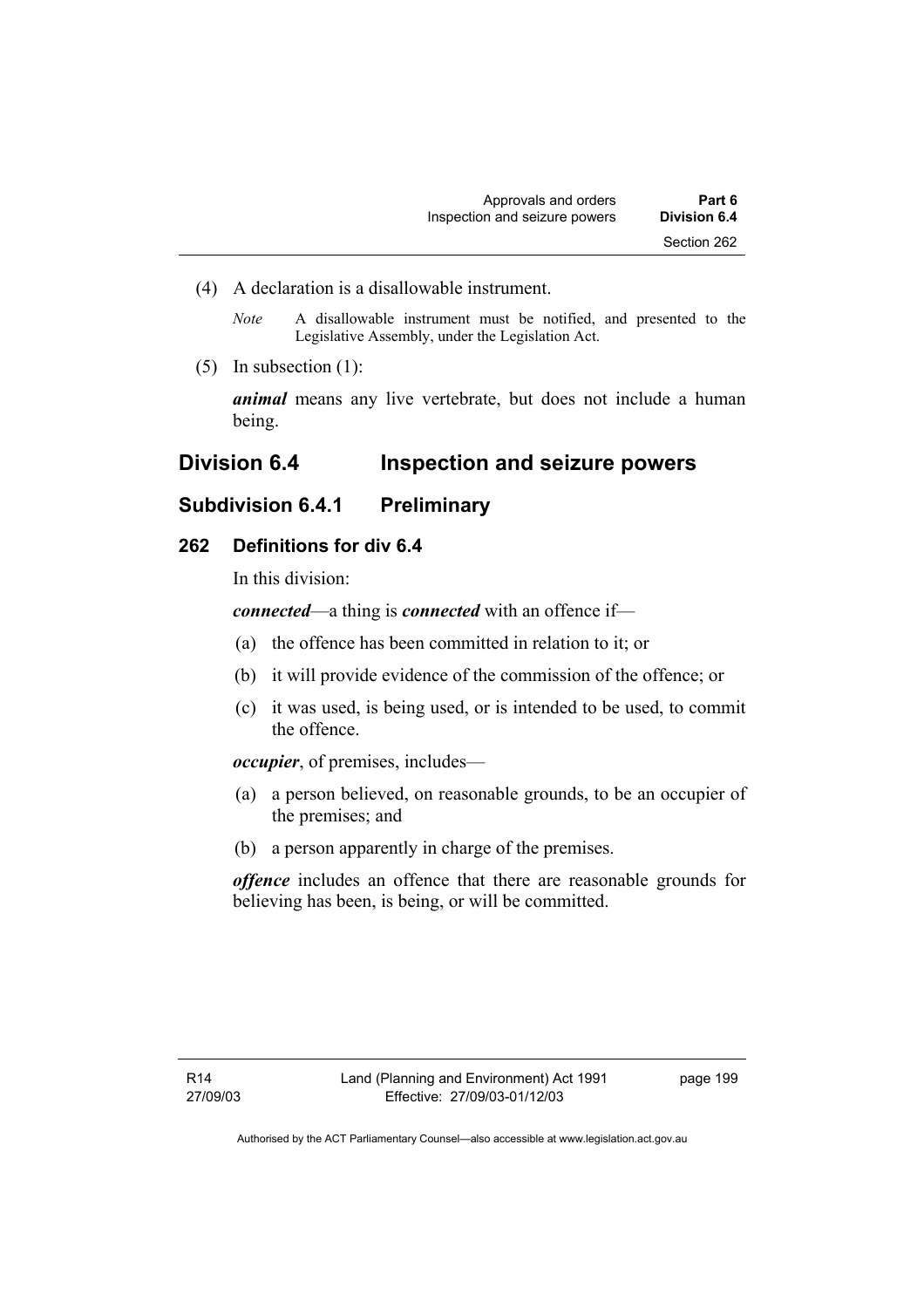| Part 6              | Approvals and orders          |
|---------------------|-------------------------------|
| <b>Division 6.4</b> | Inspection and seizure powers |
| Section 263         |                               |

### **263 Appointment of inspectors**

- (1) The planning and land authority may appoint a person as an inspector for this part.
	- *Note 1* For the making of appointments (including acting appointments), see Legislation Act, div 19.3.
	- *Note 2* In particular, a person may be appointed for a particular provision of a law (see Legislation Act, s 7 (3)) and an appointment may be made by naming a person or nominating the occupant of a position (see s 207).
- (2) An inspector has the functions that the planning and land authority directs.

#### **264 Identity cards**

- (1) The planning and land authority must issue an inspector with an identity card that states the person is an inspector for this Act, or for stated provisions of this Act, and shows—
	- (a) a recent photograph of the person; and
	- (b) the name of the person or the particulars that are prescribed under the *Magistrates Court Act 1930* as the identifying particulars for the person (or both); and
	- (c) the date of issue of the card; and
	- (d) a date of expiry for the card; and
	- (e) anything else prescribed under the regulations.
- (2) A person commits an offence if—
	- (a) the person ceases to be an inspector; and
	- (b) the person does not return the person's identity card to the chief executive as soon as practicable (but within 7 days) after the day the person ceases to be an inspector.

Maximum penalty (subsection (2)): 1 penalty unit.

(3) An offence against this section is a strict liability offence.

| page 200 | Land (Planning and Environment) Act 1991 | R14      |
|----------|------------------------------------------|----------|
|          | Effective: 27/09/03-01/12/03             | 27/09/03 |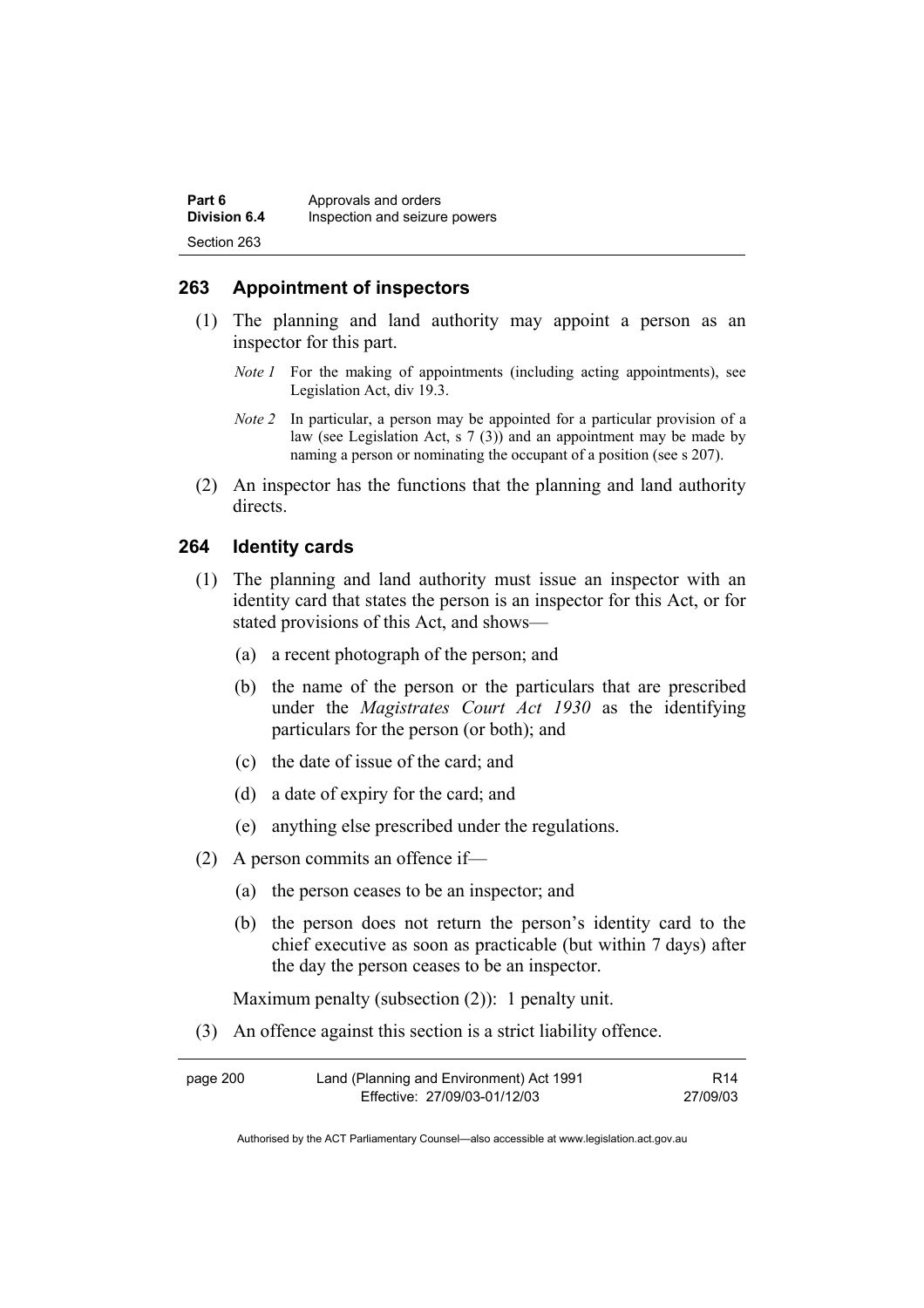## **265 Power not to be exercised before identity card shown**

An inspector may exercise a power under this Act in relation to a person only if the inspector first shows the person his or her identity card.

## **Subdivision 6.4.2 Inspection**

## **266 Inspections etc**

For the purposes of ascertaining whether or not a controlled activity is being conducted in or on any place—

- (a) in accordance with an approval; or
- (b) without an approval; or
- (c) contrary to the conditions of an approval; or
- (d) in accordance with, or in contravention of, an order;

an inspector may enter the place—

- (e) with the consent of the occupier of the place; or
- (f) pursuant to a warrant issued under section 273; or
- (g) with such assistance and by such force as is reasonable, where the inspector believes on reasonable grounds that the circumstances are of such seriousness and urgency as to require the immediate exercise of those powers without the authority of a warrant issued under section 273;

and, subject to section 268, exercise any power referred to in section 269 if the inspector believes on reasonable grounds that a controlled activity is, or is intended to be, conducted in or on that place.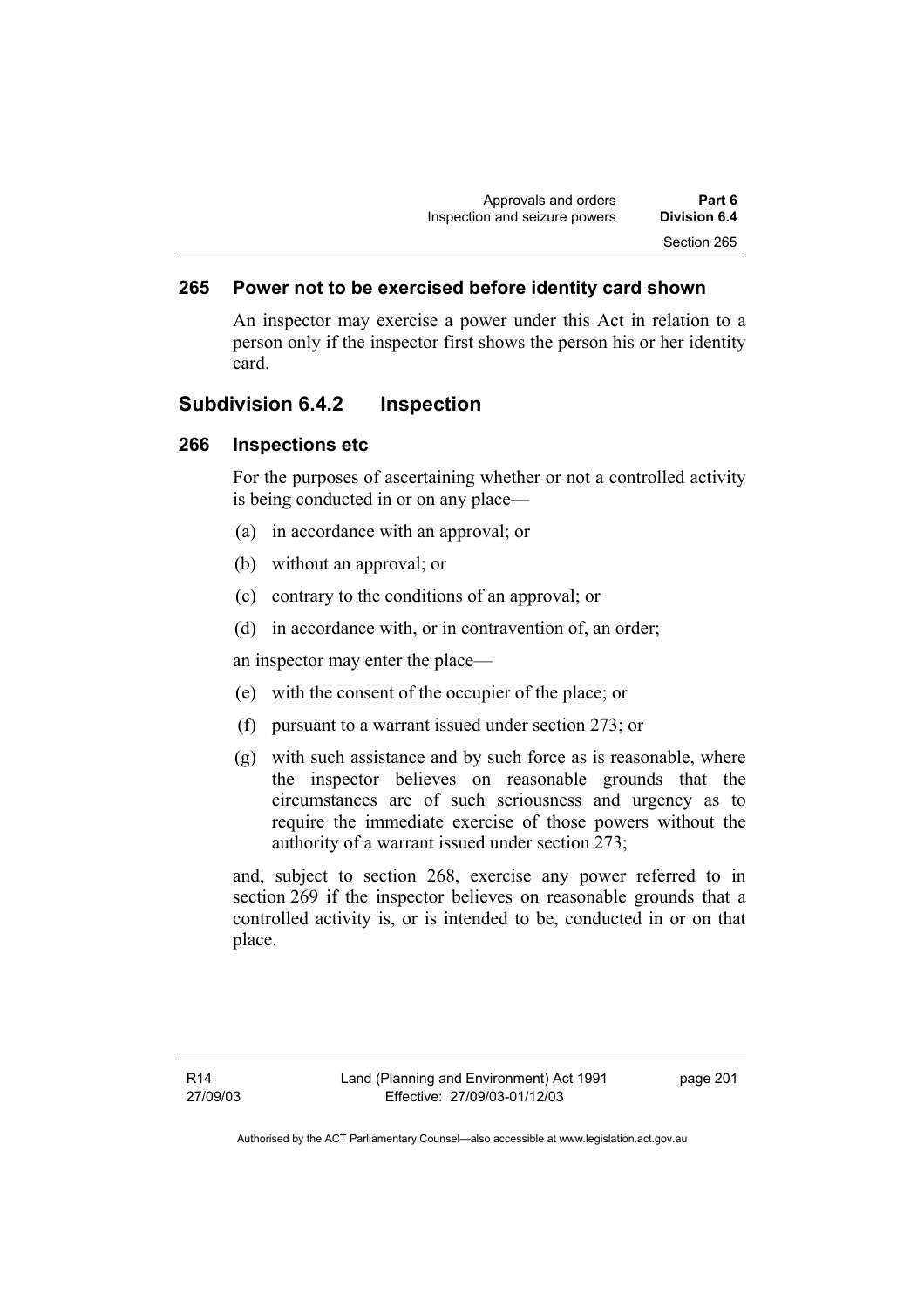| Part 6              | Approvals and orders          |
|---------------------|-------------------------------|
| <b>Division 6.4</b> | Inspection and seizure powers |
| Section 267         |                               |

## **267 Consent to entry**

- (1) Before seeking the consent of the occupier of a place for the purposes of section 266, an inspector shall inform the occupier that he or she may refuse to give that consent.
- (2) If an inspector obtains the occupier's consent for those purposes, the inspector shall ask the occupier to sign a written acknowledgment—
	- (a) that the occupier has been informed that he or she may refuse to give consent, for the purposes of section 266, for the inspector to enter the place and to exercise any power under section 269; and
	- (b) that the occupier has given the inspector that consent; and
	- (c) of the day on which, and the time at which, the consent was given.
- (3) Where it is material, in any proceedings, for a court to be satisfied that an occupier has consented for the purposes of section 266 and an acknowledgment, in accordance with subsection (2), signed by the occupier, is not produced in evidence, it shall be presumed that the occupier did not consent, but that presumption is rebuttable.

## **269 Powers of inspection**

- (1) Subject to this part, an inspector who enters a place under section 266 may—
	- (a) inspect, examine, take measurements of, or conduct tests concerning, the premises or a controlled activity conducted in or on that place; and
	- (b) take such photographs, video recordings, or make such sketches or other recordings, as the inspector believes on reasonable grounds to be necessary; and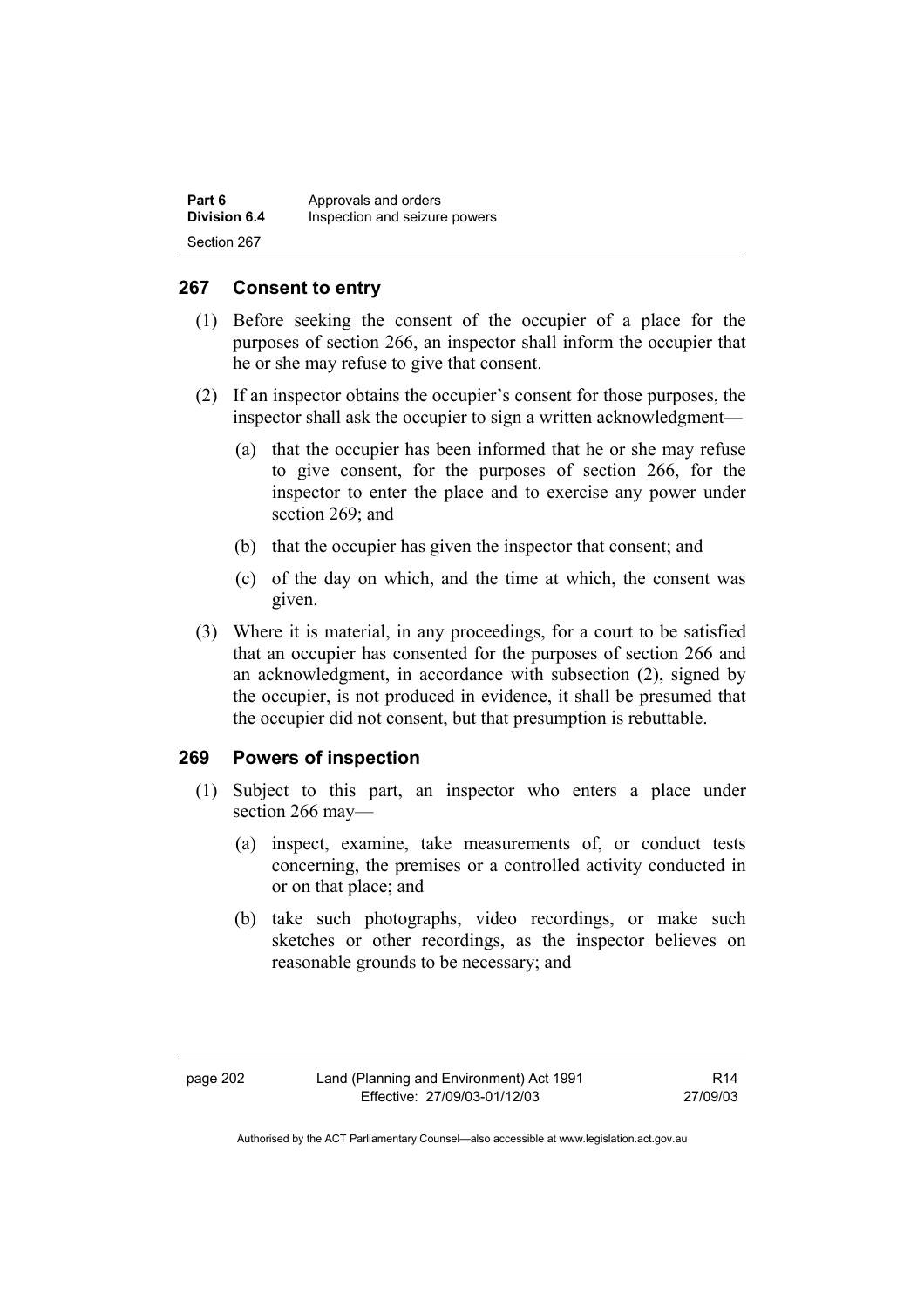- (c) take samples of anything that the inspector believes on reasonable grounds is connected with an offence against this part; and
- (d) seize anything that the inspector believes on reasonable grounds to be connected with an offence against this part; and
- (e) inspect, make copies of, or take extracts from, any document in or on that place that the inspector believes on reasonable grounds is connected with an offence against this part; and
- (f) require any person in or on the place—
	- (i) to give the inspector such information; or
	- (ii) to produce to the inspector any document containing such information;

relating to the use of the place in connection with the conduct of a controlled activity; and

- (g) require any person in or on the place to answer questions; and
- (h) require any person on the premises to give the inspector such assistance as is reasonable to enable the inspector to exercise his or her powers under this section.
- (2) A person shall not, without reasonable excuse, fail to comply with a requirement made of the person under subsection  $(1)$   $(f)$ ,  $(g)$  or  $(h)$ .

Maximum penalty: 50 penalty units.

## **271 Taking samples**

An inspector who takes samples under section 269 (1) (c) shall—

- (a) ensure that the sample is such as to permit paragraph (c) to be complied with; and
- (b) give a receipt for the sample to the occupier of the place from which the sample was taken; and

page 203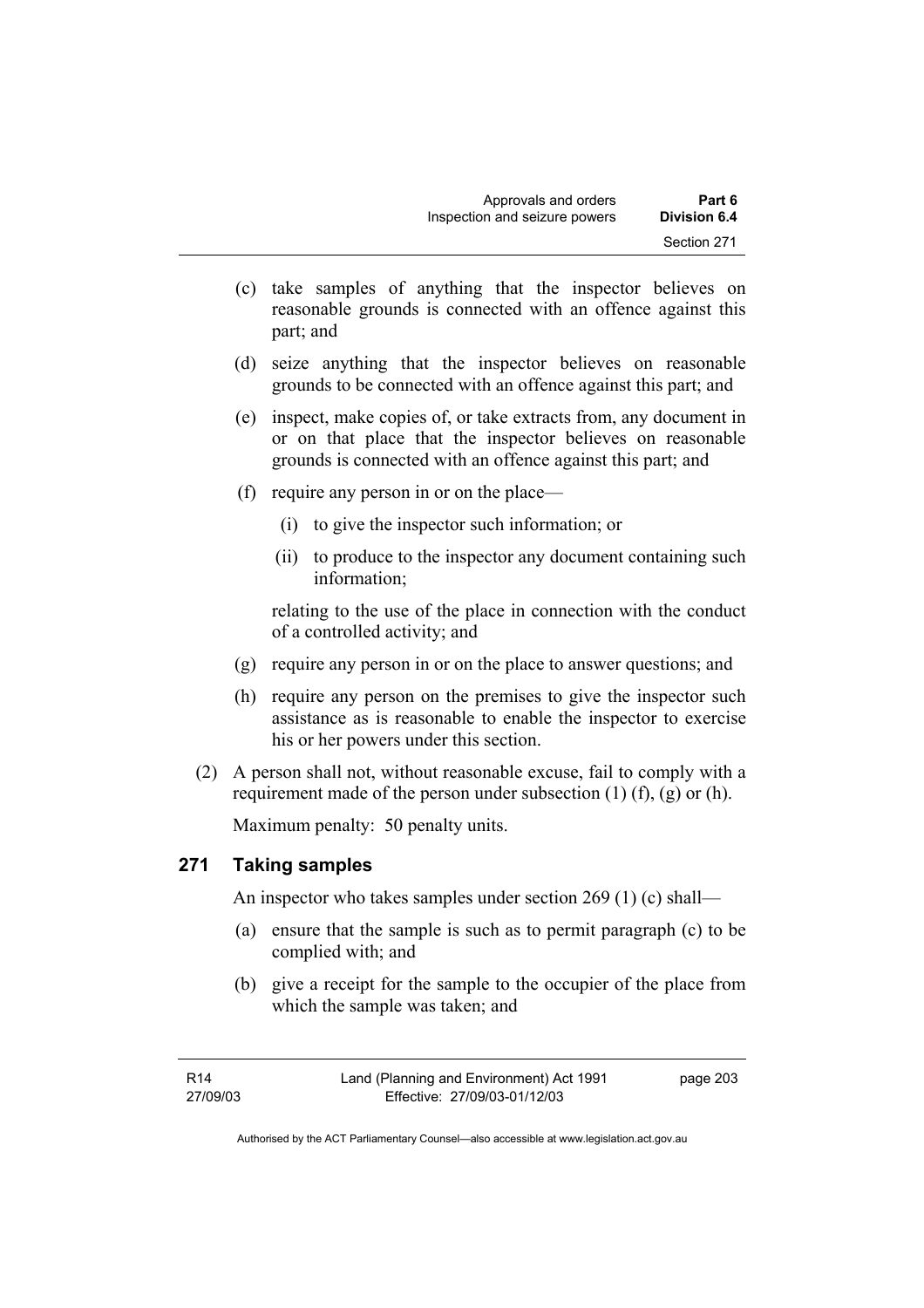| Part 6       | Approvals and orders          |
|--------------|-------------------------------|
| Division 6.4 | Inspection and seizure powers |
| Section 272  |                               |

- (c) divide the sample into 2 parts as nearly as practicable identical in size and composition to each other and each suitable for the purpose of analysis; and
- (d) place each of those parts in a separate container and seal each container; and
- (e) attach to each container a label bearing the signature of the inspector and particulars of the date and time when, and the place at which, the sample was taken; and
- (f) give 1 container to the occupier of the place.

## **272 Disposal of seized items**

- (1) Where a thing has been seized under section 269 (1) (d) and—
	- (a) a prosecution for an offence against this part in connection with that thing has not been instituted within 90 days after the day of seizure; or
	- (b) a person is so charged but is not convicted;

subject to subsection (2), the planning and land authority shall take all reasonably practical steps to give the thing to the person whom the authority reasonably believes to be entitled to it.

- (2) Where a person is—
	- (a) convicted of an offence against this part; or
	- (b) dealt with under the *Crimes Act 1900*, section 402 in respect of an offence against this Act;

the court may order that anything seized under section 269 (1) (d) and connected with the offence—

- (c) be given to the person who appears to the court to be entitled to it; or
- (d) be forfeited to the Territory.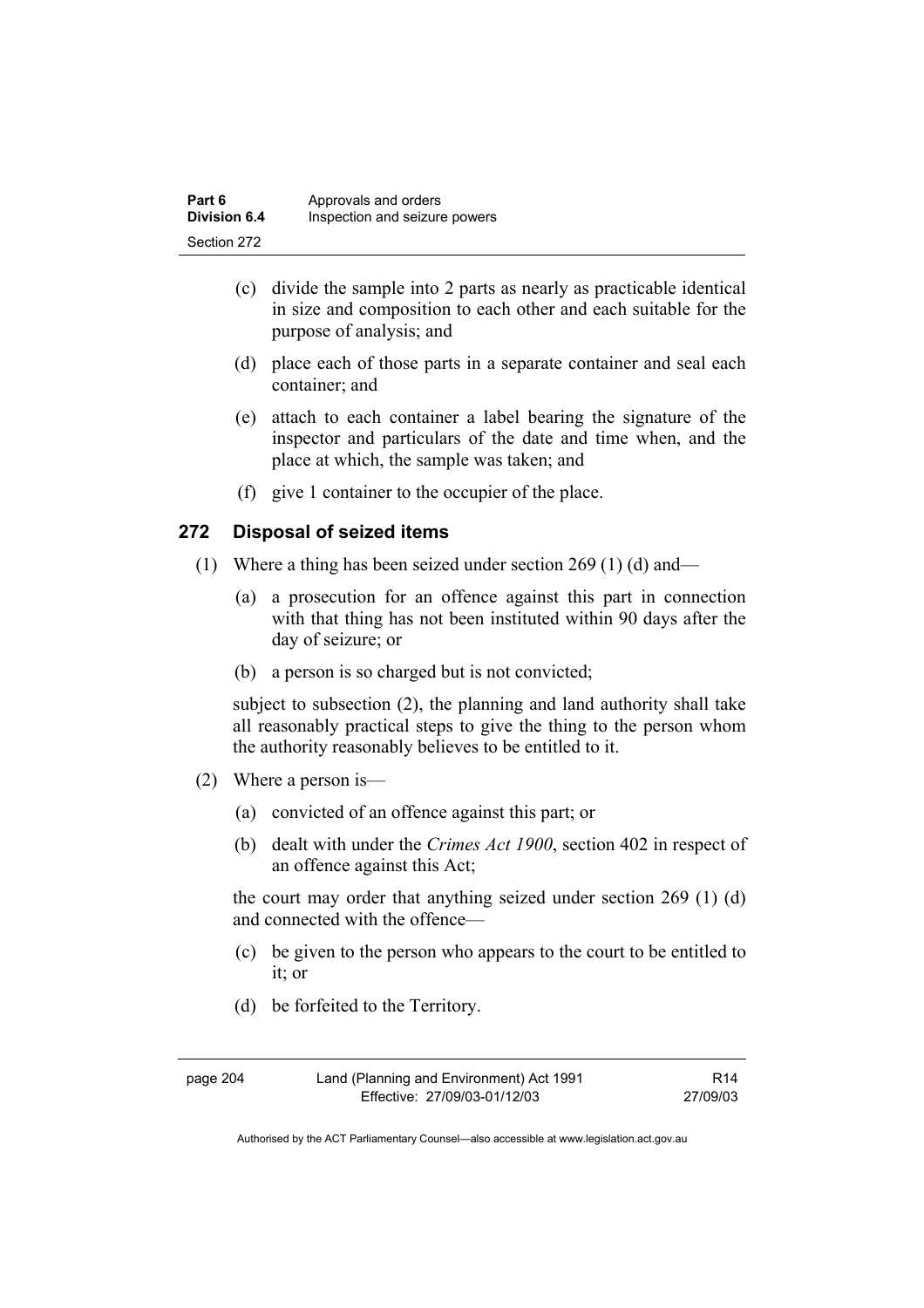### **273 Search warrants**

- (1) Where an inspector suspects on reasonable grounds that there is in or on any place a thing of a particular kind connected with a particular offence against this part or the regulations, the inspector may—
	- (a) lay before a magistrate an information on oath setting out those grounds; and
	- (b) apply for the issue of a warrant to search the place for things of that kind.
- (2) Where an application is made under subsection (1) for a warrant to search a place, a magistrate may, subject to subsection (3), issue a warrant authorising an inspector named in the warrant, with such assistance and by such force as is necessary and reasonable—
	- (a) to enter the place; and
	- (b) to ascertain whether or not a controlled activity is being conducted in or on the place; and
	- (c) to search the place for things of the kind specified in the warrant; and
	- (d) to seize anything found in the course of the search that the inspector believes on reasonable grounds to be a thing of that kind connected with the relevant offence.
- (3) A magistrate shall not issue a warrant under subsection (2) unless—
	- (a) the informant or another person has given the magistrate, either orally or by affidavit, any further information that the magistrate requires concerning the grounds on which the issue of the warrant is being sought; and
	- (b) the magistrate is satisfied that there are reasonable grounds for issuing the warrant.
- (4) A warrant shall—

| R14      | Land (Planning and Environment) Act 1991 | page 205 |
|----------|------------------------------------------|----------|
| 27/09/03 | Effective: 27/09/03-01/12/03             |          |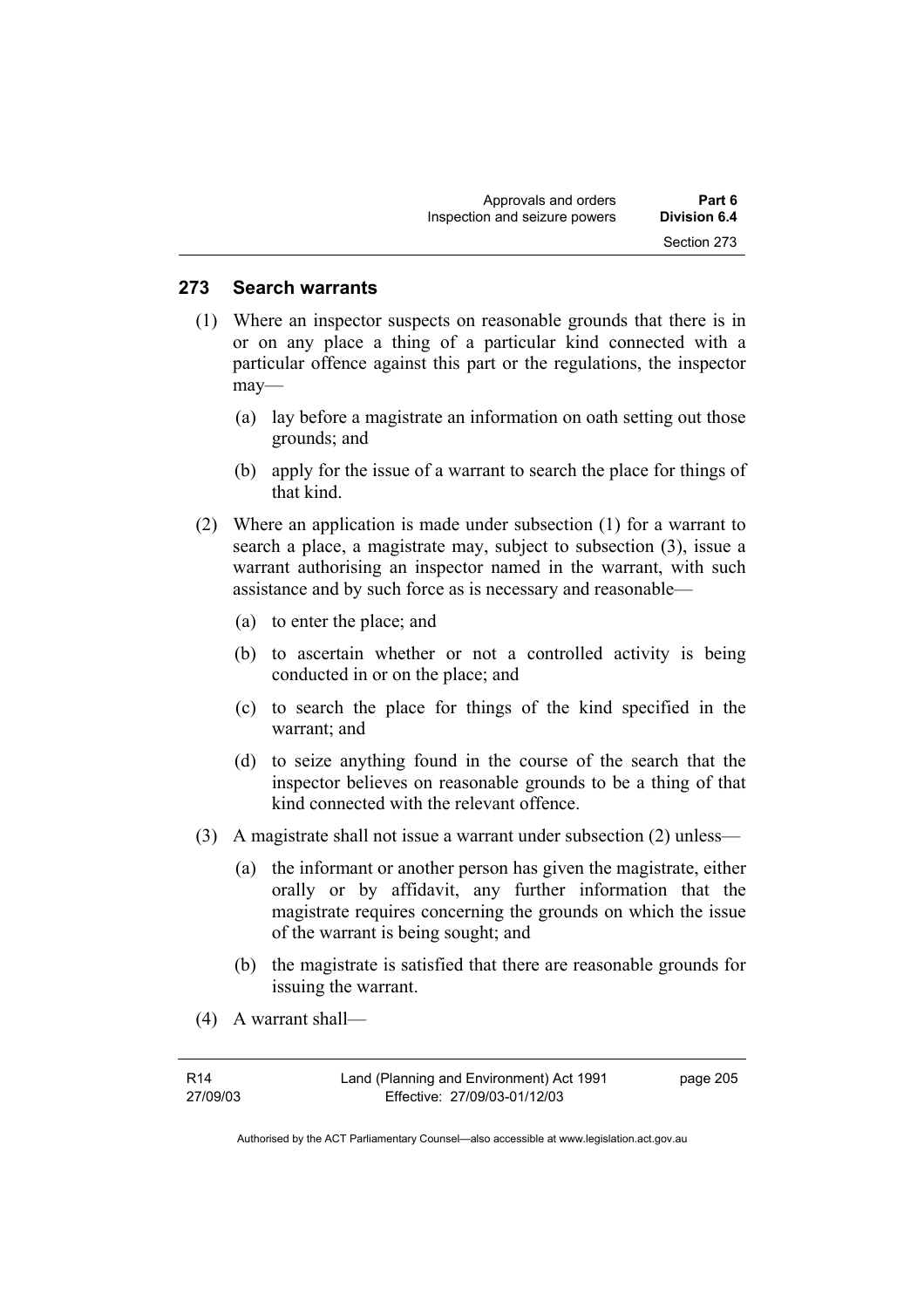| Part 6       | Approvals and orders |
|--------------|----------------------|
| Division 6.6 | Miscellaneous        |
| Section 274  |                      |

- (a) state the purpose for which it is issued; and
- (b) specify the nature of the relevant offence; and
- (c) specify particular hours during which the entry is authorised, or state that the entry is authorised at any time of the day or night; and
- (d) include a description of the kinds of things in relation to which the powers under the warrant may be exercised; and
- (e) specify the date, being a date not later than 28 days after the date of issue of the warrant, on which the warrant ceases to have effect.

## **274 Obstruction of inspectors**

A person shall not, without reasonable excuse, obstruct or hinder an inspector in the exercise of his or her powers under this part.

Maximum penalty: 50 penalty units, imprisonment for 6 months or both.

## **Division 6.6 Miscellaneous**

## **Subdivision 6.6.1 Review of decisions**

## **275 AAT review—general**

- (1) A person whose interests are affected by a decision mentioned in schedule 4, part 4.1, column 4 may apply to the AAT for review of the decision.
- (2) A person mentioned in schedule 4, part 4.1, column 2 who makes a decision mentioned in column 4 of the item mentioning the person must give written notice to people whose interests the person believes are affected by the decision.

R14 27/09/03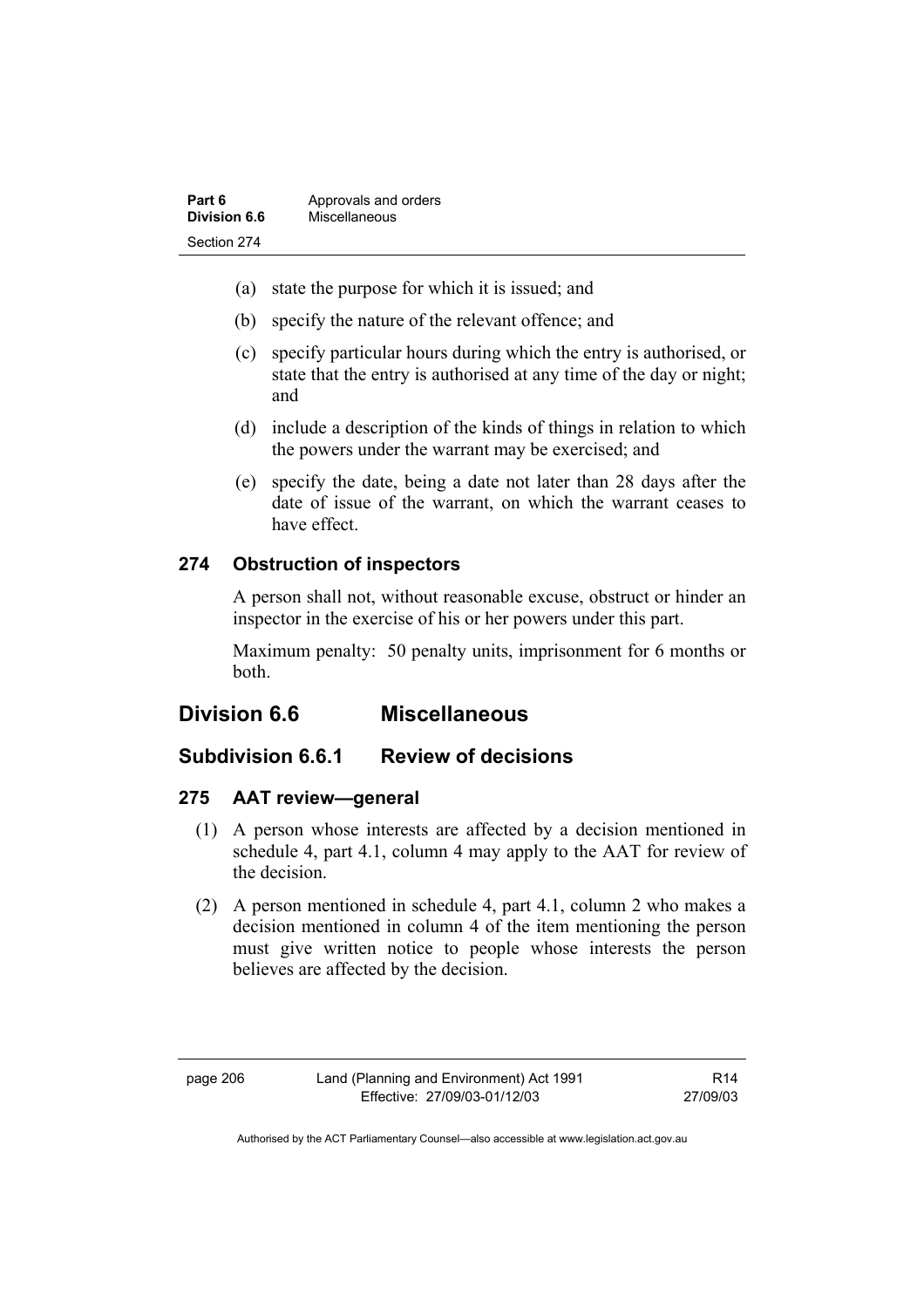(3) The notice under subsection (2) must comply with the requirements of the code of practice in force under the *Administrative Appeals Tribunal Act 1989*, section 25B (1).

## **275A Approvals subject to entity's satisfaction**

- (1) This section applies if—
	- (a) an approval given to a person contains a condition that a development is to be carried out to the satisfaction of an entity mentioned in the approval; and
	- (b) the entity decides that the development has not been carried out to its satisfaction.
	- *Note* Section 245 (3) (a) allows a relevant authority to impose a condition of the kind mentioned in  $s(1)(a)$ .
- (2) The entity must give the person written notice of the decision.
- (3) The notice must be in accordance with the requirements of the code of practice in force under the *Administrative Appeals Tribunal Act 1989*, section 25B (1).
- (4) A person whose interests are affected by a decision mentioned in subsection (1) (b) may apply to the AAT for review of the decision.

## **276 Review of decisions—objectors and third parties to approvals**

- (1) A person who is qualified under subsection (2) may apply to the AAT for review of a decision of the relevant authority to—
	- (a) approve an application under section 230 or 246A; or
	- (b) include a condition in an approval.
	- *Note* Section 245 deals with inclusion of conditions.
- (2) A person is qualified to make an application under subsection (1) if—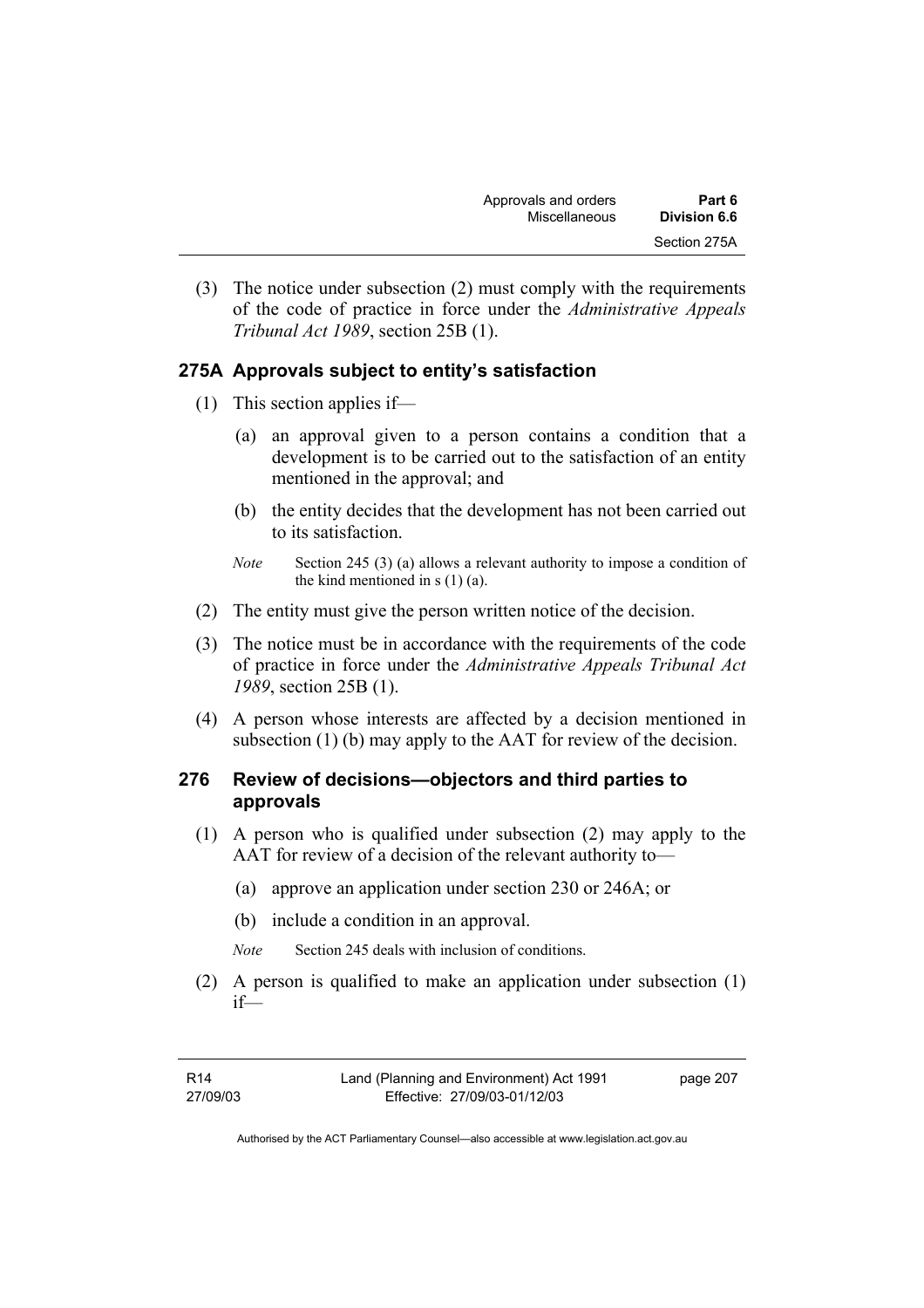| Part 6       | Approvals and orders |
|--------------|----------------------|
| Division 6.6 | Miscellaneous        |
| Section 277  |                      |

- (a) the person objected to the grant of the approval of the relevant application to undertake development under section 237; or
- (b) the AAT is satisfied that the person had reasonable grounds for not objecting within the prescribed period.
- (3) An application under subsection (1) must be made within 4 weeks after the day the person was notified of the decision.
- (4) A notice given under section 243 to a person who objected under section 237 shall be in accordance with the requirements of the code of practice in force under the *Administrative Appeals Tribunal Act 1989*, section 25B (1)*.*
- (5) At the hearing of a proceeding before the administrative appeals tribunal, the tribunal shall have regard to—
	- (a) any decisions or recommendations of a committee of the Legislative Assembly in relation to; and
	- (b) any environmental impact statement made, or inquiry conducted into;

a matter which is in issue in the hearing.

(6) In this section:

*person* includes an unincorporated association.

 (7) For this section, an organisation or association of persons, whether incorporated or not, shall be taken to have interests that are affected by a decision if the decision relates to a matter included in the objects or purposes of the organisation or association.

### **277 Review of decisions—orders and prohibition notices**

- (1) Application may be made to the administrative appeals tribunal for review of a decision of the planning and land authority—
	- (a) to make an order under section 254A (2) (Decision on application to planning and land authority for order) or section

| page 208 | Land (Planning and Environment) Act 1991 | R14      |
|----------|------------------------------------------|----------|
|          | Effective: 27/09/03-01/12/03             | 27/09/03 |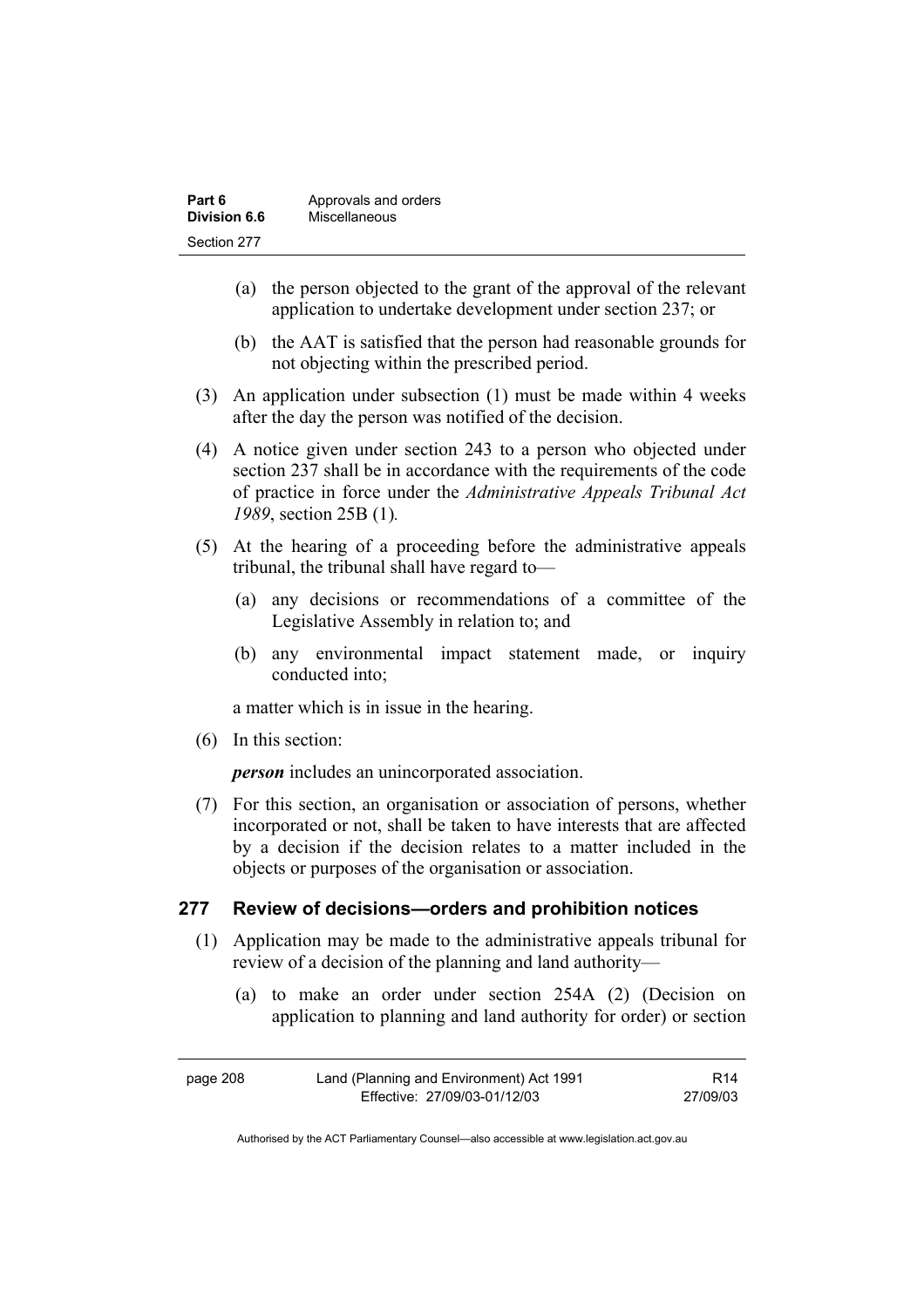256 (2) (Decision on proposed order on planning and land authority's own initiative); or

- (b) not to make an order under section 254A (2); or
- (c) to include in an order under section 254A (2) or 256 (2) a direction of a kind mentioned in section 257 (3); or
- (d) to refuse, under section 258A (4) (Ending of orders), to revoke an order; or
- (e) to give a prohibition notice under section 260 (3) (Prohibition notices—making); or
- (f) to refuse, under section 260B (5) (Prohibition notices ending), to revoke a prohibition notice.
- (2) A notice given by the planning and land authority to a person in accordance with section 257A (a), (b), (c) or (g) (Notice of making of orders) must be in accordance with the requirements of the code of practice under the *Administrative Appeals Tribunal Act 1989*, section 25B (1).

## **278 Notification of objectors**

- (1) This section applies in relation to a decision mentioned in schedule 4, part 4.1.
- (2) The person who made the decision must, as soon as practicable, tell each person who, under section 237, objected to the application in relation to which the decision was made, in writing, about the application to the tribunal.
- (3) A notice under subsection (1) shall include a statement to the effect that the person to whom it is given is entitled, on application to the administrative appeals tribunal, to be made a party to the proceedings for the review.
- (4) In this section:

*applicant* means—

| R14      | Land (Planning and Environment) Act 1991 | page 209 |
|----------|------------------------------------------|----------|
| 27/09/03 | Effective: 27/09/03-01/12/03             |          |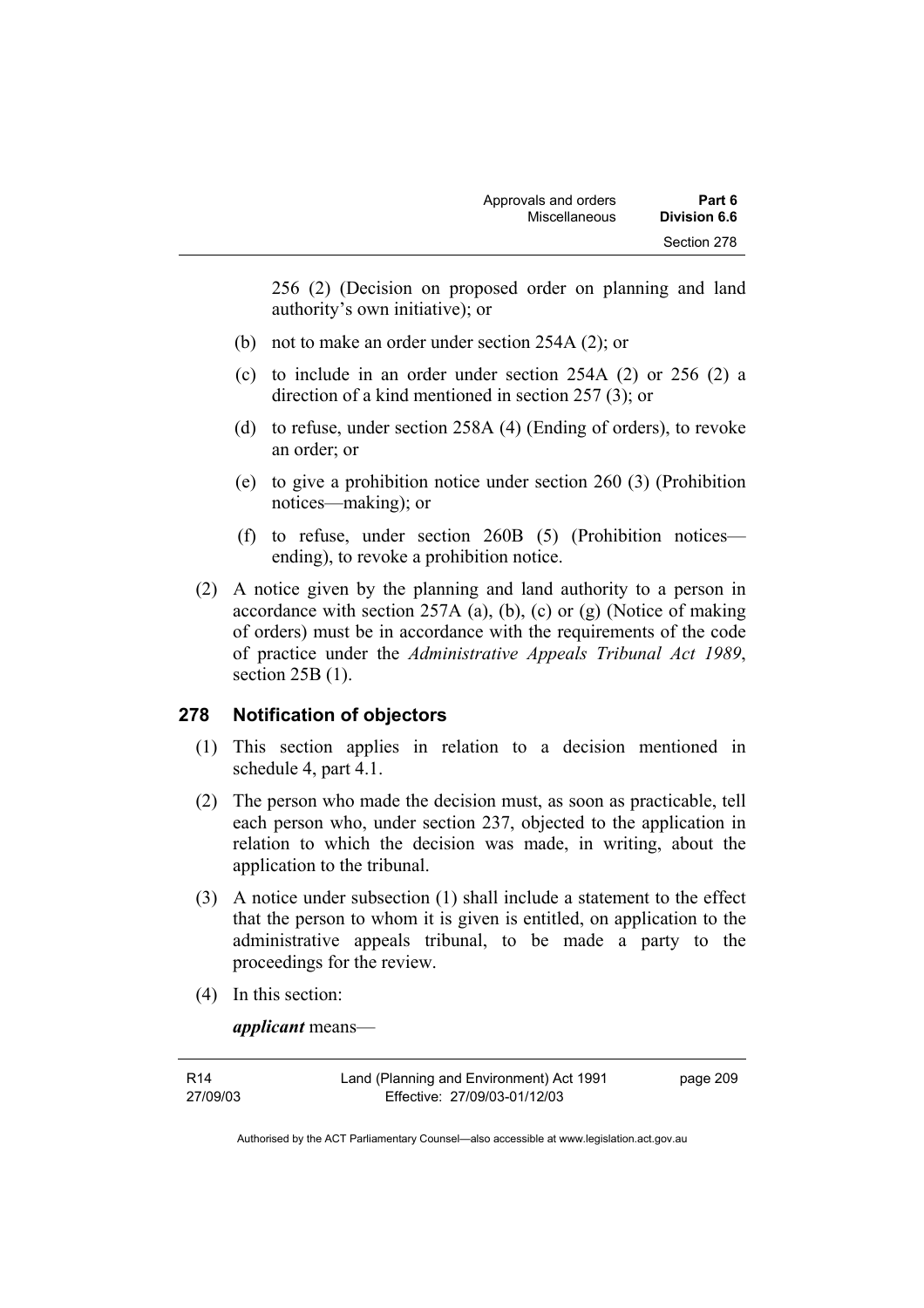| Part 6       | Approvals and orders |  |
|--------------|----------------------|--|
| Division 6.6 | Miscellaneous        |  |
| Section 279  |                      |  |

- (a) for a decision mentioned in schedule 4, part 4.1, items 1 to  $7$ the applicant for the decision; or
- (b) for a decision mentioned in schedule 4, part 4.1 item 8—the person to whom the approval was granted.

## **279 Application for review by objectors—notification to applicants**

- (1) Where an objector makes an application under section 276 for the review of a decision, the objector shall, at the same time, give notice to the person who made the application for approval of the decision in relation to which the objector has applied for review.
- (2) A notice under subsection (1) shall include a statement to the effect that the person to whom it is given is entitled, on application to the administrative appeals tribunal, to be made a party to the proceedings for the review.
- (3) In subsection (1):

*objector* means a person mentioned in section 276 (2).

## **279A Challenge to validity of certain decisions**

- (1) The validity of a decision made by the Minister on an application to which section section 229B (6) applies may not be questioned in any legal proceedings except those commenced within 28 days after the date of the decision.
- (2) In this section:

*legal proceedings* does not include an application to the administrative appeals tribunal.

## **Subdivision 6.6.2 General**

## **282 Regulations**

(1) The regulations may make provision for—

| page 210 | Land (Planning and Environment) Act 1991 | R14      |
|----------|------------------------------------------|----------|
|          | Effective: 27/09/03-01/12/03             | 27/09/03 |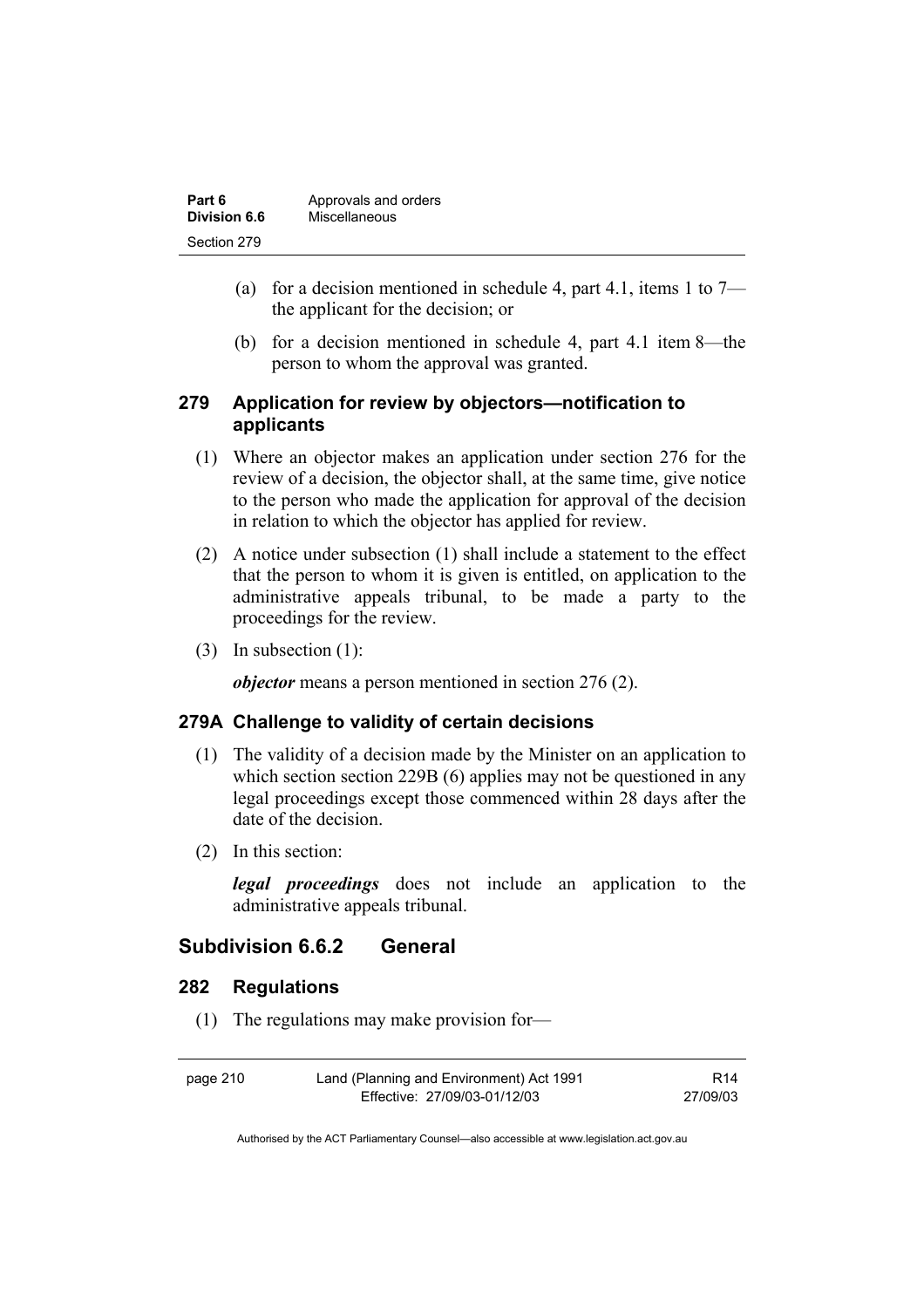| Approvals and orders | Part 6              |
|----------------------|---------------------|
| Miscellaneous        | <b>Division 6.6</b> |
|                      | Section 282         |

- (a) the lodging of applications; and
- (b) the form and conditions of a bond referred to in section 245 (3) (f), including the method of calculating the amount of the bond and the conditions of payment under the bond; and
- (c) the exemption of the Territory or a Territory authority from the requirements of all or any of the provisions of this part; and
- (d) the circumstances, whether generally or in a particular case, in which an exemption under paragraph (c) applies; and
- (da) exempting a development of a kind specified in the regulations, either absolutely or subject to conditions, from the application of this part or any provision of this part; and
- (e) exempting a controlled activity of a kind specified in the regulations, either absolutely or subject to conditions, from the application of this part or any provision of this part; and
- (f) the extension of any period within which action is to be taken by the Minister, the planning and land authority or anyone else, under this part or the regulations.
- (2) The regulations may authorise the Minister to exempt from this part or any provision of this part a development that consists of the erection, fixing or displaying of a sign or advertising material on the land, otherwise than in accordance with a right to do so expressly given by a current licence granted under this Act or a current lease.
- (3) An exemption under a regulation mentioned in subsection (2) is a disallowable instrument.
	- *Note* A disallowable instrument must be notified, and presented to the Legislative Assembly, under the *Legislation Act 2001*.
- (4) An exemption under subsection (1) or (2) that relates to a development mentioned in subsection (2) may be conditional.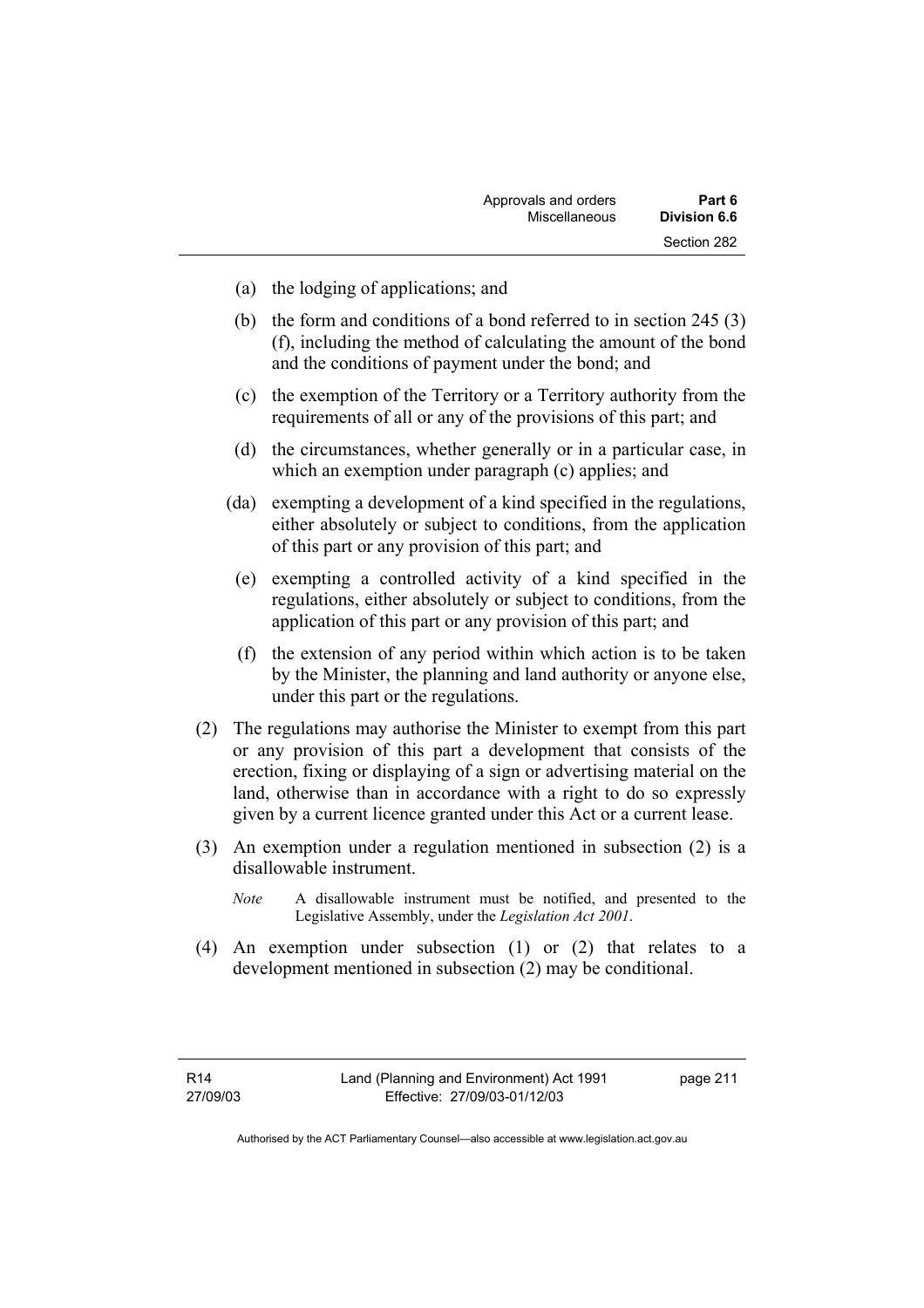#### **Part 7 Administrative appeals**

Section 282A

## **Part 7 Administrative appeals**

#### **282A AAT review of decisions**

- (1) Application may be made to the AAT for review of the following decisions:
	- (a) a decision mentioned in subsection (3) or (4);
	- (b) a decision not to register a place under section 69 (1) (b) or 73 (1) (b);
	- (c) a decision mentioned in schedule 4, part 4.2, column 4.
- (2) A person mentioned in schedule 4, part 4.2, column 2, who makes a decision mentioned in column 4 of the item in which the person is mentioned must give written notice to people whose interests the person believes are affected by the decision.
- (3) If the Environment Minister, under section 125 (5), fixes a maximum price for the sale by a proponent of a copy of a draft environmental impact statement, the Environment Minister must give written notice of the decision to the proponent.
- (4) If the planning and land authority decides to vary a land management agreement under a provision mentioned in section 186C (3), the authority must give written notice of the decision to the other party to the agreement.
- (5) A notice under subsection (2), (3) or (4) must comply with the requirements of the code of practice in force under the *Administrative Appeals Tribunal Act 1989*, section 25B (1).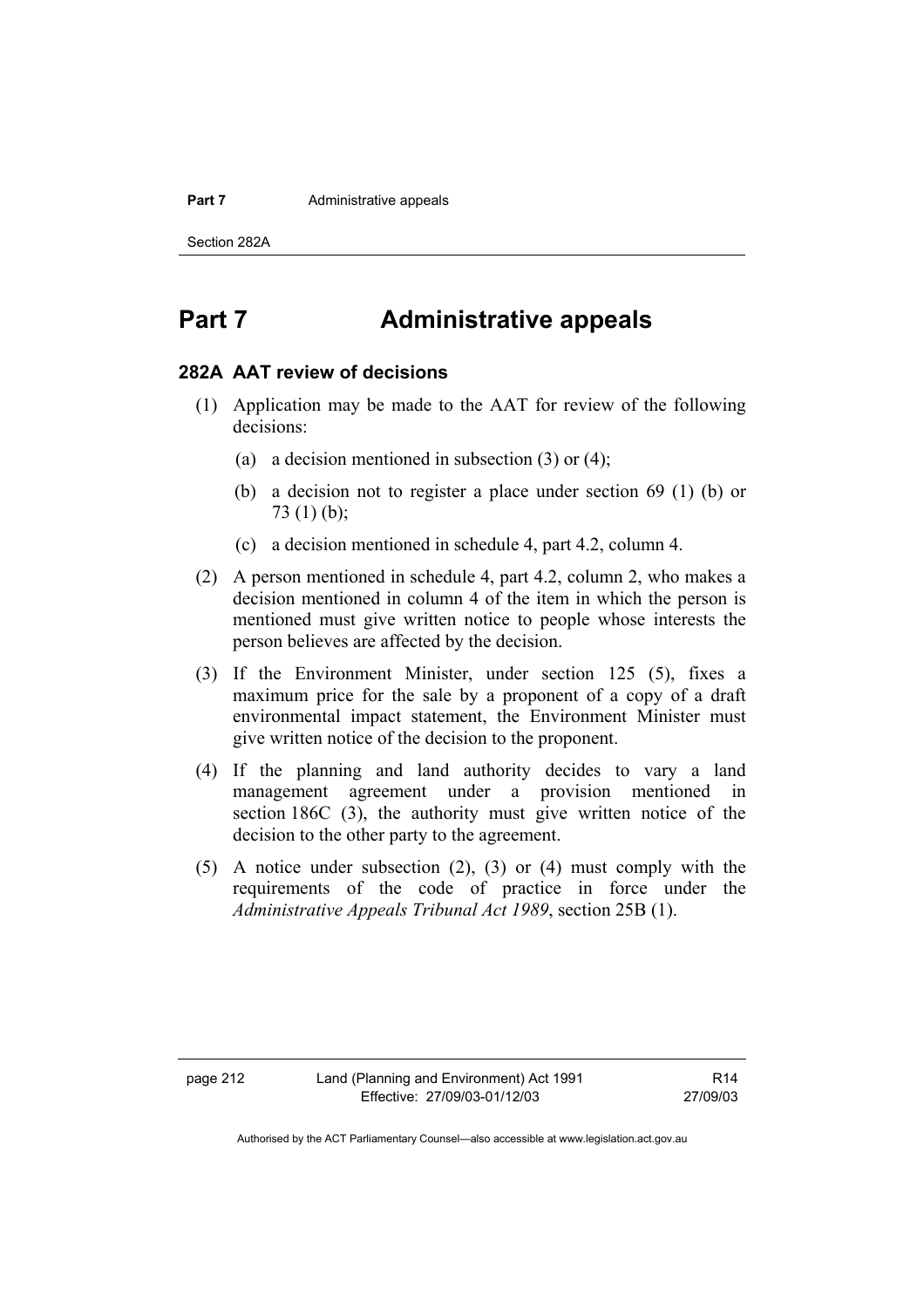## **Part 8 Miscellaneous**

#### **283 Persons authorised to exercise the powers of Executive**

- (1) The Executive may, in writing, authorise anybody to act on its behalf in the exercise of a function under part 2 (Planning) or part 5 (Land administration), other than a function under the following sections:
	- section 163 (4) (Leases to community organisations)
	- section 164 (3) (Special leases)
	- section 167 (1) (Eligibility for certain classes of leases)
	- section 178 (3) (Refund of amount paid for grant of lease).
- (2) Where the exercise of a function by the Executive in accordance with this part is dependent upon the opinion, belief or state of mind of the Executive in relation to a matter and a person has, pursuant to subsection (1), been authorised to exercise that function, the function may be exercised by the person so authorised upon his, her or its opinion, belief or state of mind in relation to the matter.

## **284 Power of administrative appeals tribunal and Supreme Court**

Where a person appeals, or purports to appeal, under this Act—

- (a) to the administrative appeals tribunal; or
- (b) against a determination or decision of the administrative appeals tribunal to the Supreme Court;

and it appears to the tribunal or court, as the case may be—

 (c) that the appeal, or purported appeal, or the decision, or the purported decision, against which the appeal, or purported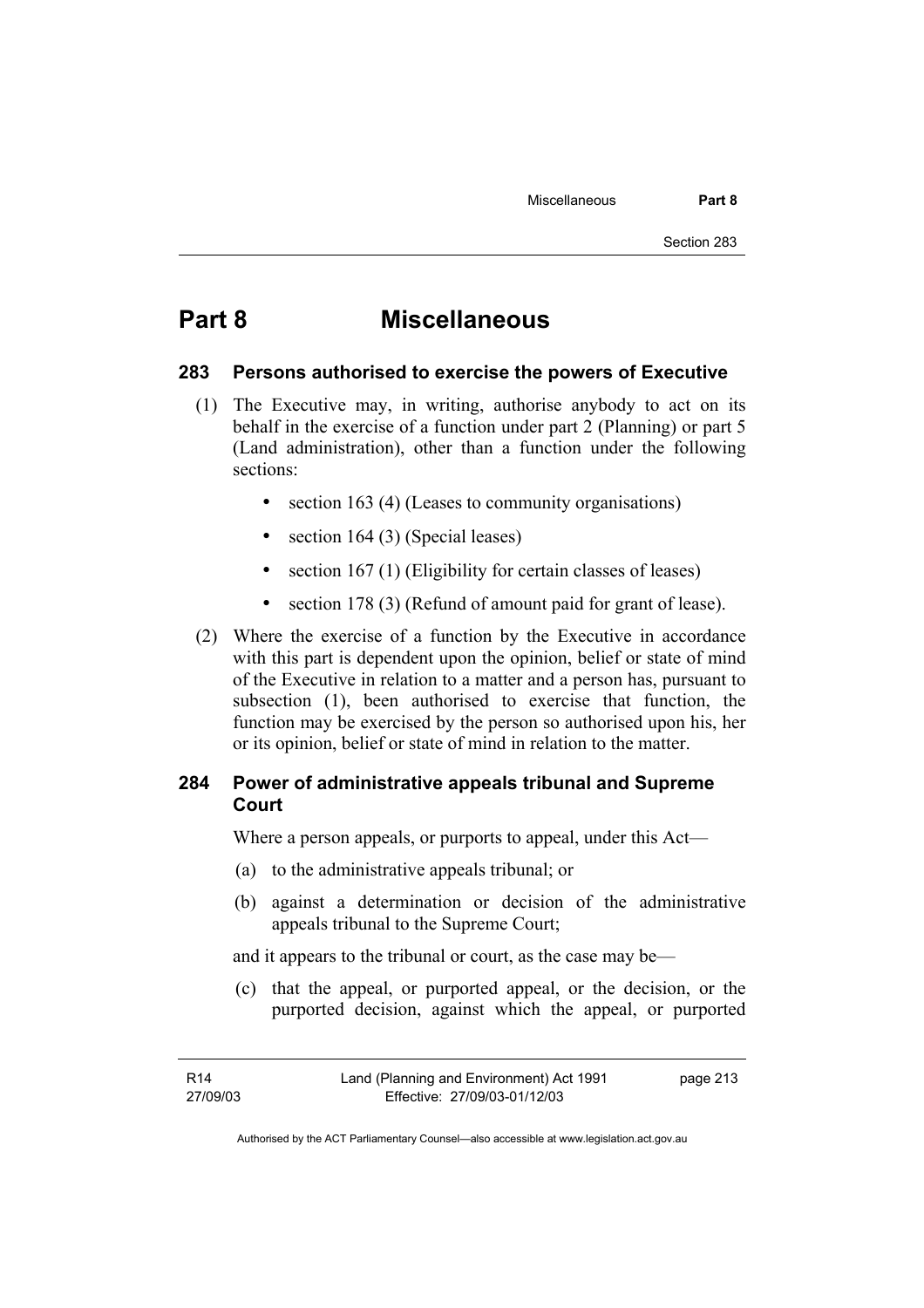#### **Part 8** Miscellaneous

Section 286

appeal, has been brought is affected by a failure to comply with a requirement of this Act; and

 (d) that to exercise the powers conferred by this section would not be unjust or inequitable;

the tribunal or court may order that, subject to any specified conditions, the requirement concerned be dispensed with to the necessary extent.

#### **286 Conduct of directors, servants and agents**

- (1) Where, for a prosecution for an offence against this Act, it is necessary to establish the state of mind of a body corporate or a natural person in relation to particular conduct, it is sufficient to show—
	- (a) that a director, servant or agent of the body, or a servant or agent of the person, had that state of mind; and
	- (b) that the conduct was engaged in by that director, servant or agent within the scope of his or her actual or apparent authority.
- (2) A reference in subsection (1) to the *state of mind* of a body or person includes a reference to—
	- (a) the knowledge, intention, opinion, belief or purpose of the body or person; and
	- (b) the body's or person's reasons for the intention, opinion, belief or purpose.
- (3) Any conduct engaged in on behalf of a body corporate or a natural person by a director, servant or agent of the body, or a servant or agent of the person, within the scope of his or her actual or apparent authority is to be taken, for a prosecution for an offence against this Act, to have been engaged in also by the body or person unless the body or person establishes that reasonable precautions were taken and due diligence was exercised to avoid the conduct.

| page 214 | Land (Planning and Environment) Act 1991 | R <sub>14</sub> |
|----------|------------------------------------------|-----------------|
|          | Effective: 27/09/03-01/12/03             | 27/09/03        |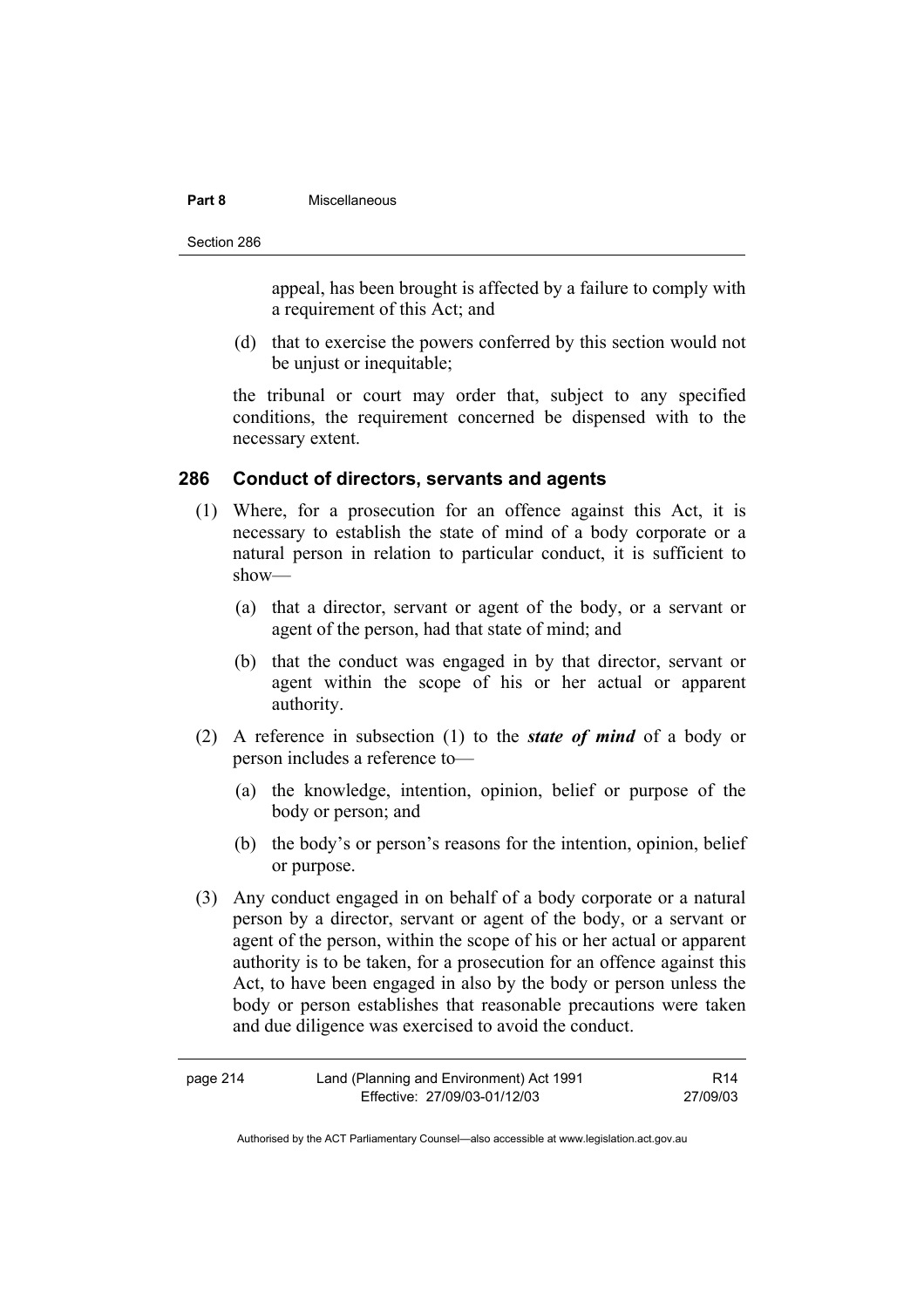- (4) Where—
	- (a) a natural person is convicted of an offence against this Act; and
	- (b) the person would not have been convicted of the offence if subsections (1) and (3) had not been enacted:

the person is not liable to be punished by imprisonment for that offence.

- (5) A reference in this section to a *director* of a body corporate includes a reference to a member of a body corporate incorporated for a public purpose by a law of the Territory, the Commonwealth, a State or another Territory.
- (6) A reference in this section to *engaging* in conduct includes a reference to failing or refusing to engage in conduct.

#### **287 Determination of fees**

- (1) The Minister may, in writing, determine fees for this Act.
	- *Note* The *Legislation Act 2001* contains provisions about the making of determinations and regulations relating to fees (see pt 6.3).
- (2) A determination is a disallowable instrument.
	- *Note* A disallowable instrument must be notified, and presented to the Legislative Assembly, under the *Legislation Act 2001*.

#### **287A Approved forms**

- (1) The Minister may, in writing, approve forms for section 186C (Land management agreements).
- (2) The planning and land authority may approve forms for any other provision of this Act.
- (3) If a form is approved for a particular purpose, the form must be used for that purpose.

*Note* For other provisions about forms, see *Legislation Act 2001*, s 255.

| R14      | Land (Planning and Environment) Act 1991 | page 215 |
|----------|------------------------------------------|----------|
| 27/09/03 | Effective: 27/09/03-01/12/03             |          |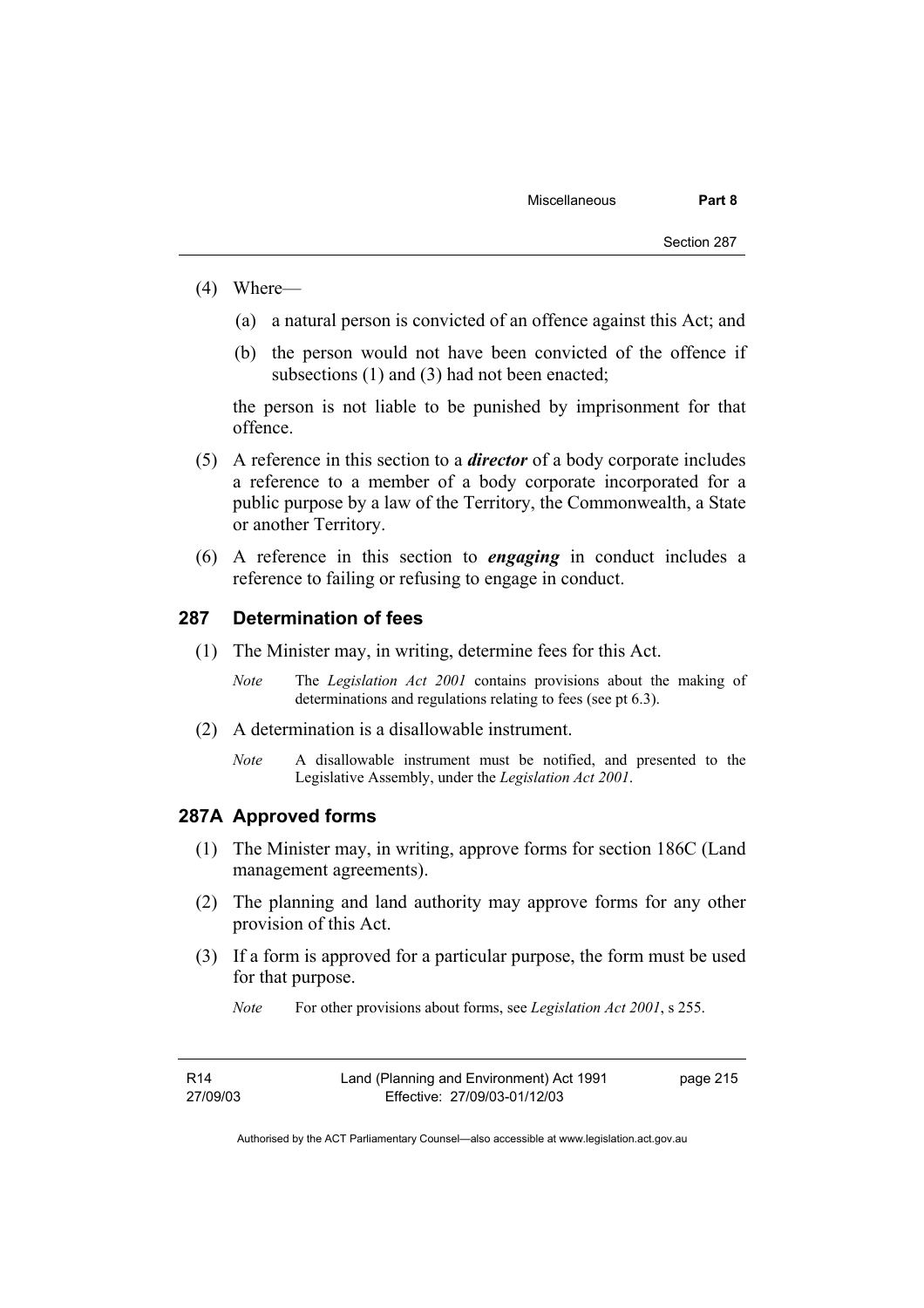#### **Part 8** Miscellaneous

Section 288

- (4) A form approved for section 186C is a disallowable instrument.
	- *Note* A disallowable instrument must be notified, and presented to the Legislative Assembly, under the *Legislation Act 2001*.
- (5) A form approved for any other provision is a notifiable instrument.
	- *Note* A notifiable instrument must be notified under the *Legislation Act 2001*.

## **288 Regulation-making power**

- (1) The Executive may make regulations for this Act.
	- *Note* Regulations must be notified, and presented to the Legislative Assembly, under the *Legislation Act 2001*.
- (2) The regulations may prescribe offences for contraventions of the regulations and prescribe maximum penalties of not more than 10 penalty units for offences against the regulations.

page 216 Land (Planning and Environment) Act 1991 Effective: 27/09/03-01/12/03

R14 27/09/03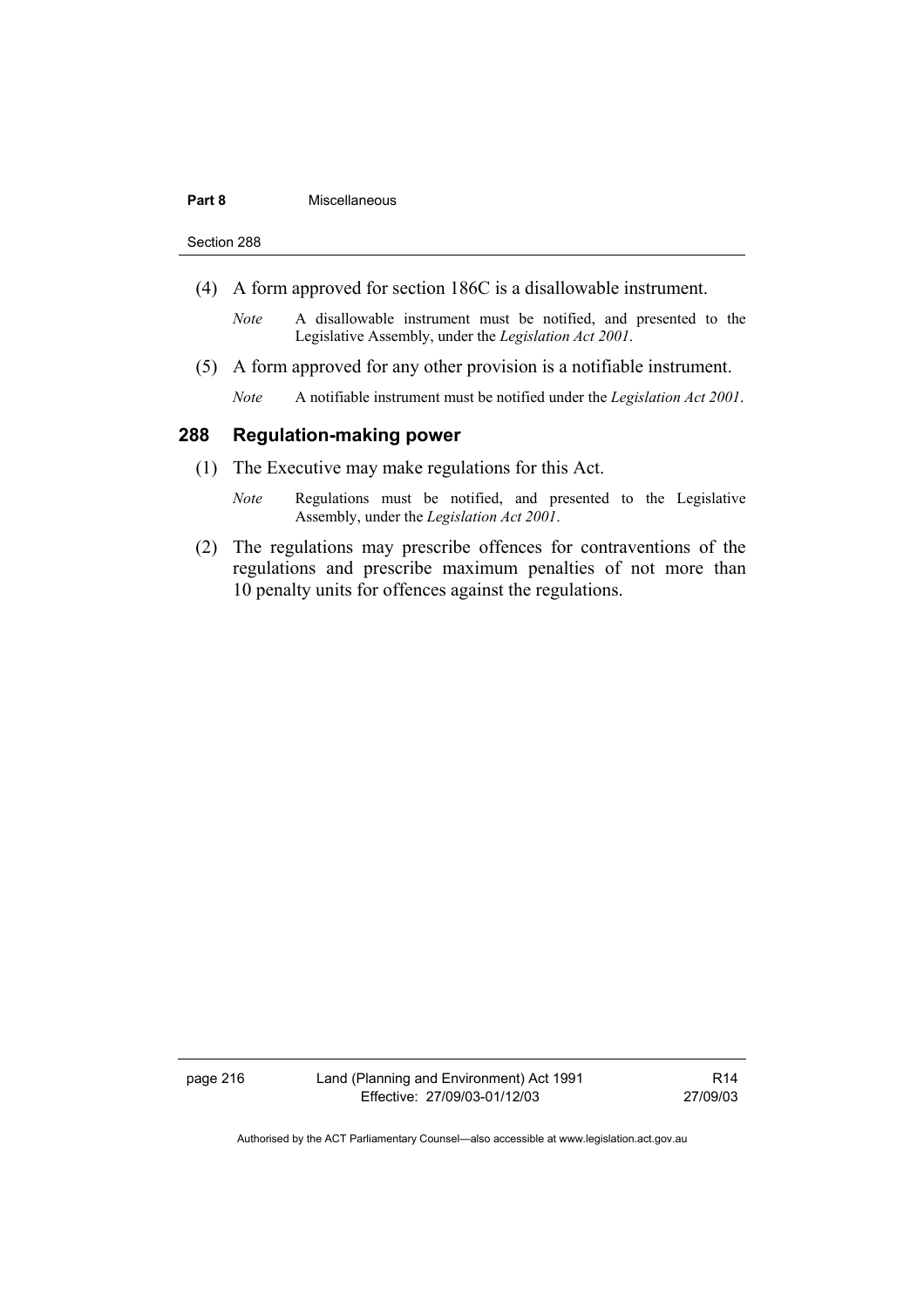## **Part 9 Transitional**

#### **289 Status of leases and licences**

- (1) Subject to section 290, a lease or licence granted or continued, or purported to have been granted or continued, under a repealed Act and in force immediately before 2 April 1992 is taken, on and after that day, to have been granted under this Act.
- (2) In this section:

*repealed Act* means any of the following Acts:

- (a) the *Leases Act 1918* No 2;
- (b) the *Leases (Special Purposes) Act 1925* No 11;
- (c) the *City Area Leases Act 1936* No 31.

## **290 Continued application of certain repealed Acts and provisions**

- (1) Despite the repeal of the *Australian National University (Leases) Act 1967*, that Act continues to apply in relation to a lease granted under, or continued in force by, that Act and in force immediately before 2 April 1992.
- (2) Despite the repeal of the *Canberra College of Advanced Education (Leases) Act 1977* and subject to subsection (3), that Act continues to apply in relation to a lease granted under that Act and in force immediately before 2 April 1992.
- (3) For subsection (2), the *Canberra College of Advanced Education (Leases) Act 1977*, section 5 is taken to apply as if that section had been amended by omitting 'in perpetuity'.
- (4) Despite the repeal of the *Church Lands Leases Act 1924*, sections 5, 6, 8 and 10 of that Act continue to apply in relation to a lease

| R14      | Land (Planning and Environment) Act 1991 | page 217 |
|----------|------------------------------------------|----------|
| 27/09/03 | Effective: 27/09/03-01/12/03             |          |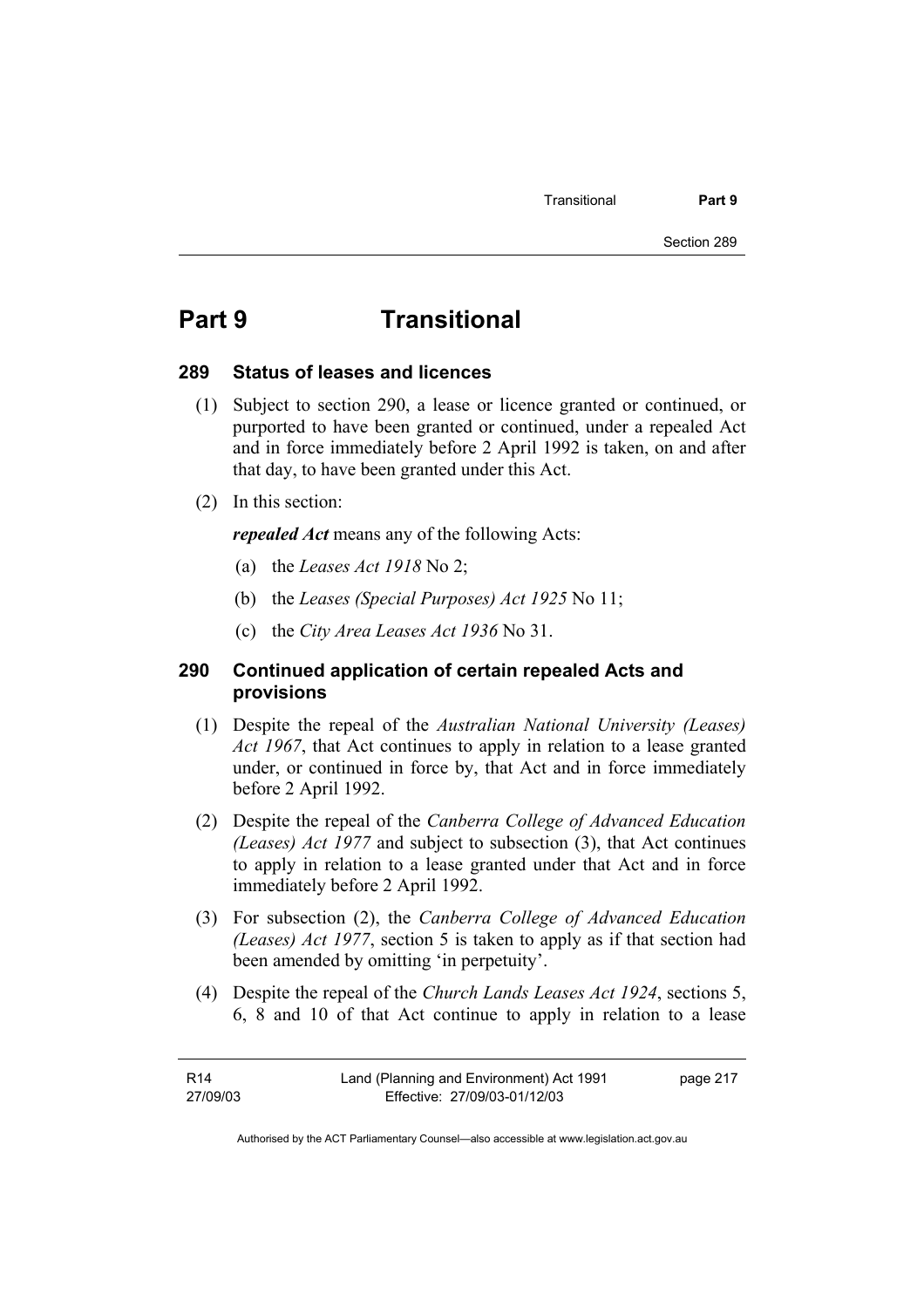#### **Part 9 Transitional**

Section 290

granted under that Act and in force immediately before 2 April 1992.

- (5) In a continuing lease, a reference to *improvements* is a reference to improvements other than improvements by way of clearing, draining, grading, filling, excavating or levelling made by the Territory or the Commonwealth or the cost of which the Territory or the Commonwealth has paid.
- (6) Despite the repeal of the *City Area Leases Act 1936*, the following sections of that Act continue to apply:
	- (a) so far as the section relates to a continuing lease in which provision is made for the land comprised in the lease to be used for a purpose specified in section 8A (1) of that Act section 8A;
	- (b) so far as the section relates to a variation of a continuing lease in respect of which notice under section 18A of that Act was given before the commencement day—section 18B;
	- (c) so far as the section relates to a continuing lease in respect of which notice under the section was given before the commencement day—section 22;
	- (d) so far as the section relates to a continuing lease specified in section 28A (1) of that Act—section 28A;
	- (e) so far as the section relates to a continuing lease specified in section 28DA (1) of that Act—section 28DA;
	- (f) so far as the section relates to a sublease specified in section 30A (2) of that Act and in force immediately before 2 April 1992—section 30A.
- (7) Despite the repeal of the *Leases (Special Purposes) Act 1925*, sections 5AC, 5AD, 5A and 5B of that Act continue to apply in relation to a lease of Territory Land—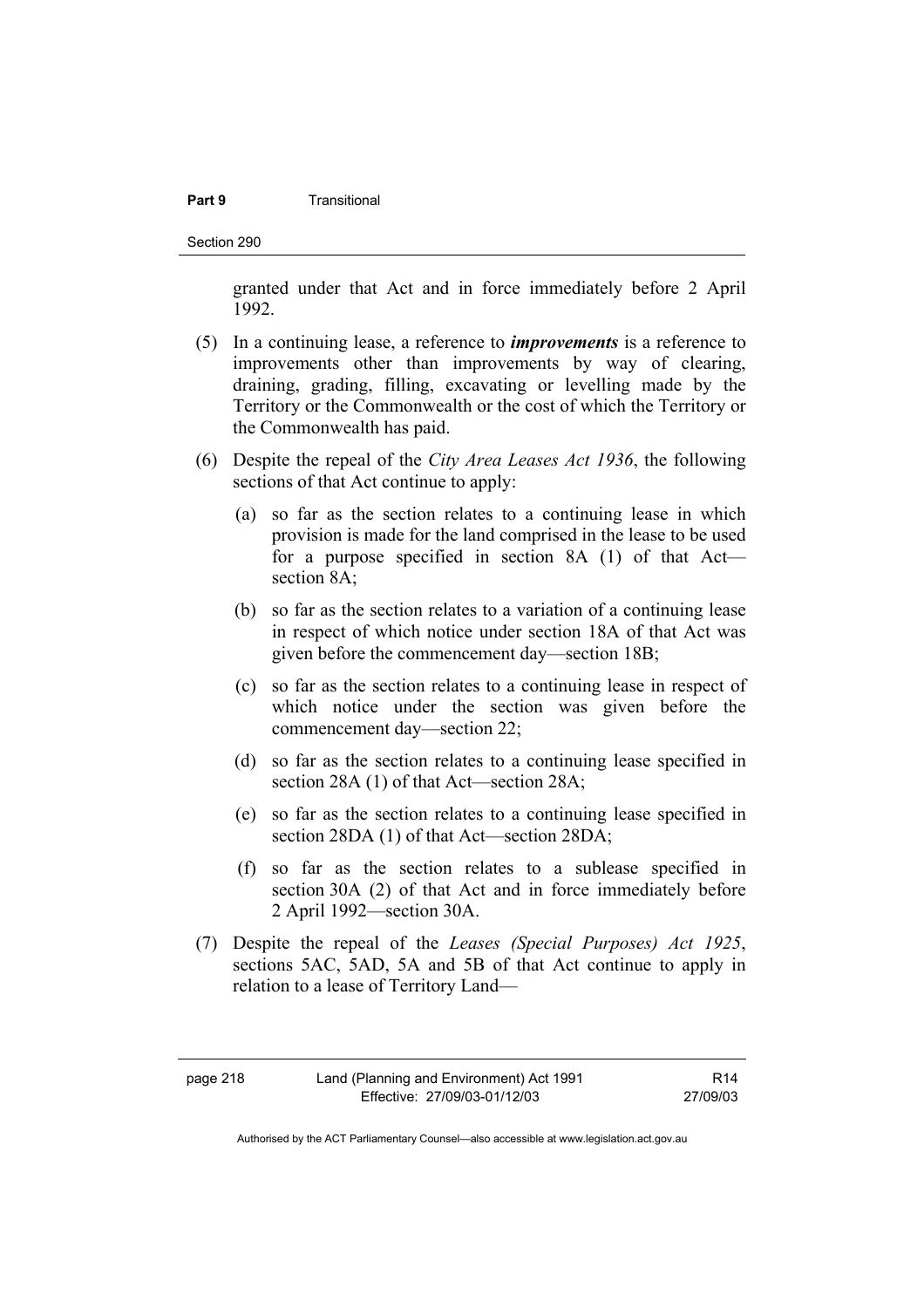- (a) granted under subsection 3 (2) of that Act as in force immediately before 11 May 1989; and
- (b) in force immediately before 2 April 1992.
- (8) Despite the repeal of the *Leases (Special Purposes) Act 1925*, section 5BA (6) of that Act continues to apply in relation to a lease granted under that Act and in force immediately before 2 April 1992.
- (9) In this section:

*continuing lease* means a lease granted or continued, or purported to have been granted or continued, under the *City Area Leases Act 1936* and to which section 289 of this Act applies.

## **291 Conversion of Commonwealth leases**

- (1) This section applies if—
	- (a) a declaration under the *Australian Capital Territory (Planning and Land Management) Act 1988* (Cwlth), section 27 (1) has been rescinded, revoked, amended or varied and as a consequence land that had been national land has ceased to be national land; and
	- (b) a lease had been granted under a prescribed law over all or part of that land and the lease was in force immediately before the rescission, revocation, amendment or variation of the declaration.
- (2) The lease is taken to have been granted under this Act from the day of the rescission, revocation, amendment or variation of the declaration.
- (3) In this section:

*prescribed law* means any of the following laws:

(a) the *Leases Ordinance 1918*;

R14 27/09/03 page 219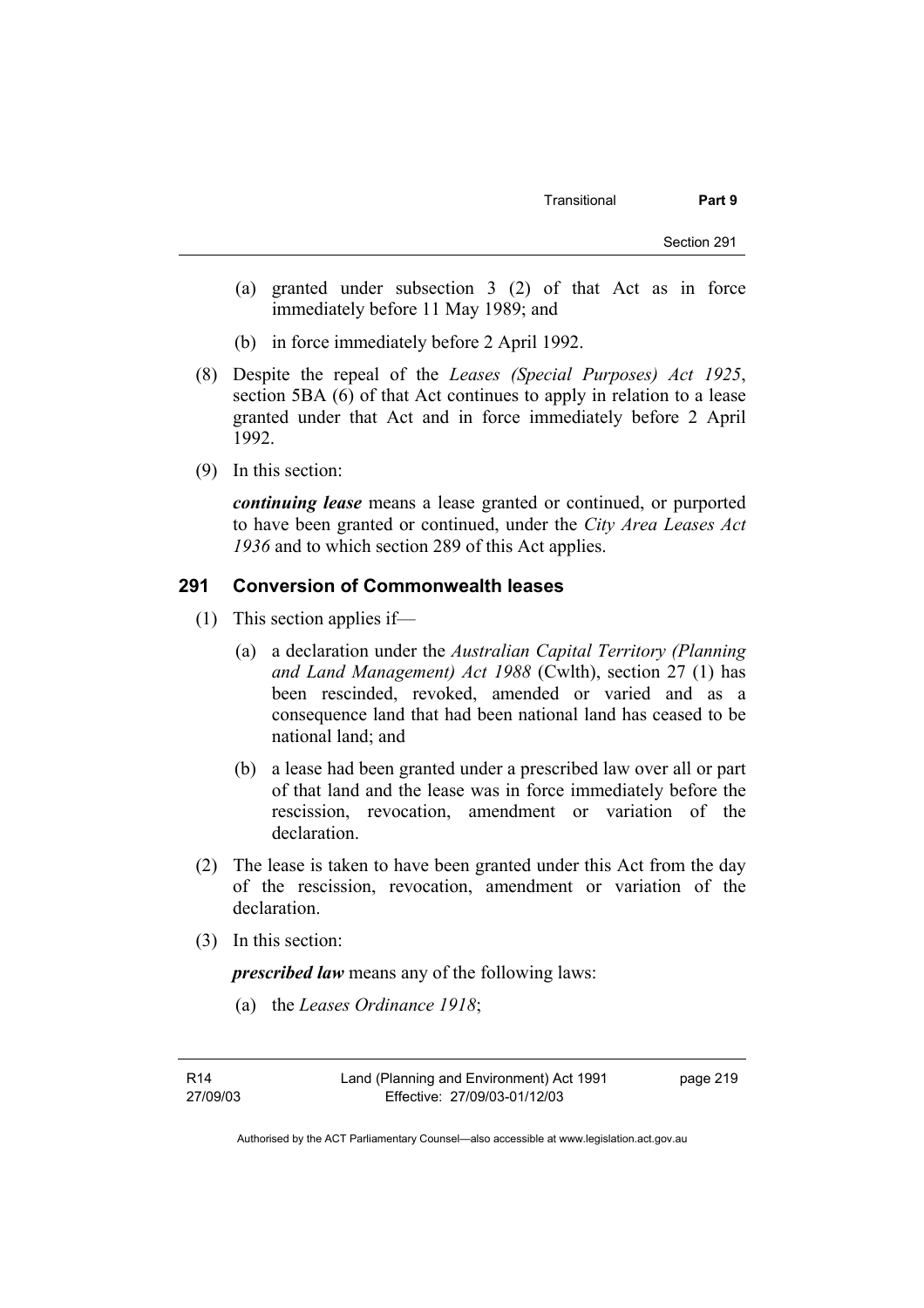#### **Part 9 Transitional**

- (b) the *Leases (Special Purposes) Ordinance 1925*;
- (c) the *City Area Leases Ordinance 1936*;
- (d) the provisions of a law mentioned in paragraph  $(a)$ ,  $(b)$  or  $(c)$  as in effect under the *National Land Ordinance 1989*.
- (4) This section (as in force on the commencement of this subsection) applies to a recision, revocation, amendment or variation of a declaration mentioned in subsection (1)—
	- (a) that happens after the commencement of this subsection; or
	- (b) that happened on or after 21 December 2000 and before the commencement of this subsection.
- (5) Subsection (4) and this subsection expire 3 months after the day of commencement of this subsection.

### **292 Consent under City Area Leases Ordinance 1936—s 28**

- (1) This section applies if a lessee has obtained the consent of the Minister under the *City Area Leases Ordinance 1936*, section 28 as in force at any time before 19 December 1973 to the assignment or transfer of a lease or an interest in the lease, either at law or in equity.
- (2) For section 180 (1) (Transfer of land subject to building and development provision), the consent is taken to be a consent under this Act, section 180 (2).
- (3) This section expires 1 year after it commences.
- (4) Subsections (1) and (2) are declared to be provisions to which the *Legislation Act 2001*, section 88 (Repeal does not end transitional or validating effect etc) applies.

### **293 Proceedings and evidence**

(1) This section applies if—

page 220 Land (Planning and Environment) Act 1991 Effective: 27/09/03-01/12/03

R14 27/09/03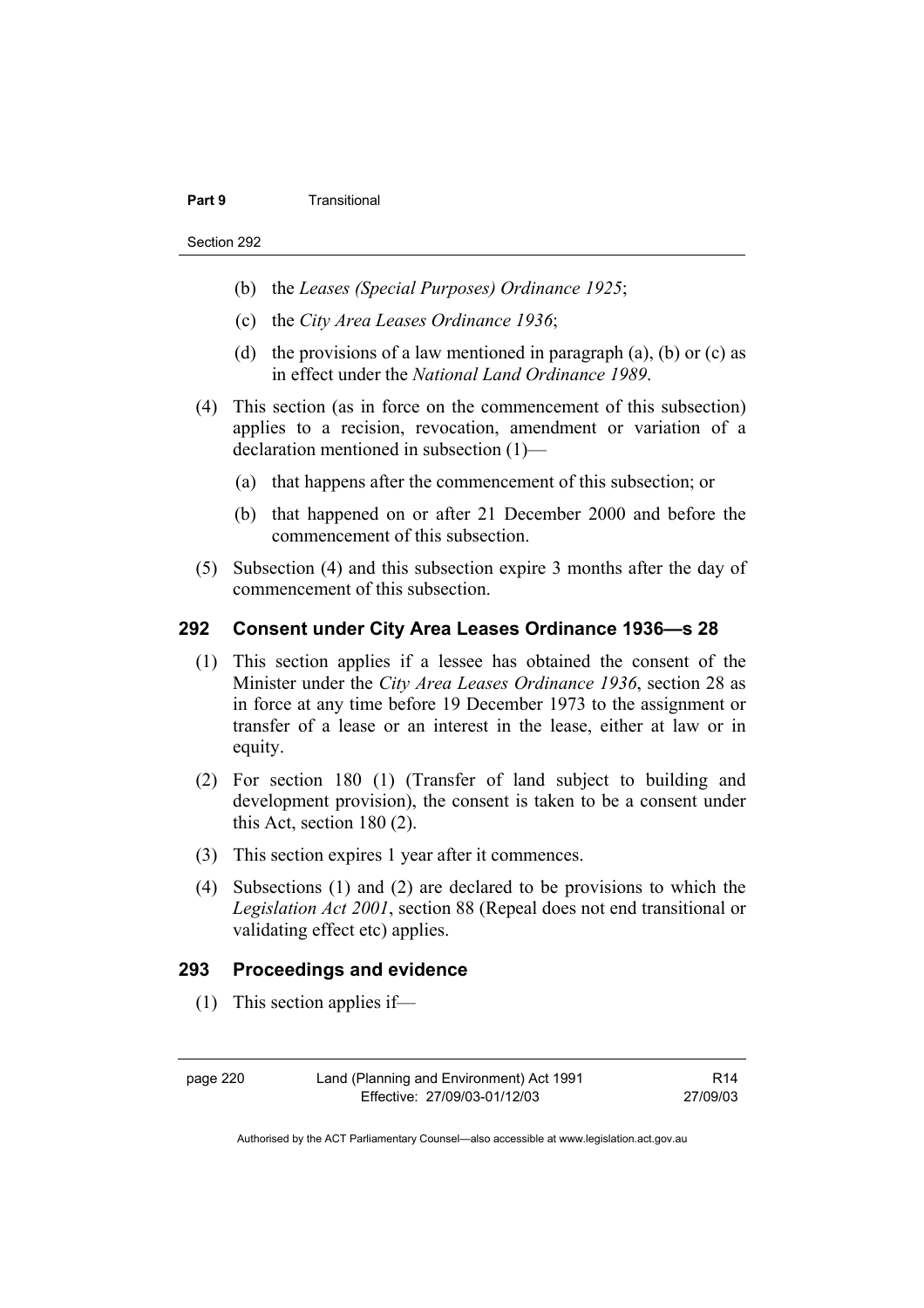- (a) a provision of this Act, as in force immediately before the commencement of this section, expressly authorised or required the commissioner to do something; and
- (b) after the commencement of this section, the thing may be done by another entity (the *substituted entity*).
- (2) For a proceeding begun in relation to the thing before the commencement of this section and to which the commissioner is a party, the substituted entity is substituted as a party.
- (3) A proceeding for a cause of action in relation to the thing may be brought against the substituted entity if, before the commencement of this section —
	- (a) the cause of action had accrued against the commissioner; and
	- (b) a proceeding had not begun in relation to the cause of action; and
	- (c) the limitation period for the cause of action had not ended.
- (4) The *Limitation Act 1985,* part 3 (Postponement of bar) applies to the beginning of a proceeding that may be brought by or against the substituted entity under this section as if the cause of action had been accrued by, or had accrued against, the entity.
- (5) The court or other entity in which, or before which, a proceeding may be or has been begun or continued under this section may give directions about the proceeding.
- (6) Any evidence that, apart from the abolition of the position of commissioner, would have been admissible for or against the commissioner is admissible for or against the substituted entity.
- (7) An order made in a proceeding by or against the commissioner before the commencement of this section may, after the commencement, be enforced by or against the substituted entity.
- (8) In this section: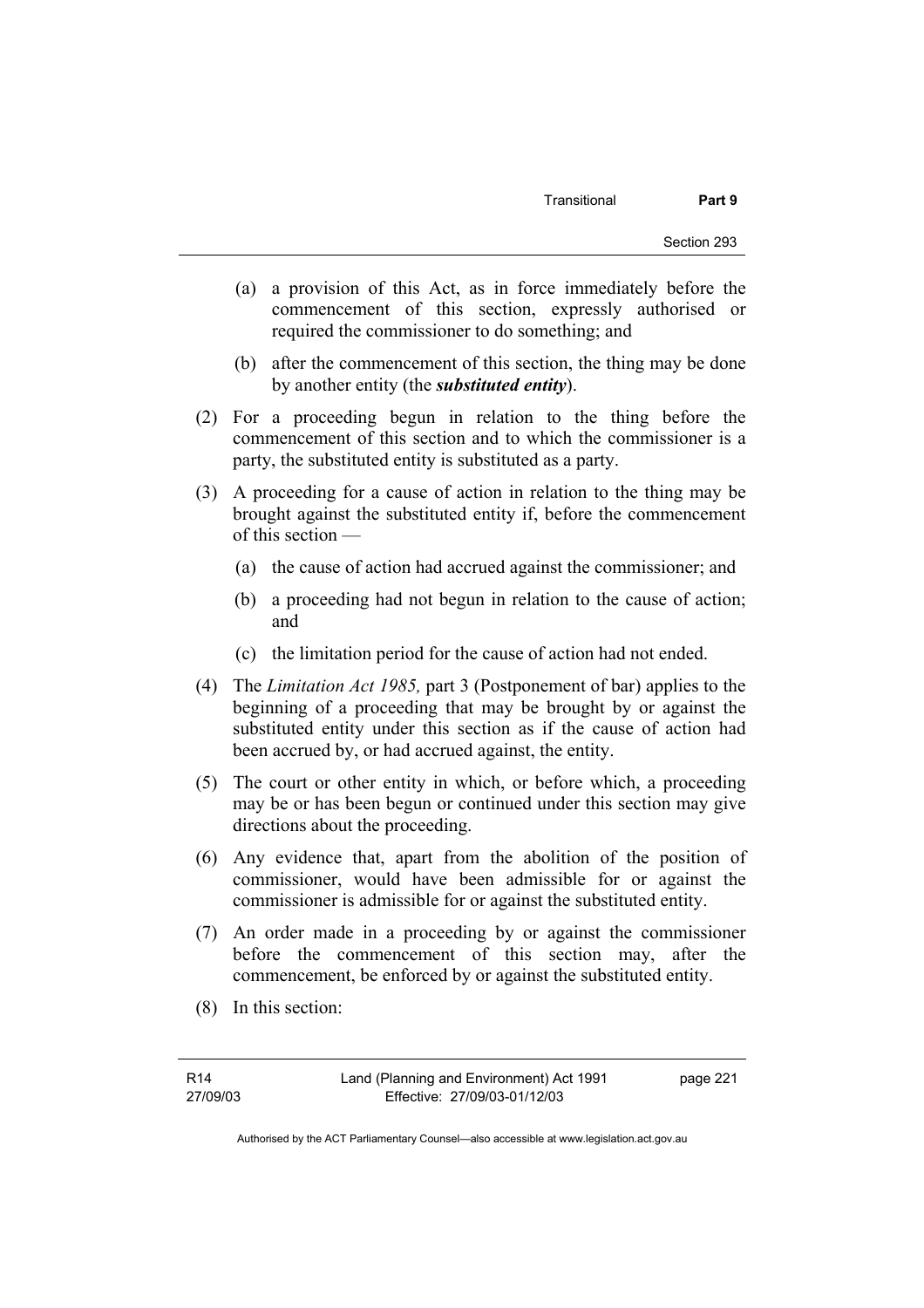## **Part 9 Transitional**

#### Section 293

*commissioner* means the commissioner under this Act as in force immediately before the commencement of this section.

*proceeding* means a civil or administrative proceeding, and includes a proceeding by way of appeal or review (including review under the *Ombudsman Act 1989*).

(9) This section expires 1 year after the day it commences.

page 222 Land (Planning and Environment) Act 1991 Effective: 27/09/03-01/12/03

R14 27/09/03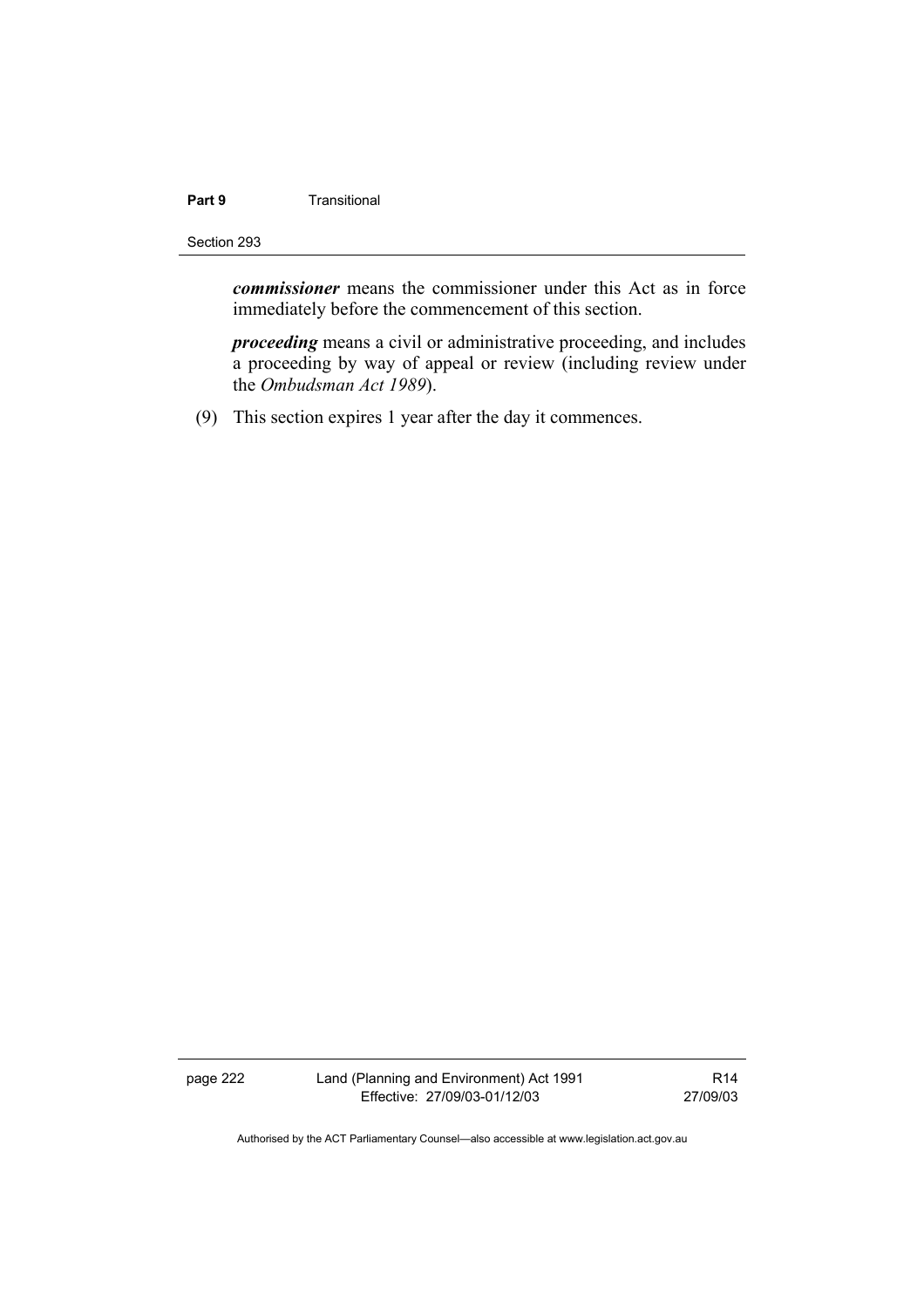# **Schedule 1 Management objectives for public land**

(see s 195)

| column 1                    | column <sub>2</sub>                                                      |                | column 3                                                                                                                                                                                                                 |
|-----------------------------|--------------------------------------------------------------------------|----------------|--------------------------------------------------------------------------------------------------------------------------------------------------------------------------------------------------------------------------|
| item                        | reserve                                                                  |                | management objectives                                                                                                                                                                                                    |
| 1                           | wilderness area                                                          | 1              | to conserve the natural<br>environment in a manner<br>ensuring that disturbance to<br>that environment is minimal                                                                                                        |
|                             |                                                                          | $\overline{2}$ | to provide for the use of the<br>area (other than by vehicles<br>or other mechanised<br>equipment) for recreation by<br>limited numbers of people,<br>so as to ensure that<br>opportunities for solitude are<br>provided |
| $\overline{2}$              | national park                                                            | 1              | to conserve the natural<br>environment                                                                                                                                                                                   |
|                             |                                                                          | 2              | to provide for public use of<br>the area for recreation,<br>education and research                                                                                                                                       |
| 3                           | nature reserve                                                           | 1              | to conserve the natural<br>environment                                                                                                                                                                                   |
|                             |                                                                          | $\overline{2}$ | to provide for public use of<br>the area for recreation,<br>education and research                                                                                                                                       |
| $\overline{4}$              | special purpose reserve                                                  | 1              | to provide for public and<br>community use of the area<br>for recreation and education                                                                                                                                   |
| R <sub>14</sub><br>27/09/03 | Land (Planning and Environment) Act 1991<br>Effective: 27/09/03-01/12/03 |                | page 223                                                                                                                                                                                                                 |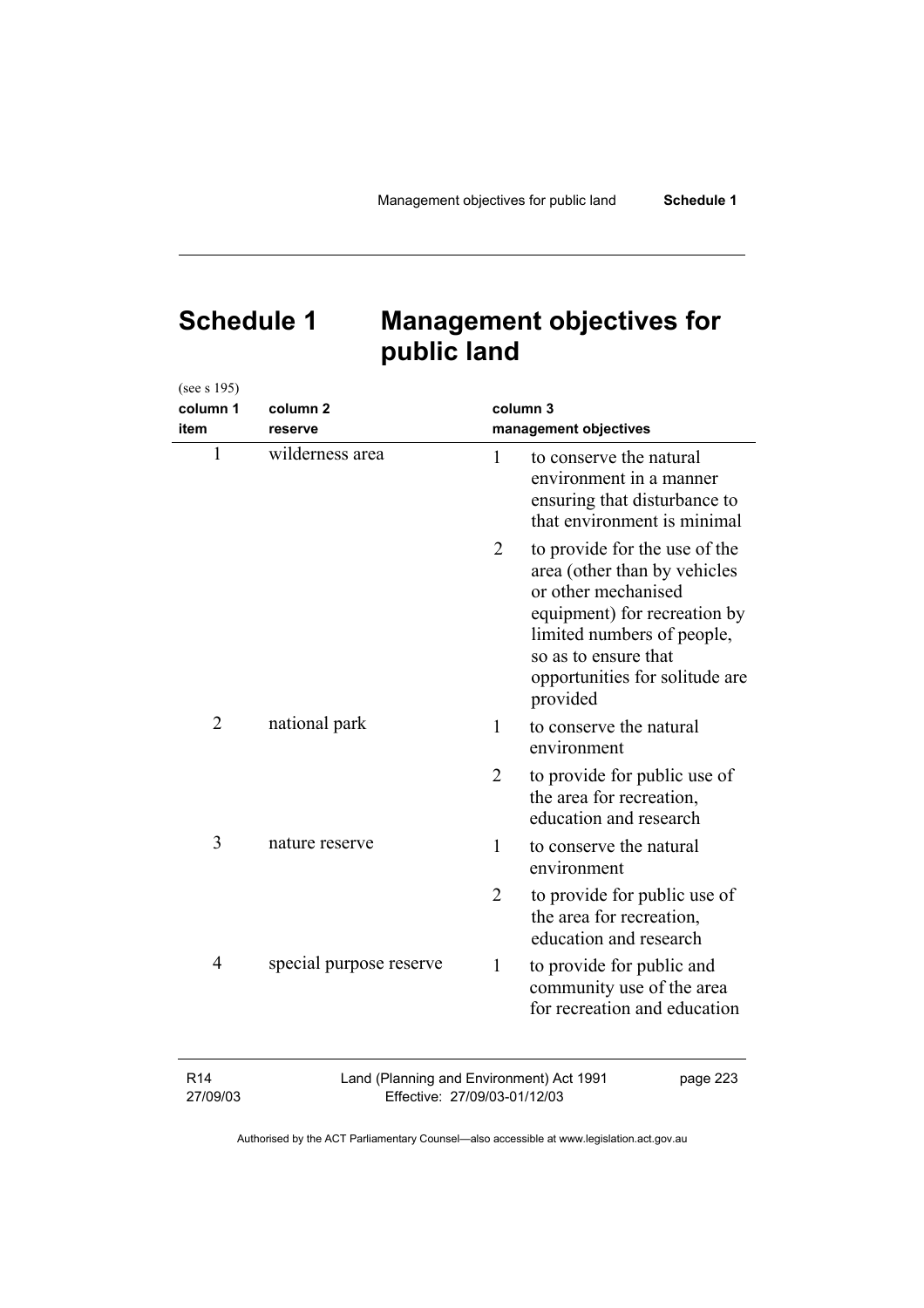## **Schedule 1** Management objectives for public land

| column 1<br>item | column <sub>2</sub><br>reserve |                | column 3<br>management objectives                                                                                       |
|------------------|--------------------------------|----------------|-------------------------------------------------------------------------------------------------------------------------|
| 5                | cemetery or burial ground      | 1              | to provide for the interment<br>or cremation of human<br>remains and the interment of<br>the ashes of human remains     |
| 6                | sport and recreation reserve   | 1              | to provide for public and<br>community use of the area<br>for sport and recreation                                      |
| 7                | urban open space               | 1              | to provide for public and<br>community use of the area                                                                  |
|                  |                                | $\overline{2}$ | to develop the area for public<br>and community use                                                                     |
| 8                | lake                           | 1              | to prevent and control floods<br>by providing a reservoir to<br>receive flows from rivers,<br>creeks and urban run-offs |
|                  |                                | 2              | to prevent and control<br>pollution of waterways                                                                        |
|                  |                                | 3              | to provide for public use of<br>the lake for recreation                                                                 |
|                  |                                | 4              | to provide a habitat for fauna<br>and flora                                                                             |

page 224 Land (Planning and Environment) Act 1991 Effective: 27/09/03-01/12/03

R14 27/09/03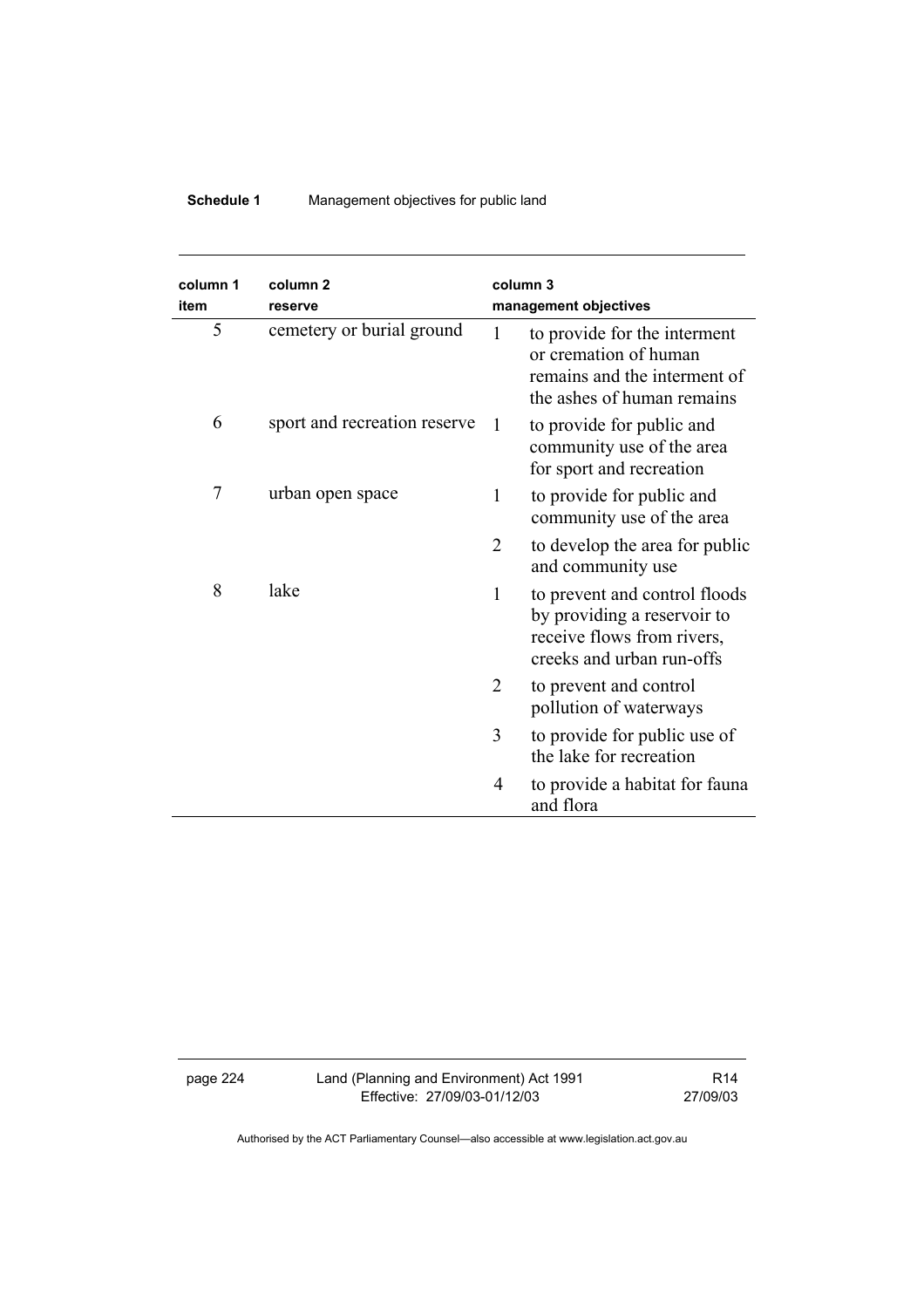# **Schedule 2 Criteria for assessment of heritage significance of places**

(see s 56)

- 1 Under the *Land (Planning and Environment) Act 1991*, section 56 the criteria for the assessment of the heritage significance of places are:
	- (a) a place which demonstrates a high degree of technical, creative achievement, or both by showing qualities of innovation or departure or representing a new achievement of its time; or
	- (b) a place which exhibits outstanding design or aesthetic qualities valued by the community or a cultural group; or
	- (c) a place which demonstrates a distinctive way of life, taste, tradition, religion, land use, custom, process, design or function which is no longer practised, is in danger or being lost, or is of exceptional interest; or
	- (d) a place which is highly valued by the community or a cultural group for reasons of strong or special religious, spiritual, cultural, educational or social associations; or
	- (e) a place which is the only know or only comparatively intact example of its type; or
	- (f) a place which is a notable example of a class of natural or cultural places or landscapes and which demonstrates the principal characteristics of that class; or
	- (g) a place which has strong or special associations with person, group, event, development or cultural phase which played a significant part in local or national history; or

page 225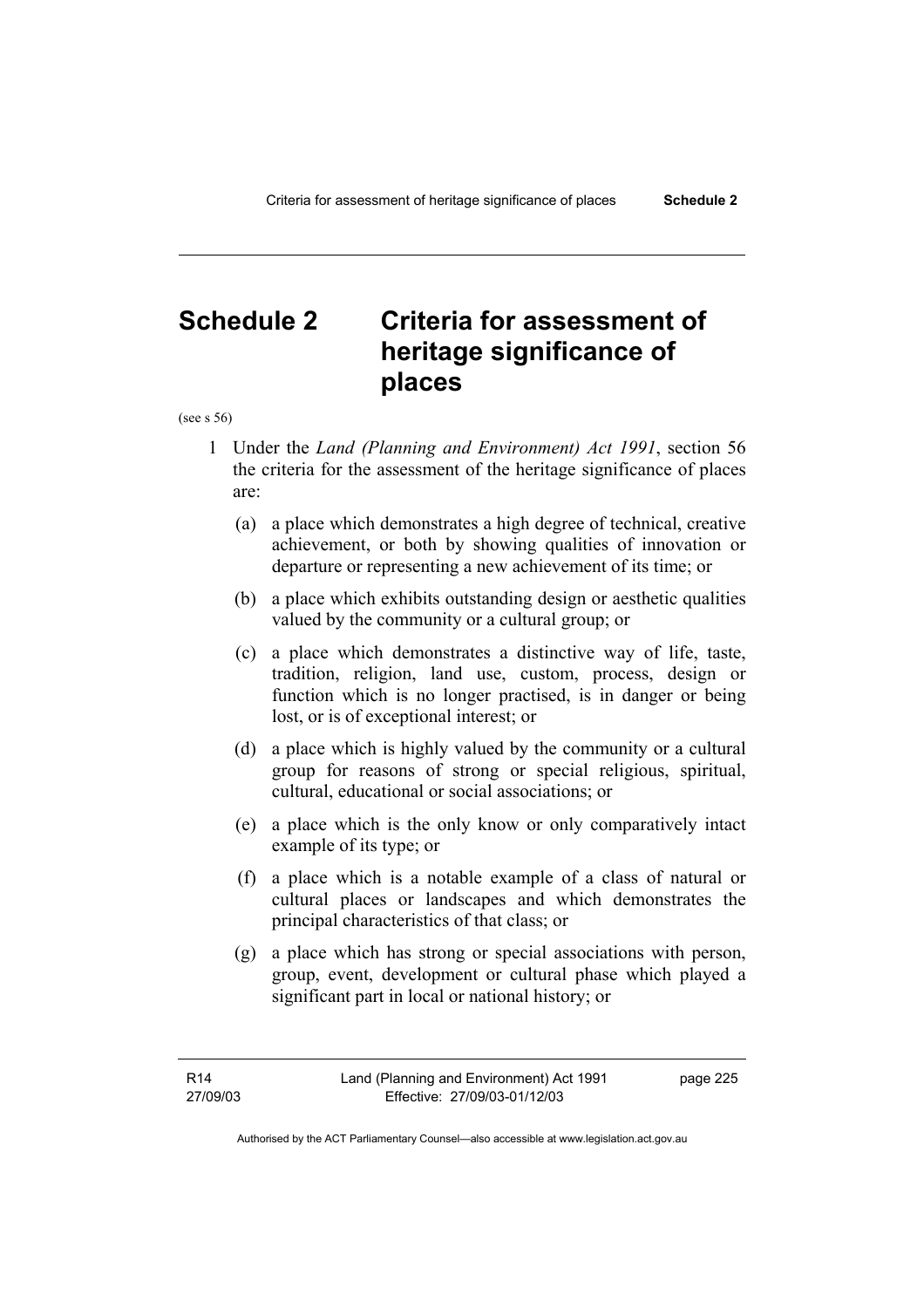- (h) a place which represents the evolution of a natural landscape, including significant geological features, landforms, biota or natural processes; or
- (i) a place which is a significant habitat or locality for the life cycle of native species; for rare, endangered or uncommon species, for species at the limits of their natural range, or for district occurrences of species; or
- (j) a place which exhibits unusual richness, diversity or significant transitions of flora, fauna or natural landscapes and their elements; or
- (k) a place which demonstrates a likelihood of providing information which will contribute significantly to a wider understanding of natural or cultural history, by virtue of its use as a research site, teaching site, type locality or benchmark site.

page 226 Land (Planning and Environment) Act 1991 Effective: 27/09/03-01/12/03

R14 27/09/03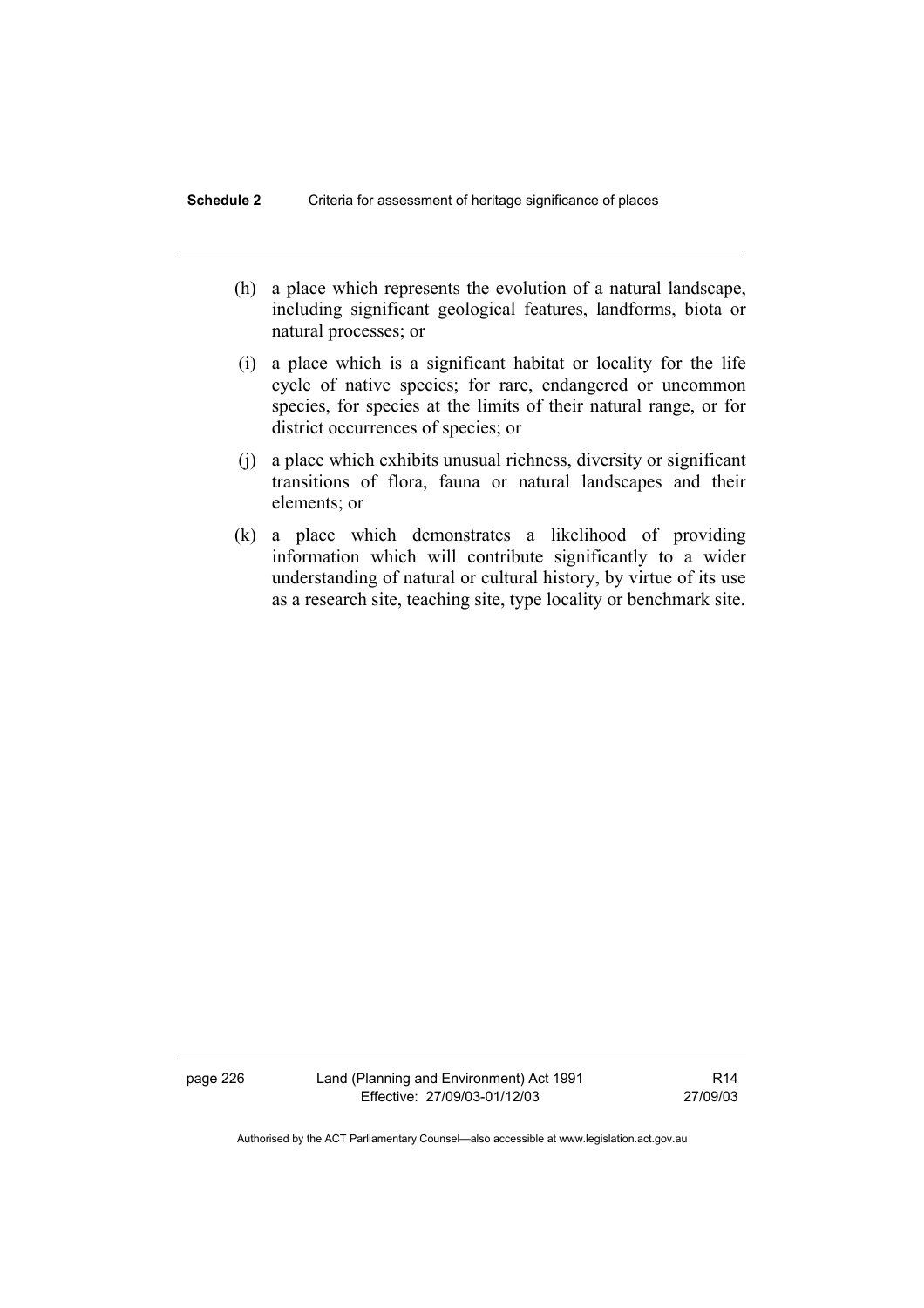# **Schedule 3 Content of preliminary assessments**

(see s 115)

- **1** The following format is to be used for a preliminary assessment required under section 115.
	- 1. **General Information**
	- 1.1 **Name and address of proponent** This is to include the details of any ACT government authority or agency.
	- 1.2 **Details of the contact** This is to include the contact officer within any ACT government authority or agency.
	- 1.3 **Status of the project** Advise the current position on the planning of the project, studies commenced or planned and the proposed targets for planning, development or construction.

### 1.4 **Location of the project**

- (a) project site description sufficient for precise location on a map or a map included to show the exact site location;
- (b) information on possible future extensions.

## 1.5 **Description of the project**

- (a) the type and form of the project including supporting developments including those not the responsibility of the proponent;
- (b) the purpose and need for the project, intended utilisation and operation of the facilities;
- (c) the relationship of the project with surrounding development, to connected facilities and services or to other proposed projects.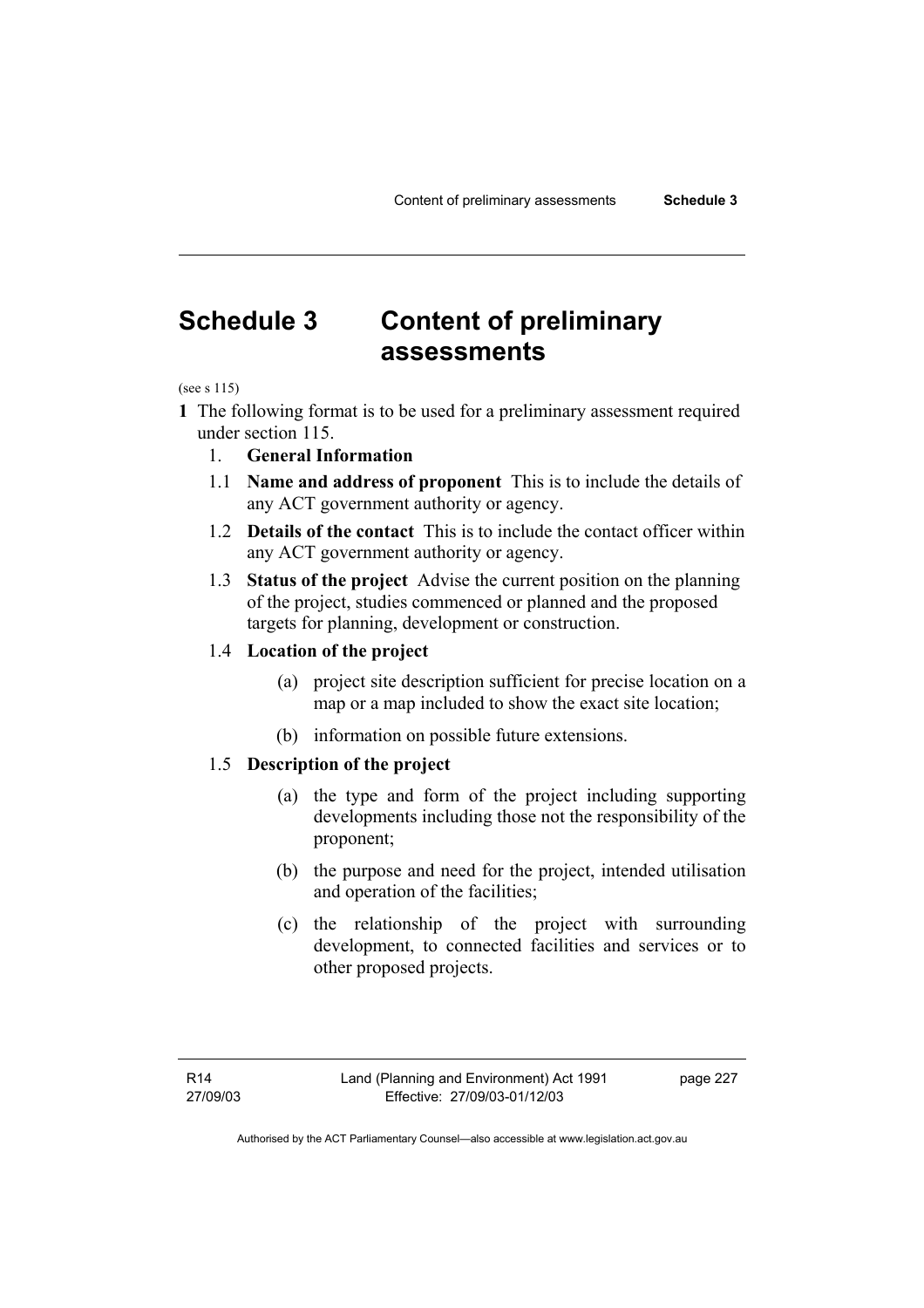## **2 Existing Environmental Conditions**

- 2.1 **Description of project site** A brief description of the overall appearance and current land use with mention made of any special features including the built and natural heritage factors (if any) of the site.
- 2.2 **Description of region surrounding the project site** Significant differences between the site and surrounding areas should be noted—eg variation in population density, watershed, proximity to watercourses and water bodies.
- 2.3 **Current land use policy and lease conditions of the site**
- **3 Potential Impact of the Project on the Environment** 
	- 3.1 **On the physical environment**
	- 3.2 **On the human environment**
	- 3.3 **On the non-human biological environment**
	- 3.4 **Potentially beneficial impacts**
- **4 Summary and Conclusions** 
	- 4.1 A summary of the potential benefits and disadvantages of the project. Can the benefits to the community be said to offset any unavoidable permanent or temporary adverse effects?

page 228 Land (Planning and Environment) Act 1991 Effective: 27/09/03-01/12/03

R14 27/09/03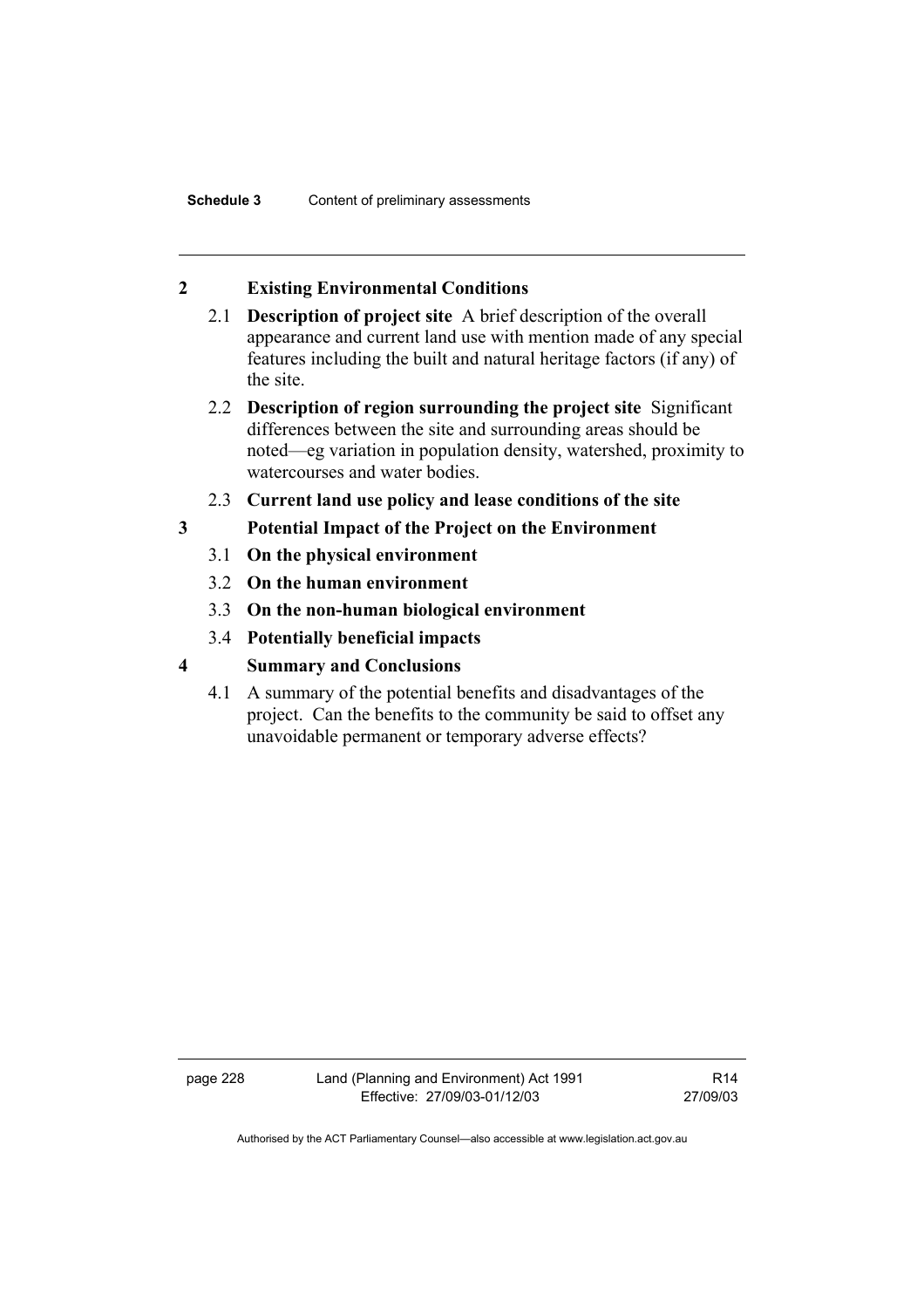## **Schedule 4 Decisions reviewable by AAT**

(see s 275, 282A)

## **Part 4.1 Reviewable decisions under part 6**

| column 1       | column <sub>2</sub>            | column 3          | column 4                                 |
|----------------|--------------------------------|-------------------|------------------------------------------|
| item           | decision-maker                 | section of<br>Act | decision                                 |
| 1              | planning and land<br>authority | 228(2)            | refusing to approve<br>application       |
| $\overline{2}$ | relevant authority             | 230               | refusing to approve<br>application       |
| 3              | planning and land<br>authority | 233(3)            | refusing to grant extension of<br>period |
| $\overline{4}$ | relevant authority             | 245               | giving approval subject to<br>condition  |
| 5              | planning and land<br>authority | 245(4)            | refusing to approve<br>amendment         |
| 6              | planning and land<br>authority | 246A              | refusing to approve<br>application       |
| 7              | planning and land<br>authority | 246A              | giving approval subject to<br>condition  |
| 8              | planning and land<br>authority | 247(2)            | refusing to amend approval               |

R14 27/09/03 Land (Planning and Environment) Act 1991 Effective: 27/09/03-01/12/03

page 229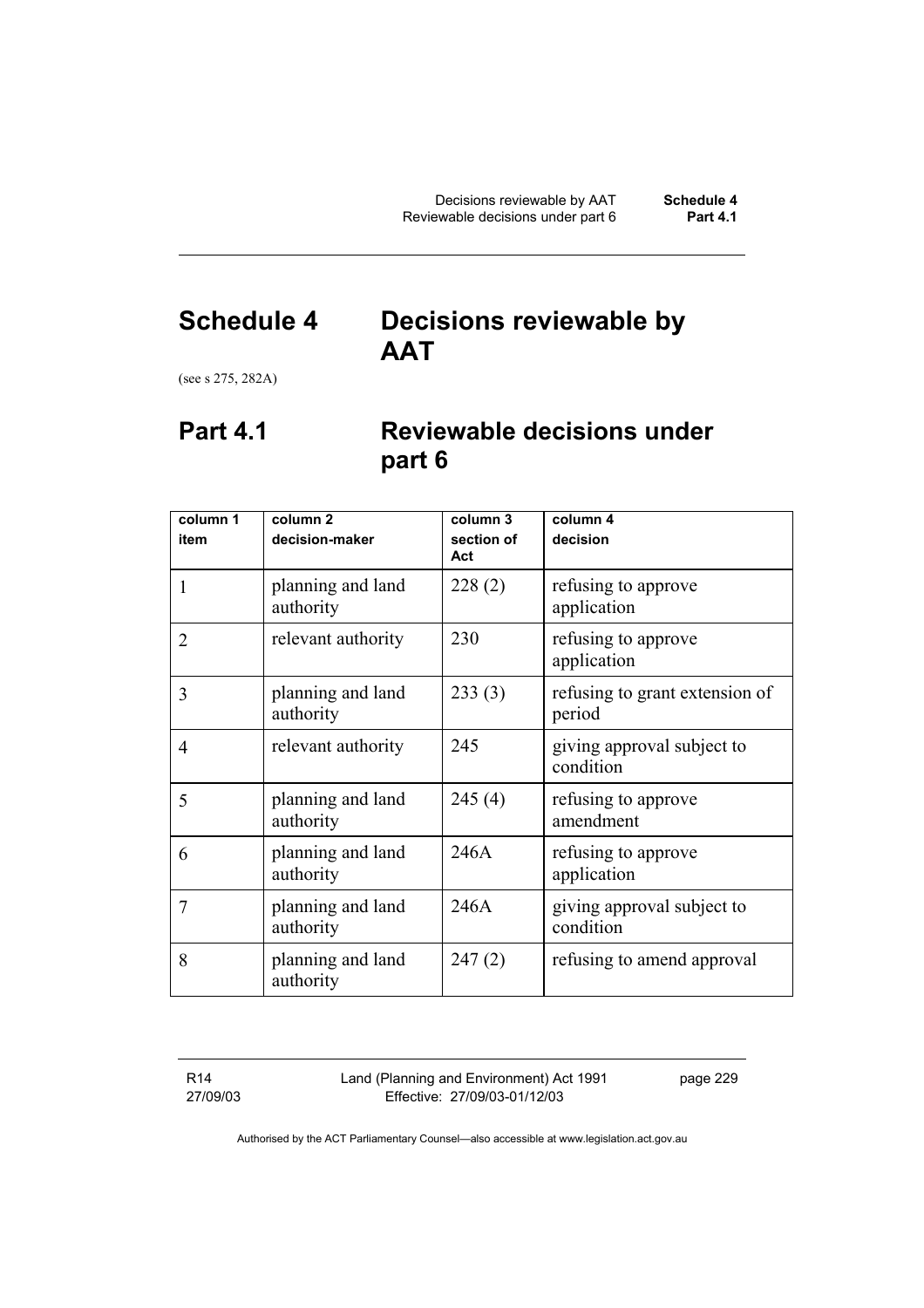| <b>Schedule 4</b> | Decisions reviewable by AAT |
|-------------------|-----------------------------|
| <b>Part 4.2</b>   | Other reviewable decisions  |

| column 1<br>item | column 2<br>decision-maker     | column 3<br>section of<br>Act | column 4<br>decision      |
|------------------|--------------------------------|-------------------------------|---------------------------|
|                  | planning and land<br>authority | 252(2)                        | refusing to extend period |
| 10               | relevant authority             | 253                           | revoking approval         |

# **Part 4.2 Other reviewable decisions**

| column 1<br>item | column <sub>2</sub><br>decision-maker | column 3<br>section of | column 4<br>decision                                                                         |
|------------------|---------------------------------------|------------------------|----------------------------------------------------------------------------------------------|
| 1                | heritage council                      | Act<br>59 $(3)$        | including provision in interim<br>heritage places register                                   |
| $\overline{2}$   | heritage council                      | 59 $(3)$               | refusing application for<br>inclusion of provision in<br>interim heritage places register    |
| 3                | heritage council                      | 62 $(1)$ (b)           | revision of interim heritage<br>places register by removal of<br>provision relating to entry |
| 4                | Minister                              | 64                     | acquiring place or object                                                                    |
| 5                | Minister                              | 69 $(1)(a)$            | directing heritage council to<br>notify interim heritage places<br>register                  |
| 6                | Minister                              | 73 $(1)(a)$            | directing heritage council to<br>notify interim heritage places<br>register                  |
| 7                | Minister                              | 76(1)                  | refusing to compensate                                                                       |
| 8                | Minister                              | 82(1)                  | declaring information to be<br>restricted information                                        |

page 230 Land (Planning and Environment) Act 1991 Effective: 27/09/03-01/12/03

R14 27/09/03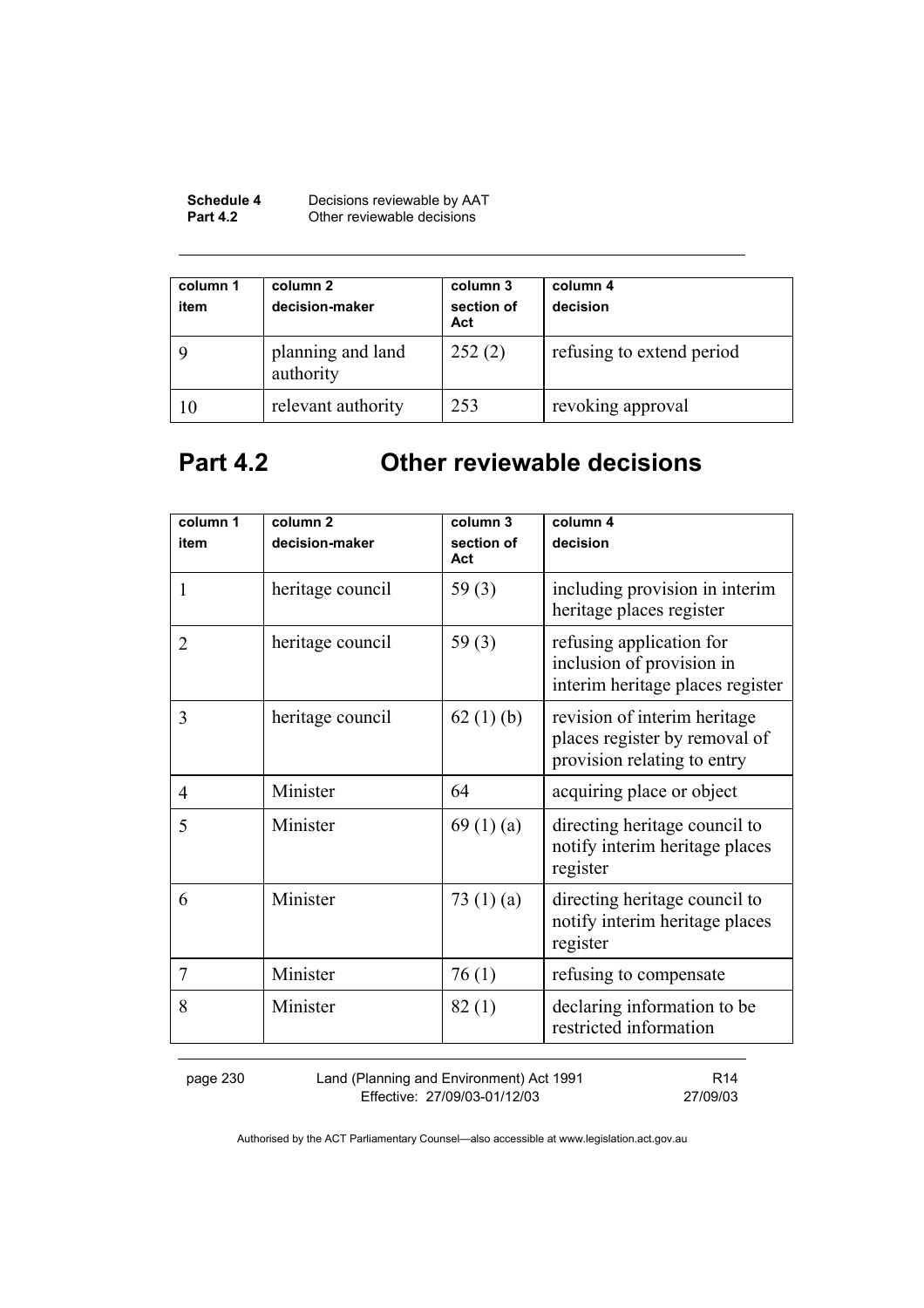Decisions reviewable by AAT **Schedule 4**  Other reviewable decisions **Part 4.2** 

| column 1<br>item | column <sub>2</sub><br>decision-maker | column 3<br>section of<br>Act | column 4<br>decision                                                                                              |
|------------------|---------------------------------------|-------------------------------|-------------------------------------------------------------------------------------------------------------------|
| 9                | heritage council                      | 84(2)                         | refusing to approve<br>publication of restricted<br>information about Aboriginal<br>place                         |
| 10               | planning and land<br>authority        | 167(3)                        | deciding that person not<br>eligible for grant of lease of<br>specified class                                     |
| 11               | planning and land<br>authority        | 167(5)                        | refusing to consent to<br>assignment, transfer or<br>subletting of lease or parting<br>of possession of leasehold |
| 12               | planning and land<br>authority        | 170(1)                        | terminating person's right to<br>grant of lease                                                                   |
| 13               | planning and land<br>authority        | 171(2)                        | refusing to grant further<br>residential lease                                                                    |
| 14               | planning and land<br>authority        | 171A(1)                       | refusing to grant further rural<br>lease                                                                          |
| 15               | planning and land<br>authority        | 172(2)                        | refusing to grant further lease<br>other than residential or rural<br>lease                                       |
| 16               | planning and land<br>authority        | 174(2)                        | determining market value of<br>improvements                                                                       |
| 17               | planning and land<br>authority        | 177(3)                        | confirming variation of rent                                                                                      |
| 18               | planning and land<br>authority        | 177(3)                        | on review of variation of rent,<br>substituting other variation                                                   |

R14 27/09/03 Land (Planning and Environment) Act 1991 Effective: 27/09/03-01/12/03

page 231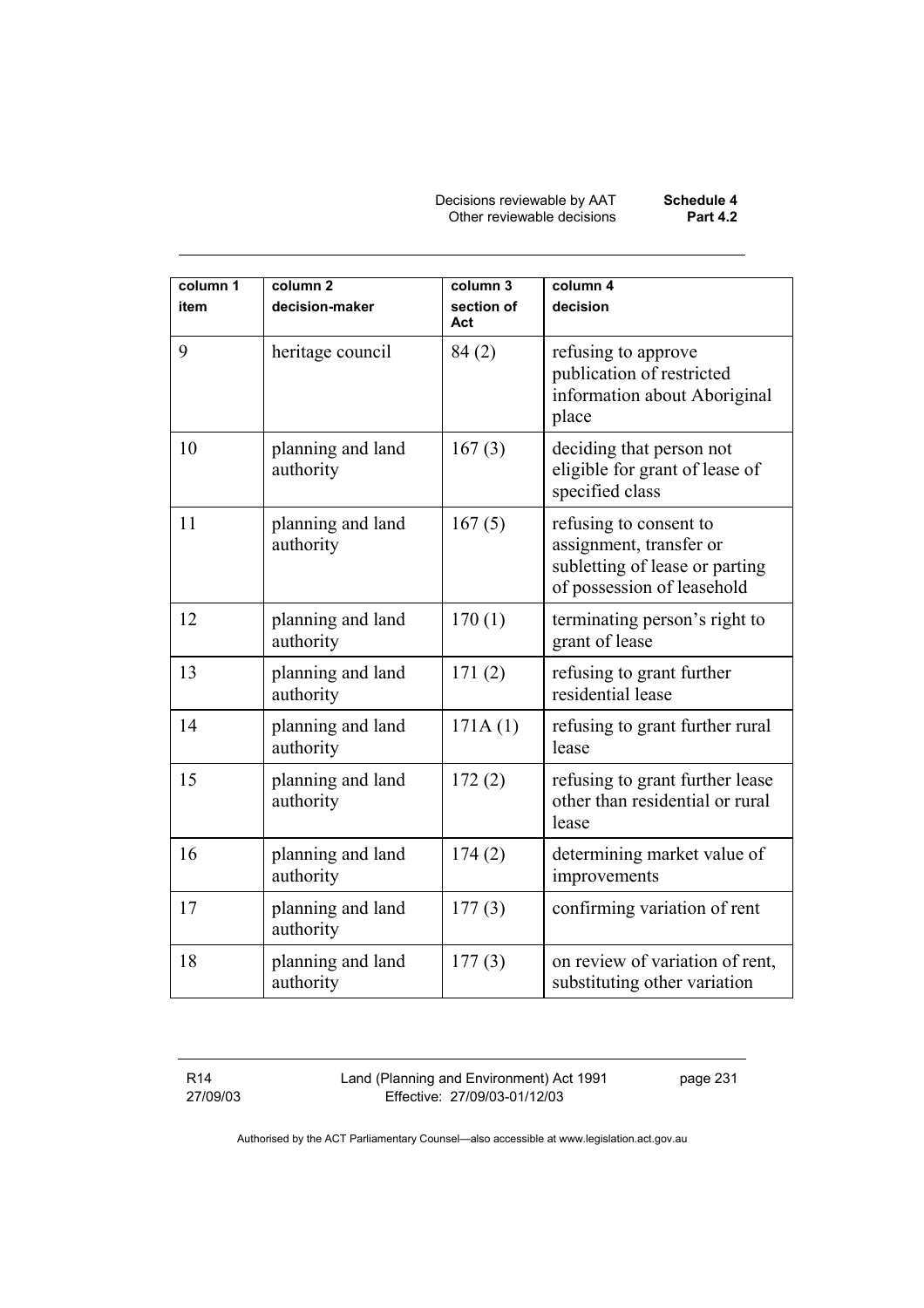#### **Schedule 4** Decisions reviewable by AAT **Part 4.2 Other reviewable decisions**

| column 1<br>item | column <sub>2</sub><br>decision-maker | column 3<br>section of<br>Act | column 4<br>decision                                                                                                                                            |
|------------------|---------------------------------------|-------------------------------|-----------------------------------------------------------------------------------------------------------------------------------------------------------------|
| 19               | planning and land<br>authority        | 178(1)                        | refusing to authorise payment<br>of amount                                                                                                                      |
| 20               | planning and land<br>authority        | 179(1)                        | refusing to issue certificate of<br>compliance                                                                                                                  |
| 21               | planning and land<br>authority        | 179(2)                        | on application for certificate of<br>compliance under s $179(1)$ —<br>issuing certificate that building<br>and development condition<br>partially complied with |
| 22               | planning and land<br>authority        | 179(2)                        | refusing to issue certificate<br>that building and development<br>condition partially complied<br>with                                                          |
| 23               | planning and land<br>authority        | 179(2)                        | issuing certificate of<br>compliance subject to<br>condition under s 179 (3)                                                                                    |
| 24               | planning and land<br>authority        | 180(2)                        | refusing to consent to<br>assignment or transfer of lease<br>or interest in lease                                                                               |
| 25               | planning and land<br>authority        | 184A(2)                       | determining change of use<br>charge for variation of<br>nominal rent lease                                                                                      |
| 26               | planning and land<br>authority        | 184C(1)                       | refusing to remit change of use<br>charge for variation of<br>nominal rent lease                                                                                |

page 232 Land (Planning and Environment) Act 1991 Effective: 27/09/03-01/12/03

R14 27/09/03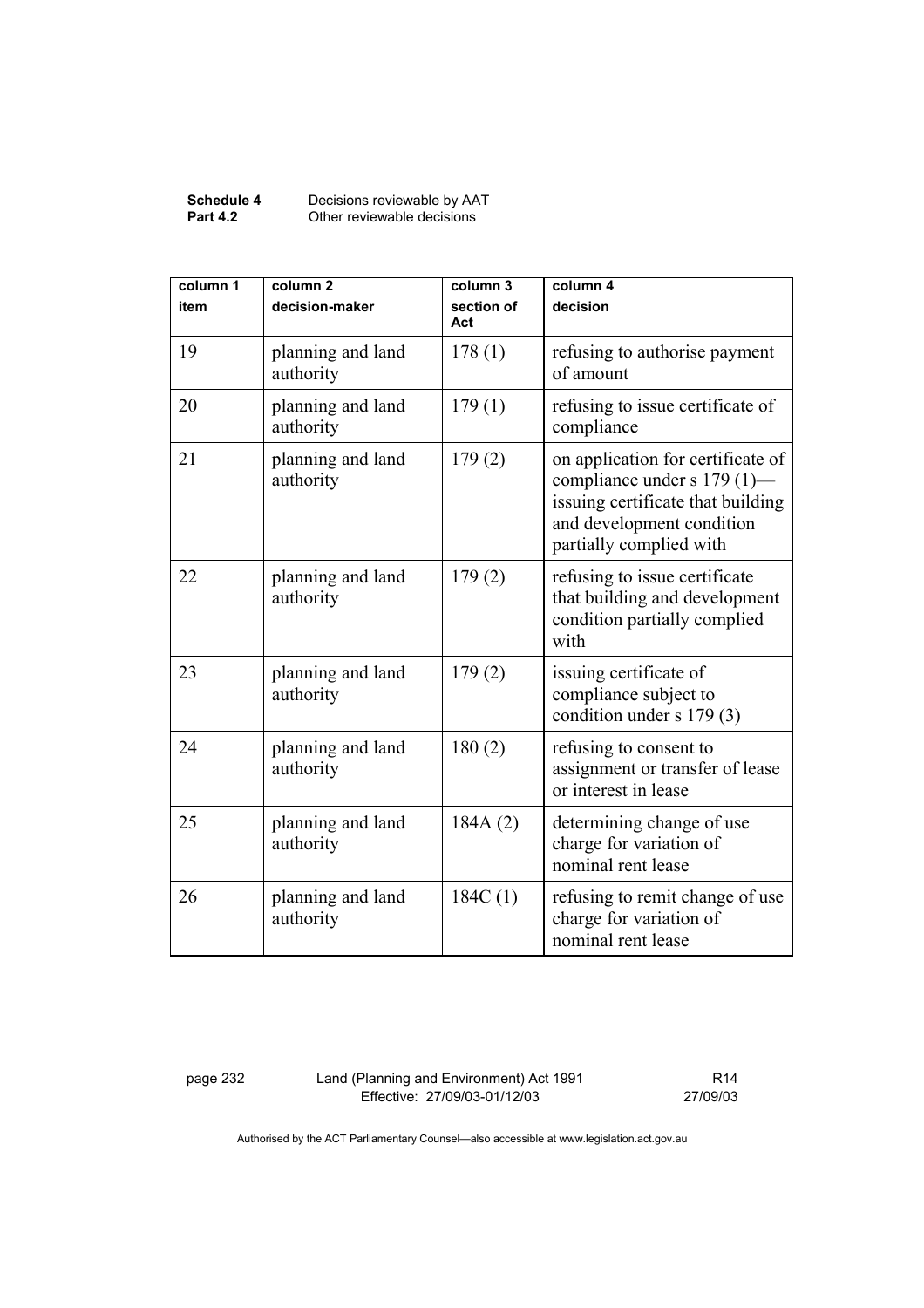Decisions reviewable by AAT **Schedule 4**  Other reviewable decisions **Part 4.2** 

| column 1<br>item | column <sub>2</sub><br>decision-maker | column 3<br>section of<br>Act | column 4<br>decision                                                                                               |
|------------------|---------------------------------------|-------------------------------|--------------------------------------------------------------------------------------------------------------------|
| 27               | planning and land<br>authority        | 184C(1)                       | remitting change of use charge<br>for variation of nominal rent<br>lease by amount less than<br>amount applied for |
| 28               | planning and land<br>authority        | 184C(2)                       | increasing change of use<br>charge for variation of<br>nominal rent lease                                          |
| 29               | planning and land<br>authority        | 184D(2)                       | reappraising rent payable<br>under rental lease                                                                    |
| 30               | planning and land<br>authority        | 186(1)(d)                     | determining amount payable<br>to reduce lease rent to nominal<br>rent                                              |
| 31               | planning and land<br>authority        | 187A(2)                       | determining change of use<br>charge for consolidation or<br>subdivision                                            |
| 32               | planning and land<br>authority        | 187C(1)                       | refusing to remit change of use<br>charge for consolidation or<br>subdivision                                      |
| 33               | planning and land<br>authority        | 187C(1)                       | remitting change of use charge<br>for consolidation or<br>subdivision by amount less<br>than amount applied for    |
| 34               | planning and land<br>authority        | 187C(2)                       | increasing change of use<br>charge for consolidation or<br>subdivision                                             |
| 35               | planning and land<br>authority        | 188(1)                        | terminating lease                                                                                                  |

R14 27/09/03 Land (Planning and Environment) Act 1991 Effective: 27/09/03-01/12/03

page 233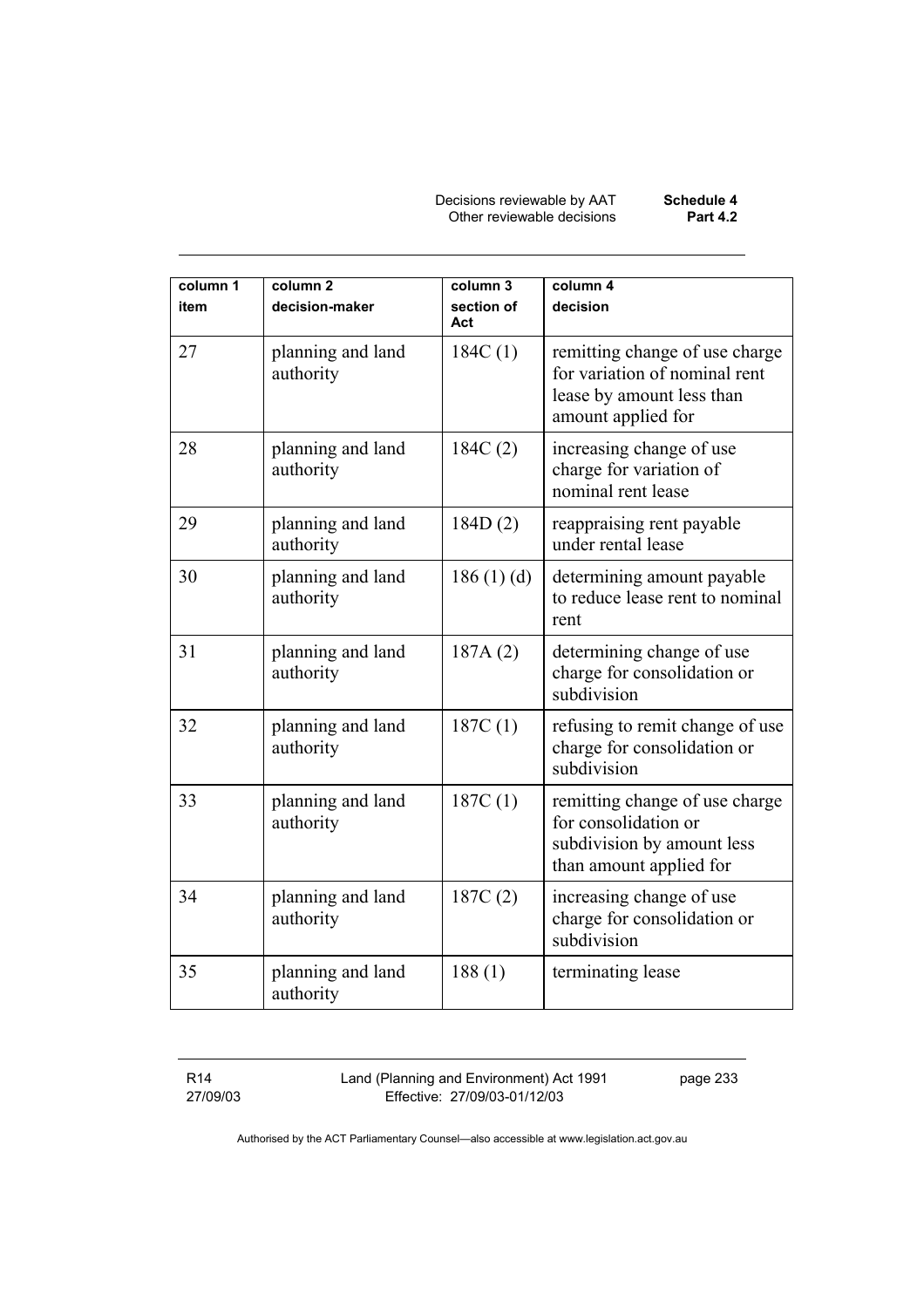| Schedule 4      | Decisions reviewable by AAT |
|-----------------|-----------------------------|
| <b>Part 4.2</b> | Other reviewable decisions  |

| column 1<br>item | column 2<br>decision-maker     | column 3<br>section of<br>Act | column 4<br>decision                                                         |
|------------------|--------------------------------|-------------------------------|------------------------------------------------------------------------------|
| 36               | planning and land<br>authority | 188(3)                        | terminating licence                                                          |
| 37               | planning and land<br>authority | 214(1)                        | refusing consent to surrender<br>of lease or part of leasehold               |
| 38               | planning and land<br>authority | 214(2)                        | accepting surrender of lease or<br>part of leasehold subject to<br>condition |
| 39               | planning and land<br>authority | 219(1)                        | refusing to grant right to<br>extract minerals                               |

page 234 Land (Planning and Environment) Act 1991 Effective: 27/09/03-01/12/03

R14 27/09/03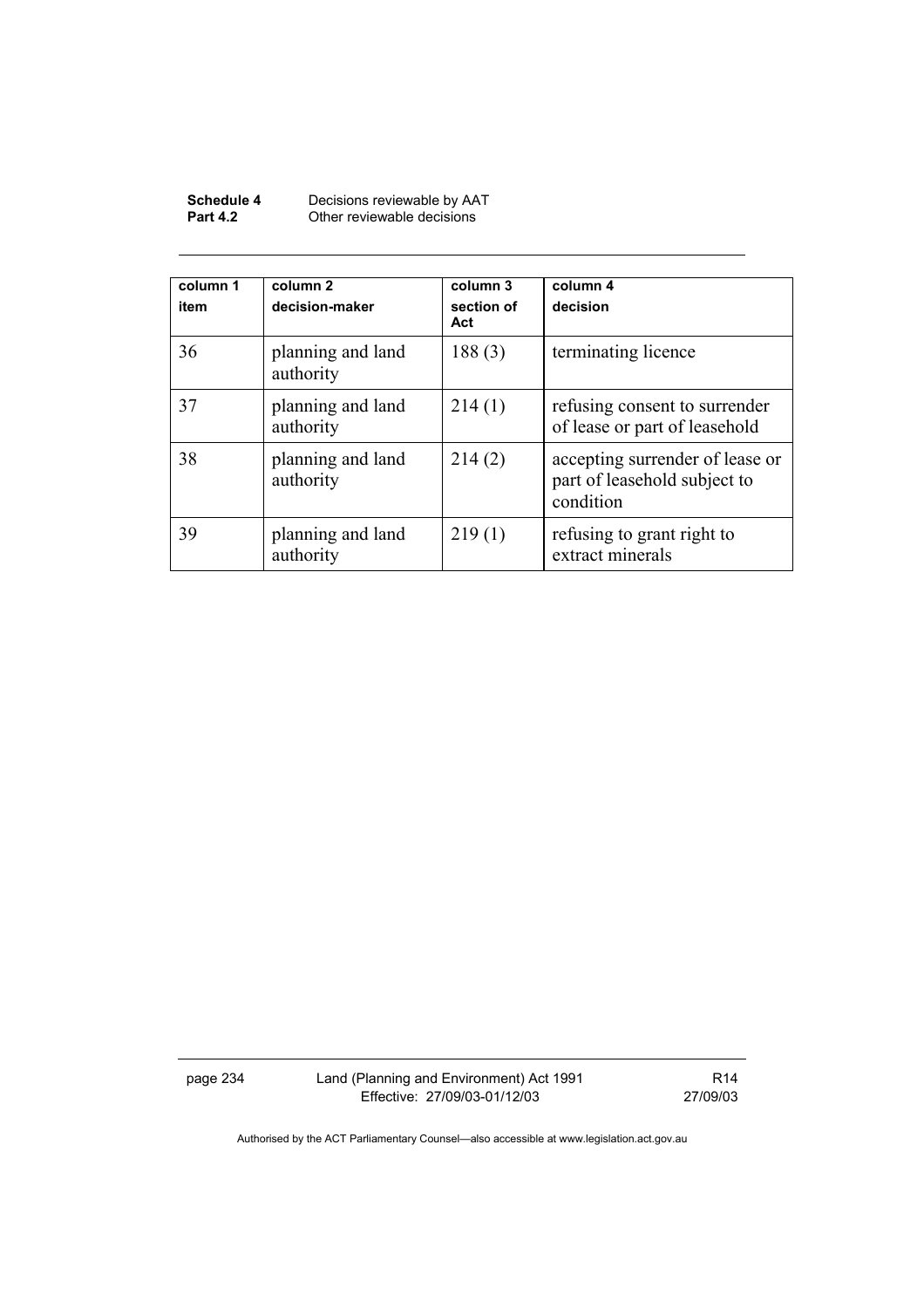# **Schedule 5 Activities subject to orders**

| (see s 4, s 258) |                                                                                                                                                                                                                                                       |                      |
|------------------|-------------------------------------------------------------------------------------------------------------------------------------------------------------------------------------------------------------------------------------------------------|----------------------|
| column 1         | column <sub>2</sub>                                                                                                                                                                                                                                   | column 3             |
| item             | activities                                                                                                                                                                                                                                            | penalty              |
| $\mathbf{1}$     | work affecting the requirements for<br>the conservation of the heritage<br>significance of places included in the<br>heritage places register or an interim<br>heritage places register conducted<br>otherwise than in accordance with an<br>approval | 200 penalty<br>units |
| $\overline{2}$   | failure to comply with—<br>a lease; or<br>(a)<br>(b) if a lease is granted subject to<br>the lessee entering into a<br>development agreement and<br>the lessee has entered into such<br>an agreement-the<br>development agreement                     | 50 penalty<br>units  |
| $\overline{4}$   | failure to keep a leasehold clean                                                                                                                                                                                                                     | 50 penalty<br>units  |
| 5                | undertaking a development                                                                                                                                                                                                                             | 50 penalty<br>units  |
| 6                | having a building or structure that was<br>constructed or erected without<br>approval required by—<br>(a) division 6.2 of this Act; or<br>(b)<br>the Buildings (Design and<br>Siting) Act 1964.                                                       | 50 penalty<br>units  |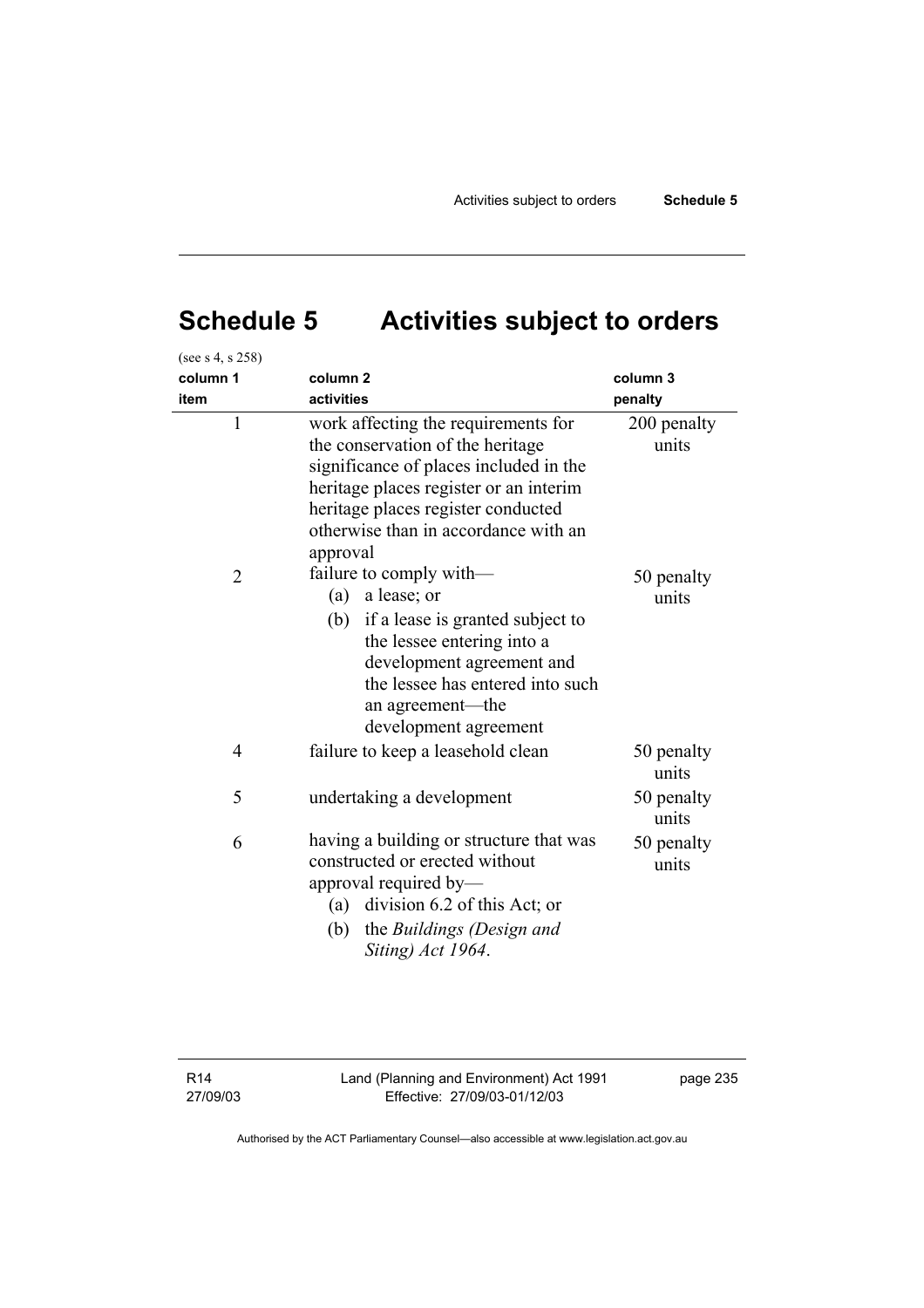## **Schedule 5** Activities subject to orders

| column 1<br>item | column <sub>2</sub><br>activities                                                                                                                                                                                                                                                             | column 3<br>penalty  |
|------------------|-----------------------------------------------------------------------------------------------------------------------------------------------------------------------------------------------------------------------------------------------------------------------------------------------|----------------------|
| 9                | permitting a tree, sapling, plant or<br>shrub to overhang a public place so as<br>to obstruct or inconvenience a person<br>in that place                                                                                                                                                      | 5 penalty units      |
| 10               | an activity which is likely to cause soil<br>erosion, or an activity that involves<br>destroying, damaging, removing or<br>otherwise interfering with vegetation<br>(living or dead) or soil between the<br>banks, or within 20m of the bank, of a<br>watercourse, or on land with a slope of | 100 penalty<br>units |
| 11               | more than 18 <sup>0</sup> from the horizontal<br>using or managing land in a way that<br>fails to control the propagation of a<br>pest animal or pest plant                                                                                                                                   | 50 penalty<br>units  |
| 12               | parking a heavy vehicle on residential<br>land in contravention of a code of<br>practice under the <i>Road Transport</i><br>(Safety and Traffic Management)<br>Regulations 2000, division 3.1.3 about<br>the parking of heavy vehicles                                                        | 20 penalty<br>units  |
| 13               | managing land held under a rural lease<br>other than in accordance with the land<br>management agreement that applies to<br>it                                                                                                                                                                | 50 penalty<br>units  |

page 236 Land (Planning and Environment) Act 1991 Effective: 27/09/03-01/12/03

R14 27/09/03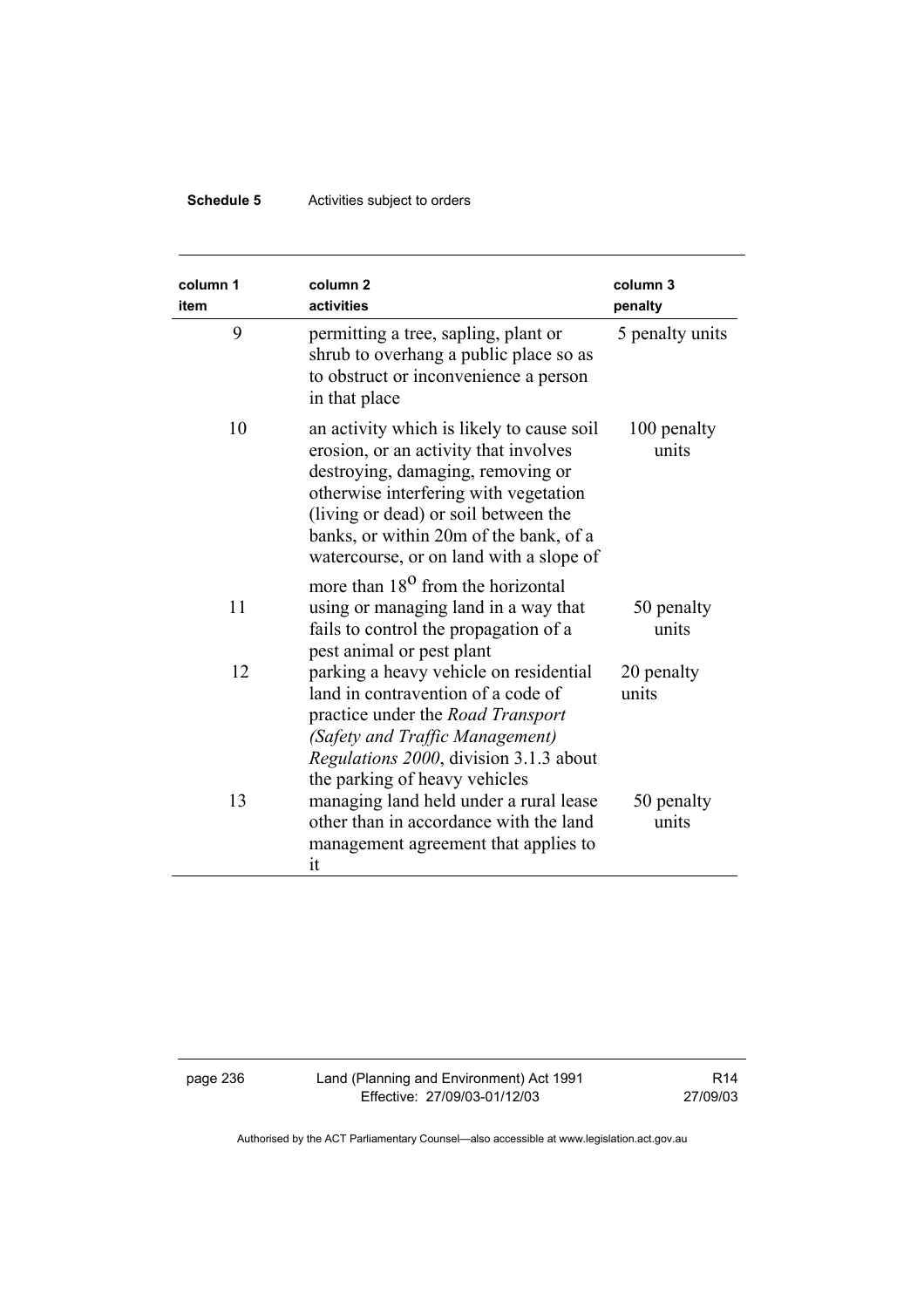# **Dictionary**

(see s 2)

- *Note 1* The *Legislation Act 2001* contains definitions and other provisions relevant to this Act.
- *Note 2* In particular, the *Legislation Act 2001*, dict, pt 1, defines the following terms:
	- ΑΑΤ
	- administrative appeals tribunal
	- amend
	- appoint
	- change
	- conservator of flora and fauna
	- contravene
	- document
	- domestic partner (see s 169)
	- exercise
	- function
	- month
	- national capital authority
	- penalty unit
	- the Territory.

*Aboriginal object*, for part 3 (Heritage)—see section 52.

*Aboriginal place*, for part 3 (Heritage)—see section 52.

*Aboriginal tradition*, for part 3 (Heritage)—see section 52.

*application*, for part 6 (Approvals and orders)—see section 222.

*approval*, for part 6 (Approvals and orders)—see section 222.

*assessment* means an assessment made under division 4.3 (Assessments).

page 237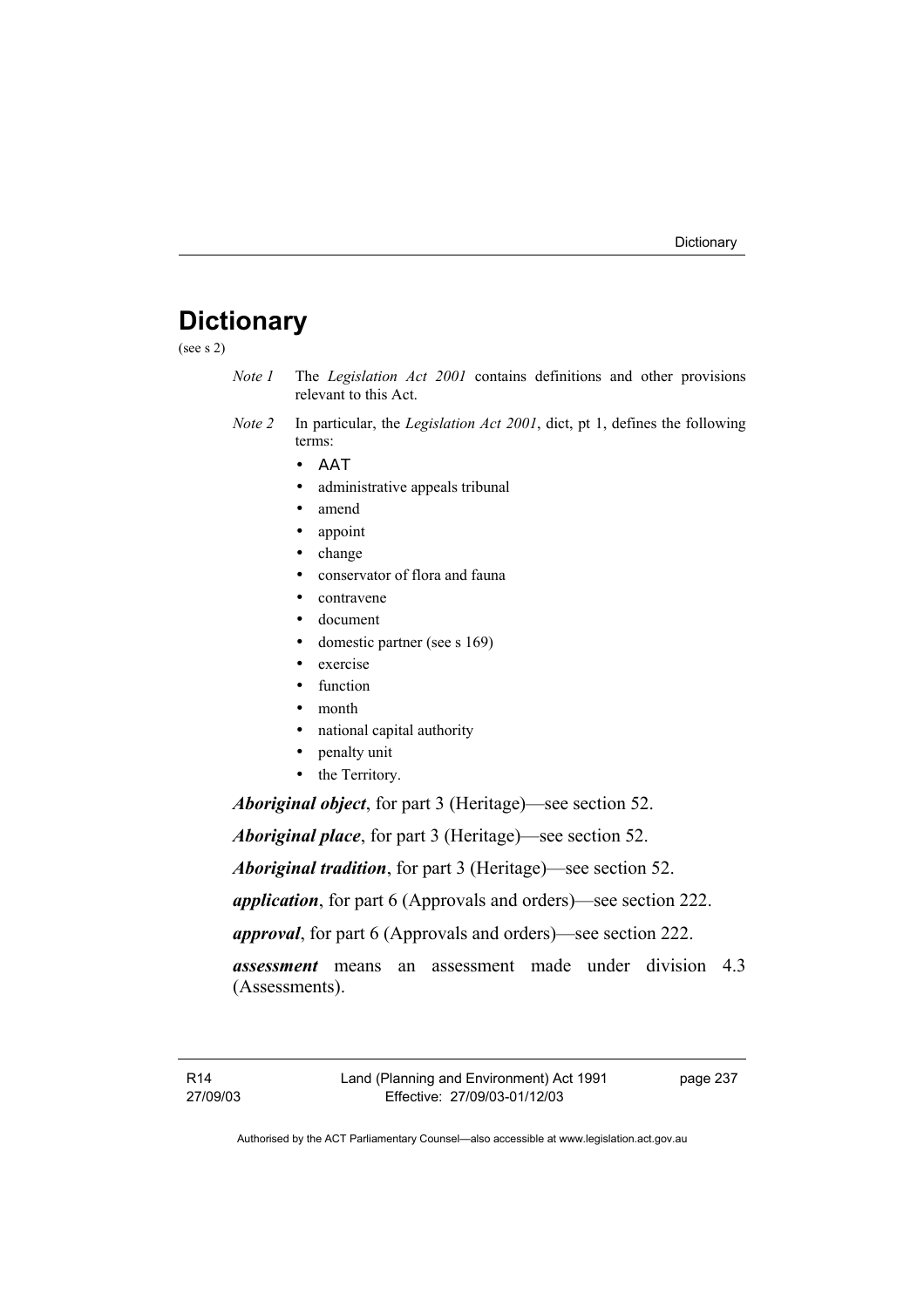# *authorised person*—

- (a) for subdivision 4.4.3 (Procedures and powers)—see section 143; and
- (b) for subdivision 6.3.2 (Rectification work)—see section 259C (1).

*background papers*, for part 2 (Planning)—see section 5.

*building*, for part 6 (Approvals and orders)—see section 222.

*building and development provision*, for part 5 (Land administration)—see section 159.

*building work*, for part 6 (Approvals and orders)—see section 222.

*cemetery* includes crematorium.

*chairperson*, for division 3.7 (Australian Capital Territory Heritage Council)—see section 90.

*compensation*, for subdivision 3.5.4 (Compensation claims)—see section 74.

*Note* Sdiv 3.5.4 is about compensation claims in relation to Aboriginal heritage discoveries and places.

*connected*, with an offence, for division 6.4 (Enforcement)—see section 262.

*conservation*, for part 3 (Heritage)—see section 52.

*conservator* means the conservator of flora and fauna*.*

# *consolidation—*

- (a) for part 5 (Land administration)—see section 159; and
- (b) for part 6 (Approvals and orders)—see section 222.

*consultation notice*, for part 2 (Planning)—see section 19.

R14 27/09/03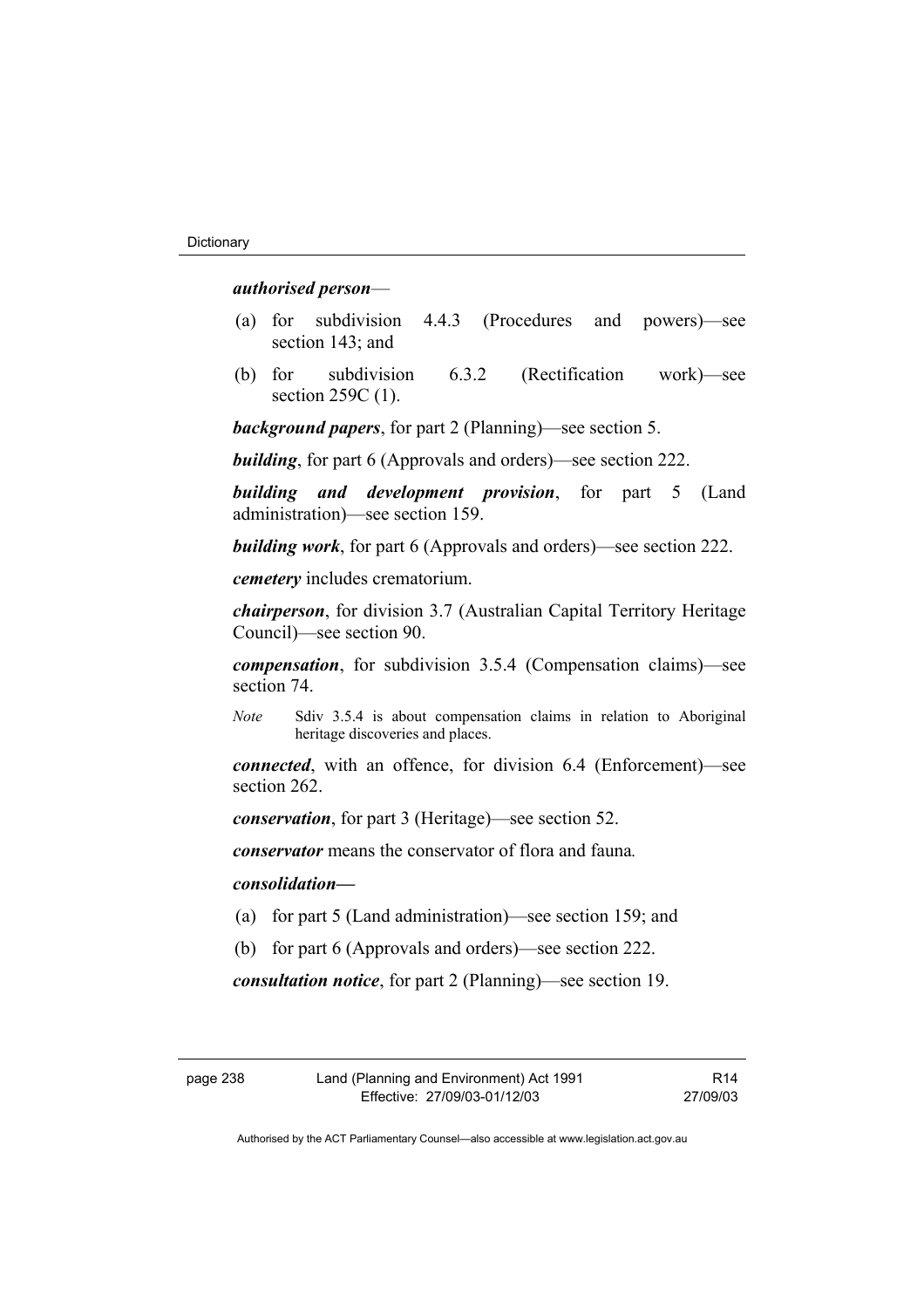*controlled activity* means—

- (a) an activity of a kind mentioned in schedule 5; or
- (b) an activity under another Act that is declared by that Act to be a controlled activity for schedule 5.

*dealing*, for division 5.4 (Restrictions on rural leases)—see section 186B.

*defined decision*, for part 4 (Environmental assessments and inquiries)—see section 111.

*deputy chairperson*, for division 3.7 (Australian Capital Territory Heritage Council)—see section 90.

*development*, in relation to land—

- (a) for part 2 (Planning)—see section 5; and
- (b) for part 6 (Approvals and orders)—see section 222.

*discharge amount*, for division 5.4 (Restrictions on rural leases) see section 186B.

*draft plan variation*, for part 2 (Planning)—see section 5.

*earlier index number*, for division 5.4 (Restrictions on rural leases)—see section 186B.

*environmental impact*, for part 4 (Environmental assessments and inquiries)—see section 111.

*environmental impact statement*, for part 4 (Environmental assessments and inquiries)—see section 111.

*environmental report*, for part 2 (Planning)—see section 5.

*Environment Minister* means the Minister administering part 4 (Environmental assessments and inquiries).

*Executive*, for part 6 (Approvals and orders)—see section 222.

R14 27/09/03 page 239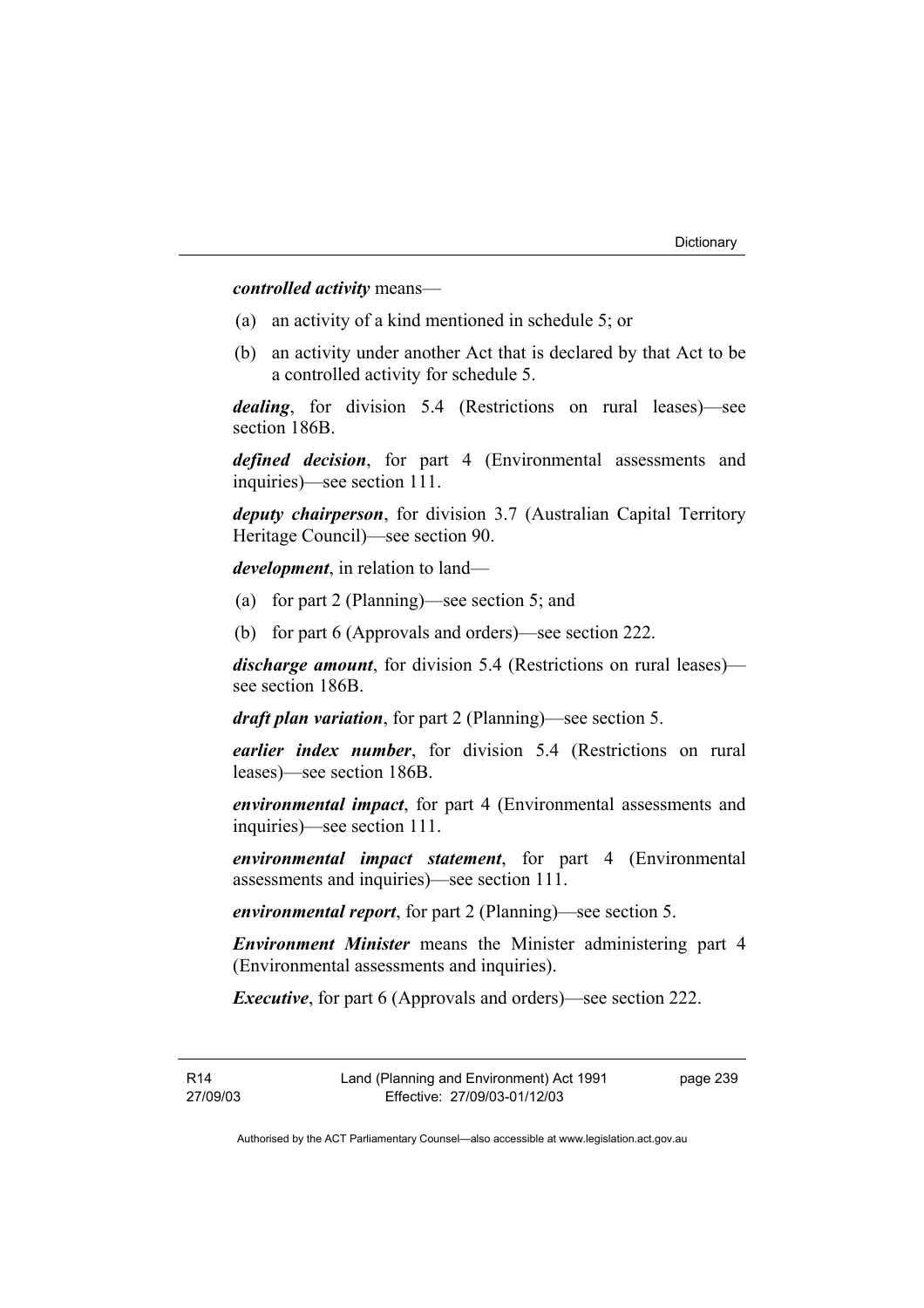*expert member*, for division 3.7 (Australian Capital Territory Heritage Council)—see section 90.

*formal error* means—

- (a) a clerical error; or
- (b) an error arising from an accidental slip or omission; or
- (c) a defect of form.

*heritage council* means the Australian Capital Territory Heritage Council established under section 91.

*heritage object*, for part 3 (Heritage)—see section 52.

*heritage objects register*, for division 3.7 (Australian Capital Territory Heritage Council)—see section 90.

*heritage place*, for part 3 (Heritage)—see section 52.

*heritage places register* means the register of heritage places incorporated in the plan.

*heritage significance* means archaeological, historic, aesthetic, architectural, scientific, natural or social significance, or other special significance in relation to the environment, for the present community, and for future generations.

*holding period*, for division 5.4 (Restrictions on rural leases)—see section 186B.

*index number*, for division 5.4 (Restrictions on rural leases)—see section 186G.

*inquiry* means an inquiry conducted under division 4.4 (Inquiries).

*inspector*, for part 6 (Approvals and orders), means a person appointed as an inspector under section 263 (1).

*interim heritage places register*—see section 52.

R14 27/09/03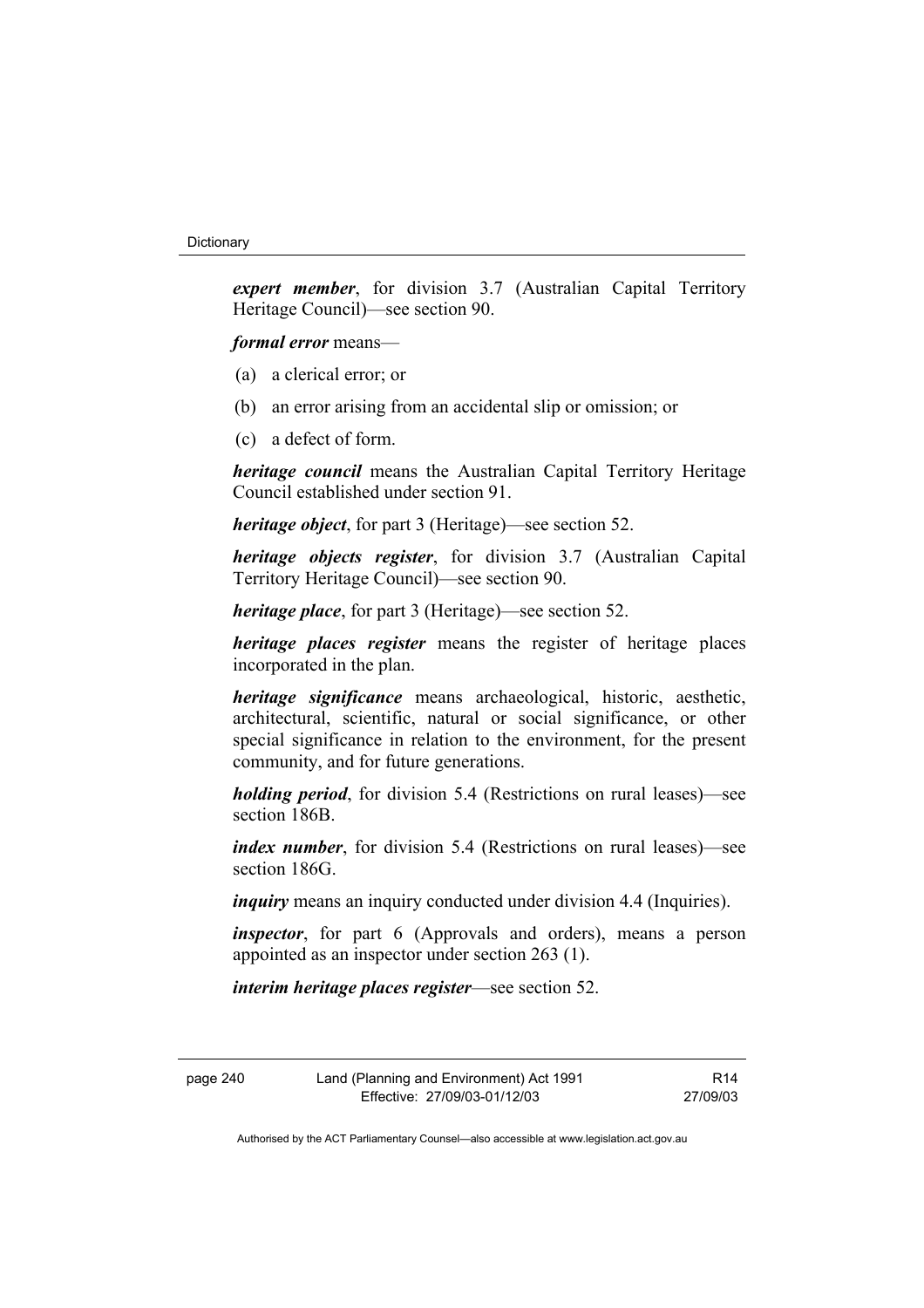*interim variation*, in relation to the heritage places register, for part 3 (Heritage)—see section 52.

*land*—

- (a) for part 2 (Planning)—see section 5; and
- (b) for part 4 (Environmental assessments and inquiries)—see section 111.

*land management agreement* means an agreement under section 186C.

*Note* A reference to an instrument (including a land management agreement) includes a reference to the instrument as originally made and as amended (see *Legislation Act 2001*, s 102).

*later index number*, for division 5.4 (Restrictions on rural leases) see section 186B.

#### *lease—*

- (a) for part 5 (Land administration)—see section 159; and
- (b) for part 6 (Approvals and orders)—see section 222.

# *lessee—*

- (a) for part 5 (Land administration)—see section 159; and
- (b) for part 6 (Approvals and orders)—see section 222.

*long lease*, for division 5.4 (Restrictions on rural leases)—see section 186B.

*market value*, for part 5 (Land administration)—see section 159.

*member*, for division 3.7 (Australian Capital Territory Heritage Council)—see section 90.

*national capital plan*, for part 2 (Planning)—see section 5.

*natural environment*, for schedule 1 (Management objectives for public land)—see section 195 (6).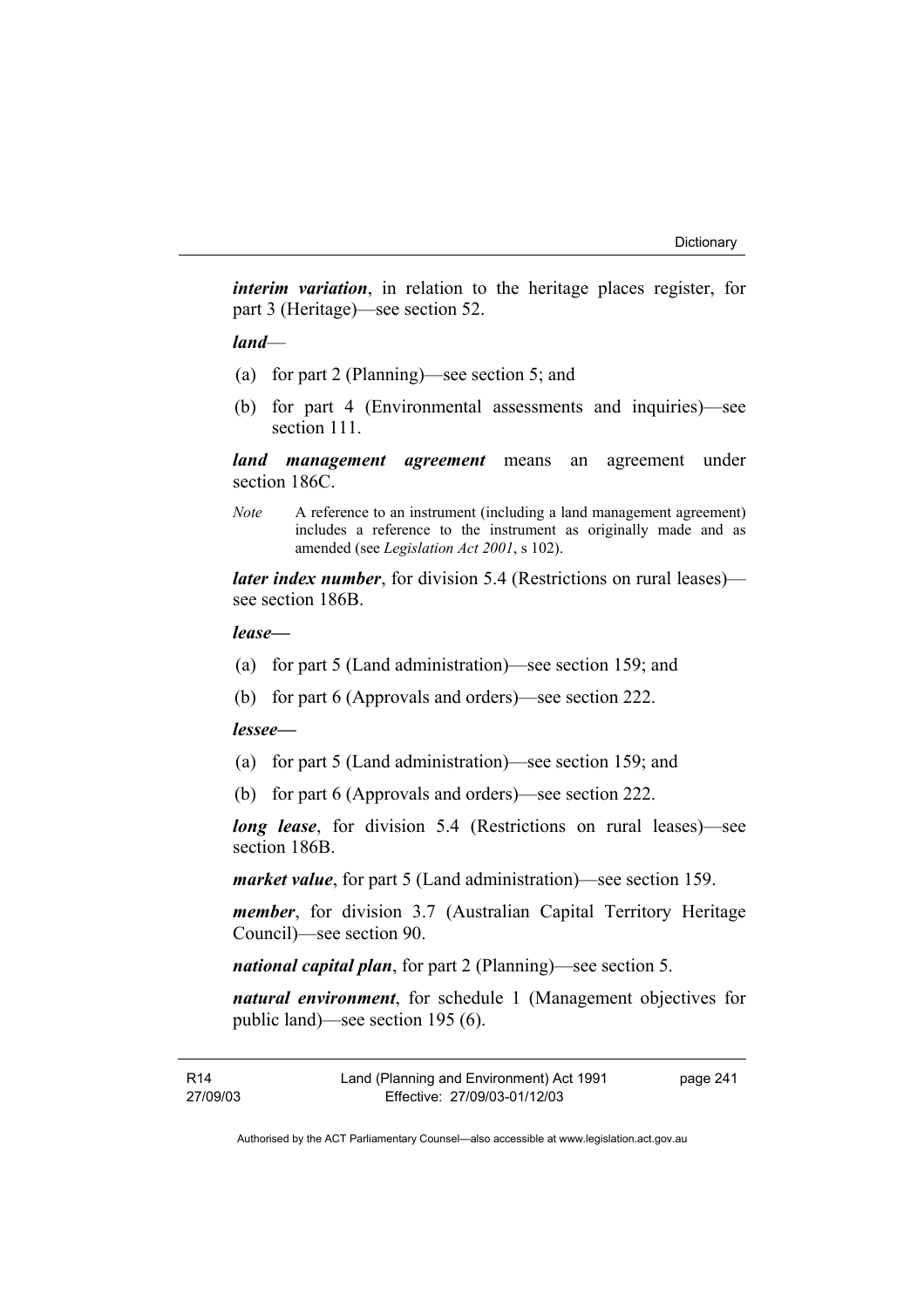*new application*, for subdivision 6.2.4 (Reconsideration of applications for approval)—see section 245A.

*newspaper* means a newspaper published and circulating in the ACT.

*nominal rent lease*, for part 5 (Land administration)—see section 159.

*objection*, for part 6 (Approvals and orders)—see section 222.

*occupier*—

- (a) for subdivision 4.4.3 (Procedures and powers)—see section 143; and
- (b) for division 6.4 (Enforcement)—see section 262.

*offence*, for division 6.4 (Enforcement)—see section 262.

*order*, for part 6 (Approvals and orders)—see section 222.

*original application*, for subdivision 6.2.4 (Reconsideration of applications for approval)—see section 245A.

*original decision*, for subdivision 6.2.4 (Reconsideration of applications for approval)—see section 245A.

*panel*, for part 4 (Environmental assessments and inquiries)—see section 111

*permanent member*, for division 3.7 (Australian Capital Territory Heritage Council)—see section 90.

*pest animal* means an animal declared to be a pest animal under section 261.

*pest plant* means a plant declared to be a pest plant under section 261.

*place*, for subdivision 4.4.3 (Procedures and powers)—see section 143.

| page 242 | Land (Planning and Environment) Act 1991 | R14      |
|----------|------------------------------------------|----------|
|          | Effective: 27/09/03-01/12/03             | 27/09/03 |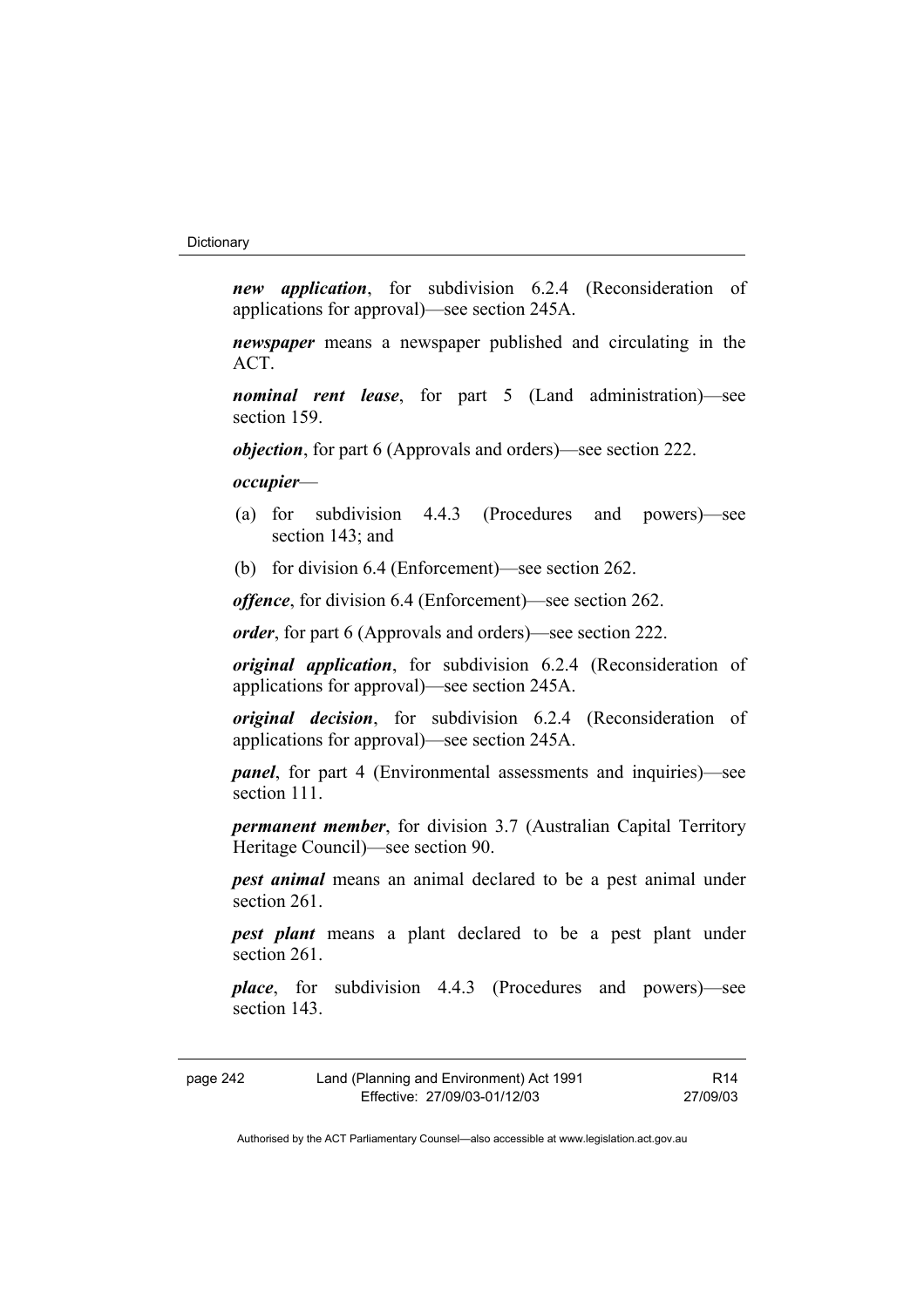*plan* means the Territory plan.

*Note* A reference to an instrument (including the plan) includes a reference to the instrument as originally made and as amended (see *Legislation Act 2001*, s 102).

*plan of management*, for division 5.7 (Public land)—see section 191.

*preliminary assessment*, for part 4 (Environmental assessments and inquiries)—see section 111.

*prescribed period*, for part 6 (Approvals and orders)—see section 222.

*prohibition notice*, for part 6 (Approvals and orders)—see section 260 (1).

*proponent*, for part 4 (Environmental assessments and inquiries) see section 111.

*provision*, of a lease, for part 5 (Land administration)—see section 159.

*public car park*, for part 5 (Land administration)—see section 159.

*public environment report*, for part 4 (Environmental assessments and inquiries)—see section 111.

*public land* means land identified by the plan as public land.

*rectification work*, for subdivision 6.3.2 (Rectification work)—see section 259.

*registered*, for division 3.5 (Aboriginal heritage)—see section 66.

*registered lease*, for part 5 (Land administration)—see section 159.

*registered proprietor*, for part 5 (Land administration)—see section 159.

*registration*, for division 3.5 (Aboriginal heritage)—see section 66.

R14 27/09/03 page 243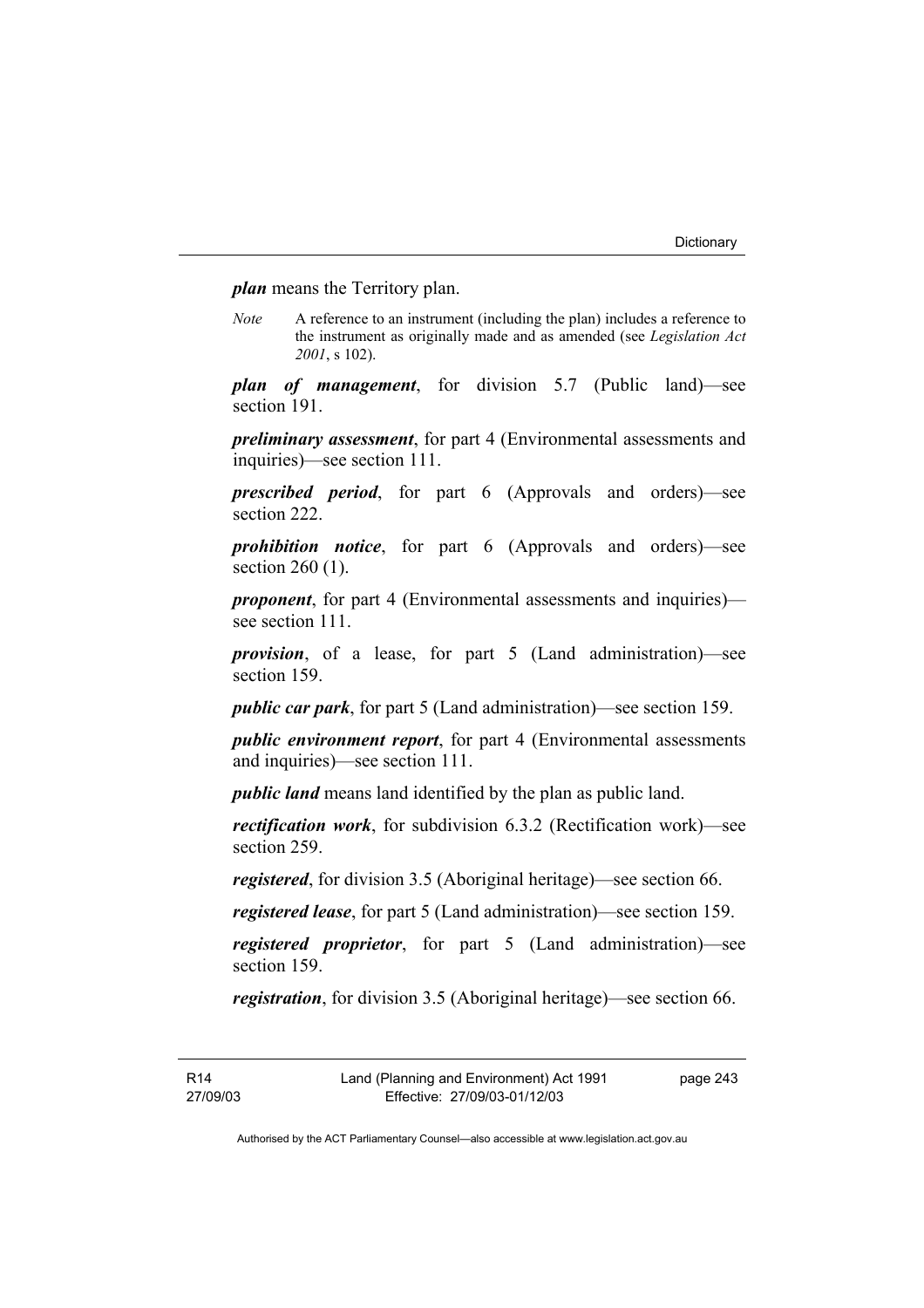*relevant Aboriginal organisation*, for part 3 (Heritage)—see section 52.

*relevant authority*, for part 6 (Approvals and orders)—see section 222.

*relevant Minister*, for part 4 (Environmental assessments and inquiries)—see section 111.

*rental lease*, for part 5 (Land administration)—see section 159.

*residential lease*, for part 5 (Land administration)—see section 159.

*restricted information*, for part 3 (Heritage)—see section 52.

*rural lease*, for part 5 (Land administration)—see section 159.

*secretary*, for division 3.7 (Australian Capital Territory Heritage Council)—see section 90.

*short lease*, for division 5.4 (Restrictions on rural leases)—see section 186B.

*special Pialligo lease*, for division 5.4 (Restrictions on rural leases)—see section 186B.

*structure*, for part 6 (Approvals and orders)—see section 222.

# *subdivision—*

- (a) for part 5 (Land administration)—see section 159; and
- (b) for part 6 (Approvals and orders)—see section 222.

*sublease*, for part 5 (Land administration)—see section 159.

*sublessee*, for part 5 (Land administration)—see section 159.

# *Territory authority* means—

 (a) a body (whether or not incorporated) established by the Executive; or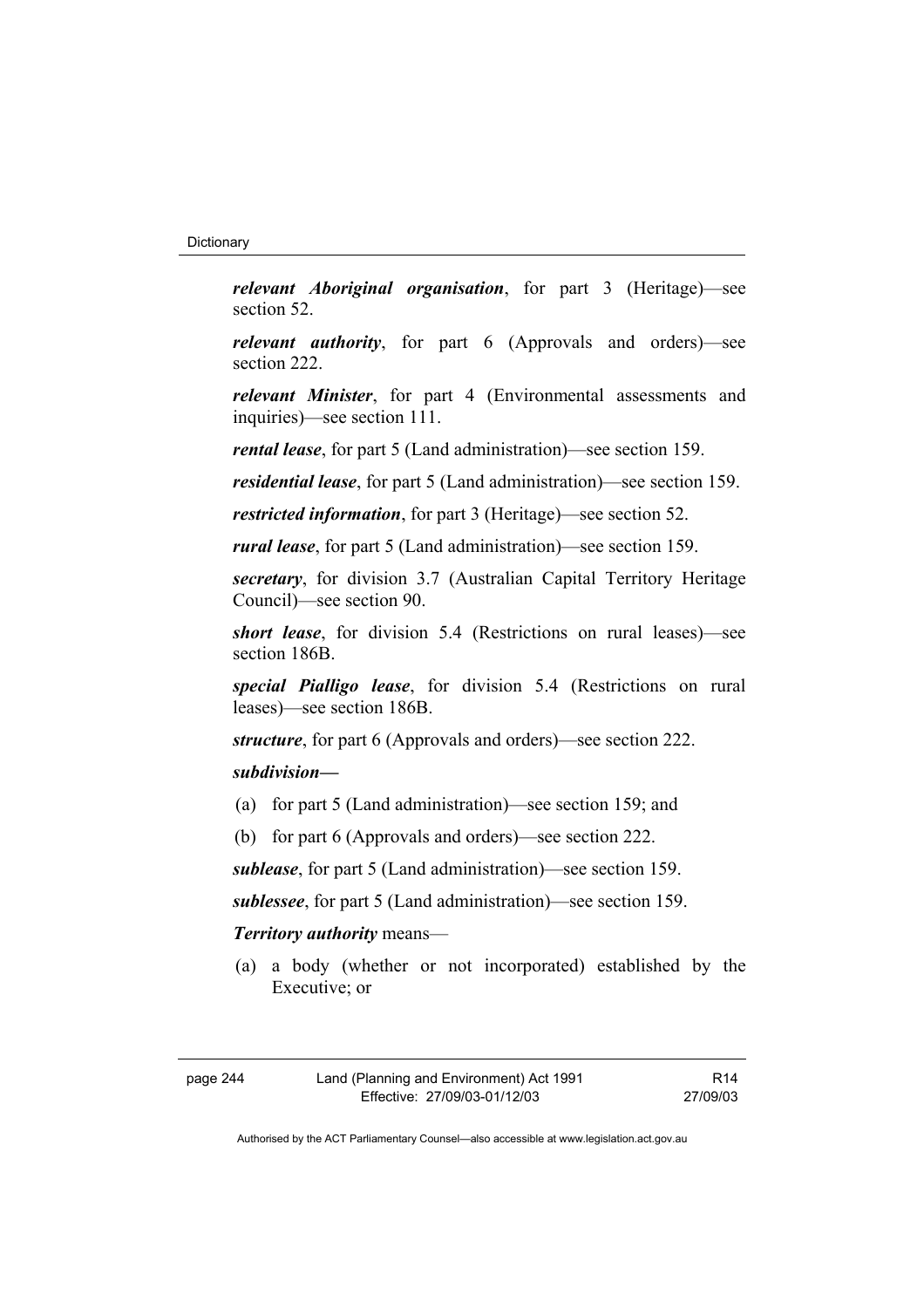(b) the holder of a position established under an Act or by the Executive.

*unregistered*, for division 3.5 (Aboriginal heritage)—see section 66. *variation*, for part 3 (Heritage)—see section 52.

*variation*, of a lease—

(a) for division 5.3 (Variation of leases)—see section 184; and

(b) for part 6 (Approvals and orders)—see section 223.

*variation*, of the plan, for part 2 (Planning)—see section 5.

*variation*, of a plan of management, for division 5.7 (Public land) see section 191.

R14 27/09/03 Land (Planning and Environment) Act 1991 Effective: 27/09/03-01/12/03

page 245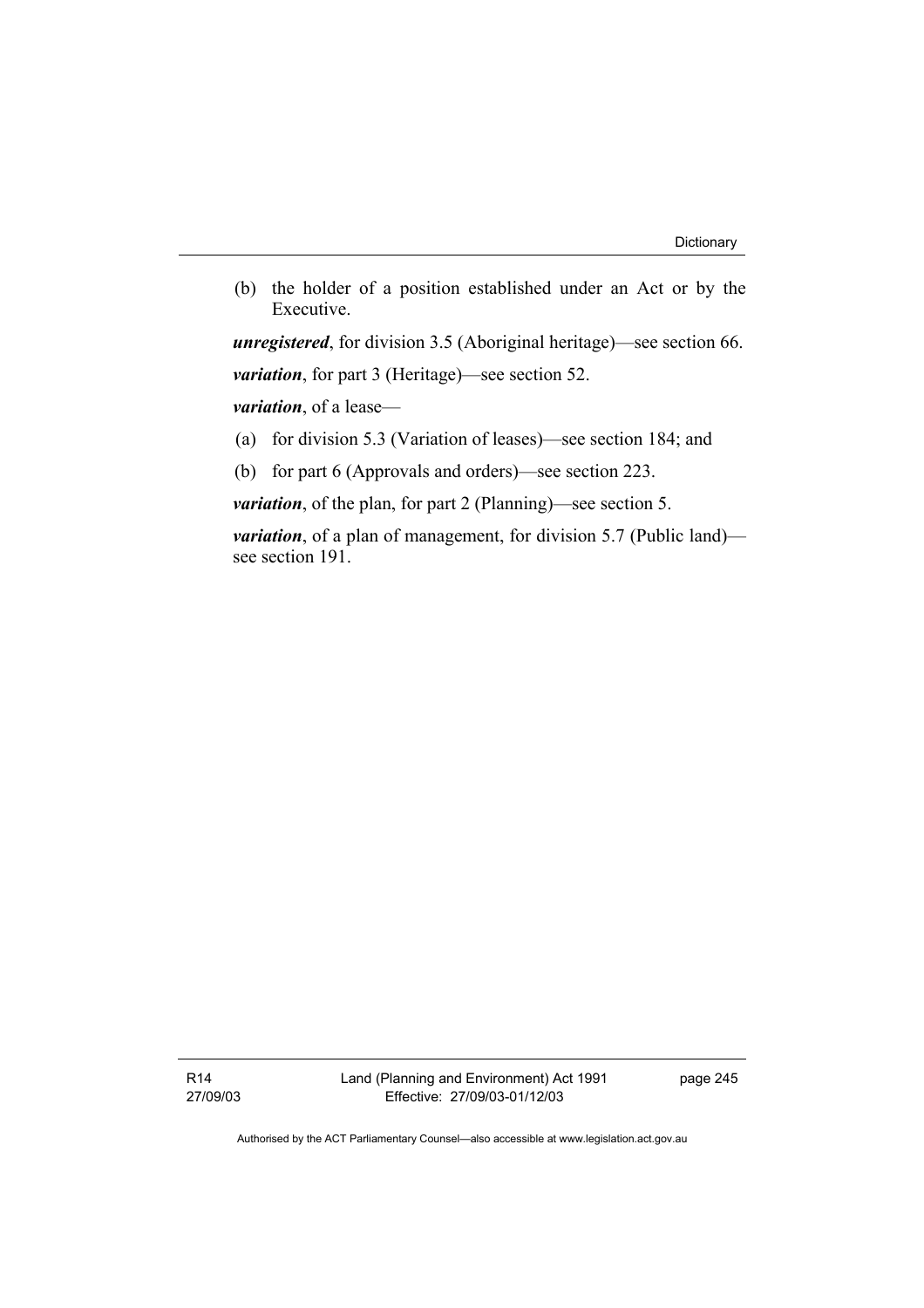1 About the endnotes

# **Endnotes**

# **1 About the endnotes**

Amending and modifying laws are annotated in the legislation history and the amendment history. Current modifications are not included in the republished law but are set out in the endnotes.

Not all editorial amendments made under the *Legislation Act 2001*, part 11.3 are annotated in the amendment history. Full details of any amendments can be obtained from the Parliamentary Counsel's Office.

Uncommenced amending laws and expiries are listed in the legislation history and the amendment history. These details are underlined. Uncommenced provisions and amendments are not included in the republished law but are set out in the last endnote.

If all the provisions of the law have been renumbered, a table of renumbered provisions gives details of previous and current numbering.

The endnotes also include a table of earlier republications.

If the republished law includes penalties, current information about penalty unit values appears on the republication inside front cover.

# **2 Abbreviation key**

| $am = amended$                             | $ord = ordinance$                 |
|--------------------------------------------|-----------------------------------|
| $amdt = amendment$                         | orig = original                   |
| $ch = chapter$                             | $p = page$                        |
| $cl = clause$                              | par = paragraph                   |
| $def = definition$                         | pres = present                    |
| $dict = dictionary$                        | prev = previous                   |
| disallowed = disallowed by the Legislative | $(\text{prev})$ = previously      |
| Assembly                                   | prov = provision                  |
| $div =$ division                           | $pt = part$                       |
| $exp = expires/expired$                    | $r = rule/subrule$                |
| Gaz = Gazette                              | reg = regulation/subregulation    |
| $hdg =$ heading                            | $renum = renumbered$              |
| IA = Interpretation Act 1967               | $reloc = relocated$               |
| ins = inserted/added                       | $R[X]$ = Republication No         |
| $LA =$ Legislation Act 2001                | $RI = reissue$                    |
| $LR =$ legislation register                | s = section/subsection            |
| LRA = Legislation (Republication) Act 1996 | $sch = schedule$                  |
| $mod = modified / modified$                | $sdiv = subdivision$              |
| $No = number$                              | sub = substituted                 |
| $num = numbered$                           | $SL = Subordinate Law$            |
| $o = order$                                | underlining $=$ whole or part not |
| om = omitted/repealed                      | or to be expired                  |
|                                            |                                   |

| page 246 | Land (Planning and Environment) Act 1991 | R14      |
|----------|------------------------------------------|----------|
|          | Effective: 27/09/03-01/12/03             | 27/09/03 |

part not commenced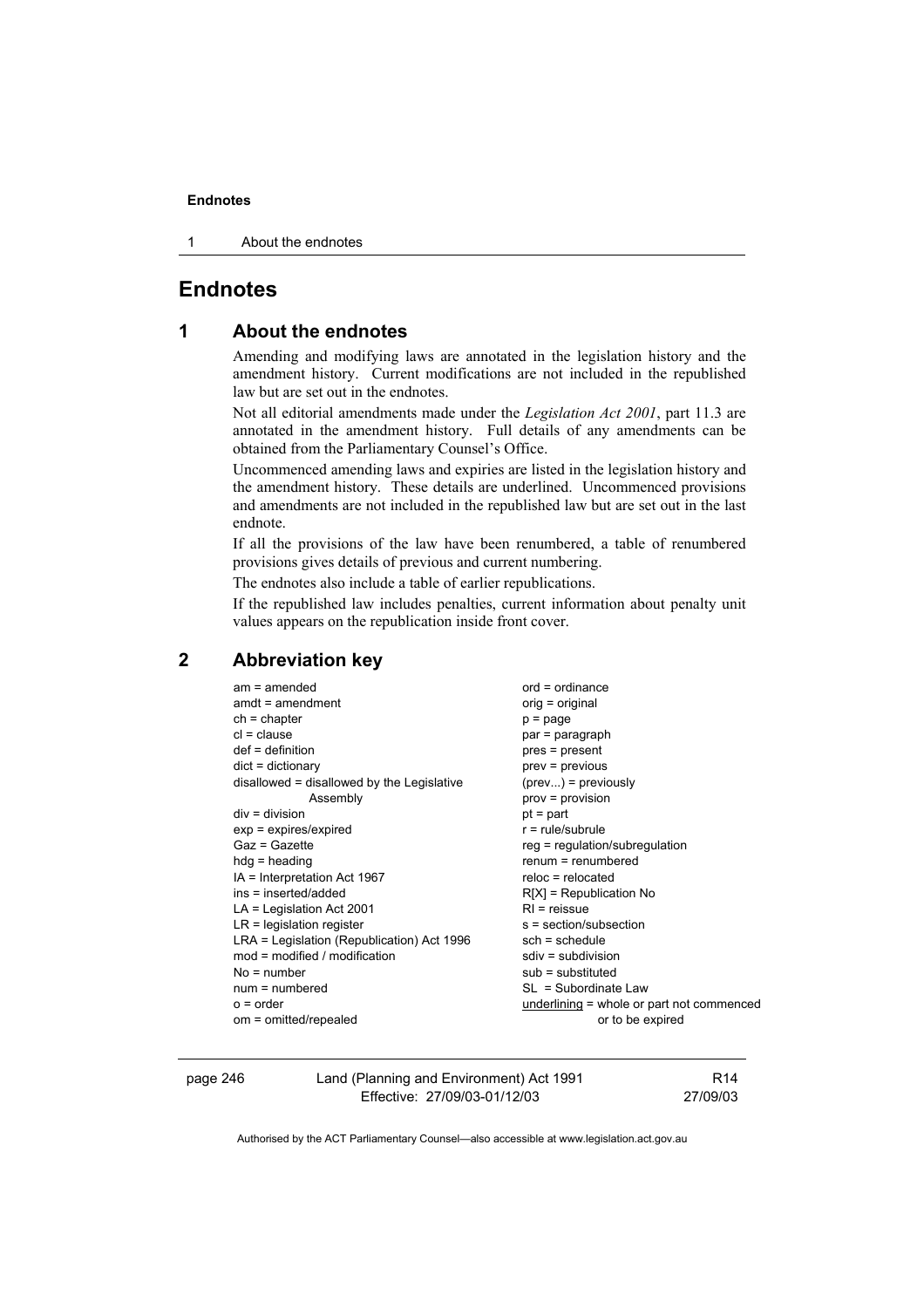# **3 Legislation history**

**Land (Planning and Environment) Act 1991 No 100**  notified 15 January 1992 s 1 and s 2 commenced 15 January 1992 remainder commenced 2 April 1992 as amended by **Land (Planning and Environment) (Amendment) Act 1992 No 32**  notified 3 July 1992 commenced 3 July 1992 **Land (Planning and Environment) (Amendment) Act 1993 No 11**  notified 1 March 1993 commenced 1 March 1993 **Acts Revision (Position of Crown) Act 1993 No 44 sch 2**  notified 27 August 1993 (Gaz 1993 No S165) sch 2 commenced 27 August 1993 (s 2) **Registrar-General (Consequential Provisions) Act 1993 No 64**  notified 6 September 1993 s 1, s 2 commenced 6 September 1993 remainder commenced 1 October 1993 (s 2 (2) and Gaz 1993 No S207) **Land (Planning and Environment) (Amendment) Act (No 2) 1993 No 75**  notified 2 November 1993 s 1, s 2 commenced 2 November 1993 remainder commenced 1 December 1993 (Gaz 1993 No S247) **Land (Planning and Environment) (Amendment) Act (No 3) 1993 No 77** 

notified 2 November 1993 s 1, s 2 commenced 2 November 1993

remainder commenced 1 December 1993 (Gaz 1993 No S243)

page 247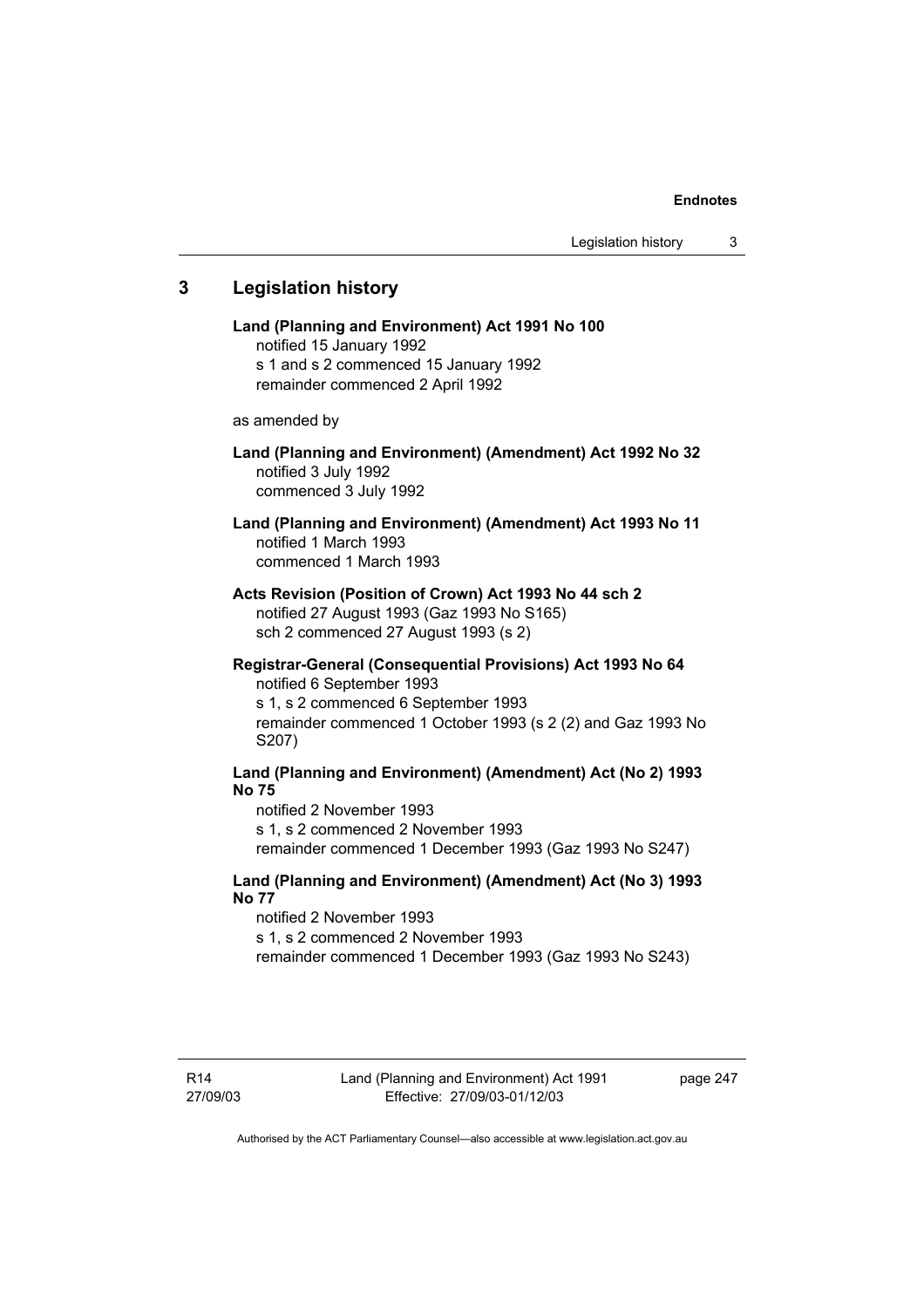3 Legislation history

|              | Real Property (Consequential Provisions) Act 1993 No 90<br>notified 17 December 1993<br>s 1, s 2 commenced 17 December 1993<br>remainder commenced 1 January 1994 (s 2 (2) and Gaz 1993 No<br>S270)             |                 |
|--------------|-----------------------------------------------------------------------------------------------------------------------------------------------------------------------------------------------------------------|-----------------|
|              | <b>Statute Law Revision Act 1994 No 26</b><br>notified 31 May 1994<br>commenced 31 May 1994                                                                                                                     |                 |
|              | <b>Public Sector Management (Consequential and Transitional</b><br>Provisions) Act 1994 No 38<br>notified 30 June 1994<br>s 1, s 2 commenced 30 June 1994<br>remainder commenced 1 July 1994 (Gaz 1994 No S142) |                 |
|              | Administrative Appeals (Consequential Amendments) Act 1994 No 60<br>notified 11 October 1994<br>s 1, s 2 commenced 11 October 1994<br>remainder commenced 14 November 1994 (s 2 (2) and Gaz 1994 No<br>S250)    |                 |
|              | Statute Law Revision (Penalties) Act 1994 No 81<br>notified 29 November 1994<br>s 1, s 2 commenced 29 November 1994<br>remainder commenced 29 November 1994 (Gaz 1994 No S269)                                  |                 |
|              | <b>Statutory Offices (Miscellaneous Provisions) Act 1994 No 97</b><br>notified 15 December 1994<br>s 1, s 2 commenced 15 December 1994<br>remainder commenced 15 December 1994 (Gaz 1994 No S293)               |                 |
|              | Land (Planning and Environment) (Amendment) Act 1995 No 20<br>notified 5 September 1995<br>commenced 5 September 1995                                                                                           |                 |
| <b>No 21</b> | Land (Planning and Environment) (Amendment) Act (No 2) 1995<br>notified 5 September 1995<br>ss 1-3 commenced 5 September 1995<br>remainder commenced 1 January 1996 (Gaz 1995 No S316)                          |                 |
| page 248     | Land (Planning and Environment) Act 1991                                                                                                                                                                        | R <sub>14</sub> |

Authorised by the ACT Parliamentary Counsel—also accessible at www.legislation.act.gov.au

Effective: 27/09/03-01/12/03

27/09/03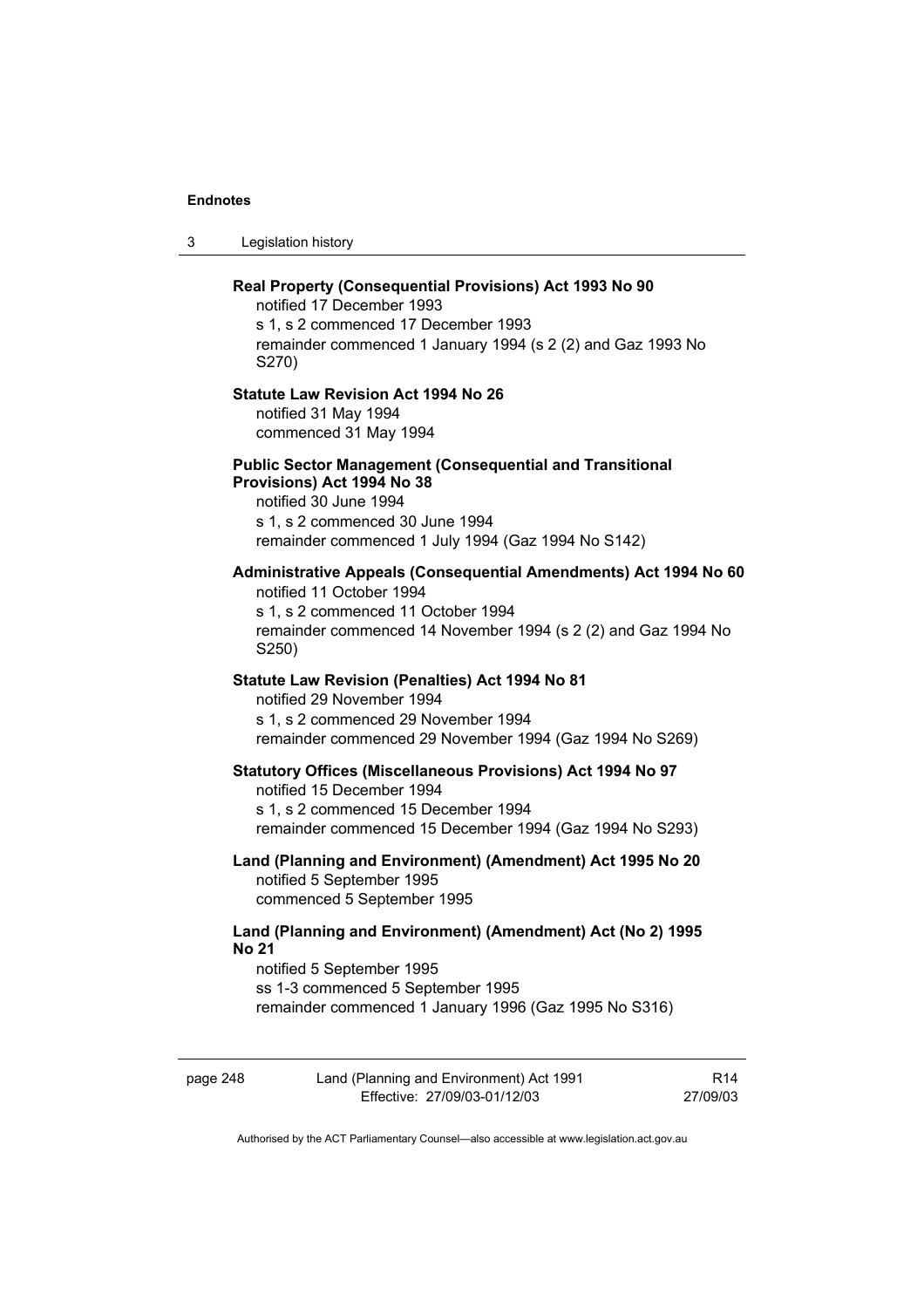# **Annual Reports (Government Agencies) (Consequential Provisions) Act 1995 No 25**

notified 5 September 1995 commenced 5 September 1995

# **Land Titles (Consequential Amendments) Act 1995 No 54**  notified 20 December 1995 commenced 20 June 1996 (s 2)

## **Remuneration Tribunal (Consequential and Transitional Provisions) Act 1995 No 56**

notified 20 December 1995 commenced 21 December 1995 (s 2 and Gaz 1995 No S315)

# **Gungahlin Development Authority (Consequential Provisions) Act 1996 No 39**

notified 10 July 1996 commenced 19 August 1996 (s 2 and Gaz 1996 No S212)

### **Land (Planning and Environment) (Amendment) Act 1996 No 62**  notified 3 December 1996 commenced 3 December 1996

# **Land (Planning and Environment) (Amendment) Act (No 2) 1996 No 71**

notified 20 December 1996 ss 1-3 commenced 20 December 1996 remainder commenced 1 January 1997 (Gaz 1996 No S352)

#### **Motor Traffic (Amendment) Act (No 3) 1996 No 83**

notified 20 December 1996 ss 1-3 commenced 20 December 1996 remainder commenced 1 January 1997 (Gaz 1996 No S353)

# **Land (Planning and Environment) (Amendment) Act (No 3) 1996 No 85**

notified 24 December 1996 s 1, s 2 commenced 24 December 1996 remainder commenced 24 June 1997

R14 27/09/03 Land (Planning and Environment) Act 1991 Effective: 27/09/03-01/12/03

page 249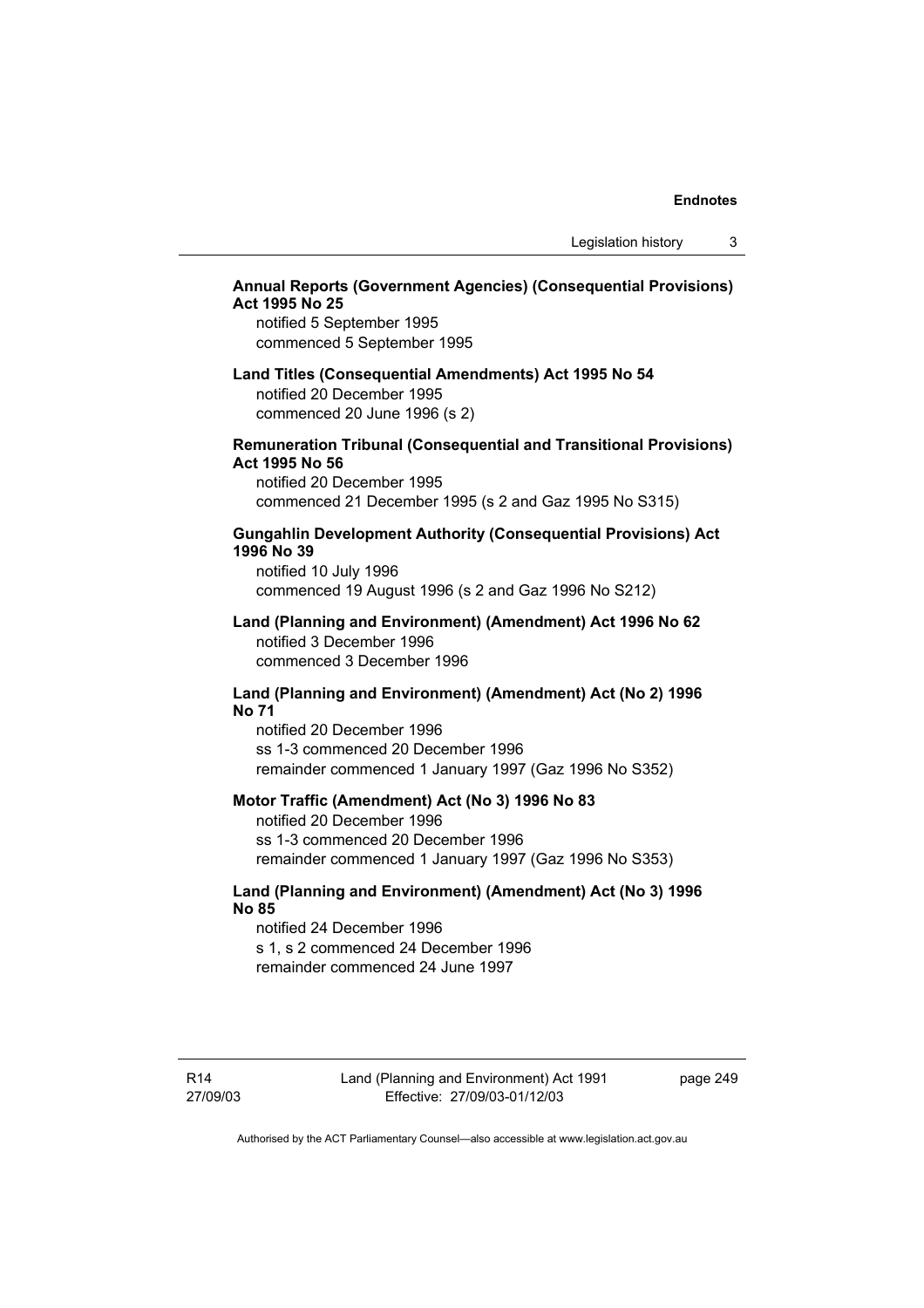| -3 | Legislation history |
|----|---------------------|
|----|---------------------|

# **Land (Planning and Environment) (Amendment) Act 1997 No 7**  notified 22 April 1997 ss 1-3 commenced 22 April 1997 remainder commenced 24 June 1997 (s 2 (2)) **Remuneration Tribunal (Consequential Amendments) Act 1997 No 41 (as am by Act 2002 No 49 amdt 3.222)**  notified 19 September 1997 commenced 24 September 1997 (s 2 as am by Act 2002 No 49 amdt 3.222) **Environment Protection (Consequential Provisions) Act 1997 No 93**  notified 1 December 1997 s 1, s 2 commenced 1 December 1997 remainder commenced 1 June 1998 **Land (Planning and Environment) (Amendment) Act (No 2) 1997 No 116**  notified 24 December 1997 commenced 24 December 1997 **Statute Law Revision (Penalties) Act 1998 No 54**  notified 27 November 1998 s 1, s 2 commenced 27 November 1998 remainder commenced 9 December 1998 (Gaz 1998 No 49) **Water Resources Act 1998 No 63 s 83**  notified 11 December 1998 (Gaz 1998 No S209) s 83 commenced 11 December 1998 **Land (Planning and Environment) (Amendment) Act 1998 No 65**  notified 23 December 1998 commenced 23 December 1998 **Land (Planning and Environment) (Amendment) Act 1999 No 40**  notified 16 July 1999 commenced 16 July 1999 **Land Planning and Environment Amendment Act (No 2) 1999 No 73**  notified 15 December 1999

commenced 15 December 1999

page 250 Land (Planning and Environment) Act 1991 Effective: 27/09/03-01/12/03

R14 27/09/03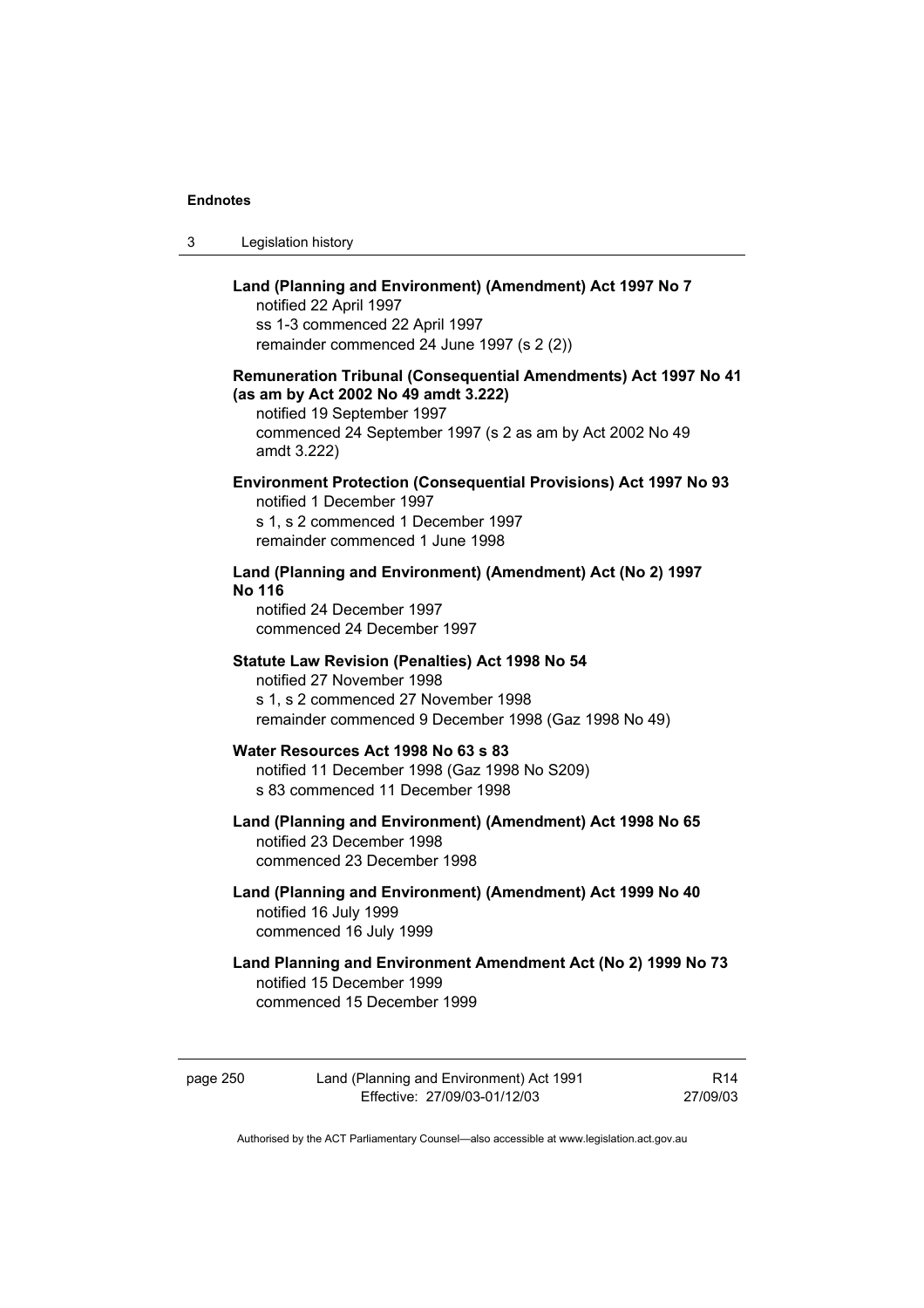| Road Transport Legislation Amendment Act 1999 No 79<br>notified 23 December 1999<br>commenced 1 March 2000 (s 2 and Gaz 2000 No S5)                                                                         |
|-------------------------------------------------------------------------------------------------------------------------------------------------------------------------------------------------------------|
| Land (Planning and Environment) Amendment Act (No 3) 1999 No 87<br>notified 23 December 1999<br>commenced 23 December 1999                                                                                  |
| Land (Planning and Environment) Amendment Act 2000 No 14<br>notified 31 March 2000<br>commenced 31 March 2000                                                                                               |
| Land (Planning and Environment) Amendment Act 2000 (No 2)<br>2000 No 15<br>notified 20 April 2000<br>commenced 20 April 2000                                                                                |
| Land (Planning and Environment) Amendment Act 2000 (No 3)<br>2000 No 37<br>notified 20 July 2000<br>s 1, s 2 commenced 20 July 2000<br>remainder commenced 24 July 2000 (Gaz 2000 No S39)                   |
| Land (Planning and Environment) Amendment Act 2000 (No 4)<br>2000 No 49<br>notified 28 September 2000<br>commenced 28 September 2000                                                                        |
| Statute Law Amendment Act 2000 No 80<br>notified 21 December 2000<br>commenced 21 December 2000                                                                                                             |
| Land (Planning and Environment) Amendment Act 2001 No 1<br>notified 19 February 2001 (Gaz 2001 No S7)<br>s 1, s 2 commenced 19 February 2001 (IA s 10B)<br>remainder commenced 31 May 2001 (Gaz 2001 No 22) |
| Unit Titles Consequential Amendments Act 2001 No 17 sch 2<br>notified 5 April 2001 (Gaz 2001 No 14)<br>s 1, s 2 commenced 5 April 2001 (IA s 10B)<br>sch 2 commenced 5 October 2001 (s 2)                   |
|                                                                                                                                                                                                             |

R14 27/09/03 Land (Planning and Environment) Act 1991 Effective: 27/09/03-01/12/03

page 251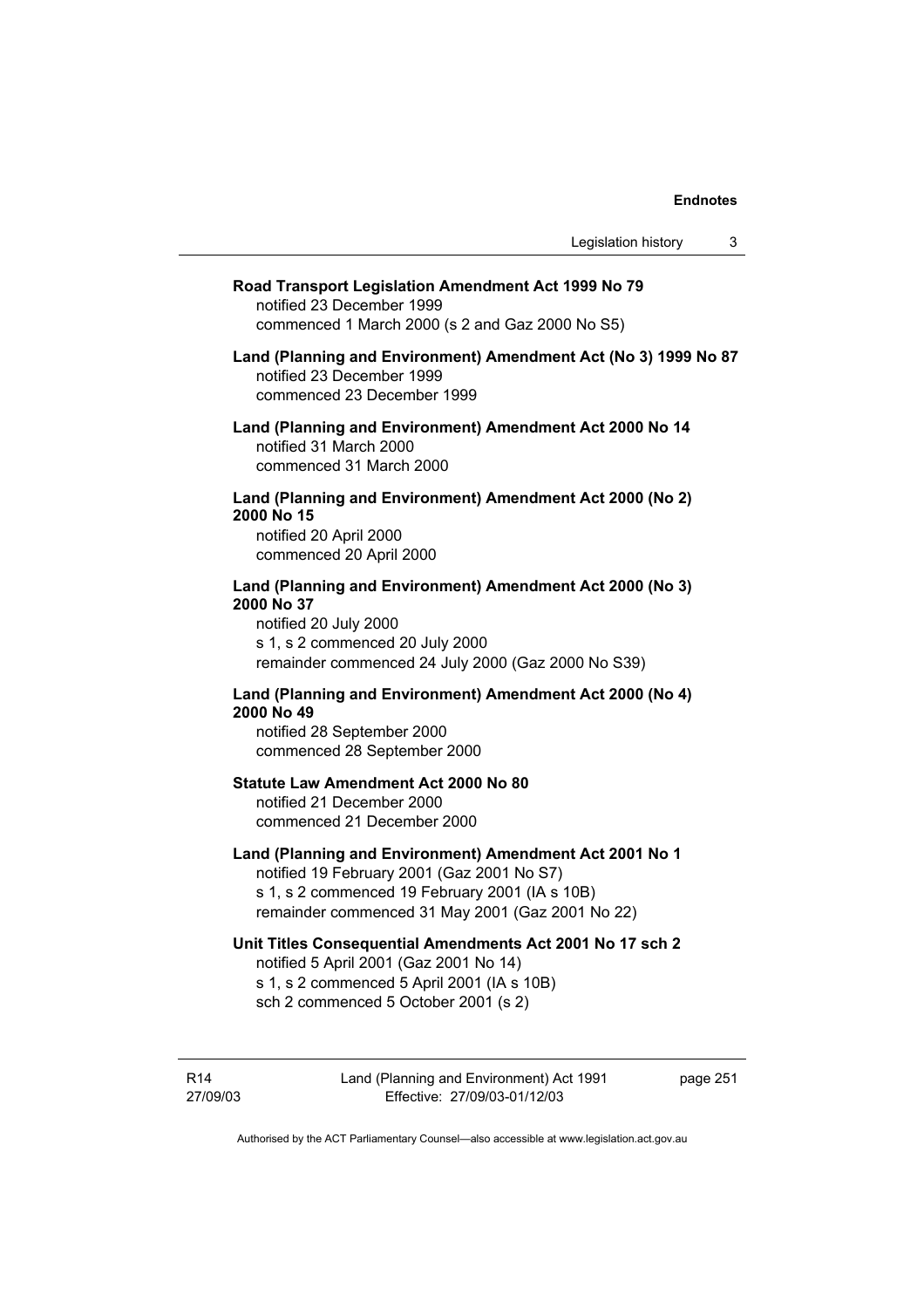3 Legislation history

## **Tree Protection (Interim Scheme) Act 2001 No 20 s 54**

notified 3 April 2001 (Gaz 2001 No S16) s 1, s 2 commenced 3 April 2001 (IA s 10B) s 54 taken to have commenced 29 March 2001 (s 2)

# **Land (Planning and Environment) Amendment Act 2001 (No 2) 2001 No 32**

notified 21 June 2001 (Gaz 2001 No S33) taken to have commenced 15 June 2001 (s 2)

## **Legislation (Consequential Amendments) Act 2001 No 44 pt 207**

notified 26 July 2001 (Gaz 2001 No 30)

s 1, s 2 commenced 26 July 2001 (IA s 10B) pt 207 commenced 12 September 2001 (s 2 and Gaz 2001 No S65)

## **Statute Law Amendment Act 2001 (No 2) 2001 No 56 pt 3.29**

notified 5 September 2001 (Gaz 2001 No S65) amdt 3.436 taken to have commenced 21 December 2000 (s 2 (2)) pt 3.29 remainder commenced 5 September 2001 (s 2 (1))

#### **Community Title Act 2001 No 58 s 101, s 102**

notified 10 September 2001 (Gaz 2001 No S66) s 1, s 2 commenced 10 September 2001 (IA s 10B) s 101, s 102 commenced 10 March 2002 (s 2 and LA s 79)

## **Land (Planning and Environment) Amendment Act 2001 (No 3) 2001 No 73**

notified LR 12 September 2001 commenced 12 September 2001 (s 2)

# **Land (Planning and Environment) Amendment Act 2001 (No 4) 2001 No 80**

notified 10 September 2001 (Gaz 2001 No S66) s 1, s 2 commenced 10 September 2001 (IA s 10B) s 3, s 4 commenced 10 September 2001 (s 2 (1)) remainder commenced 12 September 2001 (s 2 (2))

# **Legislation Amendment Act 2002 No 11 pt 2.32**

notified LR 27 May 2002

s 1, s 2 commenced 27 May 2002 (LA s 75)

pt 2.32 commenced 28 May 2002 (s 2 (1))

| page 252 | Land (Planning and Environment) Act 1991 | R14      |
|----------|------------------------------------------|----------|
|          | Effective: 27/09/03-01/12/03             | 27/09/03 |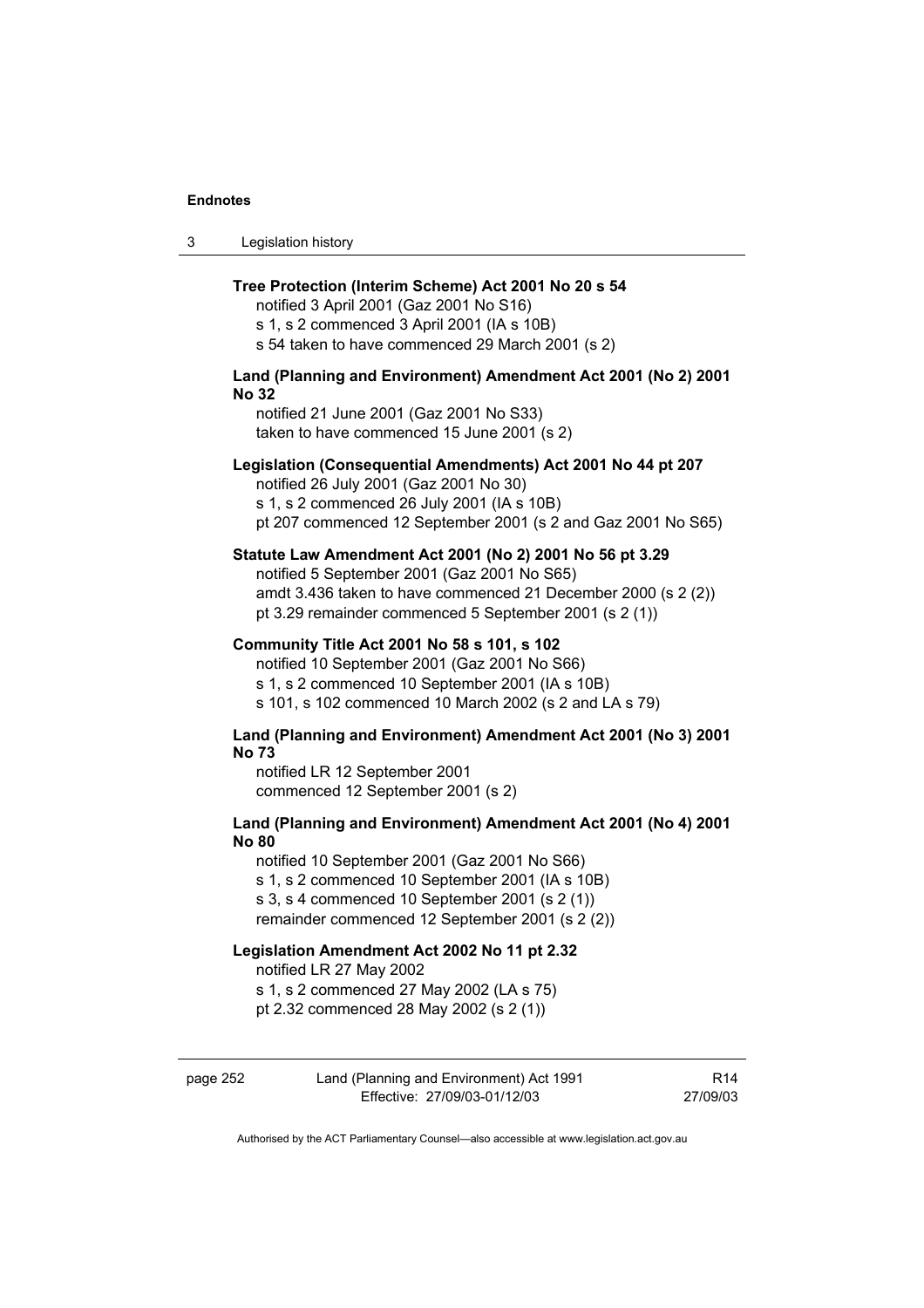## **Statute Law Amendment Act 2002 No 30 pt 3.38**

notified LR 16 September 2002 s 1, s 2 commenced 16 September 2002 (LA s 75)

pt 3.38 commenced 17 September 2002 (s 2 (1))

#### **Land (Planning and Environment) Amendment Act 2002 No 37**

notified LR 10 October 2002

s 1, s 2 commenced 10 October 2002 (LA s 75 (1)) remainder commenced 11 October 2002 (s 2)

## **Districts Act 2002 No 39 pt 1.4**

notified LR 10 October 2002

s 1, s 2 commenced 10 October 2002 (LA s 75 (1)) pt 1.4 commenced 11 October 2002 (s 2)

# **Statute Law Amendment Act 2002 (No 2) No 49 amdt 3.222**

notified LR 20 December 2002

s 1, s 2 taken to have commenced 7 October 1994 (LA s 75 (2)) amdt 3.222 commenced 24 September 1997 (s 2 (3))

*Note* This Act only amends the Remuneration Tribunal (Consequential Amendments) Act 1997 No 41.

## **Planning and Land (Consequential Amendments) 2002 A2002-56 sch 1**

notified LR 20 December 2002 s 1, s 2 commenced 20 December 2002 (LA s 75 (1)) sch 1 commenced 1 July 2003 (s 2 and see Planning and Land Act 2002 A2002-55, s 2)

#### **Cemeteries and Crematoria Act 2003 A2003-11 sch 1 pt 1.1**

notified LR 27 March 2003 s 1, s 2 commenced 27 March 2003 (LA s 75 (1)) sch 1 pt 1.1 commenced 27 September 2003 (s 2 and LA s 79)

# **Legislation (Gay, Lesbian and Transgender) Amendment Act 2003 A2003-14 sch 1 pt 1.20**

notified LR 27 March 2003 s 1, s 2 commenced 27 March 2003 (LA s 75 (1)) sch 1 pt 1.20 commenced 28 March 2003 (s 2)

page 253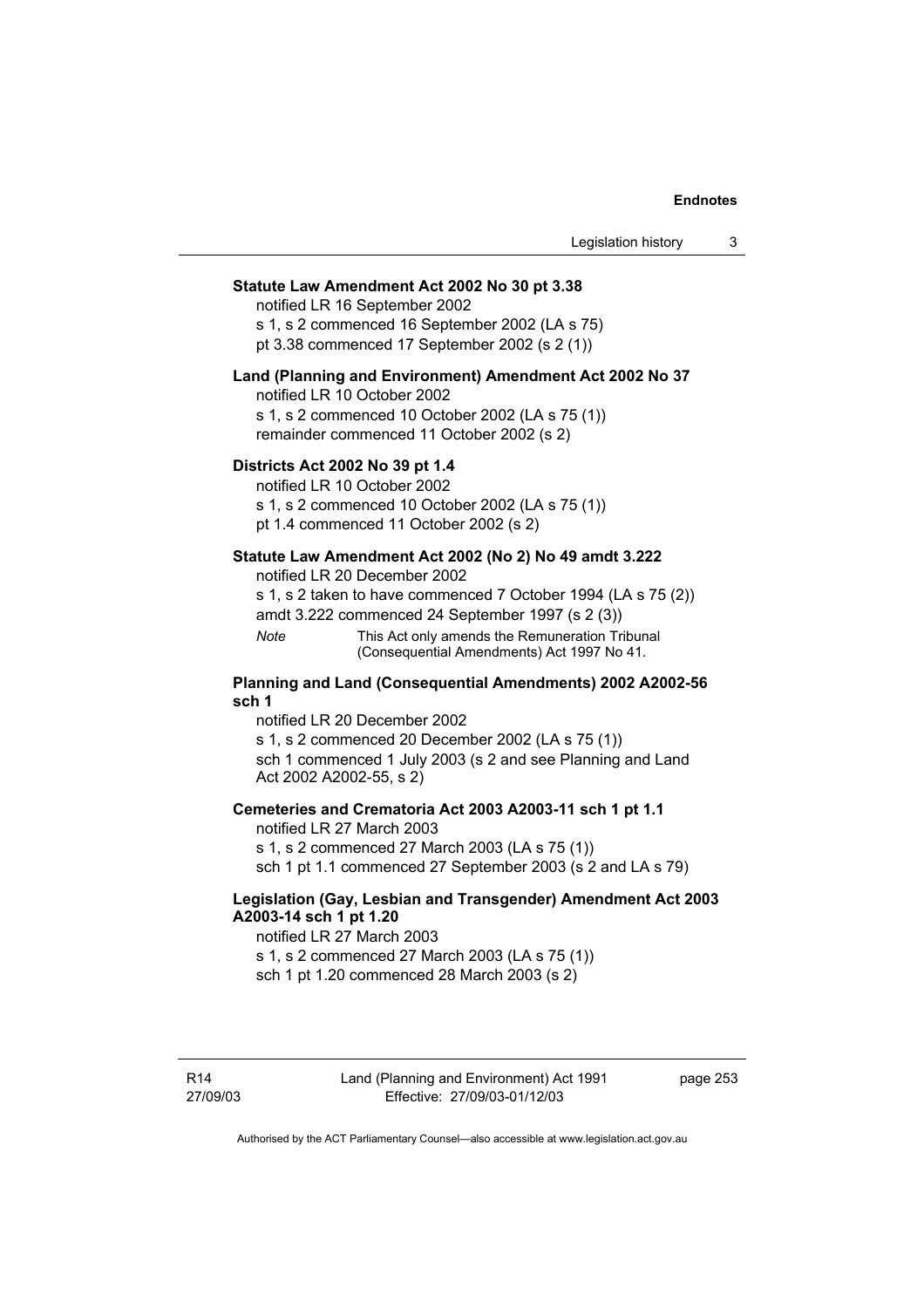4 Amendment history

# **Planning and Land Legislation Amendment Act 2003 A2003-30 sch 1 pt 1.1**

notified LR 30 June 2003 s 1, s 2 commenced 30 June 2003 (LA s 75 (1)) sch 1 pt 1.1 commenced 1 July 2003 (s 2 and see Planning and Land Act 2002 A2002-55, s 2)

# **Land (Planning and Environment) (Compliance) Amendment Act 2003 A2003-34 pt 2, sch 1 pt 1.2, sch 2**

notified LR 7 July 2003 s 1, s 2 commenced 7 July 2003 (LA s 75 (1)) pt 2, sch 1 pt 1.2, sch 2 commenced 1 September 2003 (s 2 and CN2003-8)

# **4 Amendment history**

| Name of Act<br>s 1                  | sub 2002 No 30 amdt 3.404                                                                                                                                                                                                                                                                                                                                                                                                                                                                                                                                                                                                                                                                                                                                                                                                            |                 |
|-------------------------------------|--------------------------------------------------------------------------------------------------------------------------------------------------------------------------------------------------------------------------------------------------------------------------------------------------------------------------------------------------------------------------------------------------------------------------------------------------------------------------------------------------------------------------------------------------------------------------------------------------------------------------------------------------------------------------------------------------------------------------------------------------------------------------------------------------------------------------------------|-----------------|
| <b>Dictionary</b><br>s <sub>2</sub> | om 2001 No 44 amdt 1.2333<br>ins 2002 No 30 amdt 3.404                                                                                                                                                                                                                                                                                                                                                                                                                                                                                                                                                                                                                                                                                                                                                                               |                 |
| <b>Notes</b><br>s 3                 | om 1993 No 44<br>ins 2002 No 30 amdt 3.404                                                                                                                                                                                                                                                                                                                                                                                                                                                                                                                                                                                                                                                                                                                                                                                           |                 |
| s <sub>4</sub>                      | <b>Offences against Act-application of Criminal Code etc</b><br>om 2002 No 30 amdt 3.404<br>def <i>appeals board</i> ins 1993 No 77 s 4<br>def commissioner ins 1996 No 85 s 4<br>def conservator am 1994 No 97 sch<br>def controlled activity am 1996 No 85 s 4<br>def determined fee om 2001 No 44 amdt 1.2334<br>def <i>Environment Minister</i> ins 1996 No 71 s 4<br>def Gungahlin central area ins 1996 No 39 s 8<br>def land management agreement ins 1999 No 73 s 4<br>sub 2001 No 44 amdt 1.2335<br>def pest animal ins 1997 No 7 s 4<br>def pest plant ins 1997 No 7 s 4<br>def <i>plan</i> sub 2001 No 44 amdt 1.2335<br>def <i>public land</i> ins 1996 No 85 s 4<br>def <i>public street</i> ins 1996 No 85 s 4<br>om 1999 No 79 sch 3<br>def registrar ins 1993 No 77 s 4<br>def <i>public</i> works om 1993 No 75 s 4 |                 |
| page 254                            | Land (Planning and Environment) Act 1991<br>Effective: 27/09/03-01/12/03                                                                                                                                                                                                                                                                                                                                                                                                                                                                                                                                                                                                                                                                                                                                                             | R14<br>27/09/03 |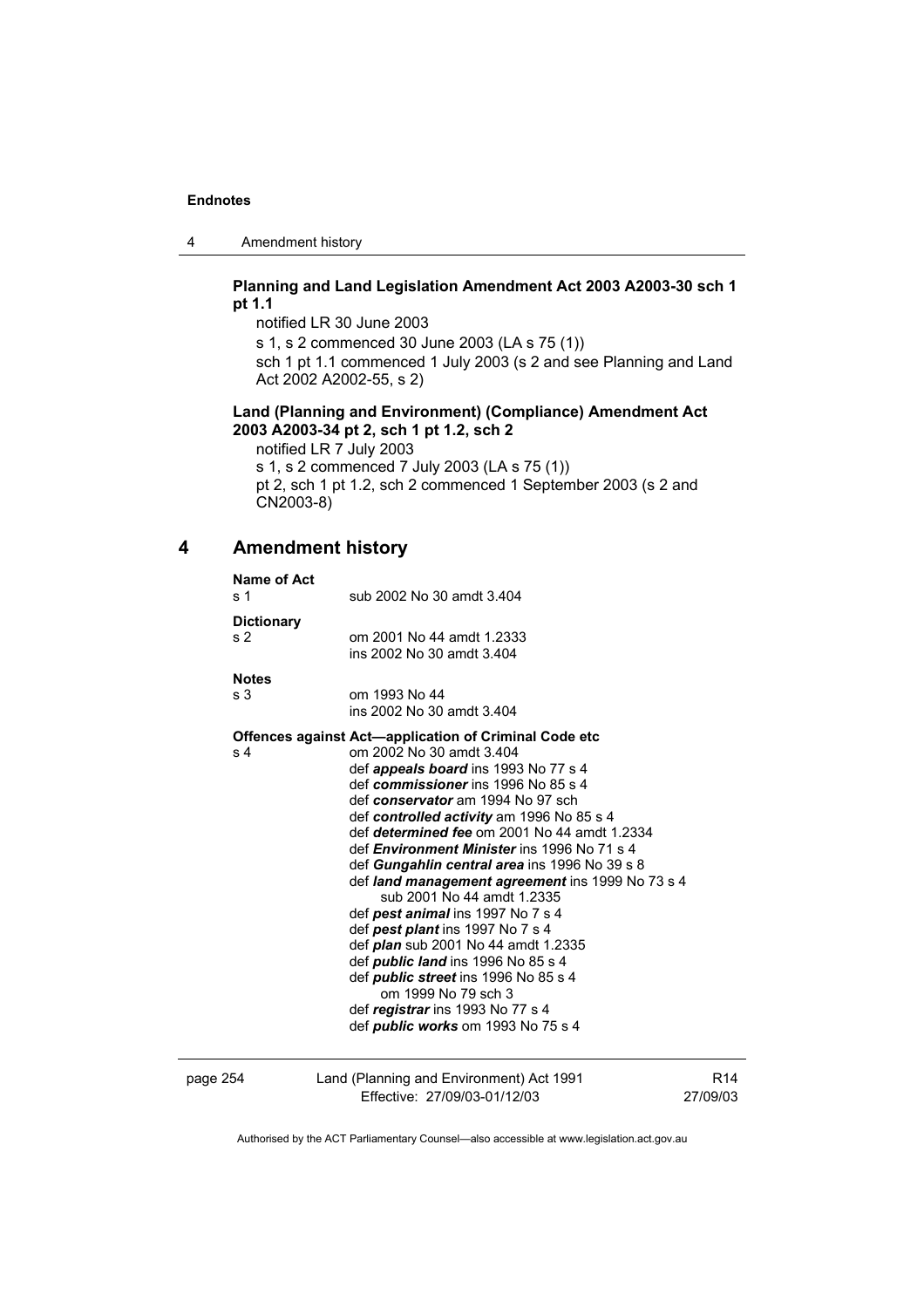Amendment history 4

|                                         | pres s 4 ins A2003-34 amdt 2.1                                                                                                                                                                                                                                                                                                                                                                       |
|-----------------------------------------|------------------------------------------------------------------------------------------------------------------------------------------------------------------------------------------------------------------------------------------------------------------------------------------------------------------------------------------------------------------------------------------------------|
| Preliminary<br>div 2.1 hdg              | (prev pt 2 div 1 hdg) renum R6 LA                                                                                                                                                                                                                                                                                                                                                                    |
| Definitions for pt 2<br>s 5             | am 1996 Nos 71 and 85<br>def background papers am A2002-56 amdts 1.1-1.3,<br>amdt 1.24<br>def Commonwealth Planning Act om 2002 No 30 amdt 3.405<br>def consultation notice ins 2002 No 30 amdt 3.406<br>def <i>draft plan variation</i> sub 2002 No 30 amdt 3.407, A2002-56<br>amdt $1.4$<br>def national authority om 2002 No 30 amdt 3.408<br>def national capital plan sub 2002 No 30 amdt 3.409 |
| s 6                                     | Stages and parts of the plan<br>om 2002 No 30 amdt 3.410                                                                                                                                                                                                                                                                                                                                             |
| div 2.2 hdg                             | Territory plan-object and effect<br>(prev pt 2 div 2 hdg) renum R6 LA                                                                                                                                                                                                                                                                                                                                |
| Object<br>s 7                           | am 1996 No 85; 2002 No 30 amdt 3.411                                                                                                                                                                                                                                                                                                                                                                 |
| <b>Effect of plan</b><br>s 8            | am 1993 No 77; 1996 No 85                                                                                                                                                                                                                                                                                                                                                                            |
| s 9                                     | Effect of draft plan variation<br>am 1996 No 85; 2000 No 37 s 4; 2001 No 44 amdt 1.2336;<br>R6 LA (see 2001 No 44 amdt 1.2337); 2002 No 30<br>amdt 3.412, amdt 3.413; ss renum R9 LA (see 2002 No 30<br>amdt 3.414); A2002-56 amdt 1.5, amdt 1.6                                                                                                                                                     |
| s 10                                    | Effect of interim heritage places register<br>am A2002-56 amdt 1.23, amdt 1.24                                                                                                                                                                                                                                                                                                                       |
| div 2.3 hdg                             | Territory plan-continuation and variation<br>(prev pt 2 div 3 hdg) renum R6 LA                                                                                                                                                                                                                                                                                                                       |
| <b>Territory plan</b><br>sdiv 2.3.1 hdg | (prev pt 2 div 3 sdiv A hdg) renum R6 LA                                                                                                                                                                                                                                                                                                                                                             |
| sdiv 2.3.2 hdg                          | Preparation of variations of Territory plan<br>(prev pt 2 div 3 sdiv B hdg) renum R6 LA                                                                                                                                                                                                                                                                                                              |
| s 15                                    | <b>Preparation of plan variations</b><br>am 1996 No 85<br>sub A2002-56 amdt 1.7                                                                                                                                                                                                                                                                                                                      |
| s 16                                    | <b>Consultation with conservator</b><br>sub 1996 No 85<br>am A2002-56 amdt 1.24                                                                                                                                                                                                                                                                                                                      |
| R <sub>14</sub><br>27/09/03             | Land (Planning and Environment) Act 1991<br>page 255<br>Effective: 27/09/03-01/12/03                                                                                                                                                                                                                                                                                                                 |

Authorised by the ACT Parliamentary Counsel—also accessible at www.legislation.act.gov.au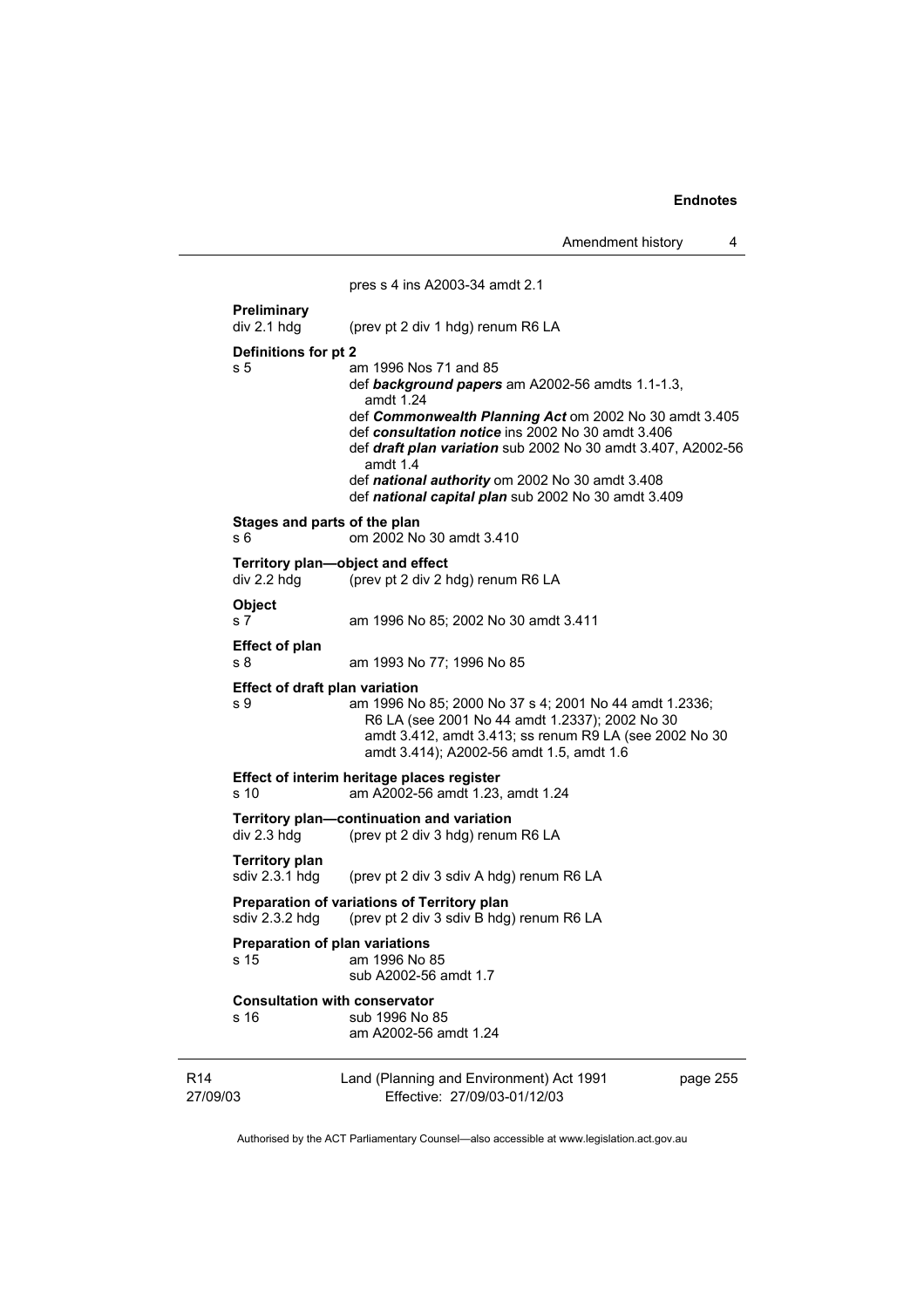| 4        | Amendment history                                                                                                                 |                                                                                                                                                                                                                                    |                 |
|----------|-----------------------------------------------------------------------------------------------------------------------------------|------------------------------------------------------------------------------------------------------------------------------------------------------------------------------------------------------------------------------------|-----------------|
|          | <b>Heritage</b><br>s 17                                                                                                           | am 2001 No 44 amdt 1.2338, amdt 1.2339; 2002 No 30 amdt<br>3.415, amdt 3.508; A2002-56 amdt 1.24                                                                                                                                   |                 |
|          | s 18                                                                                                                              | <b>Environmental reports and inquiries</b><br>am 2002 No 30 amdt 3.416; A2002-56 amdt 1.24                                                                                                                                         |                 |
|          | s 19                                                                                                                              | <b>Public consultation-notification</b><br>am 1993 No 75; 1996 No 85; 2000 No 37 s 5<br>sub 2001 No 44 amdt 1.2340<br>am 2002 No 30 amdt 3.417; A2002-56 amdt 1.8, amdt 1.23,<br>amdt 1.24                                         |                 |
|          | s 19A                                                                                                                             | Public consultation-notice of interim effect etc<br>ins 2001 No 44 amdt 1.2340<br>am 2002 No 30 amdt 3.418                                                                                                                         |                 |
|          | s 19B                                                                                                                             | Public consultation-availability of draft plan variation etc<br>ins 2001 No 44 amdt 1.2340<br>am 2002 No 30 amdt 3.419; A2002-56 amdt 1.9, amdt 1.10,<br>amdt 1.24; ss renum R12 LA (see A2002-56 amdt 1.11)                       |                 |
|          | s 19C                                                                                                                             | Draft plan variations that do not affect rights<br>ins 2001 No 44 amdt 1.2340<br>sub A2002-56 amdt 1.12                                                                                                                            |                 |
|          | s 20                                                                                                                              | Consultation with national capital authority<br>am 2002 No 30 amdt 3.420<br>sub A2002-56 amdt 1.12                                                                                                                                 |                 |
|          | s 21                                                                                                                              | <b>Public inspection of comments</b><br>am 1996 No 85; 2002 No 30 amdt 3.421<br>sub A2002-56 amdt 1.13                                                                                                                             |                 |
|          | s 22                                                                                                                              | Revision, deferral or withdrawal of draft plan variations<br>am 1996 No 85; 2001 No 44 amdts 1.2341-1.2345; R6 LA (see<br>2001 No 44 amdt 1.2346); 2002 No 30 amdt 3.422; A2002-56<br>amdt 1.23, amdt 1.24                         |                 |
|          | <b>Executive approval and consideration by Legislative Assembly</b><br>sdiv 2.3.3 hdg<br>(prev pt 2 div 3 sdiv C hdg) renum R6 LA |                                                                                                                                                                                                                                    |                 |
|          | s 24                                                                                                                              | Submission of draft plan variation to Executive<br>am 1996 No 85; 2001 No 44 amdt 1.2347; 2002 No 30<br>amdt 3.422, amdt 3.423; A2002-56 amdt 1.23, amdt 1.24;<br>A2003-30 amdt 1.1; ss renum R12 LA (see A2003-30<br>amdt $1.2$ ) |                 |
|          | s 25                                                                                                                              | <b>Consideration by Legislative Assembly committee</b><br>am A2002-56 amdt 1.23                                                                                                                                                    |                 |
| page 256 |                                                                                                                                   | Land (Planning and Environment) Act 1991                                                                                                                                                                                           | R <sub>14</sub> |

Effective: 27/09/03-01/12/03

R14 27/09/03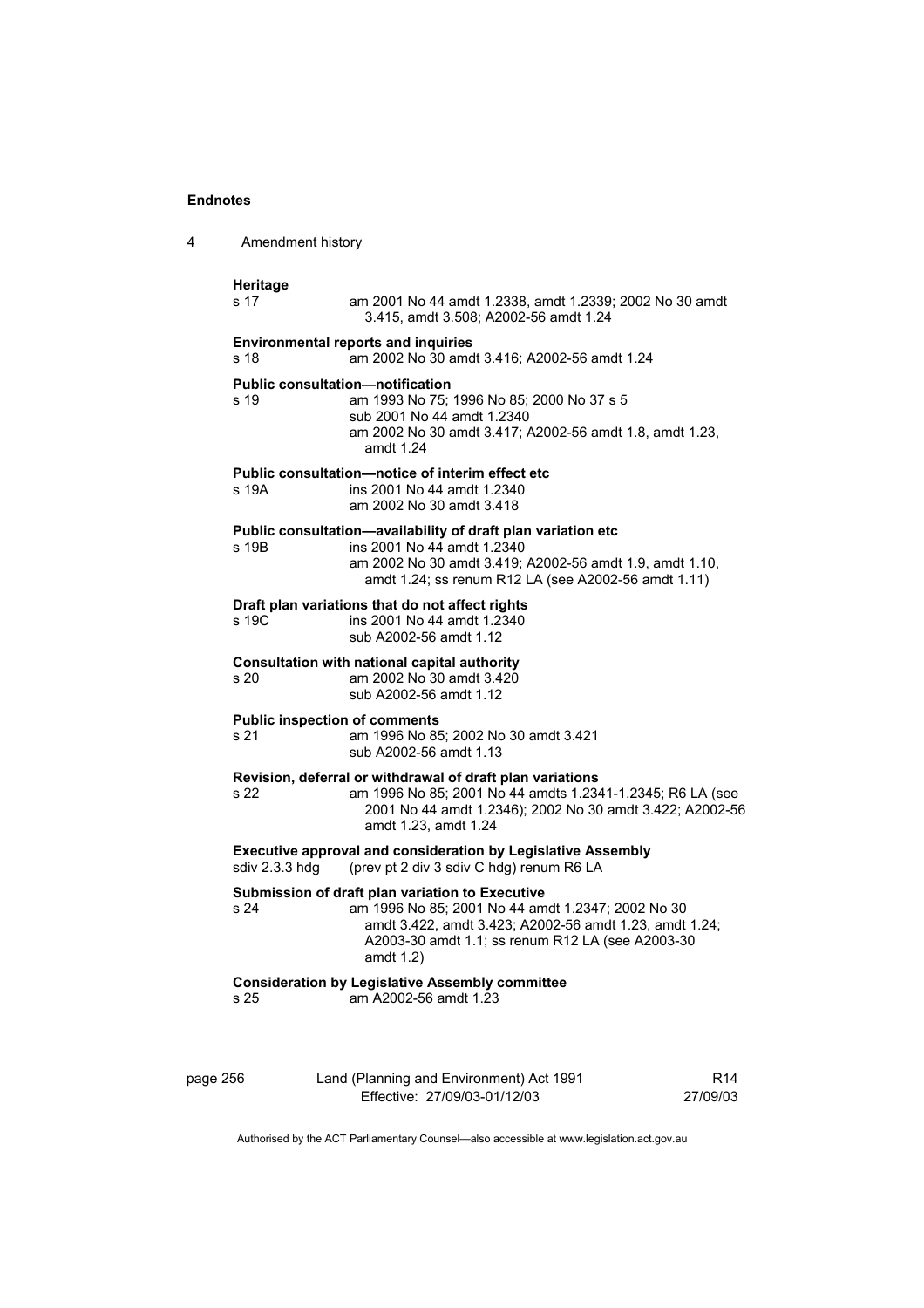| <b>Minister's powers</b>                       |                                                                                                                                                                                                                                                                                               |
|------------------------------------------------|-----------------------------------------------------------------------------------------------------------------------------------------------------------------------------------------------------------------------------------------------------------------------------------------------|
| $s$ 26 hdg<br>s 26                             | sub A2002-56 amdt 1.14<br>am 1996 No 85; 2001 No 44 amdts 1.2348-1.2350; 2002 No 30<br>amdt 3.424; A2002-56 amdts 1.15-1.17, amdt 1.23,<br>amdt 1.24                                                                                                                                          |
| s 27                                           | Return of draft plan variation to authority<br>sub 2002 No 30 amdt 3.425<br>am A2002-56 amdt 1.18, amdt 1.19, amdt 1.23                                                                                                                                                                       |
| s 28                                           | Notice of revival of deferred draft plan variation<br>am 2001 No 44 amdt 1.2351, amdt 1.2352; A2002-56<br>amdt 1.20, amdt 1.23, amdt 1.24                                                                                                                                                     |
| s 29                                           | <b>Consideration of plan variation by Legislative Assembly</b><br>am 1996 No 85; 2001 No 44 amdts 1.2353-1.2356, amdt<br>1.2358; R6 LA (see 2001 No 44 amdt 1.2357); 2002 No 30<br>amdts 3.426-3.430; ss renum R9 LA (see 2002 No 30<br>amdt 3.431); A2002-56 amdt 1.20, amdt 1.21, amdt 1.23 |
| s 30                                           | <b>Rejection of plan variation by Legislative Assembly</b><br>om 2001 No 44 amdt 1.2359<br>ins 2001 No 44 amdt 1.2358<br>am A2002-56 amdt 1.21, amdt 1.24                                                                                                                                     |
| s 30A                                          | Partial rejection of plan variation by Legislative Assembly<br>ins 2001 No 44 amdt 1.2358<br>am 2002 No 30 amdt 3.432                                                                                                                                                                         |
| s 30B                                          | Partial rejection of plan variation-newspaper publication etc<br>ins 2001 No 44 amdt 1.2358<br>am A2002-56 amdt 1.21                                                                                                                                                                          |
| Plan variations-defined land<br>sdiv 2.3.4 hdg | (prev pt 2 div 3 sdiv D hdg) renum R6 LA                                                                                                                                                                                                                                                      |
| s 32                                           | Plan variations in relation to defined land<br>am 1996 No 85; 2001 No 44 amdts 1.2360-1.2366; R6 LA (see<br>2001 No 44 amdt 1.2367); am A2002-56 amdt 1.24                                                                                                                                    |
| div 2.4 hdg                                    | <b>Australian Capital Territory Planning Authority</b><br>(prev pt 2 div 4 hdg) renum R6 LA<br>om A2002-56 amdt 1.22                                                                                                                                                                          |
| div 4 subdiv A hdg om 1996 No 85               | <b>Establishment, constitution, functions and powers</b>                                                                                                                                                                                                                                      |
| <b>Establishment of authority</b><br>s 33      | am 1996 No 85<br>sub 2002 No 30 amdt 3.433                                                                                                                                                                                                                                                    |

R14 27/09/03 Land (Planning and Environment) Act 1991 Effective: 27/09/03-01/12/03

om A2002-56 amdt 1.22

page 257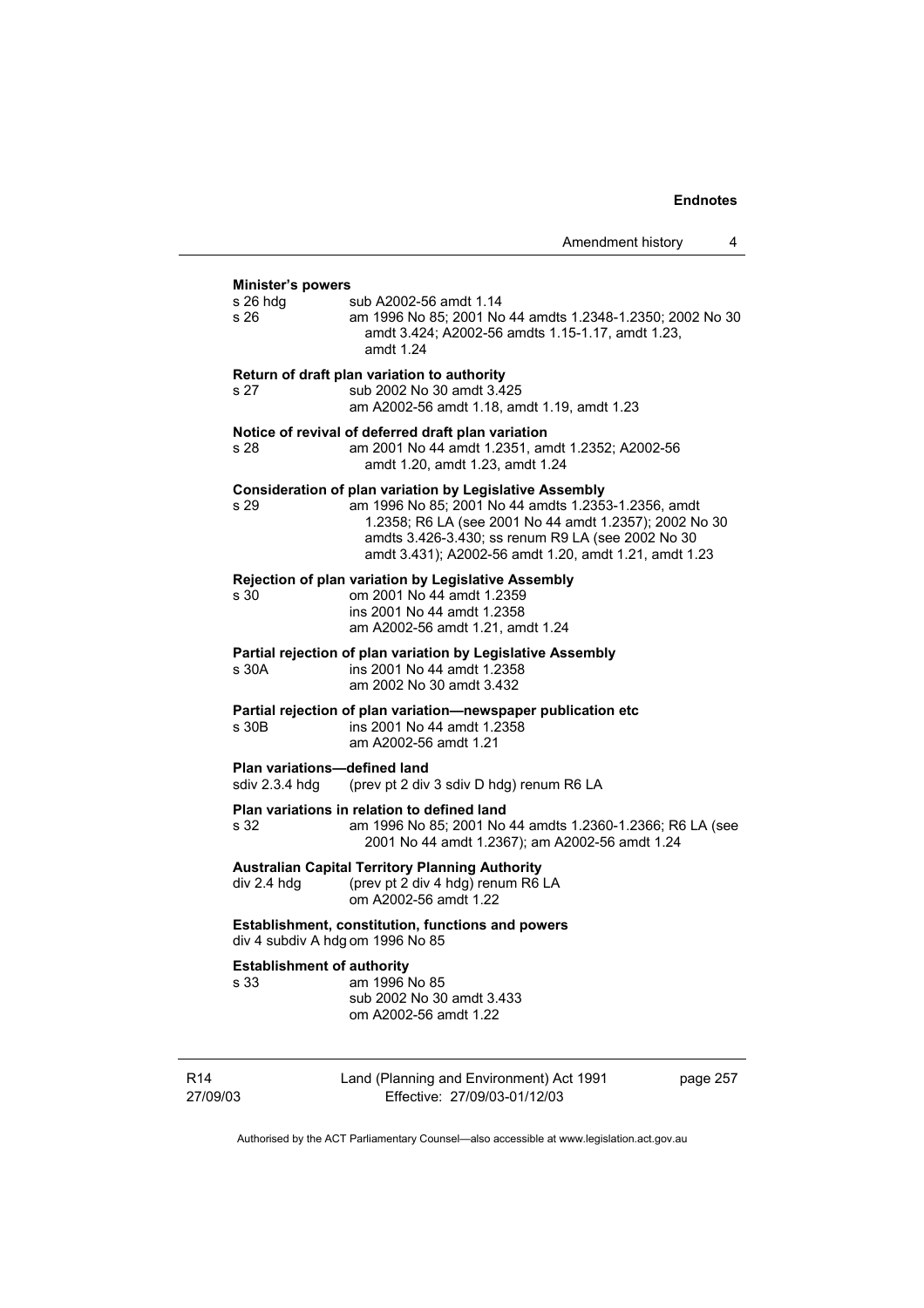| 4 | Amendment history                          |                                                                                                                                          |                 |
|---|--------------------------------------------|------------------------------------------------------------------------------------------------------------------------------------------|-----------------|
|   | <b>Constitution</b><br>s 34                | om 1996 No 85                                                                                                                            |                 |
|   | <b>Functions</b><br>s 36                   | am 2002 No 30 amdt 3.434, amdt 3.435<br>om A2002-56 amdt 1.22                                                                            |                 |
|   | <b>Executive policy directions</b><br>s 37 | am 1995 No 25; 1996 No 85; 2001 No 44 amdt 1.2368; R6 LA<br>(see 2001 No 44 amdt 1.2369); 2002 No 30 amdt 3.436<br>om A2002-56 amdt 1.22 |                 |
|   | s 38                                       | Power to enter into contracts<br>am 1994 No 38<br>sub 2002 No 30 amdt 3.437<br>om A2002-56 amdt 1.22                                     |                 |
|   | <b>Annual report</b><br>s 39               | om 1995 No 25                                                                                                                            |                 |
|   | <b>Delegation</b><br>s 40                  | sub 2002 No 30 amdt 3.437<br>om A2002-56 amdt 1.22                                                                                       |                 |
|   | Staff<br>s 41                              | am 2002 No 30 amdt 3.438<br>om A2002-56 amdt 1.22                                                                                        |                 |
|   | s 42                                       | Effect of irregularity of appointment of chief planner<br>om 1996 No 85                                                                  |                 |
|   | <b>Chief planner</b>                       | div 4 subdiv B hdg om 1996 No 85                                                                                                         |                 |
|   | <b>Chief planner</b><br>s 43               | om 1996 No 85                                                                                                                            |                 |
|   | <b>Acting chief planner</b><br>s 44        | om 1996 No 85                                                                                                                            |                 |
|   | s 45                                       | <b>Remuneration and allowances</b><br>am 1994 No 38<br>om 1995 No 56                                                                     |                 |
|   | Leave of absence<br>s 46.                  | om 1996 No 85                                                                                                                            |                 |
|   | <b>Disclosure of interests</b><br>s 47     | om 1996 No 85                                                                                                                            |                 |
|   | s 48                                       | Other employment, remuneration, business etc<br>om 1996 No 85                                                                            |                 |
|   | page 258                                   | Land (Planning and Environment) Act 1991                                                                                                 | R <sub>14</sub> |

Effective: 27/09/03-01/12/03

R14 27/09/03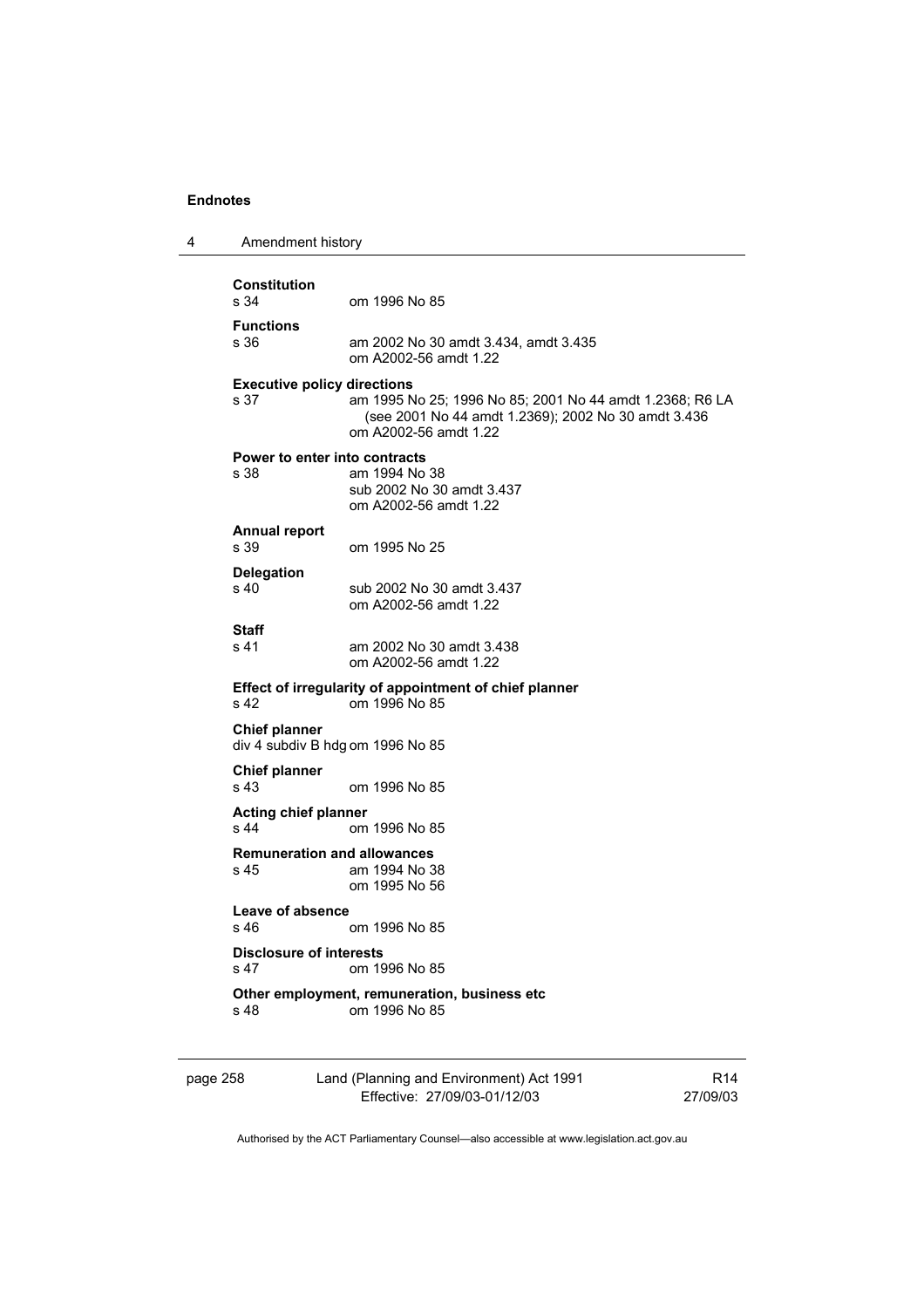|                             | <b>Resignation</b><br>s 49                 | om 1996 No 85                                                                                                                                                                                                                  |          |
|-----------------------------|--------------------------------------------|--------------------------------------------------------------------------------------------------------------------------------------------------------------------------------------------------------------------------------|----------|
|                             | <b>Termination of appointment</b><br>s 50  | om 1996 No 85                                                                                                                                                                                                                  |          |
|                             | <b>Miscellaneous</b>                       |                                                                                                                                                                                                                                |          |
|                             | div 2.5 hdg                                | (prev pt 2 div 5 hdg) renum R6 LA                                                                                                                                                                                              |          |
|                             | Preliminary<br>div 3.1 hdg                 | (prev pt 3 div 1 hdg) renum R6 LA                                                                                                                                                                                              |          |
|                             | Definitions for pt 3<br>$s52$ hdg<br>s 52  | sub 2002 No 30 amdt 3.439<br>am 2002 No 30 amdt 3.440, amdt 3.442<br>def interim heritage places register ins 2001 No 44 amdt<br>1.2370<br>am 2002 No 30 amdt 3.441<br>def <i>interim variation</i> ins 2001 No 44 amdt 1.2371 |          |
|                             | s 53                                       | Compliance with requirements for consultation or notification<br>om 2001 No 44 amdt 1.2372<br>ins 2002 No 30 amdt 3.443                                                                                                        |          |
|                             | Heritages places register<br>div 3.2 hdg   | (prev pt 3 div 2 hdg) renum R6 LA                                                                                                                                                                                              |          |
|                             | s 54                                       | Content of heritage places register<br>am 2002 No 30 amdt 3.444, amdt 3.445                                                                                                                                                    |          |
|                             | div 3.3 hdg                                | Interim heritage places registers<br>(prev pt 3 div 3 hdg) renum R6 LA                                                                                                                                                         |          |
|                             | Effect<br>sdiv 3.3.1 hdg                   | (prev pt 3 div 3 sdiv A hdg) renum R6 LA                                                                                                                                                                                       |          |
|                             | <b>Effect of interim registers</b><br>s 55 | am 2001 No 44 amdt 1.2373; 2002 No 30 amdt 3.446                                                                                                                                                                               |          |
|                             | sdiv 3.3.2 hdg                             | Preparation, notification and submission of registers<br>(prev pt 3 div 3 sdiv B hdg) renum R6 LA                                                                                                                              |          |
|                             | s 59                                       | Application for inclusion of places in interim register<br>am 1993 No 77; 1996 No 71                                                                                                                                           |          |
|                             | <b>Public notification</b><br>s 60         | am 1993 No 77; 1996 No 71; 2001 No 44 amdt 1.2374, amdt<br>1.2375; R6 LA (see 2001 No 44 amdt 1.2376); 2002 No 30<br>amdt 3.447, amdt 3.448                                                                                    |          |
|                             | s 61                                       | Notification of lessees and occupiers<br>am 2001 No 44 amdt 1.2377; 2002 No 30 amdt 3.508                                                                                                                                      |          |
| R <sub>14</sub><br>27/09/03 |                                            | Land (Planning and Environment) Act 1991<br>Effective: 27/09/03-01/12/03                                                                                                                                                       | page 259 |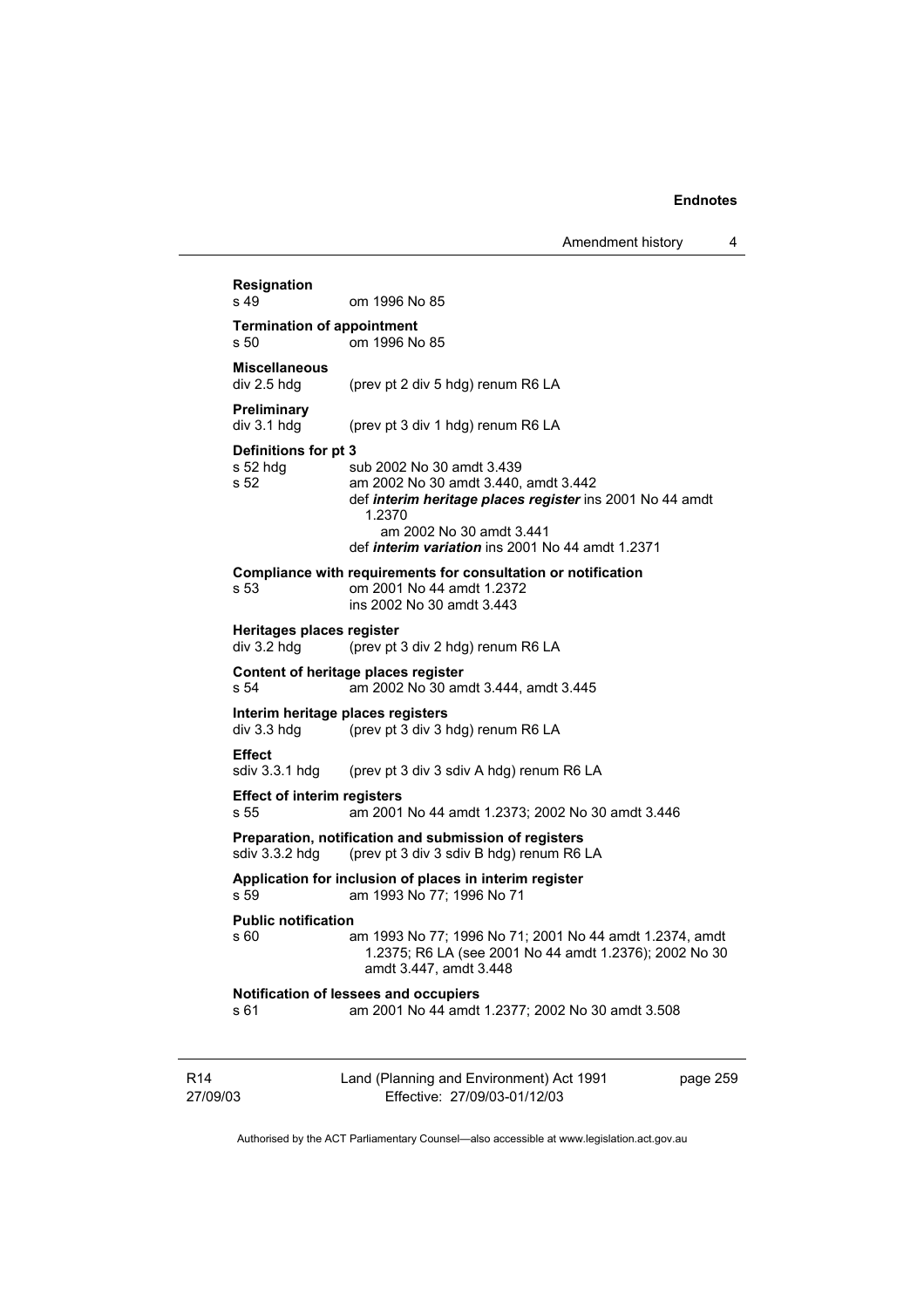| 4        | Amendment history                         |                                                                                                                                                                         |  |
|----------|-------------------------------------------|-------------------------------------------------------------------------------------------------------------------------------------------------------------------------|--|
|          | Revision of interim register<br>s 62      | am 1993 No 77; 1996 No 71; 2001 No 44 amdts 1.2378-1.2381;<br>R6 LA (see 2001 No 44 amdt 1.2382); 2002 No 30 amdt<br>3.449, amdt 3.508                                  |  |
|          | s 63 hda<br>s 63                          | Submission of interim register to planning and land authority<br>am A2002-56 amdt 1.25<br>am 1993 No 77; 1996 No 71; 2001 No 44 amdt 1.2383;<br>A2002-56 amdt 1.25-1.29 |  |
|          | <b>Acquisition</b><br>s 64                | am A2002-56 amdt 1.30, amdt 1.31                                                                                                                                        |  |
|          | div 3.4 hdg                               | Acquisition of heritage places and objects<br>(prev pt 3 div 4 hdg) renum R6 LA                                                                                         |  |
|          | Notice of acquistion<br>s 65              | am 1993 No 77<br>om 1996 No 71                                                                                                                                          |  |
|          | <b>Aboriginal heritage</b><br>div 3.5 hdg | (prev pt 3 div 5 hdg) renum R6 LA                                                                                                                                       |  |
|          | Preliminary<br>sdiv 3.5.1 hdg             | (prev pt 3 div 5 sdiv A hdg) renum R6 LA                                                                                                                                |  |
|          | Definitions for div 3.5<br>s 66           | sub 2002 No 30 amdt 3.450                                                                                                                                               |  |
|          | sdiv $3.5.2$ hdg                          | Reporting discoveries of unregistered Aboriginal places<br>(prev pt 3 div 5 sdiv B hdg) renum R6 LA                                                                     |  |
|          | <b>Reports</b><br>s 67                    | am 1994 No 81                                                                                                                                                           |  |
|          | s 68                                      | Aboriginal heritage discoveries-consideration of reports<br>am 2002 No 30 amdt 3.508                                                                                    |  |
|          | s 69                                      | Aboriginal heritage discoveries-Ministerial directions and declarations<br>am 1993 No 77; 1996 No 71; 2001 No 44 amdts 1.2384-1.2386;<br>2002 No 30 amdts 3.451-3.454   |  |
|          |                                           | Protection of unregistered Aboriginal heritage<br>subdiv 3.5.3 hdg (prev pt 3 div 5 subdiv C hdg) renum R6 LA                                                           |  |
|          | s 70                                      | Damaging unregistered Aboriginal places<br>am 1994 No 81                                                                                                                |  |
|          | s 71                                      | Orders for protection of unregistered Aboriginal places—application of pt 6<br>am 1993 No 77; A2002-56 amdt 1.31; A2003-34 amdt 1.3                                     |  |
|          | s 73                                      | <b>Orders-Ministerial directions and declarations</b><br>am 1993 No 77; 1996 No 71; 2001 No 44 amdts 1.2387-1.2389;<br>2002 No 30 amdt 3.455, 3.456                     |  |
| page 260 |                                           | Land (Planning and Environment) Act 1991<br>R14<br>Effective: 27/09/03-01/12/03<br>27/09/03                                                                             |  |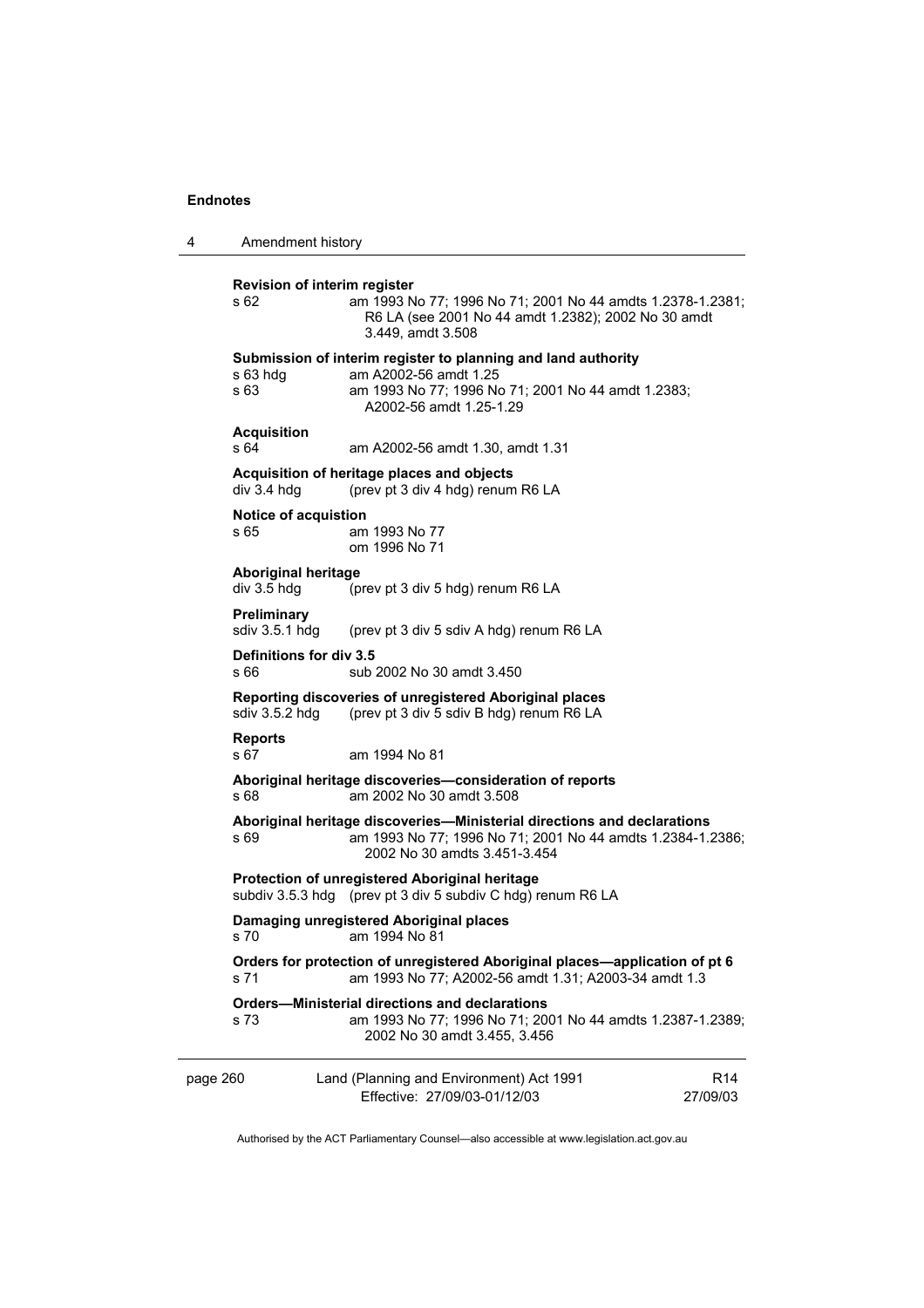**Compensation claims**<br>sdiv 3.5.4 hdg (prev (prev pt 3 div 5 sdiv D hdg) renum R6 LA **Application of sdiv 3.5.4**  s 75 am 2002 No 30 amdt 3.457 **Loss for which compensation is recoverable**  s 77 am 2002 No 30 amdt 3.458 **Consultation with applicants**  s 79 am 1996 No 71 **Notice of decisions about compensation**  s 80 am 1993 No 77 sub 1996 No 71 **Consultation in relation to registers**  sdiv 3.5.5 hdg (prev pt 3 div 5 sdiv E hdg) renum R6 LA **Consultation with Aboriginal organisations**  s 81 am 2002 No 30 amdt 3.459 **Restricted information**<br>sdiv 3.5.6 hdg (prev (prev pt 3 div 5 sdiv F hdg) renum R6 LA **Restricted information**  s 82 am 1993 No 77; 1996 No 71; 2001 No 56 amdt 3.432; 2002 No 30 amdt 3.508 **Publication of restricted information generally**  s 84 am 1993 No 77; 1994 No 81; 1996 No 71 **Access to restricted information**  s 85 am 1996 No 71 **Administrative review** pt 3 div 6 hdq om 1 om 1996 No 71 **Review of decisions**  s 86 am 1993 No 77 om 1996 No 71 **Public access to heritage information**  div 3.6 hdg (prev pt 3 div 7 hdg) renum R6 LA **Information about administrative action**<br>sdiv 3.6.1 hdg (prev pt 3 div 7 sdiv A ho (prev pt 3 div 7 sdiv A hdg) renum R6 LA **Searching administrative records**  s 88 am 2001 No 44 amdt 1.2390, amdt 1.2391 **Access to heritage registers**  sdiv 3.6.2 hdg (prev pt 3 div 7 sdiv B hdg) renum R6 LA

R14 27/09/03 Land (Planning and Environment) Act 1991 Effective: 27/09/03-01/12/03

page 261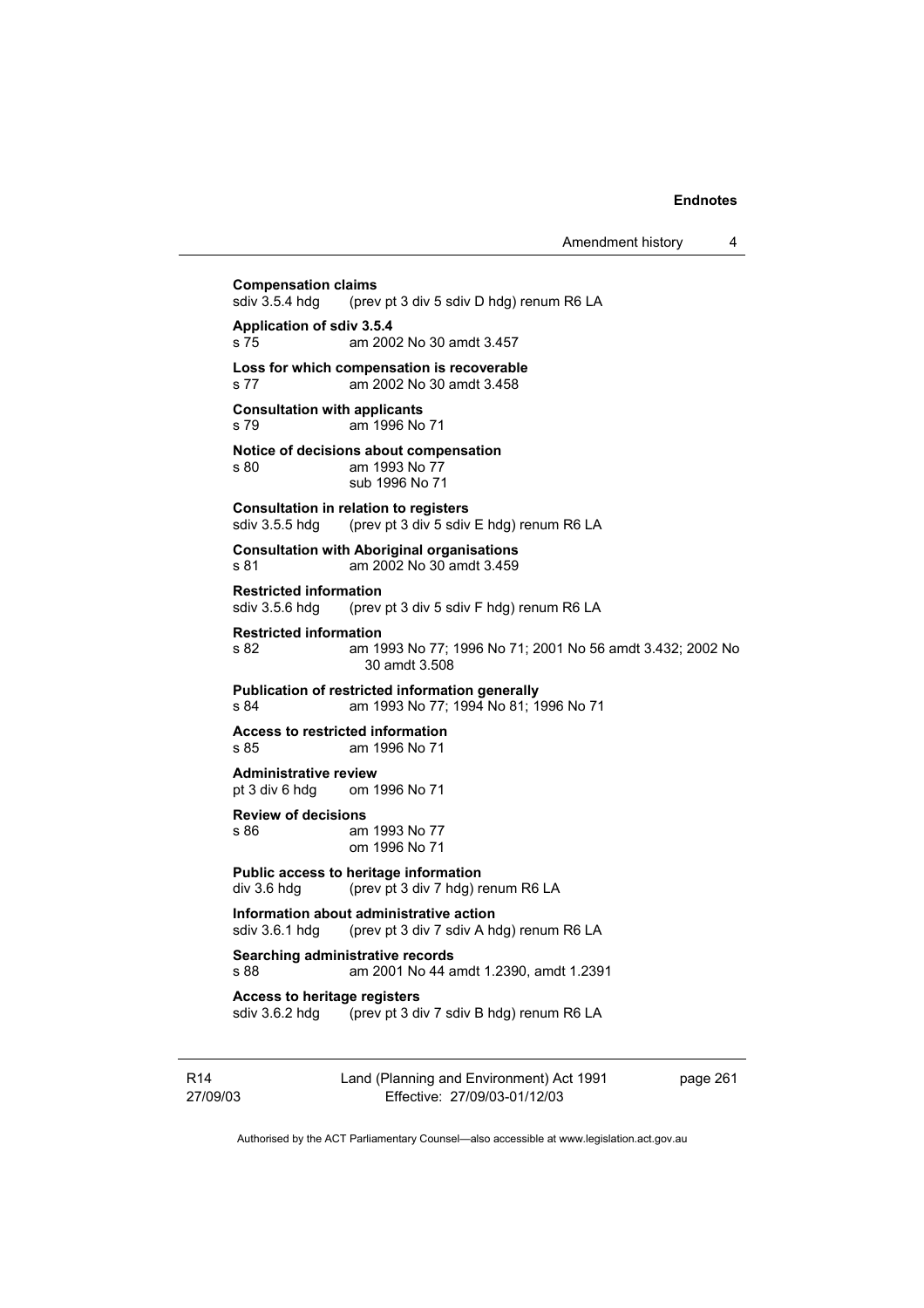| 4        | Amendment history                                                                          |                                                                                                                    |                             |
|----------|--------------------------------------------------------------------------------------------|--------------------------------------------------------------------------------------------------------------------|-----------------------------|
|          | Searching heritage registers<br>s 89                                                       | am 2001 No 44 amdt 1.2392, amdt 1.2393<br>sub 2002 No 30 amdt 3.460                                                |                             |
|          | div 3.7 hdg                                                                                | Australian Capital Territory Heritage Council<br>(prev pt 3 div 8 hdg) renum R6 LA<br>sub 2002 No 30 amdt 3.461    |                             |
|          | Preliminary<br>sdiv 3.7.1 hdg                                                              | (prev pt 3 div 8 sdiv A hdg) renum R6 LA<br>om 2002 No 30 amdt 3.461                                               |                             |
|          | Definitions for div 3.7<br>s 90                                                            | sub 2002 No 30 amdt 3.461                                                                                          |                             |
|          | sdiv 3.7.2 hdg                                                                             | <b>Establishment, functions and powers</b><br>(prev pt 3 div 8 sdiv B hdg) renum R6 LA<br>om 2002 No 30 amdt 3.461 |                             |
|          | s 91                                                                                       | <b>Establishment of heritage council</b><br>sub 2002 No 30 amdt 3.461                                              |                             |
|          | <b>Constitution</b><br>s 92                                                                | sub 2002 No 30 amdt 3.461<br>am A2002-56 amdt 1.32                                                                 |                             |
|          | <b>Functions of heritage council</b><br>s 93                                               | am 1995 No 25; 2001 No 44 amdt 1.2394<br>sub 2002 No 30 amdt 3.461                                                 |                             |
|          | <b>Ministerial directions</b><br>s 94                                                      | sub 2002 No 30 amdt 3.461                                                                                          |                             |
|          | s 95                                                                                       | Deputies of permanent members<br>om 1995 No 25<br>ins 2002 No 30 amdt 3.461                                        |                             |
|          | s 96                                                                                       | <b>Appointment of expert members</b><br>sub 2002 No 30 amdt 3.461                                                  |                             |
|          | <b>Constitution and meetings</b><br>sdiv 3.7.3 hdg                                         | (prev pt 3 div 8 sdiv C hdg) renum R6 LA<br>om 2002 No 30 amdt 3.461                                               |                             |
|          | s 97                                                                                       | Term of appointment of expert members<br>am 1996 No 85<br>sub 2002 No 30 amdt 3.461                                |                             |
|          | Conditions of appointment of expert members generally<br>sub 2002 No 30 amdt 3.461<br>s 98 |                                                                                                                    |                             |
|          | s 99                                                                                       | Chairperson, deputy chairperson and secretary<br>sub 2002 No 30 amdt 3.461                                         |                             |
| page 262 |                                                                                            | Land (Planning and Environment) Act 1991<br>Effective: 27/09/03-01/12/03                                           | R <sub>14</sub><br>27/09/03 |

Authorised by the ACT Parliamentary Counsel—also accessible at www.legislation.act.gov.au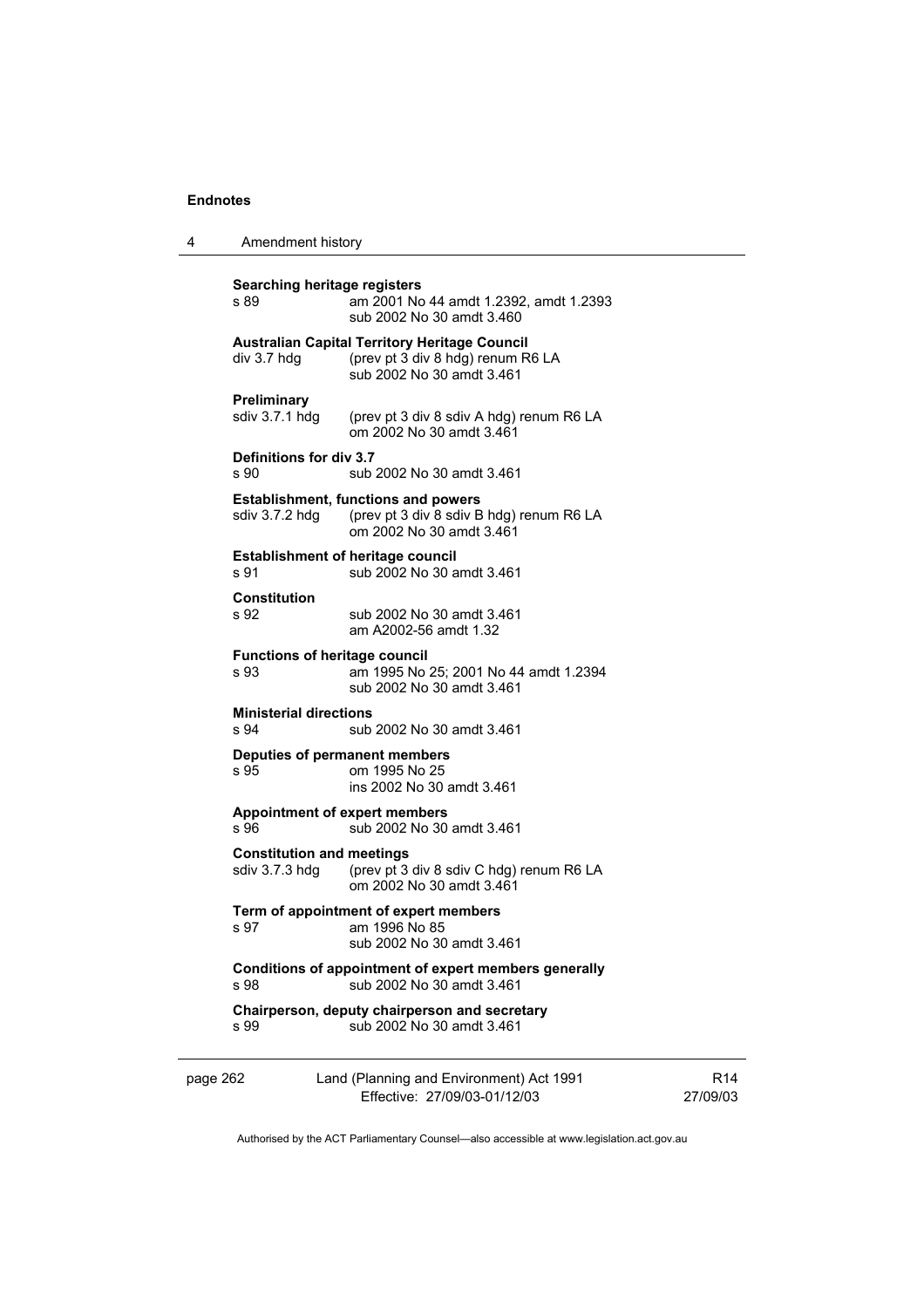Amendment history 4

**Leave of absence**  sub 2002 No 30 amdt 3.461 **Disclosure of interests**  sub 2002 No 30 amdt 3.461 **Ending of appointments**  om 1997 No 41 ins 2002 No 30 amdt 3.461 **Calling meetings**  s 103 am 1997 No 41 sub 2002 No 30 amdt 3.461 **Procedure at meetings**  sub 2002 No 30 amdt 3.461 **Delegation to secretary**  s 105 sub 2002 No 30 amdt 3.461 **Termination of appointment**  s 106 om 2002 No 30 amdt 3.461 **Acting members**  om 2002 No 30 amdt 3.461 **Convening meetings**  om 2002 No 30 amdt 3.461 **Procedure at meetings**  om 2002 No 30 amdt 3.461 **Quorum**  s 110 om 2002 No 30 amdt 3.461 **Preliminary**  (prev pt 4 div 1 hdg) renum R6 LA div 4.1 note ins A2002-56 amdt 1.33 **Definitions for pt 4**  s 111 am 1996 No 71 **Preliminary assessments**  div 4.2 hdg (prev pt 4 div 2 hdg) renum R6 LA **Directions**  am 1996 No 85 **Submission to Minister**  s 116 am 1996 No 85; 2001 No 44 amdt 1.2395, amdt 1.2396

R14 27/09/03 Land (Planning and Environment) Act 1991 Effective: 27/09/03-01/12/03

page 263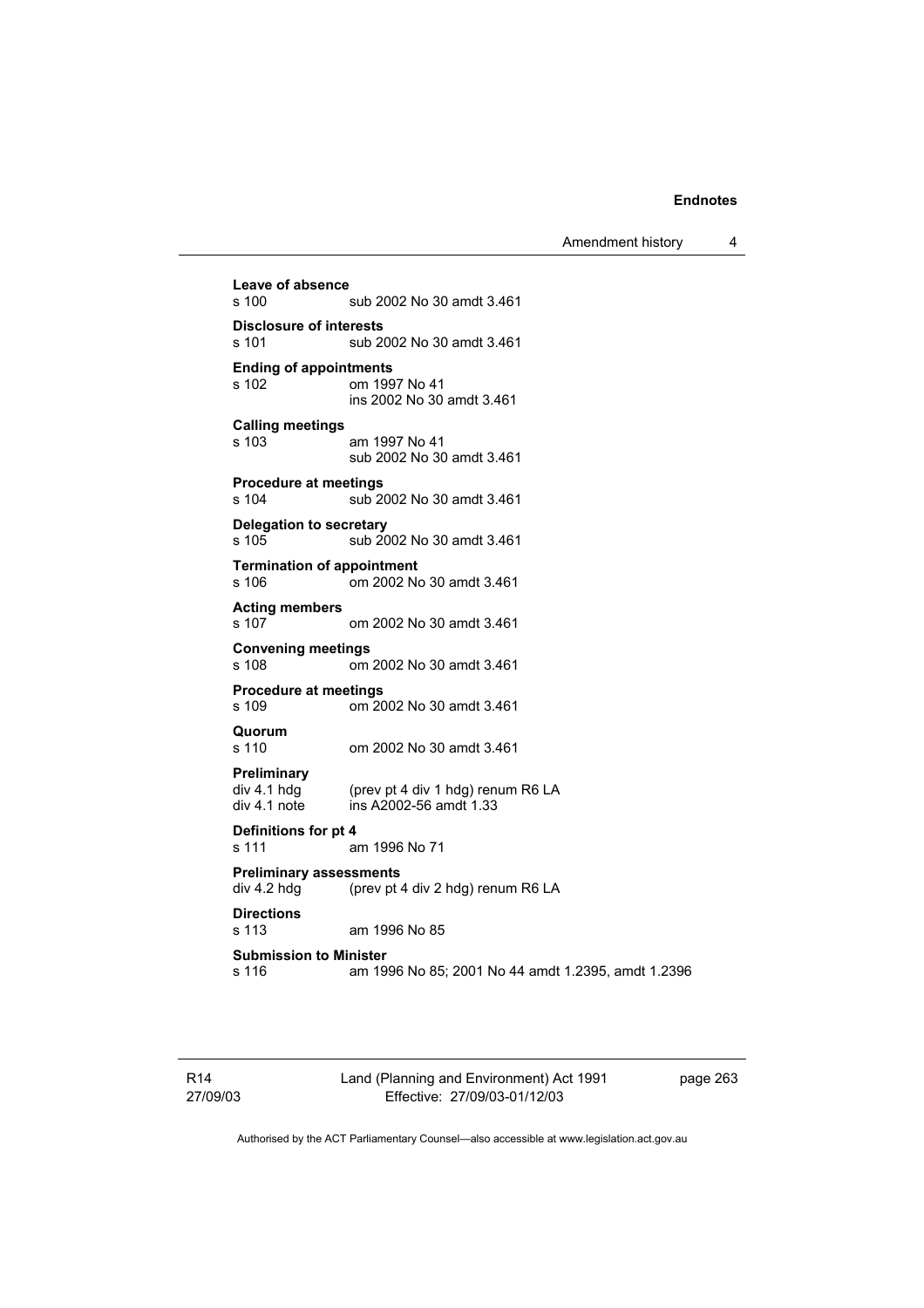4 Amendment history

**Public inspection**  s 117 am 1993 No 77; 1996 No 71 sub 1996 No 85 am 2000 No 37 s 6; 2001 No 44 amdts 1.2397-1.2400; R6 LA (see 2001 No 44 amdt 1.2401); A2002-56 amdt 1.34 **Assessments**  div 4.3 hdg (prev pt 4 div 3 hdg) renum R6 LA **Form and content**<br>sdiv 4.3.1 hdg (prev pt 4 div 3 sdiv A hdg) renum R6 LA **Direction of assessments**  sdiv 4.3.2 hdg (prev pt 4 div 3 sdiv B hdg) renum R6 LA **Decisions to direct assessments**  s 121 am 2000 No 37 s 7 **Directions**  s 123 am 1996 No 85; 2001 No 44 amdt 1.2402, amdt 1.2403; R6 LA (see 2001 No 44 amdt 1.2404) **Preparation, evaluation and consideration by Legislative Assembly**  sdiv 4.3.3 hdg (prev pt 4 div 3 sdiv C hdg) renum R6 LA **Environmental impact statements—consultation and public inspection**  am 1993 No 77; 1996 No 71; 2000 No 37 s 8; 2001 No 44 amdt .2405, amdt 1.2406; 2001 No 56 amdt 3.433; R6 LA (see 2001 No 44 amdt 1.2407); A2002-56 amdt 1.35 **Consultation**  s 128 am 2001 No 44 amdts 1.2408-1.2410 **Tabling in Legislative Assembly and public inspection**  s 132 am 2001 No 44 amdt 1.2411; 2002 No 30 amdt 3.462 **Exclusion of material**  s 133 am 2002 No 30 amdt 3.463 **Exemptions**  s 134 am 2001 No 44 amdts 1.2412-1.2414 **Inquiries**  (prev pt 4 div 4 hdg) renum R6 LA **Establishment of panels and terms of reference**  sdiv 4.4.1 hdg (prev pt 4 div 4 sdiv A hdg) renum R6 LA **Remuneration**  om 1997 No 41 **Terms of reference**  s 138 am 2001 No 44 amdt 1.2415, amdt 1.2416

| page 264 | Land (Planning and Environment) Act 1991 | R <sub>14</sub> |
|----------|------------------------------------------|-----------------|
|          | Effective: 27/09/03-01/12/03             | 27/09/03        |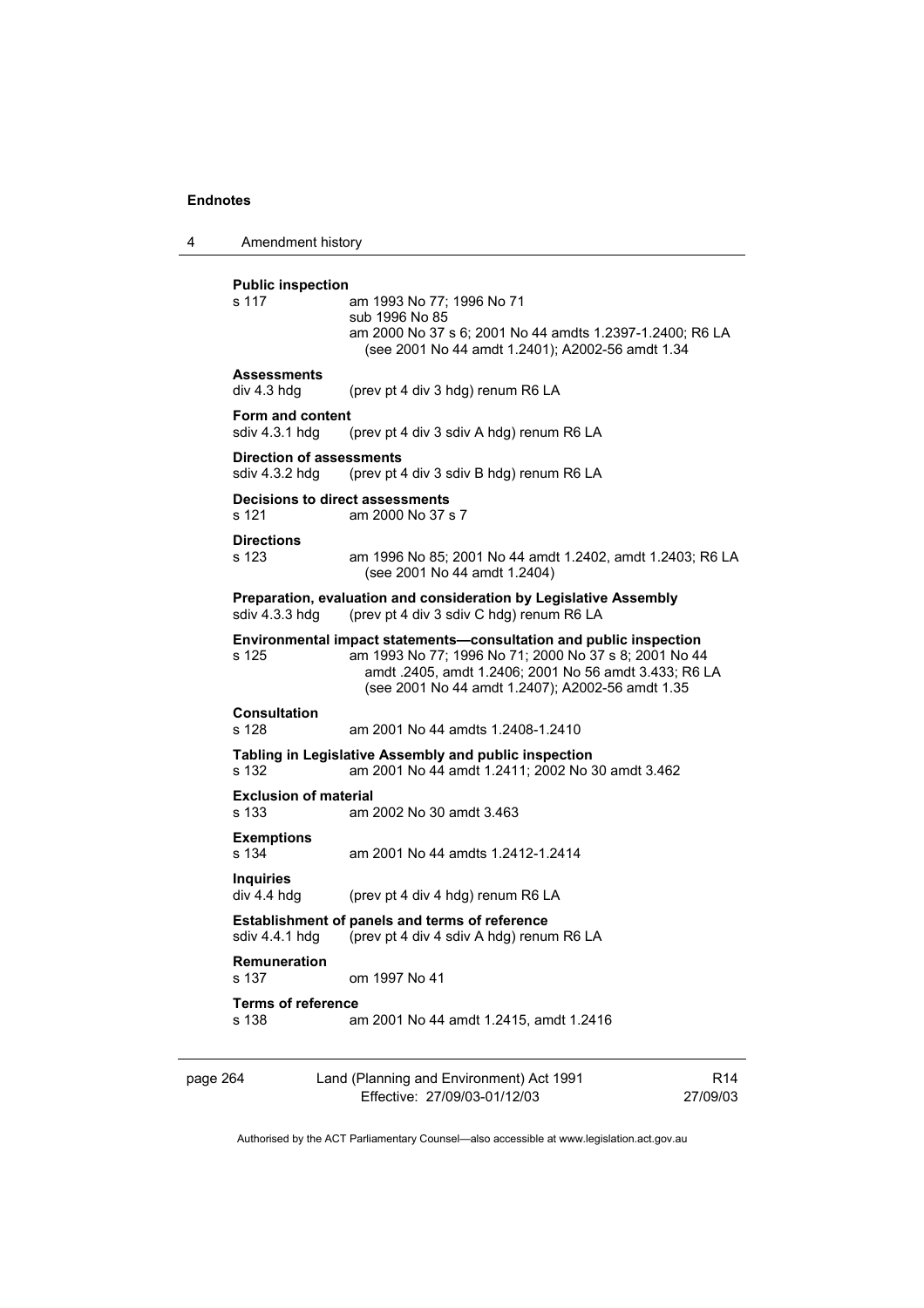| <b>Notification</b><br>s 139                                 | am 2001 No 44 amdt 1.2417, amdt 1.2418                                                                                                                               |
|--------------------------------------------------------------|----------------------------------------------------------------------------------------------------------------------------------------------------------------------|
| <b>Inquiry reports</b><br>sdiv 4.4.2 hdg                     | (prev pt 4 div 4 sdiv B hdg) renum R6 LA                                                                                                                             |
| s 141                                                        | Tabling in Legislative Assembly and public inspection<br>am 2001 No 44 amdt 1.2419; 2002 No 30 amdt 3.464                                                            |
| <b>Exclusion of material</b><br>s 142                        | am 2002 No 30 amdt 3.465, amdt 3.466                                                                                                                                 |
| <b>Procedures and powers</b><br>sdiv 4.4.3 hdg               | (prev pt 4 div 4 sdiv C hdg) renum R6 LA                                                                                                                             |
| Definitions for sdiv 4.4.3<br>s 143                          | sub 2002 No 30 amdt 3.467<br>def authorised person sub 2002 No 30 amdt 3.467<br>def occupier ins 2002 No 30 amdt 3.467<br>def <i>place</i> sub 2002 No 30 amdt 3.467 |
| Notice of inquiry hearings<br>s 144                          | am 2001 No 44 amdts 1.2420-1.2422                                                                                                                                    |
| <b>General procedure</b><br>s 146                            | am 2002 No 30 amdt 3.468                                                                                                                                             |
| s 147                                                        | Special hearings-consultation with interested persons<br>am 2002 No 30 amdt 3.508                                                                                    |
| s 148                                                        | Assessments for purpose of inquiries<br>am 2002 No 30 amdt 3.469                                                                                                     |
| s 149                                                        | Witnesses-summons to appear<br>am 1994 No 81                                                                                                                         |
| <b>Victimisation of witnesses</b><br>s 150                   | am 1994 No 81                                                                                                                                                        |
| s 154                                                        | Powers of search and inspection<br>am 1994 No 81                                                                                                                     |
| s 155                                                        | Obstructing or resisting authorised person<br>am 1994 No 81                                                                                                          |
| Contempt<br>s <sub>156</sub>                                 | am 1994 No 81; 2002 No 30 amdt 3.470                                                                                                                                 |
| s 157                                                        | Protection of panel members and witnesses<br>am 2002 No 30 amdt 3.471                                                                                                |
| <b>Administrative review</b><br>pt 4 div 5 hdg om 1996 No 71 |                                                                                                                                                                      |
|                                                              |                                                                                                                                                                      |

R14 27/09/03 Land (Planning and Environment) Act 1991 Effective: 27/09/03-01/12/03

page 265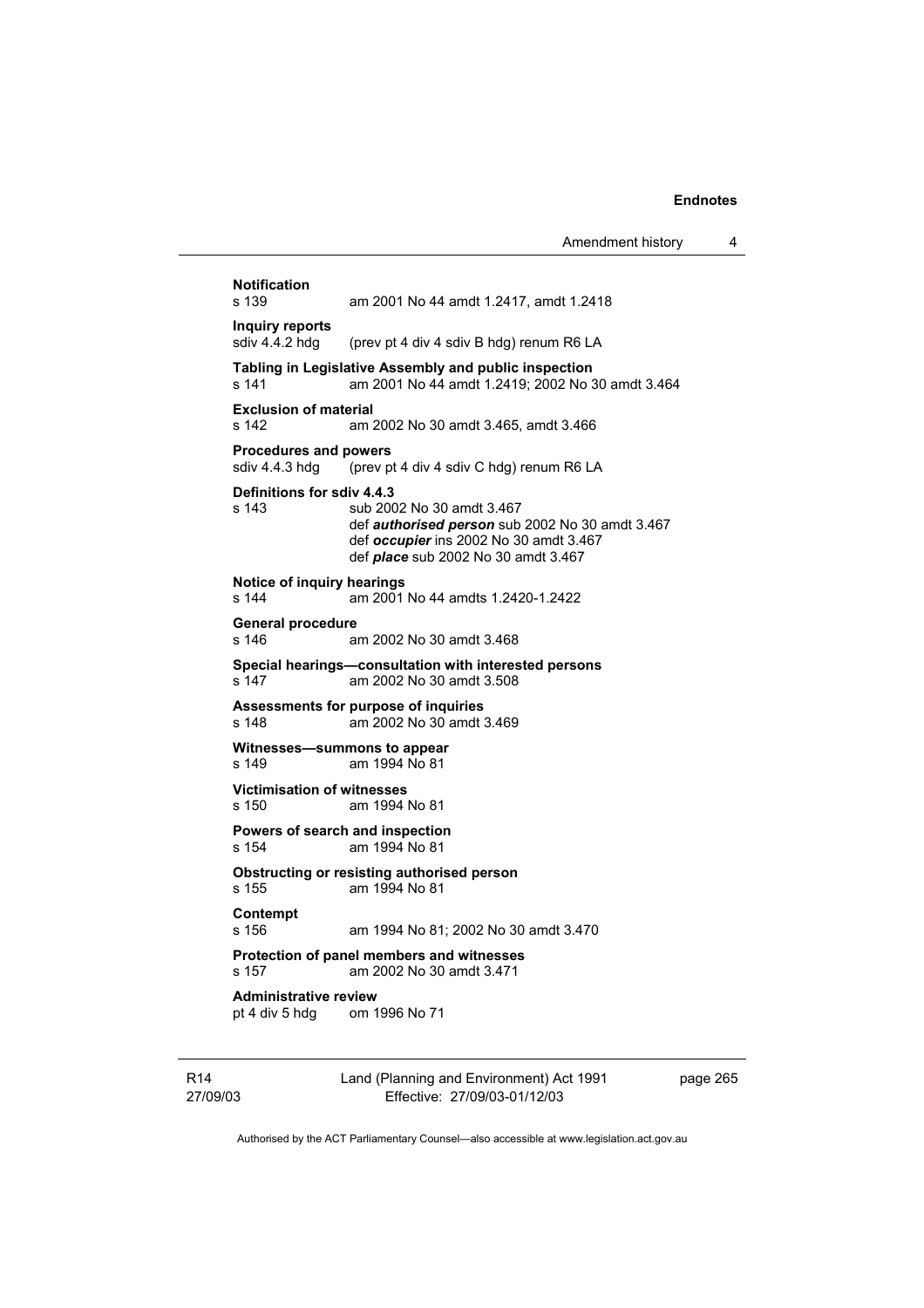| Amendment history<br>-4 |
|-------------------------|
|-------------------------|

| s 158    | <b>Review of decisions</b>        | am 1993 No 77<br>om 1996 No 71                                                                                                                                                                                                                                                                                                                    |                             |
|----------|-----------------------------------|---------------------------------------------------------------------------------------------------------------------------------------------------------------------------------------------------------------------------------------------------------------------------------------------------------------------------------------------------|-----------------------------|
|          | Preliminary<br>div 5.1 hdg        | (prev pt 5 div 1 hdg) renum R6 LA                                                                                                                                                                                                                                                                                                                 |                             |
| s 159    | Definitions for pt 5<br>s 159 hdg | sub 2002 No 30 amdt 3.472<br>am 1993 No 90; 1995 No 54; 1996 No 85; 1999 No 79 sch 3;<br>2001 No 17 amdt 2.9; 2002 No 30 amdt 3.473, amdt 3.477<br>def <i>lease</i> sub 2002 No 30 amdt 3.474<br>def <i>market value</i> ins 2002 No 30 amdt 3.475<br>def <i>provision</i> ins 2002 No 30 amdt 3.475<br>def repealed Act om 2002 No 30 amdt 3.476 |                             |
| s 160    | <b>Application</b>                | am A2002-56 amdt 1.36                                                                                                                                                                                                                                                                                                                             |                             |
| Leases   | div 5.2 hdg                       | (prev pt 5 div 2 hdg) renum R6 LA                                                                                                                                                                                                                                                                                                                 |                             |
| s 160A   | <b>Effect qualified</b>           | ins 1999 No 73 s 5                                                                                                                                                                                                                                                                                                                                |                             |
| s 160B   |                                   | Planning and land authority may grant leases<br>ins A2002-56 amdt 1.37                                                                                                                                                                                                                                                                            |                             |
| s 161    | <b>Granting of leases</b>         | am 1993 No 11; 1996 No 85; 2001 No 44 amdts 1.2423-1.2425;<br>R6 LA (see 2001 No 44 amdt 1.2426); A2002-56 amdt 1.38,<br>amdt 1.78                                                                                                                                                                                                                |                             |
| s 162    |                                   | <b>Fees for granting leases</b><br>om 2001 No 44 amdt 1.2427                                                                                                                                                                                                                                                                                      |                             |
| s 163    |                                   | Leases to community organisations<br>am 1993 No 11; 2001 No 44 amdt 1.2428, amdt 1.2429; 2002<br>No 30 amdt 3.478; A2002-56 amdt 1.39, amdt 1.78                                                                                                                                                                                                  |                             |
| s 164    | <b>Special leases</b>             | am 1993 No 11; 2001 No 44 amdt 1.2428, amdt 1.2429;<br>A2002-56 amdt 1.40, amdt 1.78                                                                                                                                                                                                                                                              |                             |
| s 165    |                                   | Authority to consider proposed leases<br>am 1993 No 11; 1996 No 39<br>om 1996 No 85                                                                                                                                                                                                                                                               |                             |
| s 166    |                                   | Inquiries and assessments in relation to granting of leases<br>am A2002-56 amdt 1.41, amdt 1.42                                                                                                                                                                                                                                                   |                             |
| s 166A   |                                   | Grants of leases after inquiries or assessments<br>ins A2002-56 amdt 1.42                                                                                                                                                                                                                                                                         |                             |
| page 266 |                                   | Land (Planning and Environment) Act 1991<br>Effective: 27/09/03-01/12/03                                                                                                                                                                                                                                                                          | R <sub>14</sub><br>27/09/03 |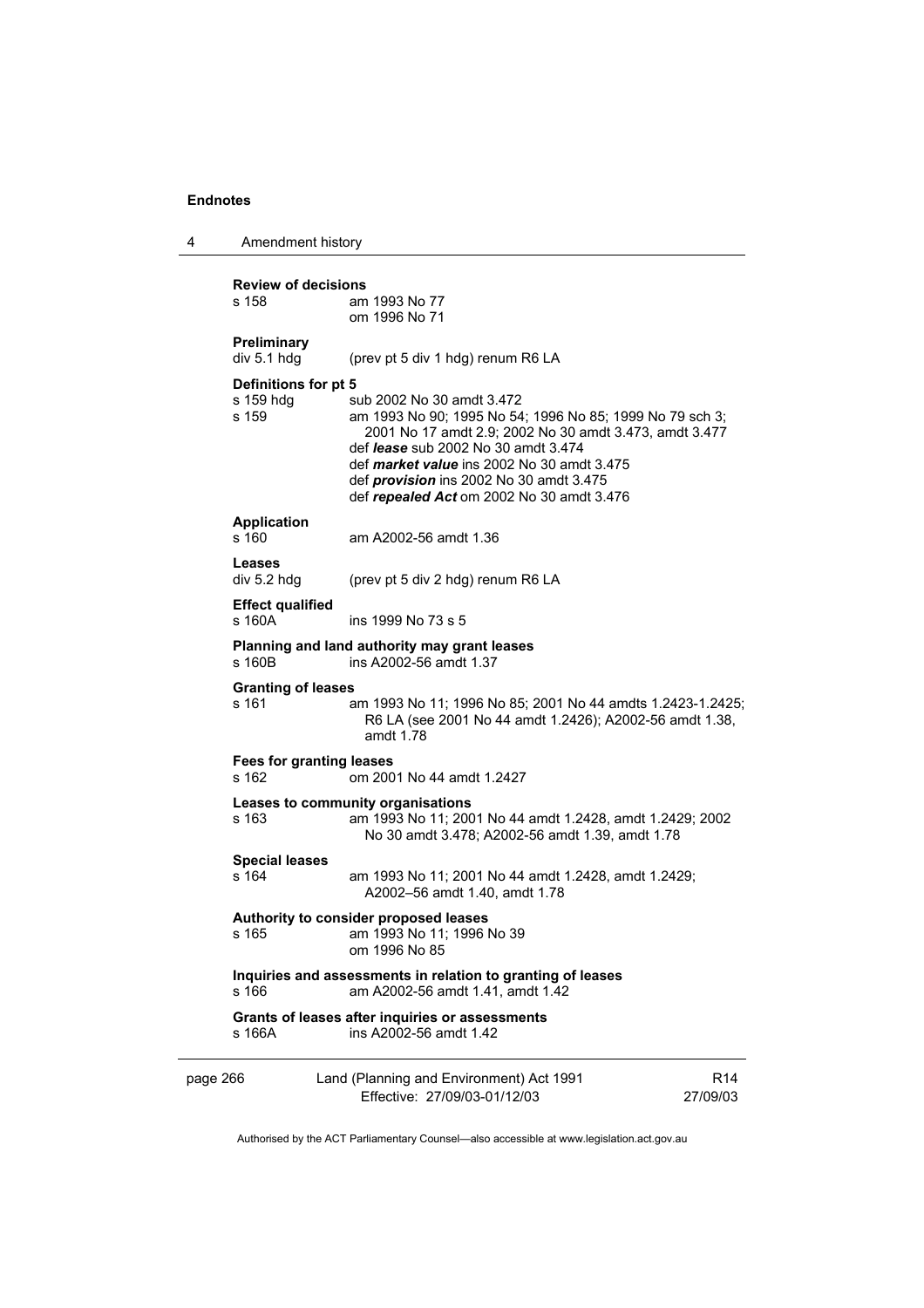| Amendment history |  |
|-------------------|--|
|-------------------|--|

**Eligibility for certain classes of leases**  s 167 am 1996 No 85; 2001 No 44 amdt 1.2428, amdt 1.2429; A2002–56 amdt 1.78 **Authority need not grant lease**  s 168 sub A2002-56 amdt 1.43 **Payment for leases**  s 169 am 2000 No 37 s 9; A2002-56 amdt 1.78 **Failure to accept and execute lease**  s 170 am 2002 No 30 amdt 3.479; A2002-56 amdt 1.78 **Grant of further residential leases**  s 171 am 1996 No 85; 2001 No 44 amdt 1.2429, amdt 1.2430 sub A2002-56 amdt 1.44 **Grant of further rural leases**  s 171A ins 1996 No 85 am 1999 No 73 s 6; 2001 No 32 s 4, s 5; 2001 No 44 amdt 1.2429, amdt 1.2430; R6 LA (see 2001 No 32 s 6); A2002-56 amdt 1.45, amdt 1.46, amdt 1.78 **Grant of further leases for purposes other than residential or rural**  s 172 am 1996 No 85; 2001 No 44 amdt 1.2429; amdt 1.2430 sub A2002–56 amdt 1.47 **Grant of further lease—unit titles**  s 172A ins 1996 No 85 sub 2001 No 17 amdt 2.10 am A2002–56 amdt 1.48, amdt 1.78 **Grant of further lease–community title**  s 172B ins 2001 No 58 s 102 am A2002–56 amdt 1.49, amdt 1.78 **No right to use, flow and control of water**  s 172C (prev s 172B) ins 1998 No 63 renum 2001 No 58 s 101 **Lessee's rights in respect of improvements**  s 173 am 1996 No 85; A2002–56 amdts 1.50-1.54, amdt 1.78, amdt 1.79; ss renum R12 LA (see A2002-56 amdt 1.55) **Determination of value of improvements**  s 174 am 1996 No 85; A2002–56 amdt 1.79 **Use of land for leased purpose**  s 175 am 1996 No 85 **Variation of rent**  s 176 am A2002-56 amdt 1.79

R14 27/09/03 Land (Planning and Environment) Act 1991 Effective: 27/09/03-01/12/03

page 267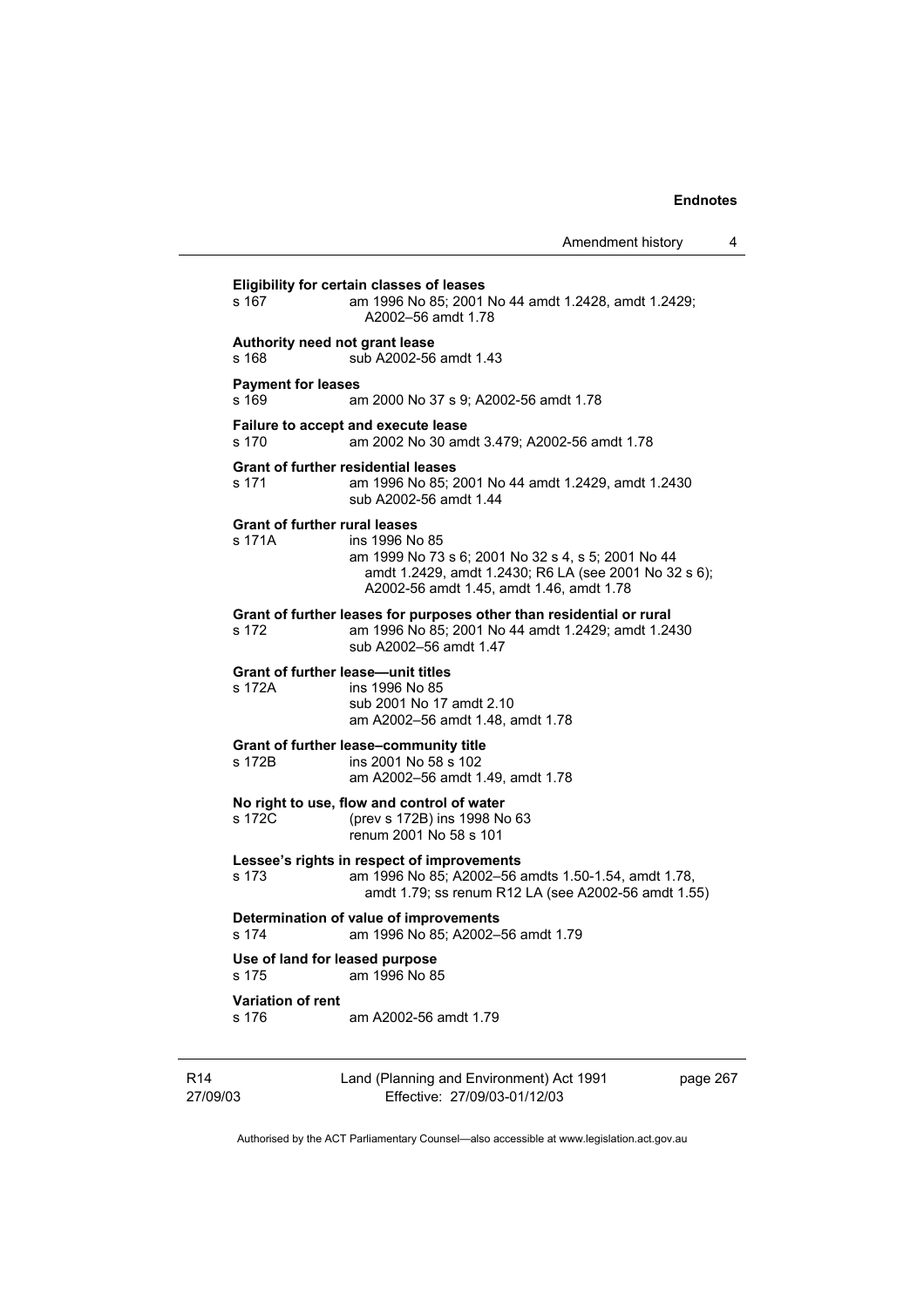4 Amendment history

| <b>Review of variations of rent</b><br>s 177 | am A2002-56 amdt 1.56, amdt 1.79                                                                                                                                  |
|----------------------------------------------|-------------------------------------------------------------------------------------------------------------------------------------------------------------------|
| s 178                                        | Refund of amount paid for grant of lease<br>am 2001 No 44 amdt 1.2428, amdt 1.2429; A2002-56<br>amdt $1.79$                                                       |
| <b>Certificates of compliance</b><br>s 179   | am 1996 No 85; 2001 No 17 amdt 2.11; 2001 No 44<br>amdt 1.2431, amdt 1.2432; R6 LA (see 2001 No 44<br>amdt 1.2433); A2002-56 amdt 1.57, amdt 1.79                 |
| s 180                                        | Transfer of land subject to building and development provision<br>am 1996 No 85; 2001 No 44 amdt 1.2434, amdt 1.2435;<br>A2002-56 amdt 1.58, amdt 1.59, amdt 1.79 |
| s 181                                        | Mortgage of leasehold subject to building and development provision<br>am 1996 No 85                                                                              |
| s 183                                        | Power of lessee to sublet portion of building or land in certain cases<br>am 1995 No 20                                                                           |
| <b>Variation of leases</b><br>div 5.3 hdg    | (prev pt 5 div 3 hdg) renum R6 LA                                                                                                                                 |
| <b>Effect qualified</b><br>s 183A            | ins 1999 No 73 s 7                                                                                                                                                |
| s 184                                        | Application to surrender and regrant of leases<br>am 1996 No 62<br>sub 1996 No 85                                                                                 |
| s 184A                                       | Variation of nominal rent lease-change of use charge<br>ins 1996 No 85<br>am 2001 No 1 s 4; A2002-56 amdt 1.60, amdt 1.79                                         |
| s 184B                                       | New change of use charge formula<br>ins 1996 No 85<br>am 1998 No 65; 1999 No 40 s 4; 2000 No 14 s 4; 2000 No 49<br>s 4<br>om 2001 No 1 s 5                        |
| s 184C                                       | Change of use charge for variations of nominal rent leases<br>ins 1996 No 85<br>am 2000 No 49 s 5; 2001 No 1 s 6<br>sub 2001 No 80 s 3<br>am A2002-56 amdt 1.79   |
| <b>Variation of rental leases</b><br>s 184D  | ins 1996 No 85<br>am A2002-56 amdt 1.61, amdt 1.78                                                                                                                |
|                                              |                                                                                                                                                                   |

page 268 Land (Planning and Environment) Act 1991 Effective: 27/09/03-01/12/03

R14 27/09/03

 $\overline{\phantom{0}}$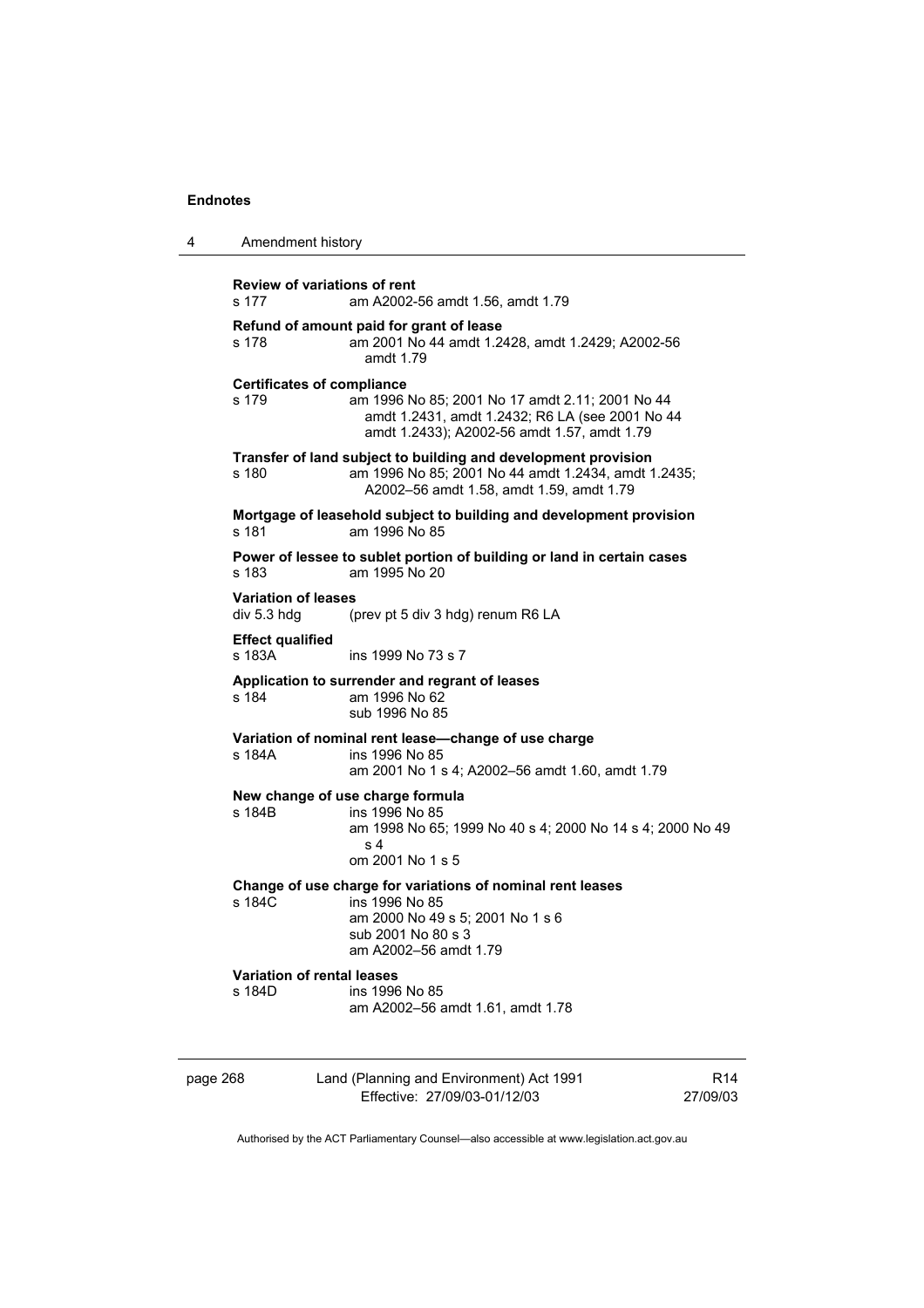**Advice of rent payable on variation of a lease**  s 185 am A2002-56 amdt 1.62, amdt 1.78 **Variation of lease to pay out rent**  s 186 am 1996 No 85; 2001 No 44 amdt 1.2436, amdt 1.2437; A2002–56 amdt 1.79 **No variations to extend term**  s 186A ins 1996 No 85 am A2002-56 amdt 1.78 **Restrictions on rural leases**  div 5.4 hdg (prev pt 5 div 3AA hdg) ins 1999 No 73 s 8 renum R6 LA **Definitions for div 5.4**  ins 1999 No 73 s 8 def *dealing* ins 1999 No 73 s 8 def *discharge amount* ins 1999 No 73 s 8 def *earlier index number* ins 1999 No 73 s 8 def *holding period* ins 1999 No 73 s 8 def *index number* ins 1999 No 73 s 8 def *later index number* ins 1999 No 73 s 8 def *long lease* ins 1999 No 73 s 8 def *short lease* ins 1999 No 73 s 8 def *special Pialligo lease* ins 1999 No 73 s 8 **Land management agreements**  s 186C ins 1999 No 73 s 8 am 2001 No 44 amdt 1.2438, amdt 1.2439; A2002-56 amdt 1.63, amdt 1.64, amdt 1.78 **Dealings with rural leases**  ins 1999 No 73 s 8 am 2001 No 32 s 7; R6 LA (see 2001 No 32 s 8); A2002-56 amdt 1.65, amdt 1.78; A2003-14 amdt 1.67, amdt 1.68 **Discharge amount**  s 186E ins 1999 No 73 s 8 am A2003-34 amdt 2.2 **Discharge amount—special Pialligo leases**  s 186F ins 1999 No 73 s 8 am 2001 No 56 amdt 3.434 **Index numbers**  ins 1999 No 73 s 8 **No subdivision or consolidation**  ins 1999 No 73 s 8 am A2002-56 amdt 1.78

R14 27/09/03 Land (Planning and Environment) Act 1991 Effective: 27/09/03-01/12/03 page 269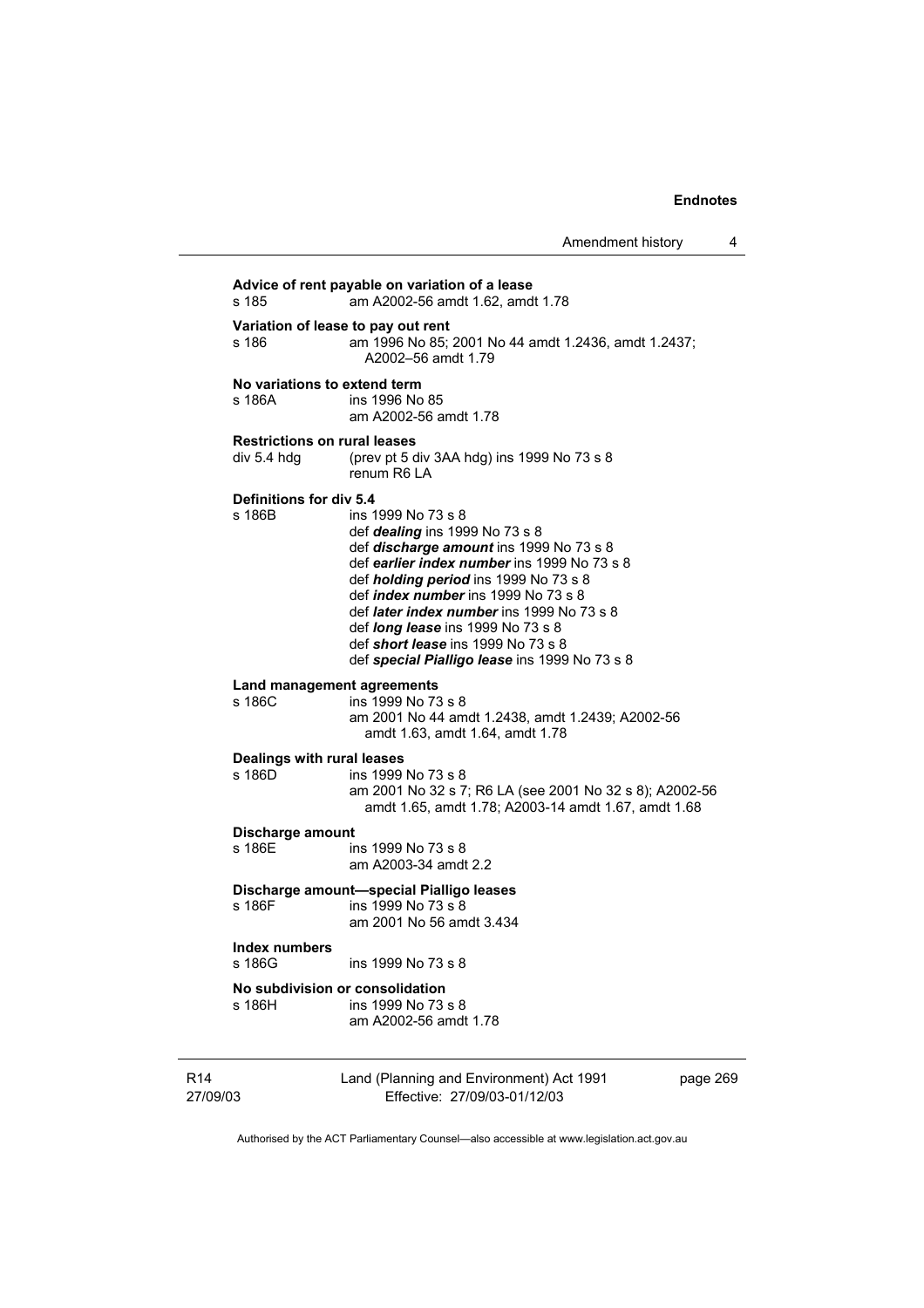| $\boldsymbol{4}$ | Amendment history |
|------------------|-------------------|
|------------------|-------------------|

| <b>Consolidation and subdivision</b><br>div 5.5 hdg<br>(prev pt 5 div 3A hdg) ins 1996 No 85<br>renum R6 LA |                                                                                                                                                               |  |  |
|-------------------------------------------------------------------------------------------------------------|---------------------------------------------------------------------------------------------------------------------------------------------------------------|--|--|
| <b>Effect qualified</b><br>s 187AA                                                                          | ins as s 187A 1999 No 73 s 9<br>renum 2000 No 80 amdt 3.8                                                                                                     |  |  |
| s 187                                                                                                       | Application-nominal rent leases of Territory land<br>om 1993 No 75<br>ins 1996 No 85                                                                          |  |  |
| s 187A                                                                                                      | Consolidation and subdivision—change of use charge<br>ins 1996 No 85<br>am 2001 No 1 s 7; A2002-56 amdt 1.66, amdt 1.79                                       |  |  |
| s 187B                                                                                                      | New change of use charge formula<br>ins 1996 No 85<br>am 1998 No 65; 1999 No 40 s 5; 2000 No 14 s 5; 2000 No 49<br>s 6<br>om 2001 No 1 s 8                    |  |  |
| s 187C                                                                                                      | Change of use charge for consolidations and subdivisions<br>ins 1996 No 85<br>am 2000 No 49 s 7; 2001 No 1 s 9<br>sub 2001 No 80 s 4<br>am A2002-56 amdt 1.79 |  |  |
| Recovery of land<br>div 5.6 hdg                                                                             | (prev pt 5 div 4 hdg) renum R6 LA                                                                                                                             |  |  |
| <b>Termination of leases</b><br>s 188                                                                       | am 1996 No 85; A2002-56 amdt 1.67, amdt 1.78, amdt 1.79                                                                                                       |  |  |
| How land may be recovered<br>s 189                                                                          | sub A2002-56 amdt 1.68                                                                                                                                        |  |  |
| Evidence of ending of lease<br>s 190                                                                        | sub A2002-56 amdt 1.68                                                                                                                                        |  |  |
| <b>Public land</b><br>div 5.7 hdg                                                                           | (prev pt 5 div 5 hdg) renum R6 LA                                                                                                                             |  |  |
| <b>Preliminary</b><br>sdiv 5.7.1 hdg                                                                        | (prev pt 5 div 5 sdiv A hdg) renum R6 LA                                                                                                                      |  |  |
| Definitions for div 5.7<br>s 191 hdg                                                                        | sub 2002 No 30 amdt 3.480                                                                                                                                     |  |  |
| <b>Public land</b><br>sdiv 5.7.2 hdg                                                                        | (prev pt 5 div 5 sdiv B hdg) renum R6 LA                                                                                                                      |  |  |

| page 270 | Land (Planning and Environment) Act 1991 | R <sub>14</sub> |
|----------|------------------------------------------|-----------------|
|          | Effective: 27/09/03-01/12/03             | 27/09/03        |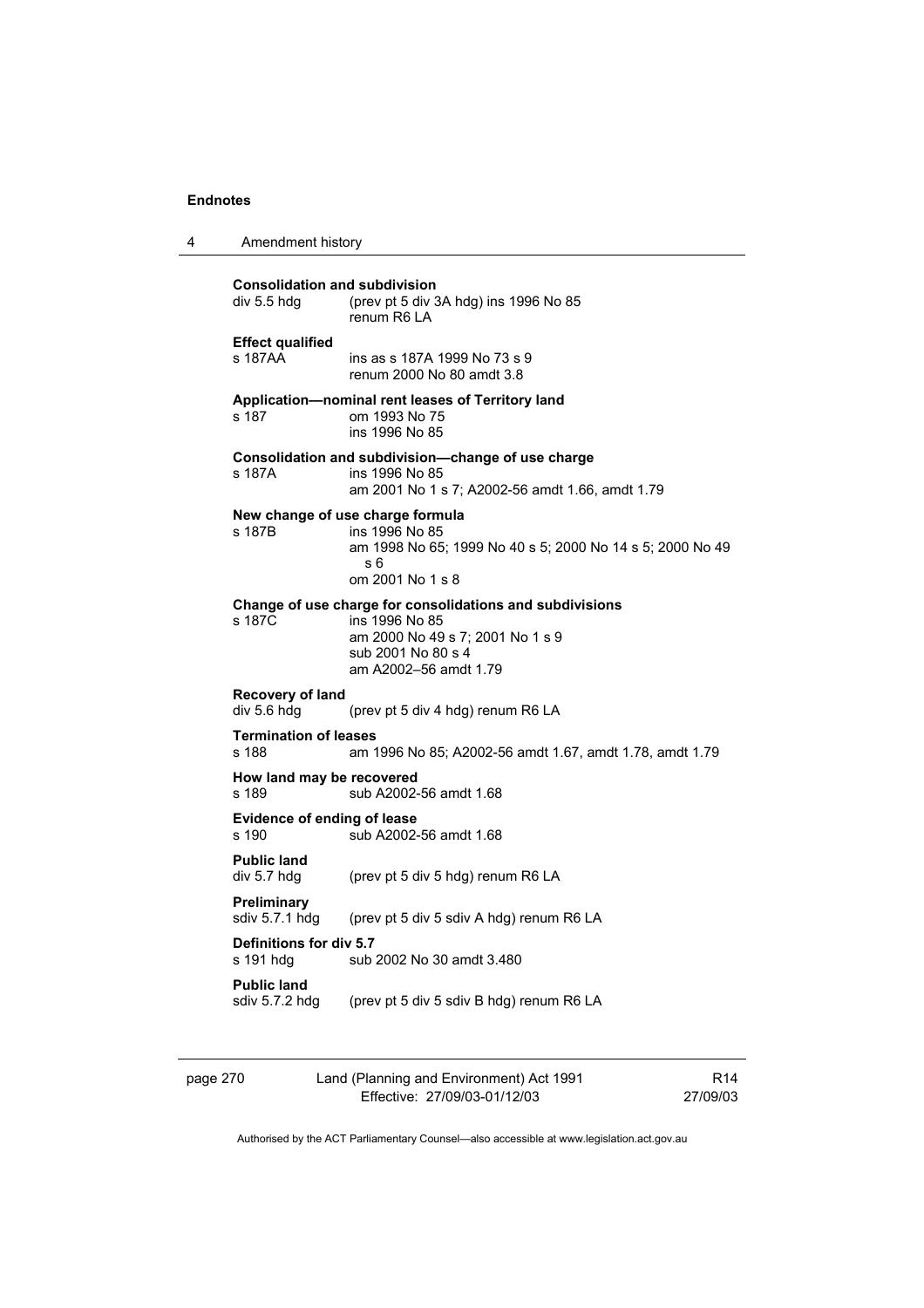Land (Planning and Environment) Act 1991 **Recommendations to planning and land authority**  s 192 hdg am A2002-56 amdt 1.69 s 192 am 1996 No 85; A2002-56 amdt 1.70 **Management of public land<br>sdiv 5.7.3 hdg** (prev pt 5 d (prev pt 5 div 5 sdiv C hdg) renum R6 LA **Reserved areas**  s 193 am 1996 No 85 **Management objectives**  s 195 am 2001 No 44 amdt 1.2440; 2002 No 30 amdt 3.481 **Plans of management**  sdiv 5.7.4 hdg (prev pt 5 div 5 sdiv D hdg) renum R6 LA **Public consultation**  s 200 am 2001 No 44 amdt 1.2441, amdt 1.2442 **Minister's powers**  s 204 am 2001 No 44 amdts 1.2443-1.2446 **Referral back to conservator**  s 205 am 2001 No 44 amdt 1.2447, amdt 1.2448 **Notice of revival of deferred draft plan of management**  s 206 sub 2001 No 44 amdt 1.2449 **Notification, tabling, disallowance and date of effect**  s 207 am 2001 No 44 amdt 1.2450, amdt 1.2451 **Leases and licences**  sdiv 5.7.5 hdg (prev pt 5 div 5 sdiv E hdg) renum R6 LA **Leases—generally**  s 208 am A2002-56 amdt 1.78 **Grant of leases**  s 209 am 1993 No 11, A2002-56 amdt 1.71 **Licences**  s 210 am 1992 No 32; 1996 No 71; 2001 No 44 amdts 1.2452-1.2454; A2002-56 amdt 1.78; A2003-34 s 4, s 5 **Miner's rights in respect of public land**  s 211 am 2002 No 30 amdt 3.482 **Administrative review**  pt 5 div 6 hdg om 1996 No 71 **Notice of decisions**  s 212 am 1993 No 77 om 1996 No 71

R14 27/09/03

Effective: 27/09/03-01/12/03

page 271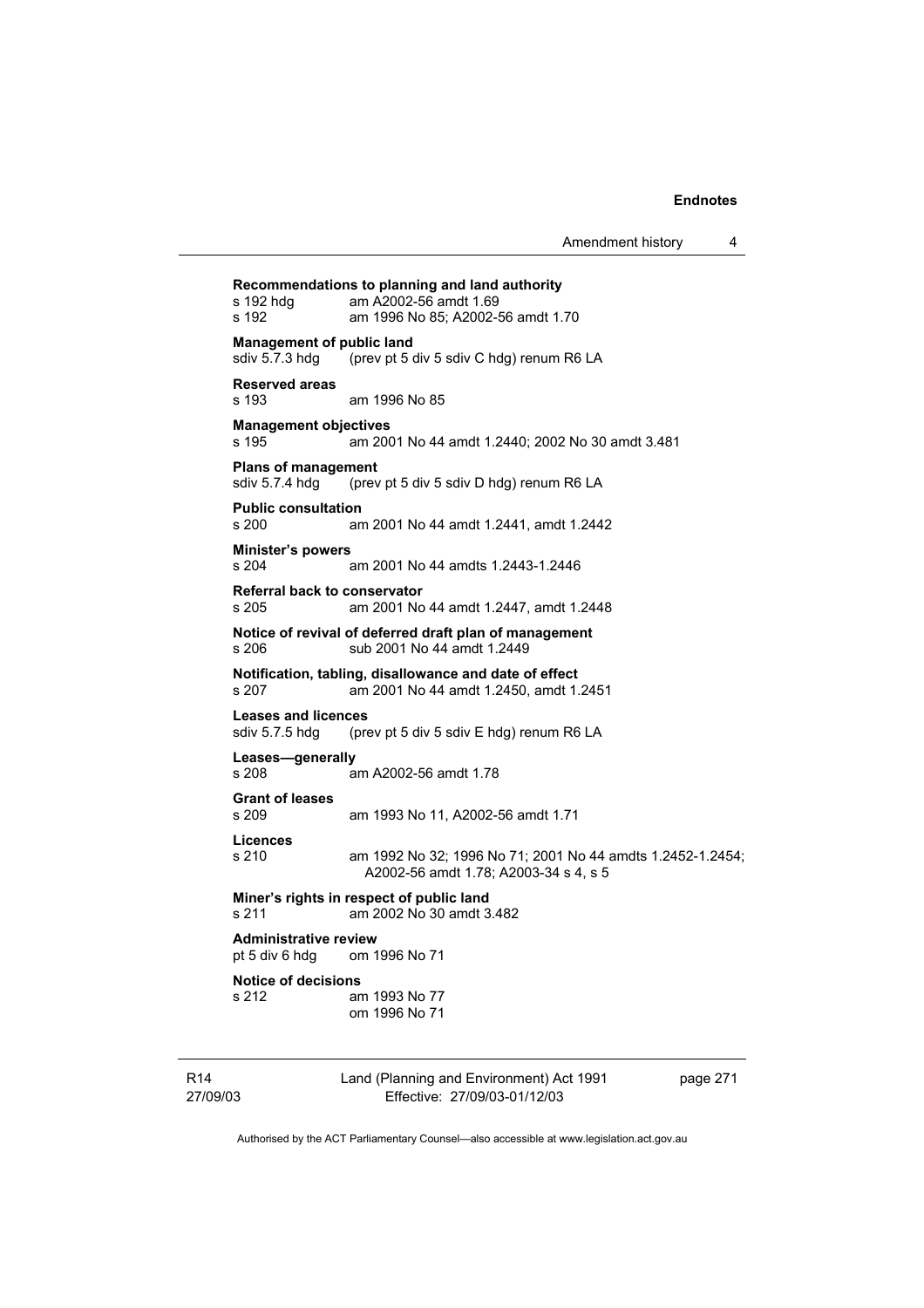4 Amendment history

**Review by appeals board**  s 213 **Sub 1993** No 77 om 1996 No 71 **Notice of decisions under s 174, s 177, s 178 or s 184**  s 213A ins 1993 No 77 am 1994 No 60 om 1996 No 71 **Review by administrative appeals tribunal**  s 213B ins 1993 No 77 om 1996 No 71 **Lessee may surrender lease wholly or in part**  s 214 am A2002-56 amdt 1.72, amdt 1.78 **Miscellaneous**  div 5.8 hdg (prev pt 5 div 7 hdg) renum R6 LA **Reduction of rent and relief from provisions of lease**  s 215 sub 2002 No 30 amdt 3.483 am A2002-56 amdt 1.78 **Access to leased land from roads and road related areas**  s 216 am 1996 No 85 sub 1999 No 79 sch 3 am A2002-56 amdt 1.73, amdt 1.74, amdt 1.78; ss renum R12 LA (see A2002-56 amdt 1.75) **Notification of certain leases**  s 216A ins 1993 No 11 am 1996 No 85 sub 2002 No 30 amdt 3.484 am 2002 No 39 amdt 1.4 sub A2002-56 amdt 1.76 **Licences in respect of land that is not public land**  am 2001 No 44 amdts 1.2455-1.2457 am A2002-56 amdt 1.78; A2003-34 s 6, s 7 **Rights to extract minerals**  s 219 am A2002-56 amdt 1.78 **False or misleading statements in relation to leases**  am 1994 No 81 sub A2002-56 amdt 1.77 **Preliminary**  div 6.1 hdg (prev pt 6 div 1 hdg) renum R6 LA

|--|

272 Land (Planning and Environment) Act 1991 Effective: 27/09/03-01/12/03

R14 27/09/03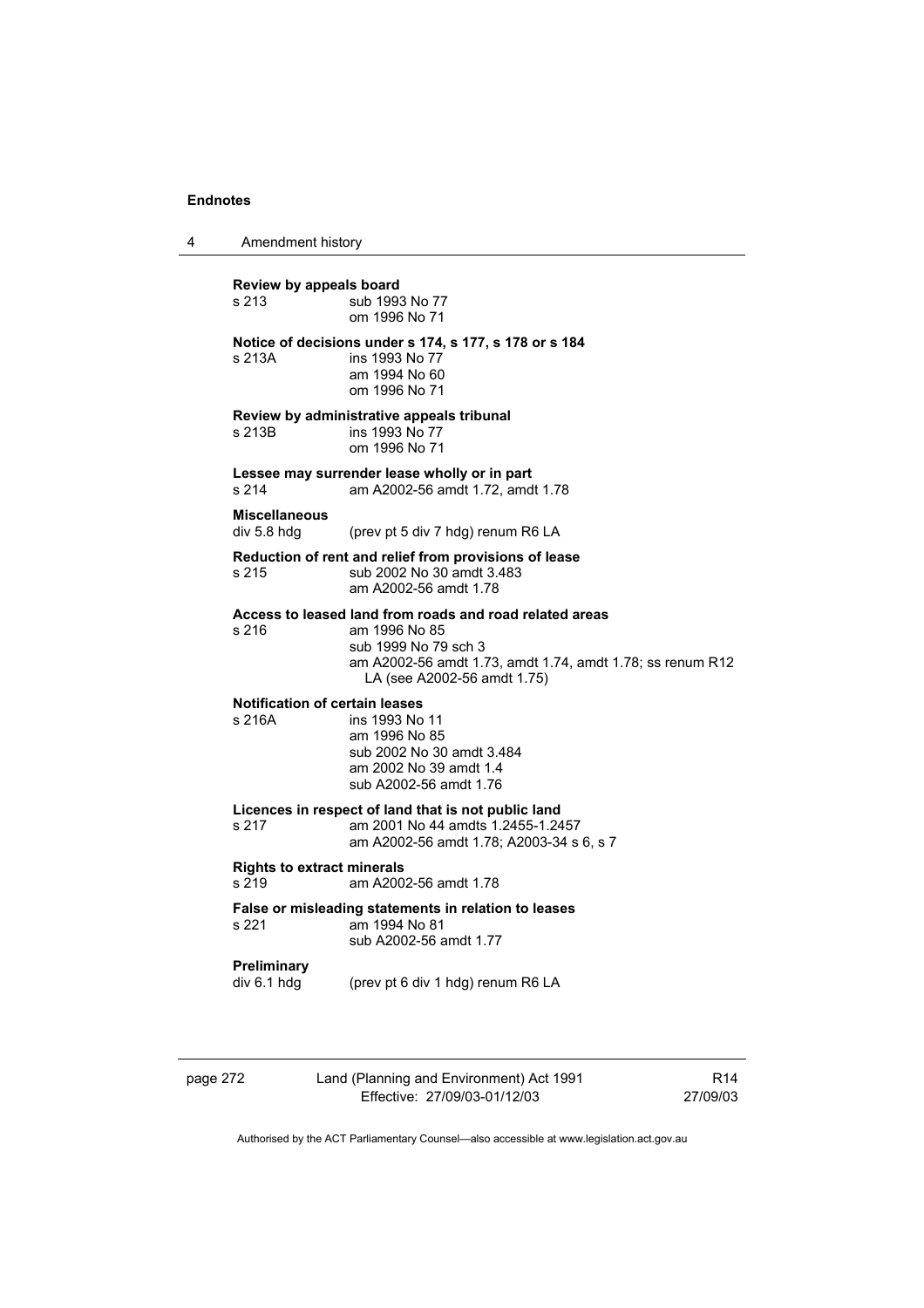27/09/03 Land (Planning and Environment) Act 1991 Effective: 27/09/03-01/12/03 page 273 **Definitions for pt 6** s 222 hdg s sub 2002 No 30 amdt 3.485 s 222 am 1996 No 85; 1997 No 116; 2000 No 37 s 10; 2002 No 30 amdt 3.486, amdt 3.491 def *approval* sub A2002-56 amdt 1.80 def *building work* sub 2002 No 30 amdt 3.487 def *consolidation* sub 2002 No 30 amdt 3.487 def *development* am A2003-34 amdt 1.4 def *Executive* ins 2002 No 30 amdt 3.488 def *inspector* ins A2003-34 amdt 2.3 def *lease* sub 2002 No 30 amdt 3.489 def *lessee* sub 2002 No 30 amdt 3.489 def *order* sub A2003-34 amdt 1.5 def *original decision* ins A2002-56 amdt 1.81 def *prohibition notice* ins A2003-34 amdt 1.6 def *relevant authority* sub A2002-56 amdt 1.82 def *subdivision* sub 2002 No 30 amdt 3.489 def *variation* ins 2002 No 30 amdt 3.490 **Meaning of** *variation* **for pt 6**  s 223 om 1996 No 85 ins 2002 No 30 amdt 3.492 **Approvals**  div 6.2 hdg (prev pt 6 div 2 hdg) renum R6 LA **Preliminary**  pt 6 div 2 sdiv A hdg om 1996 No 85 **Interpretation**  s 224 om 1996 No 85 **General**  sdiv 6.2.1 hdg (prev pt 6 div 2 sdiv B hdg) renum R6 LA **Offence—development**  s 225 am 1996 No 85 **Application to undertake development**  s 226 am 1996 No 85; 1999 No 73 s 10; 2001 No 44 amdts 1.2458- 1.2460; 2001 No 73 s 4, s 5; 2001 No 80 ss 5-7; R6 LA (see 2001 No 44 amdt 1.2461 and 2001 No 73 s 6); A2002-56 amdts 1.83-1.85, amdt 1.133, amdt. 1.134 **Register of applications, approvals, orders and lease and development conditions**  s 227 hdg sub 2000 No 37 s 11<br>s 227 am 2000 No 37 s 11: am 2000 No 37 s 11; 2001 No 44 amdt 1.2462, amdt 1.2463: R6 LA (see 2001 No 44 amdt 1.2464); A2002-56 amdt 1.86, amdt 1.87, amdt 1.134

Authorised by the ACT Parliamentary Counsel—also accessible at www.legislation.act.gov.au

R14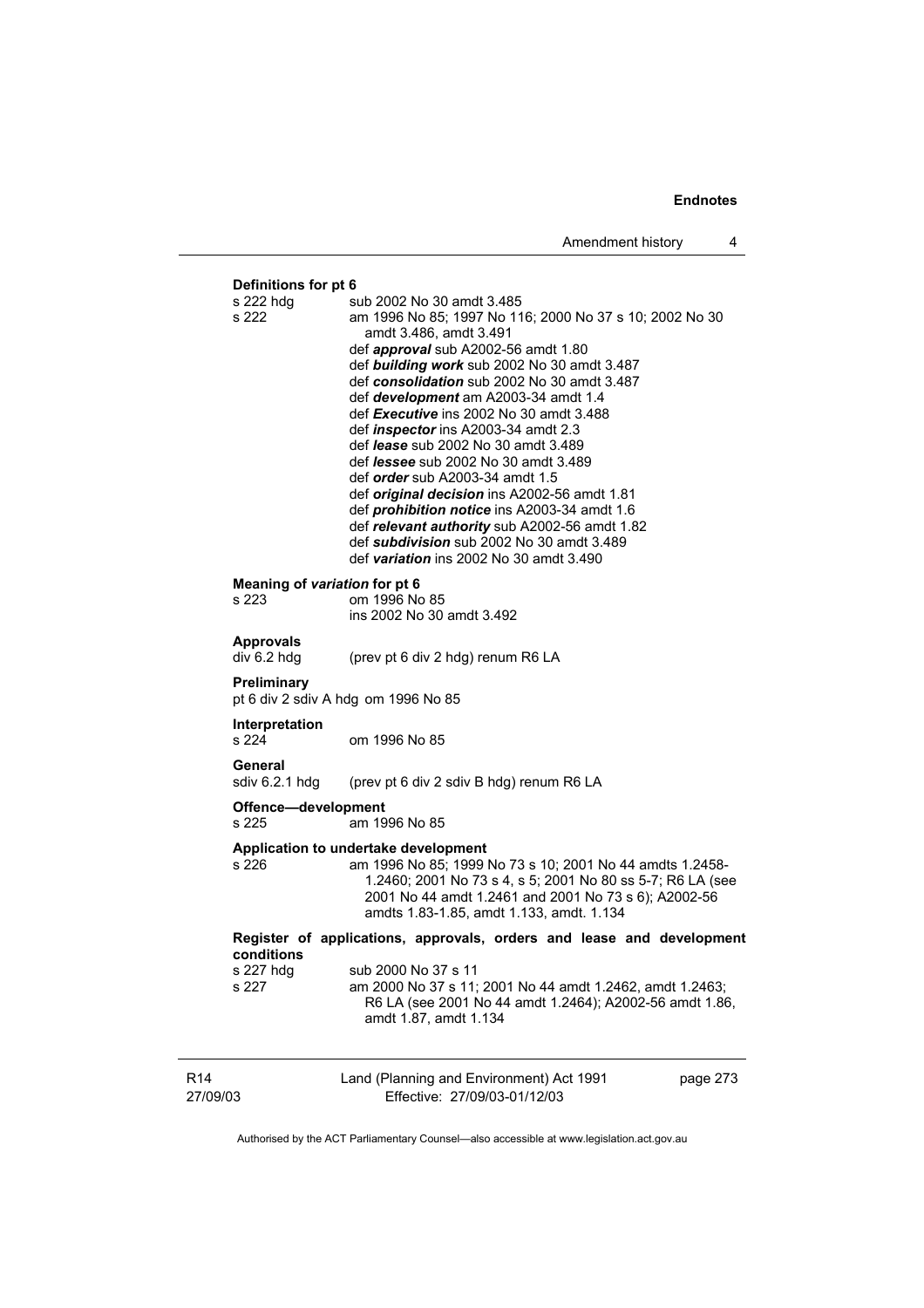| 4        | Amendment history                     |                                                                                                                                                                                                                                                                     |                             |
|----------|---------------------------------------|---------------------------------------------------------------------------------------------------------------------------------------------------------------------------------------------------------------------------------------------------------------------|-----------------------------|
|          | s 228                                 | Restrictions on inspection of applications<br>am 1996 No 85; A2002-56 amdt 1.88, amdt 1.134                                                                                                                                                                         |                             |
|          | <b>Notice of application</b><br>s 229 | am 1993 No 90; 1995 No 54; 1996 No 71; 1996 No 85; 1997<br>No 93; 2000 No 37 s 12; 2001 No 20 s 54; 2002 No 30<br>amdt 3.508; A2002-56 amdt 1.89, amdt 1.134; A2003-30<br>amdt 1.3                                                                                  |                             |
|          | s 229A hda<br>s 229A                  | Direction that applications to be submitted to Minister<br>sub 2001 No 44 amdt 1.2465<br>ins 1996 No 85<br>am 1999 No 87 s 3; 2001 No 44 amdts 1.2466-1.2472; R6 LA<br>(see 2001 No 44 amdt 1.2473); 2002 No 30 amdt 3.493,<br>amdt 3.494<br>sub A2002-56 amdt 1.90 |                             |
|          | s 229B                                | Minister may decide some applications<br>ins A2002-56 amdt 1.90                                                                                                                                                                                                     |                             |
|          | <b>Approvals</b><br>s 230             | am 1993 No 77; 1996 No 71<br>sub 1996 No 85<br>am 2000 No 37 s 13                                                                                                                                                                                                   |                             |
|          | s 231                                 | <b>Matters to be considered</b><br>am 1996 No 85; 2002 No 30 amdt 3.495; A2002-56 amdt 1.91,<br>amdt 1.134, amdt 1.135                                                                                                                                              |                             |
|          | <b>Duty of applicants</b><br>s 232    | am 2001 No 44 amdt 1.2474, amdt 1.2475; 2002 No 30<br>amdt 3.508; A2002-56 amdt 1.92-1.94, amdt 1.134; ss renum<br>R12 La (see A2002-56 amdt 1.95)                                                                                                                  |                             |
|          | <b>More information</b><br>s 233      | am 1996 No 85; A2002-56 amdt 1.135                                                                                                                                                                                                                                  |                             |
|          | s 234                                 | <b>Effect of failure to furnish further information</b><br>am 1996 No 85; A2002-56 amdt 1.135                                                                                                                                                                       |                             |
|          | s 235                                 | Duties of concurring authorities<br>am 1996 No 39<br>om 1996 No 85                                                                                                                                                                                                  |                             |
|          | <b>Objections</b><br>sdiv 6.2.2 hdg   | (prev pt 6 div 2 sdiv C hdg) renum R6 LA                                                                                                                                                                                                                            |                             |
|          | Objections-general<br>s 237           | am 1996 No 85; 1997 No 116; 2000 No 37 s 14; A2002-56<br>amdt 1.96, amdt 1.134; ss renum R12 LA (see A2002-56<br>amdt 1.97)                                                                                                                                         |                             |
| page 274 |                                       | Land (Planning and Environment) Act 1991<br>Effective: 27/09/03-01/12/03                                                                                                                                                                                            | R <sub>14</sub><br>27/09/03 |
|          |                                       | Authorised by the ACT Parliamentary Counsel—also accessible at www.legislation.act.gov.au                                                                                                                                                                           |                             |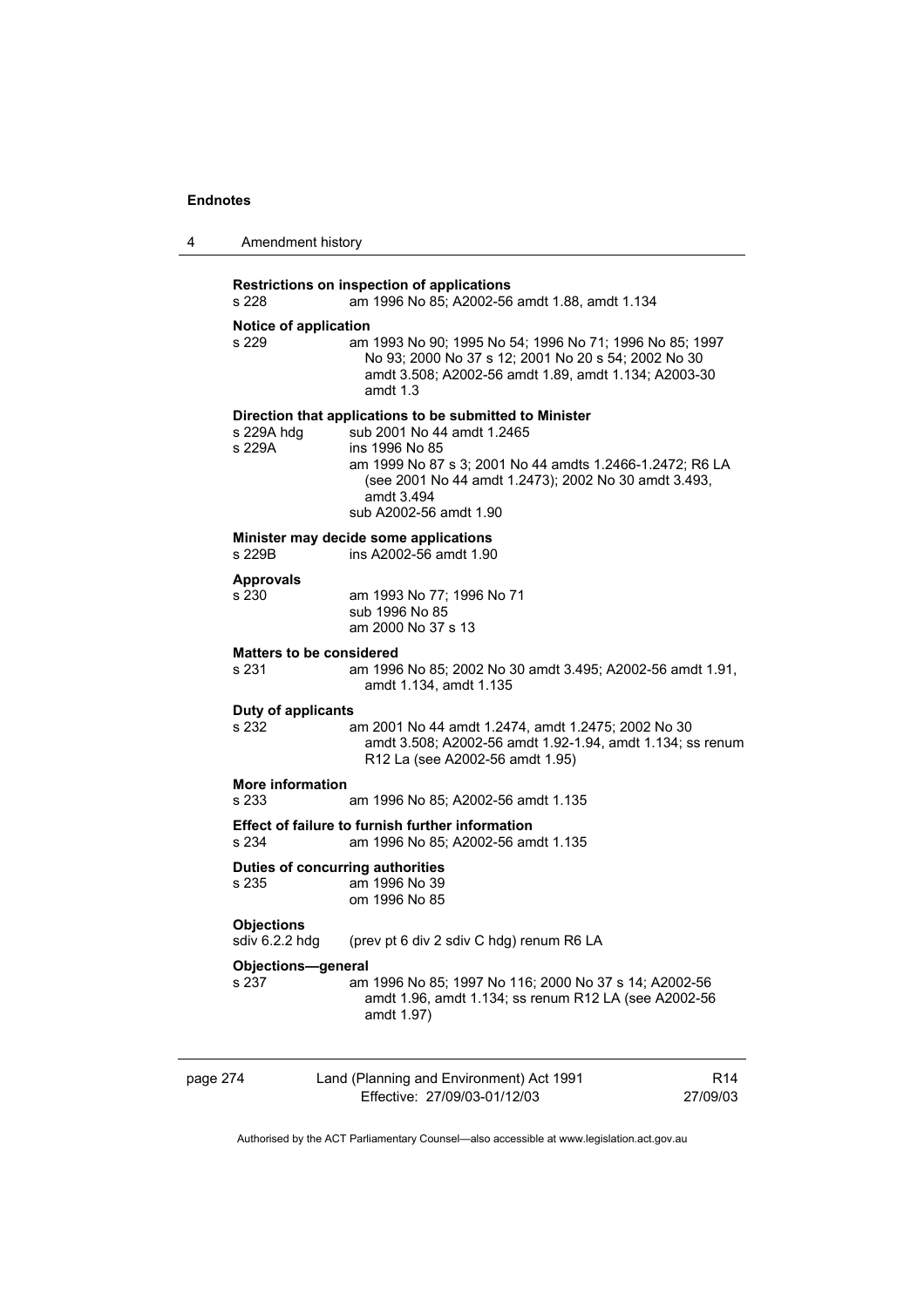| Amendment history |  |
|-------------------|--|
|-------------------|--|

R14 27/09/03 Land (Planning and Environment) Act 1991 Effective: 27/09/03-01/12/03 page 275 **Inspection of objections**  s 238 am 1993 No 77; 1996 No 71; A2002-56 amdt 1.134 **Identity of objectors**<br>s 239 am am A2002-56 amdt 1.98, amdt 1.134 **Circumstances in which Executive approves applications, other than lease variations, subdivisions, consolidations**  s 240 om 1996 No 85 **Circumstances in which Executive approves applications for lease variations, subdivisions, consolidations**  s 241 om 1996 No 85 Approvals<br>sdiv 6.2.3 hdg (prev pt 6 div 2 sdiv D hdg) renum R6 LA **Approvals—notices to applicants and registrar-general**  s 242 am 1992 No 32; 1993 No 64 sub 1996 No 85; A2002-56 amdt 1.99 **Notification of approval or refusal of application**  s 243 am 1993 No 77; 1996 Nos 71 and 85; 2000 No 37 s 15; A2002-56 amdt 1.100, amdt 1.101, amdt 1.135; ss renum R12 LA (see A2002-56 amdt 1.102) **Notification where more than 1 objector**  am 1996 No 85; A2002-56 amdt 1.103, amdt 1.134 **Conditional approvals**  s 245 am 1996 No 85; 2001 No 80 s 8, s 9; A2002-56 amdt 1.104-1.106, amdt 1.134 **Reconsideration of applications for approval**  sdiv 6.2.4 hdg ins A2002-56 amdt 1.107 **Definitions for subdiv 6.2.4**  ins A2002-56 amdt 1.107 def *new application* ins A2002-56 amdt 1.107 def *original application* ins A2002-56 amdt 1.107 def *original decision* ins A2002-56 amdt 1.107 **Applications for reconsideration**  s 246 om 1996 No 85 ins A2002-56 amdt 1.107 am A2003-30 amdt 1.4 **Reconsideration of decisions**  s 246A ins A2002-56 amdt 1.107 **No action by planning and land authority within time**  s 246B ins A2002-56 amdt 1.107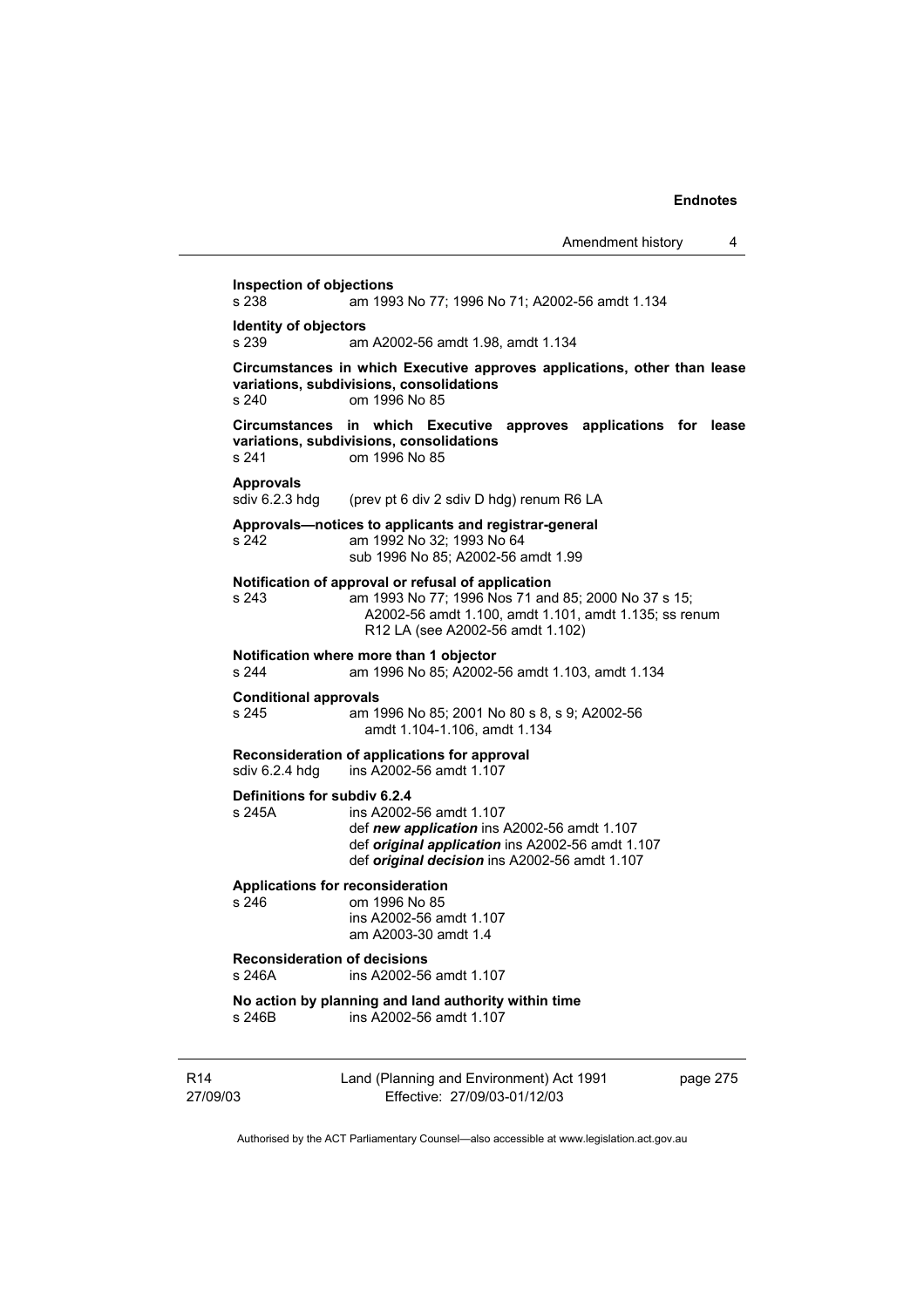|        | Notice of decision on reconsideration |
|--------|---------------------------------------|
| s 246C | ins A2002-56 amdt 1.107               |

4 Amendment history

**Approvals—miscellaneous**  ins A2002-56 amdt 1.107

# **Minor amendments**<br>s 247 am

am 1996 No 85; 2002 No 30 amdt 3.508; 2002 No 37 ss 4-6; ss (4), (5) om R10 LA; pars renum R10 LA; A2002-56 amdt 1.108, amdt 1.135

# **Corrections**

s 248 am 1996 No 85; A2002-56 amdt 1.109

## **When approvals take effect**

s 249 sub 1993 No 77 am 1996 No 71; 1996 No 85; 2002 No 30 amdt 3.496 sub A2002-56 amdt 1.110

#### **Execution of approvals for variations of leases**  s 250 sub 1996 No 85

am A2002-56 amdt 1.133

# **Expiration of approvals**

s 251 am 1996 No 85; A2002-56 amdt 1.111

# **Extension of time**<br>s 252

am 1996 No 85; A2002-56 amdt 1.134

## **Revocation of approval**

s 253 am A2002-56 amdt 1.112

# **Powers of Supreme Court**<br>sdiv 6.2.6 hdg ins A2003

ins A2003-34 amdt 1.7

# **Injunctions to require compliance with approvals**

s 253A ins A2003-34 amdt 1.7

#### **Orders**

div 6.3 hdg (prev pt 6 div 3 hdg) renum R6 LA sub A2003-34 s 8

# **Making of orders**

 $ins A2003-34 s 8$ 

## **Applications to planning and land authority for orders**

s 254 om 1996 No 85 ins 1997 No 7 am 2001 No 44 amdt 1.2476-1.2478; A2002-56 amdt 1.113 sub A2003-34 s 8

## **Decision on application to planning and land authority for order**  s 254A ins A2003-34 s 8

page 276 Land (Planning and Environment) Act 1991 Effective: 27/09/03-01/12/03 R14 27/09/03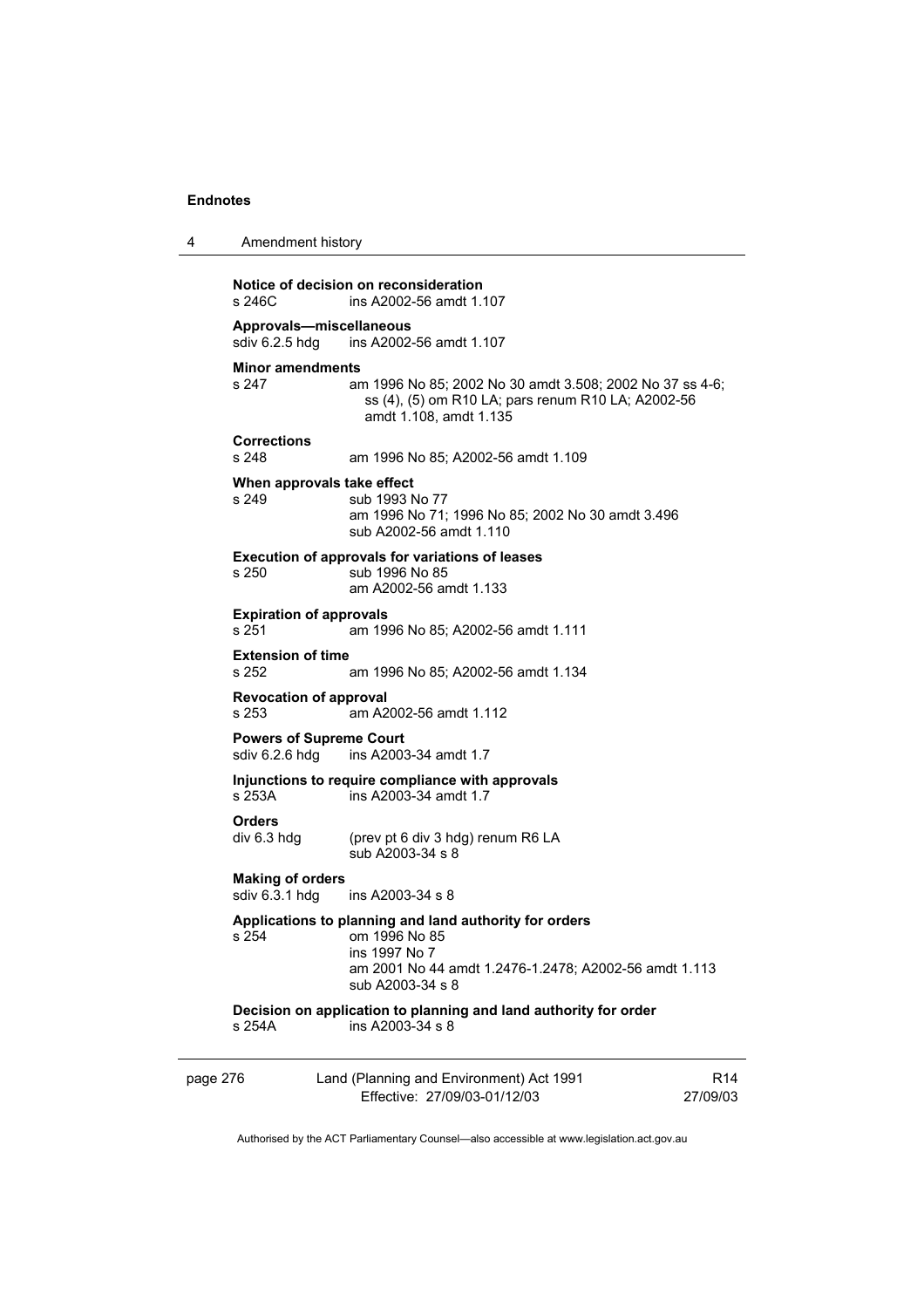Amendment history 4

Land (Planning and Environment) Act 1991 page 277 **Proposed orders on planning and land authority's own initiative**  s 255 sub A2003-34 s 8 **Decision on proposed order on planning and land authority's own initiative**<br>s 256 am 1993 No 77: 1996 No 71: 1996 No 83: 1996 No 85: 1997 am 1993 No 77; 1996 No 71; 1996 No 83; 1996 No 85; 1997 No 7; 1999 No 73 s 11; 1999 No 79 sch 3; 2001 No 44 amdt 1.2479; 2002 No 30 amdt 3.508; A2002-56 amdts 1.114-1.117, amdt 1.134 sub A2003-34 s 8 **Effect of certain orders**  s 256A ins 1997 No 7 om A2003-34 s 8 **Content of orders**  s 257 am 1993 Nos 64 and 77; 1996 No 71; 2002 No 30 amdt 3.508; A2002-56 amdt 1.118, amdt 1.119, amdt 1.134 sub A2003-34 s 8 **Notice of making orders**  s 257A ins A2003-34 s 8 **Who is bound by an order?**<br>s 257B ins A2003ins A2003-34 s 8 **Contravening orders**  s 258 am 1993 No 77; 1996 No 71; A2002-56 amdt 1.120 sub A2003-34 s 8 **Ending of orders**  s 258A ins A2003-34 s 8 **Notice of ending orders**  ins A2003-34 s 8 **Effect of orders about pest animals or plants**  s 258C ins A2003-34 s 8 **Rectification work**  sdiv 6.3.2 hdg ins A2003-34 s 8 **Definitions for sdiv 6.3.2**  s 259 am 1993 No 77; 1996 No 71; A2002-56 amdt 1.121, amdt 1.134 sub A2003-34 s 8 **Direction to carry out rectification work**  ins A2003-34 s 8 **Contravening direction to carry out rectification work**  s 259B ins A2003-34 s 8 **Authorisation to carry out rectification work**  s 259C ins A2003-34 s 8

Authorised by the ACT Parliamentary Counsel—also accessible at www.legislation.act.gov.au

Effective: 27/09/03-01/12/03

R14 27/09/03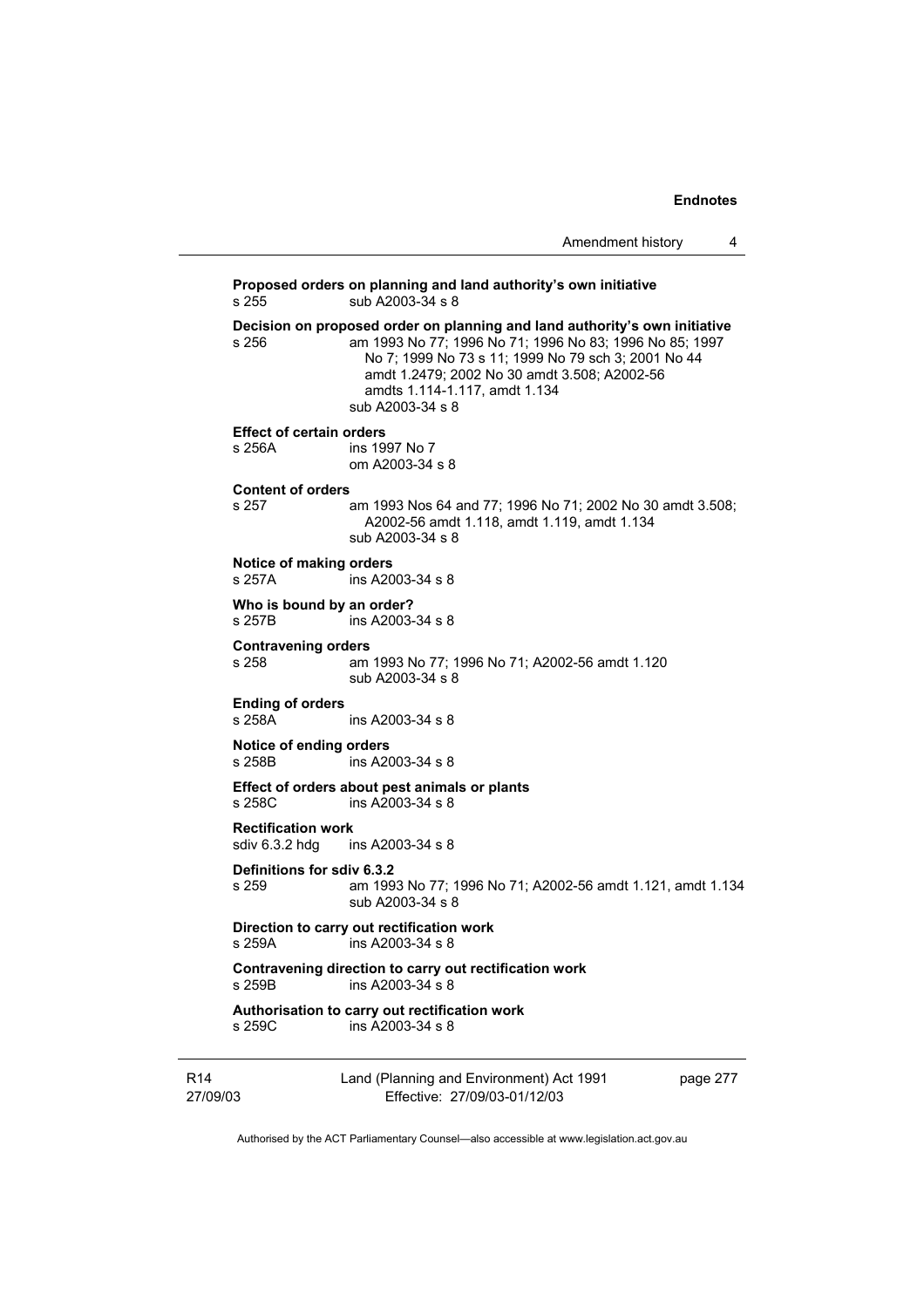| 4 | Amendment history |
|---|-------------------|
|---|-------------------|

**Obstructing etc authorised people**<br>s 259D ins A2003-34 s 8  $ins A2003-34 s 8$ **Liability for cost of rectification work**  ins A2003-34 s 8 **Determination of criteria for deferral of rectification work cost**  ins A2003-34 s 8 **Application for deferral of rectification work cost**  s 259G ins A2003-34 s 8 **Deferral of rectification work cost**  ins A2003-34 s 8 **Security for deferred rectification work cost**  s 259I ins A2003-34 s 8 **Payment of deferred rectification work cost**  s 259J ins A2003-34 s 8 **Prohibition notices and injunctions**  sdiv 6.3.3 hdg ins A2003-34 s 8 **Prohibition notices—making**  s 260 am 1993 Nos 64 and 77; 1996 No 71; A2002-56 amdt 1.122 sub A2003-34 s 8 **Contravening prohibition notices**  ins A2003-34 s 8 **Prohibition notices—ending**  s 260B ins A2003-34 s 8 **Injunctions to restrain contravention of orders or prohibition notices**  ins A2003-34 s 8 **Other matters**  sdiv 6.3.4 hdg ins A2003-34 s 8 **Declaration of pest animal or pest plant**  s 261 sub A2003-34 s 8 **Inspection and seizure powers**  div 6.4 hdg (prev pt 6 div 4 hdg) renum R6 LA sub A2003-34 amdt 2.4 **Preliminary**  sdiv 6.4.1 hdg (prev pt 6 div 4 sdiv A hdg) renum R6 LA

page 278 Land (Planning and Environment) Act 1991 Effective: 27/09/03-01/12/03

R14 27/09/03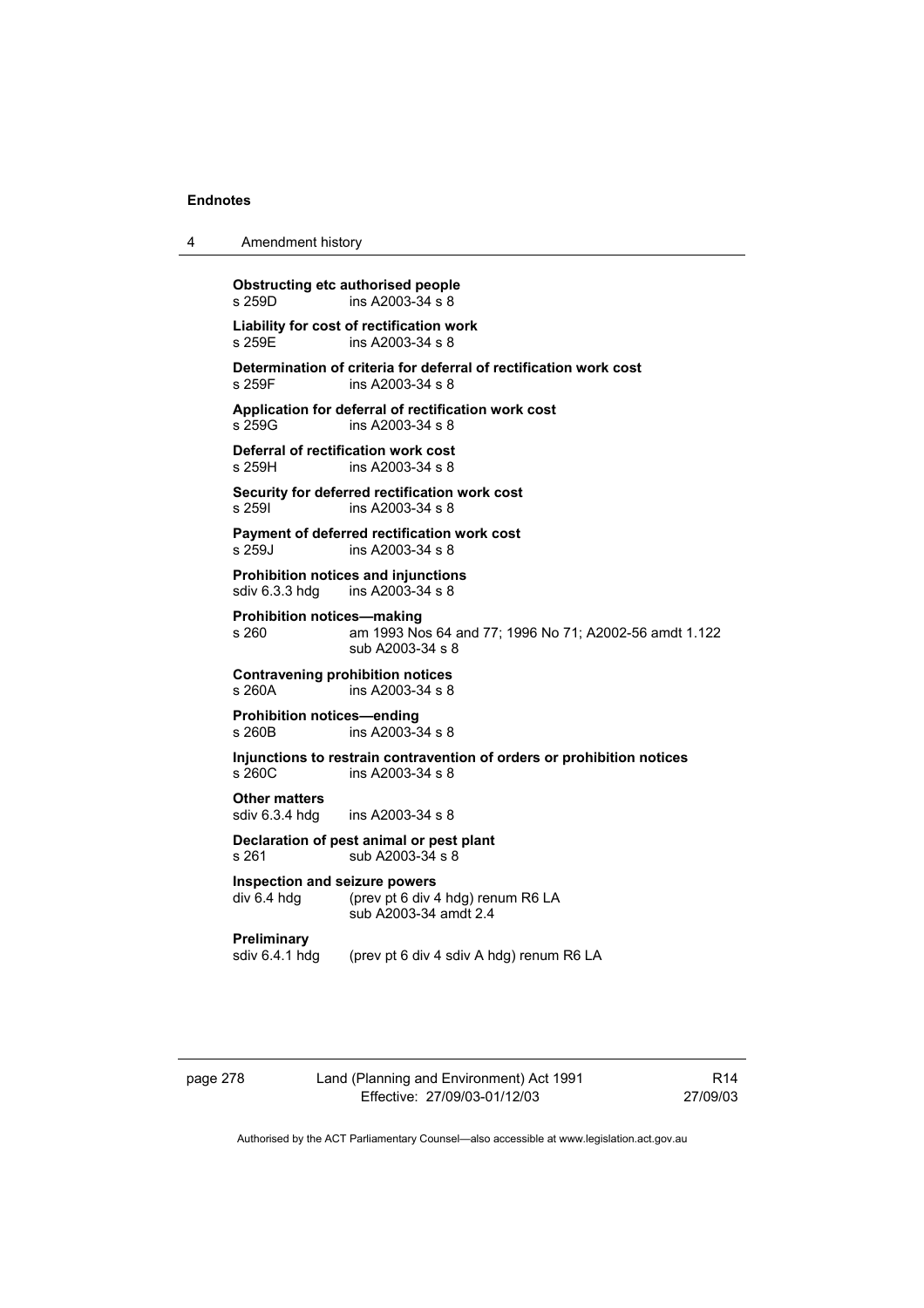Amendment history 4

| Definitions for div 6.4                   |                                                                                                                                                                       |
|-------------------------------------------|-----------------------------------------------------------------------------------------------------------------------------------------------------------------------|
| s 262                                     | sub 2002 No 30 amdt 3.497<br>def connected ins 2002 No 30 amdt 3.497<br>def <i>occupier</i> ins 2002 No 30 amdt 3.497<br>def <i>offence</i> ins 2002 No 30 amdt 3.497 |
| <b>Appointment of inspectors</b><br>s 263 | am A2002-56 amdt 1.134<br>sub A2003-34 amdt 2.5                                                                                                                       |
| <b>Identity cards</b><br>s 264            | am A2002-56 amdt 1.134<br>sub A2003-34 amdt 1.8                                                                                                                       |
| s 265                                     | Power not to be exercised before identity card shown<br>am 1994 No 81; A2002-56 amdt 1.134<br>sub A2003-34 amdt 1.8                                                   |
| <b>Inspection</b><br>sdiv 6.4.2 hdg       | (prev pt 6 div 4 sdiv B hdg) renum R6 LA                                                                                                                              |
| Display of identity cards<br>s 268        | om A2003-34 amdt 1.9                                                                                                                                                  |
| <b>Powers of inspection</b><br>s 269      | am 1994 No 81                                                                                                                                                         |
| s 270                                     | Work carried out at direction of inspector<br>om A2003-34 amdt 1.9                                                                                                    |
| <b>Disposal of seized items</b><br>s 272  | am A2002-56 amdt 1.123, amdt 1.134                                                                                                                                    |
| <b>Obstruction of inspectors</b><br>s 274 | am 1994 No 81                                                                                                                                                         |
| div 6.5 hdg                               | <b>Commissioner for land and planning</b><br>(prev pt 6 div 4A hdg) ins 1996 No 85<br>renum R6 LA<br>om A2002-56 amdt 1.124                                           |
| s 274A                                    | <b>Commissioner for land and planning</b><br>ins 1996 No 85<br>am 2002 No 11 amdt 2.66<br>sub 2002 No 30 amdt 3.498<br>om A2002-56 amdt 1.124                         |
| <b>Term of office</b><br>s 274B           | ins 1996 No 85<br>sub 2002 No 30 amdt 3.498<br>om A2002-56 amdt 1.124                                                                                                 |
|                                           | Land (Planning and Environment) Act 1991                                                                                                                              |

page 279

27/09/03

Effective: 27/09/03-01/12/03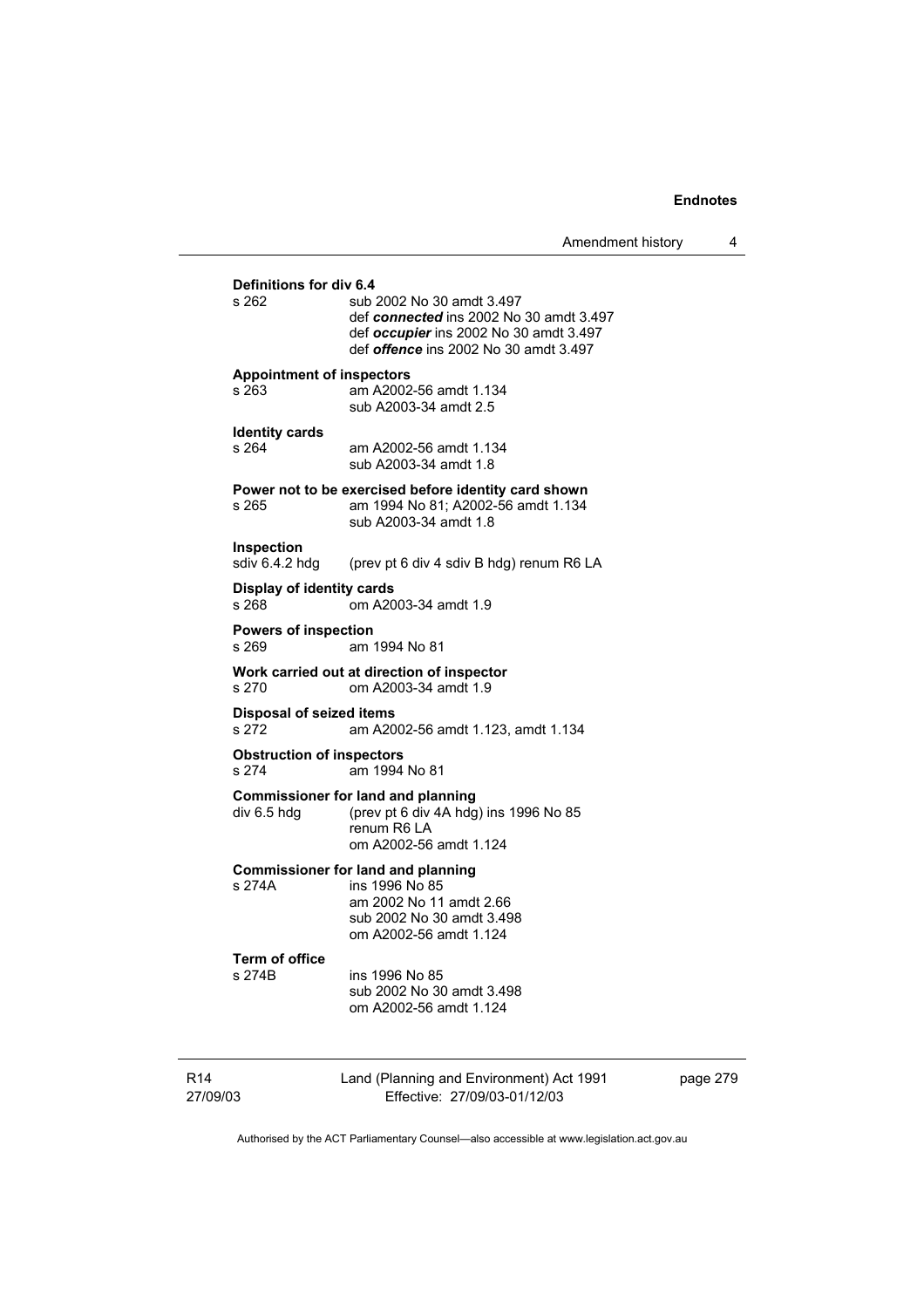| 4 | Amendment history |  |
|---|-------------------|--|
|---|-------------------|--|

| Leave of absence<br>s 274C          | ins 1996 No 85                                            |
|-------------------------------------|-----------------------------------------------------------|
|                                     | sub 2002 No 30 amdt 3.498<br>om A2002-56 amdt 1.124       |
| Leave of absence                    |                                                           |
| s 274D.                             | ins 1996 No 85<br>om 2002 No 30 amdt 3.498                |
| <b>Acting appointments</b>          |                                                           |
| s 274E                              | ins 1996 No 85<br>om 2002 No 30 amdt 3.498                |
|                                     |                                                           |
| <b>Resignation</b><br>s 274F        | ins 1996 No 85                                            |
|                                     | om 2002 No 30 amdt 3.498                                  |
|                                     | Suspension and removal of commissioner                    |
| s 274G                              | ins 1996 No 85                                            |
|                                     | am 2002 No 30 amdts 3.499-3.501<br>om A2002-56 amdt 1.124 |
| <b>Retirement</b>                   |                                                           |
| s 274H                              | ins 1996 No 85                                            |
|                                     | om A2002-56 amdt 1.124                                    |
| <b>Delegation</b>                   |                                                           |
| s 2741                              | ins 1996 No 85<br>sub 2002 No 30 amdt 3.502               |
|                                     | om A2002-56 amdt 1.124                                    |
| <b>Protection from suit</b>         |                                                           |
| s 274J                              | ins 1996 No 85                                            |
|                                     | am 2002 No 30 amdt 3.503<br>om A2002-56 amdt 1.124        |
|                                     |                                                           |
| <b>Miscellaneous</b><br>div 6.6 hdg | (prev pt 6 div 5 hdg) renum R6 LA                         |
| <b>Review of decisions</b>          |                                                           |
| sdiv 6.6.1 hdg                      | (prev pt 6 div 5 sdiv A hdg) renum R6 LA                  |
| <b>AAT review-general</b>           |                                                           |
| s 275                               | am 1993 No 77<br>sub 1996 No 71                           |
|                                     | am 1996 No 85                                             |
|                                     | sub A2002-56 amdt 1.125                                   |
|                                     | Approvals subject to entity's satisfaction                |
| s 275A                              | ins A2002-56 amdt 1.125                                   |
|                                     |                                                           |
|                                     |                                                           |

page 280 Land (Planning and Environment) Act 1991 Effective: 27/09/03-01/12/03

R14 27/09/03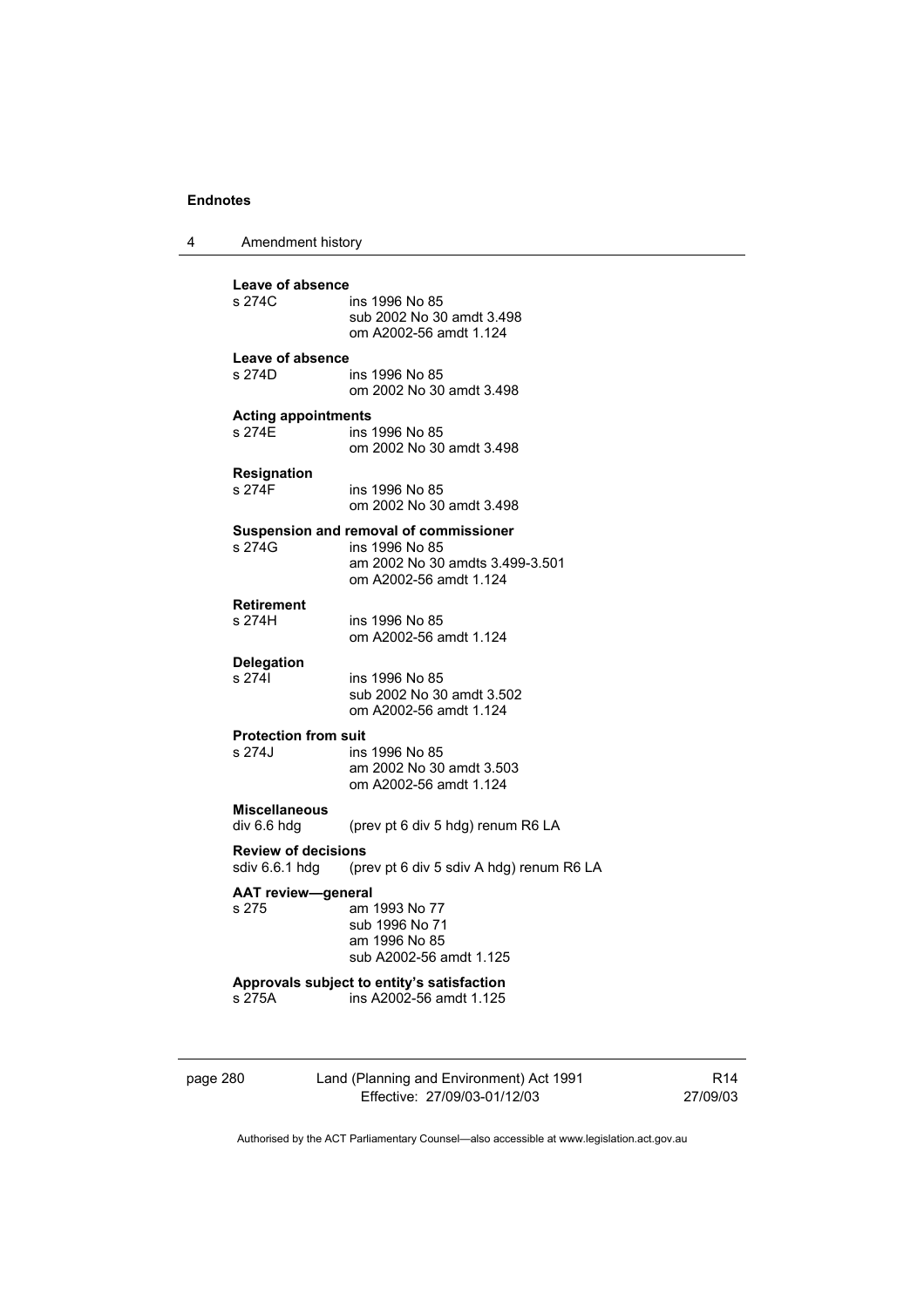|                                           | Amendment history<br>4                                                                                                                                                                                                                             |
|-------------------------------------------|----------------------------------------------------------------------------------------------------------------------------------------------------------------------------------------------------------------------------------------------------|
| s 276 hdg<br>s 276                        | Review of decisions-objectors and third parties to approvals<br>sub A2003-34 amdt 2.6<br>am 1993 No 77; 1996 No 71; 1996 No 85; 1997 No 116; 2000<br>No 15 s 4; 2000 No 37 s 16; A2002-56 amdt 1.126; ss renum<br>R12 LA (see A2002-56 amdt 1.127) |
| s 277                                     | Review of decisions-orders and prohibition notices<br>am 1993 No 77<br>sub 1996 No 7; A2003-34 amdt 1.10                                                                                                                                           |
| <b>Notification of objectors</b><br>s 278 | am 1993 No 77; 1996 No 71; 1996 No 85; 2002 No 30<br>amdt 3.508; A2002-56 amdt 1.128, amdt 1.129; ss renum<br>R12 LA (see A2002-56 amdt 1.130)                                                                                                     |
| s 279 hdg<br>s 279                        | Application for review by objectors-notification to applicants<br>sub A2003-34 amdt 2.7<br>am 1993 No 77; 1996 No 71; 1996 No 85                                                                                                                   |
| s 279A                                    | Challenge to validity of certain decisions<br>ins 1999 No 87 s 4<br>am A2002-56 amdt 1.131                                                                                                                                                         |
| s 280                                     | Applicants and objectors may be made parties to proceedings<br>sub 1993 No 77<br>om 1996 No 71                                                                                                                                                     |
| s 281                                     | Failure to comply with certain notification requirements<br>om 1996 No 71                                                                                                                                                                          |
| General<br>sdiv 6.6.2 hdg                 | (prev pt 6 div 5 sdiv B hdg) renum R6 LA                                                                                                                                                                                                           |
| <b>Regulations</b><br>s 282               | am 1992 No 32; 1996 No 85; 2000 No 37 s 17; 2001 No 44<br>amdts 1.2480-1.2482; A2002-56 amdt 1.132                                                                                                                                                 |
| <b>Administrative appeals</b><br>pt 7 hdg | (prev pt 6A hdg) ins 1993 No 77<br>sub 1996 No 71<br>renum R6 LA                                                                                                                                                                                   |
| <b>Preliminary</b><br>pt 6A div 1 hdg     | ins 1993 No 77<br>om 1996 No 71                                                                                                                                                                                                                    |
| <b>AAT review of decisions</b><br>s 282A  | ins 1993 No 77<br>sub 1996 No 71<br>am 1996 No 85; 1999 No 73 s 12; 2000 No 15 s 5; 2001 No 56<br>amdt 3.435<br>sub A2002-56 amdt 1.136                                                                                                            |
| R <sub>14</sub><br>27/09/03               | Land (Planning and Environment) Act 1991<br>page 281<br>Effective: 27/09/03-01/12/03                                                                                                                                                               |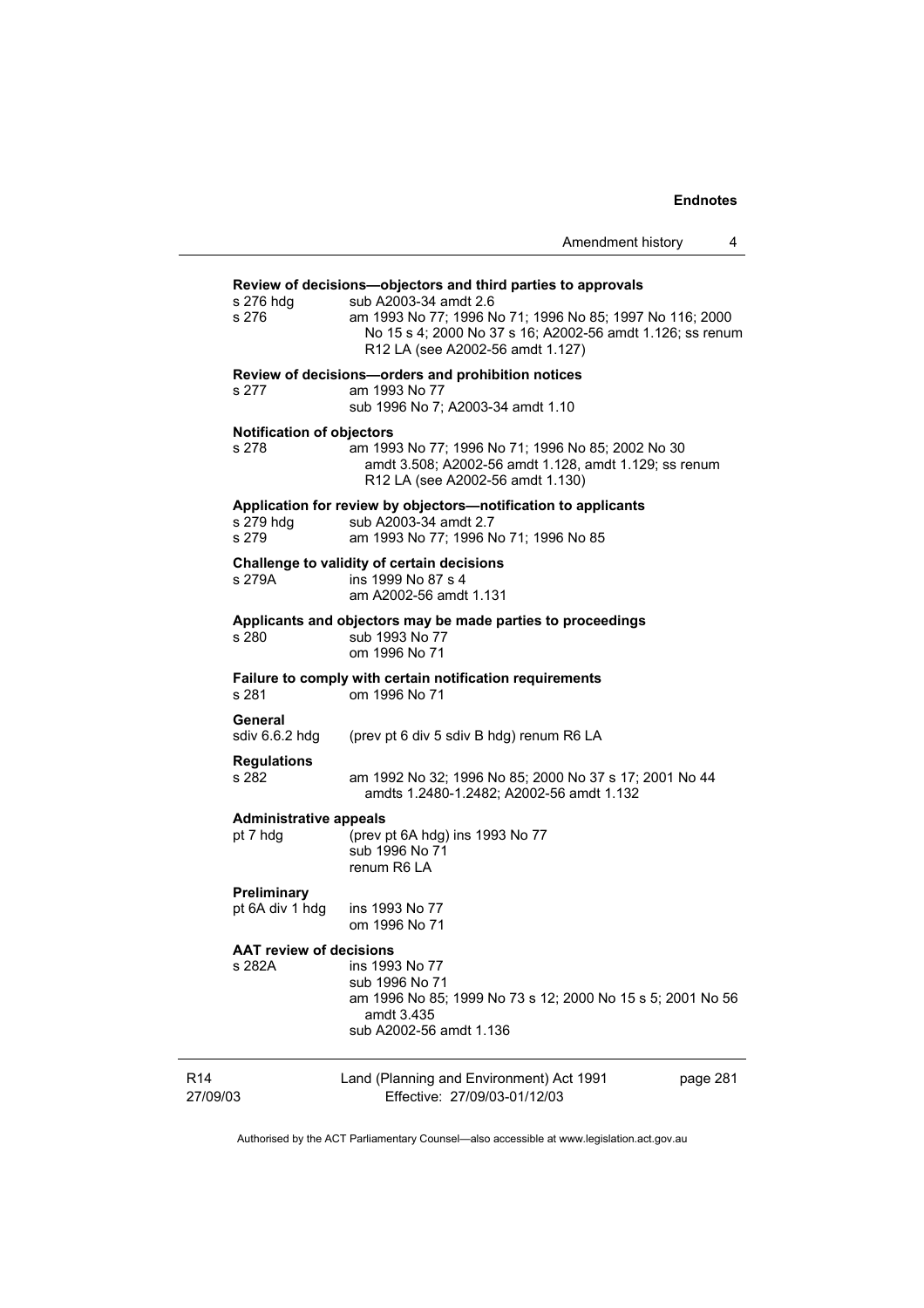| 4 | Amendment history |
|---|-------------------|
|---|-------------------|

| pt 6A div 2 hdg                      | Establishment of land planning and appeals board<br>ins 1993 No 77<br>om 1996 No 71 |
|--------------------------------------|-------------------------------------------------------------------------------------|
| <b>Establishment of board</b>        | ins 1993 No 77                                                                      |
| s 282B                               | om 1996 No 71                                                                       |
| <b>Appointment of members</b>        | ins 1993 No 77                                                                      |
| s 282C                               | om 1996 No 71                                                                       |
| <b>Remuneration and allowances</b>   | ins 1993 No 77                                                                      |
| s 282D                               | om 1996 No 71                                                                       |
| <b>Acting appointments</b>           | ins 1993 No 77                                                                      |
| s 282E                               | om 1996 No 71                                                                       |
| s 282F                               | Deputy chairperson to act for chairperson<br>ins 1993 No 77<br>om 1996 No 71        |
| <b>Delegation</b>                    | ins 1993 No 77                                                                      |
| s 282G                               | om 1996 No 71                                                                       |
| Leave of absence                     | ins 1993 No 77                                                                      |
| s 282H                               | om 1996 No 71                                                                       |
| Other terms and conditions           | ins 1993 No 77                                                                      |
| s 282I                               | om 1996 No 71                                                                       |
| Resignation                          | ins 1993 No 77                                                                      |
| s 282J                               | om 1996 No 71                                                                       |
| <b>Removal from office</b>           | ins 1993 No 77                                                                      |
| s 282K                               | om 1996 No 71                                                                       |
| <b>Organisation of appeals board</b> | ins 1993 No 77                                                                      |
| pt 6A div 3 hdg                      | om 1996 No 71                                                                       |
| <b>Disclosure of interests</b>       | ins 1993 No 77                                                                      |
| s 282L                               | om 1996 No 71                                                                       |

| page 282 |
|----------|
|----------|

# page 282 Land (Planning and Environment) Act 1991 Effective: 27/09/03-01/12/03

R14 27/09/03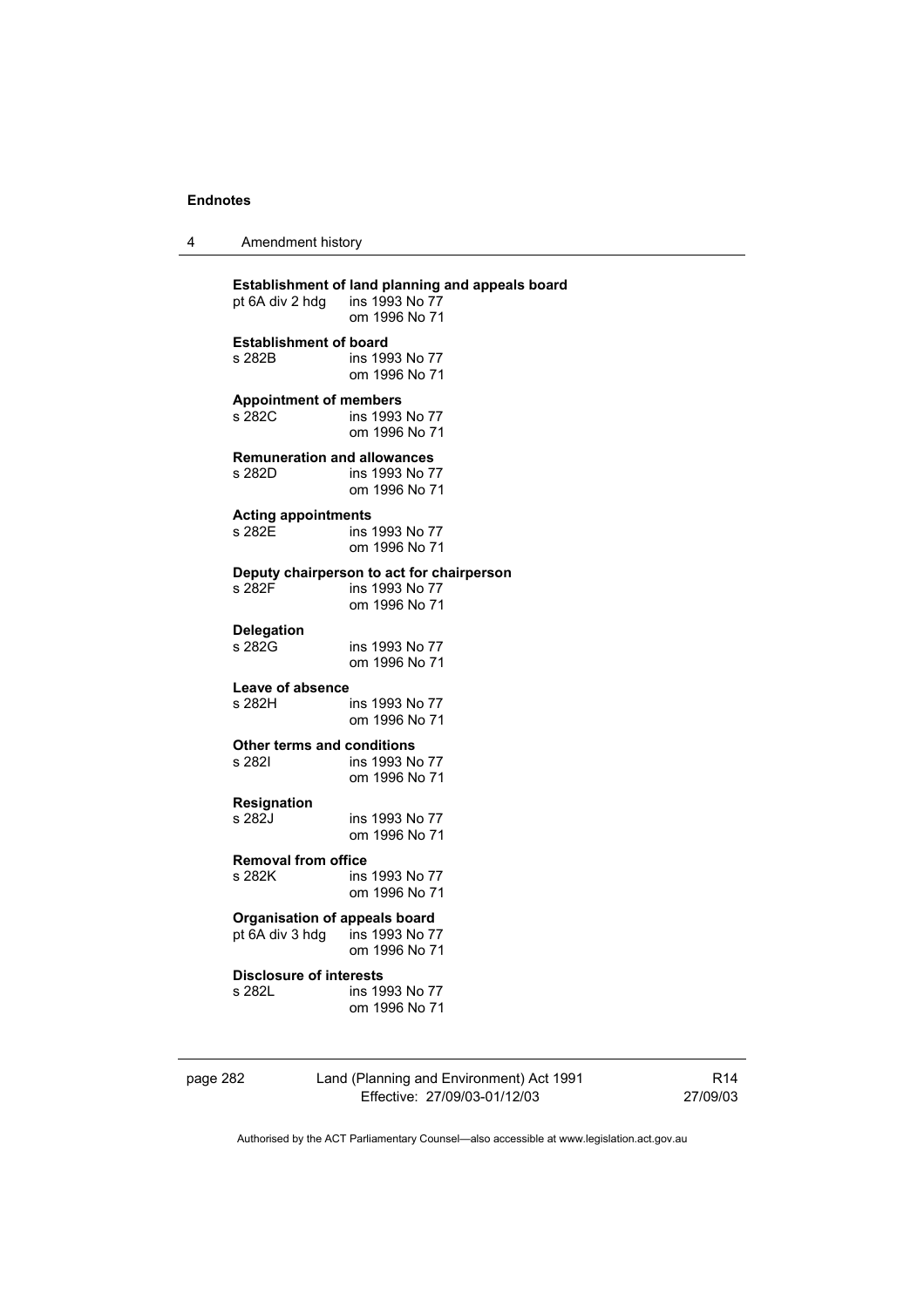Amendment history 4

**Arrangement of business**  ins 1993 No 77 om 1996 No 71 **Constitution of appeals board**<br>**5 282N ins 1993 No 7** ins 1993 No 77 om 1996 No 71 **Member presiding**  s 282P ins 1993 No 77 om 1996 No 71 **Member of appeals board ceasing to be available**  s 282Q ins 1993 No 77 om 1996 No 71 **Places of sitting**  s 282R ins 1993 No 77 om 1996 No 71 **Review by the appeals board of decisions**  pt 6A div  $\frac{1}{4}$  hdg om 1996 No 71 **Reviewable decisions**  ins 1993 No 77 om 1996 No 71 **Persons who may apply to appeals board**  ins 1993 No 77 om 1996 No 71 **Manner of applying for review**<br>**s** 282U **ins 1993 No** 7 ins 1993 No 77 om 1996 No 71 **Parties to proceedings before appeals board**  s 282V ins 1993 No 77 om 1996 No 71 **Representation before appeals board**  ins 1993 No 77 om 1996 No 71 **Procedure of appeals board**<br>s 282X **ins 1993** No ins 1993 No 77 om 1996 No 71 **Conferences**  ins 1993 No 77

om 1996 No 71

R14 27/09/03 Land (Planning and Environment) Act 1991 Effective: 27/09/03-01/12/03

page 283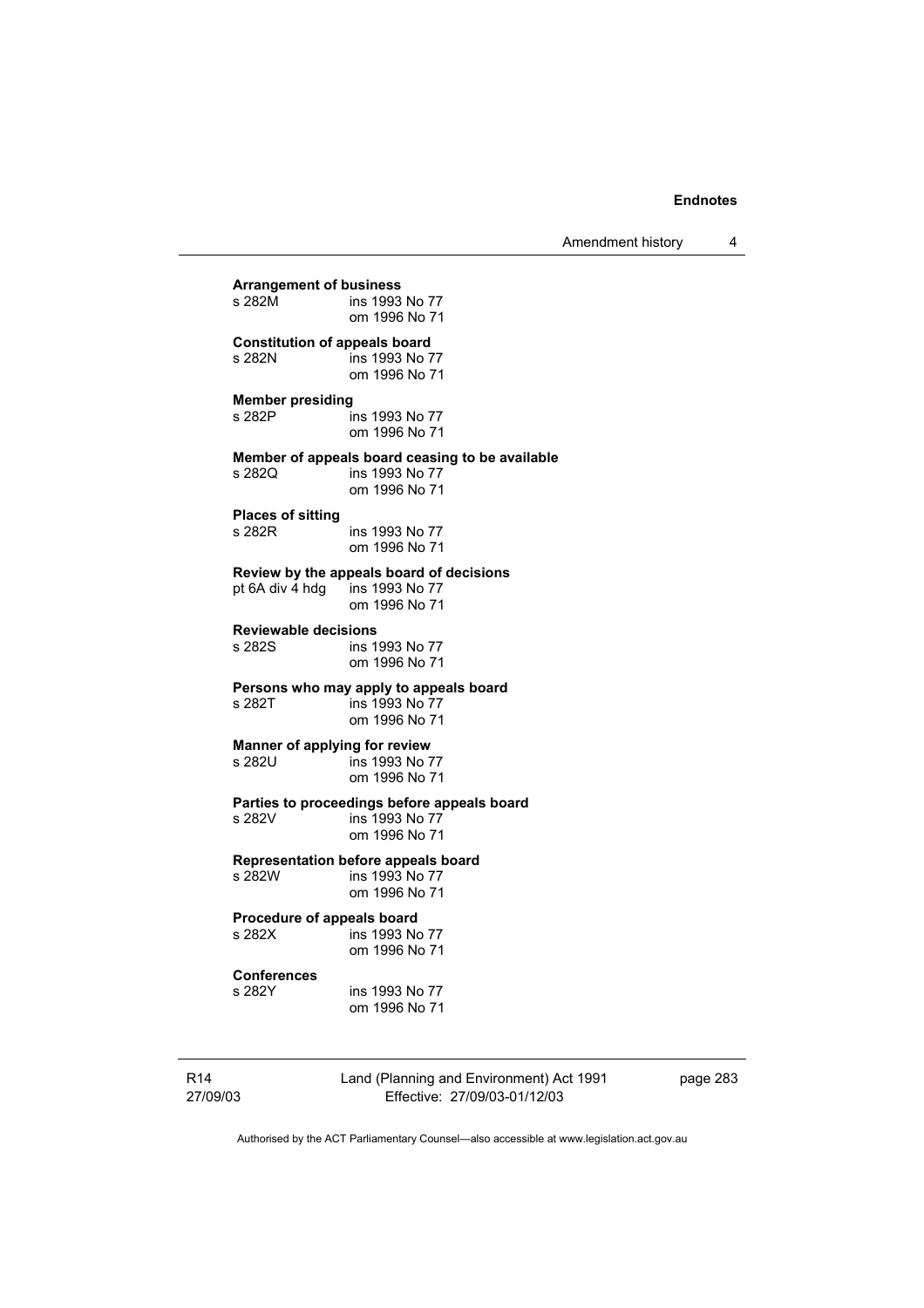4 Amendment history

page 284 Land (Planning and Environment) Act 1991 Effective: 27/09/03-01/12/03 R14 27/09/03 **Hearings to be in public**  ins 1993 No 77 om 1996 No 71 **Lodging of material documents with appeals board**  s 282ZA ins 1993 No 77 om 1996 No 71 **Power of appeals board to obtain additional statements**  s 282ZB ins 1993 No 77 om 1996 No 71 **Opportunity to make submissions**  s 282ZC ins 1993 No 77 om 1996 No 71 **Powers of appeals board**  s 282ZD ins 1993 No 77 om 1996 No 71 **Operation and implementation of a decision that is subject to review**   $ins$  1993 No 77 om 1996 No 71 **Power of appeals board to dismiss application or strike out party**  s 282ZF ins 1993 No 77 om 1996 No 71 **Review by appeals board**  ins 1993 No 77 om 1996 No 71 **Return of documents etc at completion of proceeding**  s 282ZH ins 1993 No 77 om 1996 No 71 **Appeals to Supreme Court from decisions of the appeals board**  s 282ZI ins 1993 No 77 om 1996 No 71 **Operation and implementation of a decision that is subject to appeal**  ins 1993 No 77 om 1996 No 71 **Reference of questions of law to Supreme Court**  ins 1993 No 77 om 1996 No 71 **Sending of documents to, and disclosure of documents by, the Supreme Court**  s 282ZL ins 1993 No 77 om 1996 No 71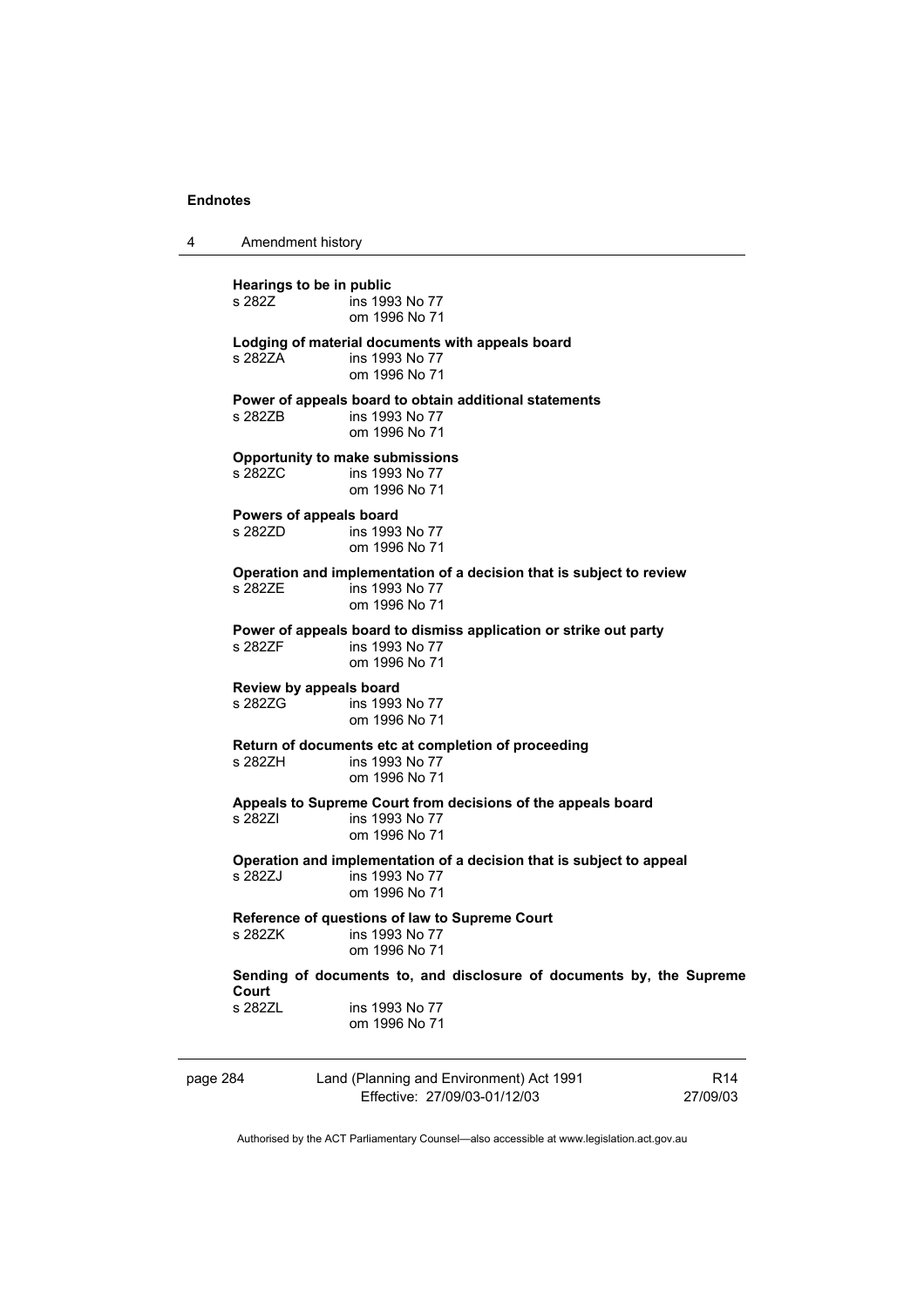Amendment history 4

**Miscellaneous**  pt 6A div 5 hdg ins 1993 No 77 om 1996 No 71 **Protection of members, representatives and witnesses**  ins 1993 No 77 om 1996 No 71 **Failure of witness to attend**  s 282ZN ins 1993 No 77 om 1996 No 71 **Refusal to answer questions**  s 282ZP ins 1993 No 77 om 1996 No 71 **False or misleading evidence**  s 282ZQ ins 1993 No 77 om 1996 No 71 **Contempt of appeals board**<br>s 282ZR ins 1993 N ins 1993 No 77 om 1996 No 71 **Registry**  ins 1993 No 77 om 1996 No 71 **Registrar**  ins 1993 No 77 om 1996 No 71 **Giving of notices**  ins 1993 No 77 am 1994 No 38 om 1996 No 71 **Lodging of documents**  s 282ZV ins 1993 No 77 om 1996 No 71 **Miscellaneous**  pt 8 hdg (prev pt 7 hdg) renum R6 LA **Persons authorised to exercise the powers of Executive**  s 283 am 1996 No 39; 2002 No 30 amdt 3.504; A2002-56 amdt 1.137; A2003-30 amdt 1.5, amdt 1.6 **Power of administrative appeals tribunal and Supreme Court**  s 284 sub 1993 No 77; 1996 No 71

R14 27/09/03 Land (Planning and Environment) Act 1991 Effective: 27/09/03-01/12/03

page 285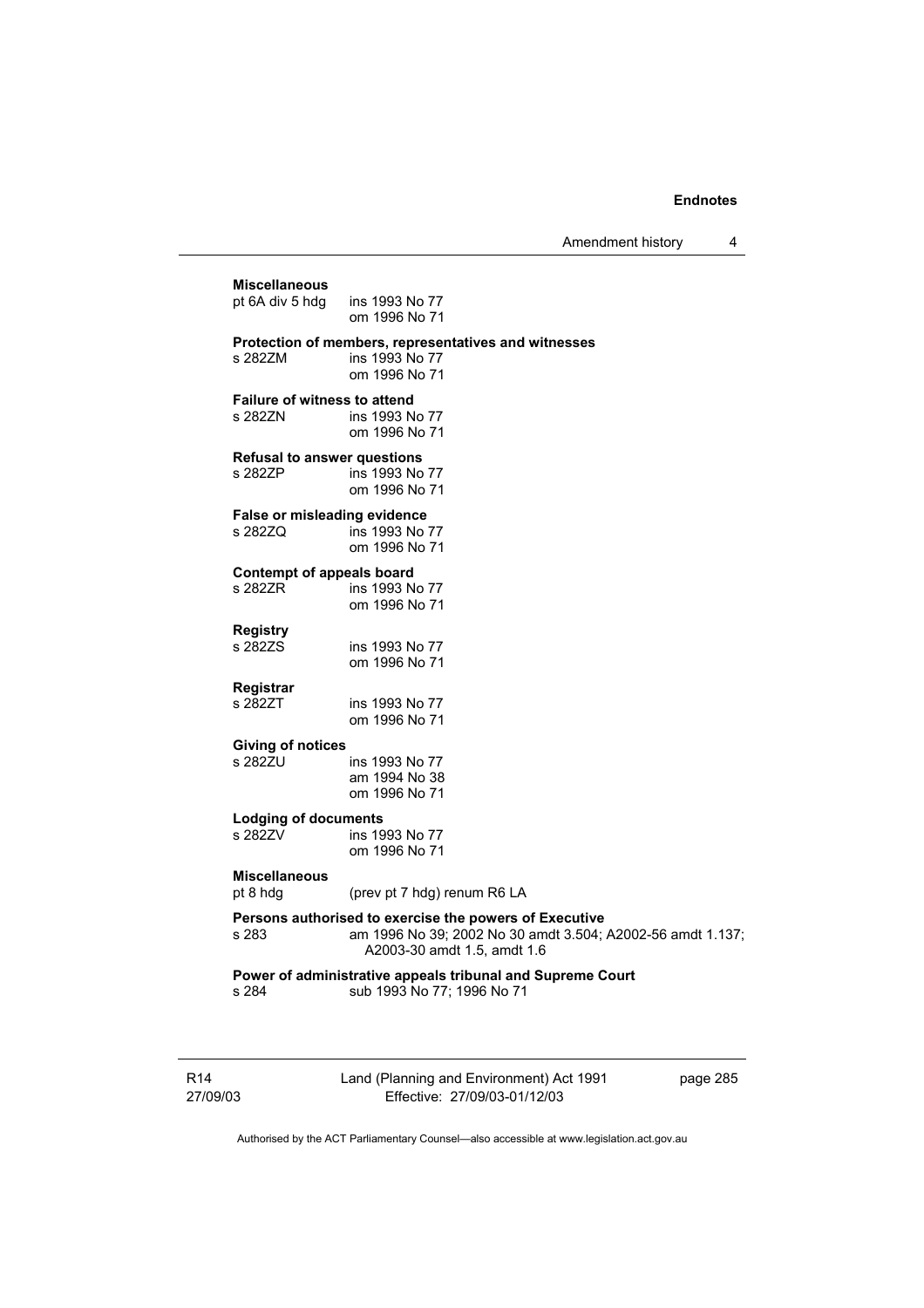| 4 | Amendment history |
|---|-------------------|
|---|-------------------|

| <b>Corporations-penalites</b><br>s 285<br>am 1994 No 26<br>$om$ R <sub>5</sub> $IRA$                                  |                                                                                                                                        |  |  |
|-----------------------------------------------------------------------------------------------------------------------|----------------------------------------------------------------------------------------------------------------------------------------|--|--|
| <b>Determination of fees</b><br>s 287                                                                                 | sub 2001 No 44 amdt 1.2483                                                                                                             |  |  |
| <b>Approved forms</b><br>s 287A                                                                                       | ins 2001 No 44 amdt 1.2483<br>am 2002 No 30 amdt 3.505<br>sub A2002-56 amdt 1.138                                                      |  |  |
| <b>Regulation-making power</b><br>s 288                                                                               | am 1994 No 81<br>sub 2001 No 44 amdt 1.2483                                                                                            |  |  |
| Transitional<br>pt 9 hdg                                                                                              | (prev pt 8 hdg) ins 2000 No 80 amdt 3.9<br>renum R6 LA                                                                                 |  |  |
| <b>Status of leases and licences</b><br>s 289                                                                         | ins 2000 No 80 amdt 3.9<br>am 2002 No 30 amdt 3.506                                                                                    |  |  |
| Continued application of certain repealed Acts and provisions<br>s 290<br>ins 2000 No 80 amdt 3.9                     |                                                                                                                                        |  |  |
| s 291                                                                                                                 | <b>Conversion of Commonwealth leases</b><br>ins 2001 No 56 amdt 3.436<br>am A2003-34 s 9<br>s (4), (5) exp 1 December 2003 (s 291 (5)) |  |  |
| Consent under City Area Leases Ordinance 1936-s 28<br>s 292<br>ins A2002-56 amdt 1.139<br>exp 1 July 2004 (s 292 (3)) |                                                                                                                                        |  |  |
| <b>Proceedings and evidence</b><br>s 293                                                                              | ins A2003-30 amdt 1.7<br>exp 1 July 2004 (s 293 (9))                                                                                   |  |  |
| sch 1                                                                                                                 | Management objectives for public land<br>am A2003-11 amdt 1.1                                                                          |  |  |
| Decisions reviewable by AAT<br>sch 4                                                                                  | am 1993 No 75; 1996 No 39<br>om 1996 No 85<br>ins A2002-56 amdt 1.140                                                                  |  |  |
| <b>Activities subject to orders</b><br>sch 5 hdg                                                                      | am A2003-34 amdt 1.11                                                                                                                  |  |  |

page 286 Land (Planning and Environment) Act 1991 Effective: 27/09/03-01/12/03

R14 27/09/03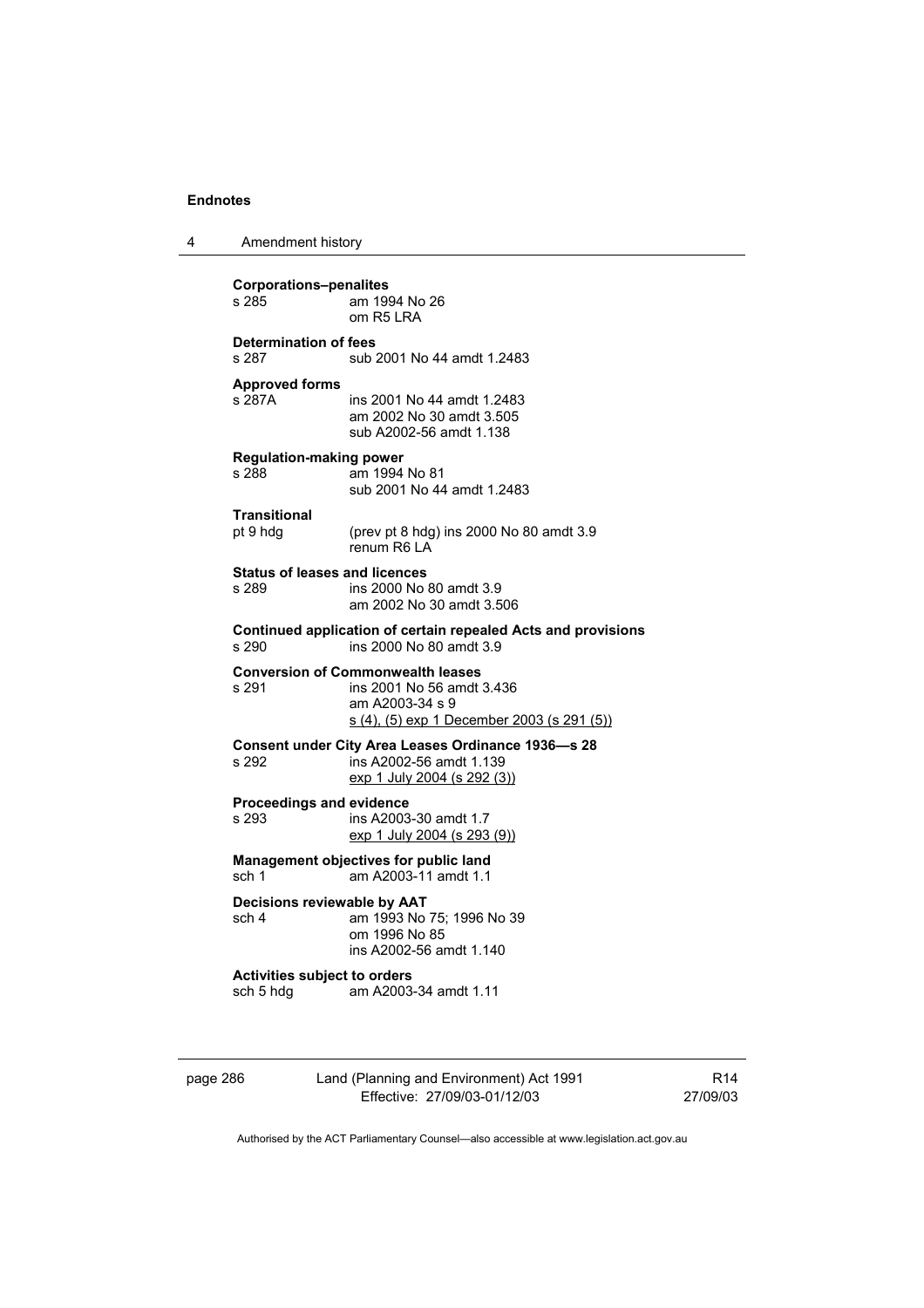|                             | Amendment history<br>4                                                                                                                                                                                                                                                                                                                                                                                                                                                                                                                                                                                                                                                                                                                                                                                                                                                                                                                                                                                                                                                                                                                                                                                                                                                                                                                                                                                                                                                                                                                                                                                                                                                                                                                                                                                                                                                                |
|-----------------------------|---------------------------------------------------------------------------------------------------------------------------------------------------------------------------------------------------------------------------------------------------------------------------------------------------------------------------------------------------------------------------------------------------------------------------------------------------------------------------------------------------------------------------------------------------------------------------------------------------------------------------------------------------------------------------------------------------------------------------------------------------------------------------------------------------------------------------------------------------------------------------------------------------------------------------------------------------------------------------------------------------------------------------------------------------------------------------------------------------------------------------------------------------------------------------------------------------------------------------------------------------------------------------------------------------------------------------------------------------------------------------------------------------------------------------------------------------------------------------------------------------------------------------------------------------------------------------------------------------------------------------------------------------------------------------------------------------------------------------------------------------------------------------------------------------------------------------------------------------------------------------------------|
| sch 5                       | am 1993 No 75; 1995 No 21; 1996 No 85; 1997 No 7; 1998 No<br>54; 1999 No 73 s 13; 1999 No 79 sch 3; 2000 No 37 s 18;<br>R6 LA; A2003-34 amdt 2.8                                                                                                                                                                                                                                                                                                                                                                                                                                                                                                                                                                                                                                                                                                                                                                                                                                                                                                                                                                                                                                                                                                                                                                                                                                                                                                                                                                                                                                                                                                                                                                                                                                                                                                                                      |
|                             |                                                                                                                                                                                                                                                                                                                                                                                                                                                                                                                                                                                                                                                                                                                                                                                                                                                                                                                                                                                                                                                                                                                                                                                                                                                                                                                                                                                                                                                                                                                                                                                                                                                                                                                                                                                                                                                                                       |
| <b>Dictionary</b><br>dict   | ins 2002 No 30 amdt 3.507<br>am A2002-56 amdt 1.141; A2003-14 amdt 1.69<br>def <b>Aboriginal project</b> ins 2002 No 30 amdt 3.507<br>def Aboriginal place ins 2002 No 30 amdt 3.507<br>def <b>Aboriginal tradition</b> ins 2002 No 30 amdt 3.507<br>def application ins 2002 No 30 amdt 3.507<br>def approval ins 2002 No 30 amdt 3.507<br>def assessment ins 2002 No 30 amdt 3.507<br>def <i>authorised person</i> ins 2002 No 30 amdt 3.507<br>sub A2003-34 amdt 1.12<br>def <i>authority</i> ins 2002 No 30 amdt 3.507<br>om A2002-56 amdt 1.142<br>def background papers ins 2002 No 30 amdt 3.507<br>def building ins 2002 No 30 amdt 3.507<br>def building and development provision ins 2002 No 30<br>amdt 3.507<br>def building work ins 2002 No 30 amdt 3.507<br>def cemetery ins A2003-11 amdt 1.2<br>def <i>chairperson</i> ins 2002 No 30 amdt 3.507<br>def commissioner ins 2002 No 30 amdt 3.507<br>om A2002-56 amdt 1.143<br>def compensation ins 2002 No 30 amdt 3.507<br>def connected ins 2002 No 30 amdt 3.507<br>def conservation ins 2002 No 30 amdt 3.507<br>def conservator ins 2002 No 30 amdt 3.507<br>def consolidation ins 2002 No 30 amdt 3.507<br>def consultation notice ins 2002 No 30 amdt 3.507<br>def controlled activity ins 2002 No 30 amdt 3.507<br>def dealing ins 2002 No 30 amdt 3.507<br>def defined decision ins 2002 No 30 amdt 3.507<br>def deputy chairperson ins 2002 No 30 amdt 3.507<br>def development ins 2002 No 30 amdt 3.507<br>def discharge amount ins 2002 No 30 amdt 3.507<br>def draft plan variation ins 2002 No 30 amdt 3.507<br>def earlier index number ins 2002 No 30 amdt 3.507<br>def environmental impact ins 2002 No 30 amdt 3.507<br>def environmental impact statement ins 2002 No 30<br>amdt 3.507<br>def environmental report ins 2002 No 30 amdt 3.507<br>def Environment Minister ins 2002 No 30 amdt 3.507 |
|                             | def Executive ins 2002 No 30 amdt 3.507<br>def expert member ins 2002 No 30 amdt 3.507                                                                                                                                                                                                                                                                                                                                                                                                                                                                                                                                                                                                                                                                                                                                                                                                                                                                                                                                                                                                                                                                                                                                                                                                                                                                                                                                                                                                                                                                                                                                                                                                                                                                                                                                                                                                |
|                             | def <i>formal error</i> ins 2002 No 30 amdt 3.507                                                                                                                                                                                                                                                                                                                                                                                                                                                                                                                                                                                                                                                                                                                                                                                                                                                                                                                                                                                                                                                                                                                                                                                                                                                                                                                                                                                                                                                                                                                                                                                                                                                                                                                                                                                                                                     |
| R <sub>14</sub><br>27/09/03 | Land (Planning and Environment) Act 1991<br>page 287<br>Effective: 27/09/03-01/12/03                                                                                                                                                                                                                                                                                                                                                                                                                                                                                                                                                                                                                                                                                                                                                                                                                                                                                                                                                                                                                                                                                                                                                                                                                                                                                                                                                                                                                                                                                                                                                                                                                                                                                                                                                                                                  |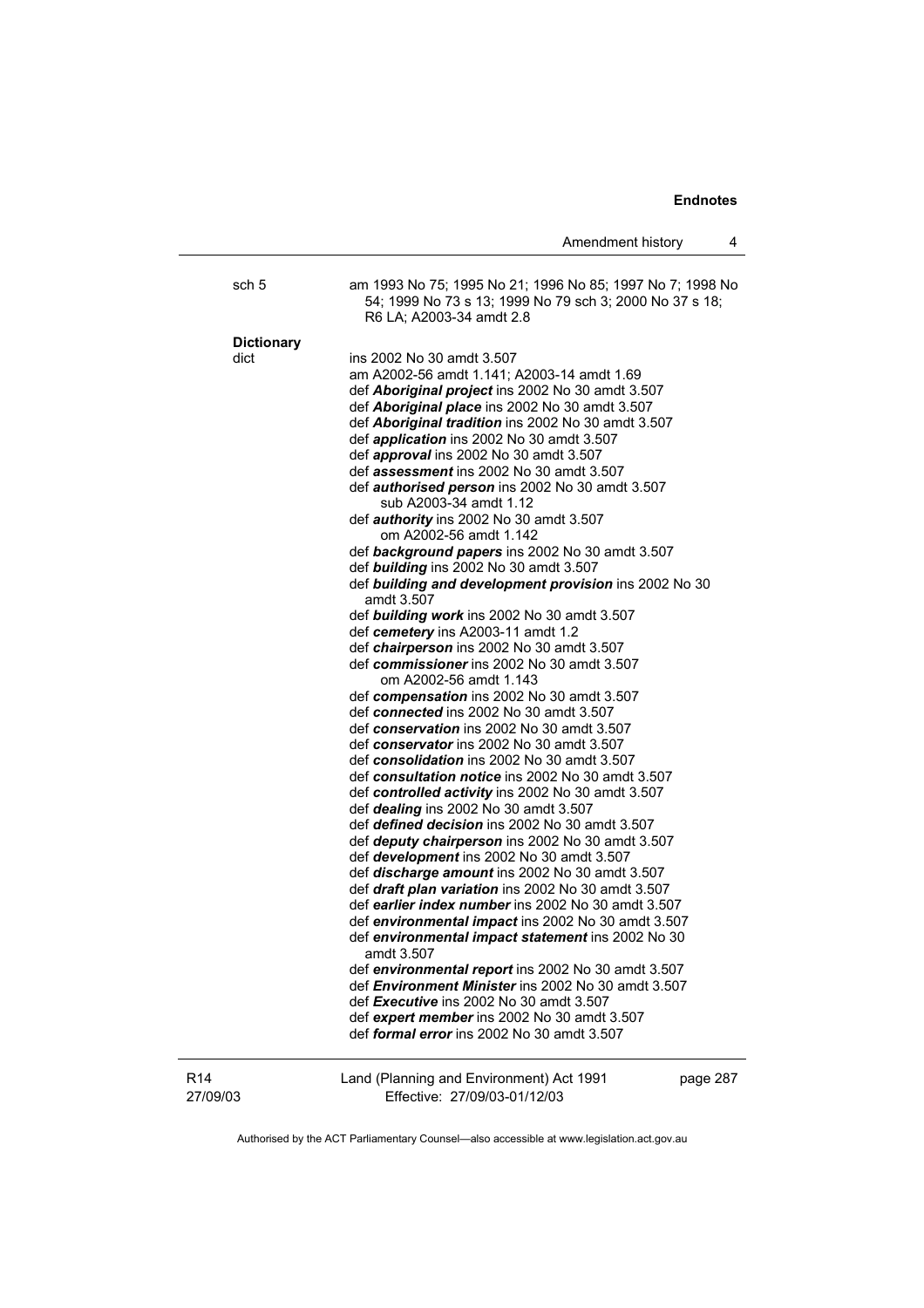4 Amendment history

 def *Gungahlin central area* ins 2002 No 30 amdt 3.507 om A2003-30 amdt 1.8 def *heritage council* ins 2002 No 30 amdt 3.507 def *heritage object* ins 2002 No 30 amdt 3.507 def *heritage objects register* ins 2002 No 30 amdt 3.507 def *heritage place* ins 2002 No 30 amdt 3.507 def *heritage places register* ins 2002 No 30 amdt 3.507 def *heritage significance* ins 2002 No 30 amdt 3.507 def *holding period* ins 2002 No 30 amdt 3.507 def *index number* ins 2002 No 30 amdt 3.507 def *inquiry* ins 2002 No 30 amdt 3.507 def *inspector* ins A2003-34 amdt 2.9 def *interim heritage places register* ins 2002 No 30 amdt 3.507 def *interim variation* ins 2002 No 30 amdt 3.507 def *land* ins 2002 No 30 amdt 3.507 def *land management agreement* ins 2002 No 30 amdt 3.507 def *later index number* ins 2002 No 30 amdt 3.507 def *lease* ins 2002 No 30 amdt 3.507 def *lessee* ins 2002 No 30 amdt 3.507 def *long lease* ins 2002 No 30 amdt 3.507 def *market value* ins 2002 No 30 amdt 3.507 def *member* ins 2002 No 30 amdt 3.507 def *national capital plan* ins 2002 No 30 amdt 3.507 def *natural environment* ins 2002 No 30 amdt 3.507 def *new application* ins A2002-56 amdt 1.144 def *newspaper* ins 2002 No 30 amdt 3.507 def *nominal rent lease* ins 2002 No 30 amdt 3.507 def *objection* ins 2002 No 30 amdt 3.507 def *occupier* ins 2002 No 30 amdt 3.507 def *offence* ins 2002 No 30 amdt 3.507 def *order* ins 2002 No 30 amdt 3.507 def *original application* ins A2002-56 amdt 1.144 def *original decision* ins A2002-56 amdt 1.144 def *panel* ins 2002 No 30 amdt 3.507 def *permanent member* ins 2002 No 30 amdt 3.507 def *pest animal* ins 2002 No 30 amdt 3.507 sub A2003-34 amdt 1.13 def *pest plant* ins 2002 No 30 amdt 3.507 sub A2003-34 amdt 1.14 def *place* ins 2002 No 30 amdt 3.507 def *plan* ins 2002 No 30 amdt 3.507 def *plan of management* ins 2002 No 30 amdt 3.507 def *preliminary assessment* ins 2002 No 30 amdt 3.507 def *prescribed period* ins 2002 No 30 amdt 3.507 def *prohibition notice* ins A2003-34 amdt 1.15 def *proponent* ins 2002 No 30 amdt 3.507

page 288 Land (Planning and Environment) Act 1991 Effective: 27/09/03-01/12/03

R14 27/09/03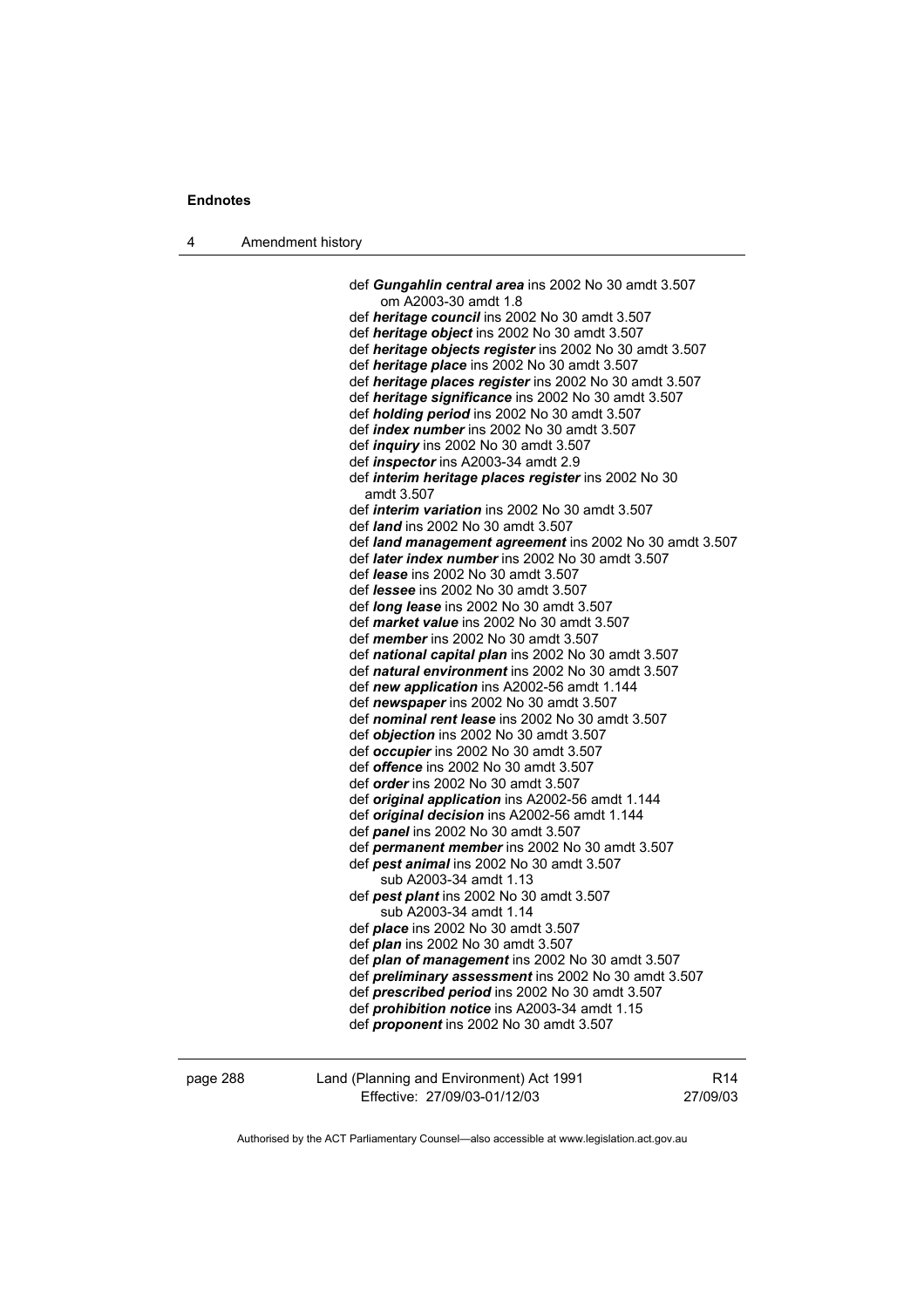def *provision* ins 2002 No 30 amdt 3.507 def *public car park* ins 2002 No 30 amdt 3.507 def *public environment report* ins 2002 No 30 amdt 3.507 def *public land* ins 2002 No 30 amdt 3.507 def *rectification work* ins A2003-34 amdt 1.15 def *registered* ins 2002 No 30 amdt 3.507 def *registered lease* ins 2002 No 30 amdt 3.507 def *registered proprietor* ins 2002 No 30 amdt 3.507 def *registration* ins 2002 No 30 amdt 3.507 def *relevant Aboriginal organisation* ins 2002 No 30 amdt 3.507 def *relevant authority* ins 2002 No 30 amdt 3.507 def *relevant Minister* ins 2002 No 30 amdt 3.507 def *rental lease* ins 2002 No 30 amdt 3.507 def *residential lease* ins 2002 No 30 amdt 3.507 def *restricted information* ins 2002 No 30 amdt 3.507 def *rural lease* ins 2002 No 30 amdt 3.507 def *secretary* ins 2002 No 30 amdt 3.507 def *short lease* ins 2002 No 30 amdt 3.507 def *special Pialligo lease* ins 2002 No 30 amdt 3.507 def *structure* ins 2002 No 30 amdt 3.507 def *subdivision* ins 2002 No 30 amdt 3.507 def *sublease* ins 2002 No 30 amdt 3.507 def *sublessee* ins 2002 No 30 amdt 3.507 def *Territory authority* ins 2002 No 30 amdt 3.507 def *unregistered* ins 2002 No 30 amdt 3.507 def *variation* ins 2002 No 30 amdt 3.507

R14 27/09/03 Land (Planning and Environment) Act 1991 Effective: 27/09/03-01/12/03

page 289